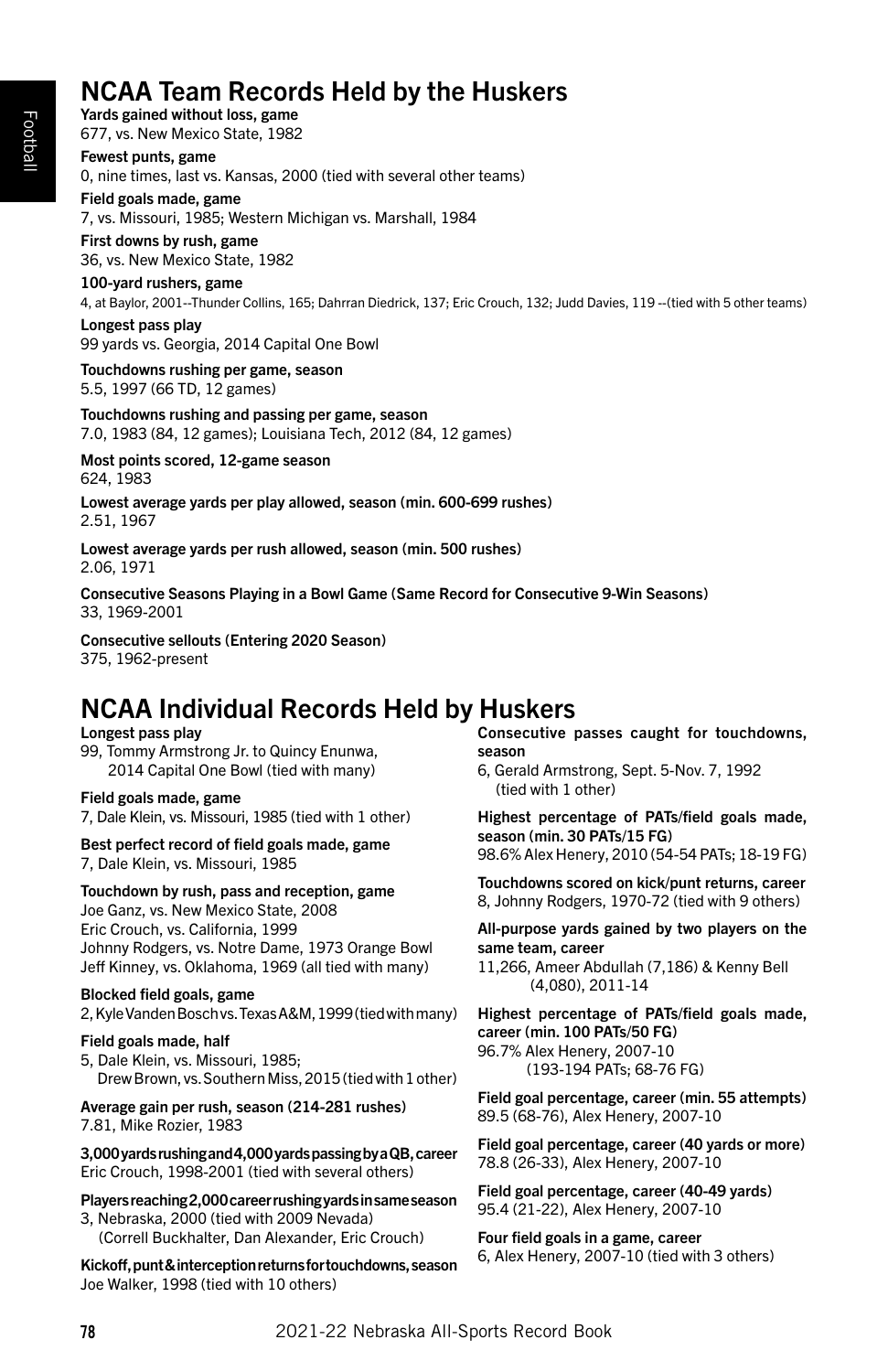# Nebraska Individual Offensive Records

*(Regular-season games from 1946 to 2001. The NCAA began including bowl games in statistics in 2002. Top bowl game performances are noted with an asterisk.)*

#### Rushing Game

- Attempts: 38; Rex Burkhead, IB, vs. Iowa, Nov. 25, 2011 (160 yards)
- Yards: 307; Roy Helu Jr., IB, vs. Missouri, Oct. 30, 2010 (28 att.)
- Yards, Quarter: 142, Roy Helu Jr., IB, vs. Missouri Oct. 30, 2010 (1st, 3 att.) *Note: Ahman Green had 13 carries for 159 yards in the third quarter of the 1998 Orange Bowl against Tennessee*
- Yards, Half: 230, Mike Rozier, IB, vs. Kansas, Nov. 12, 1983 (1st, 26 att.)
- Yards Per Attempt: (min. 10 att.)--19.20; Craig Johnson, IB, at Kansas, Nov. 4, 1978 (192 yards, 10 att.); (min. 20 att.)-- 11.70; Roger Craig, IB, vs. Florida St., Sept. 19, 1981 (234 yards, 20 att.); \*12.00; Dan Alexander, IB, vs. Northwestern, Alamo Bowl, Dec. 30, 2000 (240 yards, 20 att.); (min. 30 att.)--9.19; Mike Rozier, IB, vs. Kansas, Nov. 12, 1983 (285 yards, 31 att.)
- Touchdowns: 6; Calvin Jones, IB, at Kansas, Nov. 9, 1991
- Most Players Gaining 100 Yards: 4; at Baylor, Oct. 13, 2001 (Thunder Collins, IB, 165; Dahrran Diedrick, IB, 137; Eric Crouch, QB, 132; Judd Davies, FB, 119)
- Most Yards Gained by Two Players: 396; Ken Clark, IB, (256) and Steve Taylor, QB, (140), vs. Oklahoma St., Oct. 15, 1988
- Longest Nebraska Run: 95 (TD); Eric Crouch, QB, at Missouri, Sept. 29, 2001
- Longest Nebraska Run, No TD: 73; I.M. Hipp, IB, vs. Indiana, Oct. 1, 1977; Rex Burkhead, IB, at Ohio State, Oct. 6, 2012

# Best Single-Game Rushing Totals by Class

- Freshman: 294; Calvin Jones, IB, at Kansas, Nov. 9, 1991 (27 att.)
- Sophomore: 254; I.M. Hipp, IB, vs. Indiana, Oct. 1, 1977 (28 att.)
- Junior: 256; Ken Clark, IB, vs. Oklahoma St., Oct. 15, 1988 (27 att.)
- Senior: 307; Roy Helu Jr., IB, vs. Missouri, Oct. 30, 2010 (28 att.)

#### 100-Yard Rushing Games

*(since 1946 NU has had 503 100-yard games by 100 players) \*Denotes bowl game performance*

100-Yard Performances: 503 (includes bowl games) 100-Yard Performances in Bowls: 18 100-Yard Performances vs. Big 12 Opponents: 247 100-Yard Performances vs. Big Ten Opponents: 43

200-Yard Performances: 41

300-Yard Performances: 1

#### 300-Yard Rushing Games (1)

1. Roy Helu Jr., IB vs. Missouri, Oct. 30, 2010 (28 att., 3 TD) 307

#### 200-Yard Rushing Games (40 by 16 players)

- 2. Calvin Jones, IB at Kansas, Nov. 9, 1991 (27 att., 6 TD) 294
- 3. Mike Rozier, IB vs. Kansas, Nov. 12, 1983 (31 att., 4 TD) 285
- 4. Ken Clark, IB vs. Okla. St., Oct. 15, 1988 (27 att., 3 TD) 256
- 5. Rick Berns, IB vs. Missouri, Nov. 18, 1978 (36 att., 2 TD) 255
- 6. I.M. Hipp, IB vs. Indiana, Oct. 1, 1977 (28 att., 0 TD) 254
- 7. Mike Rozier, IB vs. Okla. St., Nov. 6, 1982 (33 att., 4 TD) 251
- 8. Keith Jones, IB at Colorado, Nov. 28, 1987 (26 att., 2 TD) 248
- 9. Taylor Martinez, QB at Kansas St., Oct. 7, 2010 (15 att., 4 TD) 241
- 10. Keith Jones, IB vs. Iowa St., Nov. 7, 1987 (15 att., 2 TD) 240 \*Dan Alexander, IB vs. Northwestern (Alamo Bowl), Dec. 30, 2000 (20 att., 2 TD) 240
- 12. Roger Craig, IB vs. Florida St., Sept. 19, 1981 (20 att., 1 TD) 234 Jammal Lord, QB vs. Texas, Nov. 2, 2002 (23 att., 0 TD)
- 234 14. Marlon Lucky, IB, vs. Nevada, Sept. 1, 2007 (30 att., 3 TD) 233
- 15. Ameer Abdullah, IB, vs. Florida Atlantic, Aug. 30, 2014 (21 att., 1 TD) 232
- 16. Ameer Abdullah, IB, vs. Miami, Sept. 20, 2014 (35 att., 2 TD) 229
- 17. Mike Rozier, IB at Kansas St., Oct. 29, 1983 (23 att., 3 TD) 227
- 18. Ken Clark, IB at Kansas St., Oct. 22, 1988 (20 att., 1 TD) 225 Ameer Abdullah, IB, vs. Illinois, Oct. 5, 2013 (20 att., 2 TD) 225 Ameer Abdullah, IB, vs. Rutgers, Oct. 25, 2014 (19 att., 3 TD)
- 225 21. Lawrence Phillips, IB vs. Okla. St., Oct. 8, 1994 (33 att., 3 TD) 221
- 22. Jammal Lord, QB vs. McNeese St., Oct. 5, 2002 (17 att., 3 TD) 218
- 23. Ahman Green, IB at Iowa St., Nov. 16, 1996 (29 att., 1 TD) 214
- 24. Mike Rozier, IB at Colorado, Oct. 9, 1982 (32 att., 1 TD) 212 Mike Rozier, IB vs. Iowa St., Nov. 5, 1983 (26 att., 4 TD) 212
- 26. Rick Berns, IB at Hawaii, Dec. 4, 1976 (25 att., 4 TD) 211
- 27. Ahman Green, IB vs. Iowa St., Nov. 15, 1997 (15 att., 3 TD) 209 Ameer Abdullah, IB, vs. Illinois, Sept. 27, 2014 (22 att., 3 TD) 209
- 29. Leodis Flowers, IB at Iowa St., Oct. 27, 1990 (25 att., 3 TD) 208 Calvin Jones, IB vs. Iowa St., Nov. 13, 1993 (26 att., 1 TD) 208 Dan Alexander, IB vs. San Jose St., Sept. 2, 2000 (17 att., 2 TD) 208
- 32. I.M. Hipp, IB at Kansas St., Oct. 8, 1977 (23 att., 2 TD) 207
- 33. Jarvis Redwine, IB vs. Colorado, Oct. 27, 1979 (18 att., 3 TD) 206

Lawrence Phillips, IB at Michigan St., Sept. 9, 1995 (22 att., 4 TD) 206

\*Ahman Green, IB vs. Tennessee (Orange Bowl), Jan. 2, 1998, (29 att., 2 TD) 206

36. Mike Rozier, IB at Oklahoma, Nov. 26, 1983 (32 att., 1 TD) 205 Taylor Martinez, QB at Michigan St., Nov. 3, 2012 (17 att., 2 TD)

205

- 38. Frank Solich, FB at Air Force, Sept. 25, 1965 (17 att., 3 TD) 204 Mike Rozier, IB vs. Kansas St., Oct. 16, 1982 (21 att., 2 TD) 204
- 40. Ahman Green, IB at Colorado, Nov. 28, 1997 (29 att., 2 TD) 202
- 41. I.M. Hipp, IB vs. Kansas, Nov. 12, 1977 (23 att., 0 TD) 200
- Bowl Game Record

Dan Alexander, IB, vs. Northwestern, Dec. 30, 2000, Alamo Bowl (20 att., 2 TD) 240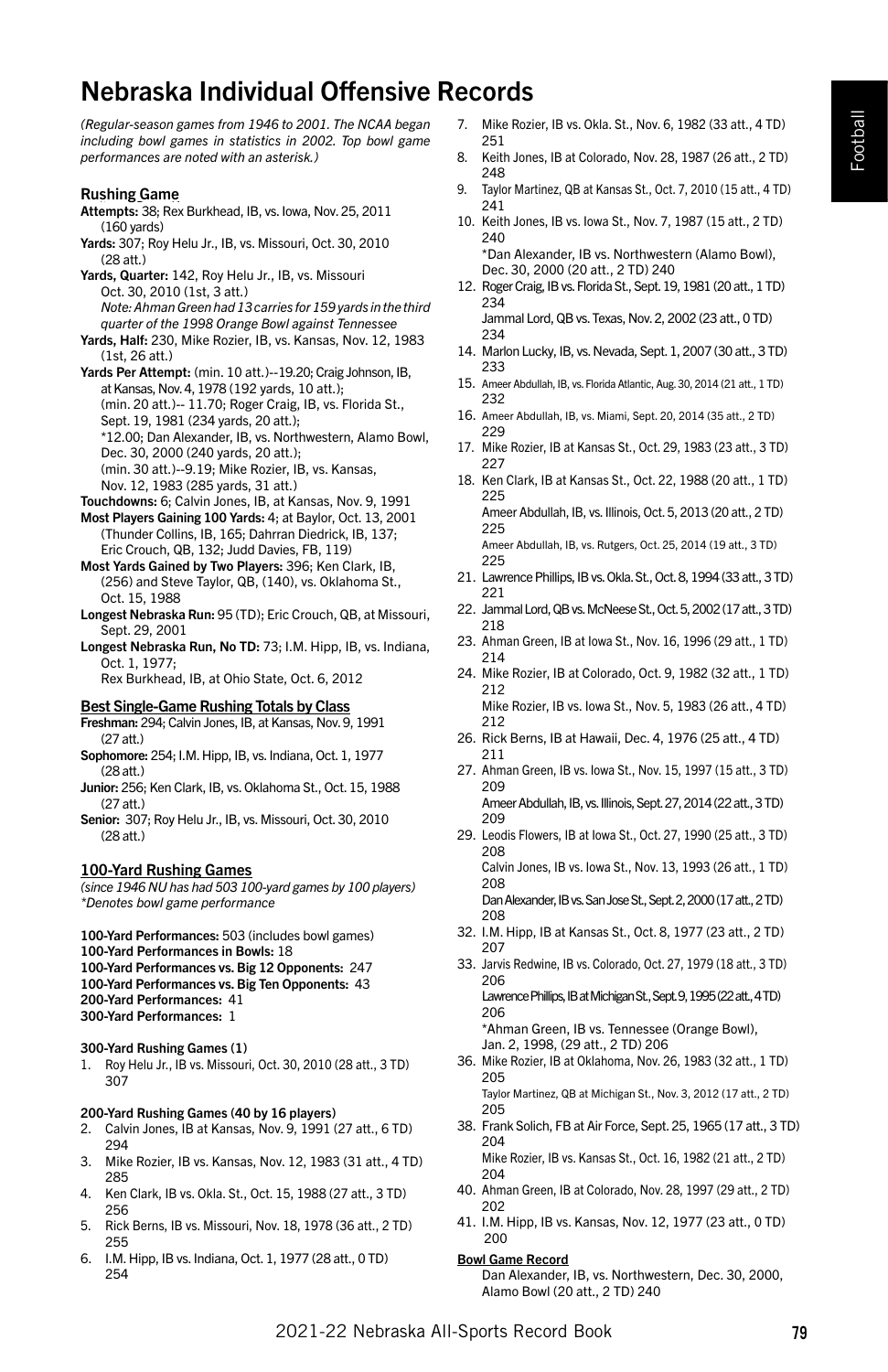#### 190-199-Yard Rushing Games (13) 42. Doug DuBose, IB at Missouri, Oct. 19, 1985 199<br>
\*Tommie Frazier, QB vs. Florida, Jan. 2, 1996, Fiesta Bowl 199 \*Tommie Frazier, QB vs. Florida, Jan. 2, 1996, Fiesta Bowl 44. Terrell Newby, IB vs. South Alabama, Sept. 12, 2015 198 45. Mike Rozier, IB at Minnesota, Sept. 17, 1983 196 46. Calvin Jones, IB at Kansas, Nov. 6, 1993 195 47. Cory Ross, IB vs. Missouri, Oct. 30, 2004 194<br>48. Ahman Green, IB vs. Kansas St., Oct. 4, 1997 193 48. Ahman Green, IB vs. Kansas St., Oct. 4, 1997 49. Craig Johnson, IB at Kansas, Nov. 4, 1978 192 Tre Bryant, IB vs. Arkansas State, Sept. 2, 2017 192 51. Mike Rozier, IB vs. Wyoming, Sept. 10, 1983 191 Doug DuBose, IB vs. Illinois, Sept. 21, 1985<br>Fric Crouch, OB at Missouri, Sept. 29, 2001 191 Eric Crouch, QB at Missouri, Sept. 29, 2001 Dedrick Mills, RB, at Rutgers, Dec. 18, 2020 191 180-189-Yard Rushing Games (13) 55. Jarvis Redwine, IB at Penn St., Sept. 27, 1980 189 Paul Miles, IB vs. New Mexico, Oct. 5, 1985 189 Ahman Green, IB at Missouri, Nov. 8, 1997 189 58. Dedrick Mills, RB vs. Wisconsin, Nov. 16, 2019 188 59. Bobby Reynolds, HB vs. Indiana, Sept. 30, 1950 187 60. Bobby Reynolds, HB vs. Penn St., Oct. 21, 1950 186 Calvin Jones, IB vs. Kansas St., Oct. 16, 1992 186 62. I.M. Hipp, IB vs. Kansas St., Oct. 14, 1978 183 Roger Craig, IB vs. Kansas St., Nov. 8, 1980 183 Jeff Smith, IB vs. Minnesota, Sept. 15, 1984 183 Lawrence Phillips, IB at Iowa St., Nov. 12, 1994 183 66. Brandon Jackson, IB at Oklahoma St., Oct. 28, 2006 182 67. Dan Alexander, IB at Colorado, Nov. 26, 1999 180 170-179-Yard Rushing Games (22) 68. Mike Rozier, IB vs. Kansas, Oct. 31, 1981 179 Ahman Green, IB vs. Texas A&M, Dec. 6, 1997 179 Josh Davis, IB vs. Penn St., Sept. 13, 2003 71. Lawrence Phillips, IB vs. UCLA, Sept. 17, 1994 178 Ahman Green, IB vs. Texas Tech, Oct. 18, 1997 178 73. Ken Clark, IB vs. Kansas, Nov. 11, 1989 177 Dahrran Diedrick, IB vs. Troy St., Sept. 1, 2001 177<br>Roger Craig, IB at Colorado, Oct. 25, 1980 176 75. Roger Craig, IB at Colorado, Oct. 25, 1980 Gerry Gdowski, QB vs. Iowa St., Oct. 28, 1989 176 Calvin Jones, IB vs. Oklahoma St., Oct. 10, 1992 176 Ahman Green, IB vs. Wash. St., Sept. 30, 1995 176 Ahman Green, IB vs. Iowa St., Nov. 4, 1995 176 80. Bobby Reynolds, HB vs. Missouri, Nov. 4, 1950 175 Derek Brown, IB vs. Utah St., Sept. 7, 1991 175 Lawrence Phillips, IB at Texas Tech, Sept. 8, 1994 175

- 83. Damon Benning, IB vs. Pacific, Sept. 23, 1995 173
- 84. I.M. Hipp, IB vs. Colorado, Oct. 22, 1977 172<br>85. Leff Kinney, HB at Oklahoma, Nov. 25, 1971 171
- 85. Jeff Kinney, HB at Oklahoma, Nov. 25, 1971
- 86. Jeff Smith, IB vs. Wyoming, Sept. 8, 1984 170 Scott Baldwin, IB at Kansas, Nov. 10, 1990 170 Rex Burkhead, IB, at Wyoming, Sept. 24, 2011 170 Devine Ozigbo, IB vs. Purdue, Sept. 29, 2018 170

# 160-169-Yard Rushing Games (27)

- 90. Cory Ross, IB vs. Southern Miss, Sept. 11, 2004 169 Roy Helu Jr., IB vs. Virginia Tech, Sept. 19, 2009 169
- 92. Keith Jones, IB at Illinois, Sept. 20, 1986 168 Ken Clark, IB vs. Northern Illinois, Sept. 9, 1989 168 Lawrence Phillips, IB vs. Wyoming, Oct. 1, 1994 168 DeAngelo Evans, IB vs. Kansas St., Oct. 21, 1996 168
- 96. I.M. Hipp, IB vs. Utah St., Sept. 15, 1979 167 Ken Clark, IB at Oklahoma, Nov. 19, 1988 167 Ameer Abdullah, IB vs. Arkansas St., Sept. 15, 2012 167
- 99. Ken Clark, IB vs. Kansas St., Oct. 7, 1989 166 Roy Helu Jr., IB vs. Colorado, Nov. 28, 2008 166 Taylor Martinez, QB, vs. Fresno St., Sept. 10, 2011 166
- 102. I.M. Hipp, IB vs. Iowa St., Oct. 15, 1977 165 Jeff Smith, IB at Colorado, Oct. 20, 1984 165 Ken Clark, IB vs. Colorado, Nov. 12, 1988 165<br>\*Lawrence Phillins IB vs. Florida Jan 2, 1996. Fiesta Rowl 165 \*Lawrence Phillips, IB vs. Florida, Jan. 2, 1996, Fiesta Bowl Thunder Collins, IB at Baylor, Oct. 13, 2001 165 Ameer Abdullah, IB at Minnesota, Oct. 26, 2013 165
- 108. Ahman Green, IB vs. Colorado St., Sept. 28, 1996 163
- 109. Doug DuBose, IB vs. Missouri, Oct. 13, 1984 162 Eric Crouch, QB at Colorado, Nov. 23, 2001 Devine Ozigbo, IB vs. Illinois, Nov. 10, 2018 162
- Ahman Green, IB vs. Missouri, Nov. 9, 1996 161 114. Harry Wilson, HB vs. Oklahoma, Nov. 25, 1965 161 \*Cory Ross, IB vs. Michigan, Dec. 28, 2005, Alamo Bowl 161 116. Rex Burkhead, IB, vs. Iowa, Nov. 25, 2011 160 150-159-Yard Rushing Games (38) 117. Mike Rozier, IB vs. UCLA, Sept. 24, 1983 159 Mike Rozier, IB at Missouri, Oct. 15, 1983 159 Tom Rathman, FB vs. Kansas, Nov. 16, 1985 159 Jammal Lord, QB at Texas A&M, Oct. 26, 2002 159 Devine Ozigbo, IB at Northwestern, Oct. 13, 2018 159 122. Jarvis Redwine, IB at Oklahoma, Nov. 17, 1979 158 Tommie Frazier, QB vs. Kansas St., Oct. 16, 1993 158 Ahman Green, IB at Baylor, Oct. 11, 1997 158 Eric Crouch, QB vs. Kansas St., Nov. 13, 1999 158 126. Monte Anthony, IB at Colorado, Nov. 2, 1974 157 Jarvis Redwine, IB vs. Kansas, Oct. 13, 1979 157<br>Doug DuBose, IB vs. Oklahoma St., Oct. 6, 1984 157 Doug DuBose, IB vs. Oklahoma St., Oct. 6, 1984 Steve Taylor, QB vs. Utah St., Sept. 5, 1987 157 Dahrran Diedrick, IB vs. Texas Tech, Oct. 20, 2001 157 Roy Helu Jr., IB vs. Oklahoma, Nov. 1, 2008 157 Taylor Martinez, QB vs. Idaho, Sept. 11, 2010 157 Adrian Martinez, QB, at Rutgers, Dec. 18, 2020 157 134. Bobby Reynolds, HB at Kansas, Oct. 28, 1950 156 Paul Miles, IB vs. Oregon, Sept. 28, 1985 156 Derek Brown, IB vs. Kansas, Nov. 7, 1992 156 Marlon Lucky, IB vs. Troy, Sept. 23, 2006 156 Roy Helu Jr., IB at Kansas, Nov. 14, 2009 156 139. Mike Rozier, IB vs. Colorado, Oct. 22, 1983 155 140. I.M. Hipp, IB vs. California, Sept. 9, 1978 154<br>Steve Taylor, OB at Jowa St. Nov. 5, 1988 154 Steve Taylor, QB at Iowa St., Nov. 5, 1988 Derek Brown, IB vs. Middle Tenn. St., Sept. 12, 1992 154 143. Rex Fischer, QB at Iowa St., Nov. 5, 1955 Rick Berns, IB vs. Washington St., Sept. 10, 1977 153 Jarvis Redwine, IB vs. Iowa, Sept. 20, 1980 Mike Rozier, IB at Kansas St., Oct. 17, 1981 153<br>Lawrence Phillins JB vs. Kansas, Nov. 5, 1994 153 Lawrence Phillips, IB vs. Kansas, Nov. 5, 1994 Lawrence Phillips, IB at Okla. St., Aug. 31, 1995 153<br>Cory Ross, IB vs. Pittsburgh, Sept. 17, 2005 153 Cory Ross, IB vs. Pittsburgh, Sept. 17, 2005 150. Jarvis Redwine, IB vs. Oklahoma, Nov. 22, 1980 152 Roy Helu Jr., IB vs. Florida Atlantic, Sept. 5, 2009 152 Devine Ozigbo, IB vs. Minnesota, Oct. 20, 2018 152 153. Bobby Reynolds, HB at Miami, Nov. 30, 1951 151 Leodis Flowers, IB vs. Oregon St., Sept. 29, 1990 151 140-149-Yard Rushing Games (31) 155. Mike Rozier, IB vs. New Mexico St., Sept. 18, 1982 149 156. Derek Brown, IB at Missouri, Oct. 24, 1992 Cody Glenn, IB at Iowa St., Oct. 7, 2006 148<br>Ron Kirkland HB vs. Kansas, Nov. 6, 1965 147 158. Ron Kirkland, HB vs. Kansas, Nov. 6, 1965 Tony Davis, IB vs. UCLA, Sept. 8, 1973 147 \*Mike Rozier, IB vs. Miami, Jan. 2, 1984, Orange Bowl 147 Ameer Abdullah, IB at Penn State, Nov. 23, 2013 147 162. Mike Rozier, IB at Oklahoma St., Oct. 8, 1983 146 Ken Clark, IB at Iowa St., Nov. 5, 1988 146 DeAngelo Evans, IB vs. Washington, Sept. 26, 1998 146 Ameer Abdullah, IB, vs. Northwestern, Oct. 18, 2014 146 166. Bobby Reynolds, HB at Colorado, Oct. 14, 1950 145 Joe Orduna, HB at Oklahoma St., Oct. 26, 1968 Jarvis Redwine, IB vs. Florida St., Oct. 4, 1980 145<br>Keith Jones JB at Arizona St. Sent. 26, 1987 145 Keith Jones, IB at Arizona St., Sept. 26, 1987 Derek Brown, IB vs. Kansas St., Oct. 19, 1991 145 Eric Crouch, QB at Iowa St., Oct. 7, 2000 172. Ameer Abdullah, IB, vs. Wyoming, Aug. 31, 2013 144 173. John Bordogna, QB vs. Kansas St., Oct. 11, 1952 143 Derek Brown, IB at Oklahoma St., Oct. 12, 1991 143 Clinton Childs, IB vs. Arizona St., Sept. 16, 1995 143 Correll Buckhalter, IB vs. La. Tech, Aug. 29, 1998 143 177. Mike Rozier, IB vs. Syracuse, Oct. 1, 1983 142 Brandon Jackson, IB vs. Colorado, Nov. 24, 2006 142 179. Bobby Reynolds, HB vs. Kansas St., Nov. 11, 1950 141 Bob Smith, HB vs. Kansas, Oct. 31, 1953 Scott Frost, QB at Missouri, Nov. 8, 1997 141 182. Steve Taylor, QB vs. Oklahoma St., Oct. 15, 1988 Taylor Martinez, QB vs. Wisconsin, Dec. 1, 2012 140

Terrell Newby, IB vs. Illinois, Oct. 1, 2016

\*Rex Burkhead, IB vs. Georgia, Jan. 1, 2013, Capital One Bowl 140

112. Bobby Reynolds, HB at Minnesota, Oct. 7, 1950 161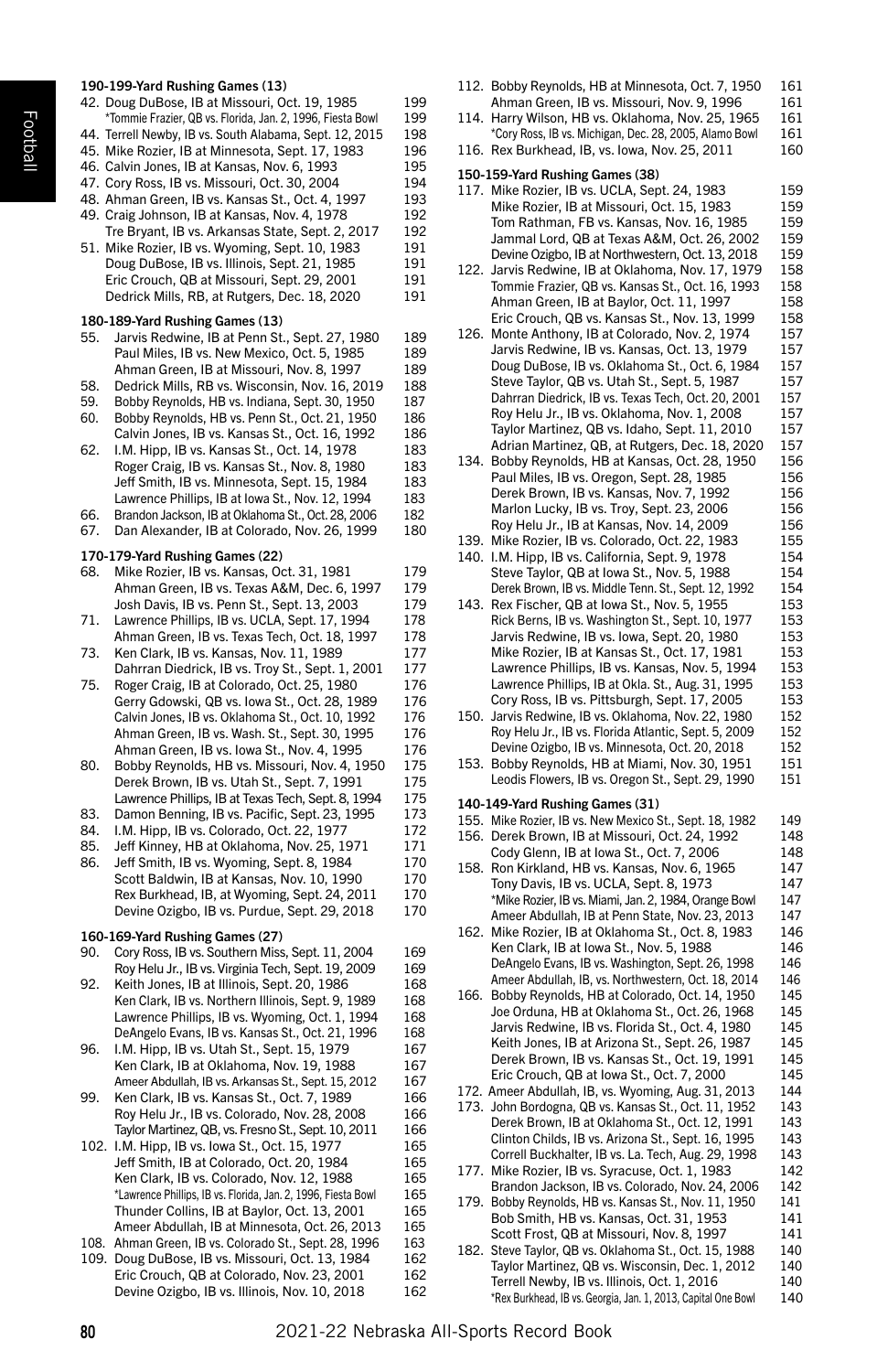# Football

130-139-Yard Rushing Games (42)

- 186. Willie Greenlaw, HB vs. Kansas, Oct. 29, 1955 139 Mike Rozier, IB vs. Missouri, Oct. 23, 1982 Doug DuBose, IB at Oklahoma St., Oct. 19, 1985 139 Steve Taylor, QB vs. Florida St., Sept. 6, 1986 139 Ameer Abdullah, IB, vs. So. Dakota St., Sept. 21, 2013 139
- 191. Bob Smith, HB vs. Miami, Oct. 17, 1953 138<br>Craig Johnson, JB vs. Kansas, Oct. 13, 1979 138 Craig Johnson, IB vs. Kansas, Oct. 13, 1979 Leodis Flowers, IB vs. Oklahoma St., Oct. 20, 1990 138<br>Calvin Jones, IB vs. Kansas St., Oct. 16, 1993 138 Calvin Jones, IB vs. Kansas St., Oct. 16, 1993 Lawrence Phillips, IB vs. Pacific, Sept. 24, 1994 138 \*Cory Ross, IB vs. Mich. St., Dec. 29, 2003, Alamo Bowl 138 Roy Helu Jr., IB vs. Oklahoma, Nov. 7, 2009
- 198. Calvin Jones, IB at Oklahoma, Nov. 27, 1992 137 Lawrence Phillips, IB at UCLA, Sept. 18, 1993 137 Eric Crouch, QB vs. Texas A&M, Nov. 6, 1999 137 Dahrran Diedrick, IB at Baylor, Oct. 13, 2001 137<br>Taylor Martinez, OB at Washington, Sent. 18, 2010 137 Taylor Martinez, QB at Washington, Sept. 18, 2010
- 203. Calvin Jones, IB at Oklahoma St., Oct. 7, 1993 136 Dan Alexander, IB at Texas, Oct. 23, 1999 136 Correll Buckhalter, IB vs. Texas, Dec. 4, 1999 136 Dahrran Diedrick, IB at Kansas, Nov. 3, 2001 136<br>
loe Orduna, HB at USC, Sent. 19, 1970 135
- 207. Joe Orduna, HB at USC, Sept. 19, 1970 Derek Brown, IB at Arizona St., Sept. 28, 1991 135 Damon Benning, IB vs. Baylor, Oct. 12, 1996 135 Dan Alexander, IB vs. Iowa St., Oct. 9, 1999 135 Dan Alexander, IB vs. Texas A&M, Nov. 6, 1999 135 Taylor Martinez, QB vs. Chattanooga, Sept. 3, 2011
- 213. Doug DuBose, IB at Iowa St., Nov. 3, 1984 134
- 214. Bill Thornton, HB vs. Syracuse, Oct. 14, 1961 133 Correll Buckhalter, IB vs. Kansas, Oct. 17, 1998 133 Dahrran Diedrick, IB vs. Notre Dame, Sept. 8, 2001 133
- 217. Rick Berns, IB at Colorado, Oct. 21, 1978 Correll Buckhalter, IB at Missouri, Sept. 25, 1999 132 Eric Crouch, QB at Baylor, Oct. 13, 2001 132 Tommy Armstrong Jr., QB at Northwestern, Sept. 24, 2016 132
- 221. Tommy Armstrong Jr., QB vs. McNeese St., Sept. 6, 2014 131<br>222 Ken Clark JB vs. Utah Sept. 16, 1989 130
- 222. Ken Clark, IB vs. Utah, Sept. 16, 1989 Tommie Frazier, QB vs. W. Virginia, Aug. 28, 1994 130 DeAngelo Evans, IB vs. Texas, Dec. 7, 1996 130 Dan Alexander, IB at Kansas St., Nov. 11, 2000 130 Cory Ross, IB at Oklahoma, Nov. 13, 2004 130<br>Rex Burkhead, IB vs. Michigan St. Oct. 29, 2011 130 Rex Burkhead, IB vs. Michigan St., Oct. 29, 2011

#### 120-129-Yard-Rushing Games (86)

- 228. Ron Clark, HB vs. Missouri, Nov. 4, 1950 129 Carroll Zaruba, HB vs. Colorado, Nov. 14, 1959 129 Jeff Moran, IB vs. Kansas St., Nov. 18, 1972 129 Jarvis Redwine, IB vs. Missouri, Nov. 1, 1980 129 Doug DuBose, IB vs. Florida St., Sept. 7, 1985 129 Keith Jones, IB vs. South Carolina, Oct. 3, 1987 129 Calvin Jones, IB vs. Missouri, Oct. 23, 1993 129 Ahman Green, IB at Washington, Sept. 20, 1997 129 Joel Makovicka, FB at Washington, Sept. 20, 1997 129 Rex Burkhead, IB at Iowa St., Nov. 6, 2010 129
- 238. Rick Berns, IB vs. Alabama, Sept. 17, 1977 128 David Horne, IB at Texas A&M, Oct. 26, 2002 128 240. Dick Davis, FB vs. Oklahoma, Nov. 25, 1967 127 Jeff Kinney, HB at Oklahoma, Nov. 22, 1969 127 Rick Berns, IB at Colorado, Oct. 9, 1976 127 Mike Rozier, IB vs. Iowa, Sept. 11, 1982 127 Roger Craig, IB at Hawaii, Dec. 4, 1982 127 Tyreese Knox, IB vs. Missouri, Oct. 18, 1986 127 Damon Benning, IB vs. Texas Tech, Sept. 11, 1993 127 Correll Buckhalter, IB vs. Iowa St., Oct. 9, 1999 127 Eric Crouch, QB vs. Kansas, Nov. 4, 2000 127 Taylor Martinez, QB vs. W. Kentucky, Sept. 4, 2010 127 Ameer Abdullah, IB vs. Northwestern, Nov. 2, 2013 127 251. Carroll Zaruba, HB vs. Kansas St., Oct. 8, 1959 126
- Rudy Johnson, HB at Missouri, Nov. 2, 1963 126 \*Tony Davis, FB vs. Florida, Dec. 31, 1974, Sugar Bowl 126 Jeff Smith, IB vs. New Mexico St., Sept. 18, 1982 126 Ken Kaelin, FB at Iowa St., Nov. 8, 1986 126 Tyreese Knox, IB at Iowa St., Nov. 8, 1986 126 Lawrence Phillips, IB vs. W. Virginia, Aug. 28, 1994 126 Cory Ross, IB at Iowa St., Nov. 6, 2004 126

|      | Ameer Abdullah, IB at Purdue, Oct. 12, 2013        | 126 |
|------|----------------------------------------------------|-----|
| 260. | Doug DuBose, IB vs. Colorado, Oct. 26, 1985        | 125 |
|      | Ken Clark, IB at Missouri, Oct. 14, 1989           | 125 |
|      | Gerry Gdowski, QB at Oklahoma St., Oct. 21, 1989   | 125 |
|      | Tommie Frazier, QB vs. Iowa St., Nov. 13, 1993     | 125 |
|      | Correll Buckhalter, IB vs. Missouri, Oct. 24, 1998 | 125 |
|      | Eric Crouch, QB vs. Colorado, Nov. 24, 2000        | 125 |
|      | David Horne, IB at Oklahoma St., Oct. 19, 2002     | 125 |
|      | Cory Ross, IB vs. Western Illinois, Sept. 4, 2004  | 125 |
|      | Quentin Castille, IB vs. Clemson, Jan. 1, 2009     | 125 |
|      | Adrian Martinez, QB vs. Minnesota, Oct. 20, 2018   | 125 |
| 270. | Bill Mueller, HB at Kansas St., Oct. 8, 1949       | 124 |
|      | Jeff Kinney, HB vs. Oregon, Sept. 11, 1971         | 124 |
|      | Jarvis Redwine, IB vs. Penn St., Sept. 29, 1979    | 124 |
|      | Leodis Flowers, IB vs. N. Illinois, Sept. 8, 1990  | 124 |
|      | Keithen McCant, QB vs. Missouri, Oct. 13, 1990     | 124 |
|      | Calvin Jones, IB vs. North Texas, Sept. 4, 1993    | 124 |
| 276. | Dennis Korinek, HB at Illinois, Sept. 26, 1953     | 123 |
|      | Ron Kirkland, HB at Oklahoma St., Nov. 13, 1965    | 123 |
|      | I.M. Hipp, IB at Indiana, Sept. 30, 1978           | 123 |
|      | Mike Rozier, IB at Kansas, Oct. 30, 1982           | 123 |
|      | Jeff Smith, IB at UCLA, Sept. 22, 1984             | 123 |
|      | George Achola, IB vs. Minnesota, Sept. 22, 1990    | 123 |
|      | Mickey Joseph, QB at Iowa St., Oct. 27, 1990       | 123 |
|      | DeAngelo Evans, IB vs. Colorado, Nov. 29, 1996     | 123 |
|      | Scott Frost, QB vs. Akron, Aug. 30, 1997           | 123 |
|      | Ahman Green, IB at Kansas, Oct. 25, 1997           | 123 |
|      | Eric Crouch, QB at Colorado, Nov. 26, 1999         | 123 |
|      | Cory Ross, IB vs. Wake Forest, Sept. 10, 2005      | 123 |
|      | Ameer Abdullah, IB vs. Michigan St., Nov. 16, 2013 | 123 |
|      | 289. Bob Smith, HB vs. Colorado, Nov. 14, 1953     | 122 |
|      | I.M. Hipp, IB vs. Baylor, Sept. 24, 1977           | 122 |
|      | Andra Franklin, FB vs. Oklahoma, Nov. 22, 1980     | 122 |
|      | Andra Franklin, FB vs. Missouri, Nov. 1, 1980      | 122 |
|      | Steve Taylor, QB at Arizona St., Sept. 26, 1987    | 122 |
|      | Ken Clark, IB vs. Arizona St., Sept. 24, 1988      | 122 |
|      | Gerry Gdowski, QB at Missouri, Oct. 14, 1989       | 122 |

\*Ameer Abdullah, IB vs. Georgia, Jan. 1, 2014, Gator Bowl 122 Luke McCaffrey, QB, vs. Illinois, Nov. 21, 2020 122 299. Dennis Korinek, HB vs. Iowa St., Oct. 2, 1954 121 Jerry Brown, FB vs. Iowa St., Oct. 6, 1956 121<br>Bill Thornton, HB at Oklahoma St., Oct. 21, 1961 121 Bill Thornton, HB at Oklahoma St., Oct. 21, 1961 Roger Craig, IB vs. Penn St., Sept. 26, 1981 121<br>Roger Craig, IB at Oklahoma St., Nov. 7, 1981 121 Roger Craig, IB at Oklahoma St., Nov. 7, 1981 Derek Brown, IB vs. Colorado St., Sept. 14, 1991 121 Calvin Jones, IB vs. Iowa St., Nov. 16, 1991 121 Scott Frost, QB at Kansas, Oct. 25, 1997 121<br>Rex Burkhead. IB at Penn St.. Nov. 12. 2011 121 Rex Burkhead, IB at Penn St., Nov. 12, 2011 308. Ben Gregory, HB vs. Oklahoma St., Nov. 11, 1967 120 Jarvis Redwine, IB vs. New Mexico St., Oct. 6, 1979 120 Tyreese Knox, IB at Kansas, Oct. 8, 1988 120<br>Derek Brown, IB vs. Minnesota, Sept. 22, 1990 120 Derek Brown, IB vs. Minnesota, Sept. 22, 1990

David Horne, IB vs. Kansas, Nov. 9, 2002 122

Rex Burkhead, IB vs. Washington, Sept. 17, 2011 120

110-119-Yard Rushing Games (75)

313. Calvin Jones, IB vs. Middle Tenn. St., Sept. 12, 1992 119 Dan Alexander, IB vs. Kansas, Nov. 4, 2000 Judd Davies, FB at Baylor, Oct. 13, 2001 119 David Horne, IB at Missouri, Oct. 11, 2003 119 Rex Burkhead, IB vs. Ohio St., Oct. 8, 2011 119 Ameer Abdullah, IB at UCLA, Sept. 8, 2012 119 Rex Burkhead, IB vs. Idaho St., Sept. 22, 2012 119<br>Rex Burkhead, IB at Ohio St., Oct. 6, 2012 119 Rex Burkhead, IB at Ohio St., Oct. 6, 2012 321. \*Rick Berns, IB vs. Texas Tech, Dec. 31, 1976, 118 Astro-Bluebonnet Bowl \*Mike Rozier, IB vs. LSU, Jan. 1, 1983, Orange Bowl 118 Keith Jones, IB vs. Utah St., Sept. 5, 1987 118 Tyreese Knox, IB vs. Iowa St., Nov. 7, 1987 118 Leodis Flowers, IB vs. Iowa St., Oct. 28, 1989 118 Derek Brown, IB vs. Missouri, Oct. 26, 1991 118 Calvin Jones, IB vs. Oklahoma, Nov. 29, 1991 118 Adrian Martinez, QB at Illinois, Sept. 21, 2019 118 329. Monte Anthony, IB at Okla. St., Oct. 18, 1975 117 Doug DuBose, IB at Kansas, Nov. 16, 1984 117 Keith Jones, IB at Kansas, Nov. 15, 1986 Lawrence Phillips, IB at Kansas St., Oct. 15, 1994 117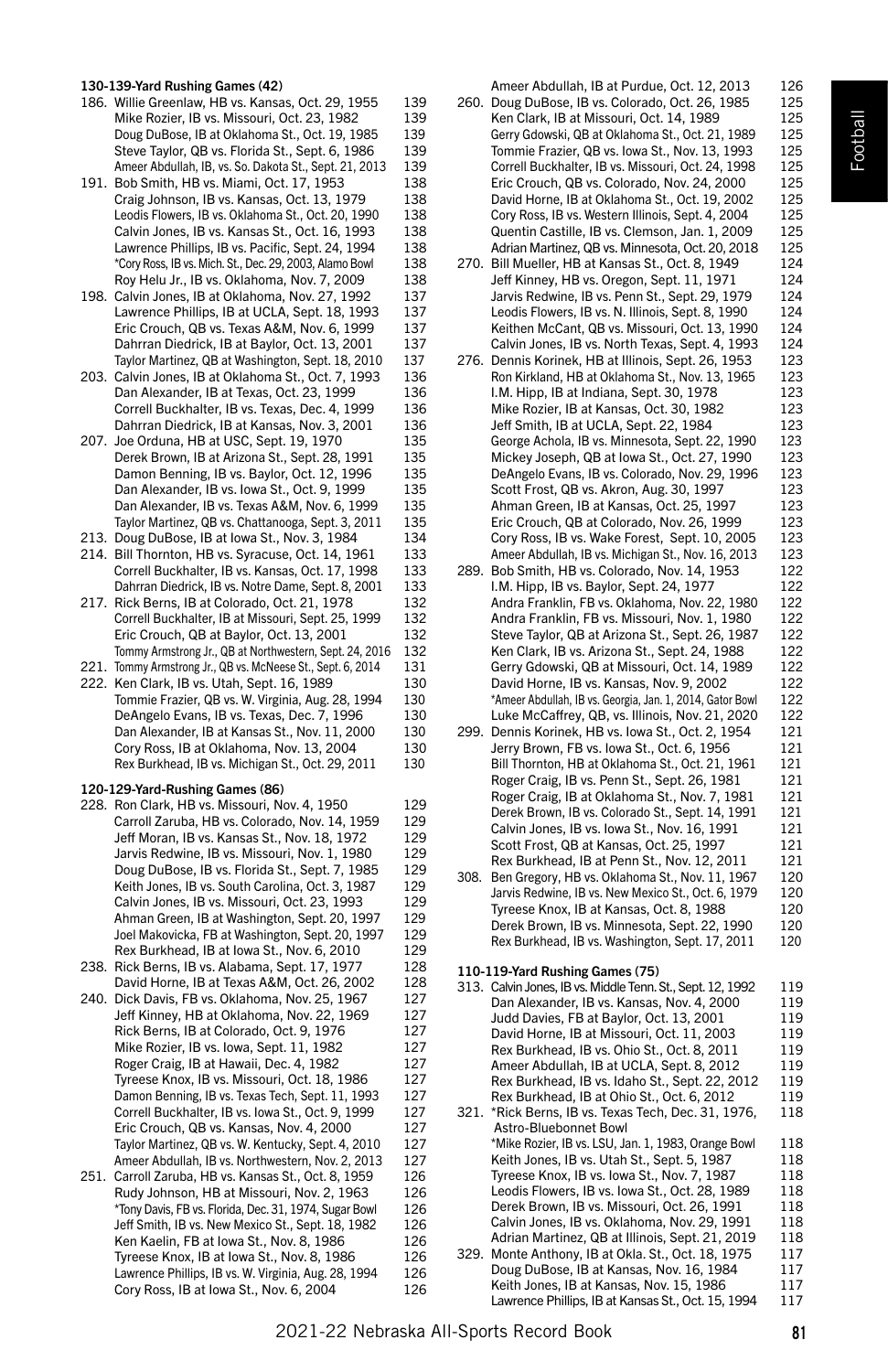Football

Correll Buckhalter, IB vs. San Jose St., Sept. 2, 2000 117 Rex Burkhead, IB at Minnesota, Oct. 22, 2011 117 Adrian Martinez, QB vs. Colorado, Sept. 9, 2018 117<br>
Jeff Kinney, HB at Jowa St. Nov. 7, 1970 116 336. Jeff Kinney, HB at Iowa St., Nov. 7, 1970 Steve Taylor, QB vs. Arizona St., Sept. 24, 1988 116 Correll Buckhalter, IB at Kansas, Oct. 30, 1999 116 Brandon Jackson, IB at Iowa St., Oct. 7, 2006 116 Ameer Abdullah, IB vs. Penn St., Nov. 10, 2012 116 Terrell Newby, IB at Minnesota, Oct. 17, 2015 116 Dedrick Mills, RB vs. No. Illinois, Sept. 14, 2019 116 343. Tom Rathman, FB vs. Colorado, Oct. 26, 1985 115 Keith Jones, IB at Oklahoma St., Oct. 17, 1987 115 Roy Helu Jr., IB vs. Kansas, Nov. 8, 2008 115 346. Doug DuBose, IB vs. Iowa St., Nov. 9, 1985 114 \*Eric Crouch, QB vs. Miami, Jan. 3, 2002 (Rose Bowl) 114 Ameer Abdullah, IB vs. Southern Miss, Sept. 7, 2013 114 349. Bob Smith, HB at Iowa St., Nov. 7, 1953 113 Rick Berns, IB vs. Oklahoma, Nov. 11, 1978 113 Tom Rathman, FB vs. Florida St., Sept. 7, 1985 Terry Rodgers, IB vs. Arizona St., Sept. 24, 1988 113 Ahman Green, IB vs. C. Florida, Sept. 13, 1997 113 Dan Alexander, IB vs. Iowa, Sept. 23, 2000 113 Dan Alexander, IB at Texas Tech, Oct. 14, 2000 113<br>Nick Adduci FB vs. Colorado, Nov. 19, 1949 112 356. Nick Adduci FB vs. Colorado, Nov. 19, 1949 Joe Orduna, HB at Colorado, Nov. 16, 1968 112 Jeff Quinn, QB vs. Utah St., Sept. 15, 1979 112 Leodis Flowers, IB at Kansas St., Oct. 6, 1990 112 Ahman Green, IB vs. Pacific, Sept. 23, 1995 112 Dan Alexander, IB at Notre Dame, Sept. 9, 2000 112 Tierre Green, IB vs. Western Illinois, Sept. 4, 2004 112 Taylor Martinez, QB at Oklahoma St., Oct. 23, 2010 112 Taylor Martinez, QB at UCLA, Sept. 8, 2012 112 Devine Ozigbo, IB, vs. Wisconsin, Oct. 7, 2017 112 366. Willie Ross, HB at Kansas, Nov. 10, 1962 Tony Davis, IB at Oklahoma St., Oct. 27, 1973 111 Tony Davis, IB at Kansas St., Nov. 17, 1973 111 Monte Anthony, IB vs. Northwestern, Sept. 28, 1974 111 Kenny Brown, WB at Oklahoma St., Oct. 20, 1979 111 Mike Rozier, IB at Hawaii, Dec. 4, 1982 111 Leodis Flowers, IB vs. Missouri, Oct. 13, 1990 111 Calvin Jones, IB vs. Arizona St., Sept. 26, 1992 111 Ahman Green, IB vs. Arizona St., Sept. 16, 1995 111 Jammal Lord, QB at Penn St., Sept. 14, 2002 111 Jammal Lord, QB at Missouri, Oct. 11, 2003 111 Brandon Jackson, IB vs. Missouri, Nov. 4, 2006 111 Marlon Lucky, IB at Texas, Oct. 27, 2007 111 379. Ron Clark, HB at Minnesota, Sept. 25, 1954 110 Lawrence Phillips, IB at Missouri, Oct. 22, 1994 110<br>Dan Alexander, IB at Iowa St., Nov. 7, 1998 110 Dan Alexander, IB at Iowa St., Nov. 7, 1998 Eric Crouch, QB vs. Missouri, Sept. 30, 2000 110 Roy Helu Jr., IB at Washington, Sept. 18, 2010 110 Roy Helu Jr., IB at Kansas St., Oct. 7, 2010 110 Ameer Abdullah, IB at Michigan St., Nov. 3, 2012 110 Ameer Abdullah, IB, at Fresno State, Sept. 13, 2014 110 Devine Ozigbo, IB vs. Bethune-Cookman, Oct. 27, 2018 110 100-109-Yard Rushing Games (116) 388. Bobby Reynolds, HB vs. Iowa St., Nov. 18, 1950 109 John Bordogna, QB vs. Penn St., Oct. 13, 1951 Doug Thomas, HB at Missouri, Oct. 26, 1957 109 Ben Gregory, HB at Oklahoma, Nov. 24, 1966 109 Dick Davis, FB vs. Minnesota, Sept. 30, 1967 109 Tony Davis, IB at Missouri, Oct. 13, 1973 109 Monte Anthony, IB vs. Miami, Oct. 2, 1976 109 Craig Johnson, IB at Kansas, Oct. 11, 1980 109 Doug DuBose, IB vs. Kansas, Nov. 16, 1985 109 Keith Jones, IB vs. Kansas St., Nov. 1, 1986 109 Ahman Green, IB vs. Kansas St., Oct. 21, 1995 109 Jammal Lord, QB vs. Texas A&M, Oct. 18, 2003 109 Imani Cross, IB, vs. Illinois, Sept. 27, 2014 109 Maurice Washington, IB vs. Minnesota, 2018 109 402. Nick Adduci, FB vs. Kansas St., Nov. 11, 1950 108 \*Dennis Claridge, QB vs. Auburn, Jan. 1, 1964, Orange Bowl 108 Jeff Kinney, HB vs. Missouri, Oct. 10, 1970 Tom Rathman, FB vs. Wyoming, Sept. 8, 1984 108

Tyreese Knox, IB at Kansas State, Oct. 22, 1988 108 Eric Crouch, QB vs. Texas, Oct. 31, 1998 108<br>Fric Crouch, OB at Kansas St., Nov. 14, 1998 108 Eric Crouch, QB at Kansas St., Nov. 14, 1998 \*Dan Alexander, IB vs. Tennessee, Jan. 2, 2000, Fiesta Bowl 108 Dahrran Diedrick, IB vs. Kansas St., Nov. 10, 2001 108 Cory Ross, IB at Kansas, Nov. 8, 2003 108 412. Monte Anthony, IB vs. Kansas St., Oct. 16, 1975 107<br>Rick Berns, IB vs. Kansas, Nov. 12, 1977 107 Rick Berns, IB vs. Kansas, Nov. 12, 1977 Doug DuBose, IB at Syracuse, Sept. 29, 1984 107 Calvin Jones, IB vs. Kansas, Nov. 7, 1992 107 Dahrran Diedrick, IB vs. Iowa St., Oct. 6, 2001 107 Dahrran Diedrick, IB vs. Kansas, Nov. 9, 2002 107 Cory Ross, IB vs. Kansas, Oct. 2, 2004 Marlon Lucky, IB vs. Iowa State, Sept. 29, 2007 107 Roy Helu Jr., IB vs. Idaho, Sept. 11, 2010 107 Taylor Martinez, QB vs. Wisconsin, Sept. 29, 2012 107 Terrell Newby, IB, vs. Florida Atlantic, Aug. 30, 2014 107<br>Tre Bryant IB, at Oregon, Sent. 9, 2017 107 Tre Bryant, IB, at Oregon, Sept. 9, 2017 424. Dick Davis, FB at Texas Christian, Oct. 28, 1967 106 Tony Davis, IB vs. North Carolina St., Sept. 22, 1973 106 \*Tony Davis, IB vs. Texas, Jan. 1, 1974, Cotton Bowl 106 John O'Leary, IB vs. Miami, Oct. 4, 1975 106 Dave Gillespie, IB vs. Colorado, Oct. 25, 1975 106 Eric Crouch, QB vs. Kansas St., Nov. 10, 2001 106 Kenny Wilson, IB vs. Troy, Sept. 23, 2006 106 Ameer Abdullah, IB, at Iowa, Nov. 28, 2014 106 Devine Ozigbo, IB, at Illinois, Sept. 29, 2017 106 433. Bill Mueller, HB vs. South Dakota, Sept. 24, 1949 Joe Orduna, HB vs. Kansas St., Nov. 14, 1970 105 Craig Johnson, IB vs. Oklahoma St., Oct. 18, 1980 105 Mike Rozier, IB at Oklahoma, Nov. 21, 1981 105<br>Derek Brown. IB vs. Utah. Sept. 5. 1992 105 Derek Brown, IB vs. Utah, Sept. 5, 1992 105<br>DeAngelo Evans. IB vs. Baylor. Oct. 12, 1996 105 DeAngelo Evans, IB vs. Baylor, Oct. 12, 1996 Ahman Green, IB vs. Oklahoma, Nov. 1, 1997 105 Correll Buckhalter, IB at Texas Tech, Oct. 14, 2000 105 Eric Crouch, QB vs. Texas Tech, Oct. 20, 2001 105 Imani Cross, IB vs. Wyoming, Aug. 31, 2013 105<br>Ameer Abdullah IB at Michigan, Nov. 9, 2013 105 Ameer Abdullah, IB at Michigan, Nov. 9, 2013 444. Rudy Johnson, HB vs. Air Force, Oct. 12, 1963 104 Harry Wilson, HB Oklahoma St., Nov. 12, 1966 104 Jeff Kinney, HB vs. Kansas, Oct. 16, 1971 104 Gary Dixon, HB vs. Kansas, Oct. 16, 1971 104<br>Andra Franklin, FB at Jowa St., Nov. 15, 1980 104 Andra Franklin, FB at Iowa St., Nov. 15, 1980 Doug DuBose, IB at UCLA, Sept. 22, 1984 104<br>Dan Alexander, IB vs. Baylor, Oct. 21, 2000 104 Dan Alexander, IB vs. Baylor, Oct. 21, 2000 Eric Crouch, QB vs. Iowa St., Oct. 6, 2001 104 Rex Burkhead, IB at Washington, Sept. 18, 2010 104 Taylor Martinez, QB vs. Penn St., Nov. 10, 2012 104<br>Greg Bell. IB vs. Colorado. Sept. 8. 2018 104 Greg Bell, IB vs. Colorado, Sept. 8, 2018 455. George Cifra, FB vs. Iowa St., Oct. 4, 1952 103 Willie Ross, HB at Kansas St., Oct. 7, 1961 103 Mike Rozier, IB at Iowa St., Nov. 13, 1982 103<br>Keith Jones, IB at South Carolina, Oct. 4, 1986 103 Keith Jones, IB at South Carolina, Oct. 4, 1986 Lawrence Phillips, IB vs. Colorado, Oct. 29, 1994 103 Eric Crouch, QB at Oklahoma, Oct. 28, 2000 103 Jammal Lord, QB vs. Arizona St., Aug. 24, 2002 103 Cory Ross, IB at Colorado, Nov. 28, 2003 103 Marlon Lucky, IB vs. Nicholls St., Sept. 9, 2006 103 Marlon Lucky, IB vs. Kansas St., Nov. 10, 2007 103<br>Marlon Lucky, IB vs. New Mexico St., Sept. 13, 2008 103 Marlon Lucky, IB vs. New Mexico St., Sept. 13, 2008 Devine Ozigbo, IB, vs. Fresno St., Sept. 3, 2016 103 467. Willie Greenlaw, HB vs. Colorado, Nov. 12, 1955 102 Harry Wilson, HB at Iowa St., Oct. 1, 1966 102 Tim Wurth, IB at Iowa St., Oct. 7, 1978 102 Jarvis Redwine, IB vs. Oklahoma St., Oct. 20, 1979 102 Craig Johnson, IB at Kansas St., Nov. 10, 1979 102 Mike Rozier, IB at Oklahoma St., Nov. 7, 1981 102<br>Roger Craig, IB vs. Oklahoma, Nov. 26, 1982 102 Roger Craig, IB vs. Oklahoma, Nov. 26, 1982 \*Doug DuBose, IB vs. LSU, Jan. 1, 1985, Sugar Bowl 102 Bryan Carpenter, FB vs. Utah, Sept. 16, 1989 102 Marlon Lucky, IB vs. Ball State, Sept. 22, 2007 102 Quentin Castille, IB vs. Oklahoma St., Oct. 13, 2007 102 Taylor Martinez, QB vs. Ohio St., Oct. 8, 2011 102 Terrell Newby, IB at Indiana, Oct. 15, 2016 102 Adrian Martinez, QB, at Northwestern, Nov. 7, 2020 102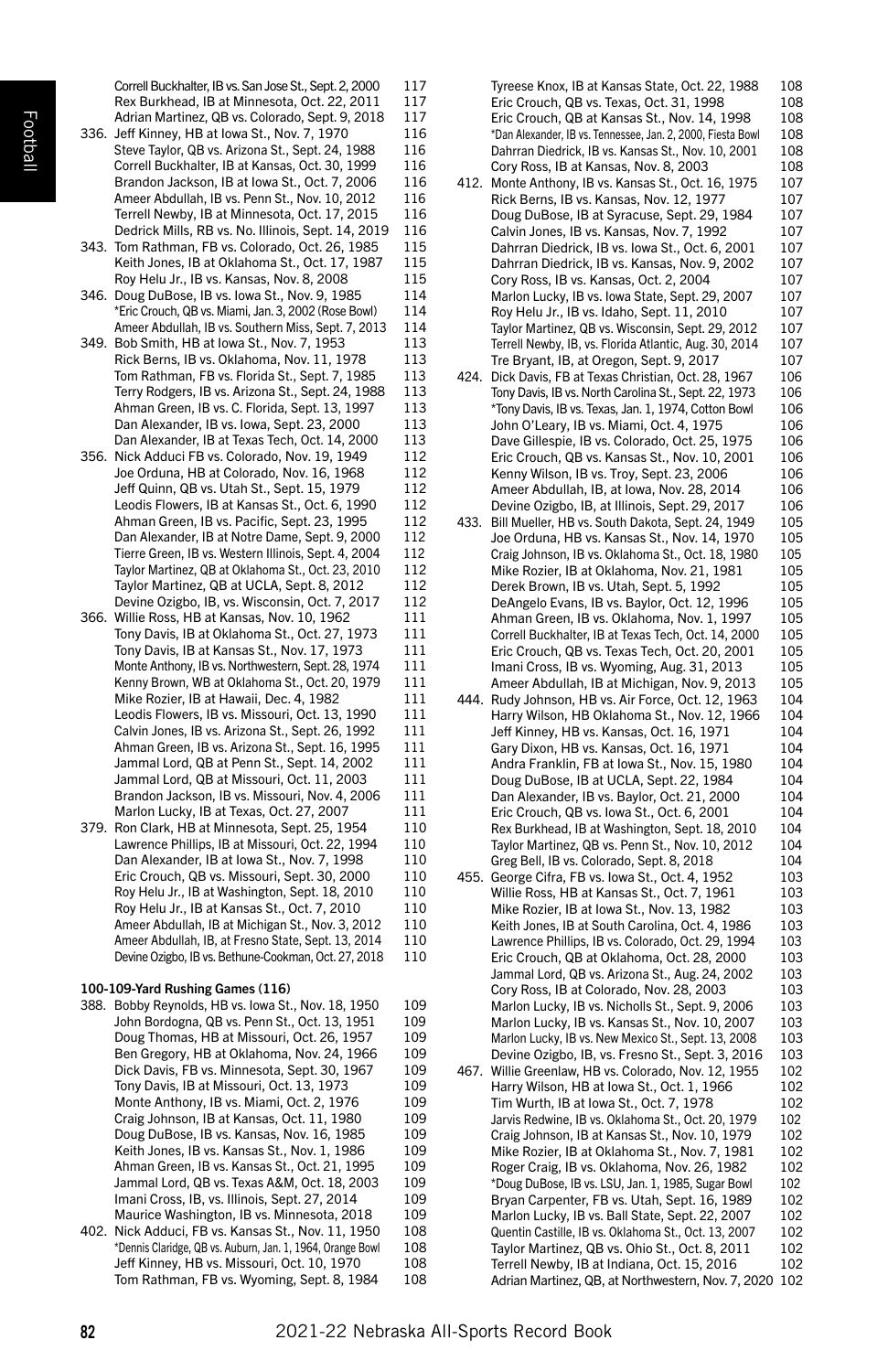| 481. Tom Carodine, HB vs. TCU, Sept. 29, 1951     | 101 |
|---------------------------------------------------|-----|
| Craig Johnson, IB at Kansas St., Oct. 6, 1951     | 101 |
| Calvin Jones, IB vs. Colorado, Oct. 31, 1992      | 101 |
| Joel Makovicka, FB vs. Oklahoma, Nov. 1, 1997     | 101 |
| Rex Burkhead, IB vs. Colorado, Nov. 26, 2010      | 101 |
| Ameer Abdullah, IB at Northwestern, Oct. 20, 2012 | 101 |
| Ameer Abdullah. IB vs. Michigan, Oct. 27, 2012    | 101 |
| Devine Ozigbo, IB vs. Rutgers, Sept. 23, 2017     | 101 |
| 489. Ron Clark, HB at Kansas, Nov. 6, 1954        | 100 |
| Jerry Brown, FB vs. Baylor, Nov. 17, 1956         | 100 |
| Bill Thornton, HB at Kansas St., Oct. 7, 1961     | 100 |
| Bill Olds, FB vs. Texas A&M, Sept. 25, 1971       | 100 |
| John O'Leary, IB at Kansas St., Nov. 17, 1973     | 100 |
| Turner Gill, QB at Minnesota, Sept. 17, 1983      | 100 |
| Tyreese Knox, IB vs. Kansas St., Oct. 24, 1987    | 100 |
| Ken Clark, IB at Minnesota, Sept. 23, 1989        | 100 |

Derek Brown, IB vs. Washington, Sept. 21, 1991 100<br>Keithen McCant, OB vs. Kansas St. Oct. 19, 1991 100 Keithen McCant, QB vs. Kansas St., Oct. 19, 1991 100<br>Correll Buckhalter. IB vs. Iowa. Sept. 23, 2000 100 Correll Buckhalter, IB vs. Iowa, Sept. 23, 2000 100<br>Correll Buckhalter, IB vs. Kansas, Nov. 4, 2000 100 Correll Buckhalter, IB vs. Kansas, Nov. 4, 2000 100<br>Jammal Lord. QB vs. Penn St.. Sept. 13, 2003 100 Jammal Lord, QB vs. Penn St., Sept. 13, 2003 100<br>Rex Burkhead. IB at Colorado. Nov. 27, 2009 100 Rex Burkhead, IB at Colorado, Nov. 27, 2009 100<br>Imani Cross. IB vs. Idaho St., Sept. 22, 2012 100 503. Imani Cross, IB vs. Idaho St., Sept. 22, 2012

## Progression of Nebraska's Rushing Record

| Player, Opp. (Games Held, Includes Bowls)              | Yards |
|--------------------------------------------------------|-------|
| Roy Helu Jr., IB, vs. Missouri, Oct. 30, 2010 (109)    | 307   |
| Calvin Jones, IB, at Kansas, Nov. 9, 1991 (215)        | 294   |
| Mike Rozier, IB, vs. Kansas, Nov. 12, 1983 (97)        | 285   |
| Rick Berns, IB, vs. Missouri, Nov. 18, 1978 (61)       | 255   |
| I.M. Hipp. IB. vs. Indiana. Oct. 1. 1977 (19)          | 254   |
| Rick Berns, IB, vs. Hawaii, Dec. 4, 1976 (5)           | 211   |
| Frank Solich, FB, at Air Force, Sept. 25, 1965 (136)   | 204   |
| Bobby Reynolds, HB, vs. Indiana, Sept. 30, 1950 (154)  | 187   |
| Bill Mueller, HB, at Kansas State, Oct. 8, 1949 (7)    | 124   |
| Bill Mueller, HB, vs. South Dakota, Sept. 24, 1949 (2) | 105   |
|                                                        |       |

# 100-Yard Rushing Games by Player

|     | Rk. Player                          | <b>Total</b> | $200+$         | <b>Bowl</b> |
|-----|-------------------------------------|--------------|----------------|-------------|
| 1.  | Mike Rozier, IB, 1981-83            | 26           | 7              | 2           |
| 2.  | Ameer Abdullah, IB, 2011-14         | 24           | 5              | 1           |
| 3.  | Ahman Green, IB, 1995-97            | 20           | 4              | 1           |
| 4.  | Eric Crouch, QB, 1998-01            | 17           | 0              | 1           |
| 5.  | Calvin Jones, IB, 1991-93           | 16           | 2              | 0           |
| 6.  | Lawrence Phillips, IB, 1993-95      | 15           | 2              | 1           |
| 7.  | Doug DuBose, IB, 1984-85            | 14           | 0              | 1           |
|     | Dan Alexander, IB, 1997-00          | 14           | 2              | 2           |
| 9.  | Taylor Martinez, QB, 2010-13        | 13           | 2              | 0           |
|     | Rex Burkhead, 2009-12               | 13           | 0              | 1           |
| 11. | Cory Ross, IB, 2002-05              | 12           | 0              | 2           |
|     | Derek Brown, IB, 1990-92            | 12           | 0              | 0           |
|     | Ken Clark, IB, 1987-89              | 12           | 2              | 0           |
|     | 14. Correll Buckhalter, IB, 1998-00 | 11           | 0              | 0           |
|     | Jarvis Redwine, IB, 1979-80         | 11           | 1              | 0           |
|     | 16. I.M. Hipp, IB, 1976-78          | 10           | 2              | 0           |
|     | Keith Jones, IB, 1984-87            | 10           | $\overline{c}$ | 0           |
|     | Roy Helu Jr., 2007-10               | 10           | 1              | 0           |
|     | 19. Bobby Reynolds, HB, 1950-52     | 9            | 0              | 0           |
|     | Rick Berns, IB, 1976-78             | 9            | 2              | 1           |
|     | Jammal Lord, QB, 2000-03            | 9            | $\mathbf{1}$   | 0           |
|     | Devine Ozigbo, IB, 2015-18          | 9            | 0              | 0           |
| 23. | Dahrran Diedrick, IB, 1999-02       | 8            | 0              | 0           |
|     | Marlon Lucky, IB, 2005-08           | 8            | 1              | 0           |
| 25. | Roger Craig, IB, 1980-82            | 7            | 0              | 0           |
|     | Tony Davis, IB/FB, 1973-75          | 7            | 0              | 2           |
|     | Leodis Flowers, IB, 1988-90         | 7            | 0              | 0           |
|     |                                     |              |                |             |

## Consecutive 100-Yard Games, Season

### No. Player, Year

- 11\* Mike Rozier, IB, 1983 (includes four straight 200-yard games)
- 11 Lawrence Phillips, IB, 1994
- 11\* Ahman Green, IB, 1997
- (includes three straight 200-yard games) 8 Bobby Reynolds, HB, 1950

| ັ |                                                  |
|---|--------------------------------------------------|
| 7 | Derek Brown, IB, 1991                            |
| 6 | Mike Rozier, IB, 1982                            |
|   | (includes two straight 200-yard games)           |
| 5 | Taylor Martinez, QB, 2010                        |
| 5 | Leodis Flowers, IB, 1990                         |
| 5 | Jarvis Redwine, IB, 1979                         |
| 5 | I.M. Hipp, IB, 1977                              |
|   | (includes two straight 200-yard games)           |
| 4 | Ameer Abdullah, IB, 2012                         |
| 4 | Eric Crouch, QB, 2001                            |
|   | Doug DuBose, IB, 1984                            |
|   | Roy Helu Jr., IB, 2009                           |
|   | Bob Smith, HB, 1953                              |
|   | Bill Thornton, FB, 1961                          |
|   | Rick Berns, IB, 1976, 1977                       |
|   | Jeff Smith, IB, 1984                             |
|   | Doug DuBose, IB, 1985                            |
|   | Gerry Gdowski, QB, 1989                          |
|   | Ken Clark, IB, 1989                              |
|   | Calvin Jones, IB, 1991, 1993 (three total times) |
|   | Ahman Green, IB, 1995                            |
|   | Dan Alexander, IB, 2000                          |
|   | Eric Crouch, QB, 2001                            |
|   | Dahrran Diedrick, IB, 2001                       |
|   | Cory Ross, IB, 2004                              |
|   | Roy Helu Jr., IB, 2008, 2010                     |
|   | Rex Burkhead, IB, 2010                           |
|   | Taylor Martinez, QB, 2010                        |
|   | Rex Burkhead, IB, 2011                           |
|   | Ameer Abdullah, IB, 2014                         |
| 3 | Devine Ozigbo, IB, 2017, 2018                    |

8 Ameer Abdullah, IB, 2013

\*Rozier and Green had 12 straight 100-yard games, including bowls.

#### Quadruple 100-Yard Games (1)

1. Thunder Collins, IB, (165), Dahrran Diedrick, IB, (137) Eric Crouch, QB, (132), Judd Davies, FB, (119) at Baylor, Oct. 13, 2001

#### Triple 100-Yard Games (5)

- 1. Ken Clark, IB, (122), Steve Taylor, QB, (116), Terry Rodgers, IB, (113) vs. Arizona St., Sept. 24, 1988
- 2. Eric Crouch, QB, (127), Dan Alexander, IB, (119), Correll Buckhalter, IB, (100) vs. Kansas, Nov. 4, 2000
- 3. Thunder Collins, IB, (165), Dahrran Diedrick, IB, (137) Eric Crouch, QB, (132), Judd Davies, FB, (119) at Baylor, Oct. 13, 2001
- 4. Taylor Martinez, QB, (137), Roy Helu Jr., IB, (110), Rex Burkhead, IB, (104), at Washington, Sept. 18, 2010
- 5. Devine Ozigbo, RB (152), Adrian Martinez, QB (125), Maurice Washington, RB (109) vs. Minnesota, Oct. 20, 2018

#### Double 100-Yard Game Breakdown

Games: 80

(74 by 2 players, 5 by 3 players, 1 by four players) Last Time: at Rutgers, Dec. 18, 2020

First Time: vs. Missouri, Nov. 4, 1950, Bobby Reynolds, HB, (175), Ron Clark, HB, (129)

- Total Double 100-Yard Games vs. Big 12:
- 45 (1 triple, 1 quadruple)

Total Double 100-Yard Games vs. Big Ten: 5

Total Double 100-Yard Games vs. Non-Conference: 28 (2 triple)

Total Double 100-Yard Games in Bowl Games: 1

Double 100-Yard Game Record:

77-3 (51-1 Home, 24-2 Away, 2-0 Neutral)

Most Double 100-Yard Games Against Opponent: 10 vs. Iowa St. Most Common Double 100-Yard Game Combo:

Dan Alexander, IB, and Correll Buckhalter, IB, (5 times; 2 in 1999, 3 in 2000)

Homecoming Games: 15 (1 triple)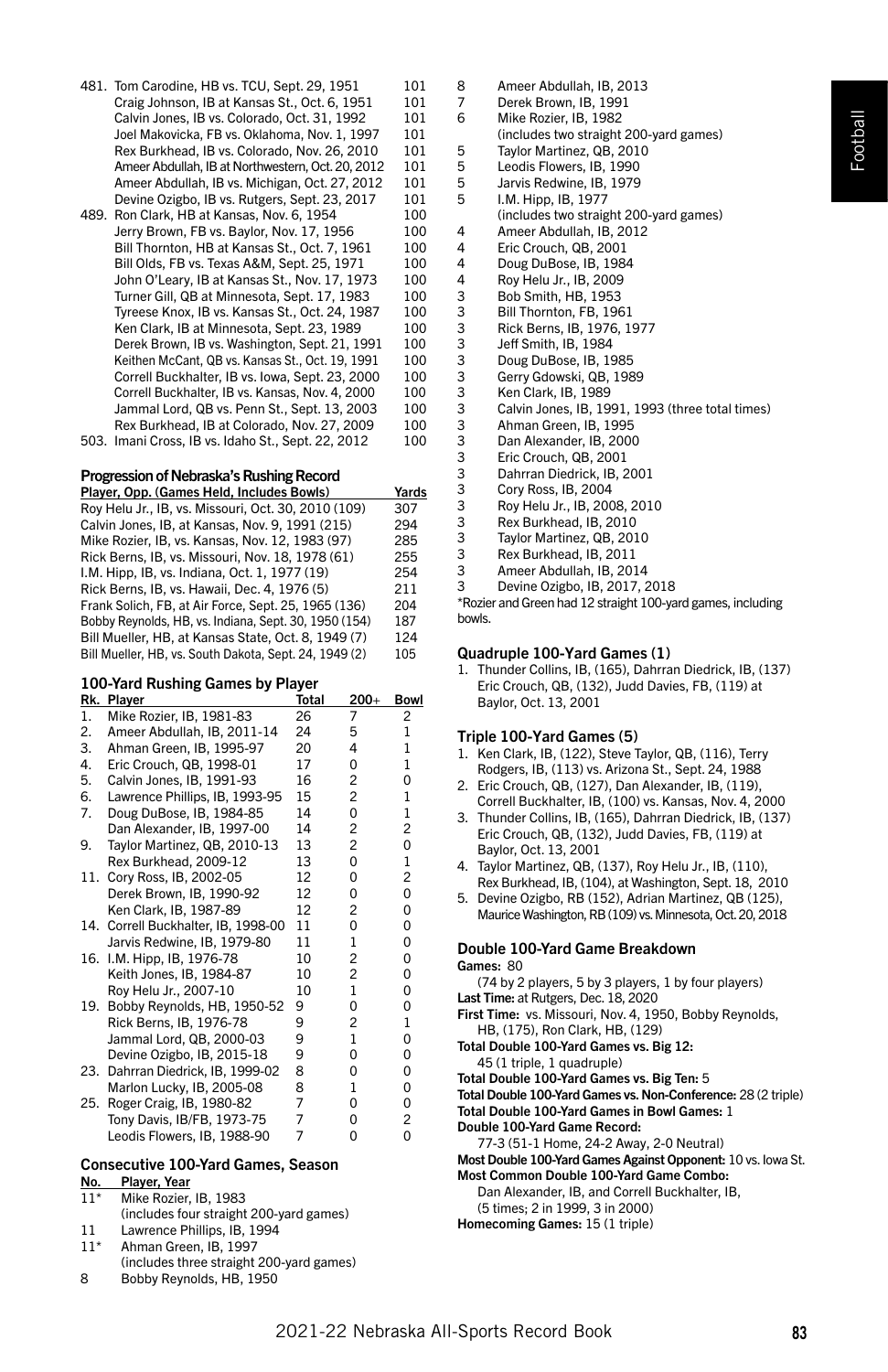#### Double 100-Yard Games, By Date

- 1. Bobby Reynolds, HB, (175), Ron Clark, HB, (129) vs. Missouri, Nov. 4, 1950
- 2. Bobby Reynolds, HB, (141), Nick Adduci, FB, (108) vs. Kansas St., Nov. 11, 1950
- 3. Willie Ross, HB, (103), Bill Thornton, HB, (100) at Kansas St., Oct. 7, 1961
- 4. Jeff Kinney, HB, (104), Gary Dixon, HB, (104) vs. Kansas, Oct. 16, 1971
- 5. I.M. Hipp, IB, (200), Rick Berns, IB, (107) vs. Kansas, Nov. 12, 1977
- 6. I.M. Hipp, IB, (167), Jeff Quinn, QB, (112) vs. Utah St., Sept. 15, 1979
- 7. Jarvis Redwine, IB, (157), Craig Johnson, IB, (138) vs. Kansas, Oct. 13, 1979
- 8. Kenny Brown, WB, (111), Jarvis Redwine, IB, (102) at Oklahoma St., Oct. 20, 1979
- 9. Jarvis Redwine, IB, (129), Andra Franklin, FB, (122) vs. Missouri, Nov. 1, 1980
- 10. Jarvis Redwine, IB, (152), Andra Franklin, FB, (122) vs. Oklahoma, Nov. 22, 1980
- 11. Roger Craig, IB, (121), Mike Rozier, IB, (105) at Oklahoma St., Nov. 7, 1981
- 12. Mike Rozier, IB, (149), Jeff Smith, IB, (126) vs. New Mexico St., Sept. 18, 1982
- 13. Roger Craig, IB, (127), Mike Rozier, IB, (111) at Hawaii, Dec. 4, 1982
- 14. Mike Rozier, IB, (196), Turner Gill, QB, (100) at Minnesota, Sept. 17, 1983
- 15. Jeff Smith, IB, (170), Tom Rathman, FB, (108) vs. Wyoming, Sept. 8, 1984
- 16. Jeff Smith, IB, (123), Doug DuBose, IB, (104) at UCLA, Sept. 22, 1984
- 17. Doug DuBose, IB, (129), Tom Rathman, FB, (113) vs. Florida St., Sept. 7, 1985
- 18. Doug DuBose, IB, (125), Tom Rathman, FB, (115) vs. Colorado, Oct. 26, 1985
- 19. Tom Rathman, FB, (159), Doug DuBose, IB, (109) vs. Kansas, Nov. 16, 1985
- 20. Ken Kaelin, FB, (126), Tyreese Knox, IB, (126) at Iowa St., Nov. 8, 1986
- 21. Steve Taylor, QB, (157), Keith Jones, IB, (118) vs. Utah St., Sept. 5, 1987
- 22. Keith Jones, IB, (145), Steve Taylor, QB, (122) at Arizona St., Sept. 26, 1987
- 23. Keith Jones, IB, (240), Tyreese Knox, IB, (118) vs. Iowa St., Nov. 7, 1987
- 24. Ken Clark, IB, (122), Steve Taylor, QB, (116), Terry Rodgers, IB, (113) vs. Arizona St., Sept. 24, 1988
- 25. Ken Clark, IB, (256), Steve Taylor, QB, (140) vs. Oklahoma St., Oct. 15, 1988
- 26. Ken Clark, IB, (225), Tyreese Knox, IB, (108) at Kansas St., Oct. 22, 1988
- 27. Steve Taylor, QB, (154), Ken Clark, IB, (146) at Iowa St., Nov. 5, 1988
- 28. Ken Clark, IB, (130), Bryan Carpenter, FB, (102) vs. Utah, Sept. 16, 1989
- 29. Ken Clark, IB, (125), Gerry Gdowski, QB, (122) at Missouri, Oct. 14, 1989
- 30. Gerry Gdowski, QB, (176), Leodis Flowers, IB, (118) vs. Iowa St., Oct. 28, 1989
- 31. George Achola, IB, (123), Derek Brown, IB, (120) vs. Minnesota, Sept. 22, 1990
- 32. Leodis Flowers, IB, (208), Mickey Joseph, QB, (123) at Iowa St., Oct. 27, 1990
- 33. Derek Brown, IB, (145), Keithen McCant, QB, (100) vs. Kansas St., Oct. 19, 1991
- 34. Keithen McCant, QB, (124), Derek Brown, IB, (118) vs. Missouri, Oct. 26, 1991
- 35. Calvin Jones, IB, (121), Derek Brown, IB, (107) vs. Iowa St., Nov. 16, 1991
- 36. Derek Brown, IB, (154), Calvin Jones, IB, (119) vs. Middle Tennessee State, Sept. 12, 1992
- 37. Derek Brown, IB, (156), Calvin Jones, IB, (107) vs. Kansas, Nov. 7, 1992
- 38. Tommie Frazier, QB, (158), Calvin Jones, IB, (138) vs. Kansas St., Oct. 16, 1993
- 39. Calvin Jones, IB, (208), Tommie Frazier, QB, (125) vs. Iowa St., Nov. 13, 1993
- 40. Tommie Frazier, QB, (138), Lawrence Phillips, IB, (127) vs. West Virginia, Aug. 28, 1994
- 41. Clinton Childs, IB, (143), Ahman Green, IB, (111) vs. Arizona St., Sept. 16, 1995
- 42. Damon Benning, IB, (173), Ahman Green, IB, (112) vs. Pacific, Sept. 23, 1995
- 43. Tommie Frazier, QB, (199), Lawrence Phillips, IB, (165) vs. Florida, Jan. 2, 1996, Fiesta Bowl
- 44. Damon Benning, IB, (135), DeAngelo Evans, IB, (105) vs. Baylor, Oct. 12, 1996
- 45. Ahman Green, IB, (129), Joel Makovicka, FB, (129) at Washington, Sept. 20, 1997
- 46. Ahman Green, IB, (123), Scott Frost, QB, (121) at Kansas, Oct. 25, 1997
- 47. Ahman Green, IB, (105), Joel Makovicka, FB, (101) vs. Oklahoma, Nov. 1, 1997
- 48. Ahman Green, IB, (189), Scott Frost, QB, (141) at Missouri, Nov. 8, 1997
- 49. Dan Alexander, IB, (135), Correll Buckhalter, IB, (127) vs. Iowa St., Oct. 9, 1999
- 50. Eric Crouch, QB, (137), Dan Alexander, IB, (135) vs. Texas A&M, Nov. 6, 1999
- 51. Dan Alexander, IB, (180), Eric Crouch, QB, (123) at Colorado, Nov. 26, 1999
- 52. Dan Alexander, IB, (208), Correll Buckhalter, IB, (117) vs. San Jose St., Sept. 2, 2000
- 53. Dan Alexander, IB, (113), Correll Buckhalter, IB, (100) vs. Iowa, Sept. 23, 2000
- 54. Dan Alexander, IB, (113), Correll Buckhalter, IB, (105) at Texas Tech, Oct. 14, 2000
- 55. Eric Crouch, QB, (127), Dan Alexander, IB, (119), Correll Buckhalter, IB, (100) vs. Kansas, Nov. 4, 2000
- 56. Dahrran Diedrick, IB, (107), Eric Crouch, QB, (104) vs. Iowa St., Oct. 6, 2001
- 57. Thunder Collins, IB, (165), Dahrran Diedrick, IB, (137), Eric Crouch, QB, (132), Judd Davies, FB, (119) at Baylor, Oct. 13, 2001
- 58. Dahrran Diedrick, IB, (157), Eric Crouch, QB, (105) vs. Texas Tech, Oct. 20, 2001
- 59. Dahrran Diedrick, IB, (108), Eric Crouch, QB, (106) vs. Kansas St., Nov. 10, 2001
- 60. Jammal Lord, QB, (159), David Horne, IB, (128) at Texas A&M, Oct. 26, 2002
- 61. David Horne, IB, (122), Dahrran Diedrick, IB, (107) vs. Kansas, Nov. 9, 2002
- 62. Josh Davis, IB, (179), Jammal Lord, QB, (100), vs. Penn St., Sept. 13, 2003
- 63. David Horne, IB, (119), Jammal Lord, QB, (111) at Missouri, Oct. 11, 2003
- 64. Cory Ross, IB, (125), Tierre Green, IB, (112) vs. Western Illinois, Sept. 4, 2004
- 65. Marlon Lucky, IB, (156), Kenny Wilson, IB, (106) vs. Troy, Sept. 23, 2006
- 66. Cody Glenn, IB, (148), Brandon Jackson, IB, (116) at Iowa St., Oct. 7, 2006
- 67. Taylor Martinez, QB, (157), Roy Helu Jr., IB (107) vs. Idaho, Sept. 11, 2010
- 68. Taylor Martinez, QB, (137), Roy Helu Jr., IB, (110), Rex Burkhead, IB, (104), at Washington, Sept. 18, 2010
- 69. Taylor Martinez, QB, (241), Roy Helu Jr., IB, (110) at Kansas State, Oct. 7, 2010
- 70. Rex Burkhead, IB, (119), Taylor Martinez, QB, (102) vs. Ohio State, Oct. 8, 2011
- 71. Ameer Abdullah, IB (119), Taylor Martinez, QB, (112) at UCLA, Sept. 8, 2012
- 72. Rex Burkhead, IB (119), Imani Cross, IB, (100) vs. Idaho State, Sept. 22, 2012
- 73. Taylor Martinez, QB (205), Ameer Abdullah (101) at Michigan State, Nov. 3, 2012
- 74. Ameer Abdullah, IB (116), Taylor Martinez (104) vs. Penn State, Nov. 10, 2012
- 75. Ameer Abdullah, IB (144), Imani Cross, IB (105) vs. Wyoming, Aug. 31, 2013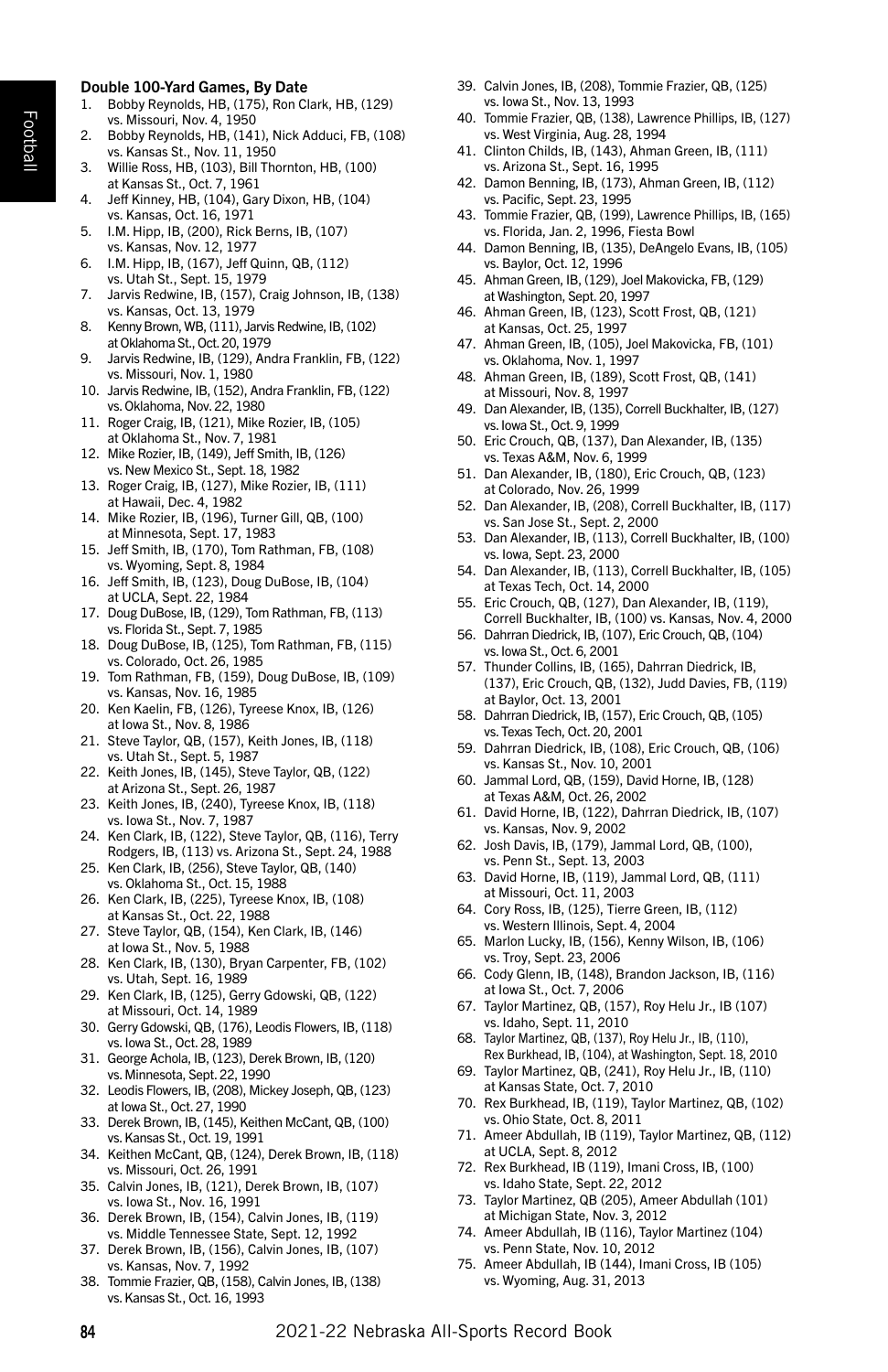Football

- 76. Ameer Abdullah, IB (232), Terrell Newby, IB (107) vs. Florida Atlantic, Aug. 30, 2014
- 77. Ameer Abdullah, IB (208), Imani Cross, IB (109) vs. Illinois, Sept. 27, 2014
- 78. Adrian Martinez, QB (117), Greg Bell, IB (104) vs. Colorado, Sept. 8, 2018
- 79. Devine Ozigbo, RB (152), Adrian Martinez, QB (125), Maurice Washington (109) vs. Minnesota, Oct. 20, 2018
- 80. Dedrick Mills, RB (191), Adrian Martinez, QB (157) at Rutgers, Dec. 18, 2020

## Rushing Season

- Attempts: 286; Lawrence Phillips, IB, 1994 (1,722 yards, 12 games)
- Yards: 2,148; Mike Rozier, IB, 1983 (275 att., 12 games)
- Yards Per Attempt: (min. 100 att.) 8.33; Calvin Jones, IB, 1991 (900 yards, 108 att.); (min. 200 att.) - 7.81; Mike Rozier, IB, 1983 (2,148 yards, 275 att.)
- Yards Per Game: 179.0, Mike Rozier, IB, 1983 (2,148 yards, 12 games)
- Touchdowns: 29; Mike Rozier, IB, 1983 (12 games)
- Games Rushing for 100 Yards: 11; Mike Rozier, IB, 1983; Lawrence Phillips, IB, 1994; Ahman Green, IB, 1997; Ameer Abdullah, IB, 2013
- Games Rushing for 200 Yards: 4; Mike Rozier, IB, 1983; Ameer Abdullah, IB, 2014
- Consecutive 100-Yard Games: 11; Mike Rozier, IB, 1983 (games 2-12); Lawrence Phillips, IB, 1994 (games 1-11); Ahman Green, IB, 1997 (games 2-12)
- Consecutive 200-Yard Games: 4; Mike Rozier, IB, 1983 (games 9-12)

## 1,000-Yard Rushing Seasons (36)

|     | Rk. Player, Pos., Year (Att., TD, Games)                  | Yards |
|-----|-----------------------------------------------------------|-------|
| 1.  | Mike Rozier, IB, 1983 (275 att., 29 TD, 12 games)         | 2,148 |
| 2.  | Ahman Green, IB, 1997 (278 att., 22 TD, 12 games)         | 1,877 |
| 3.  | Lawrence Phillips, IB, 1994 (286 att., 16 TD, 12 games)   | 1,722 |
| 4.  | Ameer Abdullah, IB, 2013 (281 att., 9 TD, 13 games)       | 1,690 |
| 5.  | Mike Rozier, IB, 1982 (242 att., 15 TD, 12 games)         | 1.689 |
| 6.  | Ameer Abdullah, IB, 2014 (264 att., 19 TD, 13 games)      | 1.611 |
| 7.  | Ken Clark, IB, 1988 (232 att., 12 TD, 12 games)           | 1.497 |
| 8.  | Jammal Lord, QB, 2002 (251 att., 8 TD, 14 games)          | 1,412 |
| 9.  | Rex Burkhead, IB, 2011 (284 att., 15 TD, 13 games)        | 1,357 |
| 10. | Bobby Reynolds, HB, 1950 (193 att., 19 TD, 9 games)       | 1,342 |
| 11. | Derek Brown, IB, 1991 (230 att., 14 TD, 11 games)         | 1,313 |
|     | 12. I.M. Hipp, IB, 1977 (197 att., 10 TD, 11 games)       | 1,301 |
| 13. | Dahrran Diedrick, IB, 2001 (233 att., 15 TD, 11 games)    | 1,299 |
| 14. | Roy Helu Jr., IB, 2010 (188 att., 11 TD, 14 games)        | 1,245 |
| 15. | Keith Jones, IB, 1987 (170 att., 13 TD, 10 games)         | 1.232 |
|     | 16. Calvin Jones, IB, 1992 (168 att., 14 TD, 11 games)    | 1.210 |
|     | 17. Ken Clark, IB, 1989 (198 att., 12 TD, 10 games)       | 1,196 |
|     | 18. Doug DuBose, IB, 1985 (203 att., 8 TD, 10 games)      | 1,161 |
|     | 19. Dan Alexander, IB, 2000 (182 att., 8 TD, 11 games)    | 1,154 |
|     | 20. Roy Helu Jr., IB, 2009 (220 att., 10 TD, 14 games)    | 1,147 |
|     | 21. Ameer Abdullah, IB, 2012 (226 att., 8 TD, 14 games)   | 1,137 |
|     | 22. Jarvis Redwine, IB, 1980 (156 att., 9 TD, 10 games)   | 1,119 |
|     | 23. Eric Crouch, QB, 2001 (203 att., 18 TD, 12 games)     | 1,115 |
|     | 24. Cory Ross, IB, 2004 (207 att., 6 TD, 11 games)        | 1,102 |
|     | 25. Scott Frost, QB, 1997 (176 att., 19 TD, 12 games)     | 1.095 |
|     | 26. Ahman Green, IB, 1995 (141 att., 13 TD, 11 games)     | 1.086 |
|     | 27. Devine Ozigbo, IB, 2018 (155 att, 12 TD, 12 games)    | 1,082 |
|     | 28. Roger Craig, IB, 1981 (173 att., 6 TD, 11 games)      | 1,060 |
|     | 29. Calvin Jones, IB, 1993 (185 att., 12 TD, 9 games)     | 1,043 |
|     | 30. Jarvis Redwine, IB, 1979 (148 att., 8 TD, 11 games)   | 1.042 |
|     | 31. Doug DuBose, IB, 1984 (156 att., 8 TD, 11 games)      | 1.040 |
|     | 32. Jeff Kinney, HB, 1971 (222 att., 16 TD, 12 games)     | 1.037 |
|     | 33. Taylor Martinez, QB, 2012 (195 att., 10 TD, 14 games) | 1,019 |
|     | Marlon Lucky, IB, 2007 (206 att., 9 TD, 12 games)         | 1,019 |
|     | 35. Derek Brown, IB, 1992 (169 att., 4 TD, 10 games)      | 1.011 |
|     | 36. Tony Davis, IB, 1973 (254 att., 12 TD, 11 games)      | 1,008 |
|     |                                                           |       |

#### Top Rushing Seasons by Position I-Back

| Rk. Player (year)           | Games | Att. | Avg. TD  | Yards    |
|-----------------------------|-------|------|----------|----------|
| 1. Mike Rozier (1983)       | 12    |      | 275 7.81 | 29 2.148 |
| 2. Ahman Green (1997)       | 12    | 278  | 6.75     | 22 1.877 |
| 3. Lawrence Phillips (1994) | 12    | 286  | 6.00     | 16 1,722 |
| 4. Ameer Abdullah (2013)    | 13    | 281  | 6.01     | 9 1.690  |
| 5. Mike Rozier (1982)       | 12    | 242  | 6.98     | 15 1.689 |
| 6. Ameer Abdullah (2014)    | 13    | 264  | 6.10     | 19 1.611 |
| 7. Ken Clark (1988)         | 12    | 232  | 6.45     | 12 1.497 |
| 8. Rex Burkhead (2011)      | 13    | 284  | 4.78     | 15 1.357 |
| 9. Bobby Reynolds (1950)    | 9     | 193  | 6.95     | 19 1.342 |
| 10. Derek Brown (1991)      | 11    | 230  | 5.71     | 14 1.313 |
|                             |       |      |          |          |

# **Quarterback**

| Rk. Player (year)          | Games     | Att. |      |    | Avg. TD Yards |
|----------------------------|-----------|------|------|----|---------------|
| 1. Jammal Lord (2002)      | 14        | 251  | 5.63 |    | 8 1.412       |
| 2. Eric Crouch (2001)      | 12        | 203  | 5.49 | 18 | 1.115         |
| 3. Scott Frost (1997)      | 12        | 176  | 6.22 | 19 | 1.095         |
| 4. Taylor Martinez (2012)  | 14        | 195  | 5.23 | 10 | 1.019         |
| 5. Eric Crouch (2000)      | 11        | 169  | 5.75 | 20 | 971           |
| 6. Taylor Martinez (2010)  | 13        | 162  | 5.96 | 12 | 965           |
| 7. Jammal Lord (2003)      | 13        | 215  | 4.41 | 10 | 948           |
| 8. Gerry Gdowski (1989)    | 11        | 117  | 7.91 | 13 | 925           |
| 9. Eric Crouch (1999)      | $12^{12}$ | 180  | 4.94 | 16 | 889           |
| 10. Taylor Martinez (2011) | 13        | 188  | 4.65 | q  | 874           |
|                            |           |      |      |    |               |

#### Fullback

| Rk. Player (year)        | Games | Att. | Avg. | TD             | Yards |
|--------------------------|-------|------|------|----------------|-------|
| 1. Tom Rathman (1985)    | 11    | 118  | 7.47 | 8              | 881   |
| 2. Dick Davis (1967)     | 10    | 162  | 4.42 | 1              | 717   |
| 3. *Rick Berns (1977)    | 10    | 121  | 5.79 | 9              | 700   |
| 4. Jerry Brown (1956)    | 10    | 129  | 5.35 | 5              | 690   |
| 5. Joel Makovicka (1997) | 12    | 105  | 6.52 | 9              | 685   |
| 6. Andra Franklin (1980) | 11    | 120  | 5.65 | 3              | 678   |
| 7. Tony Davis (1975)     | 11    | 141  | 4.39 | $\overline{c}$ | 619   |
| 8. Dick Davis (1968)     | 10    | 158  | 3.84 | $\overline{c}$ | 606   |
| 9. Andra Franklin (1979) | 11    | 110  | 5.30 | 4              | 583   |
| 10. Frank Solich (1965)  | 10    | 107  | 5.42 | 4              | 580   |
|                          |       |      |      |                |       |

\*Berns split time at fullback and I-back in 1977.

#### Top Rushing Seasons by Class

#### Freshman

|    | Rk. Player (year)                | Games | Att. | Avg. | TD | Yards |
|----|----------------------------------|-------|------|------|----|-------|
| 1. | Ahman Green, IB (1995)*          | 11    | 141  | 7.70 | 13 | 1.086 |
|    | 2. Taylor Martinez, QB (2010)    | 13    | 162  | 5.96 | 12 | 965   |
|    | 3. Calvin Jones, IB (1991)       | 10    | 108  | 8.33 | 14 | 900   |
| 4. | DeAngelo Evans, IB (1996)*       | 11    | 148  | 5.24 | 14 | 776   |
|    | 5. David Horne. IB (2002)*       | 9     | 127  | 5.13 | 7  | 651   |
| 6. | Adrian Martinez, QB (2018)*11    |       | 140  | 4.49 | 8  | 629   |
|    | 7. Monte Anthony, IB (1974)*     | 11    | 109  | 5.39 | 7  | 587   |
|    | 8. Lawrence Phillips. IB (1993)* | 10    | 92   | 5.52 | 5  | 508   |
|    | 9. Eric Crouch, QB (1998)        | 8     | 96   | 4.78 | 5  | 459   |
|    | 10. Maurice Washington (2018)*   | 11    | 77   | 591  | 3  | 455   |
|    | *denotes true freshman           |       |      |      |    |       |

#### Sophomore

| Rk. Player (year) Games         |    | Att. | Avg. |    | TD Yards |
|---------------------------------|----|------|------|----|----------|
| 1. Lawrence Phillips, IB (1994) | 12 | 286  | 6.00 | 16 | 1.722    |
| 2. Bobby Reynolds, HB (1950)    | 9  | 193  | 6.95 | 19 | 1.342    |
| 3. Derek Brown, IB (1991)       | 11 | 230  | 5.71 | 14 | 1.313    |
| 4. I.M. Hipp, IB (1977)         | 11 | 197  | 6.60 | 10 | 1.301    |
| 5. Calvin Jones, IB (1992)      | 11 | 168  | 7.20 | 14 | 1.210    |
| 6. Ameer Abdullah. IB (2012)    | 14 | 226  | 5.03 | 8  | 1.137    |
| 7. Doug DuBose, IB (1984)       | 11 | 156  | 6.67 | 8  | 1.040    |
| 8. Tony Davis, IB (1973)        | 11 | 254  | 3.94 | 13 | 1.008    |
| 9. Rick Berns, IB (1976)        | 12 | 182  | 5.34 | 11 | 972      |
| 10. Rex Burkhead. IB (2010)     | 14 | 172  | 5.53 | 7  | 951      |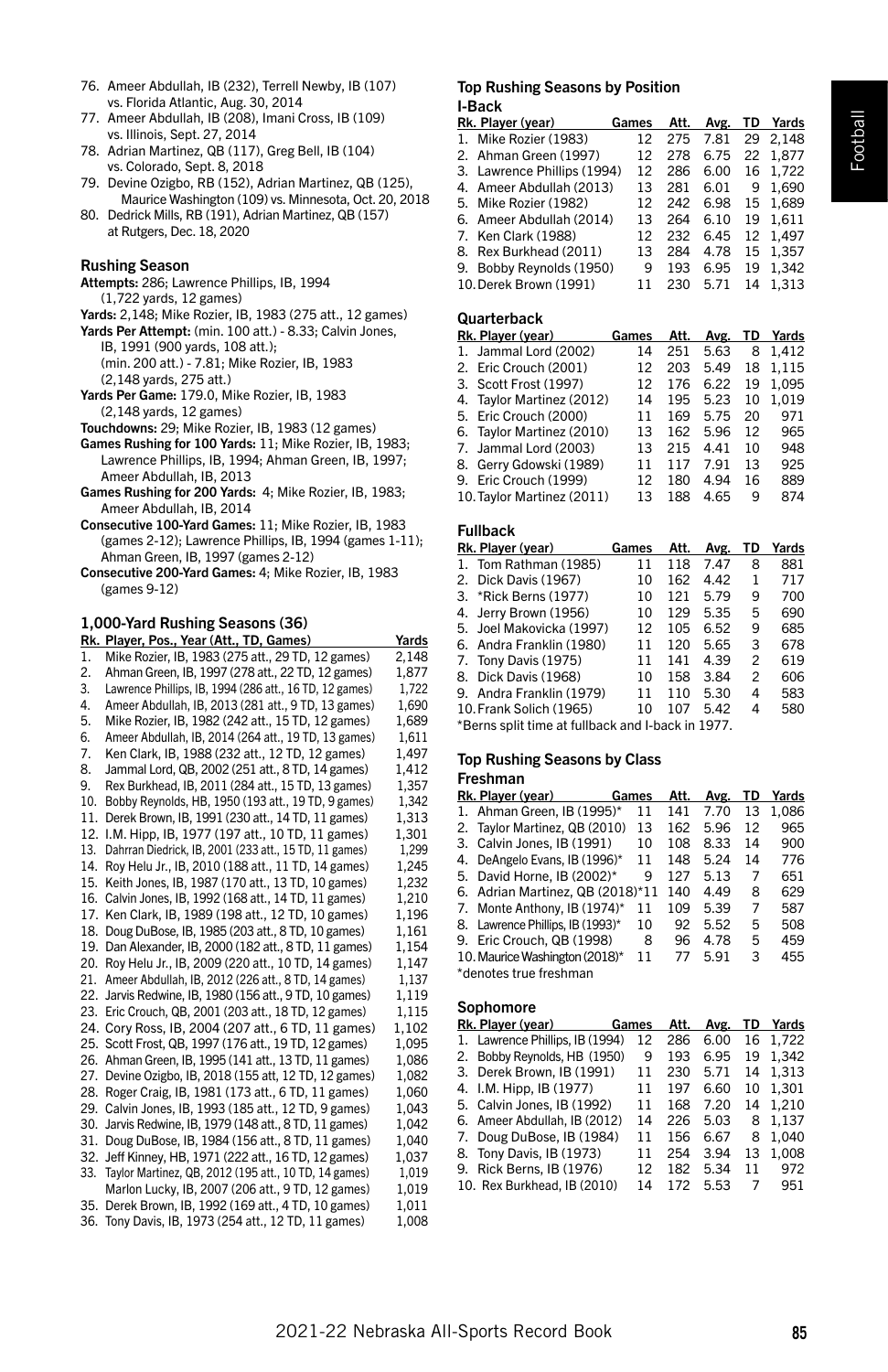| Junior                         |       |     |           |    |                 |
|--------------------------------|-------|-----|-----------|----|-----------------|
| Player (year)                  | Games |     | Att. Avg. |    | <b>TD</b> Yards |
| 1. Ahman Green. IB (1997)      | 12    | 278 | 6.75      |    | 22 1.877        |
| 2. Ameer Abdullah, IB (2013)   | 13    | 281 | 6.01      | 9  | 1.690           |
| 3. Mike Rozier, IB (1982)      | 12    | 242 | 6.98      |    | 15 1.689        |
| 4. Ken Clark, IB (1988)        | 12    | 232 | 6.45      |    | 12 1.497        |
| 5. Jammal Lord, QB (2002)      | 14    | 251 | 5.63      | 8  | 1.412           |
| 6. Rex Burkhead. IB (2011)     | 13    | 284 | 4.78      |    | 15 1.357        |
| 7. Dahrran Diedrick, IB (2001) | 11    | 233 | 5.58      | 15 | 1.299           |
| 8. Doug DuBose, IB (1985)      | 10    | 203 | 5.72      | 8  | 1.161           |
| 9. Roy Helu Jr., IB (2009)     | 14    | 220 | 5.21      | 10 | 1.147           |
| 10. Cory Ross, IB (2004)       | 11    | 207 | 5.32      | 6  | 1.102           |

#### Senior

| Rk. Plaver (vear) Games      |    | Att. |      |    | Avg. TD Yards |
|------------------------------|----|------|------|----|---------------|
| 1. Mike Rozier, IB (1983)    | 12 | 275  |      |    | 7.81 29 2.148 |
| 2. Ameer Abdullah, IB (2014) | 13 | 264  | 6.10 | 19 | 1.611         |
| 3. Roy Helu Jr., IB (2010)   | 14 | 188  | 6.62 | 11 | 1.245         |
| 4. Keith Jones, IB (1987)    | 10 | 170  | 7.25 |    | 13 1.232      |
| 5. Ken Clark, IB (1989)      | 10 | 198  | 6.04 |    | 12 1.196      |
| 6. Dan Alexander, IB (2000)  | 11 | 182  | 6.34 |    | 8 1,154       |
| 7. Jarvis Redwine, IB (1980) | 10 | 156  | 7.17 |    | 9 1.119       |
| 8. Eric Crouch, QB (2001)    | 12 | 203  | 5.49 | 18 | 1.115         |
| 9. Scott Frost, QB (1997)    | 12 | 176  | 6.22 | 19 | 1.095         |
| 10. Devine Ozigbo. IB (2018) | 12 | 155  | 6.98 |    | 12 1.082      |

#### Rushing Touchdowns, Season

| Rk. | Player, Pos., Year          | TD |
|-----|-----------------------------|----|
| 1.  | Mike Rozier, IB, 1983       | 29 |
| 2.  | Ahman Green. IB. 1997       | 22 |
| 3.  | Eric Crouch, QB, 2000       | 20 |
| 4.  | Bobby Reynolds, IB, 1950    | 19 |
|     | Scott Frost, QB, 1997       | 19 |
|     | Ameer Abdullah, IB, 2014    | 19 |
| 7.  | Eric Crouch, QB, 2001       | 18 |
| 8.  | Jeff Kinney, HB, 1971       | 16 |
|     | Lawrence Phillips, IB, 1994 | 16 |
|     | Eric Crouch, QB, 1999       | 16 |
|     |                             |    |

#### Rushing Career

Attempts: 813; Ameer Abdullah, IB, 2011-14 (4,588 yards) Yards: 4,780; Mike Rozier, IB, 1981-83 (668 att.)

Yards Per Attempt (min. 200 att.): 7.16; Mike Rozier, IB, 1981-83 (NCAA record, 4,780 yards, 668 att.)

Yards Per Game: 136.6; Mike Rozier, IB, 1981-83 (35 games) Touchdowns: 59; Eric Crouch, QB, 1998-01

Games Rushing for 100 Yards: 26; Mike Rozier, IB, 1981-83 Games Rushing for 200 Yards: 7; Mike Rozier, IB, 1981-83

Yards Gained Against One Opponent: 599; Ahman Green, IB, vs. Iowa St., 1995-97 (three games, 176 in 1995; 214 in 1996; 209 in 1997)

#### 2,000-Yard Career Rushers (29)

|                                      |      | Achieved 2,000 In: |           |     |  |
|--------------------------------------|------|--------------------|-----------|-----|--|
| Rk. Player, Pos. (years)             | Att. | Net                | Game Att. |     |  |
| 1. Mike Rozier, IB (1981-83)         | 668  | 4,780              | 19        | 307 |  |
| 2. Ameer Abdullah, IB (2011-14)      | 813  | 4,588              | 33        | 367 |  |
| 3. Ahman Green, IB (1995-97)         | 574  | 3.880              | 21        | 295 |  |
| 4. Eric Crouch. QB (1998-01)         | 648  | 3.434              | 28        | 385 |  |
| 5. Rov Helu Jr., IB (2007-10)        | 578  | 3.404              | 38        | 347 |  |
| 6. Rex Burkhead, IB (2009-12)        | 635  | 3,329              | 36        | 362 |  |
| 7. Calvin Jones, IB (1991-93)        | 461  | 3.153              | 21        | 262 |  |
| 8. Ken Clark, IB (1987-89)           | 494  | 3,037              | 22        | 309 |  |
| 9. Taylor Martinez, QB (2010-13)     | 585  | 2.975              | 29        | 374 |  |
| 10. I.M. Hipp, IB (1977-79)          | 495  | 2,814              | 18        | 322 |  |
| 11. Lawrence Phillips, IB (1993-95)  | 449  | 2,777              | 21        | 322 |  |
| 12. Dahrran Diedrick, IB (1999-02)   | 502  | 2,745              | 37        | 362 |  |
| 13. Cory Ross, IB (2002-05)          | 597  | 2,743              | 38        | 408 |  |
| 14. Derek Brown. IB (1990-92)        | 458  | 2.699              | 22        | 326 |  |
| 15. Jammal Lord, QB (2000-03)        | 516  | 2,573              | 39        | 397 |  |
| 16. Correll Buckhalter. IB (1997-00) | 413  | 2.522              | 38        | 336 |  |
| 17. Keith Jones, IB (1984-87)        | 398  | 2.488              | 34        | 347 |  |
| 18. Dan Alexander, IB (1997-00)      | 402  | 2,456              | 34        | 331 |  |
| 19. Rick Berns, IB (1976-78)         | 440  | 2,449              | 33        | 362 |  |
| 20. Roger Craig, IB (1979-82)        | 407  | 2,446              | 29        | 317 |  |

| 21. Marlon Lucky, IB (2005-08)   | 515 | 2.39341 419  |     |
|----------------------------------|-----|--------------|-----|
| 22. Jeff Kinney, HB (1969-71)    | 545 | 2.24431 495  |     |
| 23. Terrell Newby, IB (2013-16)  | 458 | 2.23948 401  |     |
| 24. Doug DuBose, IB (1982-85)    | 362 | 2.20520 320  |     |
| 25. Bobby Reynolds, HB (1950-52) | 378 | 2.19622 *326 |     |
| 26. Jarvis Redwine, IB (1979-80) | 304 | 2,16119 280  |     |
| 27. Tony Davis, IB/FB (1973-75)  | 501 | 2.15331      | 469 |
| 28. Steve Taylor, QB (1985-88)   | 431 | 2.12535 398  |     |
| 29. Monte Anthony, IB (1974-77)  | 463 | 2,07735 446  |     |
|                                  |     |              |     |

*\*Because of incomplete statistics, the exact carry on which Reynolds hit 2,000 can't be determined, therefore, the number*  listed is his total number of carries at the end of the game in *which he achieved 2,000 yards.*

# Rushing by Position

#### I-Backs/Halfbacks

Attempts, Game: 38; Rex Burkhead, vs. Iowa, Nov. 25, 2011 (160 yards)

Attempts, Season: 286; Lawrence Phillips, 1994 (1,722 yards) Attempts, Career: 813; Ameer Abdullah, 2011-14 (4,588 yards) Net Yards, Game: 307; Roy Helu Jr., vs. Missouri, Oct. 30, 2010 (28 att.) Net Yards, Season: 2,148; Mike Rozier, 1983 (275 att.) Net Yards, Career: 4,780; Mike Rozier, 1981-83 (668 att.) Touchdowns, Game: 6; Calvin Jones, at Kansas, Nov. 9, 1991 Touchdowns, Season: 29; Mike Rozier, 1983 Touchdowns, Career: 49; Mike Rozier, 1981-83

#### **Quarterbacks**

Attempts, Game: 30; Jammal Lord, at Texas A&M, Oct. 26, 2002 (159 yards)

Attempts, Season: 251; Jammal Lord, 2002 (1,412 yards)

Attempts, Career: 648; Eric Crouch, 1998-01 (3,434 yards)

Net Yards, Game: 241; Taylor Martinez, at Kansas St.,

Oct. 7, 2010 (15 att.)

Net Yards, Season: 1,412, Jammal Lord, 2002 (251 att.)

Net Yards, Career: 3,434; Eric Crouch, 1998-01 (648 att.)

Touchdowns, Game: 4; Taylor Martinez, at Kansas St., Oct. 7, 2010;

Eric Crouch, vs. Iowa St., Oct. 6, 2001;

Eric Crouch, QB, vs. Kansas, Nov. 4, 2000;

Scott Frost, vs. Missouri, Nov. 8, 1997;

Mickey Joseph, vs. Missouri, Oct. 13, 1990; Gerry Gdowski, vs. Iowa St., Oct. 28, 1989

Touchdowns, Season: 20; Eric Crouch, 2000

Touchdowns, Career: 59; Eric Crouch, 1998-01

#### Fullbacks

Attempts, Game: 25; Jerry Brown, vs. Baylor, Nov. 17, 1956 (100 yards); Ken Kaelin, at Iowa St., Nov. 8, 1986 (126 yards)

Attempts, Season: 162; Dick Davis, 1967 (717 yards)

Attempts, Career: 349; Dick Davis, 1966-68 (1,477 yards)

Net Yards, Game: 204; Frank Solich, at Air Force,

Sept. 25, 1965 (17 att.)

Net Yards, Season: 881; Tom Rathman, 1985 (118 att.)

Net Yards, Career: 1,738; Andra Franklin, 1977-80 (324 att.) *Note: Tony Davis gained 2,153 yards in 1973-75 on* 

*501 att., but 1,145 yards were while playing I-back.* 

Touchdowns, Game: 3; Joel Makovicka, vs. Oklahoma, Nov. 1, 1997

Touchdowns, Season: 9; Mark Schellen, 1983; Joel Makovicka, 1997

Touchdowns, Career: 14; Judd Davies, 2000-03

#### Rushing Touchdowns, Career

|    | Rk. Player, Pos., Years        | TD |
|----|--------------------------------|----|
|    | 1. Eric Crouch. QB. 1998-2001  | 59 |
|    | 2. Mike Rozier, IB, 1981-83    | 49 |
| 3. | Ahman Green, IB, 1995-97       | 42 |
| 4. | Calvin Jones, IB, 1991-93      | 40 |
| 5. | Ameer Abdullah, IB, 2011-14    | 39 |
| 6. | Keith Jones, IB, 1984-87       | 32 |
|    | Steve Taylor, QB, 1985-88      | 32 |
| 8. | Taylor Martinez, QB, 2010-13   | 31 |
| 9. | Lawrence Phillips, IB, 1993-95 | 30 |
|    | Rex Burkhead. IB. 2009-12      | 30 |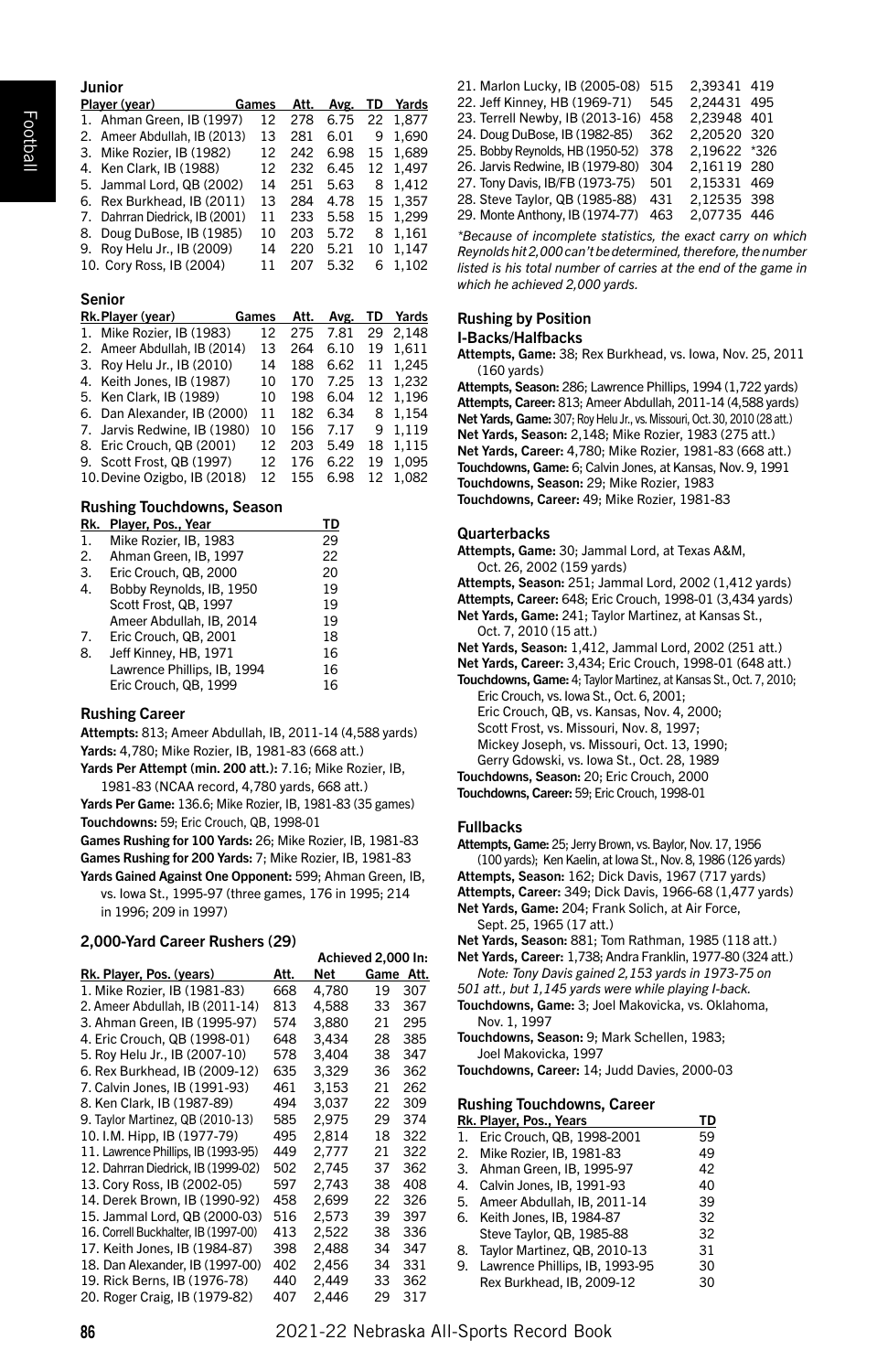# Football

#### Passing Game

Attempts: 58; Joe Ganz, QB, at Colorado, Nov. 23, 2007 (31 comp.) Completions: 36; Zac Taylor, QB, vs. Iowa St., Oct. 1, 2005 (55 att.); Sam Keller, QB, vs. USC, Sept. 15, 2007 (54 att.); Joe Ganz, QB, at Texas Tech, Oct. 11, 2008 (44 att.)

Completion Percentage: (min. 10 att.)-92.86; Taylor Martinez, QB, vs. Arkansas St., Sept. 15, 2012 (14 att., 13 comp.);

(min. 20 att.)-90.0; Adrian Martinez, QB, at Iowa, Nov. 27, 2020 (20 att., 18 comp.)

- Yards: 510; Joe Ganz, QB, vs. Kansas St., Nov. 10, 2007
- Yards Per Attempt (min. 15 att.): 17.10; Joe Dailey, QB, vs. Baylor, Oct. 16, 2004 (342 yards, 20 att.)
- Yards Per Completion (min. 8 comp.): 26.33; Zac Taylor, QB, vs. Kansas, Sept. 30, 2006 (395 yards, 15 comp.)
- Attempts, No Interceptions: 55; Zac Taylor, QB, vs. Iowa St., Oct. 1, 2005
- Touchdowns: 7; Joe Ganz, QB. vs. Kansas State, Nov. 10, 2007 (40 att., 30 comp.)
- Touchdown Percentage (min. 15 att.): 33.33; Steve Taylor, QB, vs. UCLA, Sept. 12, 1987 (15 att., 5 TD)
- NCAA Rating (min. 15 att.): 298.2; Steve Taylor, QB, vs. UCLA, Sept. 12, 1987 (15 att., 10 comp., 0 INT, 217 yards, 5 TD)

Long Nebraska Pass: 99 (TD); Tommy Armstrong Jr., QB, to Quincy Enunwa, WR, vs. Georgia, Jan. 1, 2014

Long Nebraska Pass, No TD: 78; Eric Crouch, QB, to Wilson Thomas, SE, at Colorado, Nov. 23, 2001

#### 250-Yard Passing Games (75)

|    | Rk. Player, Pos., Opponent, Date (comp.-att.)                     | Yards |
|----|-------------------------------------------------------------------|-------|
| 1. | Joe Ganz vs. Kansas St., Nov. 10, 2007 (30-40)                    | 510   |
| 2. | Joe Ganz at Colorado, Nov. 23, 2007 (31-58)                       | 484   |
| 3. | Sam Keller vs. Ball State, Sept. 22, 2007 (29-37)                 | 438   |
| 4. | Zac Taylor vs. lowa St., Oct. 1, 2005 (36-55)                     | 431   |
|    | Tanner Lee at Purdue, Oct. 28, 2017 (32-50)                       | 431   |
| 6. | Ryker Fyfe at Purdue, Oct. 31, 2015 (29-48)                       | 407   |
| 7. | Joe Ganz at Kansas, Nov. 3, 2007 (25-50)                          | 405   |
| 8. | Tanner Lee at Penn State, Nov. 18, 2017 (26-41)                   | 399   |
| 9. | Zac Taylor vs. Kansas, Sept. 30, 2006 (15-33)                     | 395   |
|    | 10. Zac Taylor at Colorado, Nov. 25, 2005 (27-43)                 | 392   |
|    | 11. Sam Keller vs. USC, Sept. 15, 2007 (36-54)                    | 389   |
|    | 12. Adrian Martinez at Wisconsin, Oct. 6, 2018 (24-41)            | 384   |
|    | 13. Tommy Armstrong Jr. vs. USC, Dec. 27, 2014 (32-51)            | 381   |
|    | 14. Tommy Armstrong Jr. vs Wyoming, Sept. 10, 2016 (20-34)        | 377   |
|    | 15. Tommy Armstrong Jr. vs. Southern Miss, Sept. 26, 2015 (23-35) | 368   |
|    | 16. Taylor Martinez vs. Southern Miss, Sept. 1, 2012 (26-34)      | 354   |
|    | 17. Joe Ganz at Texas Tech, Oct. 11, 2008 (36-44)                 | 349   |
|    | 18. Joe Ganz vs. Western Michigan, Aug. 30, 2008 (20-36)          | 345   |
|    | 19. Joe Dailey vs. Baylor, Oct. 16, 2004 (13-20)                  | 342   |
|    | Taylor Martinez at Northwestern, Oct. 20, 2012 (27-39)            | 342   |
|    | 21. Zac Lee vs. Arkansas State, Sept. 12, 2009 (27-35)            | 340   |
|    | 22. Joe Ganz vs. Baylor, Oct. 25, 2008 (32-46)                    | 336   |
|    | 23. Joe Ganz at Iowa State, Oct. 18, 2008 (27-37)                 | 328   |
|    | Adrian Martinez at Illinois, Sept. 21, 2019 (22-34)               | 328   |
|    | 25. Joe Ganz vs. Kansas, Nov. 8, 2008 (28-37)                     | 324   |
|    | 26. Taylor Martinez at Okla. St., Oct. 23, 2010 (23-35)           | 323   |
|    | Adrian Martinez vs. Purdue, Sept. 29, 2018 (25-42)                | 323   |
|    | 28. Tommy Armstrong Jr. vs. Michigan St., Nov. 11, 2015 (19-33)   | 320   |
|    | 29. Tommy Armstrong Jr. vs. BYU, Sept. 5, 2015 (24-41)            | 319   |
|    | 30. Tommy Armstrong Jr. at Miami, Sept. 19, 2015 (21-45)          | 309   |
|    | 31. Taylor Martinez vs. Minnesota, Nov. 17, 2012 (21-29)          | 308   |
|    | 32. Joe Dailey vs. Colorado, Nov. 26, 2004 (29-55)                | 306   |
|    | 33. Tanner Lee vs. Ohio State, Oct. 14, 2017 (23-38)              | 303   |
|    | 34. Tanner Lee vs. Northern Illinois, Sept. 16, 2017 (25-47)      | 299   |
|    | 35. Sam Keller at Texas, Oct. 27, 2007 (23-35)                    | 298   |
|    | 36. Dave Humm vs. Wisconsin, Sept. 29, 1973 (25-36)               | 297   |
|    | 37. Tommy Armstrong Jr. vs. Iowa, Nov. 27, 2015 (25-45)           | 296   |
|    | 38. Joe Ganz vs. Missouri, Oct. 4, 2008 (27-39)                   | 293   |
|    | 39. Dave Humm at Missouri, Oct. 13, 1973 (20-29)                  | 292   |
|    | 40. Tommy Armstrong Jr. vs. Northwestern, Oct. 10, 2015 (24-48)   | 291   |
|    | 41. Frank Patrick vs. Oklahoma, Nov. 23, 1967 (22-40)             | 290   |
|    | Adrian Martinez vs. Illinois, Nov. 10, 2018 (24-34)               | 290   |
|    | Adrian Martinez at Colorado, Sept. 7, 2019 (16-26) 290            |       |
|    |                                                                   |       |

- 44. Taylor Martinez vs. Northwestern, Nov. 5, 2011 (28-37) 289
- 45. Zac Taylor vs. Louisiana Tech, Sept. 2, 2006 (22-33) 287
- 46. Jerry Tagge at Kansas St., Nov. 13, 1971 (20-28)
- 47. Zac Taylor vs. Oklahoma, Dec. 2, 2006 (23-50) 282 48. Dave Humm at Kansas, Oct. 21, 1972 (16-31) 281
- Zac Taylor at Missouri, Oct. 22, 2005 (22-43) 281 50. Joe Ganz vs. Virginia Tech, Sept. 27, 2008 (17-26) 278
- 51. Zac Taylor vs. Texas, Oct. 21, 2006 (15-28) 277
- 52. Adrian Martinez vs. Minnesota, Oct. 20, 2018 (25-29) 276
- 53. Sam Keller vs. Texas A&M, Oct. 20, 2007 (26-44) 275
- 54. Tommy Armstrong Jr. at Mich. St., Oct. 4, 2014 (20-43) 273
- 55. Tommy Armstrong Jr. vs. FAU, Aug. 30, 2014 (15-29) 271 Dave Humm vs. Oklahoma St., Oct. 28, 1972 (15-32)
- 57. Joe Ganz at Kansas State, Nov. 15, 2008 (16-25) 270 Tommy Armstrong Jr. vs. S. Alabama, Sept. 12, 2015 (21-30) 270
- 59. Zac Taylor vs. Troy, Sept. 23, 2006 (14-17) 268
- 60. Dave Humm vs. Missouri, Oct. 14, 1972 (15-22) 267 Brook Berringer vs. Kansas, Nov. 5, 1994 (13-18)
- 62. Adrian Martinez at Ohio State, Nov. 3, 2018 (31-36) 266
- 63. Vince Ferragamo vs. Miami, Oct. 2, 1976 (17-22) 264
- 64. Tanner Lee vs. Wisconsin, Oct. 7, 2017 (16-32) 262
- 65. Tommy Armstrong Jr. at Minnesota, Oct. 17, 2015 (18-26) 261 66. Jerry Tagge vs. Kansas, Oct. 18, 1969 (23-36) 260 Tommy Armstrong Jr. at Fresno St., Sept. 13, 2014 (12-21) 260
- Adrian Martinez at Iowa, Nov. 23, 2018 (28-31) 260
- 69. Sam Keller at Wake Forest, Sept. 8, 2007 (24-41) 258
- 70. Adrian Martinez vs. No. Illinois, Sept. 14, 2019 (16-27) 257 71. Adrian Martinez, at Rutgers, Dec. 18, 2020 (24-28) 255
- 72. Scott Frost vs. Kansas, Oct. 26, 1996 (12-16) 254
- 73. Tommy Armstrong Jr. vs. Purdue, Oct. 22, 2016 (17-31) 252
- Tanner Lee at Oregon, Sept. 9, 2017 (19-41) 252
- 75. Adrian Martinez at Northwestern, Oct. 13, 2018 (25-35) 251

#### Bowl Game Record

Tommy Armstrong Jr. vs. USC, Dec. 27, 2014 381 Holiday Bowl (32-51, 3 TD)

#### Best Passing Game by Class

- Freshman: 384, Adrian Martinez at Wisconsin, Oct. 6, 2018  $(24-41)$
- Sophomore: 381; Tommy Armstrong Jr., vs. USC, Dec. 27, 2014 (32-51)
- Junior: 510; Joe Ganz vs. Kansas St., Nov. 10, 2007 (30-40) Senior: 438; Sam Keller vs. Ball St., Sept. 22, 2007 (29-37)

#### Top 10 Games, NCAA Pass Rating (min. 15 att.)

| Rk. Player, Opponent, Date (Att.-Comp.-INT/Yds./TD)                     | Rating |
|-------------------------------------------------------------------------|--------|
| 1. Steve Taylor vs. UCLA, Sept. 12, 1987<br>$(15-10-0/217/5)$           | 298.2  |
| 2. Gerry Gdowski vs. Oklahoma, Nov. 18, 1989<br>$(15-12-0/225/4)$       | 294.0  |
| 3. Joe Dailey vs. Baylor, Oct. 16, 2004<br>$(20-13-0/342/5)$            | 291.1  |
| 4. Scott Frost vs. Kansas, Oct. 26, 1996<br>$(16-12-0/254/3)$           | 270.2  |
| 5. Joe Ganz vs. Kansas State, Nov. 10, 2007<br>$(40-30-0/510/7)$        | 239.9  |
| 6. Brook Berringer vs. Kansas, Nov. 5, 1994<br>$(18-13-0/267/2)$        | 233.5  |
| 7. Keithen McCant at Okla. St., Oct. 12, 1991<br>$(19-17-1/231/3)$      | 233.2  |
| 8. Zac Lee vs. Louisiana-Lafayette, Sept. 26, 2009<br>$(18-15-0/238/2)$ | 231.1  |
| 9. Tommie Frazier vs. Kansas St., Oct. 21, 1995<br>$(16-10-0/148/4)$    | 222.7  |
| 10. Zac Taylor vs. Troy, Sept. 23, 2006<br>$(17-14-1/268/1)$            | 222.4  |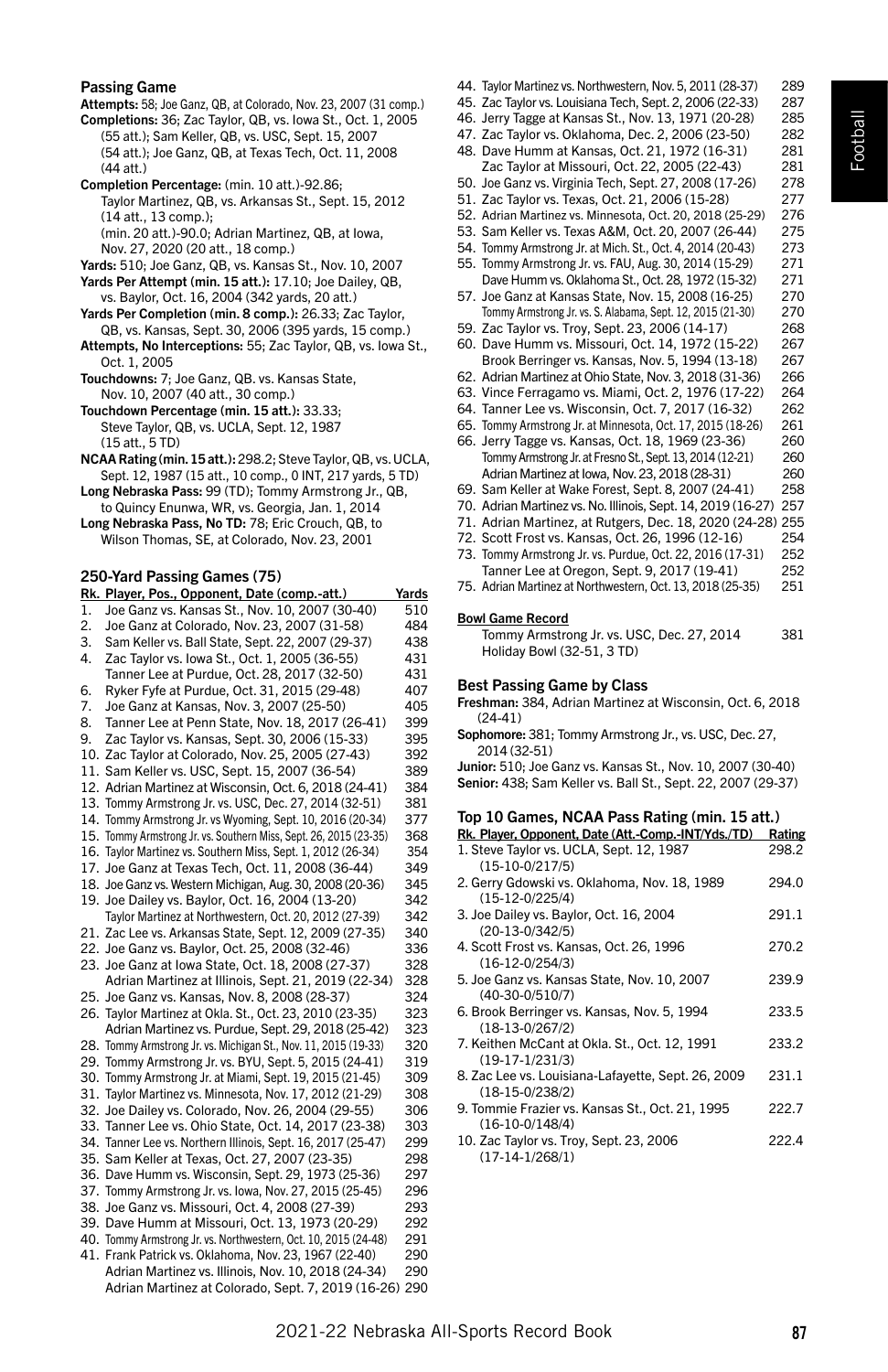### Passing Season

Attempts: 430; Zac Taylor, 2005 (237 comp.) Completions: 285; Joe Ganz, 2008 (420 att.) Completion Percentage (min. 100 att.): 71.52; Adrian Martinez, 2020 (151 att., 108 comp.) Yards: 3,568; Joe Ganz, 2008 Yards Per Game: 274.5; Joe Ganz, 2008 (3,568 yards, 13 games) Yards Per Attempt (min. 100 att.): 9.75; Gerry Gdowski,1989 (136 att., 1,326 yards) Yards Per Completion (min. 50 comp.): 18.68; Gerry Gdowski, 1989 (71 comp., 1,326 yards) Low Interception Percentage (min. 100 att.): 1.00; Tommie Frazier, 1992 (100 att., 1 INT) Low Interception Percentage (min. 200 att.): 1.50; Scott Frost, 1996 (200 att., 3 INT) Touchdowns: 26; Zac Taylor, 2006 Touchdown Percentage (min. 100 att.): 13.97; Gerry Gdowski, 1989 (136 att., 19 TD)

NCAA Rating (min. 100 att.): 177.3; Gerry Gdowski, 1989 (136 att., 71 comp., 2 INT, 1,326 yards, 19 TD)

#### Top 10 Seasons, Touchdowns

|    | Rk. Player, Year             | TDs |
|----|------------------------------|-----|
| 1. | Zac Taylor, 2006             | 26  |
| 2. | Joe Ganz, 2008               | 25  |
|    | 3. Tavlor Martinez, 2012     | 23  |
|    | Tanner Lee, 2017             | 23  |
|    | 5. Tommy Armstrong Jr., 2014 | 22  |
|    | Tommy Armstrong Jr., 2015    | 22  |
|    | 7. Vince Ferragamo, 1976     | 20  |
| 8. | Gerry Gdowski, 1989          | 19  |
|    | Zac Taylor, 2005             | 19  |
|    | 10. Jerry Tagge, 1971        | 17  |
|    | Dave Humm, 1972              | 17  |
|    | Tommie Frazier, 1995         | 17  |
|    | Joe Dailey, 2004             | 17  |
|    | Adrian Martinez, 2018        | 17  |
|    |                              |     |

#### Top 10 Seasons, Passing Yardage

|    | Rk. Player, Year (Comp.-Att.; Games)        | Yards |
|----|---------------------------------------------|-------|
|    | 1. Joe Ganz. 2008 (285-420: 13)             | 3.568 |
|    | 2. Zac Taylor, 2006 (233-391; 14)           | 3.197 |
|    | 3. Tanner Lee, 2017 (246-428; 12)           | 3.143 |
|    | 4. Tommy Armstrong Jr., 2015 (222-402; 12)  | 3.030 |
| 5. | Taylor Martinez, 2012 (228-368; 14)         | 2.871 |
|    | 6. Tommy Armstrong Jr., 2014 (184-345; 13)  | 2.695 |
|    | 7. Zac Taylor, 2005 (237-430; 12)           | 2.653 |
|    | 8. Adrian Martinez, 2018 (224-347; 17)      | 2,617 |
|    | 9. Sam Keller, 2007 (205-325; 9)            | 2.422 |
|    | 10. Tommy Armstrong Jr., 2016 (151-294; 11) | 2.180 |
|    |                                             |       |

#### Best Passing Seasons by Class

| Freshman: 2,617; Adrian Martinez, 2018      |
|---------------------------------------------|
| (347 att., 224 comp., 12 games)             |
| Sophomore: 2,695, Tommy Armstrong Jr., 2014 |
| (345 att., 184 comp., 13 games)             |
| Junior: 3,143; Tanner Lee, 2017             |
| (428 att., 246 comp., 12 games)             |
| Senior: 3.568: Joe Ganz. 2008               |
| (420 att., 285 comp., 13 games)             |
|                                             |

#### Top 10 Seasons, NCAA Pass Rating (min. 100 att.)

|    | Rk. Player, Year (Att.-Comp.-INT/Yards/TD)   | Rating |
|----|----------------------------------------------|--------|
|    | 1. Gerry Gdowski, 1989 (136-71-2/1,326/19)   | 177.3  |
|    | 2. Joe Ganz, 2007 (152-89-7/1,435/16)        | 163.4  |
|    | 3. Tommie Frazier, 1995 (163-92-4/1,362/17)  | 156.1  |
|    | 4. Vince Ferragamo. 1975 (134-79-4/1.153/12) | 154.8  |
|    | 5. Jeff Quinn. 1980 (157-96-6/1.337/14)      | 154.5  |
|    | 6. Joe Ganz. 2008 (420-285-11/3.568/25)      | 153.6  |
|    | 7. Turner Gill, 1983 (170-94-4/1,516/14)     | 152.7  |
| 8. | Jerry Tagge, 1971 (239-143-4/2,019/17)       | 150.9  |
|    | 9. Brook Berringer, 1994 (151-94-5/1.295/10) | 149.5  |
|    | 10. Tom Sorley, 1978 (172-102-7/1.571/12)    | 149.2  |

#### Passing Career

Attempts: 1,172; Tommy Armstrong Jr., 2013-16 (625 comp.) Completions: 625; Tommy Armstrong Jr., 2013-16 (1,172 att.) Completion Percentage (min. 200 att.): 65.13; Joe Ganz, 2005-08 (585 att., 381 comp.) Yards: 8,871; Tommy Armstrong Jr., 2013-16 Yards Per Game (min. 12 games): 261.9; Tanner Lee, 2017 Yards Per Game (min. 24 games): 225.0; Zac Taylor, 2005-06 Yards Per Attempt (min. 200 att.): 8.76; Joe Ganz, 2005-08 (585 att., 5,125 yards) Yards Per Completion (min. 100 comp.): 15.30; Steve Taylor, 1985-88 (184 comp., 2,815 yards) Low Interception Percentage (min. 200 att.): 1.95; Scott Frost, 1996-97 (359 att., 7 INT) Touchdowns: 67; Tommy Armstrong Jr., 2013-16 Touchdown Percentage (min. 200 att.): 9.17; Tommie Frazier, 1992-95 (469 att., 43 TD) NCAA Rating (min. 200 att.): 157.38; Joe Ganz, 2005-08 (585 att, 381 comp., 18 INT, 5,125 yards, 44 TD)

#### **Consecutivity**

Consecutive Completed Passes: 15; Dave Humm, at Kansas, Oct. 19, 1974

Consecutive Attempts, No Interceptions: 155; Scott Frost, Nov. 2, 1996-Oct. 4, 1997 (9 games)

Consecutive Games Throwing a Touchdown Pass: 11; Zac Taylor, Sept. 23, 2006-Jan. 1, 2007 (games 4-14) Zac Taylor, Oct. 1, 2005-Sept. 9, 2006 (games 4-12/1-2) Joe Ganz, Sept. 13, 2008-Jan. 1, 2009 (games 3-13)

#### Total Offense Game

Attempts: 64; Joe Ganz, QB, at Colorado, Nov. 23, 2007 (6 rush, 58 pass, 521 total yards)

Yards: 528; Joe Ganz, QB, vs. Kansas State, Nov. 10, 2007 (18 rush, 510 pass)

Touchdowns: 7; Joe Ganz, QB vs. Kansas State, Nov. 10, 2007 (7 pass)

#### 300-Yard Total Offense Games (69)

|    | Rk. Player, Pos., Opp., Date (Rush Yds., Pass Yds.)                    | Total |
|----|------------------------------------------------------------------------|-------|
| 1. | Joe Ganz, QB, vs. Kansas State, Nov. 10, 2007                          | 528   |
|    | (18 rush, 510 pass)                                                    |       |
| 2. | Joe Ganz, QB at Colorado, Nov. 23, 2007                                | 521   |
|    | (37 rush, 484 pass)                                                    |       |
| 3. | Ryker Fyfe, QB at Purdue, Oct. 31, 2015                                | 442   |
|    | (35 rush, 407 pass)                                                    |       |
| 4. | Adrian Martinez, QB at Illinois, Sept. 21, 2019                        | 446   |
|    | (118 rush, 328 pass)                                                   |       |
| 5. | Adrian Martinez, QB at Wisconsin, Oct. 6, 2018                         | 441   |
| 6. | (57 rush, 384 pass)                                                    | 435   |
|    | Taylor Martinez, QB at Okla St., Oct. 23, 2010<br>(112 rush, 323 pass) |       |
| 7. | Zac Taylor, QB, vs. lowa St., Oct. 1, 2005                             | 433   |
|    | (2 rush, 431 pass)                                                     |       |
| 8. | Tommy Armstrong Jr., QB, vs. Southern Miss, Sept. 26, 2015             | 431   |
|    | (63 rush, 368 pass)                                                    |       |
| 9. | Sam Keller, QB, vs. Ball State, Sept. 22, 2007                         | 423   |
|    | (-15 rush, 438 pass)                                                   |       |
|    | 10. Tommy Armstrong Jr., QB vs. USC, Dec. 27, 2014                     | 422   |
|    | (41 rush, 381 pass)                                                    |       |
|    | 11. Joe Ganz, QB, at Kansas, Nov. 3, 2007                              | 416   |
|    | (11 rush, 405 pass)                                                    |       |
|    | 12. Adrian Martinez, QB, vs. Purdue, Sept. 29, 2018                    | 414   |
|    | (91 rush, 323 pass)                                                    |       |
|    | 13. Tanner Lee, QB, at Purdue, Oct. 28, 2017                           | 413   |
|    | (-18 rush, 431 pass)                                                   |       |
|    | 14. Adrian Martinez, QB, at Rutgers, Dec. 18, 2020                     | 412   |
|    | (157 rush, 255 pass)                                                   | 408   |
|    | 14. Zac Taylor, QB, at Colorado, Nov. 25, 2005<br>(16 rush, 392 pass)  |       |
|    | 15. Taylor Martinez, QB, at Northwestern, Oct. 20, 2012                | 407   |
|    | (65 rush, 342 pass)                                                    |       |
|    | 16. Adrian Martinez, QB, vs. Minnesota, Oct. 20, 2018                  | 401   |
|    | (125 rush, 276 pass)                                                   |       |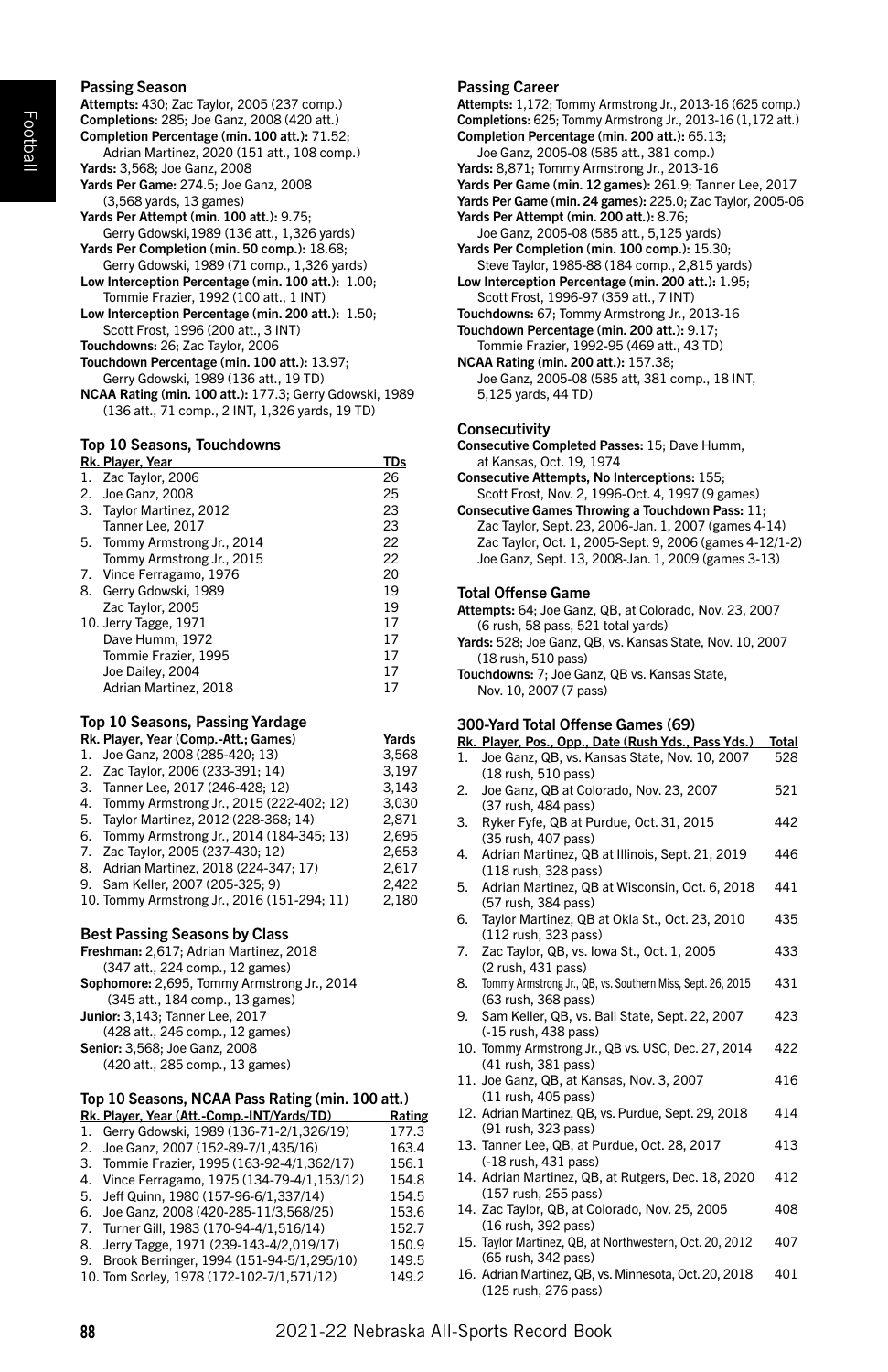| 17. Tommy Armstrong Jr., QB, vs. Wyoming, Sept. 10, 2016<br>(12 rush, 377 pass)    | 389 |
|------------------------------------------------------------------------------------|-----|
| 18. Taylor Martinez, QB, vs. Fresno St., Sept. 10, 2011<br>(166 rush, 219 pass)    | 385 |
| 19. Zac Taylor, QB, vs. Kansas, Sept. 30, 2006<br>(-12 rush, 395 pass)             | 383 |
| Joe Ganz, QB, vs. W. Michigan, Aug. 30, 2008<br>(38 rush, 345 pass)                | 383 |
| Tanner Lee, QB at Penn State, Nov. 18, 2017<br>(-16 rush, 399 pass)                | 383 |
| 22. Joe Ganz, QB, vs. Baylor, Oct. 25, 2008                                        | 378 |
| (42 rush, 336 pass)<br>Tommy Armstrong Jr., QB, at Northwestern, Sept. 24, 2016    | 378 |
| (132 rush, 246 pass)<br>24. Tommy Armstrong Jr., QB, vs. McNeese St.,              | 373 |
| Sept. 6, 2014 (131 rush, 242 pass)<br>25. Sam Keller, QB, vs. USC, Sept. 15, 2007  | 370 |
| (-19 rush, 389 pass)<br>26. Jammal Lord, QB, vs. McNeese State, Oct. 5, 2002       | 369 |
| (218 rush, 151 pass)<br>Taylor Martinez, QB, at Kansas St., Oct. 7, 2010           | 369 |
| (241 rush, 128 pass)<br>28. Taylor Martinez, QB, at Michigan St., Nov. 3, 2012     | 365 |
| (205 rush, 160 pass)<br>Joe Ganz, QB, at Kansas State, Nov. 15, 2008               | 365 |
| (95 rush, 270 pass)<br>30. Taylor Martinez, QB, vs. Southern Miss, Sept. 1, 2012   | 364 |
| (10 rush, 354 pass)<br>31. Eric Crouch, QB, at Colorado, Nov. 23, 2001             | 360 |
| (162 rush, 198 pass)<br>32. Tommy Armstrong Jr., QB, at Miami, Sept. 19, 2015      | 358 |
| (49 rush, 309 pass)                                                                |     |
| 33. Adrian Martinez, QB at Colorado, Sept. 7, 2019<br>(66 rush, 290 pass)          | 356 |
| 34. Zac Lee, QB, vs. Arkansas State, Sept. 12, 2009<br>(11 rush, 340 pass)         | 351 |
| 35. Adrian Martinez, QB, vs. Illinois, Nov. 10, 2018<br>(55 rush, 290 pass)        | 345 |
| 36. Joe Ganz, QB, at Texas Tech, Oct. 11, 2008<br>(-5 rush, 349 pass)              | 344 |
| 37. Taylor Martinez, QB, vs. Northwestern, Nov. 5, 2011<br>(53 rush, 289 pass)     | 342 |
| Tommy Armstrong Jr., QB, vs. Iowa, Nov. 27, 2015<br>(46 rush, 296 pass)            | 342 |
| 39. Tommy Armstrong Jr., QB, vs. Michigan St., Nov. 7, 2015<br>(19 rush, 320 pass) | 339 |
| 40. Adrian Martinez, QB, at Ohio State, Nov. 3, 2018<br>(72 rush, 266 pass)        | 338 |
| 41. Adrian Martinez, QB, at Iowa, Nov. 23, 2018<br>(76 rush, 260 pass)             | 336 |
| 42. Joe Dailey, QB, vs. Baylor, Oct. 16, 2004<br>(-7 rush, 342 pass)               | 335 |
| 43. Tommy Armstrong Jr., QB vs. FAU, Aug. 30, 2014                                 | 333 |
| (62 rush, 271 pass)<br>44. Jammal Lord, QB, vs. Texas, Nov. 2, 2002                | 332 |
| (234 rush, 98 pass)<br>45. Joe Ganz, QB, at Iowa State, Oct. 18, 2008              | 331 |
| (3 rush, 328 pass)<br>46. Taylor Martinez, QB, vs. Minnesota, Nov. 17, 2012        | 330 |
| (22 rush, 308 pass)<br>47. Tommy Armstrong Jr., QB at Fresno State, Sept. 13, 2014 | 325 |
| (65 rush, 260 pass)<br>48. Taylor Martinez, QB, vs. Wisconsin, Dec. 1, 2012        | 324 |
| (140 rush, 184 pass)<br>49. Tommy Armstrong Jr., QB, vs. BYU, Sept. 5, 2015        | 321 |
| (2 rush, 319 pass)<br>50. Jerry Tagge, QB, at Missouri, Oct. 9, 1971               | 319 |
| (85 rush, 234 pass)<br>51. Scott Frost, QB, at Missouri, Nov. 8, 1997              | 316 |
| (141 rush, 175 pass)<br>Joe Ganz, QB, vs. Kansas, Nov. 8, 2008                     | 316 |
| (-8 rush, 324 pass)<br>53. Tommie Frazier, QB, vs. Kansas St., Oct. 16, 1993       | 312 |
|                                                                                    |     |
| (158 rush, 154 pass)<br>54. Eric Crouch, QB, at Missouri, Sept. 29, 2001           | 311 |

nsas St., Nov. 13, 1971 309 (24 rush, 285 pass)

Adrian Martinez, QB, vs. Wisconsinn, Nov. 16, 2019 309 (89 rush, 220 pass)

- 57. Tanner Lee, QB vs. Ohio State, Oct. 14, 2017 308 (5 rush, 303 pass)
- 58. Roy Helu Jr., IB, vs. Missouri, Oct. 30, 2010 307 (307 rush, 0 pass)
- 59. Dave Humm, QB, vs. Wisconsin, Sept. 29, 1973 305 (8 rush, 297 pass) Adrian Martinez, QB, at Purdue, Nov. 2, 2019 305 (58 rush, 247 pass) 61. Tommie Frazier, QB, vs. Florida, Jan. 2, 1996, 304
- Fiesta Bowl (199 rush, 105 pass) Tommy Armstrong Jr., QB, vs. Northwestern, Oct. 24, 2015 304 (13 rush, 291 pass) Adrian Martinez, QB, vs. Colorado, Sept. 8, 2018 304 (117 rush, 187 pass) 64. Tommy Armstrong Jr., QB vs. Purdue, Oct. 22, 2016 303 (51 rush, 252 pass) 65. Eric Crouch, QB, at Iowa St., Oct. 7, 2000 302 (138 rush, 164 pass) 66. Eric Crouch, QB, vs. Texas Tech, Oct. 20, 2001 301 (105 rush, 196 pass) Jerry Tagge, QB, at Minnesota, Oct. 4, 1969 301 (82 rush, 219 pass)

Adrian Martinez, QB, vs. No. Illinois, Sept. 14, 2019 301 (44 rush, 257 pass)

#### Bowl Game Record

Tommy Armstrong Jr., QB, vs. USC, Dec. 27, 2014 422 Holiday Bowl (41 rush, 381 pass)

#### Best Total Offense Games by Class

- Freshman: 441, Adrian Martinez, QB, at Wisconsin, Oct. 6, 2018 (57 rush, 384 pass)
- Sophomore: 446: Adrian Martinez, QB, at Illinois, Sept. 21, 2019 (118 rush, 328 pass)
- Junior: 528; Joe Ganz, QB, vs. Kansas State, Nov. 10, 2007 (18 rush, 510 pass)
- Senior: 423; Sam Keller, QB vs. Ball St., Sept. 22, 2007 (-15 rush, 438 pass)

#### Total Offense Season

Attempts: 563; Taylor Martinez, QB, 2012 (195 rush, 368 pass) Yards: 3,890; Taylor Martinez, QB, 2012 (1,019 rush, 2,871 pass) Yards Per Game: 295.09; Adrian Martinez, QB, 2018 (11 games, 3,246 yards)

Touchdowns: 33; Taylor Martinez, QB, 2012 (10 rush, 23 pass)

#### 2,000-Yard Total Offense Seasons (27)

| Rk. | Player, Pos., Year (Rush/Pass/Games)         | Total |
|-----|----------------------------------------------|-------|
| 1.  | Taylor Martinez, QB, 2012 (1,019/2,871/14)   | 3,890 |
| 2.  | Joe Ganz, QB, 2008 (258/3,568/13)            | 3.826 |
| 3.  | Tommy Armstrong Jr., QB, 2015 (400/3,030/12) | 3,430 |
| 4.  | Tommy Armstrong Jr., QB, 2014 (705/2,695/13) | 3,400 |
| 5.  | Adrian Martinez, QB, 2018 (629/2,617/11)     | 3,246 |
| 6.  | Zac Taylor, QB, 2006 (-32/3,197/14)          | 3,165 |
| 7.  | Tanner Lee, QB, 2017 (-97/3,143/12)          | 3,046 |
| 8.  | Taylor Martinez, QB, 2011 (874/2,089/13)     | 2,963 |
| 9.  | Jammal Lord, QB, 2002 (1,412/1,362/14)       | 2,774 |
| 10. | Tommy Armstrong Jr., QB, 2016 (512/2,180/11) | 2,692 |
| 11. | Eric Crouch, QB, 2001 (1,115/1,510/12)       | 2,625 |
| 12. | Zac Taylor, QB, 2005 (-41/2,653/12)          | 2,612 |
| 13. | Taylor Martinez, QB, 2010 (965/1,631/13)     | 2,596 |
| 14. | Adrian Martinez, QB, 2019 (626/1,956/10)     | 2,582 |
| 15. | Sam Keller, QB, 2007 (-78/2,422/9)           | 2,344 |
| 16. | Jerry Tagge, QB, 1971 (314/2,019/12)         | 2,333 |
| 17. | Scott Frost, QB, 1997 (1,095/1,237/12)       | 2,332 |
| 18. | Zac Lee, QB, 2009 (171/2, 143/13)            | 2,314 |
| 19. | Jammal Lord, QB, 2003 (948/1,305/13)         | 2,253 |
| 20. | Gerry Gdowski, QB, 1989 (925/1,326/11)       | 2,251 |
| 21. | Eric Crouch, QB, 1999 (889/1,269/12)         | 2,158 |
| 22. | Mike Rozier, IB, 1983 (2,148/0/12)           | 2,148 |
| 23. | Keithen McCant, QB, 1991 (654/1,454/11)      | 2,108 |
| 24. | Vince Ferragamo, QB, 1976 (15/2,071/12)      | 2,086 |
| 25. | Joe Dailey, QB, 2004 (55/2,025/11)           | 2,080 |
| 26. | Eric Crouch, QB, 2000 (971/1,101/11)         | 2,072 |
| 27. | Turner Gill, QB, 1983 (531/1,516/12)         | 2,048 |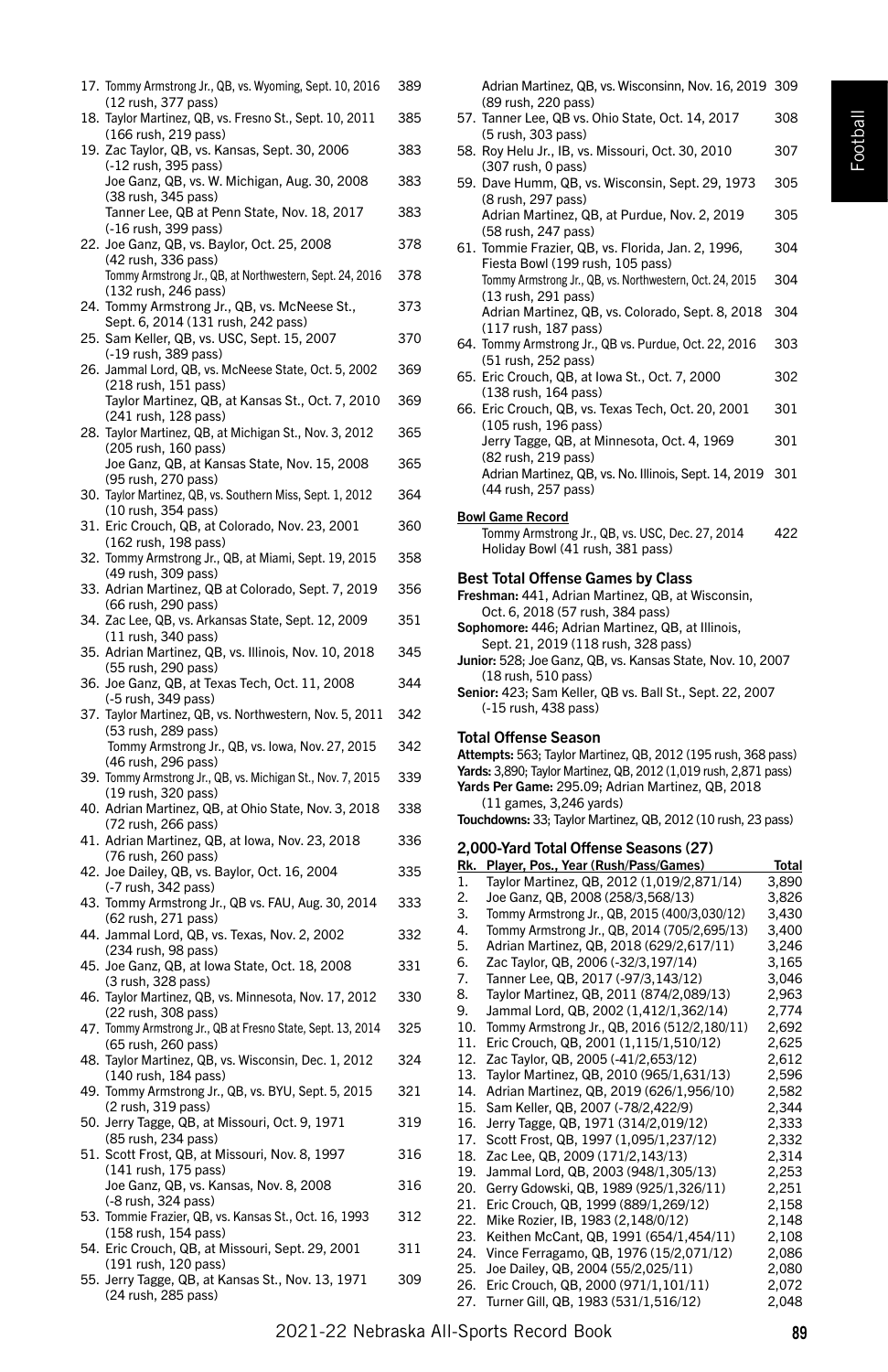#### Best Total Offense Seasons by Class

Freshman: 3,246; Adrian Martinez, QB, 2018 (629 rush, 2,617 pass) Sophomore: 3,400; Tommy Armstrong Jr., QB, 2014 (705 rush, 2,695 pass) Junior: 3,890; Taylor Martinez, QB, 2012 (1,019 rush, 2,871 pass) Senior: 3,826; Joe Ganz, QB, 2008 (258 rush, 3,568 pass)

#### Total Offense Career

Attempts: 1,595; Tommy Armstrong Jr., QB, 2013-16 (423 rush, 1,172 pass)

Yards: 10,690; Tommy Armstrong Jr., QB, 2013-16 (1,819 rush, 8,871 pass)

- Yards Per Game (min. 12 games): 264.4; Adrian Martinez, QB, 2018-present (28 games, 7,404 yards)
- Yards Per Game (min. 24 games): 264.4; Adrian Martinez, QB, 2018-present (28 games, 7,404 yards)
- Touchdowns: 90; Tommy Armstrong Jr., QB, 2013-16 (23 rush, 67 pass)

# Top 10 Careers, Total Offense Yards

| Rk. | Player, Pos., Years (Rush/Pass)                 | Total  |
|-----|-------------------------------------------------|--------|
| 1.  | Tommy Armstrong Jr., QB 2013-16 (1,819/8,871)   | 10,690 |
| 2.  | Taylor Martinez, QB, 2010-13 (2,975/7,258)      | 10.233 |
| 3.  | Eric Crouch, QB, 1998-01 (3,434/4,481)          | 7.915  |
| 4.  | Adrian Martinez, QB, 2018-present (1,776/5,628) | 7.404  |
| 5.  | Zac Taylor, QB, 2005-06 (-73/5,850)             | 5.777  |
| 6.  | Tommie Frazier, QB, 1992-95 (1,955/3,521)       | 5,476  |
| 7.  | Joe Ganz. QB. 2005-08 (341/5.125)               | 5.466  |
| 8.  | Jammal Lord, QB, 2000-03 (2,573/2,848)          | 5.421  |
| 9.  | Jerry Tagge, QB, 1969-71 (579/4,704)            | 5.283  |
| 10. | Dave Humm, QB, 1972-74 (-8/5,035)               | 5.027  |
|     |                                                 |        |

#### Receiving Game

- Receptions: 14; Dennis Richnafsky, SE, at Kansas St., Oct. 7, 1967 (145 yards)
- Yards: 209; JD Spielman, at Wisconsin, Oct. 6, 2018 (9 rec.)

Yards Per Reception (min. 4 rec.): 41.50: Chuck Malito, SE, at Hawaii, Dec. 4, 1976 (4 rec., 166 yards)

- Touchdowns: 3; Clarence Swanson, E, vs. Colorado St., Nov. 24, 1921; Johnny Rodgers, WB, vs. Minnesota, Sept. 18, 1971; Frosty Anderson, SE, at Minnesota, Oct. 6, 1973; Don Westbrook, WB, at Kansas, Oct. 19, 1974; Tom Banderas, TE, at Missouri, Oct. 31, 1987; Tracey Wistrom, TE, vs. Iowa, Sept. 23, 2000; Maurice Purify, WR, at Kansas, Nov. 3, 2007; Frantz Hardy, WR, vs. Kansas State, Nov. 10, 2007 Maurice Purify, WR, at Colorado, Nov. 23, 2007 Brandon Kinnie, WR, at Oklahoma St., Oct. 23, 2010
- Long Nebraska Reception: 99 (TD); Quincy Enunwa, SE from Tommy Armstrong Jr., QB, vs. Georgia, Jan. 1, 2014
- Long Nebraska Reception, No TD: 78; Wilson Thomas, SE, from Eric Crouch, QB, at Colorado, Nov. 23, 2001

# Top 10 Games, Pass Receptions

|    | Rk. Player, Pos., Opponent, Date (Yards)                       | Rec. |
|----|----------------------------------------------------------------|------|
|    | 1. Dennis Richnafsky, SE, at Kansas St., Oct. 7, 1967 (145)    | 14   |
| 2. | Marlon Lucky, IB, vs. Texas A&M, Oct. 20, 2007 (125)           | 13   |
|    | 3. Marlon Lucky, IB, vs. Ball St., Sept. 22, 2007 (81)         | 11   |
|    | Maurice Purify, WR, at Colorado, Nov. 23, 2007 (136)           | 11   |
|    | Nate Swift, WR, vs. Baylor, Oct. 25, 2008 (121)                | 11   |
|    | Jordan Westerkamp, WR, vs. Southern Miss, Sept. 26, 2015 (118) | 11   |
|    | JD Spielman, WR, vs. Ohio State, Oct. 14, 2017 (200)           | 11   |
| 8. | Johnny Rodgers, WB, at Kansas St., Nov. 14, 1971 (125)         | 10   |
|    | Matt Davison, SE, at Texas A&M, Oct. 10, 1998 (167)            | 10   |
|    | Stanley Morgan Jr., WR, vs. Minnesota, Oct. 20, 2018 (163)     | 10   |

#### Bowl Game Record

De'Mornay Pierson-El, WR vs. USC, Dec. 27, 2014 (102) 8 Holiday Bowl

#### Best Pass Reception Games by Class

Freshman: 11; JD Spielman, WR, vs. Ohio State, Oct. 14, 2017 (200 yards)

Sophomore: 10; Matt Davison, SE, at Texas A&M, Oct. 10, 1998 (167 yards)

Junior: 13; Marlon Lucky, IB, vs. Texas A&M, Oct. 20, 2007 (125 yards)

Senior: 14; Dennis Richnafsky, SE, at Kansas St., Oct. 7, 1967 (145 yards)

#### Best Pass Receiving Games by Class

Freshman: 200 yards; JD Spielman, WR, vs. Ohio State, Oct. 14, 2017 (11 rec.)

Sophomore: 209; JD Spielman, at Wisconsin, Oct. 6, 2018 (9 rec.)

Junior: 163 yards; Guy Ingles, SE, vs. Oklahoma State, Oct. 25, 1969 (5 rec.)

Senior: 166 yards; Chuck Malito, SE, at Hawaii, Dec. 4, 1976 (4 rec.)

#### Wide Receivers

Receptions, Game: 14; Dennis Richnafsky, at Kansas St., Oct. 7, 1967 (145 yards)

Receptions, Season: 70; Stanley Morgan Jr., 2018 (1,004 yards)

Receptions, Career: 189; Stanley Morgan Jr., 2014-18 (2,747 yards)

Yards Gained, Game: 209; JD Spielman, at Wisconsin, Oct. 6, 2018 (9 rec.)

Yards Gained, Season: 1,004; Stanley Morgan Jr., 2018 (70 rec.) Yards Gained, Career: 2,747; Stanley Morgan Jr., 2014-18 (189 rec.)

- Touchdowns, Game: 3; Johnny Rodgers, vs. Minnesota, Sept. 18, 1971; Frosty Anderson, at Minnesota, Oct. 6, 1973; Maurice Purify, WR, at Kansas, Nov. 3, 2007; Frantz Hardy, WR, vs. Kansas State, Nov. 10, 2007 Maurice Purify, WR, at Colorado, Nov. 23, 2007; Brandon Kinnie, WR, at Oklahoma St., Oct. 23, 2010;
- Touchdowns, Season: 12; Quincy Enunwa, 2013 Touchdowns, Career: 25; Johnny Rodgers, 1970-72

#### Tight Ends

Receptions, Game: 8; Matt Herian, vs. Southern Miss, Sept. 11, 2004 (71 yards); Dennis Morrison, at Colorado, Oct. 22, 1966 (108 yards)

Receptions, Season: 34; Tyler Hoppes, 2017 (377 yards)

Receptions, Career: 82; Mike McNeill, 2007-10 (1,072 yards) Yards Gained, Game: 137; Johnny Mitchell, vs. Oklahoma,

 Nov. 29, 1991 (7 rec.) *Note: Johnny Mitchell caught five passes for 138 yards*

- *vs. Georgia Tech in the 1991 Citrus Bowl*
- Yards Gained, Season: 560; Junior Miller, 1978 (30 rec.)
- Yards Gained, Career: 1,243; Matt Herian, 2002-06 (65 rec.)
- Touchdowns, Game: 3; Tracey Wistrom, vs. Iowa, Sept. 23, 2000; Tom Banderas, at Missouri, Oct. 31, 1987
- Touchdowns, Season: 8; Kyler Reed, 2010
- Touchdowns, Career: 14; Todd Millikan, 1985-88

#### Running Backs

Receptions, Game: 13; Marlon Lucky vs. Texas A&M Oct. 20, 2007 (125 yards)

Receptions, Season: 75; Marlon Lucky, 2007 (705 yards)

- Receptions, Career: 135; Marlon Lucky, 2005-08 (1,379 yards) Yards Gained, Game: 131; Cory Ross, vs. Iowa St.,
- Oct. 1, 2005 (8 rec.)
- Yards Gained, Season: 705; Marlon Lucky, 2007 (75 rec.)
- Yards Gained, Career: 1,379; Marlon Lucky, 2005-08 (135 receptions)
- Touchdowns, Game: 2; Cory Ross, vs. Iowa St., Oct. 1, 2005 Ahman Green, vs. Kansas St., Oct. 21, 1995

Touchdowns, Season: 4; Dick Hutton, 1948; Kent McCloughan, 1964

Touchdowns, Career: 7; Ameer Abdullah, 2011-14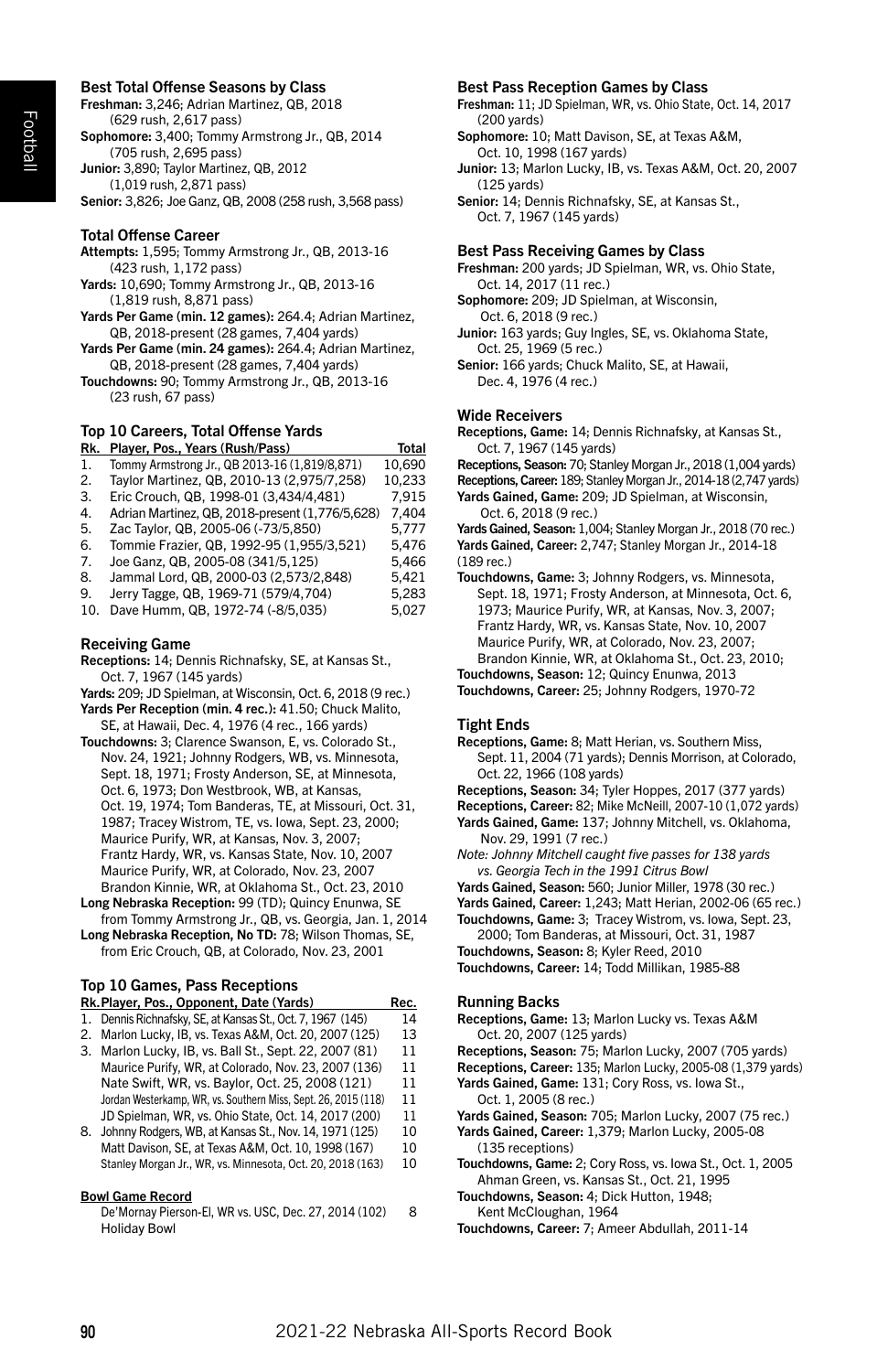# 100-Yard Receiving Games (119)

| <u>Rk.</u> | Player, Pos., Opponent, Date (Rec.)                                                                              | Yards      |
|------------|------------------------------------------------------------------------------------------------------------------|------------|
| 1.         | JD Spielman, WR, at Wisconsin, Oct. 6, 2018 (9)                                                                  | 209        |
| 2.         | JD Spielman, WR, vs. Ohio State, Oct. 14, 2017 (11)                                                              | 200        |
| 3.<br>4.   | Stanley Morgan Jr., WR, at Penn State, Nov. 18, 2017 (7)                                                         | 185        |
| 5.         | Matt Davison, SE, at Texas A&M, Oct. 10, 1998 (10)                                                               | 167<br>166 |
| 6.         | Chuck Malito, SE, at Hawaii, Dec. 4, 1976 (4)<br>Guy Ingles, SE, vs. Oklahoma St., Oct. 25, 1969 (5)             | 163        |
|            | Stanley Morgan Jr., WR, vs. Minnesota, Oct. 20, 2018 (10)                                                        | 163        |
| 8.         | JD Spielman, WR, at Illinois, Sept. 21, 2019 (7)                                                                 | 160        |
| 9.         | Frantz Hardy, WR, vs. Kansas, Sept. 30, 2006 (3)                                                                 | 159        |
| 10.        | Maurice Purify, WR, at Kansas, Nov. 3, 2007 (7)                                                                  | 158        |
| 12.        | Jordan Westerkamp, WR, at Mich. St., Oct. 4, 2014 (9)                                                            | 158<br>154 |
| 13.        | Niles Paul, WR, at Kansas, Nov. 14, 2009 (4)                                                                     | 152        |
| 14.        | Frantz Hardy, WR, vs. Maine, Sept. 3, 2005 (7)<br>Dennis Richnafsky, SE, at Kansas St., Oct. 7, 1967 (14)        | 145        |
| 15.        | Niles Paul, WR, vs. lowa St., Oct. 24, 2009 (6)                                                                  | 143        |
|            | Jordan Westerkamp, WR, vs. Mich. St., Nov. 7, 2015 (9)                                                           | 143        |
| 17.        | Frosty Anderson, SE, vs. Wisconsin, Sept. 29, 1973 (9)                                                           | 141        |
|            | JD Spielman, WR, at Minnesota, Nov. 11, 2017 (9)                                                                 | 141        |
| 19.<br>20. | Freeman White, SE, vs. Colorado, Oct. 23, 1965 (4)<br>Irving Fryar, SE, at Minnesota, Sept. 17, 1983 (2)         | 139<br>138 |
|            | Johnny Mitchell, TE, vs. Georgia Tech, Jan. 1, 1991 (6)                                                          | 138        |
| 22.        | Frosty Anderson, SE, at Minnesota, Oct. 6, 1973 (5)                                                              | 137        |
|            | Johnny Mitchell, TE, vs. Oklahoma, Nov. 29, 1991 (7)                                                             | 137        |
| 24.        | Maurice Purify, WR, at Colorado, Nov. 23, 2007 (11)                                                              | 136        |
|            | Kenny Bell, WR, vs. Minnesota, Nov. 17, 2012 (9)                                                                 | 136        |
| 26.        | Nate Swift, WR, at Missouri, Oct. 22, 2005 (9)                                                                   | 135<br>135 |
| 28.        | JD Spielman, WR, vs. Purdue, Sept. 29, 2018 (10)<br>Kenny Bell, WR, at Ohio State, Oct. 6, 2012 (5)              | 133        |
| 29.        | Guy Ingles, SE, at Kansas, Oct. 17, 1970 (3)                                                                     | 133        |
| 30.        | Cory Ross, IB, vs. Iowa St., Oct. 1, 2005 (8)                                                                    | 131        |
|            | Niles Paul, WR, at Oklahoma St., Oct. 23, 2010 (9)                                                               | 131        |
|            | Stanley Morgan Jr., WR, vs. Illinois, Nov. 10, 2018 (8)                                                          | 131        |
| 33.        | Von Sheppard, WB, vs. Kansas, Nov. 16, 1985 (3)                                                                  | 129<br>129 |
|            | Clester Johnson, WB, vs. Arizona St., Sept. 16, 1995 (4)<br>Cory Ross, IB, at Colorado, Nov. 25, 2005 (9)        | 129        |
|            | Sean Hill, TE, vs. Ball State, Sept. 22, 2007 (3)                                                                | 129        |
|            | *Quincy Enunwa, WR vs. Georgia, Jan. 1, 2014 (4)                                                                 | 129        |
| 38.        | Johnny Rodgers, WB, at Kansas, Oct. 21, 1972 (5)                                                                 | 128        |
| 39.        | Johnny Rodgers, WB, vs. Minnesota, Sept. 30, 1972 (7)                                                            | 127        |
| 41.        | Irving Fryar, SE, vs. Iowa, Sept. 11, 1982 (6)<br>Johnny Rodgers, WB, vs. Minnesota, Sept. 18, 1971 (6)          | 127<br>126 |
| 42.        | Johnny Rodgers, WB, at Kansas St., Nov. 14, 1971 (10)                                                            | 125        |
|            | Marlon Lucky, IB, vs. Texas A&M, Oct. 20, 2007 (13)                                                              | 125        |
|            | Jordan Westerkamp, WR, vs. FAU, Aug. 30, 2014 (7)                                                                | 125        |
| 45.        | Jeff Kinney, IB, at Missouri, Oct. 11, 1969 (8)                                                                  | 124<br>124 |
|            | Junior Miller, TE, vs. Kansas St., Oct. 14, 1978 (5)<br>Johnny Rodgers, WB, vs. Oklahoma St., Oct. 28, 1972 (7)  | 124        |
| 48.        | Corey Dixon, SE, vs. Florida St., Jan. 1, 1993 (5)                                                               | 123        |
|            | Niles Paul, WR, vs. Arizona, Dec. 30, 2009 (4)                                                                   | 123        |
|            | Jordan Westerkamp, WR, at Purdue, Oct. 31, 2015 (9)                                                              | 123        |
|            | Wan'Dale Robinson, WR, vs. Northwestern, Oct. 5, 2019 (7)                                                        | 123        |
| 53.        | JD Spielman, WR, at Purdue, Nov. 2, 2019 (6)<br>Tom Penney, E, vs. Utah, Sept. 21, 1968 (4)                      | 123<br>122 |
|            | Freeman White, SE, vs. TCU, Sept. 18, 1965 (8)                                                                   | 122        |
|            | Maurice Purify, WR, vs. Ball State, Sept. 22, 2007 (6)<br>Ken Spaeth, TE, vs. Washington St., Sept. 10, 1977 (5) | 122        |
| 56.        |                                                                                                                  | 121        |
|            | Nate Swift, WR, vs. W. Michigan, Aug. 30, 2008 (5)                                                               | 121        |
| 59.        | Nate Swift, WR, vs. Baylor, Oct. 25, 2008 (11)<br>Ben Gregory, SE, vs. Oklahoma, Nov. 23, 1967 (8)               | 121<br>120 |
| 60.        | Robb Schnitzler, SE, at Oklahoma St., Oct. 12, 1985 (4)                                                          | 119        |
| 61.        | Jordan Westerkamp, WR, vs. Southern Miss, Sept. 26, 2015 (11)                                                    | 118        |
|            | Maurice Washington, RB, at Colorado, Sept. 7, 2019 (4)                                                           | 118        |
| 63.        | Jim McFarland, E, vs. Texas A&M, Sept. 27, 1969 (7)                                                              | 117<br>116 |
| 64.        | Tracey Wistrom, TE, vs. Oklahoma St., Oct. 2, 1999 (4)<br>Nate Swift, WR, vs. Oklahoma, Oct. 29, 2005 (9)        | 116        |
|            | Kenny Bell, WR, vs. Florida Atlantic, Aug. 30, 2014 (4)                                                          | 116        |
| 67.        | Marlon Lucky, IB, at Colorado, Nov. 23, 2007 (8)                                                                 | 115        |
|            | Stanley Morgan Jr., WR, vs. Wisconsin, Oct. 7, 2017 (4)                                                          | 115        |
| 69.        | Irving Fryar, SE, vs. Iowa State, Nov. 5, 1983 (5)                                                               | 114        |
| 71.        | Wan'Dale Robison, WR, at Purdue, Dec. 5, 2020 (9)<br>Tom Penney, E, vs. Missouri, Oct. 19, 1968 (4)              | 114<br>113 |
|            | Johnny Rodgers, WB, at Iowa St., Nov. 11, 1972 (9)                                                               | 113        |
|            | Ross Pilkington, WR, vs. Kansas, Oct. 2, 2004 (8)                                                                | 113        |
| 74.        | Guy Ingles, SE, at Colorado, Oct. 31, 1970 (5)                                                                   | 112        |
|            | Irving Fryar, SE, at Penn St., Sept. 25, 1982 (7)                                                                | 112        |
|            | Nate Swift, WR, at Texas, Oct. 27, 2007 (6)                                                                      | 112        |
|            | Nate Swift, WR, at Iowa State, Oct. 18, 2008 (8)<br>Stanley Morgan Jr., WR, at Purdue, Oct. 28, 2017 (6)         | 112<br>112 |
|            |                                                                                                                  |            |

JD Spielman, WR, at Colorado, Sept. 7, 2019 (5) 112

| 80. | Nate Swift, WR, vs. Kansas, Nov. 8, 2008 (7)                                                        | 111        |
|-----|-----------------------------------------------------------------------------------------------------|------------|
| 81. | Bob Revelle, SE, vs. Missouri, Oct. 14, 1972 (5)                                                    | 110        |
|     | Matt Herian, TE, vs. Troy, Oct. 4, 2003 (3)                                                         | 110        |
|     | Mark LeFlore, WR, at Texas Tech, Oct. 9, 2004 (5)                                                   | 110        |
|     | Quincy Enunwa, WR, at Northwestern, Oct. 20, 2012 (6)                                               | 110        |
| 85. | Wilson Thomas, SE, at Colorado, Nov. 23, 2001 (3)                                                   | 109        |
|     | Nate Swift, WR, vs. Kansas St., Nov. 12, 2005 (7)                                                   | 109        |
|     | Alonzo Moore, WR, vs. Wyoming, Sept. 10, 2016 (3)                                                   | 109        |
| 88. | Dennis Morrison, TE, at Colorado, Oct. 22, 1966 (8)                                                 | 108        |
|     | Junior Miller, TE, at Kansas, Nov. 4, 1978 (3)                                                      | 108        |
|     | Johnny Mitchell, TE, at Kansas, Nov. 9, 1991 (3)                                                    | 108        |
|     | Matt Davison, SE, at Kansas, Oct. 30, 1999 (6)                                                      | 108        |
|     |                                                                                                     |            |
|     | Maurice Purify, WR, vs. Kansas St., Nov. 10, 2007 (6)<br>Kenny Bell, WR, at UCLA, Sept. 8, 2012 (6) | 108<br>108 |
| 94. |                                                                                                     |            |
|     | Bobby Thomas, SE, at Iowa State, Nov. 13, 1976 (4)                                                  | 107        |
|     | Tim Smith, SE, vs. Penn St., Sept. 29, 1979 (6)                                                     | 107        |
|     | Tim McCrady, SE, vs. Mississippi St., Dec. 27, 1980 (2)                                             | 107        |
|     | Chuck Malito, SE, vs. Texas Tech, Dec. 31, 1976 (3)                                                 | 107        |
|     | Jordan Westerkamp, WR, vs. BYU, Sept. 5, 2015 (7)                                                   | 107        |
| 99. | Johnny Rodgers, WB, at Missouri, Oct. 9, 1971 (5)                                                   | 106        |
|     | Don Westbrook, SE, vs. Oklahoma St., Oct. 26, 1974 (4)                                              | 106        |
|     | 101. Johnny Rodgers, WB, vs. Utah St., Oct. 2, 1971 (5)                                             | 105        |
|     | Brandon Kinnie, WR, at Washington, Sept. 18, 2010 (5)                                               | 105        |
|     | Kenny Bell, WR, vs. Illinois, Sept. 27, 2014 (4)                                                    | 105        |
|     | Jordan Westerkamp, WR, vs. Wyoming, Sept. 10, 2016 (4)                                              | 105        |
|     | Tyler Hoppes, TE, at Purdue, Oct. 28, 2017 (5)                                                      | 105        |
|     | 106. Jordan Westerkmap, WR vs. Northwestern, Nov. 2, 2013 (4)                                       | 104        |
|     | JD Spielman, WR, at Maryland, Nov. 23, 2019 (7)                                                     | 104        |
|     | 108. Stanley Morgan Jr., WR at Oregon, Sept. 9, 2017 (7)                                            | 103        |
|     | 109. Tracey Wistrom, TE, vs. California, Sept. 11, 1999 (2)                                         | 102        |
|     | Terrence Nunn, WR, vs. Troy, Sept. 23, 2006 (4)                                                     | 102        |
|     | Niles Paul, WR, at Missouri, Oct. 8, 2009 (6)                                                       | 102        |
|     | De'Mornay Pierson-El, WR, vs. USC, Dec. 27, 2014 (8)                                                | 102        |
|     | Stanley Morgan Jr., WR vs. Arkansas State, Sept. 2, 2017 (5)                                        | 102        |
|     | Maurice Washington, RB, at Iowa, Nov. 23, 2018 (7)                                                  | 102        |
|     | 115. Johnny Rodgers, WB, vs. Army, Sept. 26, 1970 (5)                                               | 101        |
|     | Tracey Wistrom, TE, at Iowa St., Oct. 7, 2000 (4)                                                   | 101        |
|     | De'Mornay Pierson-El, WR, vs. Northern Illinois, Sept. 16, 2017 (8)                                 | 101        |
|     | 118. Johnny Rodgers, WB, vs. Oklahoma, Nov. 21, 1970 (5)                                            | 100        |
|     | Irving Fryar, SE, vs. UCLA, Sept. 24, 1983 (6)                                                      | 100        |
|     |                                                                                                     |            |
|     | <u>Bowl Games</u>                                                                                   |            |
|     | Johnny Mitchell, TE, vs. Georgia Tech (6)                                                           | 138        |
|     | Jan. 1, 1991 (Citrus Bowl)                                                                          |            |
|     | Quincy Enunwa, WR vs. Georgia (4)                                                                   | 129        |
|     | Jan. 1, 2014 (Gator Bowl)                                                                           |            |
|     | Niles Paul, WR, vs. Arizona (4)                                                                     | 123        |
|     | Dec. 30, 2009 (Holiday Bowl)                                                                        |            |
|     | Corey Dixon, SE, vs. Florida State (5)                                                              | 123        |
|     | Jan. 1, 1993 (Orange Bowl)                                                                          |            |
|     | Chuck Malito, SE, vs. Texas Tech (3)                                                                | 107        |
|     | Dec. 31, 1976 (Astro-Bluebonnet Bowl)                                                               |            |
|     | Tim McCrady, SE, vs. Mississippi State (2)                                                          | 107        |
|     | Dec. 27, 1980 (Sun Bowl)                                                                            |            |
|     | De'Mornay Pierson-El, WR, vs. USC (8)                                                               | 102        |

# 100-Yard Receiving Games (Season)

Dec. 27, 2014 (Holiday Bowl)

|    | Rk. Player, Pos., Year       | Total          |
|----|------------------------------|----------------|
| 1. | Stanley Morgan Jr., WR, 2017 | 5              |
| 2. | Johnny Rodgers, WB, 1971     | 4              |
|    | Johnny Rodgers, WB, 1972     | 4              |
|    | Maurice Purify, WR, 2007     | 4              |
|    | Nate Swift, WR, 2008         | 4              |
|    | Niles Paul, WR, 2009         | 4              |
|    | Jordan Westerkamp, 2015      | 4              |
|    | JD Spielman, WR, 2019        | 4              |
| 9. | Irving Fryar, WB, 1983       | 3              |
|    | Nate Swift, WR, 2005         | 3              |
|    | Kenny Bell, WR, 2012         | $\frac{3}{2}$  |
|    | 12. Tom Penney, E, 1968      |                |
|    | Johnny Rodgers, WB, 1970     | $\overline{c}$ |
|    | Junior Miller, TE, 1978      | $\overline{c}$ |
|    | Irving Fryar, WB, 1982       | $\overline{c}$ |
|    | Johnny Mitchell, TE, 1991    | $\overline{c}$ |
|    | Tracey Wistrom, TE, 1999     | $\overline{c}$ |
|    | Jordan Westerkamp, WR, 2014  | $\overline{c}$ |
|    | Kenny Bell, WR, 2014         | $\overline{c}$ |
|    | JD Spielman, WR, 2017        | $\overline{c}$ |
|    | JD Spielman, WR, 2018        | $\overline{c}$ |
|    | Stanley Morgan Jr., WR, 2018 | $\overline{c}$ |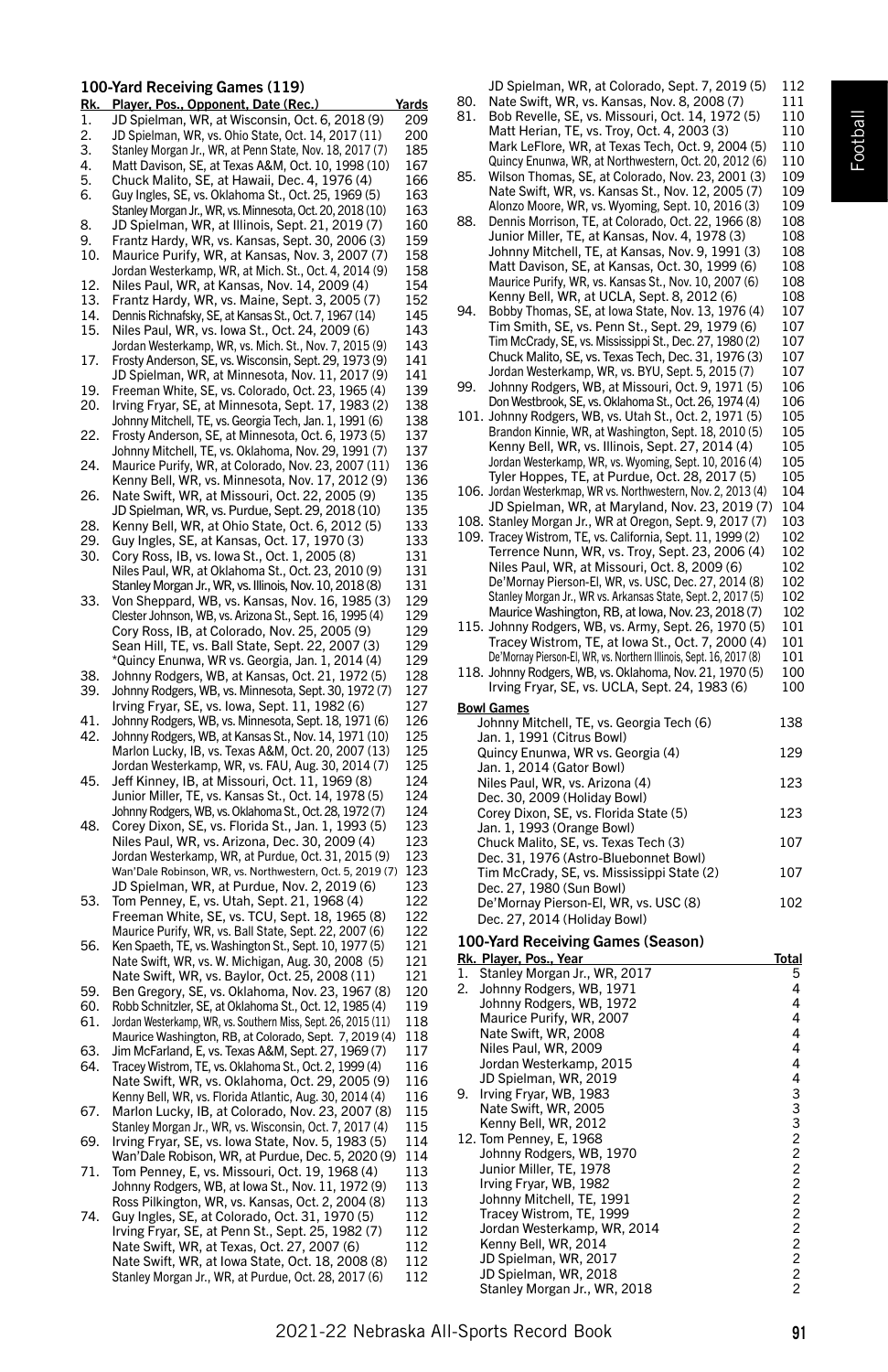# 100-Yard Receiving Games (Career) Rk. Player, Pos., Years Total<br>1. Johnny Rodgers. WB. 1970-72 10 1. Johnny Rodgers, WB, 1970-72

| 2. | Nate Swift, WR, 2005-08           | 8              |
|----|-----------------------------------|----------------|
|    | Jordan Westerkamp, WR, 2013-16    | 8              |
|    | JD Spielman, WR, 2017-2019        | 8              |
| 5. | Stanley Morgan Jr., WR, 2015-18   | $\overline{7}$ |
| 6. | Irving Fryar, WB, 1981-83         | 5              |
|    | Niles Paul, WR, 2007-10           | 5              |
|    | Kenny Bell, WR, 2011-14           | 5              |
| 9. | Maurice Purify, WR, 2006-07       | 4              |
|    | 10. Guy Ingles, SE, 1968-70       | 3              |
|    | Johnny Mitchell, TE, 1990-91      | 3              |
|    | Tracey Wistrom, TE, 1998-2001     | 3              |
|    | 13. Freeman White, E, 1963-65     | $\overline{c}$ |
|    | Tom Penney, E, 1966-68            | $\overline{c}$ |
|    | Frosty Anderson, SE, 1971-73      | $\overline{c}$ |
|    | Chuck Malito, SE, 1974-76         | $\overline{c}$ |
|    | Junior Miller, TE, 1977-79        | $\overline{c}$ |
|    | Matt Davison, SE, 1997-2000       | $\overline{c}$ |
|    | Cory Ross, IB, 2002-05            | $\overline{c}$ |
|    | Frantz Hardy, WR, 2005-07         | $\overline{c}$ |
|    | Marlon Lucky, IB, 2005-08         | $\overline{c}$ |
|    | Quincy Enunwa, WR, 2010-13        | $\overline{c}$ |
|    | De'Mornay Pierson-El, WR, 2014-17 | $\overline{c}$ |
|    | Maurice Washington, RB, 2018-19   | $\overline{c}$ |
|    | Wan'Dale Robinson, WR, 2019-20    | $\overline{c}$ |
|    | 25. 24 players tied               | $\mathbf{1}$   |

# Top 10 Seasons, Receiving Yardage

|    | Rk. Player, Year (Receptions)    | Yards |
|----|----------------------------------|-------|
| 1. | Stanley Morgan Jr., 2018 (70)    | 1.004 |
|    | 2. Stanley Morgan Jr., 2017 (61) | 986   |
|    | 3. Johnny Rodgers, 1972 (55)     | 942   |
|    | 4. Nate Swift, 2008 (63)         | 941   |
|    | 5. Jordan Westerkamp, 2015 (65)  | 918   |
|    | 6. JD Spielman, 2019 (49)        | 898   |
|    | 7. Johnny Rodgers, 1971 (53)     | 872   |
|    | 8. Kenny Bell, 2012 (50)         | 863   |
|    | 9. JD Spielman, 2017 (55)        | 830   |
|    | 10. JD Spielman, 2018 (66)       | 818   |

# Top 10 Seasons, Receptions

| Rk. Player, Year | Rec.                                                                                                                                                                                                                                                                  |
|------------------|-----------------------------------------------------------------------------------------------------------------------------------------------------------------------------------------------------------------------------------------------------------------------|
|                  | 75                                                                                                                                                                                                                                                                    |
|                  | 70                                                                                                                                                                                                                                                                    |
|                  | 66                                                                                                                                                                                                                                                                    |
|                  | 65                                                                                                                                                                                                                                                                    |
|                  | 63                                                                                                                                                                                                                                                                    |
|                  | 62                                                                                                                                                                                                                                                                    |
|                  | 61                                                                                                                                                                                                                                                                    |
|                  | 57                                                                                                                                                                                                                                                                    |
|                  | 55                                                                                                                                                                                                                                                                    |
|                  | 55                                                                                                                                                                                                                                                                    |
|                  | 1. Marlon Lucky, 2007<br>2. Stanley Morgan Jr., 2018<br>3. JD Spielman, 2018<br>4. Jordan Westerkamp, 2015<br>5. Nate Swift, 2008<br>6. Todd Peterson, 2008<br>7. Stanley Morgan Jr., 2017<br>8. Maurice Purify, 2007<br>9. Johnny Rodgers, 1972<br>JD Spielman, 2017 |

#### Consecutive 100-Yard Games, Season No.Player, Pos., Games (Rec.-Yards)

- Maurice Purify, WR, at Kansas, Nov. 3, 2007 (7-158). vs. Kansas State, Nov. 10, 2007 (6-108), at Colorado, Nov. 23, 2007 (11-136)
- 2 Johnny Rodgers, WB, vs. Utah St., Oct. 2, 1971 (5-105), at Missouri, Oct. 9, 1971 (5-106)
- 2 Johnny Rodgers, WB, at Kansas, Oct. 21, 1972 (5-128), vs. Oklahoma St., Oct. 28, 1972 (7-124)
- 2 Frosty Anderson, SE, vs. Wisconsin, Sept. 29, 1973 (9-141), at Minnesota, Oct. 6, 1973 (5-137)
- 2 Chuck Malito, SE, vs. Hawaii, Dec. 4, 1976, (4-166), vs. Texas Tech, Dec. 31, 1976 (3-107)
- 2 Irving Fryar, WB, at Minnesota, Sept. 17, 1983 (2-138), vs. UCLA, Sept. 24, 1983 (6-100)
- 2 Nate Swift, WR, at Iowa State, Oct. 18, 2008 (8-112), vs. Baylor, Oct. 25, 2008 (11-121)
- 2 Nate Swift, WR, at Missouri, Oct. 22, 2005 (9-135), vs. Oklahoma, Oct. 29, 2005 (9-116)
- 2 Jordan Westerkamp, WR, at Purdue, Oct. 31, 2015

(9-123), vs. Michigan State, Nov. 7, 2015 (9-143)

- 2 Stanley Morgan Jr., WR, vs. Arkansas State, Sept. 2, 2017 (5-102), at Oregon, Sept. 9, 2017 (7-103)
- 2 JD Spielman, WR, vs. Purdue, Sept. 29, 2018 (10-135), at Wisconsin, Oct. 6, 2018 (9-209)

# Touchdown Receptions, Season

| Rk.            | Player, Pos., Year                  | TD             |
|----------------|-------------------------------------|----------------|
| $\mathbf{1}$ . | Quincy Enunwa, WR, 2013             | 12             |
| 2.             | Johnny Rodgers, WB, 1971            | 11             |
| 3.             | Nate Swift, WR, 2008                | 10             |
|                | Stanley Morgan Jr., WR, 2017        | 10             |
| 5.             | Clarence Swanson, E, 1921           | 9              |
|                | Maurice Purify, WR, 2007            | 9              |
| 7.             | Johnny Rodgers, WB, 1972            | 8              |
|                | Frosty Anderson, SE, 1973           | 8              |
|                | Irving Fryar, WB, 1983              | 8              |
|                | Kyler Reed, TE, 2010                | 8              |
|                | Kenny Bell, WR, 2012                | 8              |
|                | JD Spielman, WR, 2018               | 8              |
| 13.            | Johnny Rodgers, WB, 1970            |                |
|                | Don Westbrook, 1974                 |                |
|                | Bobby Thomas, SE, 1976              | フフフフ           |
|                | Bobby Thomas, SE, 1975              |                |
|                | Junior Miller, TE, 1979             | $\overline{7}$ |
|                | Todd Millikan, TE, 1988             | $\overline{7}$ |
|                | Gerald Armstrong, TE, 1992          | 7              |
|                | Nate Swift, WR, 2005                | $\overline{7}$ |
|                | Terrence Nunn, WR, 2005             | $777$<br>$77$  |
|                | Maurice Purify, WR, 2006            |                |
|                | Jordan Westerkamp, WR, 2015         |                |
|                | Stanley Morgan Jr., WR, 2018        |                |
|                | <b>Touchdown Receptions, Career</b> |                |
|                | Rk. Player, Pos., Years             | TD             |
| 1.             | Johnny Rodgers, WB, 1970-72         | 25             |
| 2.             | Nate Swift, WR, 2005-08             | 22             |
|                | Stanley Morgan Jr., WR, 2015-18     | 22             |
| 4.             | Kenny Bell, 2011-14                 | 21             |
| 5.             | Clarence Swanson, E, 1919-21        | 18             |
|                | Jordan Westerkamp, WR, 2013-16      | 18             |
| 7.             | Maurice Purify, WR, 2006-07         | 16             |
| 8.             | Jon Bostick, SE, 1989-91            | 15             |
|                | Quincy Enunwa, 2010-13              | 15             |

Stanley Morgan Jr., 2015-18 15 JD Spielman, 2017-2019 15

## Consecutive Games with a Reception

| No. Player, Pos., Years            | Games |
|------------------------------------|-------|
| 1. Stanley Morgan Jr., WR, 2015-18 | 38    |
| 2. Johnny Rodgers, WB, 1970-72     | $37*$ |
| 3. Jordan Westerkamp, WR, 2013-16  | 36    |
| 4. JD Spielman, WR, 2017-2019      | $33*$ |
| 5. Terrence Nunn, WR, 2004-07      | 32    |
| 6. Kenny Bell, WR, 2012-14         | 28    |
| 7. Kenny Bell, WR, 2011-12         | 23    |
| Quincy Enunwa, WR, 2012-13         | 23    |
| 9. Matt Davison, 1998-99           | 20    |
| Junior Miller, TE, 1977-79         | 20    |

*\* Rodgers and Spielman caught a pass in every game of their careers*

#### Scoring Game

- Points: 36; Calvin Jones, IB, at Kansas, Nov. 9, 1991 (6 TD) Touchdowns: 7; Harvey Rathbone, FB, vs. Haskell,
- Nov. 24, 1910 (Touchdowns were worth 5 points) Points By Kicking: 22; Dale Klein, PK, at Missouri,
- Oct. 19, 1985 (7 FG, 1 PAT)
- Conversions: 17; Owen Frank, B, vs. Haskell, Nov. 24, 1910
- Field Goals: 7; Dale Klein, PK, at Missouri, Oct. 19, 1985 (7 att., NCAA record)
- Field Goal Attempts: 7; Dale Klein, PK, at Missouri, Oct. 19, 1985 (7 made, NCAA record); Drew Brown, PK, vs. Southern Miss, Sept. 26, 2015
- Field Goals Missed: 4; Byron Bennett, PK,
- at Arizona St., Sept. 28, 1991 Long Nebraska Field Goal Made: 57; Alex Henery, PK, vs. Colorado, Nov. 28, 2008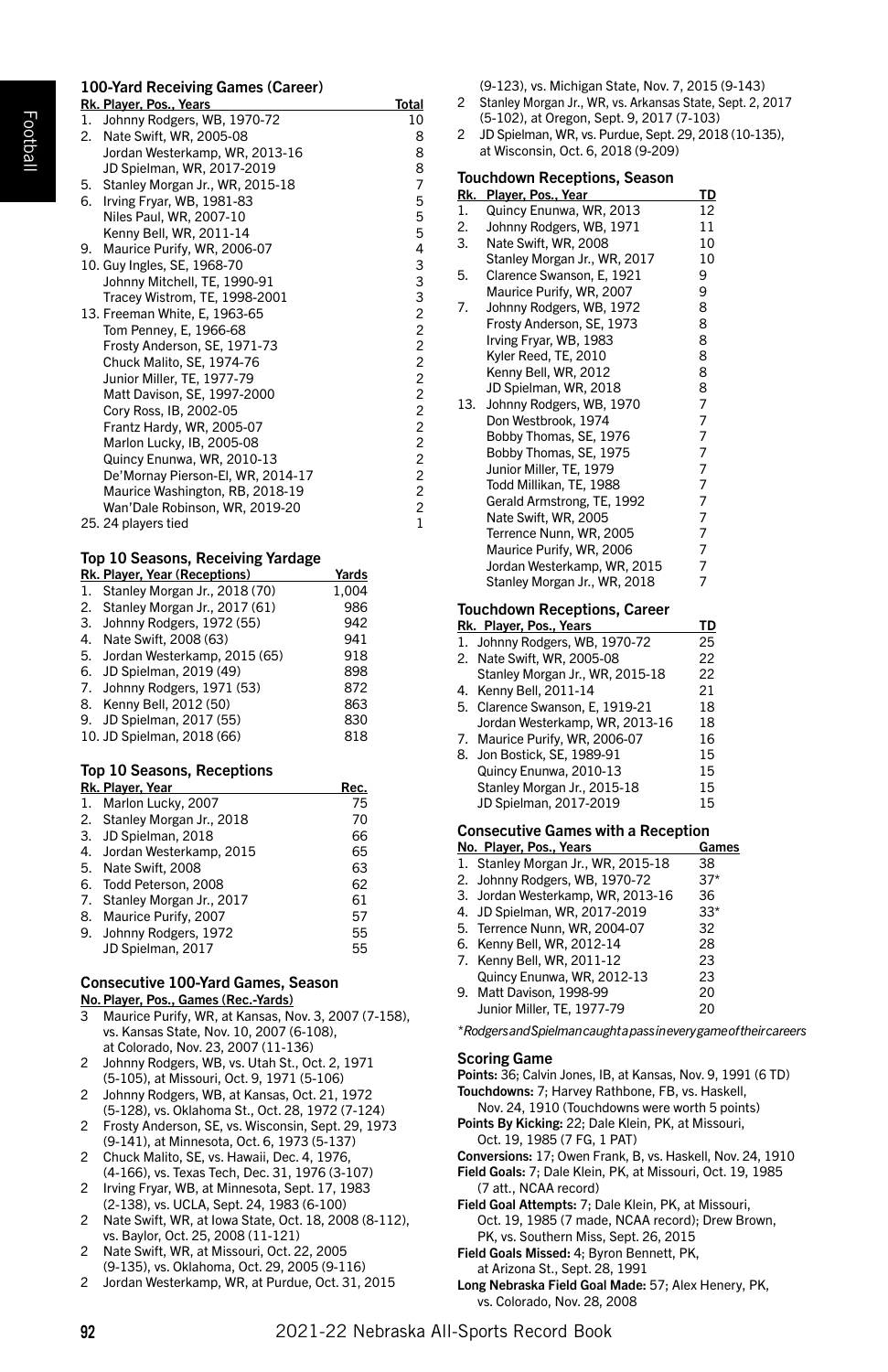| Top 10 Longest Rushing Touchdowns                                                           |                                                                 |       |  |  |
|---------------------------------------------------------------------------------------------|-----------------------------------------------------------------|-------|--|--|
| Rk. Plaver. Pos., Opponent. Date<br>Yards                                                   |                                                                 |       |  |  |
| $\mathbf{1}$ .                                                                              | Eric Crouch, QB, at Missouri, Sept. 29, 2001                    | 95    |  |  |
| 2.                                                                                          | Roger Craig, IB, vs. Florida St., Sept. 19, 1981                | 94    |  |  |
|                                                                                             | Craig Johnson, IB, vs. Kansas, Oct. 13, 1979                    | 94    |  |  |
| 4.                                                                                          | Mike Rozier, IB, at Kansas St., Oct. 17, 1981                   | 93    |  |  |
| 5.                                                                                          | Taylor Martinez, QB, at UCLA, Sept. 8, 2012                     | 92    |  |  |
|                                                                                             | Tyreese Knox, IB, vs. Missouri, Oct. 18, 1986                   | 92    |  |  |
| 7.                                                                                          | Calvin Jones, IB, vs. Oklahoma St., Oct. 10, 1992               | 90    |  |  |
| 8.                                                                                          | Jarvis Redwine, IB, vs. Oklahoma, Nov. 22, 1980                 | 89    |  |  |
| 9.                                                                                          | Cory Ross, IB, vs. Missouri, Oct. 30, 2004                      | 86    |  |  |
|                                                                                             | 10. Tom Rathman, FB, vs. Colorado, Oct. 26, 1985                | 84    |  |  |
| <b>Bowl Game Record</b><br>Tommie Frazier, QB, vs. Florida, Jan. 3, 1996, Fiesta Bowl<br>75 |                                                                 |       |  |  |
|                                                                                             |                                                                 |       |  |  |
|                                                                                             | <b>Top 10 Longest Receiving Touchdowns</b>                      |       |  |  |
|                                                                                             | Player, Pos., (Quarterback), Opponent, Date                     | Yards |  |  |
| 1.                                                                                          | Quincy Enunwa, WR, (Tommy Armstrong Jr.)                        | 99    |  |  |
|                                                                                             | vs. Georgia, Jan. 1, 2014                                       |       |  |  |
| 2.                                                                                          | Freeman White, SE, (Fred Duda), vs. Colorado,                   | 95    |  |  |
| 3.                                                                                          | Oct. 23, 1965<br>Freeman White, SE, (Bob Churchich), at Kansas, | 92    |  |  |
|                                                                                             | Nov. 7, 1964                                                    |       |  |  |
| 4.                                                                                          | Ross Pilkington, SE, (Jammal Lord), at Iowa St.,                | 90    |  |  |
|                                                                                             | Sept. 28, 2002                                                  |       |  |  |
| 5.                                                                                          | Von Sheppard, WB, (Travis Turner), vs. Kansas,                  | 82    |  |  |
|                                                                                             | Nov. 16, 1985                                                   |       |  |  |
|                                                                                             | Todd Millikan, TE, (Steve Taylor), vs. Missouri,                | 82    |  |  |
|                                                                                             | Oct. 29. 1988                                                   |       |  |  |

| Jerry List, TE, (Jerry Tagge), at Hawaii, Dec. 4, 1971 | 80            |
|--------------------------------------------------------|---------------|
| Matt Herian, TE, (Jammal Lord), vs. Colorado,          | 80            |
| Nov. 29, 2002                                          |               |
| Stanley Morgan Jr., WR (Tanner Lee) vs. Wisconsin 80   |               |
| Oct. 7. 2017                                           |               |
|                                                        | Oct. 17, 1970 |

#### Bowl Game Record

| Quincy Enunwa, WR, (Tommy Armstrong Jr.) | 99 |
|------------------------------------------|----|
| vs. Georgia, Jan. 1, 2014                |    |

# Most Field Goals Made in a Game

|    | Player, Opponent, Date                                           | FGM |
|----|------------------------------------------------------------------|-----|
| 1. | Dale Klein, at Missouri, Oct. 19, 1985                           | 7   |
| 2. | Alex Henery, at Virginia Tech, Sept. 19, 2009                    | 5   |
|    | Drew Brown, vs. Southern Miss, Sept. 26, 2015                    | 5   |
| 4. | Paul Rogers, vs. Georgia, Dec. 20, 1969, Sun Bowl                | 4   |
|    | Kris Brown, at Kansas St., Oct. 5, 1996                          | 4   |
|    | Kris Brown, vs. Texas A&M, Dec. 6, 1997                          | 4   |
|    | David Dyches, vs. Utah St., Sept. 6, 2003                        | 4   |
|    | David Dyches, vs. Penn St., Sept. 13, 2003                       | 4   |
|    | Jordan Congdon, vs. Maine, Sept. 3, 2005                         | 4   |
|    | Alex Henery, ys. W. Michigan, Aug. 30, 2008                      | 4   |
|    | Alex Henery, ys. Colorado, Nov. 28, 2008                         | 4   |
|    | Alex Henery, vs. Clemson, Jan. 1, 2009                           | 4   |
|    | Alex Henery, vs. Texas, Dec. 5, 2009                             | 4   |
|    | Alex Henery, vs. Arizona, Dec. 30, 2009                          | 4   |
|    | Brett Maher, vs. Chattanooga, Sept. 3, 2011                      | 4   |
|    | Drew Brown, at Purdue, Oct. 28, 2017                             | 4   |
|    | 17. 38 times, most recently Connor Culp, at Purdue, Dec. 5, 2020 | 3   |
|    | First time, Vic Halligan, T/PK, vs. Iowa, Nov. 21, 1914;         |     |

Six times by Kris Brown, PK, 1995-98

#### Bowl Game Record

| Alex Henery, ys. Arizona, Dec. 30, 2009. Holiday Bowl | 4 |
|-------------------------------------------------------|---|
| Alex Henery, vs. Clemson, Jan. 1, 2009, Gator Bowl    | 4 |
| Paul Rogers, vs. Georgia, Dec. 20, 1969, Sun Bowl     | 4 |

# Top 10 Longest Field Goals

|    | ---------------                                     |       |
|----|-----------------------------------------------------|-------|
|    | Rk. Player, Opponent, Date                          | Yards |
| 1. | Alex Henery, vs. Colorado, Nov. 28, 2008            | 57    |
| 2. | Chris Drennan, vs. Northern Illinois, Sept. 9, 1989 | 55    |
|    | Billy Todd, vs. Kansas, Nov. 12, 1977               | 55    |
|    | Paul Rogers, vs. Kansas, Oct. 18, 1969              | 55    |
| 5. | Brett Maher, at UCLA, Sept. 8, 2012                 | 54    |
|    | Rich Sanger, vs. Texas A&M, Sept. 16, 1972          | 54    |
| 7. | Alex Henery, ys. Oklahoma, Dec. 4, 2010             | 53    |
| 8. | Brett Maher, at Iowa, Nov. 23, 2012                 | 52    |
|    | Alex Henery, at Oklahoma St., Oct. 23, 2010         | 52    |
|    | Alex Henery, ys. Texas, Dec. 5, 2009                | 52    |
|    | Kevin Seibel, at Colorado, Oct. 25, 1980            | 52    |
|    | 12. Drew Brown, vs. Purdue, Oct. 22, 2016           | 51    |
|    | Brett Maher, vs. Michigan, Oct. 27, 2012            | 51    |
|    | Kris Brown, vs. Texas, Dec. 7, 1996                 | 51    |
|    | Paul Rogers, vs. Wyoming, Sept. 14, 1968            | 51    |
|    | Brett Maher, at Michigan, Nov. 19, 2011             | 51    |
|    | <b>Bowl Game Record</b>                             |       |

Alex Henery, vs. Arizona, Dec. 30, 2009, Holiday Bowl 50<br>Josh Brown, vs. Northwestern, Dec. 30, 2000, Alamo Bowl 50 Josh Brown, vs. Northwestern, Dec. 30, 2000, Alamo Bowl 50 Gregg Barrios, vs. Miami, Jan. 1, 1989, Orange Bowl 50<br>Paul Rogers, vs. Georgia, Dec. 20, 1969, Sun Bowl 50 Paul Rogers, vs. Georgia, Dec. 20, 1969, Sun Bowl

#### Consecutive Field Goals Made

|    | Rk. Player, Year     | <b>FGM</b> |
|----|----------------------|------------|
| 1. | Alex Henery, 2009-10 | 18         |
| 2. | Kris Brown, 1997-98  | 17         |
| 3. | Drew Brown, 2015-16  | 13         |
| 4. | Alex Henery, 2007-08 | 12         |
| 5. | Jordan Congdon, 2005 | 11         |
|    | Kris Brown, 1995-96  | 11         |
|    |                      |            |

# Most Field Goals Made in a Season

|    | Rk. Player, Year     | <b>FGM</b> |
|----|----------------------|------------|
|    | 1. Alex Henery, 2009 | 24         |
|    | 2. Drew Brown, 2015  | 21         |
|    | 3. Brett Maher, 2012 | 20         |
| 4. | Brett Maher, 2011    | 19         |
|    | Jordan Congdon, 2005 | 19         |

## Most Field Goals Made in a Career

|    | Rk. Player, Year            | <b>FGM</b> |
|----|-----------------------------|------------|
|    | 1. Alex Henery, 2007-10     | 68         |
|    | 2. Drew Brown, 2014-17      | 59         |
| 3. | Kris Brown, 1995-98         | 57         |
| 4. | Josh Brown, 1999-2002       | 43         |
| 5. | <b>Brett Maher, 2009-12</b> | 39         |

#### Scoring Season

Points: 174; Mike Rozier, IB, 1983

- Points Per Game: 17.4; Bobby Reynolds, HB, 1950 (9 games, 157 points)
- Touchdowns: 29; Mike Rozier, IB, 1983

Points By Kicking: 119; Brett Maher, PK, 2012

Conversions: 62; Kris Brown, PK, 1997 (62 att.)

- Conversion Attempts: 62; Kris Brown, PK, 1997 (62 made)
- PAT Kicks, No Misses: 62; Kris Brown, PK, 1997 (62 att.)

Field Goals: 24; Alex Henery, PK, 2009 (28 att.)

Field Goal Attempts: 28; Alex Henery, PK, 2009 (24 made)

Field-Goal Percentage (min. 5 att.): 100.0; Alex Henery, 2007 (8-8) Perfect PAT Seasons (min 20 attempts): 1985: Dale Klein (38-38); 1987: Chris Drennan (53-53); 1988: Gregg Barrios (24-24); 1989: Gregg Barrios (57-57); 1997: Kris Brown (62-62); 2000: Josh Brown (60-60); 2002: Josh Brown (46-46); 2003: David Dyches (32-32); 2007: Alex Henery (45-45); 2009: Alex Henery (38-38); 2010: Alex Henery (54-54); 2012: Brett Maher (59-59); 2014: Drew Brown (59-59); 2016: Drew Brown (38-38) 2017: Drew Brown (37-37)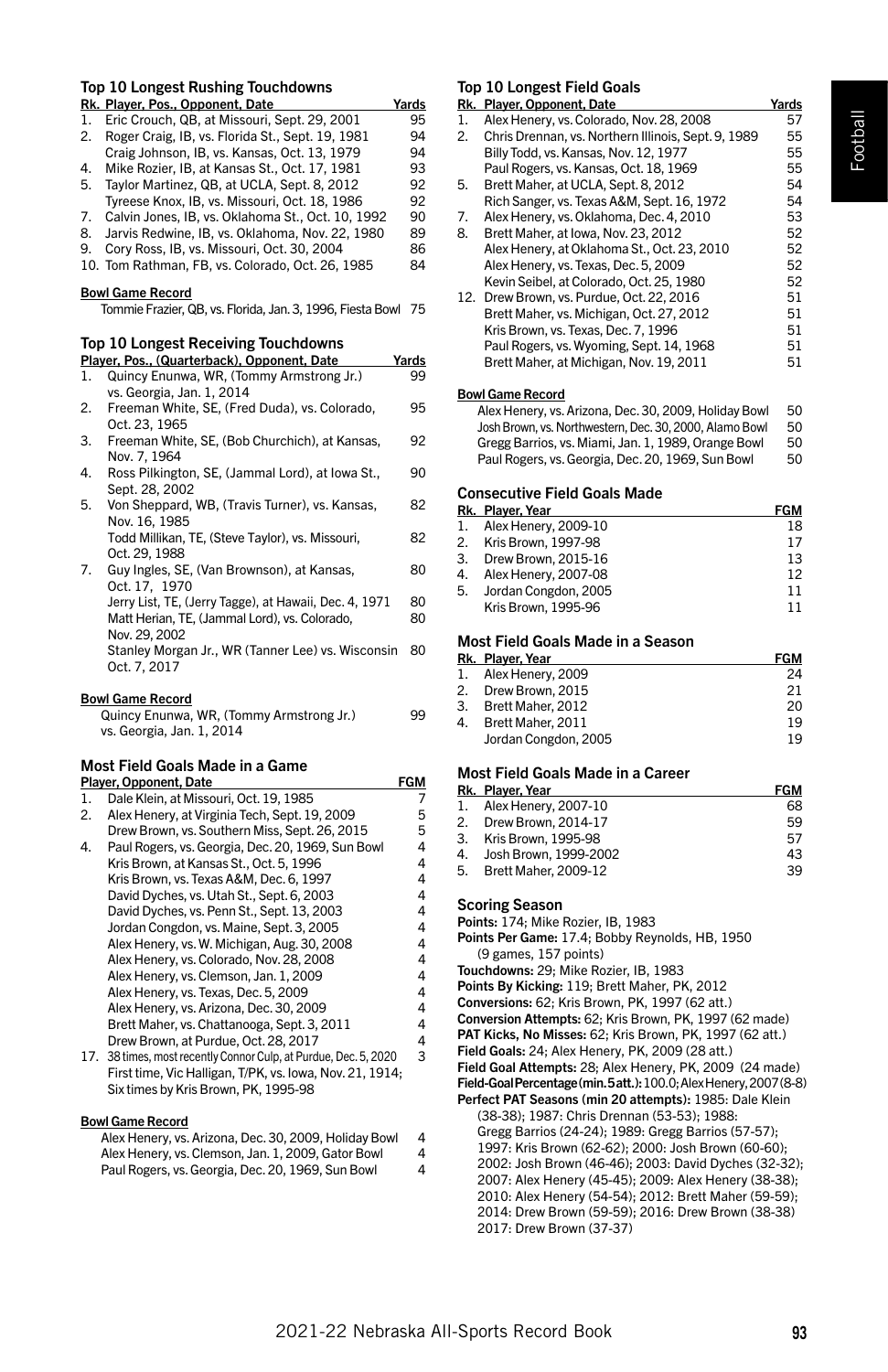#### Top 10 Points Scored in a Season Rk. Player, Pos., Year (TD, PAT, FG) Points

|    | RK. Player, Pos., Year (TD, PAT, FG)      | Points |
|----|-------------------------------------------|--------|
| 1. | Mike Rozier, IB, 1983 (29 TD)             | 174    |
| 2. | Bobby Revnolds, HB, 1950 (22 TD, 25 PAT)  | 157    |
|    | 3. Ahman Green, IB, 1997 (22 TD)          | 132    |
|    | Ameer Abdullah, IB, 2014 (22 TD)          | 132    |
| 5. | Eric Crouch, QB, 2000 (20 TD)             | 120    |
| 6. | Brett Maher, PK, 2012 (59 PAT, 20 FG)     | 119    |
| 7. | Eric Crouch, QB, 2001 (19 TD, 1 PAT)      | 116    |
|    | Kris Brown, PK, 1997 (62 PAT, 18 FG)      | 116    |
| 9. | Scott Frost, QB, 1997 (19 TD)             | 114    |
|    | 10. Alex Henery, PK, 2009 (38 PAT, 24 FG) | 110    |
|    | Alex Henery, PK, 2008 (56 PAT, 18 FG)     | 110    |

# Most Points Scored in a Season by Class

Freshman: 101; Drew Brown, PK, 2014 (59 PAT, 14 FG) Sophomore: 157; Bobby Reynolds, HB, 1950 (22 TD, 25 PAT) Junior: 132; Ahman Green, IB, 1997 (22 TD) Senior: 174; Mike Rozier, IB, 1983 (29 TD)

# Top 10 Touchdowns Scored in a Season

|    | Rk. Player, Pos., Year    | TD |
|----|---------------------------|----|
| 1. | Mike Rozier, IB, 1983     | 29 |
|    | 2. Ahman Green, IB, 1997  | 22 |
|    | Bobby Revnolds, HB, 1950  | 22 |
|    | Ameer Abdullah, IB, 2014  | 22 |
|    | 5. Eric Crouch, QB, 2000  | 20 |
|    | 6. Eric Crouch, QB, 2001  | 19 |
|    | Scott Frost, QB, 1997     | 19 |
|    | 8. Rex Burkhead, IB, 2011 | 17 |
|    | Eric Crouch, QB, 1999     | 17 |
|    | Mike Rozier, IB, 1982     | 17 |
|    | Johnny Rodgers, WB, 1972  | 17 |
|    | Johnny Rodgers, WB, 1971  | 17 |
|    |                           |    |

# Scoring Career

Points: 397; Alex Henery, PK, 2007-10

Points Per Game: 9.2; Bobby Reynolds, HB, 1950-52 (23 games, 211 points)

Touchdowns: 61; Eric Crouch, QB, 1998-01

Points By Kicking: 397; Alex Henery, 2007-10 (193 PAT, 68 FG)

Conversions: 217; Kris Brown, 1995-98 (222 att.)

Conversion Attempts: 222; Kris Brown, PK, 1995-98 (217 made) Conversion Percentage (min. 80 att.): 99.5;

Alex Henery, 2007-10 (193-194)

Consecutive Conversions Made: 116; Alex Henery Nov. 1, 2008-Dec. 30, 2010

Field Goals: 68; Alex Henery, 2007-10 (76 att.)

Field Goal Attempts: 77; Kris Brown, 1995-98 (57 made)

Field Goal Percentage (min. 10 att.): 89.5; Alex Henery, 2007-10 (68-76) (NCAA Record-min. 55 FGM)

Consecutive Field Goals Made: 18; Alex Henery,

Dec. 5, 2009-Dec. 4, 2010

Consecutive Field Goals Made to Start Career: 12; Alex Henery, PK, 2007-08

# All-Purpose Yards Game

Attempts: 41; Brandon Jackson, IB, vs. Colorado, Nov. 24, 2006 (190 yards)

Yards: 341; Ameer Abdullah IB, vs. Rutgers, Oct. 25, 2014 (23 att.)

Yards Per Attempt (min. 15 att.): 18.19; JD Spielman, WR, at Minnesota, Nov. 11, 2017 (16 att., 291 yards)

# Top 10 Games, All-Purpose Yards

| Player, Pos., Opponent, Date (Attempts) |                                                     |     |  |
|-----------------------------------------|-----------------------------------------------------|-----|--|
| 1.                                      | Ameer Abdullah, IB, vs. Rutgers, Oct. 24, 2014 (23) | 341 |  |
| 2.                                      | Roy Helu Jr., IB, vs. Missouri, Oct. 30, 2010 (29)  | 321 |  |
| 3.                                      | Ameer Abdullah, IB vs. Miami, Sept. 20, 2014 (40)   | 313 |  |
| 4.                                      | Calvin Jones, IB, at Kansas, Nov. 9, 1991 (28)      | 298 |  |
| 5.                                      | JD Spielman, WR, at Minnesota, Nov. 11, 2017 (16)   | 291 |  |
| 6.                                      | Rick Berns, IB, vs. Missouri, Nov. 18, 1978 (39)    | 289 |  |
| 7.                                      | Mike Rozier, IB, vs. Kansas, Nov. 12, 1983 (32)     | 285 |  |
| 8.                                      | I.M. Hipp, IB, vs. Indiana, Oct. 1, 1977 (29)       | 284 |  |
| 9.                                      | Jeff Smith, IB, vs. Minnesota, Sept. 15, 1984 (30)  | 273 |  |
| 10.                                     | Craig Johnson, IB, vs. Kansas, Nov. 4, 1978 (11)    | 270 |  |

# Best All-Purpose Yard Games by Class

Freshman: 298; Calvin Jones, IB, at Kansas, Nov. 9, 1991 (28 att.) Sophomore: 284; I.M. Hipp, IB, vs. Indiana, Oct. 1, 1977 (29 att.) Junior: 266; Marlon Lucky, IB, vs. Nevada, Sept. 1, 2007 (33 att.) Senior: 341; Ameer Abdullah, IB, vs. Rutgers, Oct. 25, 2014 (23 att.)

# All-Purpose Yards Season

Attempts: 311; Ameer Abdullah, IB, 2013 (1,999 yards) Yards: 2,486; Mike Rozier, IB, 1983 (296 att.) Yards Per Attempt (min. 100 att.): 15.02; Johnny Rodgers, WB, 1971 (132 att., 1,983 yards)

*Note: Niles Paul - 17.49 on 97 attempts (1,697 yards) in 2009; JD Spielman - 17.09 on 92 attempts (1,572 yards) in 2017*

# Top 10 Seasons, All-Purpose Yards

|    | Rk. Player, Pos., Year (Attempts)         | Yards |
|----|-------------------------------------------|-------|
| 1. | Mike Rozier, IB, 1983 (296 att.)          | 2.486 |
|    | 2. Ameer Abdullah, IB, 2014 (300 att.)    | 2.272 |
|    | 3. Johnny Rodgers, WB, 1972 (160 att.)    | 2.011 |
|    | 4. Ameer Abdullah, IB, 2013 (311 att.)    | 1.999 |
|    | 5. Johnny Rodgers, WB, 1971 (132 att.)    | 1.983 |
|    | 6. Ahman Green, IB, 1997 (278 att.)       | 1.982 |
|    | 7. Lawrence Phillips, IB, 1994 (308 att.) | 1.894 |
|    | 8. Ameer Abdullah, IB, 2012 (283 att.)    | 1.884 |
|    | 9. Mike Rozier, IB, 1982 (252 att.)       | 1.790 |
|    | 10. Marlon Lucky, IB, 2007 (282 att.)     | 1.743 |

# Best All-Purpose Yard Seasons by Class

Freshman: 1,572; JD Spielman, WR, 2017 (92 att.) Sophomore: 1,894; Lawrence Phillips, IB, 1994 (308 att.) Junior: 1,999; Ameer Abdullah, IB, 2013 (311 att.) Senior: 2,486; Mike Rozier, IB, 1983 (296 att.)

# All-Purpose Yards Career

Attempts: 978; Ameer Abdullah, IB, 2011-14 (7,186 yards) Yards: 7,186; Ameer Abdullah, IB, 2011-14 (978 att.) Yards Per Attempt (min. 200 att.): 17.05; Kenny Bell, WR,

2011-14 (239 att., 4,075 yards)

# Top 10 Careers, All-Purpose Yards

|    | Player, Pos., Years (Attempts)             | Yards |
|----|--------------------------------------------|-------|
|    | 1. Ameer Abdullah, IB, 2011-14 (978 att.)  | 7.186 |
|    | 2. Johnny Rodgers, WB, 1970-72 (406 att.)  | 5.586 |
|    | 3. Mike Rozier, IB, 1981-83 (708 att.)     | 5.445 |
|    | 4. Ahman Green, IB, 1995-97 (614 att.)     | 4,280 |
| 5. | Marlon Lucky, IB, 2005-08 (521 att.)       | 4.214 |
| 6. | Niles Paul, WR. 2007-10 (249 att.)         | 4.122 |
| 7. | Kenny Bell, WR, 2011-14 (239 att.)         | 4.075 |
| 8. | Rex Burkhead, IB, 2009-10-11-12 (706 att.) | 3.953 |
| 9. | Roy Helu Jr., IB, 2007-10 (632 att.)       | 3.905 |
|    | 10. JD Spielman, WR, 2017-2019 (247 att.)  | 3.725 |
|    |                                            |       |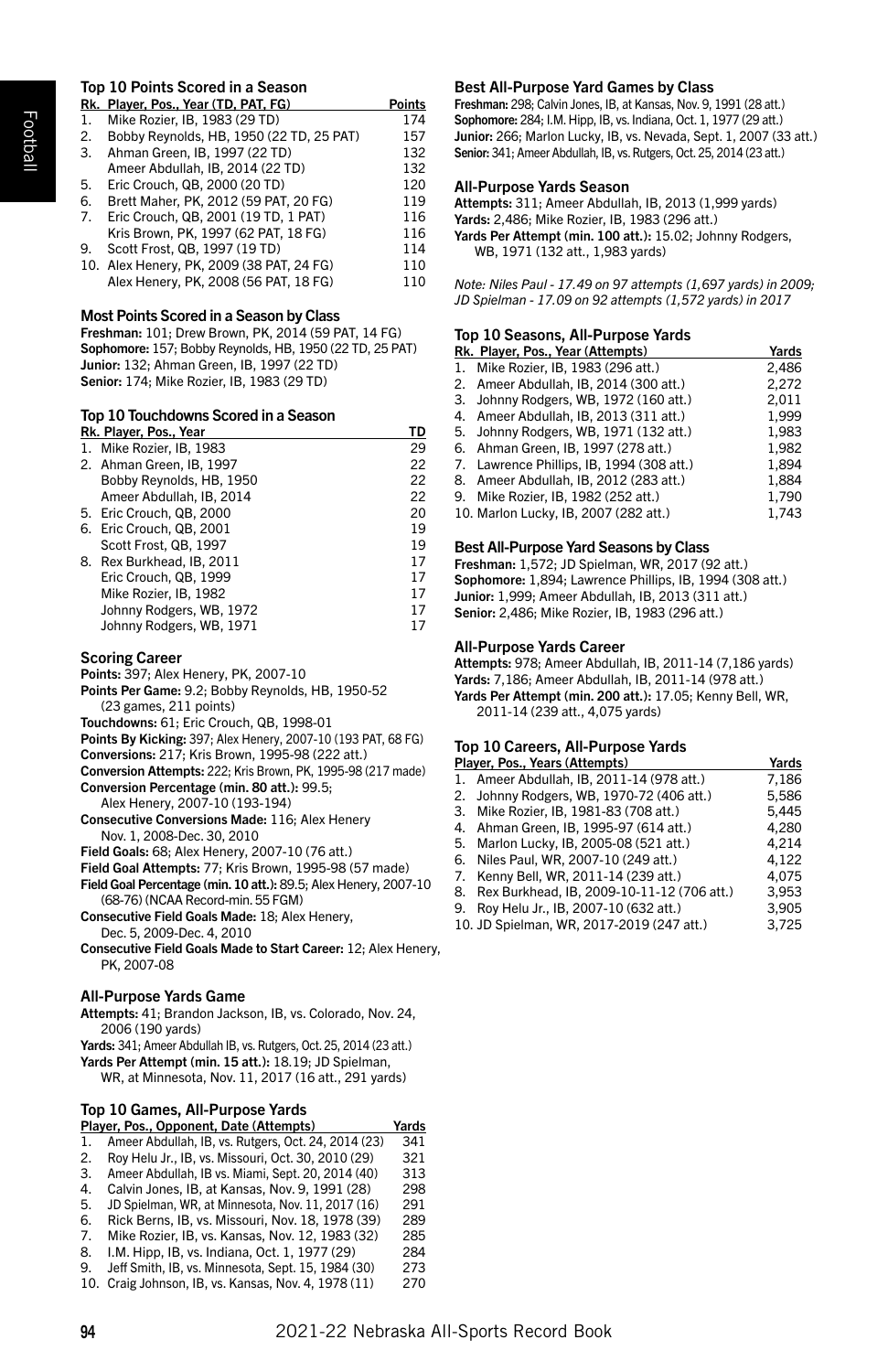# 1,000 Yard Career Rushers

*(Totals do not include bowl games from 1946 to 2001. The NCAA began including bowl games in statistics in 2002. 100G indicates career 100-yard rushing games including bowl performances.)*

|            | <b>Player, Position, Years</b>                                          | <u>Att.</u> | <u>Gain</u>    | <u>Loss</u>    | <u>Net</u>     | <u>Avg.</u>  | <u>TD</u> | <u> 100G</u>            |
|------------|-------------------------------------------------------------------------|-------------|----------------|----------------|----------------|--------------|-----------|-------------------------|
| 1.         | Mike Rozier, IB, 1981-82-83                                             | 668         | 4,837          | 57             | 4,780          | 7.16         | 49        | 26                      |
| 2.         | Ameer Abdullah, IB, 2011-12-13-14                                       | 813         | 4,744          | 156            | 4,588          | 5.64         | 39        | 24                      |
| 3.         | Ahman Green, IB, 1995-96-97                                             | 574         | 3,989          | 109            | 3,880          | 6.76         | 42        | 20                      |
| 4.         | Eric Crouch, QB, 1998-99-00-01                                          | 648         | 3,950          | 516            | 3,434          | 5.30         | 59        | 17                      |
| 5.         | Roy Helu Jr., IB, 2007-08-09-10                                         | 578         | 3,536          | 132            | 3,404          | 5.89         | 28        | 10                      |
| 6.         | Rex Burkhead, IB, 2009-10-11-12                                         | 635         | 3,441          | 112            | 3,329          | 5.24         | 30        | 13                      |
| 7.         | Calvin Jones, IB, 1991-92-93                                            | 461         | 3,215          | 62             | 3,153          | 6.84         | 40        | 16                      |
| 8.         | Ken Clark, IB, 1987-88-89                                               | 494         | 3,112          | 75             | 3,037          | 6.15         | 29        | 12                      |
| 9.         | Taylor Martinez, QB, 2010-11-12-13                                      | 585         | 3,747          | 767            | 2,975          | 5.09         | 31        | 13                      |
| 10.        | I.M. Hipp, IB, 1977-78-79                                               | 495         | 2,913          | 99             | 2,814          | 5.68         | 21        | 10                      |
| 11.        | Lawrence Phillips, IB, 1993-94-95                                       | 449         | 2,886          | 109            | 2,777          | 6.18         | 30        | 15                      |
| 12.        | Dahrran Diedrick, IB, 1999-00-01-02                                     | 502         | 2,837          | 92             | 2,745          | 5.47         | 26        | 8                       |
| 13.        | Cory Ross, IB, 2002-03-04-05                                            | 597         | 2,877          | 134            | 2,743          | 4.59         | 17        | 12                      |
| 14.        | Derek Brown, IB, 1990-91-92                                             | 458         | 2,784          | 85             | 2,699          | 5.89         | 23        | 12<br>8                 |
| 15.<br>16. | Jammal Lord, QB, 2000-01-02-03<br>Correll Buckhalter, IB, 1997-98-99-00 | 516<br>413  | 3,118<br>2,587 | 545<br>65      | 2,573<br>2,522 | 4.99<br>6.11 | 24<br>27  | 11                      |
| 17.        | Keith Jones, IB, 1984-85-86-87                                          | 398         | 2,577          | 89             | 2,488          | 6.25         | 32        | 10                      |
| 18.        | Dan Alexander, IB, 1997-98-99-00                                        | 402         | 2,532          | 76             | 2,456          | 6.11         | 20        | 14                      |
| 19.        | Rick Berns, IB, 1976-77-78                                              | 440         | 2,478          | 29             | 2,449          | 5.57         | 28        | 9                       |
| 20.        | Roger Craig, IB, 1979-80-81-82                                          | 407         | 2,493          | 47             | 2,446          | 6.01         | 26        | $\overline{7}$          |
|            |                                                                         |             |                |                |                |              |           |                         |
| 21.        | Marlon Lucky, IB, 2005-06-07-08                                         | 515         | 2,508          | 115            | 2,393          | 4.65         | 22        | 8                       |
| 22.        | Jeff Kinney, HB, 1969-70-71                                             | 545         | 2,295          | 51             | 2,244          | 4.12         | 29        | 6                       |
| 23.        | Terrell Newby, IB, 2013-14-15-16                                        | 458         | 2,300          | 61             | 2,239          | 4.89         | 20        | 5                       |
| 24.        | Doug DuBose, IB, 1982-84-85                                             | 362         | 2,250          | 45             | 2,205          | 6.09         | 16        | 14                      |
| 25.        | Devine Ozigbo, IB, 2015-16-17-18                                        | 420         | 2,264          | 61             | 2,203          | 5.25         | 21        | 9                       |
| 26.        | Bobby Reynolds, HB, 1950-51-52                                          | 378         | 2,386          | 190            | 2,196          | 5.81         | 24        | 9                       |
| 27.        | Jarvis Redwine, IB, 1979-80                                             | 304         | 2,213          | 52             | 2,161          | 7.11         | 17        | 10                      |
| 28.        | Tony Davis, IB/FB, 1973-74-75                                           | 501         | 2,195          | 42             | 2,153          | 4.30         | 17        | 7                       |
| 29.        | Steve Taylor, QB, 1985-86-87-88                                         | 431         | 2,560          | 435            | 2,125          | 4.93         | 32        | 6                       |
| 30.        | Monte Anthony, IB, 1974-75-76-77                                        | 463         | 2,126          | 49             | 2,077          | 4.49         | 18        | 5                       |
| 31.        | Jeff Smith, IB, 1980-82-83-84                                           | 315         | 2,014          | 22             | 1,992          | 6.32         | 19        | 5                       |
| 32.        | Joe Orduna, HB, 1967-68-70                                              | 489         | 2,070          | 102            | 1,968          | 4.02         | 26        | 4                       |
| 33.        | Tommie Frazier, QB, 1992-93-94-95                                       | 367         | 2,231          | 276            | 1,955          | 5.33         | 36        | 3                       |
| 34.        | Tommy Armstrong Jr., QB 2013-14-15-16                                   | 423         | 2,286          | 467            | 1,819          | 4.30         | 23        | $\overline{c}$          |
| 35.        | Adrian Martinez, QB, 2018-present                                       | 375         | 2,241          | 465            | 1,776          | 4.74         | 22        | 5                       |
| 36.        | Andra Franklin, FB, 1977-78-79-80                                       | 324         | 1,753          | 15             | 1,738          | 5.36         | 10        | 3                       |
| 37.        | Leodis Flowers, IB, 1988-89-90                                          | 247         | 1,668          | 33             | 1,635          | 6.62         | 18        | 7                       |
| 38.        | Harry Wilson, HB, 1964-65-66                                            | 318         | 1,683          | 73             | 1,610          | 5.06         | 10        | 3                       |
| 39.        | Imani Cross, IB, 2012-13-14-15                                          | 327         | 1,654          | 55             | 1,599          | 4.89         | 28        | 3                       |
| 40.        | Damon Benning, IB, 1993-94-95-96                                        | 270         | 1,623          | 61             | 1,562          | 5.79         | 20        | 3                       |
| 41.        | Scott Frost, QB, 1996-97                                                | 302         | 1,778          | 245            | 1,533          | 5.08         | 28        | 3                       |
| 42.        | Bob Smith, HB, 1952-53-54                                               | 316         | 1,595          | 70             | 1,525          | 4.83         | 9         | 4                       |
| 43.        | Dick Davis, FB, 1966-67-68                                              | 349         | 1,564          | 87             | 1,477          | 4.23         | 4         | 3                       |
| 44.        | Joel Makovicka, FB, 1995-96-97-98                                       | 247         | 1,458          | 11             | 1,447          | 5.86         | 13        | $\overline{c}$          |
| 45.        | Brandon Jackson, IB, 2004-05-06                                         | 291         | 1,475          | 44             | 1,431          | 4.92         | 14        | 4                       |
| 46.        | Tom Rathman, FB, 1981-83-84-85                                          | 220         | 1,429          | $\overline{4}$ | 1,425          | 6.48         | 12        | 4                       |
| 47.<br>48. | John O'Leary, IB, 1973-74-75                                            | 293<br>209  | 1,461          | 37<br>33       | 1,424          | 4.86         | 14<br>12  | $\overline{c}$<br>6     |
| 49.        | Tyreese Knox, IB, 1985-86-87-88                                         | 295         | 1,391          | 60             | 1,358<br>1,328 | 6.50<br>4.50 | 12        | 3                       |
| 50.        | Bill Thornton, FB/HB, 1960-61-62<br>Turner Gill, QB, 1980-81-82-83      | 290         | 1,388<br>1,593 | 276            | 1,317          | 4.54         | 18        | $\,1$                   |
|            |                                                                         |             |                |                |                |              |           |                         |
| 51.        | Craig Johnson, IB, 1978-79-80                                           | 203         | 1,293          | 20             | 1,273          | 6.27         | 18        | 6                       |
| 52.        | Bill Mueller, HB, 1947-48-49-50                                         | 321         | 1,406          | 190            | 1,216          | 3.79         | 5         | $\overline{\mathbf{c}}$ |
| 53.        | Gerry Gdowski, QB, 1987-88-89                                           | 152         | 1,281          | 70             | 1,211          | 7.97         | 17        | 3                       |
| 54.        | Willie Greenlaw, HB, 1954-55-56                                         | 212         | 1,251          | 89             | 1,162          | 5.48         | 10        | $\overline{c}$<br>3     |
| 55.        | Imani Cross, IB, 2012-13-14-15                                          | 215         | 1,184          | 29             | 1,155          | 5.37         | 22        |                         |
| 56.<br>57. | DeAngelo Evans, IB, 1996-98-99<br>Dedrick Mills, RB, 2019-20            | 224<br>227  | 1,182<br>1,187 | 40<br>46       | 1,142<br>1,141 | 5.10<br>5.03 | 18<br>13  | 5<br>3                  |
| 58.        | Willie Ross, HB, 1961-62-63                                             | 226         | 1,188          | 63             | 1,125          | 4.98         | 8         | $\overline{c}$          |
| 59.        | David Horne, IB, 2002-03-04                                             | 246         | 1,188          | 64             | 1,124          | 4.57         | 11        | 4                       |
| 60.        | Mickey Joseph, QB, 1988-89-90-91                                        | 180         | 1,198          | 107            | 1,091          | 6.06         | 16        | $\mathbf 1$             |
| 61.        | Jerry Brown, FB, 1955-56-57                                             | 226         | 1,094          | 6              | 1,088          | 4.81         | 6         | $\overline{c}$          |
| 62.        | Paul Miles, IB, 1983-84-85                                              | 156         | 1,097          | 23             | 1,074          | 6.88         | 9         | $\overline{\mathbf{c}}$ |
| 63.        | Bryan Carpenter, FB, 1987-88-89                                         | 170         | 1,069          | 5              | 1,064          | 6.26         | 7         | $\mathbf 1$             |
| 64.        | Ben Gregory, HB, 1965-66-67                                             | 260         | 1,069          | 45             | 1,024          | 3.94         | 9         | $\overline{c}$          |
| 65.        | Frank Solich, FB, 1963-64-65                                            | 196         | 1,054          | 44             | 1,010          | 5.15         | 6         | 1                       |
| 66.        | Lance Lewis, FB, 1988-90-91-92                                          | 163         | 1,012          | 4              | 1,008          | 6.18         | 6         | 0                       |
| 67.        | Gary Dixon, HB, 1971-72                                                 | 269         | 1,042          | 35             | 1,007          | 3.74         | 14        | 1                       |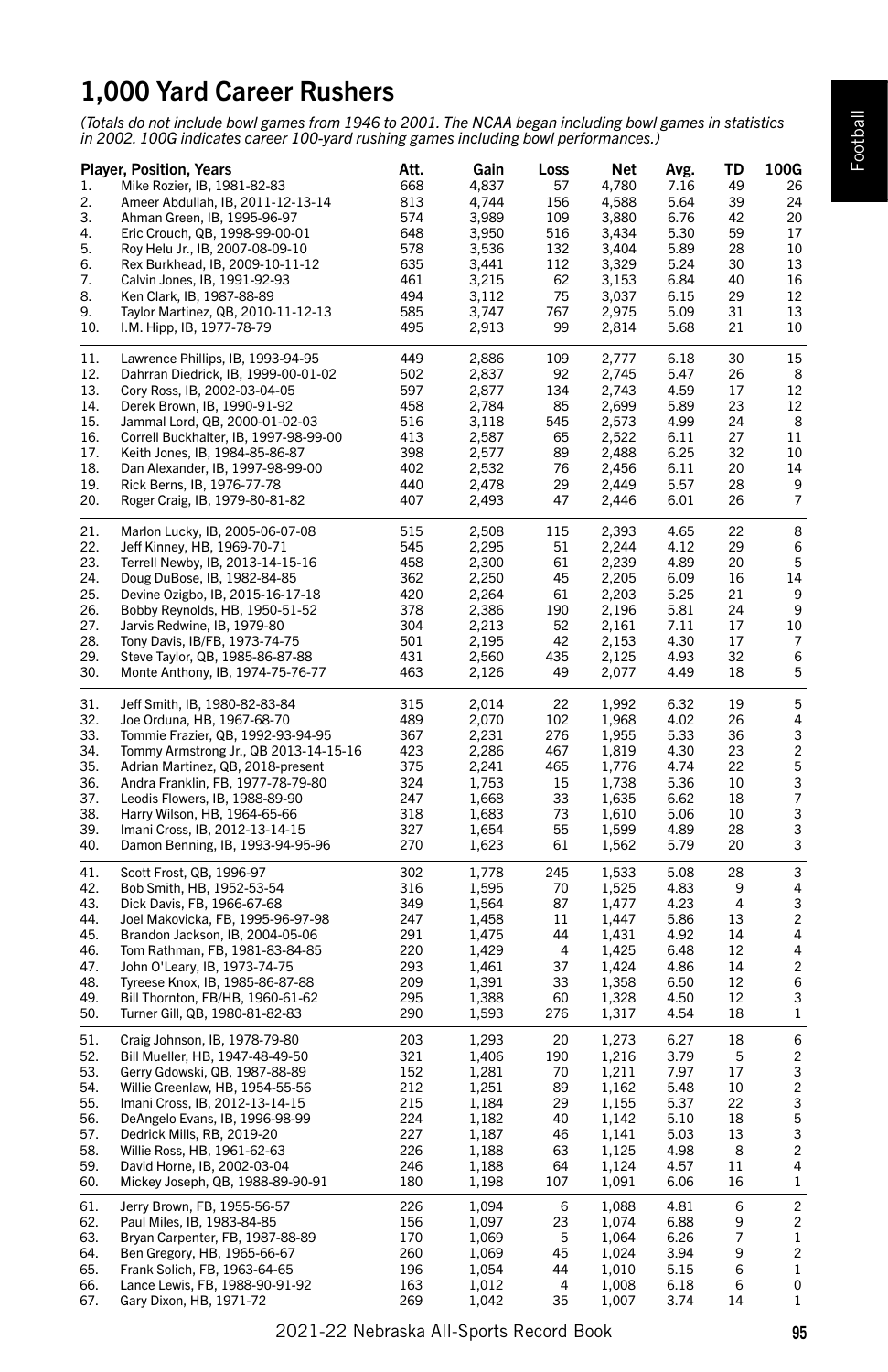# 1,000 Career Passing Yards

*(Based on total passing yardage. Totals do not include bowl games from 1946 to 2001. The NCAA began including bowl games in statistics in 2002.)*

|     | <b>Player, Years</b>                   | Att.  | Comp. | Pct. | <b>INT</b>     | TD | Rating | Yards |
|-----|----------------------------------------|-------|-------|------|----------------|----|--------|-------|
| 1.  | Tommy Armstrong Jr., QB, 2013-14-15-16 | 1.172 | 625   | 53.3 | 44             | 67 | 128.3  | 8,871 |
| 2.  | Taylor Martinez, QB, 2010-11-12-13     | 962   | 575   | 59.8 | 29             | 56 | 136.3  | 7,258 |
| 3.  | Zac Taylor, 2005-06                    | 821   | 470   | 57.2 | 20             | 45 | 130.3  | 5,850 |
| 4.  | Adrian Martinez, QB, 2018-present      | 749   | 481   | 64.2 | 20             | 31 | 135.7  | 5,628 |
| 5.  | Joe Ganz, QB, 2006-07-08               | 585   | 381   | 65.1 | 18             | 44 | 157.4  | 5,125 |
| 6.  | Dave Humm, QB, 1972-73-74              | 637   | 353   | 55.4 | 36             | 41 | 131.7  | 5,035 |
| 7.  | Jerry Tagge, QB, 1969-70-71            | 581   | 348   | 59.9 | 19             | 32 | 139.5  | 4,704 |
| 8.  | Eric Crouch, QB, 1998-99-00-01         | 606   | 312   | 51.5 | 25             | 29 | 121.1  | 4,481 |
| 9.  | Tommie Frazier, QB, 1992-93-94-95      | 469   | 232   | 49.5 | 11             | 43 | 138.1  | 3,521 |
|     | 10. Turner Gill, QB, 1980-81-82-83     | 428   | 231   | 54.0 | 11             | 34 | 140.1  | 3,317 |
|     | 11. Vince Ferragamo, QB, 1975-76       | 389   | 224   | 57.6 | 13             | 32 | 147.7  | 3,224 |
|     | 12. Tanner Lee, QB, 2017               | 428   | 246   | 57.5 | 16             | 23 | 129.2  | 3,143 |
|     | 13. Jammal Lord, QB, 2000-01-02-03     | 404   | 193   | 47.8 | 22             | 18 | 110.8  | 2,848 |
|     | 14. Steve Taylor, QB, 1985-86-87-88    | 404   | 184   | 45.5 | 24             | 30 | 116.7  | 2,815 |
|     | 15. Scott Frost, QB, 1996-97           | 359   | 192   | 53.5 | $\overline{7}$ | 18 | 128.8  | 2,677 |
|     | 16. Bob Churchich, QB, 1964-65-66      | 342   | 179   | 52.3 | 18             | 15 | 116.1  | 2,434 |
|     | 17. Sam Keller, QB, 2007               | 325   | 205   | 63.1 | 10             | 14 | 133.7  | 2,422 |
|     | 18. Tom Sorley, QB, 1976-77-78         | 256   | 148   | 57.8 | 13             | 15 | 140.2  | 2,230 |
|     | 19. Zac Lee, QB, 2008-09               | 304   | 178   | 58.6 | 10             | 14 | 126.5  | 2,148 |
|     | 20. Joe Dailey, QB, 2003-04            | 324   | 162   | 50.0 | 21             | 19 | 111.9  | 2,142 |
|     | 21. Jeff Quinn, QB, 1978-79-80         | 254   | 147   | 57.9 | 11             | 18 | 138.9  | 2,005 |
|     | 22. Brook Berringer, QB, 1992-93-94-95 | 231   | 137   | 59.3 | 6              | 12 | 135.6  | 1,769 |
|     | 23. Frank Patrick, QB, 1967-68-69      | 300   | 143   | 47.7 | 18             | 8  | 93.7   | 1,760 |
|     | 24. Dennis Claridge, QB, 1961-62-63    | 298   | 125   | 41.9 | 14             | 8  | 90.3   | 1,733 |
|     | 25. John Bordogna, QB, 1951-52-53      | 271   | 113   | 41.7 | 20             | 6  | 84.4   | 1,618 |
|     | 26. Keithen McCant, QB, 1989-90-91     | 172   | 99    | 57.6 | 9              | 13 | 146.3  | 1,486 |
|     | 27. Van Brownson, QB, 1969-70-71       | 237   | 128   | 54.0 | 9              | 12 | 114.7  | 1,455 |
| 28. | Gerry Gdowski, QB, 1987-88-89          | 146   | 77    | 52.7 | $\overline{c}$ | 19 | 173.4  | 1,398 |
| 29. | Fran Nagle, QB, 1949-50                | 190   | 79    | 41.6 | 14             | 13 | 106.4  | 1,289 |
|     | 30. Fred Duda, QB, 1963-64-65          | 202   | 84    | 41.6 | 16             | 8  | 87.1   | 1,161 |
| 31. | Mike Grant, QB, 1989-90-92             | 178   | 86    | 48.3 | 9              | 11 | 109.8  | 1,086 |
|     | 32. Ryker Fyfe, QB, 2013-14-15-16      | 165   | 87    | 52.7 | 6              | 10 | 118.6  | 1,043 |

# 1,000 Career Receiving Yards

*(Based on total yards. Totals do not include bowl games from 1946 to 2001. The NCAA began including bowl games in statistics in 2002.)*

|     | <b>Player, Years</b>                        | No. | Yards | Avg. | TD             |
|-----|---------------------------------------------|-----|-------|------|----------------|
| 1.  | Stanley Morgan Jr., WR, 2015-16-17-18       | 189 | 2,747 | 14.5 | 22             |
| 2.  | Kenny Bell, WR, 2011-12-13-14               | 181 | 2,689 | 14.9 | 21             |
| 3.  | JD Spielman, WR, 2017-18-19                 | 170 | 2,546 | 15.0 | 15             |
| 4.  | Johnny Rodgers, WB, 1970-71-72              | 143 | 2,479 | 17.3 | 25             |
| 5.  | Nate Swift, WR, 2005-06-07-08               | 166 | 2,476 | 14.9 | 22             |
| 6.  | Jordan Westerkamp, WR, 2013-14-15-16        | 167 | 2,474 | 14.8 | 18             |
| 7.  | Terrence Nunn, WR, 2004-05-06-07            | 136 | 1,762 | 12.9 | 11             |
| 8.  | Todd Peterson, WR, 2005-06-07-08            | 108 | 1,602 | 14.8 | 13             |
| 9.  | Niles Paul, WR, 2007-08-09-10               | 103 | 1,532 | 14.9 | 5              |
| 10. | Quincy Enunwa, WR, 2010-11-12-13            | 115 | 1,526 | 13.3 | 15             |
|     | 11. Matt Davison, SE, 1997-98-99-00         | 93  | 1,456 | 15.7 | 6              |
|     | 12. Maurice Purify, WR, 2006-07             | 91  | 1,444 | 15.9 | 16             |
|     | 13. Marlon Lucky, IB, 2005-06-07-08         | 135 | 1,379 | 10.2 | $\overline{4}$ |
|     | 14. De'Mornay Pierson-El, WR, 2014-15-16-17 | 100 | 1,309 | 13.1 | 11             |
|     | 15. Brandon Reilly, WR, 2013-14-15-16       | 70  | 1,275 | 18.2 | 6              |
|     | 16. Matt Herian, TE, 2002-03-04-06          | 65  | 1,243 | 19.1 | 12             |
|     | 17. Irving Fryar, WB, 1981-82-83            | 67  | 1,196 | 17.9 | 11             |
|     | 18. Guy Ingles, SE, 1968-69-70              | 74  | 1,157 | 15.6 | 11             |
|     | 19. Tracey Wistrom, TE, 1998-99-00-01       | 58  | 1,150 | 19.8 | 10             |
|     | 20. Todd Brown, SE, 1980-81-82              | 65  | 1,092 | 16.8 | 12             |
|     | 21. Tim Smith, SE, 1977-78-79               | 72  | 1,089 | 15.1 | 3              |
|     | 22. Bobby Thomas, SE, 1974-75-76            | 56  | 1,083 | 19.3 | 14             |
|     | 23. Jon Bostick, SE, 1989-90-91             | 55  | 1,083 | 19.7 | 15             |
|     | 24. Mike McNeill, TE, 2007-08-09-10         | 82  | 1,072 | 13.1 | 11             |
|     | 25. Kyler Reed, TE, 2009-10-11-12           | 67  | 1,063 | 15.9 | 11             |
|     | 26. Chuck Malito, SE, 1974-75-76            | 56  | 1,057 | 18.9 | 8              |
|     | 27. Junior Miller, TE, 1977-78-79           | 55  | 1,045 | 19.0 | 12             |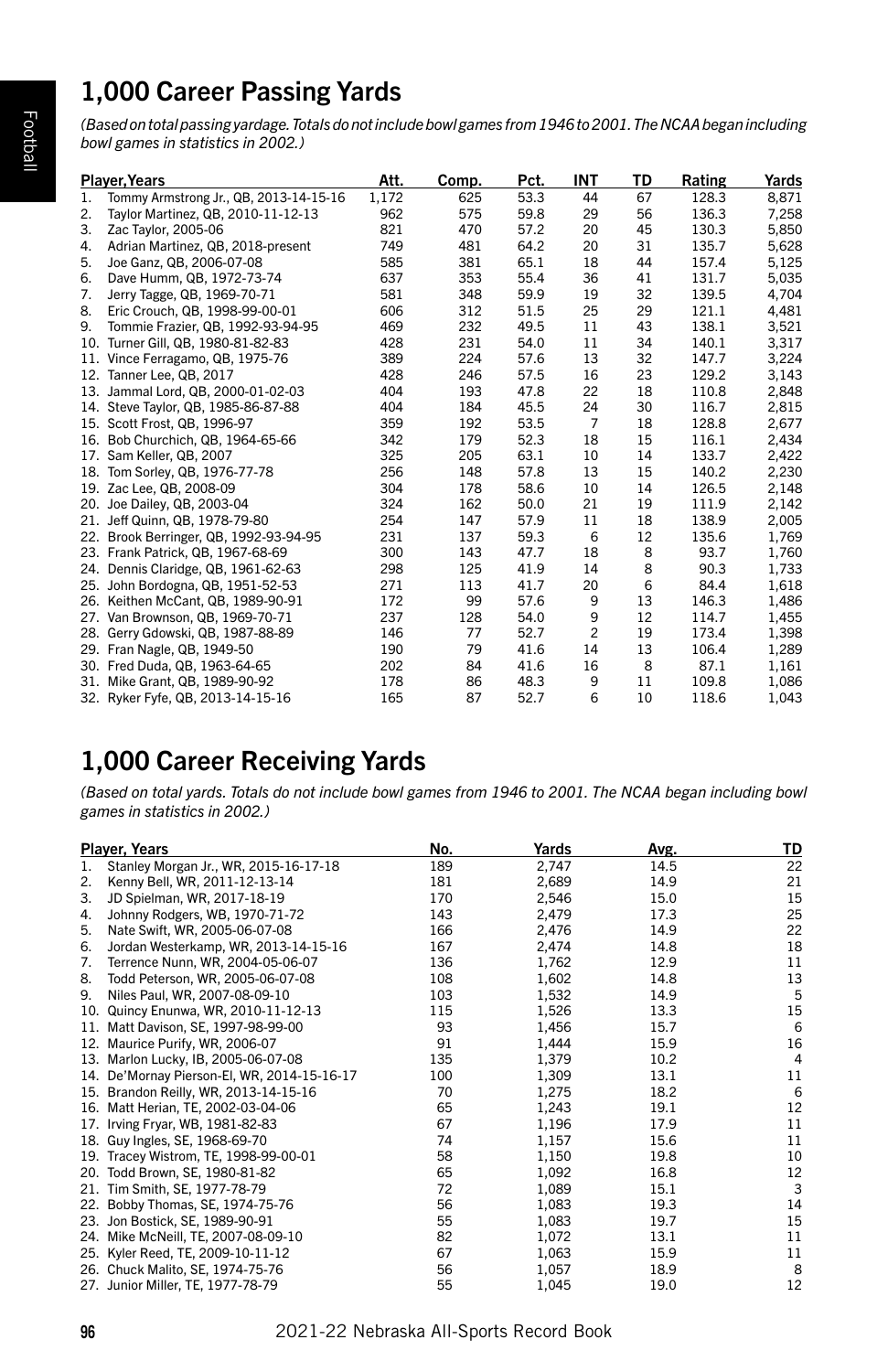# Career Receptions

*(Based on total receptions. Totals do not include bowl games from 1946 to 2001. The NCAA began including bowl games in statistics in 2002.)*

|    | <b>Player, Years</b>                        | No. | <u>Yards</u> | Avg. | <u>TD</u>               |
|----|---------------------------------------------|-----|--------------|------|-------------------------|
| 1. | Stanley Morgan Jr., WR, 2015-16-17-18       | 189 | 2,747        | 14.5 | 22                      |
| 2. | Kenny Bell, WR, 2011-12-13-14               | 181 | 2,689        | 14.9 | 21                      |
| 3. | JD Spielman, WR, 2017-18-19                 | 170 | 2,546        | 15.0 | 15                      |
| 4. | Jordan Westerkamp, WR, 2013-14-15-16        | 167 | 2,474        | 14.8 | 18                      |
| 5. | Nate Swift, WR, 2005-06-07-08               | 166 | 2,476        | 14.9 | 22                      |
| 6. | Johnny Rodgers, WB, 1970-71-72              | 143 | 2,479        | 17.3 | 25                      |
| 7. | Terrence Nunn, WR, 2004-05-06-07            | 136 | 1,762        | 12.9 | 11                      |
|    | 8. Marlon Lucky, IB, 2005-06-07-08          | 135 | 1,379        | 10.2 | $\overline{4}$          |
| 9. | Quincy Enunwa, WR, 2010-11-12-13            | 115 | 1,526        | 13.3 | 15                      |
|    | 10. Todd Peterson, WR, 2005-06-07-08        | 108 | 1,602        | 14.8 | 13                      |
|    | 11. Niles Paul, WR, 2007-08-09-10           | 103 | 1,532        | 14.9 | 5                       |
|    | 12. De'Mornay Pierson-El, WR, 2014-15-16-17 | 100 | 1,309        | 13.1 | 11                      |
|    | 13. Matt Davison, SE, 1997-98-99-00         | 93  | 1,456        | 15.7 | 6                       |
|    | 14. Maurice Purify, WR, 2006-07             | 91  | 1,444        | 15.9 | 16                      |
|    | Wan'Dale Robinson, WR, 2019-20              | 91  | 914          | 10.0 | 3                       |
|    | 16. Jeff Kinney, HB, 1969-70-71             | 82  | 864          | 10.5 | 3                       |
|    | Mike McNeill, TE, 2007-08-09-10             | 82  | 1,072        | 13.1 | 11                      |
|    |                                             | 81  | 892          |      | 6                       |
|    | 18. Brandon Kinnie, WR, 2009-10-11          | 74  |              | 11.0 |                         |
|    | 19. Guy Ingles, SE, 1968-69-70              |     | 1,157        | 15.6 | 11                      |
|    | 20. Jamal Turner, WR, 2011-12-13-15         | 73  | 892          | 12.2 | 4<br>$\overline{7}$     |
|    | Ameer Abdullah, IB, 2011-12-13-14           | 73  | 690          | 9.5  |                         |
|    | 22. Tim Smith, SE, 1977-78-79               | 72  | 1,089        | 15.1 | 3                       |
|    | 23. Cory Ross, IB, 2002-03-04-05            | 71  | 729          | 10.3 | 5                       |
|    | 24. Brandon Reilly, WR, 2013-14-15-16       | 70  | 1,275        | 18.2 | 6                       |
|    | 25. Wilson Thomas, SE, 1999-00-01-02        | 68  | 969          | 14.3 | 6                       |
|    | 26. Kyler Reed, TE, 2009-10-11-12           | 67  | 1,063        | 15.9 | 11                      |
|    | 27. Irving Fryar, WB, 1981-82-83            | 67  | 1,196        | 17.9 | 11                      |
|    | 28. Tom Penney, SE, 1966-67-68              | 66  | 926          | 14.0 | $\overline{c}$          |
|    | 29. Todd Brown, SE, 1980-81-82              | 65  | 1,092        | 16.8 | 12                      |
|    | Matt Herian, TE, 2002-03-04-06              | 65  | 1,243        | 19.1 | 12                      |
|    | 31. Ross Pilkington, WR, 2002-03-04         | 63  | 976          | 15.5 | 4                       |
|    | 32. Abdul Muhammad, WB, 1991-92-93-94       | 61  | 938          | 15.4 | 6                       |
|    | Jerry List, TE, 1970-71-72                  | 61  | 901          | 14.8 | 5                       |
|    | Dennis Richnafsky, SE, 1965-66-67           | 61  | 676          | 11.1 | 5                       |
|    | Jack Stoll, TE, 2017-18-19-20               | 61  | 657          | 10.8 | 6                       |
|    | 36. Alonzo Moore, WR, 2013-14-15-16         | 60  | 981          | 16.4 | 8                       |
|    | Rex Burkhead, IB, 2009-10-11-12             | 60  | 507          | 8.5  | 5                       |
|    | 38. Cethan Carter, TE, 2013-14-15-16        | 59  | 744          | 13.9 | 4                       |
|    | Tracey Wistrom, TE, 1998-99-00-01           | 58  | 1,150        | 19.8 | 10                      |
|    | 40. Bobby Thomas, SE, 1974-75-76            | 56  | 1,083        | 19.3 | 14                      |
|    | Chuck Malito, SE, 1974-75-76                | 56  | 1,057        | 18.9 | 8                       |
|    | 42. Jon Bostick, SE, 1989-90-91             | 55  | 1,083        | 19.7 | 15                      |
|    | Junior Miller, TE, 1977-78-79               | 55  | 1,045        | 19.0 | 12                      |
|    | 44. Frantz Hardy, WR, 2005-06-07            | 54  | 971          | 17.9 | 7                       |
|    | Roy Helu Jr., IB, 2007-08-09-10             | 54  | 501          | 9.3  | 0                       |
|    | 46. Terrell Newby, IB, 2013-14-15-16        | 53  | 354          | 6.7  | $\overline{\mathbf{c}}$ |
|    | Tony Davis, IB/FB, 1973-74-75               | 53  | 499          | 9.4  | 4                       |
|    | Jim McFarland, TE, 1968-69                  | 53  | 625          | 11.8 | 4                       |
|    | 49. Ritch Bahe, WB, 1972-73-74              | 52  | 707          | 13.6 | 4                       |
|    | 50. Dave Shamblin, SE, 1973-74-75           | 50  | 871          | 17.4 | 4                       |
|    | 51. Menelik Holt, WR, 2006-07-08-09         | 49  | 627          | 12.8 | $\overline{\mathbf{c}}$ |
|    | 52. Mark LeFlore, WR, 2002-03-04-05         | 47  | 527          | 11.2 | 3                       |
|    | Freeman White, SE, 1963-64-65               | 47  | 820          | 17.4 | 8                       |
|    | Brendan Holbein, SE, 1993-94-95-96          | 47  | 592          | 12.6 | 7                       |
|    | 55. Ken Spaeth, TE, 1975-76-77              | 46  | 616          | 13.4 | 6                       |
|    | 56. Grant Mulkey, WR, 2003-04-05            | 45  | 515          | 11.4 | $\overline{c}$          |
|    | Frosty Anderson, SE, 1971-72-73             | 45  | 898          | 20.0 | 13                      |
|    | Bobby Newcombe, WB, 1997-98-99-00           | 45  | 660          | 14.7 | 4                       |
|    | Morgan Gregory, SE, 1987-88-89              | 45  | 579          | 12.9 | 5                       |
|    |                                             |     |              |      |                         |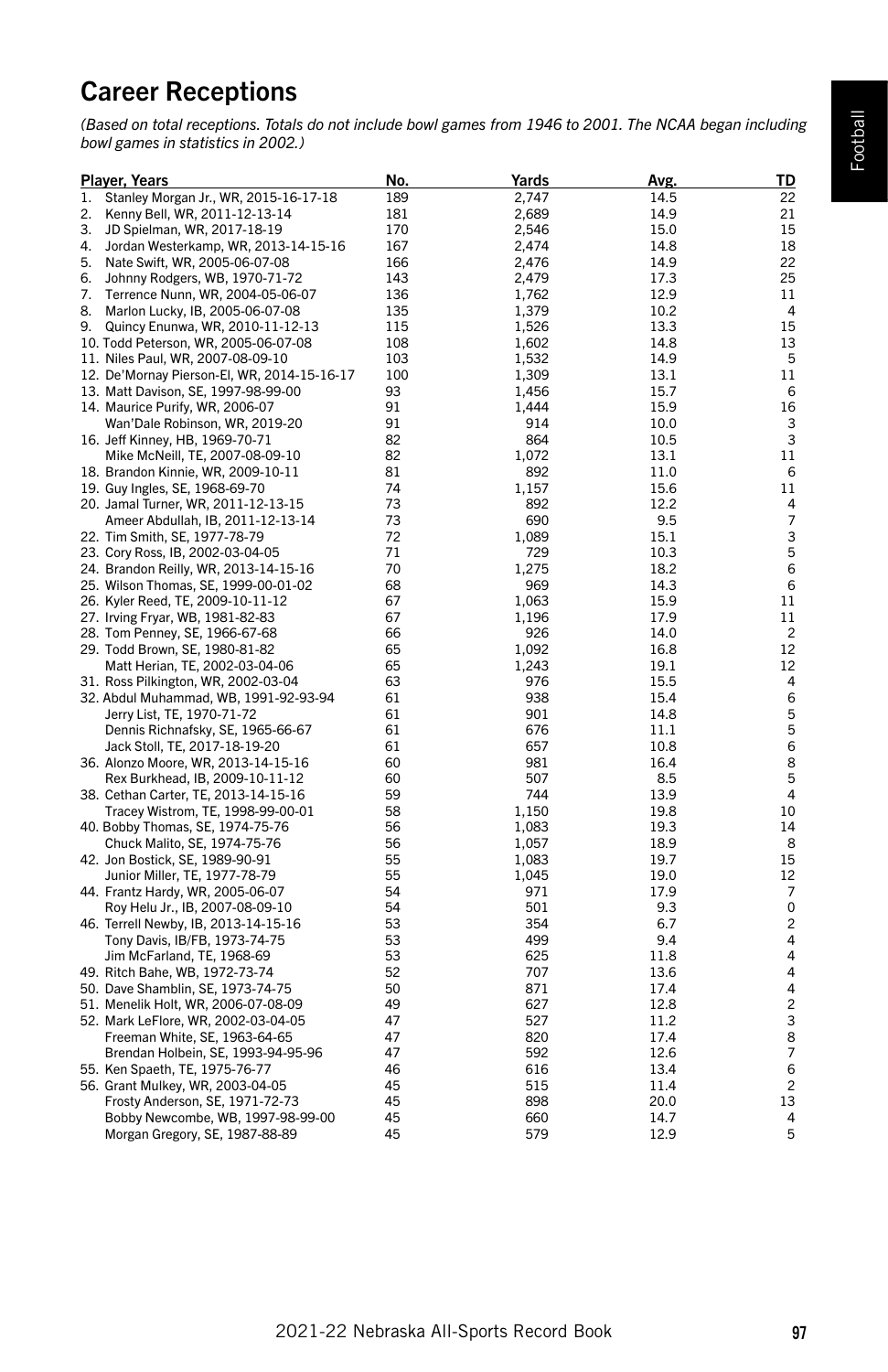# Top 50 Career Scorers

*(Totals do not include bowl games from 1946 to 2001. The NCAA began including bowl games in statistics in 2002.)*

|     | Rk. Player, Years                      | TD | PAT         | 2PAT           | FG       | ΤP  |
|-----|----------------------------------------|----|-------------|----------------|----------|-----|
| 1.  | Alex Henery, PK, 2007-08-09-10         | 0  | 193-194     | 0              | 68-76    | 397 |
| 2.  | Kris Brown, PK, 1995-96-97-98          | 0  | 217-222     | 0              | 57-77    | 388 |
| 3.  | Eric Crouch, QB, 1998-99-00-01         | 61 | 0           | $\mathbf{1}$   | 0        | 368 |
| 4.  | Drew Brown, PK, 2014-15-16-17          | 0  | 178-180     | 0              | 59-76    | 355 |
| 5.  | Josh Brown, PK, 1999-00-01-02          | 0  | 186-190     | 0              | 43-62    | 315 |
| 6.  | Mike Rozier, IB, 1981-82-83            | 52 | 0           | 0              | 0        | 312 |
| 7.  | Ameer Abdullah, IB, 2011-12-13-14      | 48 | 0           | 0              | 0        | 288 |
| 8.  | Ahman Green, IB, 1995-96-97            | 45 | $\Omega$    | 0              | $\Omega$ | 270 |
| 9.  | Johnny Rodgers, WB, 1970-71-72         | 44 | 0           | 0              | 0        | 264 |
| 10. | Calvin Jones, IB, 1991-92-93           | 42 | 0           | 0              | 0        | 252 |
| 11. | Tommie Frazier, QB, 1992-93-94-95      | 36 | 0           | 3              | 0        | 222 |
|     | Byron Bennett, PK, 1990-91-92-93       | 0  | 150-156     | 0              | 24-39    | 222 |
| 13. | Brett Maher, PK/P, 2009-10-11-12       | 0  | 102-103     | 0              | 39-50    | 219 |
| 14. | Bobby Reynolds, HB/PK, 1950-51-52      | 28 | 40-49       | 0              | $1 - 2$  | 211 |
| 15. | Rex Burkhead, IB, 2009-10-11-12        | 35 | $0-0$       | 0              | $0-0$    | 210 |
| 16. | Gregg Barrios, PK, 1986-88-89-90       | 0  | 127-129     | 0              | 26-35    | 205 |
| 17. | Rich Sanger, PK, 1971-72-73            | 0  | 149-161     | 0              | 18-35    | 203 |
| 18. | Keith Jones, IB, 1984-85-86-87         | 33 | 0           | 1              | 0        | 200 |
| 19. | Kevin Seibel, PK, 1980-81-82           | 0  | 151-156     | 0              | 16-30    | 199 |
| 20. | Dale Klein, PK, 1984-85-86             | 0  | 115-118     | 0              | 27-41    | 196 |
| 21. | Steve Taylor, QB, 1985-86-87-88        | 32 | 0           | 1              | 0        | 194 |
|     | Jeff Kinney, HB, 1969-70-71            | 32 | 0           | $\mathbf{1}$   | 0        | 194 |
| 23. | Taylor Martinez, QB, 2010-11-12-13     | 31 | 0           | 1              | 0        | 188 |
| 24. | Lawrence Phillips, IB, 1993-94-95      | 30 | 0           | 0              | 0        | 180 |
|     | Rick Berns, IB/FB, 1976-77-78          | 30 | 0           | 0              | 0        | 180 |
| 26. | Ken Clark, IB, 1987-88-89              | 29 | 0           | 1              | 0        | 176 |
| 27. | Imani Cross, IB, 2012-13-14-15         | 28 | 0           | 0              | 0        | 168 |
|     | Scott Frost, QB, 1996-97               | 28 | 0           | 0              | 0        | 168 |
|     | Roy Helu Jr., RB, 2007-08-09-10        | 28 | 0           | 0              | 0        | 168 |
| 30. | Joe Orduna, HB, 1967-68-69             | 27 | 0           | 1              | 0        | 164 |
| 31. | Correll Buckhalter, IB, 1997-98-99-00  | 27 | 0           | 0              | 0        | 162 |
| 32. | Marlon Lucky, IB, 2005-06-07-08        | 26 | 0           | 1              | 0        | 158 |
|     | Jordan Congdon, PK, 2005-06            | 0  | 86-88       | 0              | 24-30    | 158 |
| 34. | Dahrran Diedrick, IB, 1999-00-01-02    | 26 | 0           | 0              | 0        | 156 |
|     | Roger Craig, IB, 1980-81-82            | 26 | 0           | 0              | 0        | 156 |
| 36. | Paul Rogers, PK, 1968-69-70            | 0  | 89-96       | 0              | 20-47    | 149 |
| 37. | Tommy Armstrong Jr., QB, 2013-14-15-16 | 24 | 0           | 3              | 0        | 144 |
|     | Nate Swift, WR, 2005-06-07-08          | 23 | $\mathbf 0$ | 3              | 0        | 144 |
|     | Jammal Lord, QB, 2000-01-02-03         | 24 | 0           | 0              | 0        | 144 |
|     | Derek Brown, IB, 1990-91-92            | 24 | 0           | 0              | 0        | 144 |
| 41. | Jeff Smith, IB, 1982-83-84             | 23 | 0           | 1              | 0        | 140 |
|     | Kenny Bell, WR, 2011-12-13-14          | 23 | 0           | 1              | 0        | 140 |
| 43. | Billy Todd, PK, 1977-78                | 0  | 70-71       | 0              | 22-34    | 136 |
|     | Adrian Martinez, QB, 2018-19-20        | 22 | 0           | $\overline{c}$ | 0        | 136 |
| 45. | Stanley Morgan Jr., WR, 2015-18        | 22 | 0           | 1              | 0        | 134 |
| 46. | Terrell Newby, IB, 2013-14-15-16       | 22 | 0           | 0              | 0        | 132 |
|     | Cory Ross, IB, 2002-03-04-05           | 22 | $\Omega$    | 0              | 0        | 132 |
| 48. | Chris Drennan, PK, 1985-87-88-89       | 0  | 88-90       | 0              | 14-20    | 130 |
| 49. | I.M. Hipp, IB, 1977-78-79              | 21 | 0           | 1              | 0        | 128 |
|     | Tony Davis, IB/FB, 1973-74-75          | 21 | 0           | 1              | 0        | 128 |
|     | Devine Ozigbo, IB, 2015-18             | 21 | 0           | 0              | 0        | 126 |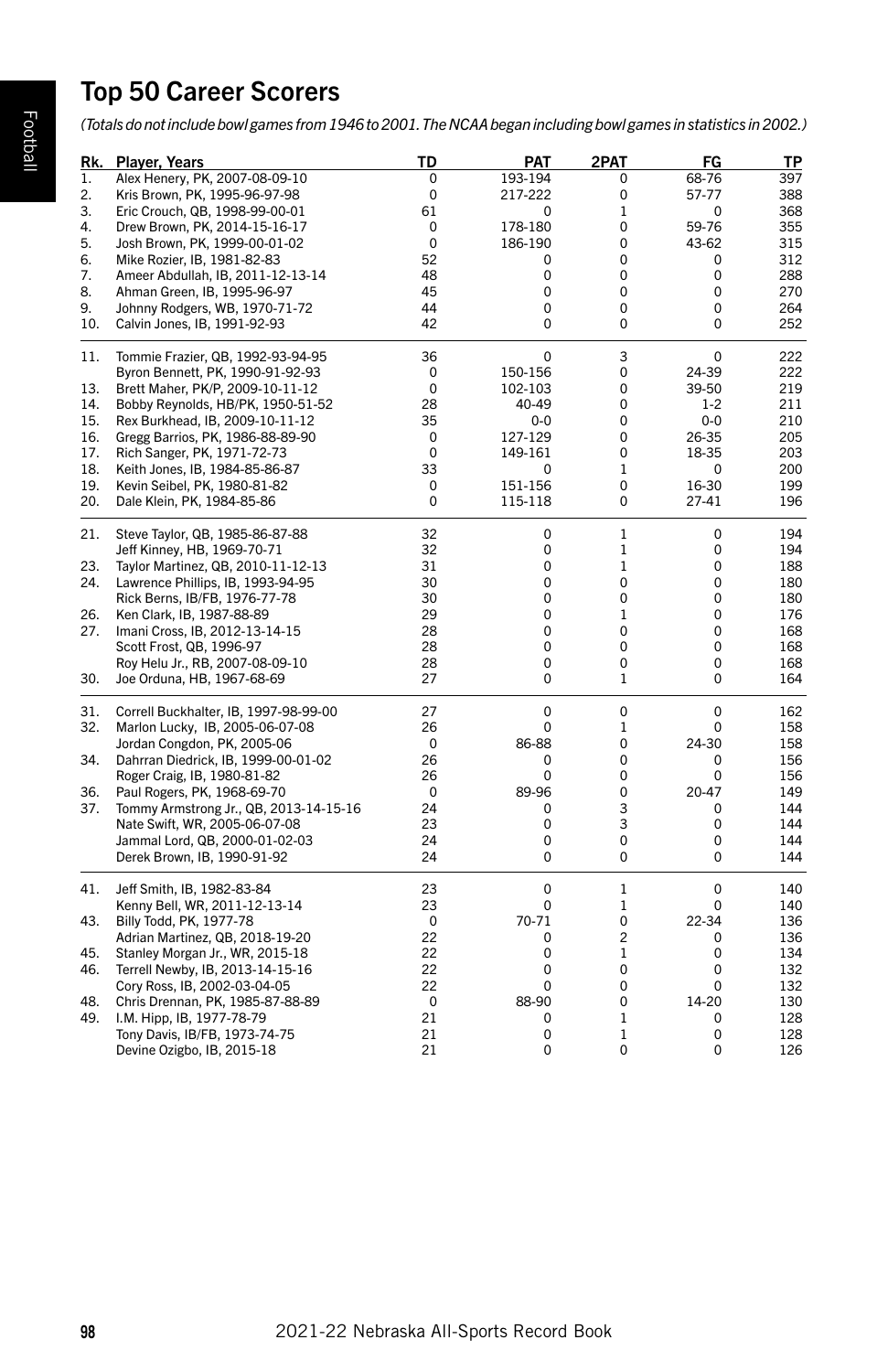# Football

# Career Tackle Leaders

*(160 or more career tackles. Totals do not include bowl games from 1965 to 2001. The NCAA began including bowl games in statistics in 2002.)*

|          | Player, Years                                                                    | UT         | АТ         | TТ         | For Loss       | Sacks            |
|----------|----------------------------------------------------------------------------------|------------|------------|------------|----------------|------------------|
| 1.       | Barrett Ruud, MLB, 2001-02-03-04                                                 | 218        | 214        | 432        | 50/120         | 8/48             |
| 2.       | Jerry Murtaugh, SLB, 1968-69-70                                                  | 148        | 194        | 342        | 12/44          | $NA*$            |
| 3.       | Mike Brown, ROV, 1996-97-98-99                                                   | 137        | 150        | 287        | 17/57          | 2/20             |
| 4.       | Lavonte David, LB, 2010-11                                                       | 149        | 136        | 285        | 28/124         | 11.5/96          |
| 5.       | Dedrick Young, LB, 2015-16-17-18                                                 | 134        | 150        | 284        | 16/25          | 2/8              |
| 6.<br>7. | Lee Kunz, SLB, 1976-77-78<br>Nathan Gerry, S, 2013-14-15-16                      | 119<br>163 | 157<br>110 | 276<br>273 | 10/19<br>19/31 | NA*<br>2/12      |
|          | Clete Pillen, LB, 1974-75-76                                                     | 124        | 149        | 273        | 2/6            | NA*              |
| 9.       | Steve Damkroger, SLB, 1979-80-81-82                                              | 157        | 112        | 269        | 20/93          | $2/15*$          |
|          | 10. Ed Stewart, LB, 1991-92-93-94                                                | 111        | 146        | 257        | 18/77          | 9/56             |
|          |                                                                                  |            |            |            |                |                  |
| 11.      | Marc Munford, WLB, 1983-84-85-86                                                 | 153        | 103        | 256        | 15/68          | 5/38             |
|          | 12. Jim Wightman, WLB, 1975-76-77                                                | 98         | 156        | 254        | 2/7            | NA*              |
|          | 13. Trev Alberts, OLB, 1990-91-92-93                                             | 105        | 143        | 248        | 45/242         | 29.5/196         |
|          | 14. Will Compton, LB, 2009-10-11-12                                              | 101        | 146        | 247        | 15/50          | 5/38             |
|          | 15. Mike Knox, SLB, 1981-82-83-85                                                | 124        | 121        | 245        | 12/36          | 2/18             |
|          | Mohamed Barry, LB, 2016-17-18-19                                                 | 111        | 134        | 245        | 16/53          | 3.0/22           |
|          | 17. Broderick Thomas, OLB, 1985-86-87-88                                         | 143        | 99         | 242        | 39/216         | 22.5/149         |
|          | 18. Corey McKeon, LB, 2004-05-06-07                                              | 127        | 113        | 240        | 36/136         | 9/74             |
|          | 19. Wayne Meylan, MG, 1965-66-67                                                 | 118<br>69  | 120<br>164 | 238<br>233 | NA*<br>15/44   | NA*<br>5/30      |
|          | 20. Jay Foreman, MLB, 1995-96-97-98                                              |            |            |            |                |                  |
| 21.      | Josh Banderas, LB, 2013-14-15-16                                                 | 105        | 127        | 232        | 20/39          | 2.5/13           |
|          | 22. Carlos Polk, MLB, 1997-98-99-00                                              | 93         | 134        | 227        | 32/134         | 10/88            |
|          | 23. Daniel Bullocks, SS, 2002-03-04-05                                           | 133        | 93         | 226        | 12/32          | 1/12             |
|          | 24. Larry Asante, SS, 2007-08-09                                                 | 127        | 97         | 224        | 3/6            | 1/4              |
|          | 25. Travis Hill, OLB, 1989-90-91-92                                              | 100        | 121        | 221        | 37.5/186.5     | 16.5/123.5       |
|          | 26. Ken Geddes, MG, 1967-68-69                                                   | 89         | 131        | 220        | 10/48          | NA*              |
|          | Mike Anderson, ILB, 1990-91-92-93                                                | 75         | 145        | 220        | 14/48          | 3/27             |
|          | Demorrio Williams, WLB, 2002-03                                                  | 121        | 99         | 220        | 27/116         | 12/92            |
|          | 29. Bo Ruud, LB, 2004-05-06-07                                                   | 117        | 99         | 216        | 25/84          | 4.5/43           |
|          | 30.   Ndamukong Suh, DT, 2006-07-08-09                                           | 125        | 90         | 215        | 57/252         | 24/187           |
|          | Joshua Kalu, DB, 2014-15-16-17                                                   | 152        | 63         | 215        | 9/36           | 2/14             |
| 32.      | Ron Pruitt, LT, 1973-74-76                                                       | 91         | 123        | 214        | 21/100         | NA*              |
| 33.      | Rich Glover, MG, 1970-71-72                                                      | 103        | 108        | 211        | 25/127         | NA*              |
| 34.      | Tyrone Byrd, FS, 1989-90-91-92                                                   | 96         | 113        | 209        | 6/28           | 1/1              |
|          | 35. Pat Tyrance, WLB, 1988-89-90                                                 | 97         | 111        | 208        | 13/44          | 4/17             |
|          | 36. Grant Wistrom, RE, 1994-95-96-97                                             | 93         | 113        | 206        | 58.5/260       | 26.5/178         |
| 37.      | Aaron Williams, DB, 2015-16-17-18                                                | 125        | 79         | 204        | 11/41          | 2/18             |
| 38.      | Tom Ruud, SLB, 1972-73-74                                                        | 82         | 120        | 202        | 2/3            | NA*              |
| 39.      | Cameron Meredith, DE, 2009-10-11-12                                              | 96         | 100        | 196        | 26/88          | 13/71            |
| 40.      | Reggie Cooper, SS, 1987-88-89-90                                                 | 117        | 78         | 195        | 16/49          | 0/0              |
|          | LeRoy Etienne, ILB, 1985-86-87-88                                                | 115        | 80         | 195        | 13/49          | 4/21             |
|          | 42. Keyuo Craver, LCB, 1998-99-00-01                                             | 113        | 79         | 192        | 10/26          | 2.5/16           |
|          | 43. Corey Cooper, S, 2011-12-13-14                                               | 114        | 76         | 190        | 9/32           | 2.5/17           |
|          | 44. Bob Nelson, WLB, 1972-73-74                                                  | 73         | 116        | 189        | 6/17           | NA*              |
|          | 45. George Andrews, DE, 1976-77-78                                               | 93         | 91         | 184        | 24/121         | NA*              |
|          | Pierre Allen, DE, 2007-08-09-10                                                  | 72         | 112        | 184        | 36/124         | 13.5/91          |
|          | 47. Scott Shanle, SLB, 1999-00-01-02                                             | 87         | 96         | 183        | 17/62          | 6/44             |
| 48.      | Steve Carmer, FS, 1988-90-91-92                                                  | 81         | 101        | 182        | 7/58           | 2/31             |
| 49.      | John Lee, MG, 1973-74-75                                                         | 84         | 96         | 180        | 15/79          | NA*              |
|          | 50. Daimion Stafford, S, 2011-12                                                 | 97         | 79         | 176        | 7/30           | 1.5/23           |
|          |                                                                                  | 94         | 81         | 175        |                | 4/31             |
|          | 51. Stewart Bradley, LB, 2003-04-05-06                                           | 90         | 83         |            | 25/75          | 3.5/33           |
|          | 52. Phillip Dillard, LB, 2005-06-07-08-09<br>T.J. Hollowell, BLB, 2000-01-02-03  | 76         | 97         | 173<br>173 | 15/57<br>12/57 |                  |
|          | 54. Le Kevin Smith, DT, 2002-03-04-05                                            | 77         | 95         | 172        | 36/112         | 3.5/30<br>9.5/55 |
|          | 55. Mark Daum, SLB, 1982-83-84                                                   | 86         | 85         | 171        | 13/50          | 6/41             |
|          | 56. Bob Martin, DE, 1973-74-75                                                   | 82         | 88         | 170        | 10/55          | NA*              |
|          | 57. Bob Terrio, WLB, 1970-71                                                     | 79         | 90         | 169        | 7/20           | NA*              |
|          | 58. Mike Fultz, RT, 1974-75-76                                                   | 91         | 77         | 168        | 28/122         | $NA*$            |
|          | Willie Harper, DE, 1970-71-72                                                    | 82         | 86         | 168        | 41/268         | $NA*$            |
|          | Eric Johnson, WLB, 1996-97-98-99                                                 | 65         | 103        | 168        | 26/107         | 13/80            |
|          |                                                                                  |            |            |            |                |                  |
|          | 61. Jared Crick, DT, 2008-09-10-11                                               | 75         | 92         | 167        | 35/162         | 20/145           |
|          | Chris Weber, LB, 2014-15-16-17                                                   | 66         | 101        | 167        | 15/39          | 1/6              |
|          | 63. P.J. Smith, S, 2009-10-11-12                                                 | 86<br>102  | 79<br>63   | 165<br>165 | 8/12<br>39/202 | 1.5/4<br>NA*     |
|          | 64. Kerry Weinmaster, MG, 1976-77-78-79<br>65. Michael Rose-Ivey, LB, 2013-15-16 | 80         | 83         | 163        | 17/28          | 1/9              |
|          | 66. Prince Amukamara, CB, 2007-08-09-10                                          | 100        | 61         | 161        | 6/34           | 4/31             |
|          | David Santos, LB, 2012-13-14                                                     | 80         | 81         | 161        | 13/23          | 2/9              |
|          | 68. Josh Bullocks, FS, 2002-03-04                                                | 92         | 68         | 160        | 2/20           | 0/0              |
|          |                                                                                  |            |            |            |                |                  |

*\*Tackles for loss not available before 1968, sacks not available before 1982*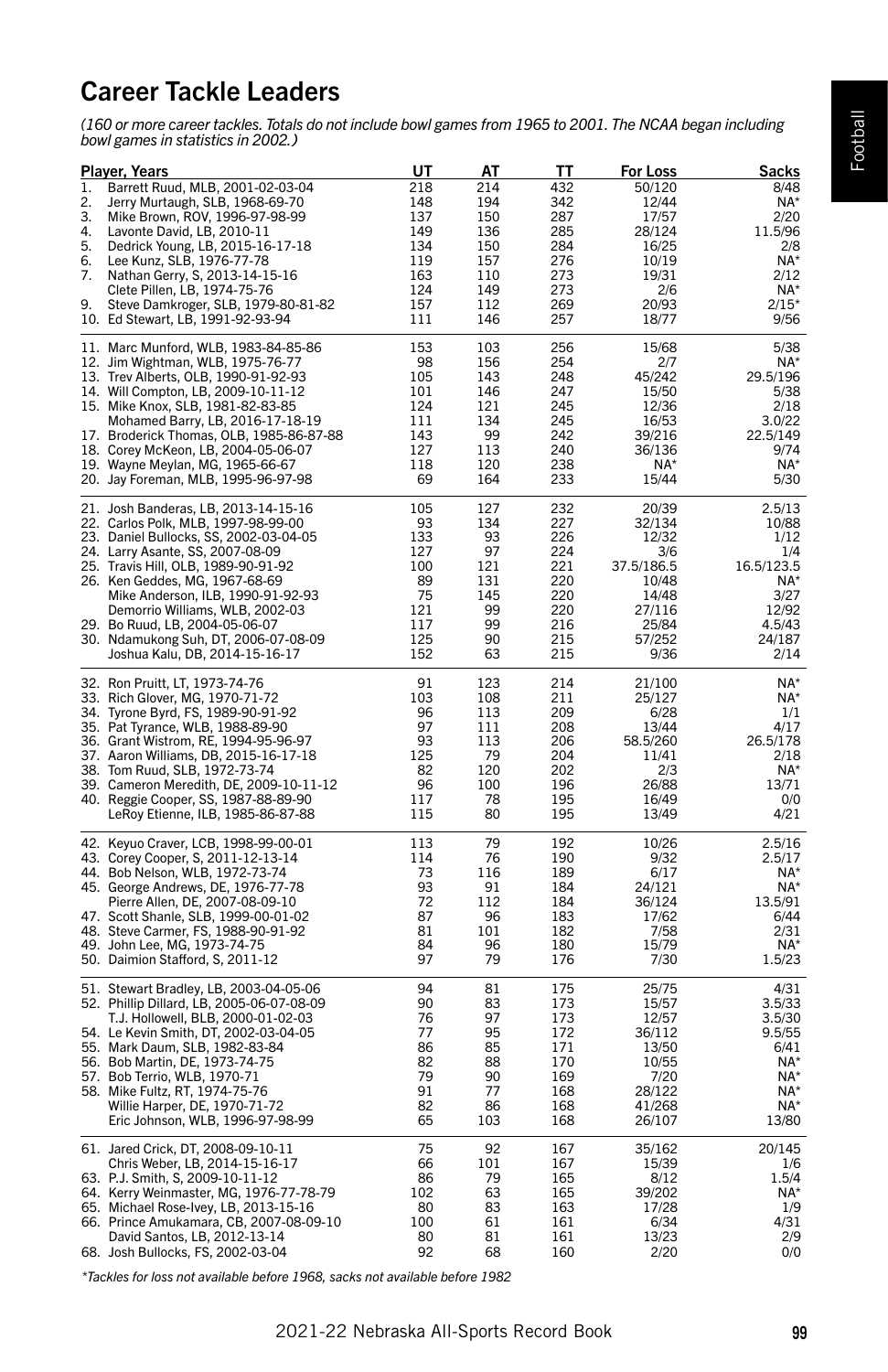# Nebraska Individual Defensive Records

# Defensive Game Records

Total Tackles: 30; Clete Pillen, SLB, vs. Okla. St., Nov. 6, 1976 Unassisted Tackles: 16; Barrett Ruud, MLB, vs. Kansas St., Oct. 23, 2004

Assisted Tackles: 19; Rich Glover, MG, at Oklahoma, Nov. 25, 1971

Tackles for Loss: 7; Jim Skow, RT, vs. Missouri, Oct. 19, 1985 (40 yards); Jared Crick, DT, at Baylor, Oct. 31, 2009, (28 yards); Ndamukong Suh, DT, vs. Texas, Dec. 5, 2009 (22 yards)

Yards: 46; Sherwin Jarmon, DE, vs. Iowa St., Nov. 8, 1969

- Sacks: 5; Jared Crick, DT, at Baylor, Oct. 31, 2009 (24 yards) Yards: 37; Jim Skow, RT, vs. Kansas St., Nov. 2, 1985 (3 sacks)
- Fumble Recoveries: 3; Broderick Thomas, OLB, at Colorado, Oct. 25, 1986
- Fumble Returns for TD: 1; many times, most recently Deontai Williams, S, vs. Penn St., Nov. 14, 2020 (26 yards)

Long Fumble Return: 74 yards; Ralph Brown, RCB, at Kansas St., Nov. 14, 1998

Passes Broken Up: 7; Ralph Brown, RCB, vs. Colorado, Nov. 29, 1996

Pass Interceptions: 3; Dana Stephenson, RCB, vs. Colorado, Nov. 1, 1969; Joe Blahak, LCB, vs. Kansas St., Nov. 14, 1970; Ric Lindquist, LCB, at Kansas St., Nov. 10, 1979; Matt O'Hanlon, FS, vs. Oklahoma, Nov. 7, 2009

INT Returns for TD: 1; many times, most recently Cam Taylor-Britt, vs. Iowa, Nov. 29, 2019 (38 yards)

Long Nebraska INT Return, TD: 95; Willie Greenlaw, DB, vs. Colorado, Nov. 12, 1955; Bill Kosch, S, vs. Texas A&M, Sept. 25, 1971

Long Nebraska INT Return, No TD: 68; Bret Clark, S, vs. Minnesota, Sept. 15, 1984

Total INT Return Yards: 116; Joe Blahak, LCB, vs. Kansas St., Nov. 14, 1970 (3 INT); Bill Kosch, S, vs. Texas A&M, Sept. 25, 1971 (2 INT)

Blocked Kicks: 2; Kyle Vanden Bosch, RE, vs. Texas A&M, Nov. 6, 1999 (2 FG); Barron Miles, CB, vs. Pacific, 1994 (2 punts); Lannie Hopkins, ROV, vs. Kansas, 2002 (2 punts); Kieron Williams, S, vs. USC, Dec. 27, 2014 (2 punts)

# Defensive Season Records

Total Tackles: 152; Lavonte David, LB, 2010

Unassisted Tackles: 86; Barrett Ruud, MLB, 2004

Assisted Tackles: 95; Lee Kunz, SLB, 1977

Tackles for Loss: 25; Jim Skow, RT, 1985 (163 yards) Yards: 163; Jim Skow, RT, 1985 (25 tackles) Sacks: 15; Jim Skow, RT, 1985 (139 yards);

Trev Alberts, OLB, 1993 (88 yards) Yards: 139; Jim Skow, RT, 1985 (15 sacks)

Fumble Recoveries: 6; Broderick Thomas, OLB, 1986 Returns for Touchdown: 1; many times, most recently Deontai Williams, S, 2020

Passes Broken Up: 17; DeJuan Groce, RCB, 2000 Pass Interceptions: 10; Josh Bullocks, FS, 2003

Returns for Touchdown: 3; Dave Mason, M, 1971 Total INT Return Yards: 187; Daniel Bullocks, SS, 2004 (5 INT) Blocked Kicks: 4; Barron Miles, CB, 1994 (4 punts)

# Defensive Career Records

Total Tackles: 432; Barrett Ruud, MLB, 2001-04 Unassisted Tackles: 218; Barrett Ruud, MLB, 2001-04 Assisted Tackles: 214; Barrett Ruud, MLB, 2001-04 Tackles for Loss: 58.5; Grant Wistrom, RE, 1994-97 (260 yards) Yards: 288; Jim Skow, RT, 1983-85 (44 tackles) Sacks: 29.5; Trev Alberts, OLB, 1990-93 (196 yards) Yards: 223; Jim Skow, RT, 1983-84-85 (26 sacks) Fumble Recoveries: 9; Ron Pruitt, LT, 1973-76 Passes Broken Up: 50; Ralph Brown, RCB, 1996-99 Pass Interceptions: 14; Dana Stephenson, RCB, 1967-69 Returns for Touchdown: 3; Dave Mason, M, 1969-71;

Joe Walker, ROV, 1997-00

Total INT Return Yards: 253; Ralph Brown, RCB, 1996-99 (11 INT)

Blocked Kicks: 7; Barron Miles, CB, 1992-94 (7 punts)

#### Game Records by Position Nose/Defensive Tackles

Total Tackles: 22; Rich Glover, MG, at Oklahoma, Nov. 25, 1971

- Unassisted Tackles: 13; Ken Geddes, MG, vs. Missouri, Oct. 19, 1968
- Assisted Tackles: 19; Rich Glover, MG, at Oklahoma, Nov. 25, 1971

Tackles for Loss: 7; Jim Skow, RT, vs. Missouri, Oct. 19, 1985 (40 yards); Jared Crick, DT, at Baylor, Oct. 31, 2009 (28 yards); Ndamukong Suh, DT, vs. Texas, Dec. 5, 2009 (22 yards)

Yards: 40; Jim Skow, RT, vs. Missouri, Oct. 19, 1985 (7 TFL)

Sacks: 5; Jared Crick, DT, at Baylor, Oct. 31, 2009 (24 yards) Yards: 37; Jim Skow, RT, vs. Kansas St., Nov. 2, 1985 (3 sacks)

Fumble Recoveries: 2; Ron Pruitt, LT, and Mike Fultz, RT, vs. Kansas St., Oct. 16, 1976 Returns for Touchdown: 1; Jon Clanton, DT/NT vs.

Troy St., Sept. 1, 2001 (20 yards); Jason Peter, DT, Dec. 31, 1996 (31 yards) (Orange Bowl) Passes Broken Up: 4; Ndamukong Suh, DT,

at Virginia Tech, Sept. 19, 2009

Pass Interceptions: 1: several times, most recently, Darrion Daniels, NG, at Purdue, Nov. 2, 2019 (18 yards) Returns for Touchdown: 1; several times, most recently Ndamukong Suh, DT, vs. Colorado, Nov. 28, 2008 (30 yards)

Blocked Kicks: 1; several times, most recently Jared Crick, DT, at Wisconsin, Oct. 1, 2011 (PAT)

# Defensive Ends

*(includes Defensive Ends, 1965-88/2003-16; Outside Linebackers, 1988-95; 2017-19; Rush Ends, 1996-2002)* Total Tackles: 15; Grant Wistrom, RE, vs. Colorado, Nov. 29, 1996

Unassisted Tackles: 10; Trev Alberts, OLB, vs. UCLA, Sept. 18, 1993

- Assisted Tackles: 11; Grant Wistrom, RE, vs. Colorado, Nov. 29, 1996
- Tackles for Loss: 6; Sherwin Jarmon, DE, vs. Iowa St., Nov. 8, 1969

Yards: 46; Sherwin Jarmon, DE, vs. Iowa St., Nov. 8, 1969 Sacks: 4; Mike Rucker, RE, vs. Texas Tech, Oct. 19, 1996 (24 yards); 4; Trev Alberts, OLB, vs. Texas Tech, Sept. 11, 1993 (21 yards) Yards: 28; Randy Gregory, DE, at Purdue,

Oct. 12, 2013 (2 sacks) Fumble Recoveries: 3; Broderick Thomas, OLB, at

Colorado, Oct. 25, 1986 Returns for Touchdown: 1; Demoine Adams, RE, vs. Iowa St., Oct. 9, 1999 (37 yards)

Passes Broken Up: 3; Kyle Vanden Bosch, RE Dec. 30, 2000, Alamo Bowl; Bill Weber, DE, vs. Missouri, Oct. 23, 1982

Pass Interceptions: 1; several times, most recently, Alex Davis, OLB, vs. Indiana, Oct. 26, 2019 (5 yards) Returns for Touchdown: 1; several times, most recently Avery Moss, DE, vs. Northwestern, Nov. 2, 2013 (25 yards)

Blocked Kicks: 2; Kyle Vanden Bosch, RE, vs. Texas A&M, Nov. 6, 1999 (2 FG)

# Linebackers

Total Tackles: 30; Clete Pillen, SLB, vs. Oklahoma St., Nov. 6, 1976

- Unassisted Tackles: 16; Barrett Ruud, MLB, vs. Kansas St., Oct. 23, 2004
- Assisted Tackles: 18; Clete Pillen, WLB, vs. Oklahoma, Nov. 22, 1975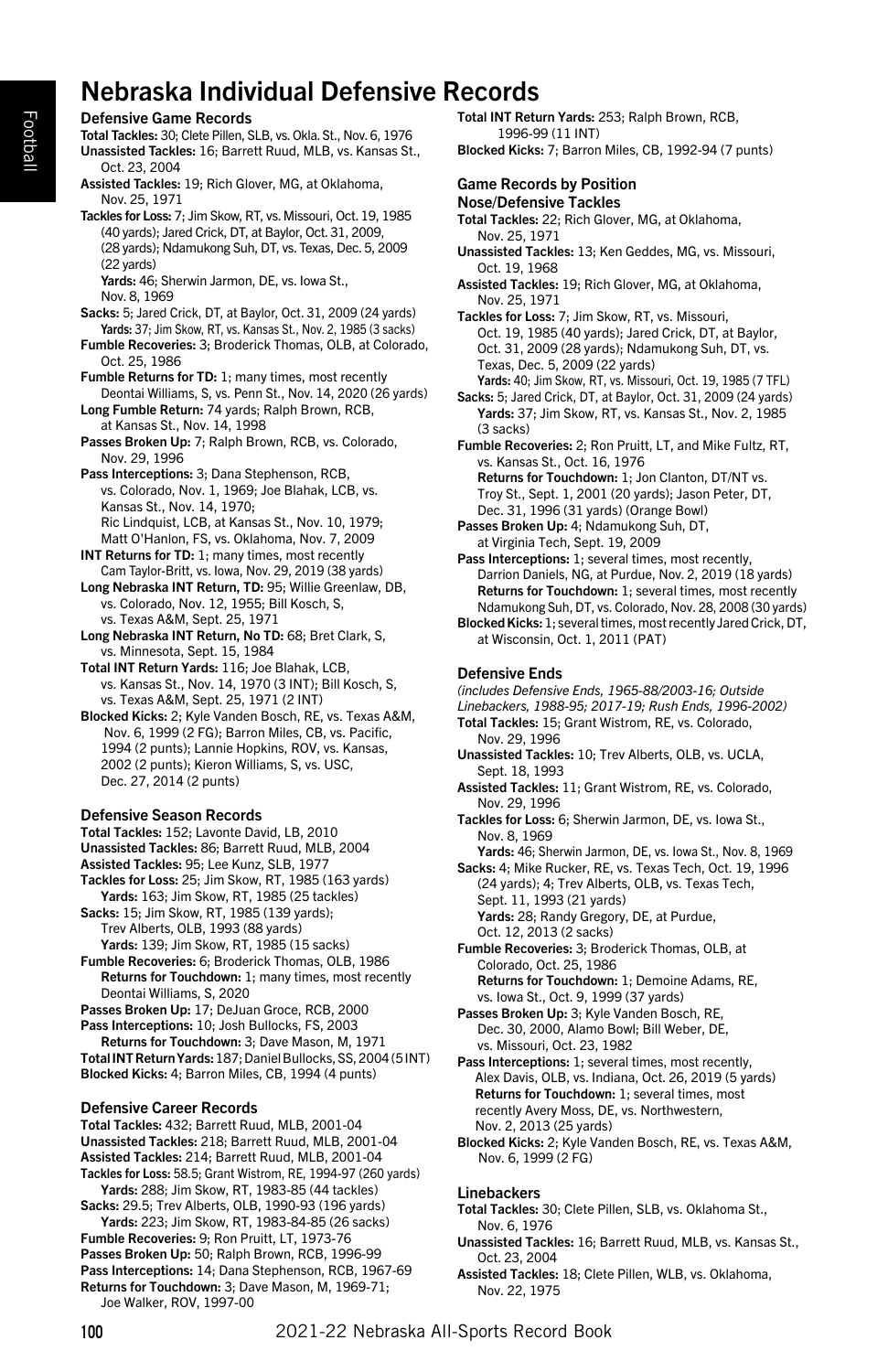- Tackles for Loss: 5; Corey McKeon, MLB, vs. Iowa St., Oct. 1, 2005 (23 yards) Yards: 27; Demorrio Williams, WLB, vs. Utah St.,
- Sept. 6, 2003 (3 TFL) Sacks: 3; several times, most recently Demorrio Williams, WLB, vs. Utah St., Sept. 6, 2003 (27 yards) Yards: 27: Demorrio Williams, WLB, vs. Utah St., Sept. 6, 2003 (3 sacks)
- Fumble Recoveries: 2; Troy Branch, WLB, vs. Colorado, Oct. 31, 1992; Stewart Bradley, LB, vs. Nicholls St., Sept. 9, 2006; Zaire Anderson, LB at Wisconsin. Nov. 15, 2014

Returns for Touchdown: 1; several times, most recently Barrett Ruud, MLB, vs. Oklahoma St., Aug. 30, 2003 (15 yards)

- Passes Broken Up: 4; Scott Shanle, SLB, vs. Missouri, Sept. 29, 2001; Marcus Newby, LB, vs. Wisconsin, Oct. 10, 2015
- Pass Interceptions: 2; twice, Marc Munford, WLB, vs. Missouri, Oct. 13, 1984; Steve Damkroger, Colorado, Oct. 9, 1982 Returns for Touchdown: 1; several times, most recently
- Marcus Newby, vs. Northwestern, Nov. 4, 2017 (49 yards) Blocked Kicks: 1; several times, most recently Eric Martin, LB, vs. Texas, Dec. 5, 2009 (punt)

#### Defensive Backs

- Total Tackles: 19; Mike Brown, ROV, vs. Texas, Oct. 31, 1998
- Unassisted Tackles: 12; DeJuan Groce, RCB, vs. Texas, Nov. 2, 2002
- Assisted Tackles: 11; Mike Brown, ROV, vs. Texas, Oct. 31, 1998; Steve Carmer, SS, vs. Oklahoma, Nov. 29, 1991
- Tackles for Loss: 5; Ciante Evans, CB, vs. Northwestern, Nov. 2, 2013 (23 yards) Yards: 29; Bruce Pickens, LCB, at Oklahoma St.,
- Oct. 21, 1989 (2 TFL) Sacks: 2; several times, most recently Josh Mitchell, CB, vs. Purdue, Nov. 1, 2014 (14 yards) Yards: 29; Bruce Pickens, LCB, at Oklahoma St., Oct. 21, 1989 (2 sacks)
- Fumble Recoveries: 2; several times; most recently Jim Pillen, M, and Jeff Hansen, S, vs. Oklahoma, Nov. 11, 1978

Returns for Touchdown: 1; several times, most recently Deontai Williams, S, vs. Penn St., Nov. 14, 2020 (26 yards) Long Return: 74 yards (TD); Ralph Brown, RCB, at Kansas St., Nov. 14, 1998

- Passes Broken Up: 7; Ralph Brown, RCB, vs. Colorado, Nov. 29, 1996
- Pass Interceptions: 3; Dana Stephenson, RCB, vs. Colorado, Nov. 1, 1969; Joe Blahak, LCB, vs. Kansas St., Nov. 14, 1970; Ric Lindquist, LCB, at Kansas St., Nov. 10, 1979; Matt O'Hanlon, FS, vs. Oklahoma, Nov. 7, 2009 Returns for Touchdown: 1; several times, most recently Cam Taylor-Britt, vs. Iowa, Nov. 29, 2019 (38 yards) Longest Nebraska Interception Return: 95 yards (TD); Willie Greenlaw, DB, vs. Colorado, Nov. 12, 1955; Bill Kosch, S, vs. Texas A&M, Sept. 25, 1971 Longest Nebraska Interception Return, No TD: 68 yards; Bret Clark, S, vs. Minnesota, Sept. 15, 1984
- Blocked Kicks: 2; Barron Miles, CB, vs. Pacific, 1994; (2 punts); Lannie Hopkins, ROV, vs. Kansas, 2002 (2 punts); Kieron Williams, S, vs. USC, Dec. 27, 2014 (2 punts)

# Top 10 Games, Total Tackles

| Rk. Player, Opponent, Date                         | <b>Tackles</b> |
|----------------------------------------------------|----------------|
| 1. Clete Pillen. LB vs. Oklahoma St., Nov. 6, 1976 | 30             |
| (14 UT, 16 AT)                                     |                |

- 2. Clete Pillen, LB at Oklahoma, Nov. 22, 1975 27 (9 UT, 18 AT)
- 3. Jerry Murtaugh, SLB at USC, Sept. 19, 1970 25 (14 UT, 11 AT)
- 4. Lee Kunz, SLB at Oklahoma, Nov. 25, 1977 23 (13 UT, 10 AT)
- 5. Rich Glover, MG, at Oklahoma, Nov. 25, 1971 22 (3 UT, 19 AT)
- 6. Ken Geddes, MG, vs. Missouri, Oct. 19, 1968 20 (13 UT, 7 AT)
- 7. Lavonte David, LB, vs. South Dakota St., Sept. 25, 2010 19 (6 UT, 13 AT) Barrett Ruud, MLB, vs. Kansas St., Oct. 23, 2004 19 (16 UT, 3 AT) Mike Brown, ROV, vs. Texas, Oct. 31, 1998 19 (8 UT, 11 AT) Brent Evans, LB vs. Kansas, Oct. 31, 1981 19 (8 UT, 11 AT) Kim Baker, LB vs. New Mexico St., Oct. 6, 1979 19 (14 UT, 5 AT) Bruce Dunning, LB vs. Oklahoma, Nov. 11, 1978 19 (5 UT, 14 AT) Clete Pillen, LB at Iowa St., Nov. 13, 1976 19 (15 UT, 4 AT)

#### Season by Position

#### Nose/Defensive Tackles

- Total Tackles: 119; Wayne Meylan, MG, 1967
- Unassisted Tackles: 59; Wayne Meylan, MG, 1967
- Assisted Tackles: 61; Jim McCord, RT, 1967
- Tackles for Loss: 25; Jim Skow, RT, 1985 (163 yards) Yards: 163; Jim Skow, RT, 1985 (25 tackles)
- Sacks: 15; Jim Skow, RT, 1985 (139 yards) Yards: 139; Jim Skow, RT, 1985 (15 sacks) Fumble Recoveries: 4; Larry Jacobson, DT, 1970; Ron Pruitt, LT, 1973
- Returns for Touchdown: 1; Jon Clanton, DT/NT, 2001; Jason Peter, DT, 1996
- Passes Broken Up: 10; Ndamukong Suh, DT, 2009 Pass Interceptions: 2; Jason Wiltz, DT, 1998;
- Chris Spachman, LT, 1985; Ndamukong Suh, DT, 2008 Returns for Touchdown: 2; Chris Spachman, LT, 1985; Ndamukong Suh, DT, 2008
- Blocked Kicks: 3, Ndamukong Suh, DT, 2009 (1 PAT, 2 FG)

#### Defensive Ends

- *(includes Defensive Ends, 1965-88/2003-16; Outside*
- *Linebackers, 1988-95; 2017-19; Rush Ends, 1996-2002)*
- Total Tackles: 98; Broderick Thomas, OLB, 1988
- Unassisted Tackles: 53; Broderick Thomas, OLB, 1988
- Assisted Tackles: 49; Trev Alberts, OLB, 1993
- Tackles for Loss: 21; Trev Alberts, OLB, 1993 (99 yards) Yards: 111; Broderick Thomas, OLB, 1988 (17 tackles)
- Sacks: 15; Trev Alberts, OLB, 1993 (88 yards) Yards: 88: Trev Alberts, OLB, 1993 (15 sacks) Fumble Recoveries: 6; Broderick Thomas, OLB, 1986
- Returns for Touchdown: 1; Demoine Adams, RE, 1999 Passes Broken Up: 7; Scott Strasburger, DE, 1984;
- Zach Potter, DE, 2008 Pass Interceptions: 3; Willie Harper, DE, 1971
- Returns for Touchdown: 1; several times, most recently Avery Moss, DE, 2013; Randy Gregory, DE, 2013
- Blocked Kicks: 3; Kyle Vanden Bosch, RE, 1999 (3 FGs); Zach Potter, DE, 2008 (2 PAT, 1 FG)

#### Linebackers

- Total Tackles: 152; Lavonte David, LB, 2010
- Unassisted Tackles: 86; Barrett Ruud, MLB, 2004
- Assisted Tackles: 95; Lee Kunz, SLB, 1977
- Tackles for Loss: 22; Corey McKeon, MLB, 2005 Yards: 92; Demorrio Williams, WLB, 2003
- Sacks: 11; Demorrio Williams, WLB, 2003 Yards: 77; Demorrio Williams, WLB, 2003
- Fumble Recoveries: 4; Demorrio Williams, WLB, 2003; Stewart Bradley, LB, 2006 Returns for TD: 1; Terrell Farley, WLB, 1996;
- Julius Jackson, WLB, 1999; Jamie Burrow, MLB, 2000;
- Eric Johnson, WLB, 1999; Barrett Ruud, MLB, 2003
- Passes Broken Up: 10; Lavonte David, LB, 2010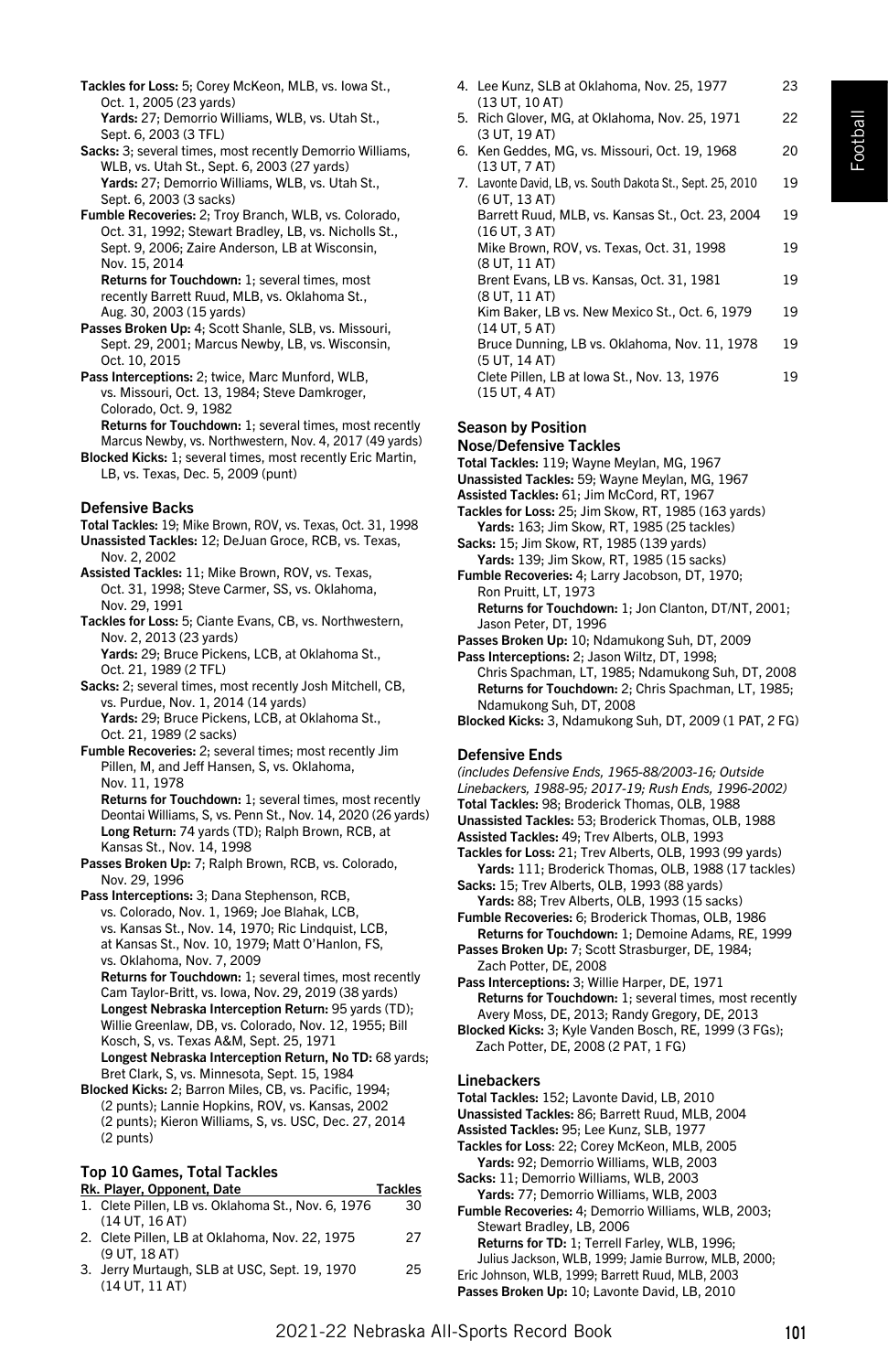- Football
- Pass Interceptions: 5; Bob Terrio, WLB, 1971 Returns for Touchdown: 2; Terrell Farley, WLB, 1995; Bo Ruud, SLB, 2007
- Blocked Kicks: 2; Terrell Farley, WLB, 1995 (2 punts); Jon Hesse, MLB, 1996 (1 punt, 1 PAT); Adam Ickes, LB, 2005 (2 FG); Eric Martin, LB, 2009 (2 punts)

### Defensive Backs

Total Tackles: 102; Mike Brown, ROV, 1998 Unassisted Tackles: 56; Mike Brown, ROV, 1999 Assisted Tackles: 65; Mike Brown, ROV, 1998 Tackles for Loss: 11; Ciante Evans, CB, 2013 Yards: 49; Jim Pillen, M, 1978; Ciante Evans, CB, 2013 Sacks: 3; Joe Walker, ROV, 1999 (26 yards); 3; Toby Wright, SS, 1992 (14 yards); 3; Ciante Evans, CB, 2013 (28 yards) Yards: 33; Tim Holbrook, M, 1981 (2 sacks)

Fumble Recoveries: 5; Dave Butterfield, LCB, 1975 Returns for Touchdown: 1; Tony Veland, FS, 1995; Ralph Brown, RCB, 1998; Daniel Bullocks, SS, 2004; Daniel Bullocks, SS, 2005; Austin Cassidy, S, 2011; Josh Mitchell, CB, 2014; Deontai Williams, S, 2020 *Note: Jon Vedral, a wingback and a special teams standout in 1995, recovered two fumbles on punts in the opponent's end zone, to set the school record.* Passes Broken Up: 17; DeJuan Groce, RCB, 2000

Pass Interceptions: 10; Josh Bullocks, FS, 2003 Returns for Touchdown: 3; Dave Mason, M, 1971 Blocked Kicks: 4; Barron Miles, CB, 1994 (3 punts, 1 FG)

# Top 10 Seasons, Total Tackles

| Rk. Player, Pos., Year       | <b>Tackles</b> |
|------------------------------|----------------|
| Lavonte David, LB, 2010      | 152            |
| 2. Barrett Ruud, MLB, 2003   | 149            |
| 3. Barrett Ruud, MLB, 2004   | 143            |
| 4. Lee Kunz, WLB, 1977       | 141            |
| 5. Lavonte David, LB, 2011   | 133            |
| Jerry Murtaugh, SLB, 1970    | 132            |
| Clete Pillen, SLB, 1976      | 129            |
| Demorrio Williams, WLB, 2003 | 128            |
| 9. Clete Pillen, WLB, 1975   | 125            |
| Mike Knox, WLB, 1983         | 125            |
|                              |                |

# Top 10 Seasons, Unassisted Tackles

|    | Rk. Player, Pos., Year       | <b>Tackles</b> |
|----|------------------------------|----------------|
| 1. | Barrett Ruud, MLB, 2004      | 86             |
| 2. | Lavonte David, LB, 2010      | 84             |
| 3. | Demorrio Williams, WLB, 2003 | 83             |
| 4. | Barrett Ruud, MLB, 2003      | 78             |
| 5. | Jerry Murtaugh, SLB, 1970    | 71             |
| 6. | Clete Pillen, SLB, 1976      | 65             |
|    | Lavonte David, LB, 2011      | 65             |
|    | 8. Mike Knox, WLB, 1983      | 64             |
| 9. | Lee Kunz, WLB, 1978          | 63             |
|    | 10. Corey McKeon, MLB, 2005  | 61             |

# Top 10 Seasons, Sacks

|    | Rk. Player, Pos., Year       | Sacks |
|----|------------------------------|-------|
| 1. | Jim Skow, RT, 1985           | 15    |
|    | Trev Alberts, OLB, 1993      | 15    |
| 3. | Danny Noonan, DT, 1986       | 12    |
|    | Ndamukong Suh, DT, 2009      | 12    |
| 5. | Danny Noonan, DT, 1985       | 11    |
|    | Broderick Thomas, OLB, 1986  | 11    |
|    | Kenny Walker, DT, 1990       | 11    |
|    | Demorrio Williams, WLB, 2003 | 11    |
| 9. | Randy Gregory, DE, 2013      | 10.5  |
|    | 10. Jimmy Williams, DE, 1981 | 10    |
|    | Neil Smith, MG, 1986         | 10    |
|    | Tim Rother, DT, 1987         | 10    |
|    | Broderick Thomas, OLB, 1988  | 10    |
|    | Jared Tomich, OLB, 1995      | 10    |

# Top 10 Seasons, Tackles for Loss

|    | Rk. Player, Pos., Year       | TFL |
|----|------------------------------|-----|
|    | 1. Jim Skow. RT. 1985        | 25  |
| 2. | Ndamukong Suh, DT, 2009      | 24  |
| 3. | Corey McKeon, MLB, 2005      | 22  |
| 4. | Derrie Nelson, DE, 1980      | 21  |
|    | Kenny Walker, DT, 1990       | 21  |
|    | Trev Alberts, OLB, 1993      | 21  |
|    | Demorrio Williams, WLB, 2003 | 21  |
| 8. | Grant Wistrom, RE, 1996      | 20  |
| 9. | Ndamukong Suh, DT, 2008      | 19  |
|    | Randy Gregory, DE, 2013      | 19  |

#### Career by Position

#### Nose/Defensive Tackles

Total Tackles: 238; Wayne Meylan, MG, 1965-67

- Unassisted Tackles: 125; Ndamukong Suh, DT 2005-09
- Assisted Tackles: 123; Ron Pruitt, LT, 1973-76
- Tackles for Loss: 57; Ndamukong Suh, DT, 2005-09 (252 yards) Yards: 288; Jim Skow, RT, 1983-85 (44 TFL)
- Sacks: 26; Jim Skow, RT, 1983-85 (223 yards); Danny Noonan, MG, 1984-86 (156 yards) Yards: 223; Jim Skow, RT, 1983-85 (26 sacks)
- Fumble Recoveries: 9; Ron Pruitt, LT, 1973-76 Returns for Touchdown: 1; Jon Clanton, DT/NT, 1999-2002; Jason Peter, DT, 1994-97
- Passes Broken Up: 15; Ndamukong Suh, DT, 2005-09
- Pass Interceptions: 4; Ndamukong Suh, DT, 2005-09 Returns for Touchdown: 2: Chris Spachman, LT, 1983-85: Ndamukong Suh, DT, 2005-09
- Blocked Kicks: 6; Ndamukong Suh, DT, 2005-09

## Defensive Ends

| (includes Defensive Ends, 1965-88/2003-16; Outside             |
|----------------------------------------------------------------|
| Linebackers, 1988-95; 2017-19; Rush Ends, 1996-2002)           |
| Total Tackles: 248; Trev Alberts, OLB, 1990-93                 |
| Unassisted Tackles: 143; Broderick Thomas, OLB, 1985-88        |
| Assisted Tackles: 143, Trev Alberts, OLB, 1990-93              |
| Tackles for Loss: 58.5; Grant Wistrom, RE, 1994-97 (260 yards) |
| Yards: 260: Grant Wistrom, RE, 1994-97 (58.5 TFL)              |
| Sacks: 29.5; Trev Alberts, OLB, 1990-93 (196 yards)            |
| Yards: 196; Trev Alberts, OLB, 1990-93 (29.5 sacks)            |
| Fumble Recoveries: 7; Broderick Thomas, OLB, 1985-88;          |
| Derrie Nelson, DE, 1978-80                                     |
| Returns for Touchdown: 1; Demoine Adams, RE, 1999-2002         |
| Passes Broken Up: 13; Mike Croel, OLB, 1987-90                 |
| Pass Interceptions: 3; Bill Weber, DE, 1981-84;                |
| Willie Harper, DE, 1970-72; Zach Potter, DE, 2005-08           |
| Returns for Touchdown: 1; several times, most recently         |
| Randy Gregory, DE, 2013-14                                     |
| Blocked Kicks: 5; Zach Potter, DE, 2005-08                     |
|                                                                |

#### Linebackers

Total Tackles: 432; Barrett Ruud, MLB, 2001-04 Unassisted Tackles: 218; Barrett Ruud, MLB, 2001-04 Assisted Tackles: 214; Barrett Ruud, MLB, 2001-04 Tackles for Loss: 50; Barrett Ruud, MLB, 2001-04 (120 yards) Yards: 134; Carlos Polk, MLB, 1997-00 (32 TFL) Sacks: 12; Demorrio Williams, WLB, 2002-03 (92 yards) Yards: 92; Demorrio Williams, WLB, 2002-03 (12 sacks) Fumble Recoveries: 5; Tom Ruud, SLB, 1972-74; Demorrio Williams, WLB, 2002-03 Returns for TD: 1; Terrell Farley, WLB, 1995-96; Julius Jackson, WLB, 1996-99; Eric Johnson, WLB, 1996-99 Jamie Burrow, MLB, 1998-2001; Barrett Ruud, MLB, 2001-04 Passes Broken Up: 13; Mike Knox, WLB, 1981-85 Pass Interceptions: 11; Tom Novak, LB, 1946-49 Returns for Touchdown: 3, Bo Ruud, WLB, 2004-07 Blocked Kicks: 3; Terrell Farley, WLB, 1995-96 Defensive Backs

# Total Tackles: 287; Mike Brown, ROV, 1996-99

Unassisted Tackles: 163; Nathan Gerry, S, 2013-16 Assisted Tackles: 150; Mike Brown, ROV, 1996-99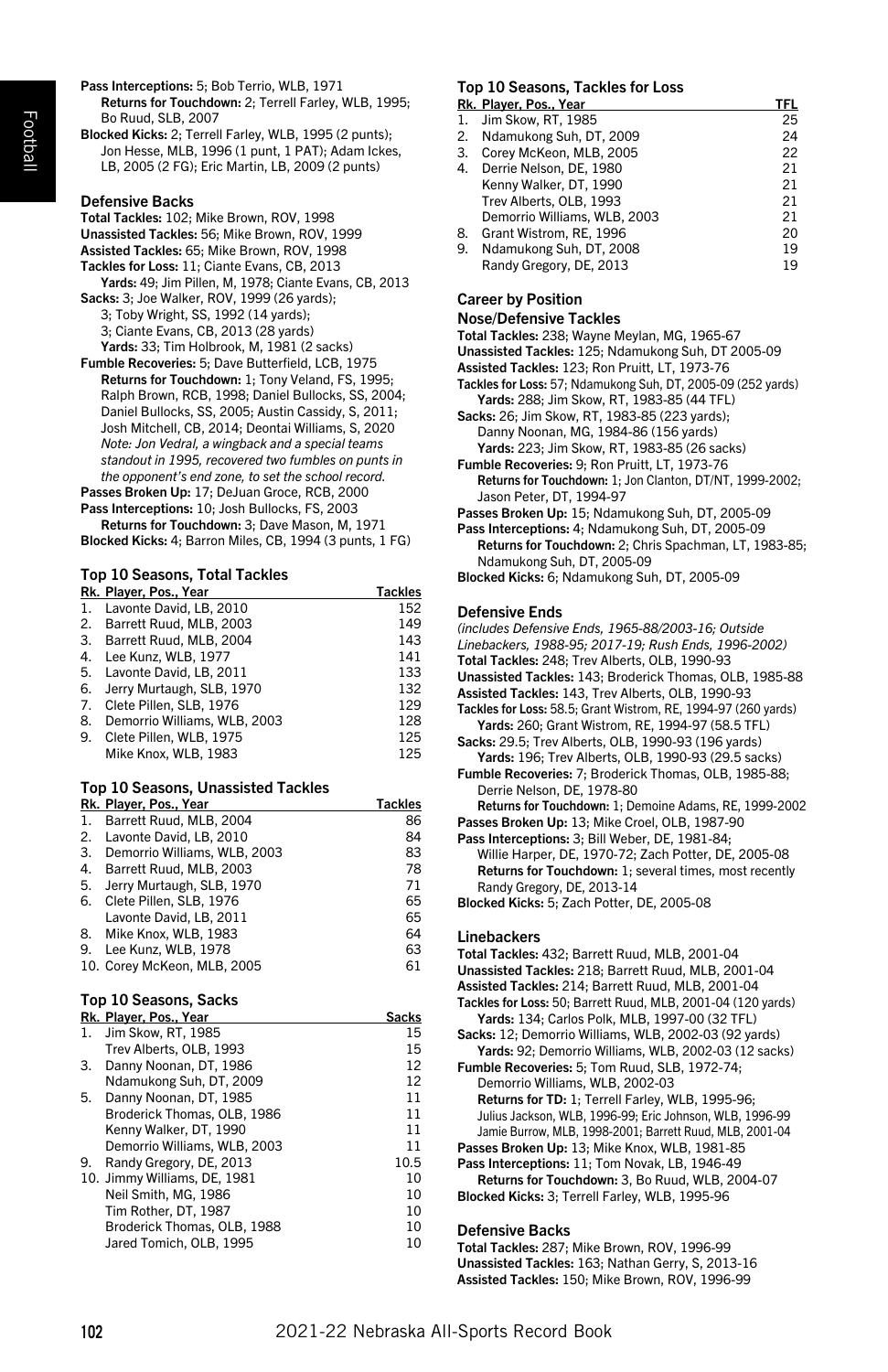Football

Tackles for Loss: 19; Nathan Gerry, S, 2013-16 (31 yards) Yards: 80; Jim Pillen, M, 1976-78 (13 TFL)

Sacks: 5; Ciante Evans, CB, 2010-13 (46 yards) Yards: 49; Tim Holbrook, M, 1981-82 (3 sacks) Fumble Recoveries: 5; Joe Blahak, LCB, 1969-71; Dave Butterfield, LCB, 1974-76; Bret Clark, S, 1982-84;

Ralph Brown, RCB,1996-99 Returns for Touchdown: 2; Daniel Bullocks, SS, 2002-05 Passes Broken Up: 50: Ralph Brown, RCB, 1996-99

Pass Interceptions: 14; Dana Stephenson, RCB, 1967-69 Returns for Touchdown: 3; Dave Mason, M, 1969-71; Joe Walker, ROV, 1997-00

Blocked Kicks: 7; Barron Miles, CB, 1992-94 (7 punts)

#### Top 10 Career Bests (all positions) Unassisted Tackles

|    | Rk. Player, Pos., Years        | <b>Tackles</b> |
|----|--------------------------------|----------------|
| 1. | Barrett Ruud, MLB, 2001-04     | 218            |
| 2. | Nathan Gerry, S, 2013-16       | 163            |
| 3. | Steve Damkroger, SLB, 1979-82  | 157            |
| 4. | Marc Munford, WLB, 1983-86     | 153            |
| 5. | Joshua Kalu, DB, 2014-17       | 152            |
| 6. | Lavonte David, LB, 2010-11     | 149            |
| 7. | Jerry Murtaugh, SLB, 1968-70   | 148            |
| 8. | Broderick Thomas, OLB, 1985-88 | 143            |
| 9. | Mike Brown, ROV, 1996-99       | 137            |
|    | 10. Carlos Polk, MLB, 1997-00  | 134            |

#### Sacks

|     | Rk. Player, Pos., Years        | <b>Sacks</b> |
|-----|--------------------------------|--------------|
| 1.  | Trev Alberts, OLB, 1990-93     | 29.5         |
| 2.  | Grant Wistrom, RE. 1994-97     | 26.5         |
| 3.  | Jim Skow, RT, 1983-85          | 26           |
| 4.  | Ndamukong Suh, DT, 2005-09     | 24           |
|     | Danny Noonan, MG, 1984-86      | 24           |
| 6.  | Broderick Thomas, OLB, 1985-88 | 22.5         |
| 7.  | Adam Carriker, DE, 2003-06     | 20.5         |
| 8.  | Jared Crick, DT, 2008-11       | 20           |
| 9.  | Randy Gregory, DE, 2013-14     | 17.5         |
| 10. | Barry Turner, DE, 2005-09      | 17           |

# Tackles for Loss

|    | Rk. Player, Pos., Years        | TFL  |
|----|--------------------------------|------|
| 1. | Grant Wistrom, OLB, 1994-97    | 58.5 |
| 2. | Ndamukong Suh, DT, 2005-09     | 57   |
| 3. | Barrett Ruud, MLB, 2001-04     | 50   |
| 4. | Trev Alberts, OLB, 1990-93     | 45   |
| 5. | Jim Skow. RT. 1982-85          | 44   |
| 6. | Willie Harper, DE, 1970-72     | 41   |
|    | Adam Carriker, DE. 2003-06     | 41   |
| 8. | Broderick Thomas, OLB, 1985-88 | 39   |
| 9. | Mike Rucker, RE, 1995-98       | 38   |
|    | Jay Moore, DE, 2003-06         | 38   |

#### Interceptions Game

- Interceptions: 3; Dana Stephenson, RCB, vs. Colorado, Nov. 1, 1969; Joe Blahak, LCB, vs. Kansas St., Nov. 14, 1970; Ric Lindquist, LCB, at Kansas St., Nov. 10, 1979; Matt O'Hanlon, FS, vs. Oklahoma, Nov. 7, 2009
- Return Yards: 116; Joe Blahak, LCB, vs. Kansas St., Nov. 14, 1970 (3 INT); Bill Kosch, S, vs. Texas A&M, Sept. 25, 1971 (2 INT)
- Touchdowns: 1; many times, most recently Cam Taylor-Britt, vs. Iowa, Nov. 29, 2019 (38 yards)
- Long Nebraska Interception Return: 95; Willie Greenlaw, DB, vs. Colorado, Nov. 12, 1955 (TD); Bill Kosch, S, vs. Texas A&M, Sept. 25, 1971 (TD)
- Long Nebraska Interception Return, No TD: 68; Bret Clark, S, vs. Minnesota, Sept. 15, 1984

# Top 10 Interception Returns

- Player, Pos., Opponent, Date Yards<br>1 Willie Greenlaw, DB vs. Colorado, Nov. 12, 1955 (TD) 95 1. Willie Greenlaw, DB, vs. Colorado, Nov. 12, 1955 (TD) Bill Kosch, S, vs. Texas A&M, Sept. 25, 1971 (TD) 95
- 3. Bo Ruud, SLB, vs. Iowa State, Sept. 29, 2007 (TD) 93 4. John Bordogna, DB, vs. Colorado, Nov. 14, 1953 (TD) 89
- 
- 5. Noel Martin, LB, vs. Missouri, Nov. 3, 1962 (TD) 88 6. John Edwards, LB, at Ohio St., Sept. 24, 1955 (TD) 87
- 7. Charles Fryar, CB, vs. Oklahoma St., Oct. 15, 1988 (TD) 86 Mike Fullman, RCB, at Kansas, Nov. 11, 1995 (TD) 86
- 9. Mike Minter, ROV, vs. Michigan St., Sept. 7, 1996 (TD) 84
- 10. Ralph Brown, RCB, at Oklahoma, Nov. 2, 1996 (TD) 83

#### Interceptions Season

Interceptions: 10; Josh Bullocks, FS, 2003 (154 yards) Return Yards: 187; Daniel Bullocks, SS, 2004 (5 INT) Touchdowns: 3; Dave Mason, M, 1971

#### Top 10 Interception Seasons

|    | Player, Pos., Year                                      | INT |
|----|---------------------------------------------------------|-----|
| 1. | Josh Bullocks, FS, 2003                                 | 10  |
| 2. | Larry Wachholtz, S, 1966                                | 7   |
|    | Dana Stephenson, RCB, 1969                              | 7   |
|    | Bill Kosch, S, 1970                                     | 7   |
| 5. | Dave Mason, M, 1971                                     | 6   |
|    | Kenny Wilhite, CB, 1991                                 | 6   |
|    | Matt O'Hanlon, FS, 2009                                 | 6   |
| 8. | Tom Novak, LB, 1948                                     | 5   |
|    | Bob Decker, DB, 1951                                    | 5   |
|    | Marv Mueller, S, 1965                                   | 5   |
|    | Dana Stephenson, RCB, 1968                              | 5   |
|    | Bret Clark, S, 1983                                     | 5   |
|    | Bret Clark, S, 1984                                     | 5   |
|    | Tyrone Byrd, FS, 1990                                   | 5   |
|    | Barron Miles, CB, 1994                                  | 5   |
|    | Mike Minter, ROV, 1996                                  | 5   |
|    | Mike Brown, ROV, 1999                                   | 5   |
|    | Troy Watchorn, FS, 2000                                 | 5   |
|    | Daniel Bullocks, SS, 2004                               | 5   |
|    | Prince Amukamara, CB, 2009                              | 5   |
|    | Eric Hagg, DB, 2010                                     | 5   |
|    | Nathan Gerry, S, 2014                                   | 5   |
|    | Kieron Williams, S, 2016                                | 5   |
|    | Note: Fabian Washington set the NU freshman record with |     |

*four interceptions in 2002.*

#### Interceptions Career

Interceptions: 14; Dana Stephenson, RCB, 1967-69 (224 yards) Return Yards: 253; Ralph Brown, RCB, 1996-99 (11 INT) Touchdowns: 3; Dave Mason, M, 1969-71;

Joe Walker, ROV,1997-00; Bo Ruud, LB, 2004-07

#### Top 10 Interception Careers

| Player, Pos., Years            | INT |
|--------------------------------|-----|
| Dana Stephenson, RCB, 1967-69  | 14  |
| Josh Bullocks, FS, 2002-04     | 13  |
| Nathan Gerry, S, 2013-16       | 13  |
| Bret Clark, S, 1982-84         | 12  |
| Tom Novak, LB, 1946-49         | 11  |
| Larry Wachholtz, S, 1964-66    | 11  |
| Tyrone Byrd, FS, 1989-92       | 11  |
| Ralph Brown, RCB, 1996-99      | 11  |
| Fabian Washington, CB, 2002-04 | 11  |
| 10. Bill Kosch, S, 1969-71     | 10  |
| Joe Blahak, LCB, 1970-72       | 10  |
|                                |     |

#### Pass Breakups

Passes Broken Up, Game: 7; Ralph Brown, RCB, vs. Colorado, Nov. 29, 1996

Passes Broken Up, Season: 17; DeJuan Groce, RCB, 2000

Passes Broken Up, Career: 50: Ralph Brown, RCB, 1996-99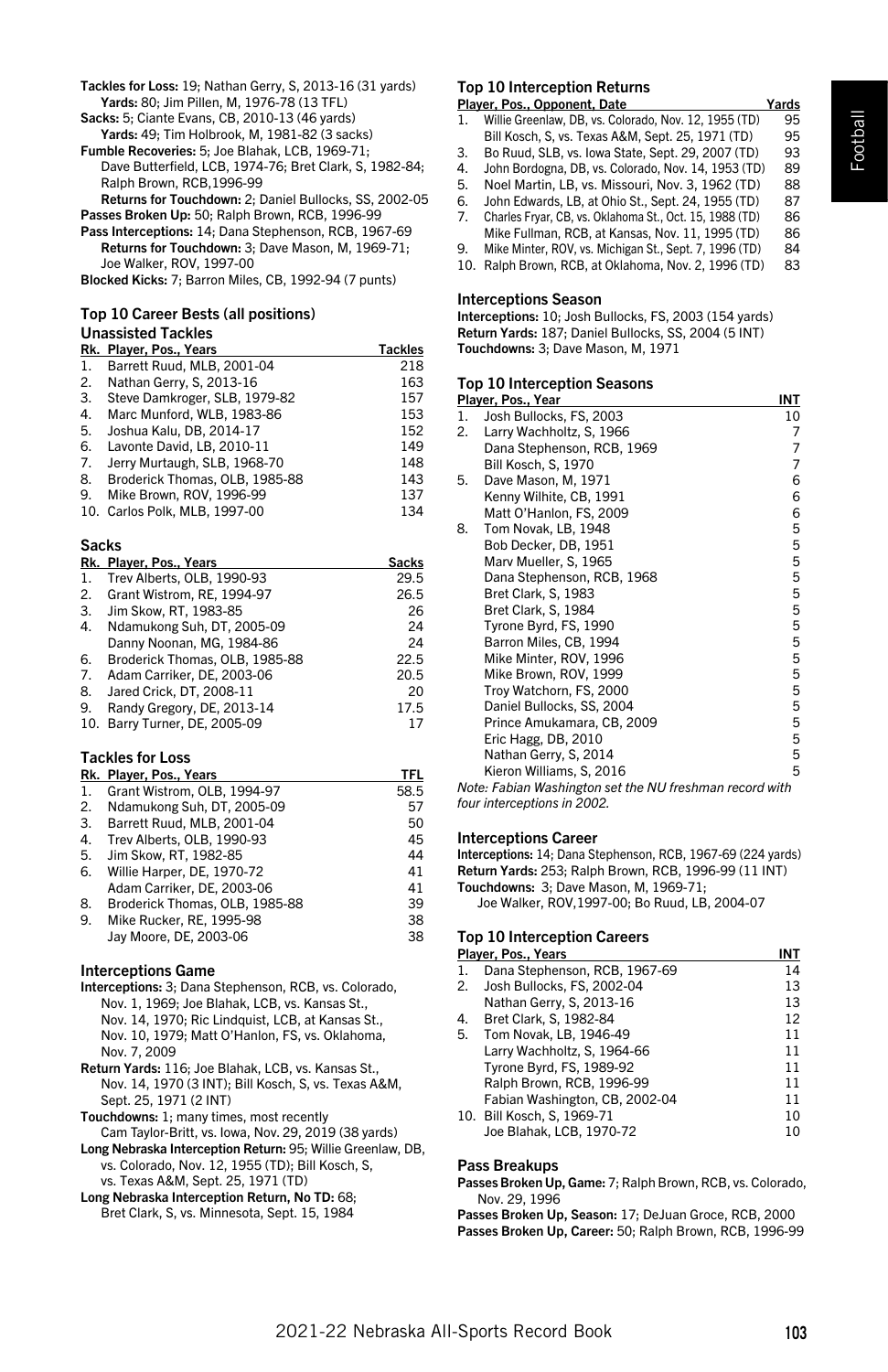# Top 10 Pass Breakup Games

|    | Rk. Player, Pos., Opponent, Date                          | PBU |
|----|-----------------------------------------------------------|-----|
| 1. | Ralph Brown, RCB, vs. Colorado, Nov. 29, 1996             | 7   |
| 2. | Fabian Washington, CB, vs. Kansas, Oct. 2, 2004           | 6   |
| 3. | Joe Blahak, LCB, vs. Oklahoma State, Oct. 28, 1972        | 5   |
|    | DeJuan Groce, RCB, at Iowa State, Oct. 7, 2000            | 5   |
|    | DeJuan Groce, RCB, at Missouri, Sept. 29, 2001            | 5   |
|    | Erwin Swiney, LCB, at Baylor, Oct. 13, 2001               | 5   |
|    | Kellen Huston, CB, at Pittsburgh, Sept. 18, 2004          | 5   |
|    | Zackary Bowman, CB, vs. Michigan, Dec. 28, 2005           | 5   |
|    | Stanley Jean-Baptiste, CB, at Northwestern, Oct. 20, 2012 | 5   |
|    | Dicaprio Bootle, DB, at Michigan, Sept. 22, 2018          | 5   |
|    | <b>Bowl Game</b>                                          |     |
|    | $7 - 1 - 0$                                               | -   |

Zackary Bowman, CB, vs. Michigan, Dec. 28, 2005 5 Alamo Bowl

#### Top 10 Pass Breakup Seasons

| Rk. | Player, Pos., Year                             | PBU |
|-----|------------------------------------------------|-----|
| 1.  | DeJuan Groce, RCB, 2000                        | 17  |
| 2.  | Ralph Brown, RCB, 1999                         | 15  |
|     | Fabian Washington, CB, 2004                    | 15  |
|     | Dicaprio Bootle, DB, 2018                      | 15  |
| 5.  | Ralph Brown, RCB, 1998                         | 14  |
|     | DeJuan Groce, RCB, 2001                        | 14  |
|     | Zackary Bowman, CB, 2005                       | 14  |
| 8.  | Barron Miles, RCB, 1994                        | 13  |
|     | Erwin Swiney, LCB, 1998                        | 13  |
|     | Keyuo Craver, LCB, 2000                        | 13  |
|     | Keyuo Craver, LCB, 2001                        | 13  |
|     | Fabian Washington, LCB, 2002 (freshman record) | 13  |
|     | Prince Amukamara, CB, 2010                     | 13  |
|     | Josh Mitchell, CB, 2014                        | 13  |
|     |                                                |     |

#### Top 10 Pass Breakup Career **Research, Pos., Years PBULL**

|    | RK. Player, Pos., rears         | rbu |
|----|---------------------------------|-----|
| 1. | Ralph Brown, RCB, 1996-99       | 50  |
| 2. | Keyuo Craver, LCB, 1998-01      | 41  |
|    | DeJuan Groce, RCB, 1999-02      | 41  |
| 4. | Erwin Swiney, LCB, 1997-01      | 38  |
|    | Fabian Washington, LCB, 2002-04 | 38  |
| 6. | Cortney Grixby, CB, 2004-07     | 32  |
| 7. | Prince Amukamara, CB, 2007-10   | 27  |
|    | Joshua Kalu, DB, 2014-17        | 27  |
|    | Dicaprio Bootle, CB, 2017-20    | 27  |
|    | 10. Josh Mitchell. CB. 2011-14  | 25  |
|    |                                 |     |

*Note: Before 2000, pass breakups did not include pass interceptions in the total number of breakups, per NCAA rules. In the 2000 season, interceptions were included in the total. (In addition to his 50 career breakups from 1996 to 1999, Ralph Brown had seven interceptions). In 2001, the rule changed back and pass breakups did not include interceptions, per NCAA rules.*

# Individual Special Teams Records

# Punting Game

| Punts: 18: Paul Dobson, vs. Notre Dame, Nov. 28, 1918 |
|-------------------------------------------------------|
| Average (min. 3 punts): 57.6; Dan Hadenfeldt,         |
| vs. Colorado, Nov. 26, 1999 (7 punts, 403 yards)      |

Long Nebraska Punt: 87; Mike Stigge, vs. Oklahoma St., Oct. 10, 1992

# Top 10 Longest Punts

| RK. Punter, Opponent, Date                          | Yards |
|-----------------------------------------------------|-------|
| 1. Mike Stigge, vs. Oklahoma St., Oct. 10, 1992     | 87    |
| 2. Sam Koch, vs. Pittsburgh, Sept. 17, 2005         | 84    |
| 3. Kyle Larson, at Texas, Nov. 1, 2003              | 80    |
| 4. Sam Koch, vs. Wake Forest, Sept. 10, 2005        | 76    |
| Alex Henery, at Virginia Tech, Sept. 19, 2009       | 76    |
| 6. Jesse Kosch, vs. Arizona St., Sept. 16, 1995     | 74    |
| 7. Darin Erstad, at Oklahoma, Nov. 25, 1994         | 73    |
| Dan Hadenfeldt, vs. California, Nov. 26, 1999       | 73    |
| Isaac Armstrong, vs. Bethune-Cookman, Oct. 27, 2018 | 73    |
| 10. Kyle Larson, vs. Troy St., Oct. 4, 2003         | 71    |
| Kyle Larson, vs. Utah St., Sept. 7, 2002            | 71    |

#### Bowl Game Record

Sam Foltz, vs. USC, Dec. 27, 2014 64 Holiday Bowl

#### Punting Season

Punts: 77; Alex Henery, 2009 (41.39 avg.) Average (min. 30 punts): 46.51; Sam Koch, 2005

(3,302 yards, 71 punts)

# Top 10 Seasons, Punting Average

|    | Rk. Punter, Year (Yards, Punts)               | Avg.  |
|----|-----------------------------------------------|-------|
| 1. | Sam Koch, 2005 (3.302 vards, 71 punts)        | 46.51 |
| 2. | Kyle Larson, 2003 (2,978 yards, 66 punts)     | 45.12 |
| 3. | Dan Hadenfeldt, 1999 (2,924 yards, 65 punts)  | 44.98 |
| 4. | Bill Lafleur, 1998 (2,337 yards, 52 punts)    | 44.94 |
| 5. | Jesse Kosch, 1996 (1,967 yards, 44 punts)     | 44.70 |
| 6. | Brett Maher, 2011 (2.626, 59 punts)           | 44.51 |
| 7. | Sam Foltz, 2015 (2.477, 56 punts)             | 44.23 |
| 8. | Dan Hadenfeldt, 2000 (1,708 yards, 39 punts)  | 43.79 |
| 9. | Isaac Armstrong, 2018 (1,396 yards, 32 punts) | 43.62 |
|    |                                               |       |

10. Grant Campbell, 1981 (1,821 yards, 42 punts) 43.36

#### Punting Career

Punts: 195; Kyle Larson, 2001-02-03 (43.67 avg.)

Average (min. 100 punts): 44.54;Dan Hadenfeldt, 1997-2000 (4,632 yards, 104 punts)

#### Top 10 Careers, Punting Average

|    | Rk. Punter, Year, (Yards, Punts)                      | Avg.  |
|----|-------------------------------------------------------|-------|
| 1. | Dan Hadenfeldt, 1997-2000 (4,632 yards, 104 punts)    | 44.54 |
| 2. | Sam Koch, 2002-05 (5,902 yards, 134 punts)            | 44.04 |
| 3. | Kyle Larson, 2001-03 (8.515 vards, 195 punts)         | 43.67 |
| 4. | Brett Maher, 2011-12 (5,178 yards, 120 punts)         | 43.15 |
| 5. | Sam Foltz, 2013-15 (8,090 yards, 190 punts)           | 42.58 |
| 6. | Alex Henery, 2007-10 (6,201 yards, 147 punts)         | 42.18 |
| 7. | Jesse Kosch, 1994-97 (4,234 yards, 101 punts)         | 41.92 |
| 8. | Isaac Armstrong, 2015-19 (3,807 yards, 91 punts)      | 41.84 |
| 9. | Mike Stigge, 1989-92 (6,973 yards, 167 punts)         | 41.75 |
|    | 10. Scott Livingston, 1982-84 (3,406 yards, 83 punts) | 41.04 |

#### Punt Return Game

Returns: 9; Dana Stephenson, CB/P, at TCU,

#### Oct. 25, 1967 (68 yards)

- Yards: 170; Johnny Rodgers, WB, at Oklahoma State, Oct. 23, 1971 (7 ret.)
- Yards Per Return (min. 3 ret.): 44.67; De'Mornay Pierson-El, WR, at Iowa, Nov. 28, 2014 (3 returns, 134 yards)

Touchdowns: 2; DeJuan Groce, RCB, vs. Troy St.,

Aug. 31, 2002 (83 and 72 yards)

Long Nebraska Punt Return: 95 (TD); Eric Hagg, DB, vs. Texas, Oct. 16, 2010

Long Nebraska Punt Return, No TD: 68; Corey Dixon, SE, at Colorado, Oct. 30, 1993

# Top 10 Longest Punt Returns

|    | Player, Opponent, Date                                       | Yards |
|----|--------------------------------------------------------------|-------|
| 1. | Eric Hagg. DB. vs. Texas. Oct. 16, 2010 (TD)                 | 95    |
| 2. | Bobby Newcombe, WB, vs. Missouri, Sept. 30, 2000 (TD)        | 94    |
| 3. | Johnny Rodgers, WB, at Oklahoma St., Oct. 23, 1971 (TD)      | 92    |
| 4. | DeJuan Groce, CB, vs. Missouri, Oct. 12, 2002 (TD)           | 89    |
| 5. | Nate Swift, WR, vs. Virginia Tech, Sept. 27, 2008 (TD)       | 88    |
| 6. | Dave Butterfield, CB, vs. TCU, Sept. 25, 1976 (TD)           | 87    |
| 7. | De'Mornav Pierson-El. WR. at Fresno St., Sept. 13, 2014 (TD) | 86    |
| 8. | Pat Fischer, HB, vs. Oklahoma St., Nov. 12, 1960 (TD)        | 84    |
| 9. | DeJuan Groce, CB, vs. Troy St., Aug. 31, 2002 (TD)           | 83    |
|    | 10. Don Bloom, HB, vs. Kansas St., Nov. 6, 1948 (TD)         | 82    |
|    | Ron Clark, HB, at Penn St., Oct. 15, 1949 (TD)               | 82    |
|    | Irving Frvar, WB, at Hawaii, Dec. 4, 1982 (TD)               | 82    |
|    | <b>Bowl Game Record</b>                                      |       |
|    | Johnny Rodgers, WB, vs. Alabama, Jan. 1, 1972 (TD)           | 77    |
|    | Orange Bowl                                                  |       |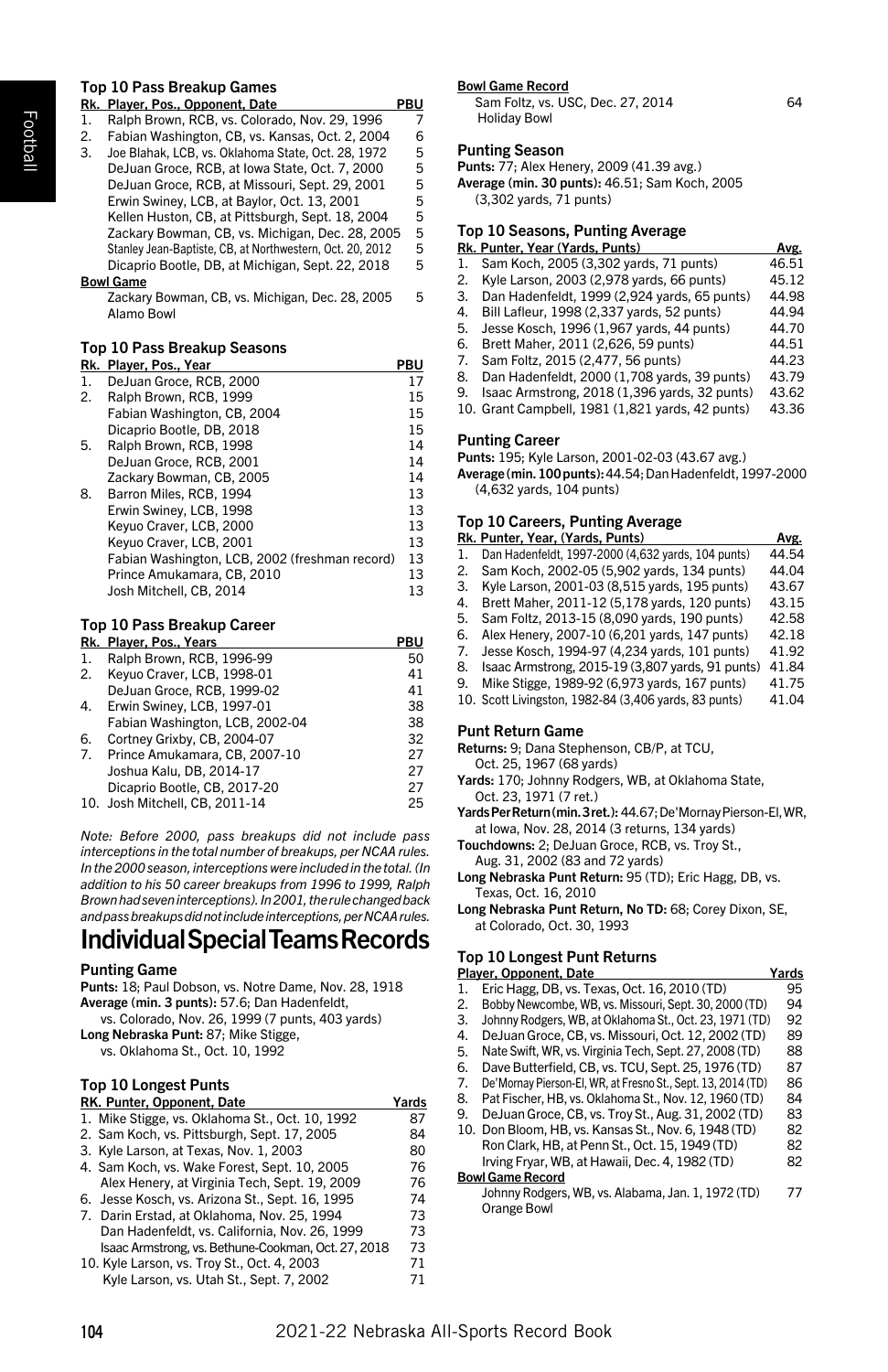#### Other Bowl Game Punt Return Touchdowns

| DeJuan Groce, CB, vs. Miami, Jan. 3, 2002 (TD)        | 71 |
|-------------------------------------------------------|----|
| Rose Bowl                                             |    |
| DeJuan Groce, CB, vs. Mississippi, Dec. 27, 2002 (TD) | 60 |
| Independence Bowl                                     |    |
| Dana Brinson, WB, vs. Florida St., Jan. 1, 1988 (TD)  | 52 |
| Fiesta Bowl                                           |    |
|                                                       |    |

#### Punt Return Season

Returns: 43; DeJuan Groce, CB, 2002 (732 yards) Yards: 732; DeJuan Groce, CB, 2002 (43 ret.) Yards Per Return (min. 10 ret.): 20.33; Bobby Newcombe, WB, 1997 (12 returns, 244 yards) Touchdowns: 4; DeJuan Groce, CB, 2002

#### Top 10 Season Punt Return Yards

|    | Rk. Player, Opponent, Year               | Yards |
|----|------------------------------------------|-------|
| 1. | DeJuan Groce, RCB, 2002 (43 ret.)        | 732   |
| 2. | Johnny Rodgers, WB, 1972 (39 ret.)       | 618   |
| 3. | De'Mornav Pierson-El. WR. 2014 (34 ret.) | 596   |
| 4. | Johnny Rodgers, WB, 1971 (33 ret.)       | 548   |
| 5. | DeJuan Groce, RCB, 2001 (33 ret.)        | 469   |
| 6. | Larry Wachholtz, S, 1965 (31 ret.)       | 452   |
| 7. | Niles Paul, WR, 2009 (38 ret.)           | 407   |
| 8. | Johnny Rodgers, WB, 1970 (26 ret.)       | 349   |
| 9. | Cortney Grixby, CB, 2005 (32 ret.)       | 333   |
|    | 10. Dana Brinson, WB, 1986 (27 ret.)     | 330   |

*Note: Johnny Rodgers (1971) and Joe Walker (1998) are the only Huskers to return a punt and kickoff for a touchdown in the same season. In 1971, Rodgers had a 98-yard kickoff return against Texas A&M and three punt returns for touchdowns (92 at Oklahoma State, 62 vs. Iowa State, 72 vs. Oklahoma). In 1998, Walker tied an NCAA record by returning a punt, a kickoff and an interception for touchdowns in the same season. Walker opened the year with a 99-yard kickoff return touchdown against Louisiana Tech, before adding a 73-yard punt return for a touchdown against Oklahoma State and a 65-yard interception return for a touchdown at Iowa State.*

#### Punt Return Career

Returns: 98; Johnny Rodgers, WB, 1970-72 (1,515 yards) Yards: 1,515; Johnny Rodgers, WB, 1970-72 (98 ret.) Yards Per Return: 18.33; Pat Fischer, HB, 1958-60 (30 ret., 550 yards)

Touchdowns: 7; Johnny Rodgers, WB, 1970-72

# Top 10 Career Punt Return Yards

|    | Rk. Player, Opponent, Years                 | Yards |
|----|---------------------------------------------|-------|
| 1. | Johnny Rodgers, WB, 1970-72 (98 ret.)       | 1.515 |
| 2. | DeJuan Groce, CB, 1999-02 (78 ret.)         | 1,218 |
| 3. | De'Mornay Pierson-El, WR, 2014-17 (74 ret.) | 904   |
| 4. | Bobby Newcombe, WB, 1997-00 (48 ret.)       | 829   |
| 5. | Tyrone Hughes, WB, 1989-92 (65 ret.)        | 817   |
| 6. | Larry Wachholtz, S, 1964-66 (62 ret.)       | 788   |
| 7. | Dana Brinson, WB, 1985-88 (77 ret.)         | 767   |
| 8. | Irving Fryar, WB, 1981-83 (60 ret.)         | 708   |
| 9. | Jeff Smith, IB, 1981-84 (44 ret.)           | 665   |
|    | 10. Joe Walker, ROV. 1997-00 (78 ret.)      | 653   |

#### Kick Return Game

| Returns: 7; Joe Walker, ROV, at Missouri, Nov. 8, 1997   |  |  |
|----------------------------------------------------------|--|--|
| (185 vards):                                             |  |  |
| Josh Davis, IB, at Kansas St., Nov. 16, 2002             |  |  |
| (186 vards):                                             |  |  |
| Cortney Grixby, CB, vs. Oklahoma St., Oct. 13, 2007      |  |  |
| $(161 \text{ yards})$ ;                                  |  |  |
| Courtney Grixby, CB, at Colorado, Nov. 23, 2007          |  |  |
| (107 vards):                                             |  |  |
| Niles Paul, WR, at Oklahoma, Nov. 1, 2008 (145 yards)    |  |  |
| Ameer Abdullah, IB, at Wisconsin, Oct. 1, 2011           |  |  |
| $(187 \text{ yards})$                                    |  |  |
| JD Spielman, WR, at Minnesota, Nov. 11, 2017             |  |  |
| (150 vards)                                              |  |  |
| Yards: 211; Ameer Abdullah, IB, vs. Fresno St.,          |  |  |
| Sept. 10, 2011 (5 returns)                               |  |  |
| Yards Per Return (min. 3 ret.): 51.0; Tyrone Hughes, WB, |  |  |
| at Kansas St., Oct. 6, 1990 (3 ret., 153 vards)          |  |  |

Touchdowns: 1; by several players, most recently JD Spielman, WR, vs. Arkansas State, Sept. 2, 2017 (99 yards)

Long Nebraska Kickoff Return: 105 (TD); Owen Frank, IB, vs. Kansas St., Oct. 14, 1911; Modern record: 100 (TD); Ameer Abdullah, IB, vs. Fresno St., Sept. 10, 2011; Niles Paul, WR, at Oklahoma State, Oct. 23, 2010; Ron Clark, HB, at Kansas State, Oct. 8, 1949

#### Top 10 Longest Kickoff Returns

|                  | Rk. Plaver. Opponent. Date                           | Yards |
|------------------|------------------------------------------------------|-------|
| 1.               | Owen Frank, B. vs. Kansas State, Oct. 14, 1911       | 105   |
| $\overline{2}$ . | Ron Clark, HB, at Kansas State, Oct, 8, 1949         | 100   |
|                  | Niles Paul, WR, at Oklahoma State, Oct, 23, 2010     | 100   |
|                  | Ameer Abdullah, IB, vs. Fresno State, Sept. 10, 2011 | 100   |
| 5.               | Tyrone Hughes, WB, at Kansas State, Oct. 6, 1990     | 99    |
|                  | Joe Walker, ROV, vs. Louisiana Tech, Aug. 29, 1998   | 99    |
|                  | Kenny Bell, WR, at Penn State, Nov. 23, 2013         | 99    |
|                  | JD Spielman, WR, vs. Arkansas State, Sept. 2, 2017   | 99    |
| 9.               | Johnny Rodgers, WB, vs. Texas A&M, Sept. 25, 1971    | 98    |
|                  | Keith Jones, IB, vs. Kansas, Nov. 16, 1985           | 98    |
|                  | <b>Bowl Game Record</b>                              |       |
|                  | Willie Ross, HB, vs. Miami, Dec. 15, 1962,           | 92    |
|                  | Gotham Bowl                                          |       |
|                  |                                                      |       |

#### Kick Return Season

Returns: 45; Cortney Grixby, CB, 2007 (1,094 yards)

Yards: 1,094; Cortney Grixby, CB, 2007 (45 ret.)

Yards Per Return (min. 5 ret.): 33.71; Pat Fischer, HB, 1958 (7 ret., 236 yards)

Touchdowns: 1; by several players, most recently Kenny Bell, WR, 2013

#### Top 10 Season Kickoff Return Yards

|    | Rk. Player, Opponent, Year            | Yards |
|----|---------------------------------------|-------|
| 1. | Cortney Grixby, CB, 2007 (45 ret.)    | 1.094 |
| 2. | Josh Davis, IB, 2002 (42 ret.)        | 994   |
|    | 3. Niles Paul, WR, 2008 (41 ret.)     | 969   |
|    | 4. Ameer Abdullah, IB, 2011 (26 ret.) | 763   |
| 5. | Josh Davis, IB, 2001 (25 ret.)        | 675   |
| 6. | JD Spielman, WR, 2017 (26 ret.)       | 669   |
|    | 7. Kenny Bell, WR, 2013 (23 ret.)     | 609   |
| 8. | Josh Davis, IB, 2003 (23 ret.)        | 596   |
| 9. | Tyrone Hughes, WB, 1990 (18 ret.)     | 523   |
|    | 10. Dana Brinson. WB. 1988 (23 ret.)  | 510   |
|    |                                       |       |

#### Kick Return Career

Returns: 92; Josh Davis, IB, 2000-03 (2,265 yards)

Yards: 2,265; Josh Davis, IB, 2000-03 (92 ret.)

Yards Per Return (min. 10 ret.): 28.29; Tyrone Hughes, WB, 1989-92 (51 ret., 1,443 yards)

Touchdowns: 2; Niles Paul, WR, 2007-10

## Top 10 Career Kickoff Return Yards

|    | Rk. Player, Opponent, Years             | Yards |
|----|-----------------------------------------|-------|
| 1. | Josh Davis, IB, 2000-03 (92 ret.)       | 2.265 |
|    | 2. Niles Paul, WR, 2007-10 (77 ret.)    | 1,887 |
| 3. | Ameer Abdullah, IB, 2011-14 (61 ret.)   | 1.592 |
|    | 4. Tyrone Hughes, WB, 1989-92 (51 ret.) | 1.443 |
| 5. | Kenny Bell, WR, 2011-14 (51 ret.)       | 1.277 |
| 6. | Joe Walker, ROV, 1997-00 (53 ret.)      | 1.159 |
|    | 7. Dana Brinson, WB, 1985-88 (51 ret.)  | 1.154 |
| 8. | Cortney Grixby, CB, 2004-07 (45 ret.)   | 1.094 |
| 9. | Johnny Rodgers, WB, 1970-72 (35 ret.)   | 847   |
|    | 10. JD Spielman, WR, 2017-19 (36 ret.)  | 835   |
|    |                                         |       |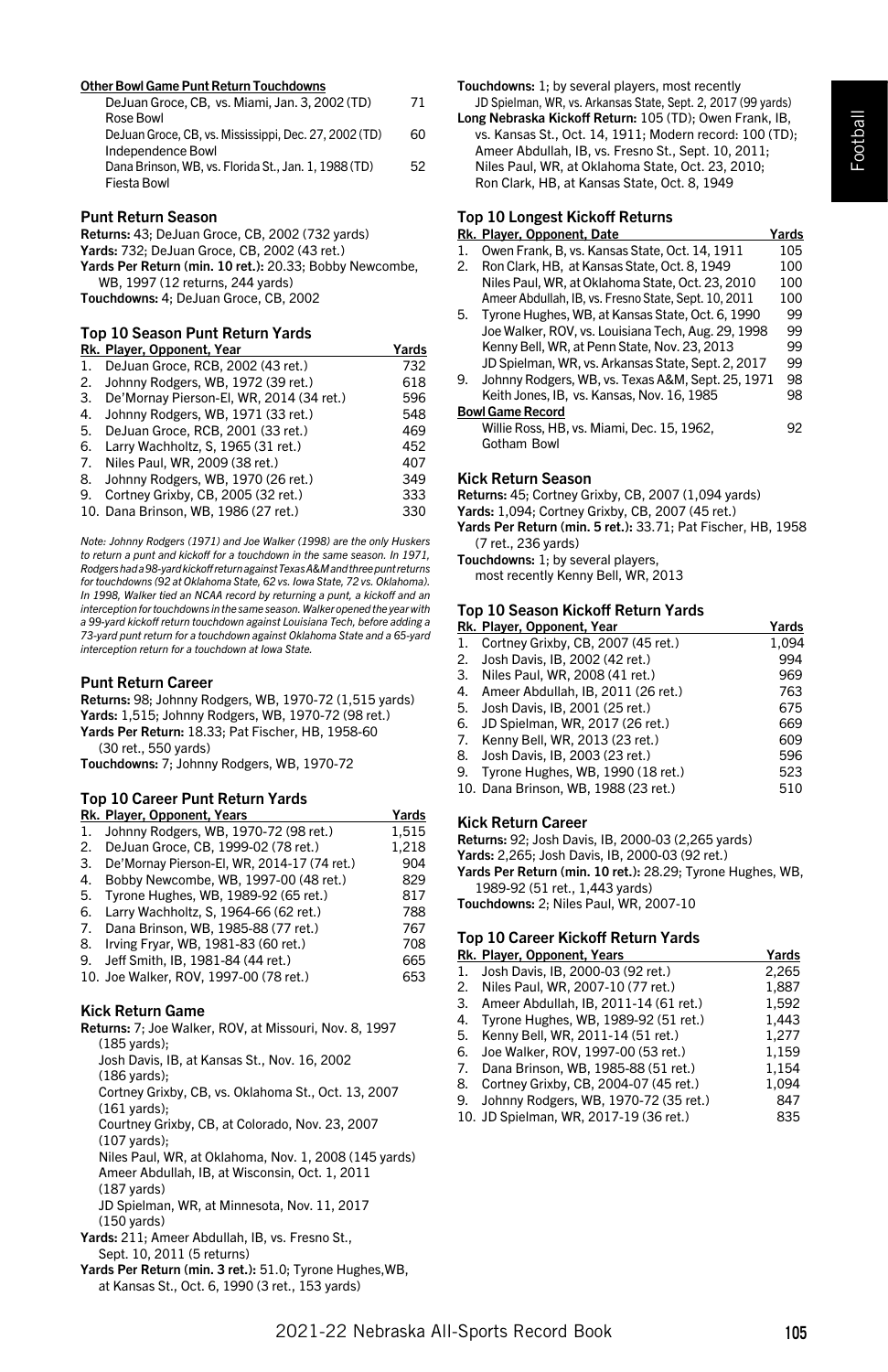# Nebraska Team Offensive Records

Scoring Game High Points: 119; vs. Haskell (0), Nov. 24, 1910 Modern era: 84; at Minnesota (13), Sept. 17, 1983 Low Points: 0; 99 times, most recently at Arizona St. (19), Sept. 21, 1996 Victory Margin: 119; vs. Haskell (119-0), Nov. 24, 1910 Modern era: 71; at Minnesota (84-13), Sept. 17, 1983 Losing Margin: 60; at Texas Tech (10-70), Oct. 9, 2004 Points, Half: 1st: 63; vs. Arizona St., Sept. 16, 1995; vs. Iowa St., Nov. 15, 1997 2nd: 56; vs. Oklahoma, Nov. 2, 1996 Points, Quarter: 1st: 38; vs. Baylor, Oct. 21, 2000 2nd: 35; at Kansas, Nov. 4, 1978; vs. Kansas, Oct. 26, 1996 3rd: 48; vs. Colorado, Oct. 22, 1983 4th: 30; at Hawaii, Dec. 4, 1982 High Touchdowns: 12; at Minnesota, Sept. 17, 1983 Low Touchdowns: 0; several times, most recently at Ohio St., Nov. 5, 2016 PATs Made, Kick: 11; at Army, Sept. 23, 1972; vs. Arizona St., Sept. 16, 1995; vs. Iowa St., Nov. 15, 1997 2PATs Made: 5; at Kansas, Nov. 10, 1962 (5 att.) 2PATs Attempted: 5; at Kansas, Nov. 10, 1962 (5 made) Field Goals Made: 7; at Missouri, Oct. 19, 1985 (ties NCAA record, 7 att.) Field Goals Attempted: 7; at Missouri, Oct. 19, 1985 (ties NCAA record, 7 made); vs. Southern Miss, Sept. 26, 2015 (5 made) Safeties: 1; several times, most recently, vs. Arkansas State, Sept. 2, 2017 Quickest Score: 0:07; Terrell Farley 21-yard fumble return at Texas Tech, Oct. 19, 1996

#### Top 10 Scoring Games (all time) r Passer and Section 1996.<br>Rhind Points Points Points Points

|    | <b>M. NO Opponent, Date</b>             | . טוווט |
|----|-----------------------------------------|---------|
|    | 1. vs. Haskell (0), Nov. 24, 1910       | 119     |
|    | 2. vs. Kearney State (0), Oct. 7, 1911  | 117     |
| 3. | at Creighton (0), Oct. 28, 1905         | 102     |
| 4. | vs. Nebraska Weslevan (0), Oct. 6, 1917 | 100     |
| 5. | vs. Doane (0), Nov. 23, 1907            | 85      |
|    | 6. at Minnesota (13), Sept. 17, 1983    | 84      |
| 7. | vs. Bellevue (0), Oct. 5, 1912          | 81      |
| 8. | at Army (7), Sept. 23, 1972             | 77      |
|    | vs. Arizona State (28), Sept. 16, 1995  | 77      |
|    | vs. Iowa State (14), Nov. 15, 1997      | 77      |
|    |                                         |         |

#### Scoring Season

- High Points: 624; 1983
- Low Points: 21; 1892
- High Points Per Game: 52.4; 1995 (576 in 11 games)
- Low Points Per Game: 4.2; 1892 (21 in 5 games)
- High Touchdowns: 89; 1983
- Low Touchdowns: 10; 1957, 1958
- High PATs Made, Kick: 77; 1983
- Low PATs Made, Kick: 4; 1957 (10 att.) High 2PATs Made (since 1958): 11; 1962 (20 att.)
- Low 2PATs Made (since 1958): 0; several times,
- most recently 2020
- High 2PATs Attempted (since 1958): 20; 1962 (11 made) Low 2PATs Attempted (since 1958): 0; several times, most recently 2013

High Field Goals Made: 24; 2009 (28 att.) Low Field Goals Made: 0; several times, most recently 1951 High Field Goals Attempted: 28; 2009 (24 made) Low Field Goals Attempted: 1; several times, most recently 1951 Field Goal Percentage (min. 10 att.): 94.7; 2010 (18-19) Safeties: 3; 1989, 1999

# First Downs, Game

High First Downs: 44; vs. Utah St., Sept. 7, 1991 Low First Downs: 0; vs. Colorado, Nov. 18, 1961 High First Downs by Rush: 36; vs. New Mexico St., Sept. 18, 1982 (NCAA record)

Low First Downs by Rush: 0; vs. Colorado, Nov. 18, 1961 High First Downs by Pass: 24; vs. Iowa State, Oct. 1, 2005

Low First Downs by Pass: 0; several times, most recently at Iowa St., Nov. 8, 1986

High First Downs by Penalty: 6; vs. USC, Sept. 20, 1969; vs. Louisiana Tech, Aug. 29, 1998; vs. USC, Sept. 15, 2007 Low First Downs by Penalty: 0; several times, most recently at Rutgers, Dec. 18, 2020

#### First Downs, Season

High First Downs: 330; 2012 Low First Downs: 56; 1947 High First Downs by Rush: 249; 1982 Low First Downs by Rush: 42; 1947 High First Downs by Pass: 184; 2007 Low First Downs by Pass: 12; 1947 High First Downs by Penalty: 29; 2012 Low First Downs by Penalty: 1; 1946

#### Rushing, Game

- High Yards: 677; vs. New Mexico St., Sept. 18, 1982 (NCAA record, 78 att.)
- Low Yards: -17; vs. Oklahoma, Nov. 24, 1951 (33 att.)
- High Attempts: 86; vs. South Dakota, Sept. 20, 1952 (398 yards)
- Low Attempts: 16; vs. Ohio State, Oct. 14, 2017 (44 yards)
- High Yards Per Attempt: 10.82; at Minnesota, Sept. 17, 1983 (55 att., 595 yards)
- Low Yards Per Attempt: -0.52; vs. Oklahoma, Nov. 24, 1951 (33 att., -17 yards)
- Touchdowns: 9; at Minnesota, Sept. 17, 1983; vs. Oregon, Sept. 28, 1985; vs. Iowa St., Nov. 15, 1997

## Top 10 Rushing Games

|    | <b>Rk. NU Opponent. Date</b>             | Yards |
|----|------------------------------------------|-------|
| 1. | New Mexico St., Sept. 18, 1982 (78 att.) | 677   |
| 2. | at Baylor, Oct. 13, 2001 (73 att.)       | 641   |
| 3. | lowa St., Nov. 4, 1995 (68 att.)         | 624   |
| 4. | Utah St., Sept. 7, 1991 (77 att.)        | 617   |
| 5. | lowa St., Nov. 7, 1987 (70 att.)         | 604   |
| 6. | at Minnesota, Sept. 17, 1983 (55 att.)   | 595   |
| 7. | Oklahoma St., Oct. 15, 1988 (60 att.)    | 570   |
| 8. | Pacific, Sept. 23, 1995 (70 att.)        | 569   |
| 9. | Kansas, Nov. 12, 1983 (66 att.)          | 567   |
|    | 10. at lowa St., Nov. 5, 1988 (68 att.)  | 566   |
|    |                                          |       |

# Fewest Rushing Yards in a Game

| Rk. NU Opponent, Date                    | Yards |
|------------------------------------------|-------|
| Oklahoma, Nov. 24, 1951 (33 att.)        | $-17$ |
| at Missouri, Oct. 22, 2005 (19 att.)     | $-2$  |
| Oklahoma, Oct. 22, 1949 (38 att.)        | 4     |
| at Penn St., Oct. 15, 1949 (35 att.)     | 5     |
| at Syracuse, Oct. 18, 1958 (35 att.)     | 11    |
| at Missouri, Nov. 18, 1967 (44 att.)     | 11    |
| Minnesota, Oct. 1, 1949 (38 att.)        | 14    |
| Oklahoma, Oct. 29, 2005 (34 att.)        | 16    |
| at Kansas, Nov. 5, 2005 (22 att.)        | 21    |
| 10. at Oklahoma, Nov. 13, 1948 (28 att.) | 22    |
|                                          |       |

#### Rushing, Season

High Yards: 4,820; 1983 (724 att.)

Low Yards: 918; 1947 (315 att.)

High Yards Per Game: 401.7; 1983 (4,820 yards/12 games) Low Yards Per Game: 96.0; 2005 (1,152 yards/12 games) High Attempts: 762; 1982 (4,732 yards) Low Attempts: 315; 1947 (918 yards) High Yards Per Attempt: 7.01; 1995 (627 att., 4,398 yards) Low Yards Per Attempt: 2.57; 1958 (442 att., 1,135 yards) High Yards Lost: 580; 1951 Low Yards Lost: 157; 1974 High Touchdowns: 66; 1983, 1997 Low Touchdowns: 3; 1958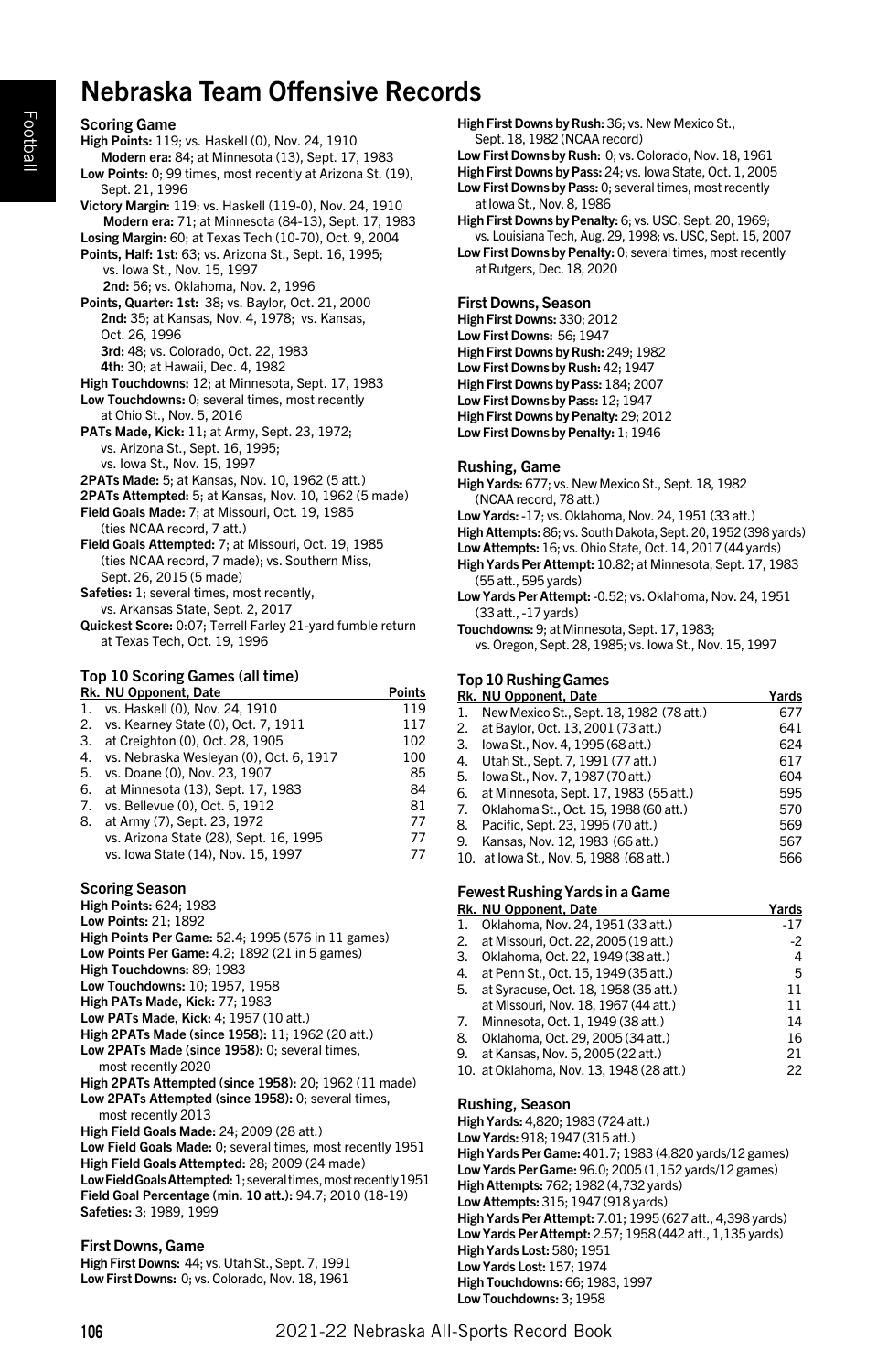#### Passing, Game

High Yards: 519; vs. Kansas St., Nov. 10, 2007 (43 att., 31 comp.) Low Yards: -3; at Iowa St., Nov. 8, 1986 (9 att., 1 comp.) High Attempts: 58; at Colorado, Nov. 23, 2007 (31 comp.) Low Attempts: 1; at Iowa St., Nov. 12, 1949 (0 comp.) High Completions: 37, at Texas Tech, Oct. 11, 2008 (45 att.) Low Completions: 0; eight times, most recently vs. Colorado, Nov. 18, 1961 High Completion Pct. (min. 15 att.): 86.96 vs. Indiana, Oct. 26, 2019 (23 att., 20 comp.) Low Completion Pct. (min. 15 att.): 17.65; three times,

most recently at Iowa St., Nov. 9, 1957 (17 att., 3 comp.) High Yards Per Attempt (min. 15 att.): 17.1; vs. Baylor, Oct. 16, 2004 (20 att., 342 yards)

- Low Yards Per Attempt (min. 15 att.): 0.59; at Penn St., Oct. 15, 1949 (17 att., 10 yards)
- High Yards Per Completion (min. 10 comp.): 28.30; at Kansas, Nov. 4, 1978 (10 comp., 283 yards)

Low Yards Per Completion (min. 10 comp.): 5.33; at Minnesota, Oct. 2, 1948 (12 comp., 64 yards)

Attempts, No INT: 55; vs. Iowa St., Oct. 1, 2005

Interceptions: 5; vs. Pittsburgh, Nov. 13, 1954 (23 att.) at Texas Tech, Oct. 9, 2004 (42 att.)

High INT Pct. (min. 15 att.): 26.67; at Oklahoma, Nov. 23, 1985 (15 att., 4 INT)

- Touchdown Passes: 7 vs. Kansas St., Nov. 10, 2007 (43 att.)
- Touchdown Pct. (min. 15 att.): 33.33; vs. UCLA, Sept. 12, 1987; at Missouri, Oct. 31, 1987 (both 15 att., 5 TD)
- High NCAA Rating (min. 15 att.): 298.2; vs. UCLA, Sept. 12, 1987 (15-10-0/217/5)

Low NCAA Rating (min. 15 att.): -24.5; at Penn St., Oct. 15, 1949 (17-3-4/10/0)

#### 300-Yard Passing Games (44)

| Rk. | <b>NU Opponent, Date</b>                                    | Yards |
|-----|-------------------------------------------------------------|-------|
| 1.  | Kansas State, Nov. 10, 2007 (43 att., 31 comp.)             | 519   |
| 2.  | at Colorado, Nov. 23, 2007 (58 att., 31 comp.)              | 484   |
| 3.  | Ball State, Sept. 22, 2007 (37 att., 29 comp.)              | 438   |
| 4.  | lowa St., Oct. 1, 2005 (55 att., 36 comp.)                  | 431   |
|     | at Purdue, Oct. 28, 2017 (50 att., 32 comp.)                | 431   |
| 6.  | Wyoming, Sept. 10, 2016 (35 att., 21 comp.)                 | 412   |
| 7.  | at Purdue, Oct. 31, 2015 (48 att., 29 comp.)                | 407   |
|     | at Wisconsin, Oct. 6, 2018 (44 att., 26 comp.)              | 407   |
| 9.  | at Kansas, Nov. 3, 2007 (50 att., 25 comp.)                 | 405   |
|     | 10. at Penn State, Nov. 18, 2017 (41 att., 26 comp.)        | 399   |
|     | 11. Kansas, Sept. 30, 2006 (33 att., 15 comp.)              | 395   |
|     | 12. at Colorado, Nov. 25, 2005 (48 att., 27 comp.)          | 392   |
|     | 13. USC, Sept. 15, 2007 (54 att., 36 comp.)                 | 389   |
|     | 14. vs. USC, Dec. 27, 2014 (51 att., 32 comp.)              | 381   |
|     | 15. Southern Miss, Sept. 26, 2015 (35 att., 23 comp.)       | 368   |
|     | 16. at Kansas, Oct. 21, 1972 (38 att., 19 comp.)            | 360   |
|     | 17. Arkansas State, Sept. 12, 2009 (41 att., 30 comp.)      | 358   |
|     | 18. at Texas Tech, Oct. 11, 2008 (45 att., 37 comp.)        | 357   |
|     | 19. Southern Miss, Sept. 1, 2012 (34 att., 26 comp.)        | 354   |
|     | 20. Ohio State, Oct. 14, 2017 (47 att., 27 comp.)           | 349   |
|     | 21. Western Michigan, Aug. 30, 2008 (36 att., 20 comp.)     | 345   |
|     | 22. Baylor, Oct. 16, 2004 (20 att., 13 comp.)               | 342   |
|     | at Northwestern, Oct. 20, 2012 (39 att., 27 comp.)          | 342   |
|     | 24. Baylor, Oct. 25, 2008 (46 att., 32 comp.)               | 336   |
|     | 25. Louisiana Tech, Sept. 2, 2006 (36 att., 24 comp.)       | 332   |
|     | 26. Missouri, Oct. 14, 1972 (29 att., 20 comp.)             | 329   |
|     | 27. at lowa State, Oct. 18, 2008 (37 att., 27 comp.)        | 328   |
|     | Kansas, Nov. 8, 2008 (38 att., 29 comp.)                    | 328   |
|     | at Illinois, Sept. 21, 2019 (34 att., 22 comp.)             | 328   |
|     | 30. at Oklahoma St., Oct. 23, 2010 (35 att., 23 comp.)      | 323   |
|     | vs. Purdue, Sept. 29, 2018 (42 att., 25 comp.)              | 323   |
|     | 32. Michigan State, Nov. 7, 2015 (33 att., 19 comp.)        | 320   |
|     | 33. Oklahoma St., Oct. 28, 1972 (40 att., 18 comp.)         | 319   |
|     | BYU, Sept. 5, 2015 (41 att., 24 comp.)                      | 319   |
|     | 35. at Texas, Oct. 27, 2007 (38 att., 25 comp.)             | 315   |
|     | 36. Utah, Sept. 21, 1968 (32 att., 19 comp.)                | 314   |
|     | 37. Minnesota, Nov. 23, 2012 (33 att., 22 comp.)            | 311   |
|     | at Minnesota, Nov. 11, 2017 (36 att., 25 comp.)             | 311   |
|     | 39. South Dakota State, Sept. 21, 2013 (26 att, 21 comp.)   | 310   |
|     | 40. at Miami, Sept. 19, 2015 (45 att., 21 comp.)            | 309   |
|     | 41. Colorado, Nov. 26, 2004 (55 att., 29 comp.)             | 306   |
|     | 42. Texas, Oct. 21, 2006 (29 att., 16 comp.)                | 302   |
|     | South Alabama, Sept. 12, 2015 (38 att., 26 comp.)           | 302   |
|     | 44. Louisiana-Lafayette, Sept. 26, 2009 (26 att., 22 comp.) | 300   |

# Fewest Passing Yards in a Game

- 
- RK. NU Opponent, Date Yards<br>1. at lowa St., Nov. 8, 1986 (9 att., 1 comp.) 43 at Iowa St., Nov. 8, 1986 (9 att., 1 comp.)

2. Eight times, most recently vs. Colorado, Nov. 18, 1961 0

10. at Colorado, Nov. 28, 1987 (6 att., 3 comp.) 3

#### Passing, Season

High Yards: 3,886; 2007 (481 att., 296 comp.) Low Yards: 321; 1960 (72 att., 24 comp.) High Yards Per Game: 323.8, 2007 (3,886 yards/12 games) Low Yards Per Game: 32.1; 1960 (321 yards/10 games) High Attempts: 481; 2007 (296 comp.) Low Attempts: 72; 1960 (24 comp.) High Completions: 296; 2007 (481 att.) Low Completions: 24; 1960 (72 att.) High Completion Pct.: 68.13; 2008 (433 att., 295 comp.) Low Completion Pct.: 28.57; 1947 (91 att., 26 comp.) High Yards Per Attempt: 9.09; 1978 (198 att., 1,800 yards) Low Yards Per Attempt: 3.91; 1959 (101 att., 395 yards) High Yards Per Completion: 19.64; 1989 (55 comp., 1,080 yards) Low Yards Per Completion: 9.75; 2020 (156 comp., 1,521 yards) High Interceptions: 23; 2004 (322 att.) Low Interceptions: 3; 1989 (168 att.); 1996 (222 att.) High INT Pct.: 17.82; 1957 (101 att., 18 INT) Low INT Pct.: 1.35; 1996 (222 att., 3 INT) High Touchdown Passes: 32; 2006 (411 att.) Low Touchdown Passes: 1; 1957 (101 att.); 1960 (72 att.) High Touchdown Pct.: 13.69; 1989 (168 att., 23 TD) Low Touchdown Pct: 0.99; 1957 (101 att., 1 TD) High NCAA Rating: 166.9; 1989 (168-83-3/1,518/23) Low NCAA Rating: 35.9; 1957 (101-33-18/428/1)

#### Total Offense, Game

High Yards: 883; vs. New Mexico St., Sept. 18, 1982 (677 rush, 206 pass)

- Low Yards: 15; at Penn St., Oct. 15, 1949 (5 rush, 10 pass) Yards, Half: 508 (1st); vs. Arizona St., Sept. 16, 1995
- (284 rush, 224 pass)

High Attempts: 108; at Missouri, Oct. 9, 1971 (73 rush, 35 pass) Low Attempts: 35; three times, most recently

vs. Colorado, Nov. 18, 1961 (23 rush, 12 pass)

High Yards Per Attempt: 11.288; at Kansas State, Oct. 7, 2010 (52 att., 587 yards); 11.286; at Minnesota, Sept. 17, 1983 (70 att., 790 yards)

Low Yards Per Attempt: 0.29; at Penn St., Oct. 15, 1949 (52 att., 15 yards)

## Top 10 Total Offense Games

|    | Rk. NU Opponent. Date (Rush-Pass-Attempts)   | Yards |
|----|----------------------------------------------|-------|
| 1. | New Mexico St., Sept. 18, 1982 (677-206-104) | 883   |
| 2. | at Kansas, Nov. 4, 1978 (516-283-77)         | 799   |
| 3. | at Minnesota, Sept. 17, 1983 (595-195-70)    | 790   |
| 4. | Utah St., Sept. 7, 1991 (617-170-98)         | 787   |
| 5. | Florida Atlantic, Aug. 30, 2014 (498-286-92) | 784   |
| 6. | lowa St., Nov. 4, 1995 (624-152-89)          | 776   |
| 7. | Pacific, Sept. 23, 1995 (569-162-106)        | 731   |
| 8. | Kansas St., Oct. 7, 1989 (542-181-87)        | 723   |
| 9. | Colorado, Oct. 10, 1981 (541-173-90)         | 719   |
|    | 10. Kansas State, Nov. 10, 2007 (183-519-80) | 702   |
|    |                                              |       |

# Lowest Total Offense Games by Nebraska

|    | Rk. NU Opponent, Date (Attempts)      | Yards |
|----|---------------------------------------|-------|
| 1. | at Penn St., Oct. 15, 1949 (52)       | 15    |
| 2. | Colorado, Nov. 18, 1961 (35)          | 31    |
| 3. | Oklahoma, Oct. 22, 1949 (50)          | 38    |
| 4. | Oklahoma, Nov. 24, 1951 (51)          | 41    |
|    | at Syracuse, Oct. 18, 1958 (45)       | 41    |
| 6. | at Kansas, Nov. 5, 1960 (39)          | 50    |
| 7. | at Iowa St., Oct. 11, 1947 (35)       | 62    |
| 8. | at UCLA, Nov. 30, 1946 (43)           | 63    |
| 9. | Indiana, Oct. 26, 1946 (68)           | 68    |
|    | 10. at Pittsburgh, Oct. 12, 1957 (45) | 76    |
|    | at Indiana, Oct. 17, 1959 (39)        | 76    |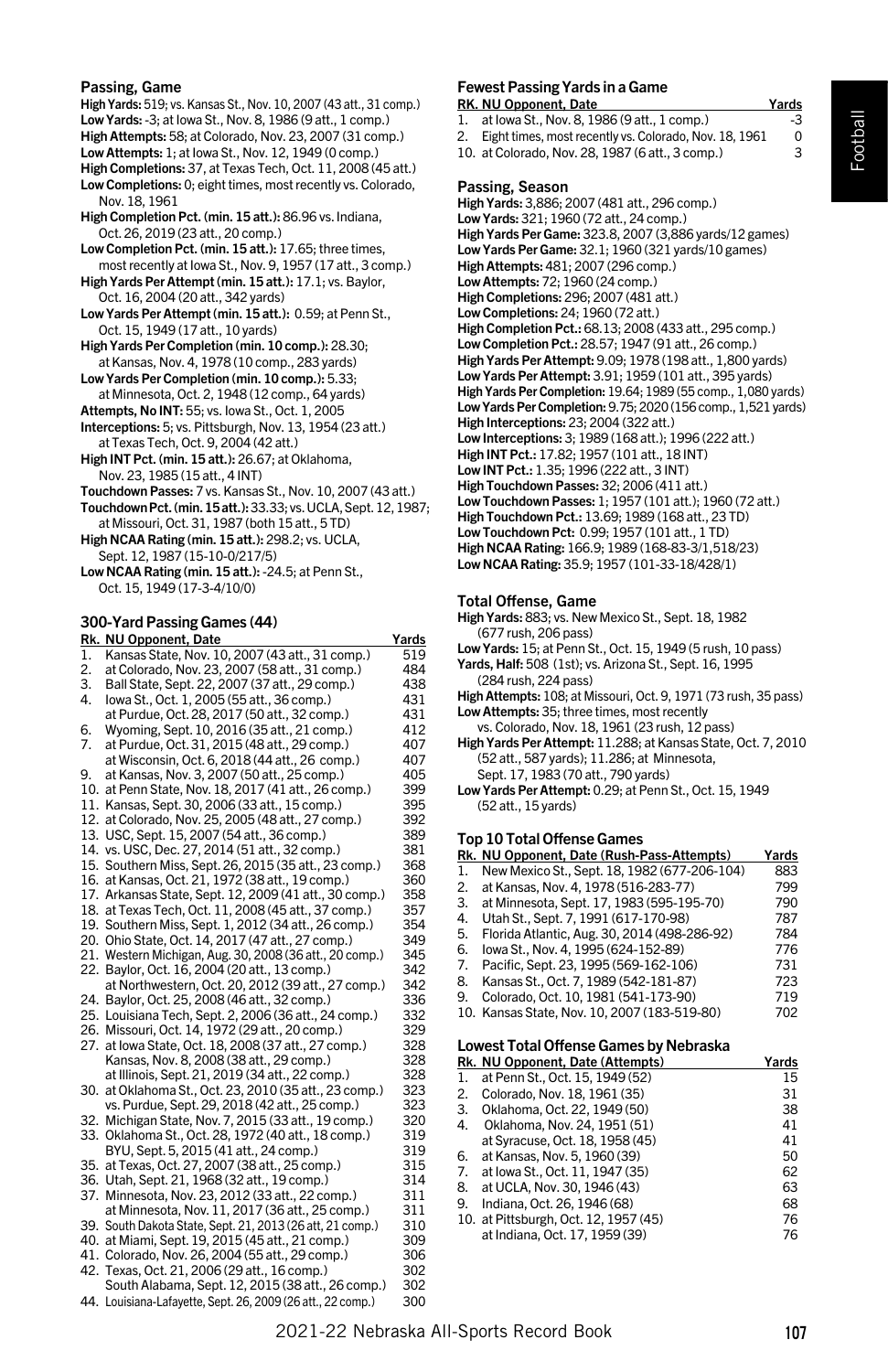# Total Offense Season

High Yards: 6,560; 1983 (4,820 rush, 1,740 pass) Low Yards: 1,275; 1947 (918 rush, 357 pass) High Yards Per Game: 556.3; 1995 (399.8 rush, 156.5 pass) Low Yards Per Game: 141.7; 1947 (102.0 rush, 39.7 pass) High Attempts: 1,076; 1971 (696 rush, 380 pass) Low Attempts: 406; 1947 (315 rush, 91 pass) High Yards Per Attempt: 7.2; 1983 (6,560 yards, 916 att.) Low Yards Per Attempt: 2.9; 1958 (1,548 yards, 526 att.)

#### **Penalties**

- High Penalties, Game: 16; at Texas A&M, Nov. 20, 2010 (145 yards) Low Penalties, Game: 0; several times, most recently vs. Maine, Sept. 3, 2005
- High Penalty Yards, Game: 145; at Texas A&M, Nov. 20, 2010 (16 penalties)
- Low Penalty Yards, Game: 0; several times, most recently vs. Maine, Sept. 3, 2005
- High Penalties, Season: 109, 2010 (993 yards)
- Low Penalties, Season: 33; 1960 (324 yards)
- High Penalty Yards, Season: 993; 2010 (109 penalties) Low Penalty Yards, Season: 256; 1957 (36 penalties)
- Turnovers, Game
- High Turnovers: 8; vs. Colorado, Oct. 21, 1967
- (4 FL, 4 INT); at Iowa St., Nov. 11, 1972 (6 FL, 2 INT); vs. Iowa St., Oct. 24, 2009 (5 FL, 3 INT)
- Low Turnovers: 0; several times, most recently at Purdue, Dec. 5, 2020
- High Turnover Margin: +8; at Kansas St., Oct. 8, 1949 (0-8); vs. Texas A&M, Oct. 18, 2003 (0-8)
- Low Turnover Margin: -8; vs. Iowa St., Oct. 24, 2009 (8-0)
- High Fumbles: 10; vs. Kansas St., Nov. 13, 1999 (lost 3)
- Low Fumbles: 0; several times, most recently vs. Penn State, Nov. 14, 2020
- High Fumbles Lost: 6; several times, most recently at Iowa St., Nov. 13, 1976 (8 fumbles)
- Low Fumbles Lost: 0; several times, most recently at Purdue, Dec. 5, 2020
- High Interceptions Thrown: 5, at Texas Tech, Oct. 9, 2004 vs. Pittsburgh, Nov. 13, 1954
- Low Interceptions Thrown: 0; several times, most recently at Purdue, Dec. 5, 2020

#### Turnovers, Season

High Turnovers: 40; 1967 (25 FL, 15 INT); 1972 (20 FL, 20 INT) Low Turnovers: 12; 1992 (5 FL, 7 INT) High Turnover Margin: +26; 1971 (21-47) Low Turnover Margin: -18; 1967 (40-22) High Fumbles: 49; 1999 (lost 25) Low Fumbles: 11; 2015 (lost 6) High Fumbles Lost: 26; 1954 (45 fumbles); 1976 (34 fumbles) Low Fumbles Lost: 2; 2017 (12 fumbles) High Interceptions Thrown: 23; 2004 Low Interceptions Thrown: 3; 1989, 1996

# Nebraska Team Defensive Records

# Rushing Defense

| <b>Fewest Rushing Yards Allowed, Game</b> |
|-------------------------------------------|
| (includes all negative yardage games)     |

|    | Rk. NU Opponent, Date (Attempts)               | Yards |
|----|------------------------------------------------|-------|
| 1. | Kansas St., Oct. 16, 1976 (39 att.)            | $-45$ |
| 2. | Kansas, Oct. 16, 1971 (35 att.)                | $-42$ |
| 3. | Oregon St., Sept. 30, 1989 (27 att.)           | $-36$ |
| 4. | Florida, Jan. 2, 1996, Fiesta Bowl (21 att.)   | $-28$ |
| 5. | Troy St., Sept. 1, 2001 (35 att.)              | $-25$ |
| 6. | at Michigan, Nov. 9, 2013 (36 att.)            | $-21$ |
|    | Louisiana Tech. Aug. 29, 1998 (14 att.)        | $-21$ |
|    | at Kansas, Nov. 15, 1986 (22 att.)             | $-21$ |
| 9. | Kansas St., Oct. 21, 1995 (26 att.)            | $-19$ |
|    | 10. South Dakota St., Sept. 21, 1963 (32 att.) | $-17$ |
|    | 11. South Carolina, Oct. 3, 1987 (22 att.)     | -14   |
|    | 12. Oklahoma St., Oct. 18, 1980 (39 att.)      | $-13$ |

| 13. at Army, Sept. 23, 1972 (37 att.)         | $-12$ |
|-----------------------------------------------|-------|
| 14. Kansas St., Oct. 5, 1946 (33 att.)        | $-11$ |
| 15. North Dakota, Sept. 23. 1961 (37 att.)    | -8    |
| 16. at Kansas St., Oct. 15, 1994 (23 att.)    | $-7$  |
| 17. Maine, Sept. 3, 2005 (37 att.)            | -6    |
| 18. Iowa St., Nov. 4, 1967 (39 att.)          | $-5$  |
| 19. Western Illinois, Sept. 4, 2004 (35 att.) | $-3$  |
| at Colorado, Oct. 24, 1964 (36 att.)          | $-3$  |
| 21. at Purdue. Dec. 5. 2020 (17 att.)         | $-2$  |
| 22. Utah St., Sept. 5, 1987 (29 att.)         | $-1$  |
| <b>Bowl Game</b>                              |       |
| Florida, Jan. 2, 1996, Fiesta Bowl (21 att.)  | -28   |

#### Fewest Rushing Yards Allowed Per Game, Season

|    | Rk. Season (National/Conference Rank) Yards Per Game |      |
|----|------------------------------------------------------|------|
| 1. | 1967 (4th National/1st Big Eight)                    | 67.5 |
| 2. | 1997 (3rd National/1st Big 12)                       | 73.4 |
| 3. | 1999 (6th National/1st Big 12)                       | 77.1 |
| 4. | 1995 (2nd National/1st Big Eight)                    | 78.4 |
| 5. | 1984 (4th National)                                  | 78.8 |
| 6. | 1994 (4th National/1st Big Eight)                    | 79.3 |
| 7. | 1996 (5th National/1st Big 12)                       | 83.8 |
| 8. | 1971 (2nd National/1st Big Eight)                    | 85.9 |
| 9. | 1980 (3rd National/1st Big Eight)                    | 88.0 |
|    | 10. 2009 (9th National)                              | 93.1 |
|    | 1979 (2nd National/1st Big Eight)                    | 93.1 |
|    |                                                      |      |

## Passing Defense Fewest Passing Yards Allowed, Game

| r assing Defense Fewest Fassing Tarus Allowed, Game           |       |
|---------------------------------------------------------------|-------|
| Rk. NU Opponent, Date (Completions-Attempts)                  | Yards |
| 1. 10 times, most recently, Nicholls St., Sept. 9, 2006 (0-3) | O     |
| 11. at lowa St., Nov. 12, 1949 (4-17)                         | 2     |
| <b>Bowl Game</b>                                              |       |
| vs. Arizona, Dec. 30, 2009, Holiday Bowl (10-31)              | 46    |
| vs. Oklahoma, Jan. 1, 1979, Orange Bowl (2-3)                 | 47    |
| vs. Alabama, Jan. 1, 1972, Orange Bowl (3-13)                 | 47    |

# Fewest Passing Yards Allowed Per Game, Season

|    | I GWGSLI ASSIIIR TAIWS AIIOWGUT GI GAIHG, JGASOII    |      |  |
|----|------------------------------------------------------|------|--|
|    | Rk. Season (National/Conference Rank) Yards Per Game |      |  |
|    | 1. 1973 (1st National/1st Big Eight)                 | 39.9 |  |
|    | 2. 1955 (11th National/1st Big Eight)                | 44.9 |  |
| 3. | 1949                                                 | 66.1 |  |
| 4. | 1960                                                 | 66.4 |  |
|    | 5. 1965 (3rd National/1st Big Eight)                 | 66.5 |  |
| 6. | 1953                                                 | 72.7 |  |
|    | 7. 1956                                              | 76.2 |  |
| 8. | 1961                                                 | 80.0 |  |
| 9. | 1957                                                 | 80.6 |  |
|    | 10.1954                                              | 82.2 |  |
|    |                                                      |      |  |

### Total Defense

#### Fewest Total Yards Allowed, Game

|    | Rk. NU Opponent, Date (Rush, Pass)         | Yards |
|----|--------------------------------------------|-------|
| 1. | South Dakota St., Sept. 21, 1963 (-17, 48) | 31    |
| 2. | North Dakota, Sept. 23, 1961 (-8, 42)      | 34    |
| 3. | Kansas St., Oct. 17, 1964 (28, 8)          | 36    |
| 4. | Kansas St., Oct. 5, 1946 (-11, 58)         | 47    |
| 5. | Kansas, Oct. 25, 1997 (21, 27)             | 48    |
| 6. | at Colorado, Oct. 24, 1964 (-3, 54)        | 51    |
| 7. | at lowa St., Nov. 3, 1984 (16, 37)         | 53    |
| 8. | Kansas, Oct. 16, 1971 (-42, 98)            | 56    |
| 9. | at Kansas, Oct. 21, 1972 (32, 31)          | 63    |
|    | 10. Minnesota, Oct. 5, 1974 (29, 35)       | 64    |

#### Fewest Total Yards Allowed Per Game, Season

|    | Rk. Season (National/Conference Rank) Yards Per Game |       |  |
|----|------------------------------------------------------|-------|--|
| 1. | 1967 (1st National/1st Big Eight)                    | 157.6 |  |
| 2. | 1964 (2nd National/1st Big Eight)                    | 167.0 |  |
| 3. | 1965 (8th National/1st Big Eight)                    | 202.8 |  |
| 4. | 1971 (5th National/1st Big Eight)                    | 202.9 |  |
| 5. | 1984 (1st National/1st Big Eight)                    | 203.3 |  |
| 6. | 1980 (3rd National/1st Big Eight)                    | 210.7 |  |
| 7. | 1963                                                 | 212.0 |  |
| 8. | 1979 (5th National/1st Big Eight)                    | 216.6 |  |
| 9. | 1972 (4th National/1st Big Eight)                    | 217.4 |  |
|    | 10. 1962                                             | 219.3 |  |
|    |                                                      |       |  |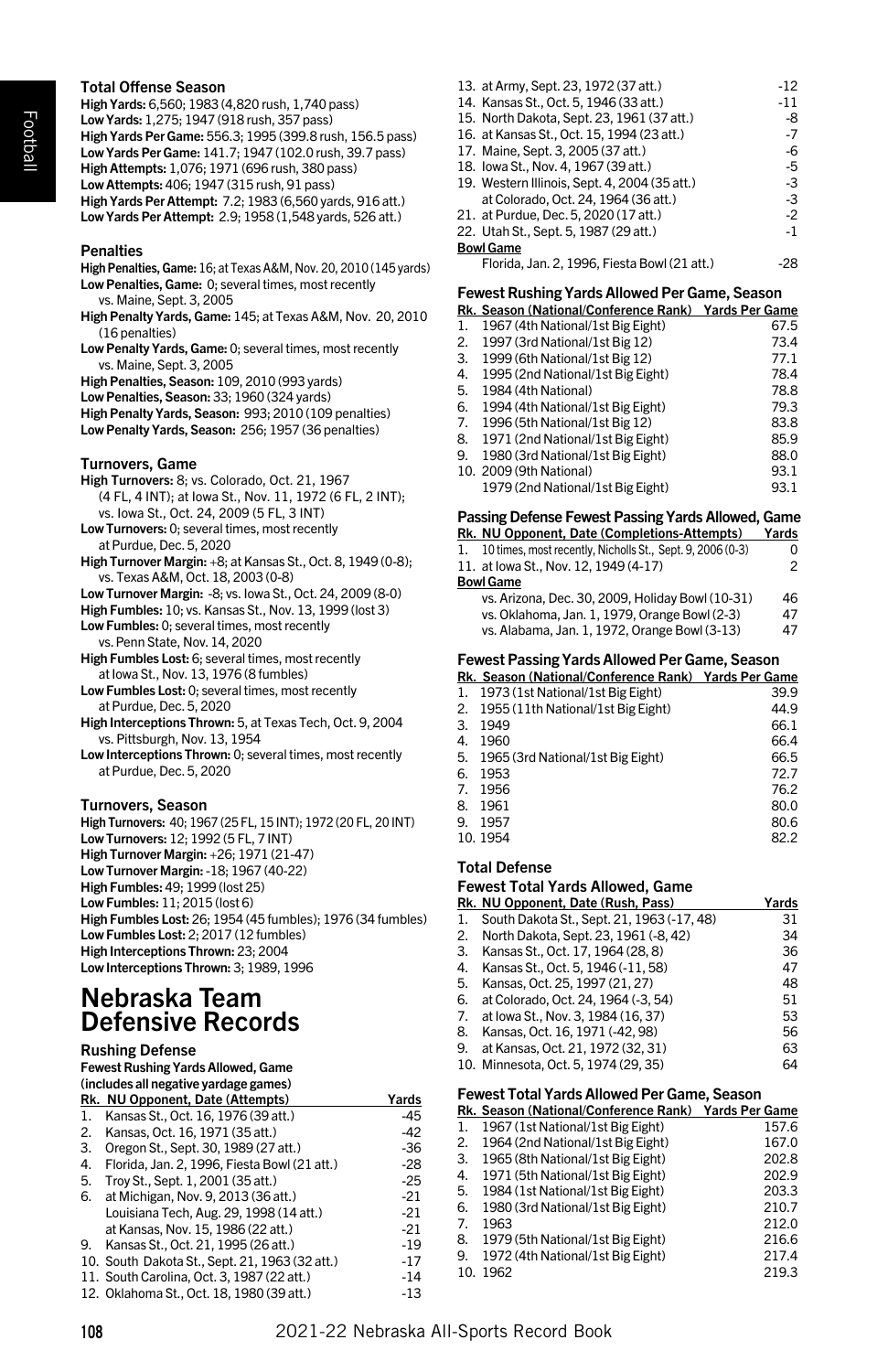#### Pass Breakups

Most PBU, Game: 20; at UCLA, Sept. 22, 1984 (43 att.) Most PBU, Season: 90; 2000

#### Top Five Games, Pass Breakups

|    | Rk. NU Opponent, Date (Attempts)        | PBU |
|----|-----------------------------------------|-----|
| 1. | at UCLA. Sept. 22. 1984 (43 att.)       | 20  |
| 2. | Kansas, Oct. 2, 2004 (49 att.)          | 17  |
|    | at Iowa St., Oct. 7, 2000 (43 att.)     | 17  |
| 4. | at Pittsburgh, Sept. 18, 2004 (45 att.) | 16  |
|    | vs. Colorado, Nov. 29, 1996 (38 att.)   | 16  |

#### Sacks (Since 1981)

Total Sacks, Game: 11; vs. Oregon St., Sept. 30, 1989 (89 yards); vs. Maine, Sept. 3, 2005 (69 yards)

Yards Lost by Sacks, Game: 89; vs. Oregon St., Sept. 30, 1989 (11 sacks)

High Total Sacks, Season: 53; 1999 (395 yards lost) Low Total Sacks, Season: 13; 2007 (94 yards lost)

High Yards Lost by Sacks, Season: 395; 1999 (53 sacks) Low Yards Lost by Sacks, Season: 85; 2017 (14 sacks)

# Top Five Games, Sacks

|    | Rk. NU Opponent, Date (Yards)       | Sacks |
|----|-------------------------------------|-------|
| 1. | vs. Oregon St., Sept. 30, 1989 (89) | 11    |
|    | vs. Maine, Sept. 3, 2005 (69)       | 11    |
| 3. | at Oklahoma, Nov. 19, 1988 (50)     | 10    |
| 4. | vs. Texas, Dec. 5, 2009 (52)        | 9     |
|    | vs. Kansas St., Oct. 21, 1995 (82)  | 9     |
|    | vs. Texas Tech, Sept. 11, 1993 (55) | q     |
|    | vs. Kansas, Nov. 16, 1985 (68)      | q     |
|    | vs. New Mexico, Oct. 5, 1985 (59)   | 9     |
|    |                                     |       |

# Top Five Games, Sacks (Yards)

|    | Rk. NU Opponent. Date (Sacks)       | Yards |
|----|-------------------------------------|-------|
| 1. | vs. Oregon St., Sept. 30, 1989 (11) | 89    |
| 2. | vs. Kansas St., Oct. 21, 1995 (9)   | 82    |
| 3. | vs. Maine, Sept. 3, 2005 (11)       | 69    |
| 4. | vs. Troy St., Sept. 1, 2001 (8)     | 68    |
|    | vs. Kansas, Nov. 16, 1985 (9)       | 68    |

#### Tackles for Loss (Since 1965)

TFL, Game: 18; vs. Iowa St., Nov. 8, 1969 (112 yards); vs. Maine, Sept. 3, 2005 (89 yards) Yards Lost, Game: 112; vs. Iowa St., Nov. 8, 1969 (18 TFL) High TFL, Season: 140; 2005 (573 yards lost) Low TFL, Season: 32; 1988 (390 yards lost) High Yards Lost, Season: 597; 1980 (95 tackles for loss) Low Yards Lost, Season: 115; 1982 (48 tackles for loss)

# Top Five Games, Tackles for Loss (TFL)

|    | Rk. NU Opponent, Date (Yards Lost) | TFL |
|----|------------------------------------|-----|
| 1. | vs. lowa St., Nov. 8, 1969 (112)   | 18  |
|    | vs. Maine, Sept. 3, 2005 (89)      | 18  |
| 3. | at lowa St., Nov. 7, 1998 (60)     | 17  |
|    | vs. Texas Tech, Oct. 19, 1996 (55) | 17  |
| 5. | vs. Oregon. Sept. 14, 1974 (83)    | 16  |
|    | vs. Baylor, Oct. 12, 1996 (62)     | 16  |
|    | vs. Kansas St., Oct. 4, 1997 (50)  | 16  |
|    | vs. Texas, Oct. 31, 1998 (29)      | 16  |
|    | at Michigan, Nov. 9, 2013 (67)     | 16  |

### Top Five Games, Tackles for Loss (Yards)

|     | Rk. NU Opponent, Date (TFL)         | Yards |
|-----|-------------------------------------|-------|
| 1.  | vs. Iowa State, Nov. 8, 1969 (18)   | 112   |
| 2.  | vs. Oregon St., Sept. 30, 1989 (13) | 96    |
| 3.  | vs. Kansas. Nov. 15, 1986 (13)      | 94    |
| 4.  | vs. Troy St., Sept. 1, 2001 (15)    | 90    |
| -5. | vs. Maine, Sept. 3, 2005 (18)       | 89    |
|     | vs. Kansas St., Oct. 21, 1995 (14)  | 89    |
|     | vs. Kansas St., Oct. 16, 1976 (9)   | 89    |

#### Opponent Turnovers, Game

Total Turnovers: 8; several times, most recently vs. Texas A&M, Oct. 18, 2003

Fumbles: 10; Auburn, Oct. 3, 1981 (5 lost) Fumbles Lost: 6; several times, most recently at Iowa St., Nov. 15, 1980 Interceptions Thrown: 7; vs. Kansas St., Nov. 14, 1970 (184 yards) NU Interception Return Yards: 184; vs. Kansas St., Nov. 14, 1970 (7 INT)

NU Interception Return Touchdowns: 2; vs. Oklahoma St., Oct. 24, 1970; vs. Illinois, Sept. 21, 1985; vs. Michigan St., Sept. 7, 1996; vs. Wake Forest, Sept. 10, 2005; vs. Idaho, Sept. 11, 2010; vs. Southern Miss, Sept. 7, 2013

#### Opponent Total Turnovers, Season

High Total Turnovers: 47; 1972 (27 INT, 20 FL); 2003 (32 INT, 15 FL) Low Total Turnovers: 7; 2020 (5 INT, 2 FL) High Fumbles: 48; 1976 (30 lost) Low Fumbles: 10; 2016 (3 lost) High Fumbles Lost: 30; 1976 (48 fumbles) Low Fumbles Lost: 2, 2020 (7 fumbles) High Interceptions Thrown: 32; 2003 (259 yards) Low Interceptions Thrown: 5; 2020 (102 yards) High Interception Return Yards: 523; 1970 (30 INT) Low Interception Return Yards: 49; 1954 (8 INT) High Interception Return Touchdowns: 5; 1971; 1995

# Nebraska Team Special Teams Records

# Punting, Game

High Punts: 18; vs. Notre Dame, Nov. 28, 1918 Low Punts: 0; 10 times, most recently vs. Illinois, Oct. 1, 2016

Average (min. 3 punts): 57.6; vs. Colorado, Nov. 26, 1999 (7 punts, 403 yards)

#### Punting, Season

High Punts: 78; 2009 (41.2 avg.) Low Punts: 29; 1995 (38.1 avg.) High Average: 45.9; 2005 (72 punts, 3,302 yards) Low Average: 30.3; 1953 (50 punts, 1,514 yards)

#### Punt Returns, Game

Returns: 11; at Minnesota, Sept. 17, 1983 (120 yards) Return Yards: 205; vs. Utah St., Sept. 5, 1987 (6 ret.) Return Average (min. 3 returns): 44.7; at Iowa, Nov. 28, 2014 (3 ret., 134 yards) Return Touchdowns: 2; vs. Kansas, Nov. 12, 1983; vs. Utah St., Sept. 5, 1987; vs. Troy St., Aug. 31, 2002

#### Punt Returns, Season

High Returns: 65; 2001 (853 yards)

- Low Returns: 9; 2020 (120 yards)
- High Return Yards: 853; 2001 (65 ret.)
- Low Return Yards: 70; 2013 (23 ret.)
- High Return Average: 17.41; 1960 (17 ret., 296 yards)

Low Return Average: 3.04; 2013 (23 ret., 70 yards) Return Touchdowns: 6; 2002 (includes one in bowl game)

#### Kickoff Returns, Game

- Returns: 9; at Oklahoma, Nov. 20, 1954;
- at Oklahoma, Nov. 24, 1956

Return Yards: 211; vs. Fresno St., Sept. 10, 2011 (5 ret.) Return Average (min. 3 att.): 51.00; at Kansas St.,

Oct. 6, 1990 (3 ret., 153 yards)

Return Touchdowns: 1; several games, most recently, vs. Arkansas State, Sept. 2, 2017

# Kickoff Returns, Season

High Returns: 74; 2007 (1,619 yards)

Low Returns: 14; 1967 (248 yards); 1980 (344 yards)

High Return Average: 27.85; 1990 (26 ret., 724 yards)

Low Return Average: 14.76; 1961 (25 ret., 369 yards) Return Touchdowns: 1; several times, most recently 2017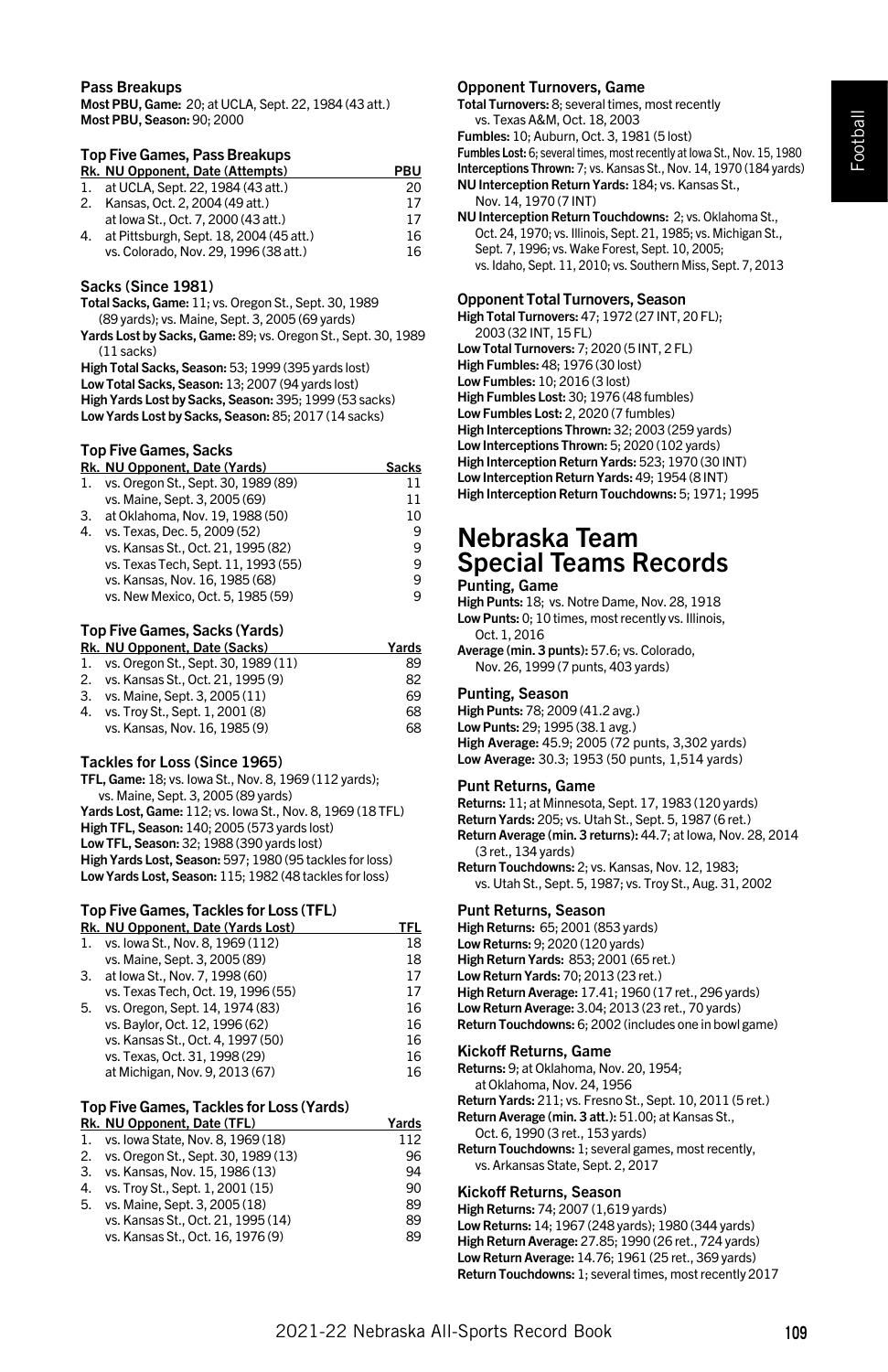# Opponent Team Records

Scoring, Game Points: 76; at Kansas, Nov. 3, 2007 Points, 1st Half: 49; at Oklahoma, Nov. 1, 2008 Points, 2nd Half: 49; at Texas Tech, Oct. 9, 2004 Points, 1st Quarter: 35; at Oklahoma, Nov. 1, 2008 Points, 2nd Quarter: 28; at Ohio St., Oct. 6, 2012; at Penn State, Nov. 18, 2017 Points, 3rd Quarter: 28; vs. UCLA, Sept. 14, 2013; at Wisconsin, Nov. 15, 2014; vs. Iowa, Nov. 24, 2017 Points, 4th Quarter: 28; at Texas Tech, Oct. 9, 2004 Touchdowns: 11; at Kansas, Nov. 3, 2007 PATs Made by Kick: 10; at Texas Tech, Oct. 9, 2004 (10 att.); at Kansas, Nov. 3, 2007 (11 att.); vs. Wisconsin, Dec. 1, 2012 (10 att.) 2PATs Made (Since 1958): 4; at Syracuse, Oct. 18, 1958 (5 att.) 2PATs Attempted (Since 1958): 5; at Syracuse, Oct. 18, 1958 (4 made); vs. Oregon, Sept. 17, 2016 (1 made) Field Goals Made: 5; Penn St., Sept. 26, 1981 (5 att.); Kansas, Oct. 31, 1981 (5 att.) Field Goal Attempts (Since 1964): 5; seven times, most recently Wisconsin, Oct. 10, 2015 (3 made) Safeties: 3; Arizona St., Sept. 21, 1996

Quickest Score: 0:06; Kansas St. on NU safety, Oct. 29, 1983

# Top 10 Scoring Games (all time)

|    | RK. NU Opponent, Date (NU Score)        | <b>Points</b> |
|----|-----------------------------------------|---------------|
| 1. | at Kansas, Nov. 3, 2007 (NU 39)         | 76            |
|    | 2. at Texas Tech, Oct. 9, 2004 (NU 10)  | 70            |
|    | vs. Wisconsin. Dec. 1. 2012 (NU 31)     | 70            |
| 4. | at Colorado, Nov. 23, 2007 (NU 51)      | 65            |
| 5. | at Ohio State, Oct. 6, 2012 (NU38)      | 63            |
| 6. | at Oklahoma, Nov. 1, 2008 (NU 28)       | 62            |
|    | at Colorado, Nov. 23, 2001 (NU 36)      | 62            |
|    | at Ohio State, Nov. 5, 2016 (NU3)       | 62            |
| 9. | vs. Minnesota, Oct. 6, 1945 (NU 7)      | 61            |
|    | 10. at Wisconsin, Nov. 15, 2014 (NU 24) | 59            |
|    |                                         |               |

#### Scoring, Season

High Points: 455; 2007 (12 games)

Low Points: 0; 1890 (2 games); 1902 (9 games) High Points Per Game: 37.9; 2007 (12 games, 455 points)

Low Points Per Game: 0.0; 1890 (2 games, 0 points);

- 1902 (9 games, 0 points)
- High Touchdowns: 60; 2007 (12 games) Low Touchdowns: 0; 1890 (2 games); 1902 (9 games)
- High PATs Made by Kick: 57; 2017 (58 att.)

Low PATs Made by Kick: 8; 1963 (15 att.); 1980 (10 att.)

High 2PATs Made (Since 1958): 7; 1958 (11 att.)

Low 2PATs Made (Since 1958): 0; several times, most recently 2017 (0 att.)

High 2PATs Attempted (Since 1958): 11; 1958 (7 made) Low 2PATs Attempted (Since 1958): 0; 1971, 1972, 1975, 2008, 2011, 2014, 2017

High Field Goals Made: 20; 2010 (27 att.)

- Low Field Goals Made: 0; several times, most recently 1957 High Field Goal Attempts: 27; 2010 (20 made) Low Field Goal Attempts: 3; 1995 (2 made)
- Safeties: 3; 1996; 2005

# First Downs, Game

High First Downs: 41; vs. Ohio State, Oct. 14, 2017 Low First Downs: 2; Notre Dame, Oct. 20, 1917; South Dakota, Sept. 19, 1964; Colorado, Oct. 24, 1964

- High First Downs by Rush: 28; Oklahoma, Nov. 23, 1974 Low First Downs by Rush: 0; at Wisconsin, Oct. 8, 1966;
- Minnesota, Oct. 5, 1974; Texas Tech, Oct. 18, 1997; Western Michigan, Aug. 30, 2008; at Michigan, Nov. 9, 2013

High First Downs by Pass: 22; Louisiana Tech, Aug. 29, 1998 Low First Downs by Pass: 0; several times, most recently

by Nicholls St., Sept. 9, 2006

- High First Downs by Penalty: 6; Oklahoma St., Oct. 15, 1966; at Michigan, Oct. 27, 2012
- Low First Downs by Penalty: 0; several times, most recently at Northwestern, Nov. 7, 2020

### First Downs, Season

High First Downs: 299; 2007 Low First Downs: 89; 1964 High First Downs by Rush: 158; 1957 Low First Downs by Rush: 46; 1967 High First Downs by Pass: 163; 2015 Low First Downs by Pass: 16; 1955, 1973 High First Downs by Penalty: 32; 2009 Low First Downs by Penalty: 1; 1953

#### Rushing, Game

High Yards: 581; at Wisconsin, Nov. 15, 2014 (53 att.) Low Yards: -45; Kansas St., Oct. 16, 1976 (39 att.) High Attempts: 83; Oklahoma, Nov. 23, 1974 (482 yards) Low Attempts: 14; La. Tech, Aug. 29, 1998 (-21 yards) High Yards Per Attempt: 10.96; at Wisconsin, Nov. 15, 2014 (53 att., 581 yards) Low Yards Per Attempt: -1.50; La. Tech, Aug. 29, 1998

(14 att., -21 yards) Rushing Touchdowns: 8; Wisconsin, Dec. 1, 2012;

at Colorado, Nov. 23, 2001

# Top 10 Rushing Games Against Nebraska

| Rk. NU Opponent, Date (Attempts)          | Yards |  |
|-------------------------------------------|-------|--|
| at Wisconsin, Nov. 15, 2014 (53 att.)     | 581   |  |
| Wisconsin, Dec. 1, 2012 (50 att.)         | 539   |  |
| at Oklahoma, Nov. 24, 1956 (73 att.)      | 506   |  |
| Notre Dame, Oct. 16, 1948 (70 att.)       | 502   |  |
| Oklahoma, Nov. 23, 1974 (83 att.)         | 482   |  |
| Oklahoma, Oct. 22, 1949 (58 att.)         | 437   |  |
| Oklahoma, Nov. 17, 1984 (70 att.)         | 423   |  |
| Oklahoma, Nov. 21, 1987 (70 att.)         | 419   |  |
| at Oklahoma, Nov. 25, 1977 (68 att.)      | 417   |  |
| 10. at Ohio St., Sept. 29, 1956 (66 att.) | 416   |  |
| <b>Bowl Game</b>                          |       |  |
| Oklahoma, Jan. 1, 1979, Orange Bowl       | 292   |  |
|                                           |       |  |

#### Rushing, Season

High Net Rushing Yards: 2,787; 1957 (613 att.) Low Net Rushing Yards: 675; 1967 (420 att.) High Yards Per Game: 278.7; 1957 (2,787 yards/10 games) Low Yards Per Game: 67.5; 1967 (675 yards/10 games) High Attempts: 613; 1957 (2,787 yards) Low Attempts: 325; 2020 (1,356 yards, 8 games) High Yards Per Attempt: 5.57; 2017 (2,577 yards/463 att.) Low Yards Per Attempt: 1.61; 1967 (675 yards/420 att.) High Yards Lost: 667; 1980 Low Yards Lost: 164; 1960 High Rushing Touchdowns: 38; 2007 Low Rushing Touchdowns: 4; 1966

#### Passing, Game

High Yards: 590; Louisiana Tech, Aug. 29, 1998 Low Yards: 0; 10 times, most recently Nicholls St., Sept. 9, 2006 High Attempts: 68; Louisiana Tech, Aug. 29, 1998 (46 comp.) vs. Arkansas State, Sept. 2, 2017 (46 comp.) Low Attempts: 1; South Dakota, Sept. 19, 1964 (0 comp.) High Yards Per Attempt (min. 15 att.): 13.56; Kansas St., Oct. 15, 1966 (16 att., 217 yards) Low Yards Per Attempt (min. 15 att.): 0.12; at Iowa St., Nov. 12, 1949 (17 att., 2 yards)

High Completions: 47; at Texas Tech, Oct. 9, 2004 (61 att.) Low Completions: 0; 10 times, most recently

Nicholls St., Sept. 9, 2006

High Yards Per Completion (min. 10 comp.): 23.72; Georgia, Jan. 1, 2013 (18 comp., 427 yards)

- Low Yards Per Completion (min. 10 comp.): 4.60; Arizona, Dec. 30, 2009 (10 comp., 46 yards)
- High Completion Pct. (min. 15 att.): 95.23; at Ohio State, Oct. 24, 2020 (21 att., 20 comp.)
- Low Completion Pct. (min. 15 att.): 10.00; at Missouri, Oct. 13, 1973 (20 att., 2 comp.)

Interceptions: 7; Kansas St., Nov. 14, 1970 (47 att.) Interception Pct.: 20.00; five times, most recently

at Iowa St., Nov. 3, 1984 (20 att., 4 INT)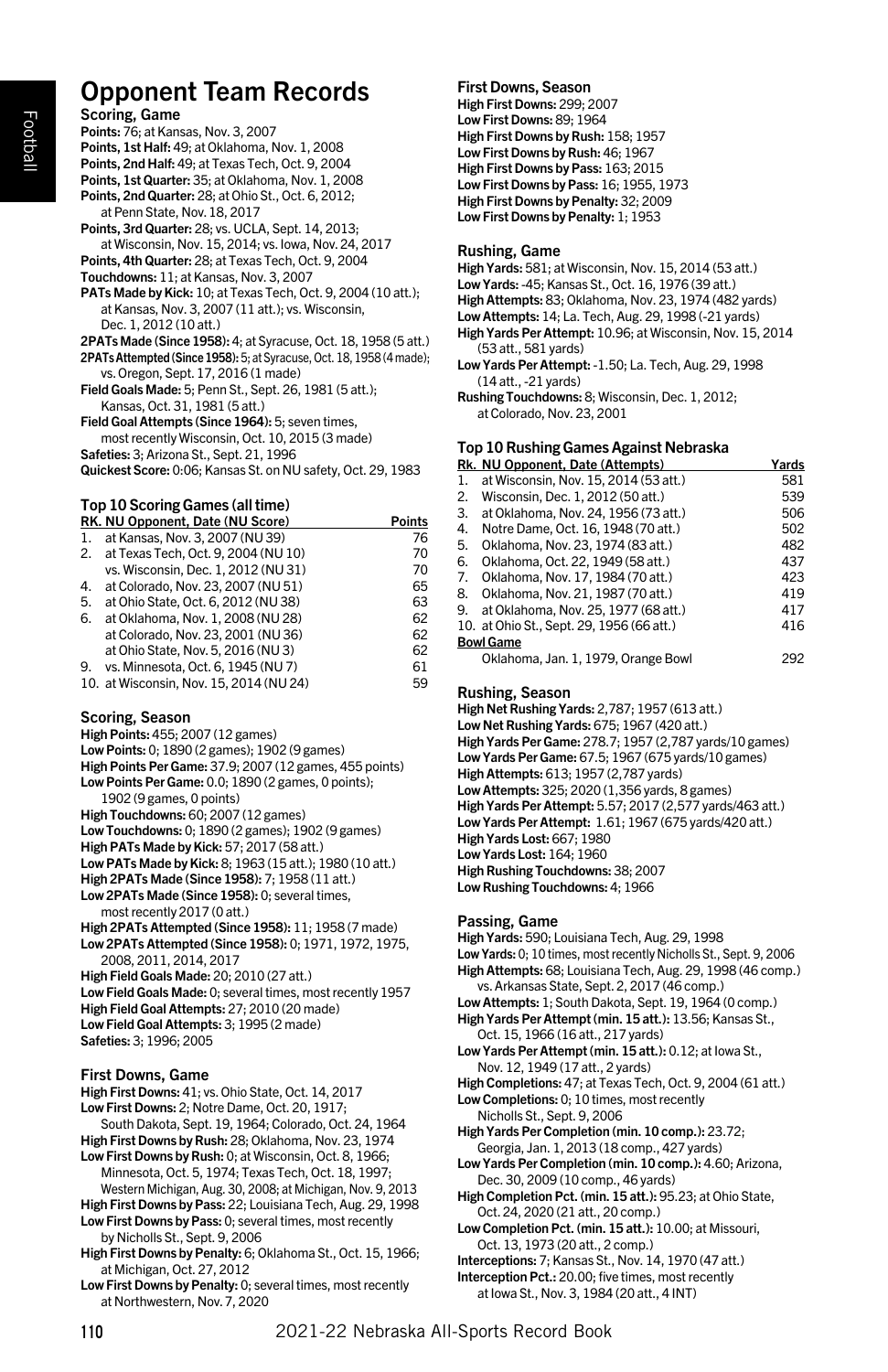Football

Attempts, No Interceptions: 59; at Fresno State, Sept. 13, 2014 Touchdowns Thrown: 6; at Texas Tech, Oct. 9, 2004;

- at Kansas, Nov. 3, 2007 Touchdown Pct. (min. 15 att.): 26.67; at Oklahoma, Nov. 24, 1962 (15 att., 4 TD)
- High NCAA Rating (min. 15 att.): 237.07; Ohio State, Oct. 24, 2020 (21-20-0/276/2)
- Low NCAA Rating (min. 15 att.): -2.6; at Iowa St., Nov. 5, 1955 (19-2-2/18/0)

## Top 10 Passing Games Against Nebraska

|    | Rk. NU Opponent, Date (Completions-Attempts)    | Yards |
|----|-------------------------------------------------|-------|
| 1. | Louisiana Tech, Aug. 29, 1998 (46-68)           | 590   |
| 2. | Kansas St., Oct. 16, 1993 (30-52)               | 489   |
| 3. | at Northwestern, Oct. 13, 2018 (41-65)          | 455   |
| 4. | at Texas Tech, Oct. 9, 2004 (47-61)             | 451   |
| 5. | Southern Miss., Sept. 26, 2015 (26-42)          | 447   |
| 6. | Georgia, Jan. 1, 2013 (18-33)                   | 427   |
| 7. | at Missouri, Oct. 24, 1992 (29-44)              | 424   |
| 8. | Ball State, Sept. 22, 2007 (26-43)              | 422   |
| 9. | Texas, Nov. 2, 2002 (29-47)                     | 419   |
|    | 10. Arkansas State, Sept. 2, 2017 (46-68)       | 415   |
|    | <b>Bowl Game Record</b>                         |       |
|    | Georgia, Jan. 1, 2013, Capital One Bowl (18-33) | 427   |
|    | Florida St., Jan. 1, 1990, Fiesta Bowl (25-41)  | 422   |
|    |                                                 |       |

#### Passing Season

High Yards: 3,777; 2015 (506 att., 293 comp.) Low Yards: 439; 1973 (142 att., 40 comp.) High Yards Per Game: 290.5; 2016 (3,777 yards/13 games) Low Yards Per Game: 39.9; 1973 (439 yards/11 games) High Attempts: 506; 2015 (293 comp.) Low Attempts: 104; 1955 (29 comp.) High Yards Per Attempt: 8.94; 1948 (144 att., 1,288 yards) Low Yards Per Attempt: 3.09; 1973 (142 att., 439 yards) High Completions: 293; 2015 (506 att.) Low Completions: 29; 1955 (104 att.) High Yards Per Completion: 17.64; 1948 (73 comp., 1,288 yards) Low Yards Per Completion: 10.61; 2003 (218 comp., 2,312 yards) High Completion Pct.: 64.46; 2017 (234 att., 363 comp.) Low Completion Pct.: 27.88; 1955 (104 att., 29 comp.) High Interceptions: 32; 2003 (430 att.) Low Interceptions: 5; 2020 (241 att.) High Interception Pct.: 14.40; 1949 (125 att., 18 INT) Low Interception Pct.: 1.95; 2007 (409 att., 8 INT) High Touchdowns: 25; 2015 (506 att.) Low Touchdowns: 1; five seasons, most recently 1975 High Touchdown Pct.: 13.19; 1948 (144 att., 19 TD) Low Touchdown Pct.: 0.46; 1967 (217 att., 1 TD) High NCAA Rating: 154.1; 1948 (144-73-11/1,288/19) Low NCAA Rating: 35.3; 1973 (142-40-15/439/1)

#### Total Offense, Game

High Yards: 656; at Oklahoma, Nov. 24, 1956 (506 rush, 150 pass) Low Yards: 31; South Dakota St., Sept. 21, 1963

(-17 rush, 48 pass) High Attempts: 102; Iowa St., Sept. 29, 2007 (51 rush, 51 pass)

Low Attempts: 34; South Dakota, Sept. 24, 1949 (27 rush, 7 pass)

- High Yards Per Attempt: 10.67; Wisconsin, Dec. 1, 2012 (60 att., 640 yards)
- Low Yards Per Attempt: 0.63; South Dakota St., Sept. 21, 1963 (49 att., 31 yards)

# Top 10 Total Offense Games Against Nebraska

|    | Rk. NU Opponent, Date (Attempts)                         | Yards |
|----|----------------------------------------------------------|-------|
|    | 1. at Oklahoma, Nov. 24, 1956 (85 att.)                  | 656   |
| 2. | at UCLA. Sept. 8, 2012 (94 att.)                         | 653   |
| 3. | Wisconsin, Dec. 1, 2012 (Big Ten Championship) (60 att.) | 640   |
| 4. | Ohio State, Oct. 14, 2017 (86 att.)                      | 633   |
| 5. | at Wisconsin, Nov. 15, 2014 (64 att.)                    | 627   |
| 6. | Notre Dame, Oct. 16, 1948 (81 att.)                      | 620   |
| 7. | Washington, Sept. 21, 1991 (87 att.)                     | 618   |
| 8. | Ball State, Sept. 22, 2007 (79 att.)                     | 610   |
|    |                                                          |       |

9. at Penn State, Nov. 18, 2017 (74 att.) 609 10. at Missouri, Oct. 6, 2007 (85 att.) 606 Bowl Game

Georgia, Jan. 1, 2013, Capital One Bowl (71 att.) 589

#### Total Offense, Season

High Yards: 5,722; 2007 (2,786 rush, 2,936 pass) Low Yards: 1,576; 1967 (675 rush, 901 pass) High Yards Per Game: 476.8; 2007 (5,722 yards, 941 att.) Low Yards Per Game: 167.0; 1964 (100.5 rush, 66.5 pass) High Attempts: 1,008; 2002 (549 rush, 459 pass) Low Attempts: 517; 1964 (382 rush, 135 pass) High Yards Per Attempt: 7.02; 1950 (3,287 yards, 468 att.) Low Yards Per Attempt: 2.47; 1967 (NCAA record, 1,576 yards, 637 att.)

#### **Penalties**

- High Penalties, Game: 20; Notre Dame, Oct. 16, 1948 (170 yards) Low Penalties, Game: 0; several times, most recently
- Iowa, Sept. 4, 1999 High Yards Penalized, Game: 170; Notre Dame, Oct. 16, 1948 (20 penalties)
- Low Yards Penalized, Game: 0; several times, most recently Iowa, Sept. 4, 1999
- High Penalties, Season: 103; 1998 (830 yards)
- Low Penalties, Season: 33; 1967 (260 yards)
- High Yards Penalized, Season: 830; 1998 (103 penalties)
- Low Yards Penalized, Season: 260; 1967 (33 penalties)

#### **Turnovers**

- Turnovers, Game: 8; several times, most recently Texas A&M, Oct. 18, 2003
- Fumbles, Game: 10; Auburn, Oct. 3, 1981 (lost 5)
- Fumbles Lost, Game: 6; several games, most recently at Iowa St., Nov. 15, 1980
- Interceptions Thrown, Game: 7; Kansas St. (Lynn Dickey), Nov. 14, 1970
- Interceptions By, Game: 5; at Texas Tech, Oct. 9, 2004 Pittsburgh, Nov. 13, 1954 (51 yards)
- Interception Return Yards, Game: 188; Colorado, Oct. 21, 1967 (4 ret.)
- Interception Return Touchdowns, Game: 2; Colorado, Oct. 21, 1967
- High Turnovers, Season: 47; 1972 (27 INT, 20 FL); 2003 (32 INT, 15 FL)
- Low Turnovers, Season: 7; 2020 (5 INT, 2 FL)
- High Fumbles, Season: 48; 1976 (lost 30)
- Low Fumbles, Season: 10; 2016 (lost 3)
- High Fumbles Lost, Season: 30; 1976 (48 fumbles)
- Low Fumbles Lost, Season: 2; 2020 (7 fumbles)
- High Interceptions Thrown, Season: 32; 2003
- Low Interceptions Thrown, Season: 5; 2020
- High Interceptions By, Season: 23; 2004 (292 yards)
- Low Interceptions By, Season: 3; 1989 (21 yards); 1996 (33 yards) High Interception Return Yards, Season: 376; 2017 (17 ret.)
- Low Interception Return Yards, Season: 7; 1982 (4 ret.)

Interception Return Touchdowns, Season: 4; 2017

#### Punting

- High Punts, Game: 15; at Kansas, Oct. 21, 1972; Oklahoma St., Oct. 28, 1972
- Low Punts, Game: 0, Missouri, Oct. 4, 2008;
- at Ohio State, Nov. 5, 2016
- Long Punt: 93; vs. Kansas St. (Don Birdsey), Oct. 16, 1981
- Average Per Punt (min. 3 att.), Game: 60.1; West Virginia,
- Aug. 28, 1994 (9 punts, 541 yards) High Punts, Season: 104; 1999 (4,051 yards)
- Low Punts, Season: 29; 2020 (1,148 yards)
- High Average Per Punt: 44.4; 1982 (68 punts, 3,016 yards)
- Low Average Per Punt: 32.1; 1956 (44 punts, 1,412 yards)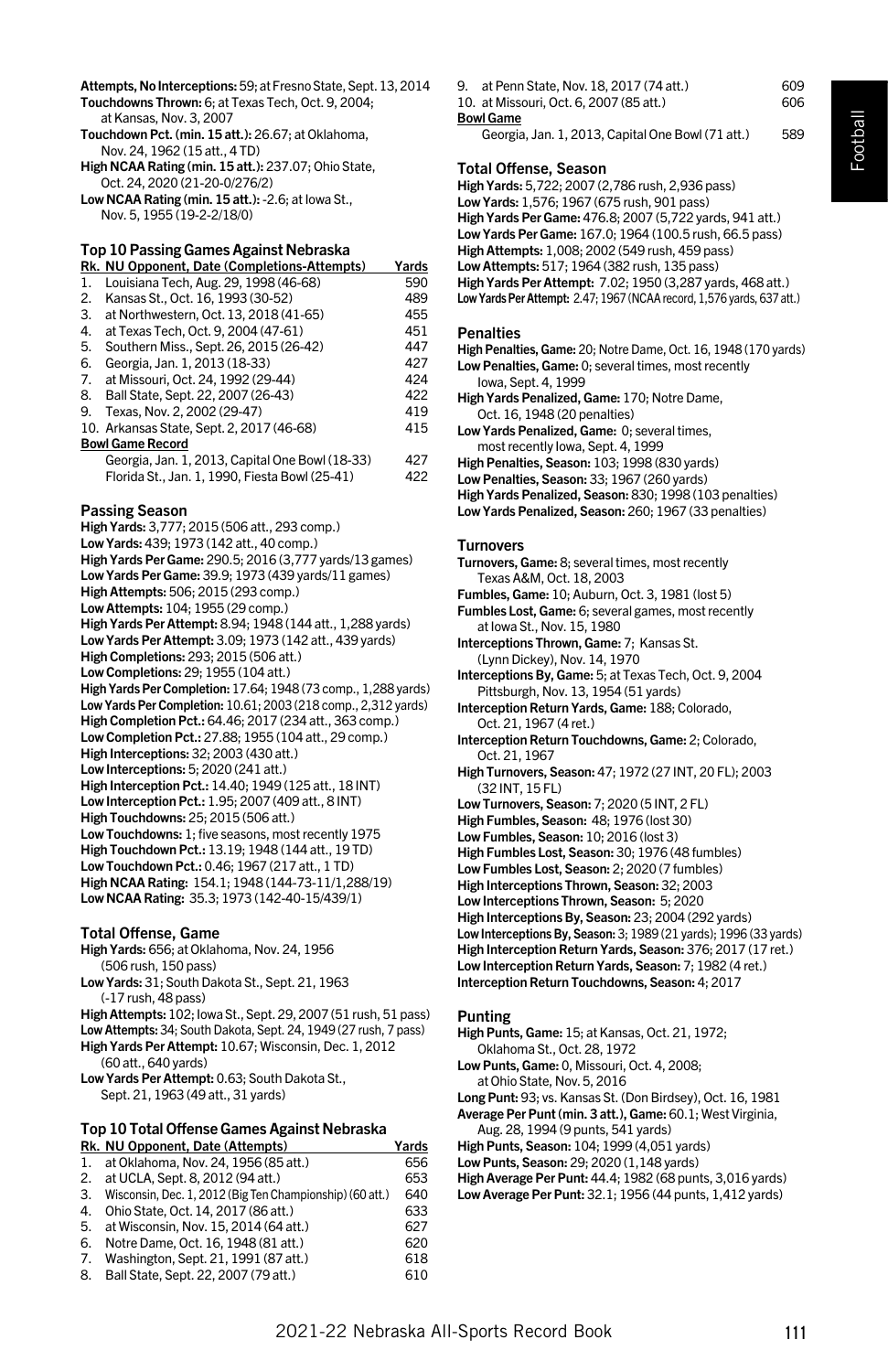#### Punt Returns

| Punt Returns<br>Punt Returns, Game: 9; Oklahoma, Nov. 24, 1951 (136 yards)<br>Punt Return Yards, Game: 136; Oklahoma, Nov. 24, 1951 (9 ret.)<br>Punt Return Average (min. 3 att.), Game: 36.00;<br>at Colorado, Nov. 4, 1989 (3 ret., 108 yards)<br>Long Punt Return, Game: 91 yards; Baylor (Del Shofner),<br>Nov. 17, 1956<br>Punt Return Touchdowns, Game: 1; several times,<br>most recently vs. Arkansas State, Sept. 2, 2017<br>(Blaise Taylor, 63 yards)<br>High Punt Returns, Season: 43; 1947 (503 yards)<br>Low Punt Returns, Season: 5; 1995 (12 yards)<br>High Punt Return Yards, Season: 503; 1947 (43 ret.)<br>Low Punt Return Yards, Season: 12; 1995 (5 ret.)<br>High Yards Per Punt Return, Season: 16.92; 1989<br>(13 ret., 220 yards)<br>Low Yards Per Punt Return, Season: 1.94; 1975<br>(18 ret., 35 yards)<br>Punt Return Touchdowns, Season: 2; 1956, 2002 | Opp<br>Top 10<br>Rk. Opp<br>Mel<br>1.<br>2.<br>Jam<br>3.<br>Jona<br>4.<br>Billy<br>5.<br><b>Brad</b><br>6.<br>Curt<br>7.<br>EII R<br>8.<br>Jona<br>9.<br>Johr<br>10. Mel<br>Other Op<br>Billy<br>Jona<br>Mor<br>Zach<br>Kend |
|-----------------------------------------------------------------------------------------------------------------------------------------------------------------------------------------------------------------------------------------------------------------------------------------------------------------------------------------------------------------------------------------------------------------------------------------------------------------------------------------------------------------------------------------------------------------------------------------------------------------------------------------------------------------------------------------------------------------------------------------------------------------------------------------------------------------------------------------------------------------------------------|------------------------------------------------------------------------------------------------------------------------------------------------------------------------------------------------------------------------------|
| Kickoff Returns<br>Kickoff Return Yards, Game: 248; lowa St.,<br>Nov. 15, 1997 (10 returns)<br>Kickoff Returns, Game: 11; three times, most recently                                                                                                                                                                                                                                                                                                                                                                                                                                                                                                                                                                                                                                                                                                                              | Chri<br>Brax<br>Barı<br>Le'V                                                                                                                                                                                                 |
| at Hawaii, Dec. 4, 1976 (112 yards)<br>Kickoff Return Average (min. 3 att.), Game: 42.00;<br>at Colorado, Oct. 25, 1952 (3 ret., 126 yards)<br>Long Kickoff Return: 100; at Colorado (Howard Ballage),                                                                                                                                                                                                                                                                                                                                                                                                                                                                                                                                                                                                                                                                            | Den<br>Chri<br>J.K.<br><b>Bowl Ga</b>                                                                                                                                                                                        |
| Oct. 25, 1952; at Notre Dame (Julius Jones), Sept. 9, 2000;<br>Southern Miss (Tracy Lampley), Sept. 1, 2012;<br>at Minnesota (Rodney Smith), Nov. 11, 2017<br>Kickoff Return Touchdowns, Game: 1; several times,<br>most recently at Rutgers (Aaron Cruikshank), Dec. 18, 2020<br>High Kickoff Return Yards, Season: 1,364; 2008 (57 ret.)<br>Low Kickoff Return Yards, Season: 291; 1956 (27 ret.)<br>High Kickoff Returns, Season: 76; 1983 (1,297 yards)<br>Low Kickoff Returns, Season: 18; 1947 (306 yards)<br>High Kickoff Return Average, Season: 24.73; 2004<br>(30 ret., 742 yards)<br>Low Kickoff Return Average, Season: 10.78; 1956<br>(27 ret., 291 yards)<br>Kickoff Return Touchdowns, Season: 2; 1949, 1970, 2004, 2019                                                                                                                                           | Chri:<br>Top 10<br><u>Rk. Nu</u><br>1.<br><b>Stev</b><br>2.<br>Eric<br>3.<br>Rick<br>4.<br>Le'V<br>Rob<br>Jun<br>7.<br>Eric<br>Barı<br>Step<br>Zacl<br><b>Bowl Ga</b>                                                        |
| Field Goals<br>Field Goals Made, Game: 5; vs. Penn St. (Brian Franco),<br>Sept. 26, 1981; vs. Kansas (Bruce Kallmeyer), Oct. 31, 1981<br>at Miami (Michael Badgley), Sept. 19, 2015<br>Field Goal Attempts, Game: 5; 10 times, most<br>recently at Iowa (Keith Duncan), Nov. 27, 2020<br>Missed Field Goals, Game: 4; vs. Colorado (Mark Mariscal),<br>Nov. 24, 2000<br>Long Field Goal: 61; at Kansas St. (Mark Potter), Oct. 22, 1988<br>High Field Goals Made, Season: 20; 2010<br>Low Field Goals Made, Season: 0; eight times,<br>most recently 1957<br>High Field Goal Attempts, Season: 27; 2010<br>Low Field Goal Attempts, Season: 0; eight times, most recently 1957<br>High Missed Field Goals, Season: 12; 2005, 2009<br>Low Missed Field Goals, Season: 0; 17 times, most recently 1963                                                                              | Chris<br>Top 10<br><u>Rk. Nu</u><br>1.<br>Chri<br>2.<br><b>Stev</b><br>3.<br>Mel<br>Jam<br>Carl<br>Mor<br><b>Brar</b><br>Jorv<br>Alle<br>Eric<br>Barı<br>Jam<br><b>Bowl Ga</b><br>Josh                                       |
|                                                                                                                                                                                                                                                                                                                                                                                                                                                                                                                                                                                                                                                                                                                                                                                                                                                                                   | Top 10                                                                                                                                                                                                                       |

# Opponent Individual Records

|     | י א<br>ш<br>ш<br>Top 10 Individual Rushing Games vs. NU          |            |
|-----|------------------------------------------------------------------|------------|
|     | Rk. Opposing Player, Date (Attempts, TDs)                        | Yards      |
| 1.  | Melvin Gordon, at Wisconsin, Nov. 15, 2014 (25, 4)               | 408        |
| 2.  | Jamaal Charles, at Texas, Oct. 27, 2007 (33, 3)                  | 290        |
| 3.  | Jonathan Taylor, Wisconsin, Oct. 7, 2017 (25, 2)                 | 249        |
| 4.  | Billy Sims, at Oklahoma, Nov. 24, 1979 (28, 0)                   | 247        |
| 5.  | Brad Smith, at Missouri, Oct. 22, 2005 (28, 3)                   | 246        |
| 6.  | Curt Warner, Penn St., Sept. 26, 1981 (28, 0)                    | 238        |
| 7.  | Ell Roberson, at Kansas St., Nov. 16, 2002 (29, 3)               | 228        |
| 8.  | Jonathan Taylor, at Wisconsin, Oct. 6, 2018 (24, 3)              | 221        |
| 9.  | Johnathan Franklin, at UCLA, Sept. 8, 2012 (26, 0)               | 217        |
| 10. | Melvin Gordon, Wisconsin, Dec. 1, 2012 (9, 1)                    | 216        |
|     | Other Opponents with 175 Yards                                   |            |
|     | Billy Vessells, at Oklahoma, Nov. 25, 1950 (18, 3)               | 205        |
|     | Jonathan Taylor, Wisconsin, Nov. 21, 2019 (25, 2)                | 204        |
|     | Montee Ball, Wisconsin, Dec. 1, 2012 (21, 3)                     | 202        |
|     | Zach Zenner, South Dakota State, Sept. 21, 2013 (21, 2)          | 202        |
|     | Kendall Hunter, at Oklahoma St., Oct. 23, 2010 (26, 2)           | 201        |
|     | Chris Brown, at Colorado, Nov. 23, 2001 (24, 6)                  | 198        |
|     | Braxton Miller, at Ohio State, Oct. 6, 2012 (16, 1)              | 191        |
|     | Barry Sanders, Okla. St., Oct. 15, 1988 (35, 4)                  | 189        |
|     | Le'Veon Bell, at Michigan State, Nov. 3, 2012 (36, 2)            | 188        |
|     | Demry Croft, at Minnesota, Nov. 11, 2017 (10, 3)                 | 183        |
|     | Chris Polk, Washington, Dec. 30, 2010, (34,1)                    | 177        |
|     | J.K. Dobbins, Ohio State, Sept. 28, 2019 (24, 0)                 | 177        |
|     | <b>Bowl Game Record</b>                                          |            |
|     | Chris Polk, Washington, Dec. 30, 2010, Holiday (34,1)            | 177        |
|     | Top 10 Individual Rushing Attempts vs. NU                        |            |
|     | Rk. NU Opponent, Date (Yards, TDs)<br><b>Attempts</b>            |            |
| 1.  | Steve Owens, at Oklahoma, Nov. 23, 1968 (172, 5)                 | 41         |
| 2.  | Eric Bieniemy, Colorado, Nov. 3, 1990 (137, 4)                   | 38         |
| 3.  | Ricky Williams, Texas, Oct. 31, 1998 (150, 0)                    | 37         |
| 4.  | Le'Veon Bell, at Michigan State, Nov. 3, 2012 (188, 2)           | 36         |
|     | Robbie Rouse, Fresno St., Sept. 10, 2011 (169, 0)                | 36         |
|     | June Henley, Kansas, Nov. 6, 1993 (148, 1)                       | 36         |
| 7.  | Eric Ball, at UCLA, Sept. 10, 1988 (148, 0)                      | 35         |
|     | Barry Sanders, Oklahoma St., Oct. 15, 1988 (189, 4)              | 35         |
|     | Stephen McGee, Oklahoma St., Oct. 13, 2007 (167, 0)              | 35         |
|     | Zach Zwinak, at Penn State, Nov. 23, 2013 (149, 0)               | 35         |
|     | <b>Bowl Game Record</b>                                          |            |
|     | Chris Polk, Washington, Dec. 30, 2010, Holiday (177 yards, 1 TD) | 34         |
|     |                                                                  |            |
|     | Top 10 Individual Rushing Touchdowns vs. NU                      |            |
|     | Rk. NU Opponent, Date (Attempts-Yards)                           | <u>TDs</u> |
| 1.  | Chris Brown, at Colorado, Nov. 23, 2001 (24-198)                 | 6          |
| 2.  | Steve Owens, at Oklahoma, Nov. 23, 1968 (41-172)                 | 5          |
| 3.  | Melvin Gordon, at Wisconsin, Nov. 15, 2014 (25-408)              | 4          |
|     | James White, Wisconsin, Dec. 1, 2012 (15-109)                    | 4          |
|     | Carlos Hyde, at Ohio State, Oct. 6, 2012 (28-140)                | 4          |
|     | Montee Ball, at Wisconsin, Oct. 1, 2011 (30-151)                 | 4          |
|     | Brandon McAnderson, at Kansas, Nov. 3, 2007 (25-119)             | 4          |
|     | Jorvorskie Lane, Texas A&M, Oct. 20, 2007 (15-130)               | 4          |
|     | Allen Webb, at Kansas St., Oct. 23, 2004 (34-147)                | 4          |
|     | Eric Bieniemy, Colorado, Nov. 3, 1990 (38-137)                   | 4          |
|     | Barry Sanders, Okla. St., Oct. 15, 1988 (35-189)                 | 4          |
|     | James Wilder, Missouri, Nov. 18, 1978 (28-181)                   | 4          |
|     | <b>Bowl Game Record</b>                                          |            |

Dobbs, Tennessee, Dec. 30, 2016, Music City Bowl 3

# Longest Rushing Touchdowns vs. NU

Rk. NU Opponent, Date Yards 1. Gale Sayers, Kansas, Nov. 9, 1963 99 2. Ell Roberson, at Kansas State, Nov. 16, 2002 91 3. Keith Jackson, at Oklahoma, Nov. 23, 1985 88 Jonathan Taylor, at Wisconsin, Oct. 6, 2018 88 5. Frank Madu, Washington State, Sept. 30, 1995 87<br>6. Marcus Dupree. Oklahoma. Nov. 26. 1982 86 6. Marcus Dupree, Oklahoma, Nov. 26, 1982<br>Jamaal Charles. at Texas. Oct. 27, 2007 86 Jamaal Charles, at Texas, Oct. 27, 2007 86<br>Jay Barry. Washington. Sept. 21, 1991 81 8. Jay Barry, Washington, Sept. 21, 1991 9. Venric Mark, at Northwestern, Oct. 20, 2012 80<br>Jerod Douglas. at Baylor. Oct. 11. 1997 80 Jerod Douglas, at Baylor, Oct. 11, 1997

#### Bowl Game Record

Damien Anderson, vs. Northwestern, Dec. 30, 2000, 69 Alamo Bowl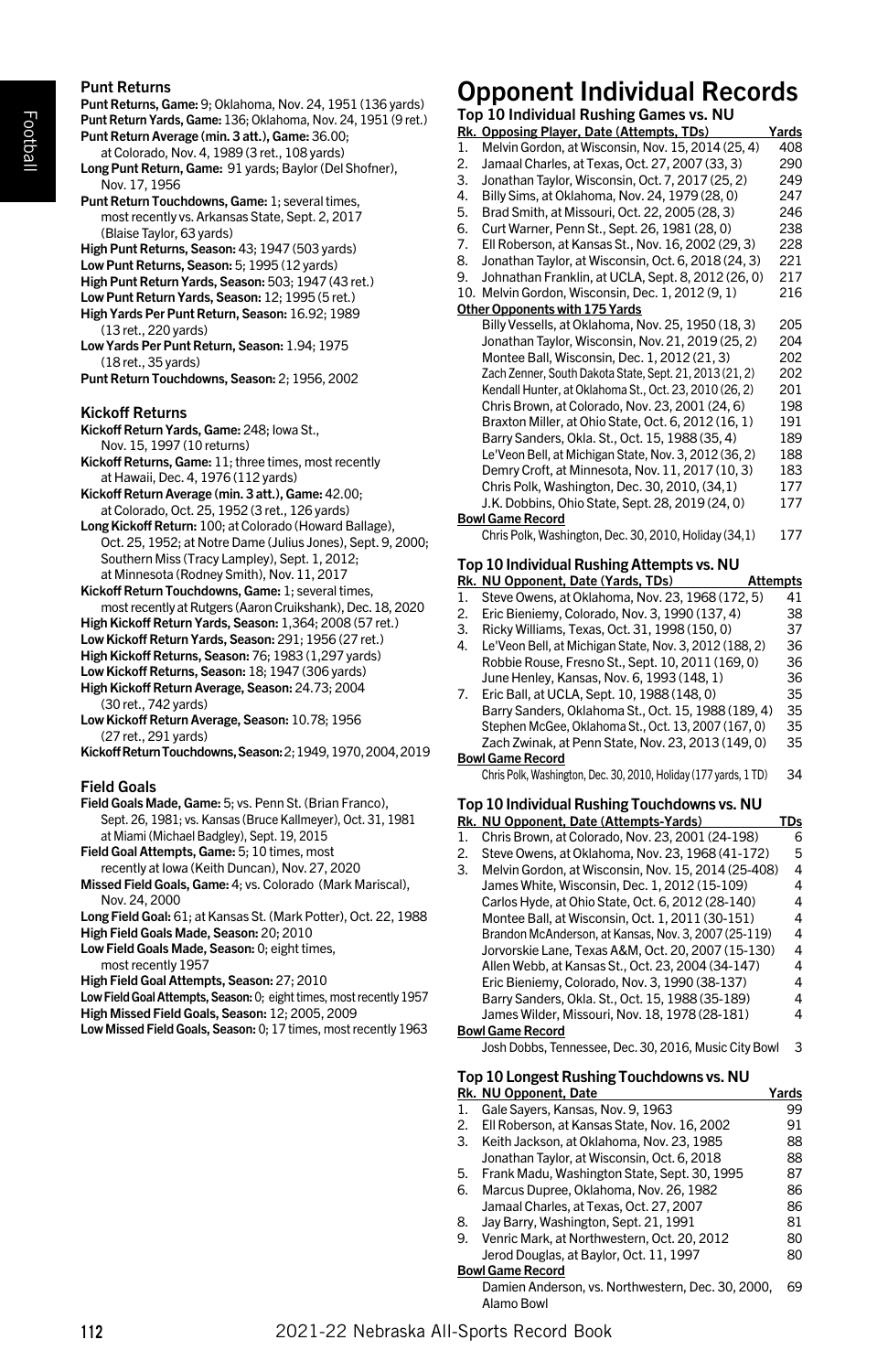# Top 10 Individual Passing Games vs. NU

| Top IV Individual Passing Games Vs. NU    |                                                           |                 |
|-------------------------------------------|-----------------------------------------------------------|-----------------|
|                                           | Rk. NU Opponent, Date (Completions-Attempts)              | Yards           |
| 1.                                        | Tim Rattay, La. Tech, Aug. 29, 1998 (46-68)               | 590             |
| 2.                                        | Chad May, Kansas St., Oct. 16, 1993 (30-51)               | 489             |
| 3.                                        | Clay Thorson, at Northwestern, Oct. 13, 2018 (41-64)      | 455             |
| 4.                                        | Nick Mullens, Southern Miss, Sept. 26, 2015 (26-41)       | 447             |
| 5.                                        | Sonny Cumbie, at Texas Tech, Oct. 9, 2004 (44-56)         | 436             |
| 6.                                        | Aaron Murray, Georgia, Jan. 1, 2013 (18-33)               | 427             |
| 7.                                        | Jeff Handy, at Missouri, Oct. 24, 1992 (29-44)            | 424             |
| 8.                                        | Nate Davis, Ball State, Sept. 22, 2007 (26-43)            | 422             |
| 9.                                        | Chris Simms, Texas, Nov. 2, 2002 (29-47)                  | 419             |
|                                           | 10. Justice Hansen, Arkansas State, Sept. 2, 2017 (46-68) | 415             |
|                                           | <b>Bowl Game Record</b>                                   |                 |
|                                           | Aaron Murray, Georgia, Jan. 1, 2013                       | 427             |
|                                           | Capital One Bowl (18-33, 5 TD)                            |                 |
|                                           | Peter Tom Willis, Florida St., Jan. 1, 1990,              | 422             |
|                                           | Fiesta Bowl (25-40, 5 TD)                                 |                 |
|                                           |                                                           |                 |
| <b>Top 10 Individual Passing Attempts</b> |                                                           |                 |
|                                           | Rk. NU Opponent, Date (Completions, Yards)                | <b>Attempts</b> |
| 1.                                        | Tim Rattay, La. Tech, Aug. 29, 1998 (46, 590)             | 68              |
|                                           | Justice Hansen, Arkansas State, Sept. 2, 2017 (46, 415)   | 68              |
| ີ                                         | Clayton Thorson at Northwestorn Oct 13 2018 (41 455)      | 61              |

- 3. Clayton Thorson, at Northwestern, Oct. 13, 2018 (41, 455) 64 4. Kliff Kingsbury, Texas Tech, Oct. 20, 2001 (33, 353) 63
- 
- 5. Brian Burrell, at Fresno State, Sept. 13, 2014 (30, 241) 59 6. Landry Jones, Oklahoma, Nov. 7, 2009 (26, 245) 58 7. Sonny Cumbie, at Texas Tech, Oct. 9, 2004 (44, 436) 56 Brad Smith, Missouri, Oct. 30, 2004 (24, 277) 56<br>Adam Barmann, Kansas, Sept. 30, 2006 (27, 405) 54 9. Adam Barmann, Kansas, Sept. 30, 2006 (27, 405) 54<br>10. Randy Essington. at Colorado. Oct. 9. 1982 (24. 361) 51 10. Randy Essington, at Colorado, Oct. 9, 1982 (24, 361) 51
- Jack Trudeau, Illinois, Sept. 21, 1985 (29, 292) 51 Chad May, Kansas St., Oct. 16, 1993 (30, 489) Bret Meyer, Iowa St., Sept. 29, 2007 (26, 281) 51 Bowl Game Record

| Danny McManus, Florida St., Jan. 1, 1988, | 51 |
|-------------------------------------------|----|
| Fiesta Bowl (28, 375, 3TD)                |    |

# Top 10 Individual Passing Completions

|     | .<br>Rk. NU Opponent, Date (Attempts, Yards)              | Comp. |
|-----|-----------------------------------------------------------|-------|
| 1.  | Tim Rattay, La. Tech, Aug. 29, 1998 (68, 590)             | 46    |
|     | Justice Hansen, Arkansas State, Sept. 2, 2017 (68, 415)   | 46    |
| 3.  | Sonny Cumbie, at Texas Tech, Oct. 9, 2004 (56, 436)       | 44    |
| 4.  | Clayton Thorson, at Northwestern, Oct, 13, 2018 (68, 455) | 41    |
| 5.  | Cody Hodges, Texas Tech, Oct. 8, 2005 (45, 368)           | 34    |
| 6.  | Kliff Kingsbury, Texas Tech, Oct. 20, 2001 (63, 353)      | 33    |
|     | Chase Daniel, at Missouri, Oct. 6, 2007 (47, 401)         | 33    |
|     | Steven Montez, Colorado, Sept. 8, 2018 (50, 351)          | 33    |
|     | Jack Plummer, at Purdue, Dec. 5, 2020 (47, 334)           | 33    |
|     | 10. Chad May, Kansas St., Oct. 16, 1993 (51, 489)         | 30    |
|     | Todd Reesing, at Kansas, Nov. 3, 2007 (41, 354)           | 30    |
|     | Tim Hiller, Western Michigan, Aug. 30, 2008 (49, 342)     | 30    |
|     | Brian Burrell, at Fresno State, Sept. 13, 2014 (49, 241)  | 30    |
|     | <b>Bowl Game Record</b>                                   |       |
|     | Danny McManus, Florida St., Jan. 1, 1988,                 | 28    |
|     | Fiesta Bowl (51, 375, 3TD)                                |       |
|     | Top 10 Completion Percentage (min. 15 att.)               |       |
|     | Rk. NU Opponent, Date (Completions-Attempts)              | Pct.  |
| 1.  | Justin Fields, at Ohio State, Oct. 24, 2020 (20-21)       | 95.2  |
| 2.  | Jason White, at Oklahoma, Nov. 13, 2004 (29-35)           | 82.9  |
| 3.  | J.T. Barrett, Ohio State, Oct. 14, 2017 (27-33)           | 81.8  |
| 4.  | Graham Harrell, at Texas Tech, Oct. 11, 2008 (20-25)      | 80.0  |
| 5.  | Sonny Cumbie, at Texas Tech, Oct. 9, 2004 (44-56)         | 78.6  |
| 6.  | Chase Daniel, Missouri, Oct. 4, 2008 (18-23)              | 78.3  |
| 7.  | Cody Hodges, Texas Tech, Oct. 8, 2005 (34-45)             | 75.6  |
| 8.  | Todd Reesing, at Kansas, Nov. 3, 2007 (30-41)             | 73.2  |
| 9.  | Justin Fields, Ohio State, Sept. 28, 2019 (15-21)         | 71.4  |
| 10. | Adam Barmann, at Kansas, Nov. 8, 2003 (24-34)             | 70.6  |
|     | <b>Bowl Game Record</b>                                   |       |

| .                                            |      |
|----------------------------------------------|------|
| Shawn Jones, vs. Georgia Tech, Jan. 1, 1991, | 69.6 |
| Citrus Bowl (16-23, 277 yards, 2TD)          |      |

# Top 10 Passing Touchdowns in a Game

|    | Rk. NU Opponent, Date                                    | <b>TDs</b>     |
|----|----------------------------------------------------------|----------------|
| 1. | Todd Reesing, at Kansas, Nov. 3, 2007                    | 6              |
| 2. | Sonny Cumbie, at Texas Tech, Oct. 9, 2004                | 5              |
|    | Sam Bradford, at Oklahoma, Nov. 1, 2008                  | 5              |
|    | Aaron Murray, Georgia, Jan. 1, 2013                      | 5              |
|    | J.T. Barrett, at Ohio State, Oct. 14, 2017               | 5              |
| 6. | Tony Pounds, Oklahoma State, Oct. 24, 1970               | 4              |
|    | Scott Mitchell, Utah, Sept. 16, 1989                     | 4              |
|    | Tim Rattay, Louisiana Tech, Aug. 29, 1998                | 4              |
|    | Cody Hodges, Texas Tech, Oct. 8, 2005                    | $\overline{4}$ |
|    | Keith Price, Washington, Sept. 17, 2011                  | $\overline{4}$ |
|    | Brett Hundley, at UCLA, Sept. 8, 2012                    | 4              |
|    | Bret Smith, Wyoming, Aug. 31, 2013                       | 4              |
|    | David Blough, at Purdue, Oct. 31, 2015                   | 4              |
|    | Connor Cook, Michigan State, Nov. 7, 2015                | 4              |
|    | J.T. Barrett, at Ohio State, Nov. 5, 2016                | $\overline{4}$ |
|    | <b>Bowl Game Record</b>                                  |                |
|    | Peter Tom Willis, Florida St., Jan. 1, 1990, Fiesta Bowl | 5              |
|    | Aaron Murray, Georgia, Jan. 1, 2013, Capital One Bowl    | 5              |
|    |                                                          |                |
|    | Most Interceptions Thrown in a Game                      |                |
|    | Rk. NU Opponent, Date (Attempts)                         | INTs           |
| 1. | Lynn Dickey, Kansas St., Nov. 14, 1970 (47)              | 7              |
| 2. | Landry Jones, Oklahoma, Nov. 7, 2009 (58)                | 5              |
|    | Josh Allen, Wyoming, Sept. 10, 2016 (32)                 | 5              |
| 4. | Jeff Rutledge, Alabama, Sept. 17, 1977 (32)              | 5              |
|    | Nathan Enderle, Idaho, Sept. 11, 2010 (31)               | 5              |
| 6. | Brent Blackman, at Oklahoma St., Oct. 23, 1971 (22)      | 4              |
|    | Darrell Ray Dickey, at Kansas St., Nov. 10, 1979 (23)    | 4              |
|    | Jack Trudeau, Illinois, Sept. 21, 1985 (51)              | 4              |
|    | Frank Dolce, Utah, Sept. 5, 1992 (38)                    | $\overline{4}$ |
|    | Jeff Kelly, Southern Miss, Sept. 18, 1999 (45)           | 4              |
|    | Randy McCown, Texas A&M, Nov. 6, 1999 (30)               | 4              |
|    | Steve LaFalce, Western Illinois, Sept. 4, 2004 (26)      | 4              |
|    | <b>Bowl Game Record</b>                                  |                |
|    | Paul Gilbert, vs. Georgia, Dec. 20, 1969,                | 5              |
|    | Sun Bowl (30)                                            |                |
|    |                                                          |                |

# Most Passes Without an Interception

|                         | Rk. NU Opponent. Date                          | Attempts |
|-------------------------|------------------------------------------------|----------|
| 1.                      | Brian Burrell, at Fresno State, Sept. 13, 2014 | 59       |
| 2.                      | Joel Stave, Wisconsin, Oct. 10, 2015           | 50       |
| 3.                      | Chase Daniel, at Missouri, Oct. 6, 2007        | 47       |
|                         | Jack Plummer, at Purdue, Dec. 5, 2020          | 47       |
| 5.                      | David Archer, Iowa St., Nov. 5, 1983           | 46       |
|                         | Paul Watson, Kansas St., Oct. 19, 1991         | 46       |
| 7.                      | Wes Lunt, at Illinois, Oct. 3, 2015            | 45       |
| 8.                      | Eli Manning, vs. Mississippi, Dec. 27, 2002,   | 44       |
|                         | Independence Bowl                              |          |
|                         | Josh Freeman, Kansas State, Nov. 10, 2007      | 44       |
|                         | 10. David Blough, at Purdue, Oct. 31, 2015     | 43       |
| <b>Bowl Game Record</b> |                                                |          |
|                         | Eli Manning, Mississippi, Dec. 27, 2002,       | 44       |
|                         | Independence Bowl                              |          |

# Top 10 Individual Total Offense Yards

|    | Rk. NU Opponent, Date (Rush, Pass)                         | Yards |
|----|------------------------------------------------------------|-------|
| 1. | Tim Rattay, La. Tech, Aug. 29, 1998 (-22, 590)             | 568   |
| 2. | Brad Smith, at Missouri, Oct. 22, 2005 (246, 234)          | 480   |
| 3. | Nate Davis, Ball State, Sept. 22, 2007 (422, 57)           | 479   |
| 4. | Bret Smith, Wyoming, Aug. 31, 2013 (92, 383)               | 475   |
| 5. | Chase Daniel, at Missouri, Oct. 6, 2007 (401, 72)          | 473   |
| 6. | Chad May, Kansas St., Oct. 16, 1993 (-28, 489)             | 461   |
| 7. | Clayton Thorson, at Northwestern, Oct. 13, 2018 (-7, 455)  | 448   |
| 8. | Sonny Cumbie, at Texas Tech, Oct. 9, 2004 (-3, 436)        | 433   |
| 9. | Aaron Murray, Georgia, Jan. 1, 2013 (3, 427)               | 430   |
|    | 10. Nick Mullens, Southern Miss, Sept. 26, 2015 (-25, 447) | 422   |
|    | <b>Bowl Game Record</b>                                    |       |
|    | Aaron Murray, Georgia, Jan. 1, 2013                        | 430   |
|    | Capital One Bowl (3, 427)                                  |       |
|    |                                                            |       |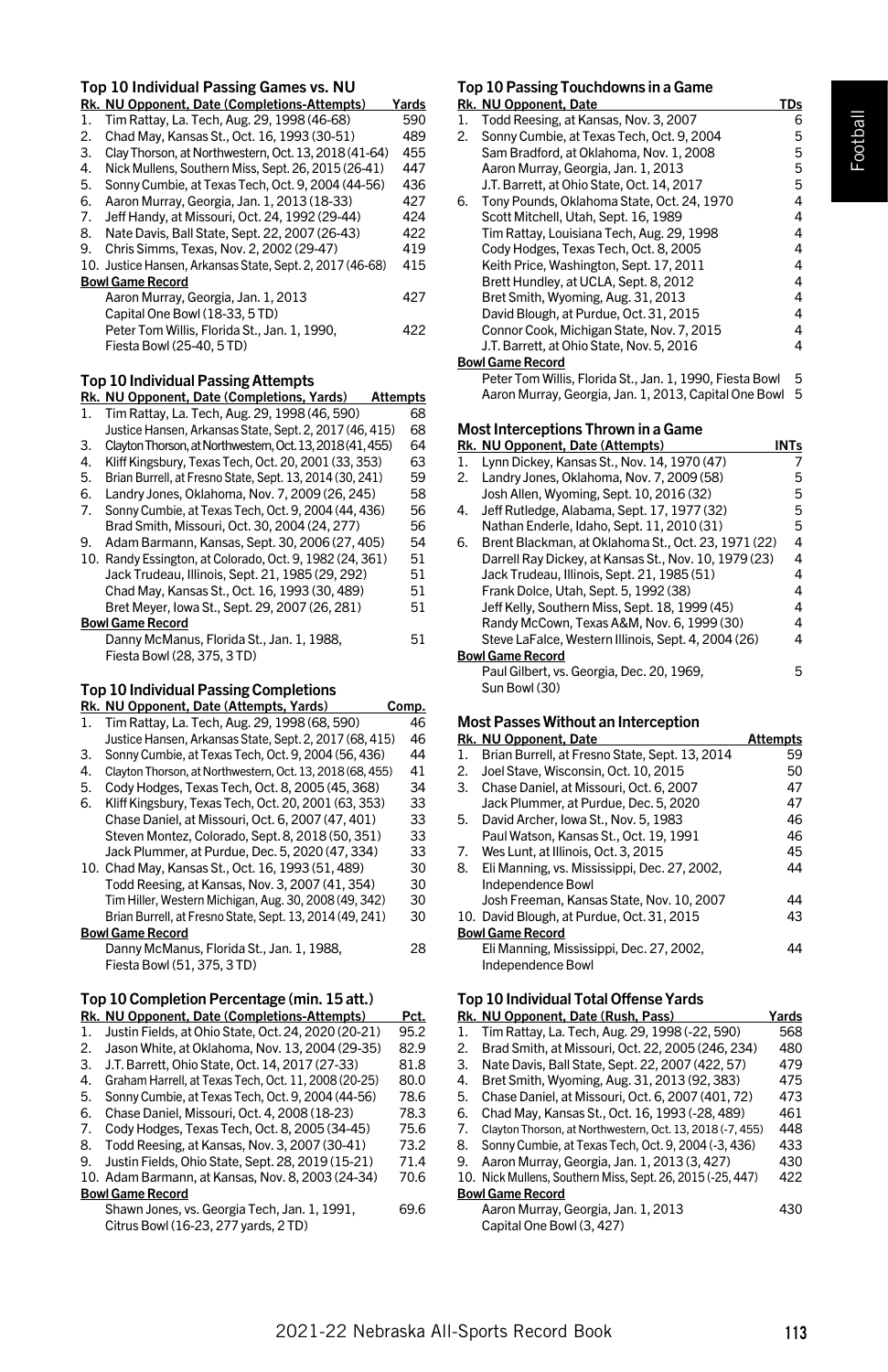# Top 10 Individual Total Offense Attempts

|     | Rk. NU Opponent, Date (Rush, Pass)                                                                      | <b>Attempts</b> |
|-----|---------------------------------------------------------------------------------------------------------|-----------------|
| 1.  | Brad Smith, Missouri, Oct. 30, 2004 (21, 56)                                                            | 77              |
| 2.  | Tim Rattay, La. Tech, Aug. 29, 1998 (6, 68)                                                             | 74              |
| 3.  | Kliff Kingsbury, Texas Tech, Oct. 20, 2001 (7, 63)                                                      | 70              |
| 4.  | Brian Burrell, at Fresno State, Sept. 13, 2014 (9, 59)                                                  | 68              |
| 5.  | Brad Smith, at Missouri, Oct. 22, 2005 (28, 36)                                                         | 64              |
| 6.  | Bret Meyer, Iowa State, Sept. 29, 2007 (51, 12)                                                         | 63              |
| 7.  | Paul Watson, Kansas St., Oct. 19, 1991 (16, 46)<br>Landry Jones, Oklahoma, Nov. 7, 2009 (3, 58)         | 62              |
| 8.  |                                                                                                         | 61              |
| 9.  | Jack Trudeau, Illinois, Sept. 21, 1985 (8, 51)                                                          | 59              |
|     | 10. Randy Essington, at Colorado, Oct. 9, 1982 (7, 51)                                                  | 58              |
|     | Sonny Cumbie, at Texas Tech, Oct. 9, 2004 (2, 56)                                                       | 58              |
|     | Adam Barmann, Kansas, Sept. 30, 2006 (4, 54)                                                            | 58              |
|     | Chase Daniel, at Missouri, Oct. 6, 2007 (11, 47)                                                        | 58              |
|     | <b>Bowl Game Record</b>                                                                                 |                 |
|     | Danny McManus, Florida St., Jan. 1, 1988                                                                | 56              |
|     | Fiesta Bowl (5, 51)                                                                                     |                 |
|     | Chad Henne, Michigan, Dec. 28, 2005,                                                                    | 56              |
|     | Alamo Bowl (13, 43)                                                                                     |                 |
|     | Top 10 Individual Receiving Yards                                                                       |                 |
|     | Rk. NU Opponent, Date (Receptions, TDs)                                                                 | <u>Yards</u>    |
| 1.  | Troy Edwards, La. Tech, Aug. 29, 1998 (21, 3)                                                           | 405             |
| 2.  | Rod Moore, Utah St., Sept. 7, 1991 (12, 3)                                                              | 220             |
|     | Flynn Nagel, at Northwestern, Oct. 13, 2018 (12, 2)                                                     | 220             |
| 4.  | Dante Love, Ball St., Sept. 22, 2007 (10, 1)                                                            | 214             |
| 5.  | Curtis Mayfield, at Okla. St., Oct. 21, 1989 (6, 1)                                                     | 208             |
| 6.  | Keith Poole, Arizona St., Sept. 16, 1995 (6, 3)                                                         | 200             |
| 7.  | Quincy Morgan, at Kansas St., Nov. 11, 2000 (7, 2)                                                      | 199             |
|     | Andre Johnson, Miami, Jan. 3, 2002, Rose Bowl (7, 2)                                                    | 199             |
| 9.  | Jerome Pathon, at Washington, Sept. 20, 1997 (5, 0)                                                     | 195             |
| 10. | Dave Jones, Kansas St., Oct. 15, 1966 (6)                                                               | 188             |
|     | Todd Blythe, at lowa St., Nov. 6, 2004 (8, 1)                                                           | 188             |
|     | <b>Bowl Game Record</b>                                                                                 |                 |
|     | Andre Johnson, Miami, Jan. 3, 2002, Rose Bowl (7, 2)                                                    | 199             |
|     |                                                                                                         |                 |
|     | Top 10 Individual Receptions in a Game                                                                  |                 |
|     | Rk. NU Opponent, Date (Yards, TDs)                                                                      | <u>Rec.</u>     |
| 1.  | Troy Edwards, La. Tech, Aug. 29, 1998 (405, 3)                                                          | 21              |
| 2.  | Whop Philyor, Indiana, Oct. 26, 2019 (178, 0)                                                           | 14              |
| 3.  | Roy Williams, Texas, Nov. 2, 2002 (161, 2)                                                              | 13              |
| 5.  | Rondale Moore, at Purdue, Dec. 5, 2020 (78, 0)                                                          | 13<br>12        |
|     | Rod Moore, Utah St., Sept. 7, 1991 (220, 3)<br>Darnell McDonald, at Kansas St., Nov. 14, 1998 (183, 2)  | 12              |
|     | Nehemiah Glover, at Texas Tech, Oct. 9, 2004 (74, 1)                                                    | 12              |
| 8.  | Jason Jacobs, Iowa St., Nov. 5, 1983 (152, 0)                                                           | 11              |
|     |                                                                                                         | 11              |
|     | J.J. Moses, at lowa St., Oct. 7, 2000 (158, 1)<br>Carlos Francis, at Texas Tech, Oct. 20, 2001 (169, 0) | 11              |
|     |                                                                                                         | 11              |
|     | Rashaun Woods, at Okla. St., Oct. 19, 2002 (134, 1)                                                     | 11              |
|     | Joel Filani, Texas Tech, Oct. 8, 2005 (163, 3)<br>Dwayne Jarrett, at USC, Sept. 16, 2006 (136, 2)       | 11              |
|     | Dominic Rufran, Wyoming, Aug. 31, 2013 (120, 0)                                                         | 11              |
|     | KJ Maye, at Minnesota, Oct. 7, 2015 (94, 0)                                                             | 11              |
|     | Tyler Johnson, Minnesota, Oct. 20, 2018 (184, 0)                                                        | 11              |
|     | <b>Bowl Game Record</b>                                                                                 |                 |
|     | Ray Perkins, Alabama, Jan. 1, 1966, Orange Bowl (159,2)                                                 | 9               |
|     | Andy Hamilton, LSU, Jan. 1, 1971, Orange Bowl (146,0)                                                   | 9               |
|     |                                                                                                         |                 |
|     | Top 10 Touchdown Receptions in a Game                                                                   |                 |
|     | Rk. NU Opponent, Date (Rec., Yards)                                                                     | <u>TDs</u>      |
| 1.  | Keith Krepfle, at lowa St., Nov. 11, 1972 (7, 116)<br>Rod Moore, Utah St., Sept. 7, 1991 (12, 220)      | 3<br>3          |
|     |                                                                                                         | 3               |
|     | Keith Poole, Arizona St., Sept. 16, 1995 (6, 200)                                                       | 3               |
|     | Joel Filani, Texas Tech, Oct. 8, 2005 (11, 163)<br>Troy Edwards, La. Tech, Aug. 29, 1998 (21, 405)      | 3               |
|     | Dezmon Briscoe, at Kansas, Nov. 3, 2007 (5, 52)                                                         | 3               |
| 7.  | 43 times, most recently, Flynn Nagel (12 rec., 220 yards)                                               | $\overline{c}$  |
|     | Northwestern, Oct. 13, 2018                                                                             |                 |
|     | <b>Bowl Game Record</b>                                                                                 |                 |
|     | 9 times, most recently, Chris Conley, Georgia,<br>Jan. 1, 2013, Capital One Bowl                        | 2               |

# Top 10 Longest Touchdown Receptions

| Rk. NU Opponent, Date<br>Yards                                   |    |
|------------------------------------------------------------------|----|
| Joe Stewart (Pete Woods), Missouri, Oct. 23, 1976<br>1.          | 98 |
| K.D. Nixon (Steven Montez), at Colorado, Sept. 7, 2019<br>2.     | 96 |
| Troy Edwards (Tim Rattay), La. Tech, Aug. 29, 1998<br>3.         | 94 |
| D.J. Moore (Max Bortenschlager), Maryland, Nov. 19, 2016<br>4.   | 92 |
| David Bell (Jack Plummer), at Purdue, Dec. 5, 2020<br>5.         | 89 |
| DeAngelo Yancey (David Blough), Purdue, Oct. 22, 2016<br>6.      | 88 |
| 7.<br>Eugene Goodlow (Dan Manucci), Kansas St., Oct. 14, 1978    | 87 |
| Chris Conley (Aaron Murray), Georgia, Jan. 1, 2013               | 87 |
| Ralph McFillen (Larry Corrigan), Kansas St., Oct. 20, 1962<br>9. | 86 |
| 10. Dick Graham (Tony Pounds), Okla, St., Oct. 24, 1970          | 84 |
| <b>Bowl Game Record</b>                                          |    |
| Chris Conley (Aaron Murray) Georgia.                             | 87 |
| Jan. 1. 2013. Capital One Bowl                                   |    |
| <b>In the distance of The Left The club company</b>              |    |

#### Top 10 Individual Total Tackles vs. NU

|    | Rk. NU Opponent, Date (UT, AT)                    | Tackles |
|----|---------------------------------------------------|---------|
|    | Larry Gosney, at Okla. St., Oct. 26, 1968 (0, 29) | 29      |
| 2. | Brian Reffner, Iowa St., Nov. 9, 1985 (19, 9)     | 28      |
| 3. | Phil Irwin, at Colorado, Oct. 31, 1970 (8, 16)    | 24      |
| 4. | Rocky Martin, at Colorado, Nov. 16, 1968 (3, 20)  | 23      |
|    | Mike Leaders, Iowa St., Nov. 17, 1979 (15, 8)     | 23      |
| 6. | Wayne King, at Minnesota, Sept. 28, 1968 (4, 18)  | 22      |
|    | William Light, at Minnesota, Oct. 3, 1970 (8, 14) | 22      |
|    | Terry Beeson, at Kansas, Oct. 30, 1976 (15, 7)    | 22      |
| 9. | Chris Garlich, Missouri, Nov. 18, 1978 (11, 10)   | 21      |
|    | Dick Chapura, at Missouri, Oct. 19, 1985 (9, 12)  | 21      |

# Long Interception Returns for Touchdown

|    | Rk. NU Opponent, Date                                  | Yards |
|----|--------------------------------------------------------|-------|
| 1. | Gary Hohman, at Minnesota, Oct. 4, 1969                | 99    |
| 2. | Aaron Sam, McNeese State, Sept. 6, 2014                | 98    |
| 3. | Shawun Lurry, Northern Illinois, Sept. 17, 2017        | 87    |
| 4. | Jonathon Amaya, Nevada, Sept. 1, 2007                  | 80    |
| 5. | Chris Orr. Wisconsin, Oct. 7, 2017                     | 78    |
| 6. | Jeff Raymond, Colorado, Oct. 21, 1967                  | 76    |
| 7. | Dick Anderson and Mike Veeder, Colorado, Oct. 21, 1967 | 73    |
| 8. | Nick VanHoose, Northwestern, Oct. 24, 2015             | 72    |
| 9. | Darryl Lowe, Texas Christian, Sept. 27, 1975           | 70    |
|    | 10. Bill Roe, Colorado, Oct. 27, 1979                  | 69    |
|    | <b>Bowl Game Record</b>                                |       |
|    | James Lewis, vs. Miami, Jan. 3, 2002, Rose Bowl        | 47    |
|    | <b>Longest Punt Returns for Touchdown</b>              |       |
|    | Rk. NU Opponent. Date                                  | Yards |
|    | Del Shofner, Baylor, Nov. 17, 1956                     | 91    |

|    | 1. Del Shofner, Bavior, Nov. 17, 1956        | ч  |
|----|----------------------------------------------|----|
| 2. | Wes Welker, Texas Tech, Oct. 20, 2001        | 85 |
| 3. | Joey Getherall, at Notre Dame, Sept. 9, 2000 | 83 |
| 4. | Bill Brennan, at Iowa St., Nov. 1, 1913      | 80 |
|    | Billy Crockett, at Minnesota, Sept. 26, 1964 | 80 |
| 6. | Corey Brown, at Ohio State, Oct. 6, 2012     | 76 |
| 7. | Darryl Henley, at UCLA, Sept. 10, 1988       | 75 |
| 8. | Larry Grigg, Oklahoma, Nov. 24, 1951         | 72 |
| 9. | Devon Wylie, Fresno St., Sept. 10, 2011      | 67 |
|    | <b>Bowl Game Record</b>                      |    |

Never Accomplished

# Long Kickoff Returns for Touchdown

|    | Rk. NU Opponent, Date                                | Yards |
|----|------------------------------------------------------|-------|
|    | Howard Ballage, at Colorado, Oct. 21, 1978           | 100   |
|    | Julius Jones, at Notre Dame, Sept. 9, 2000           | 100   |
|    | Tracy Lampley, Southerm Miss, Sept. 1, 2012          | 100   |
|    | Rodney Smith, at Minnesota, Nov. 11, 2017            | 100   |
| 5. | Dick Graham, Oklahoma St., Oct. 24, 1970             | 98    |
|    | Howard Ballage, Colorado, Oct. 22, 1977              | 98    |
|    | James Norris, Western Illinois, Sept. 4, 2004        | 98    |
|    | Brandon Banks, at Kansas State, Nov. 15, 2008        | 98    |
|    | Adoree Jackson, vs. USC, Dec. 27, 2014               | 98    |
|    | Aron Cruikshank, at Rutgers, Dec. 18, 2020           | 98    |
|    | <b>Bowl Game Record</b>                              |       |
|    | Adoree Jackson, vs. USC, Dec. 27, 2014, Holiday Bowl | 98    |
|    |                                                      |       |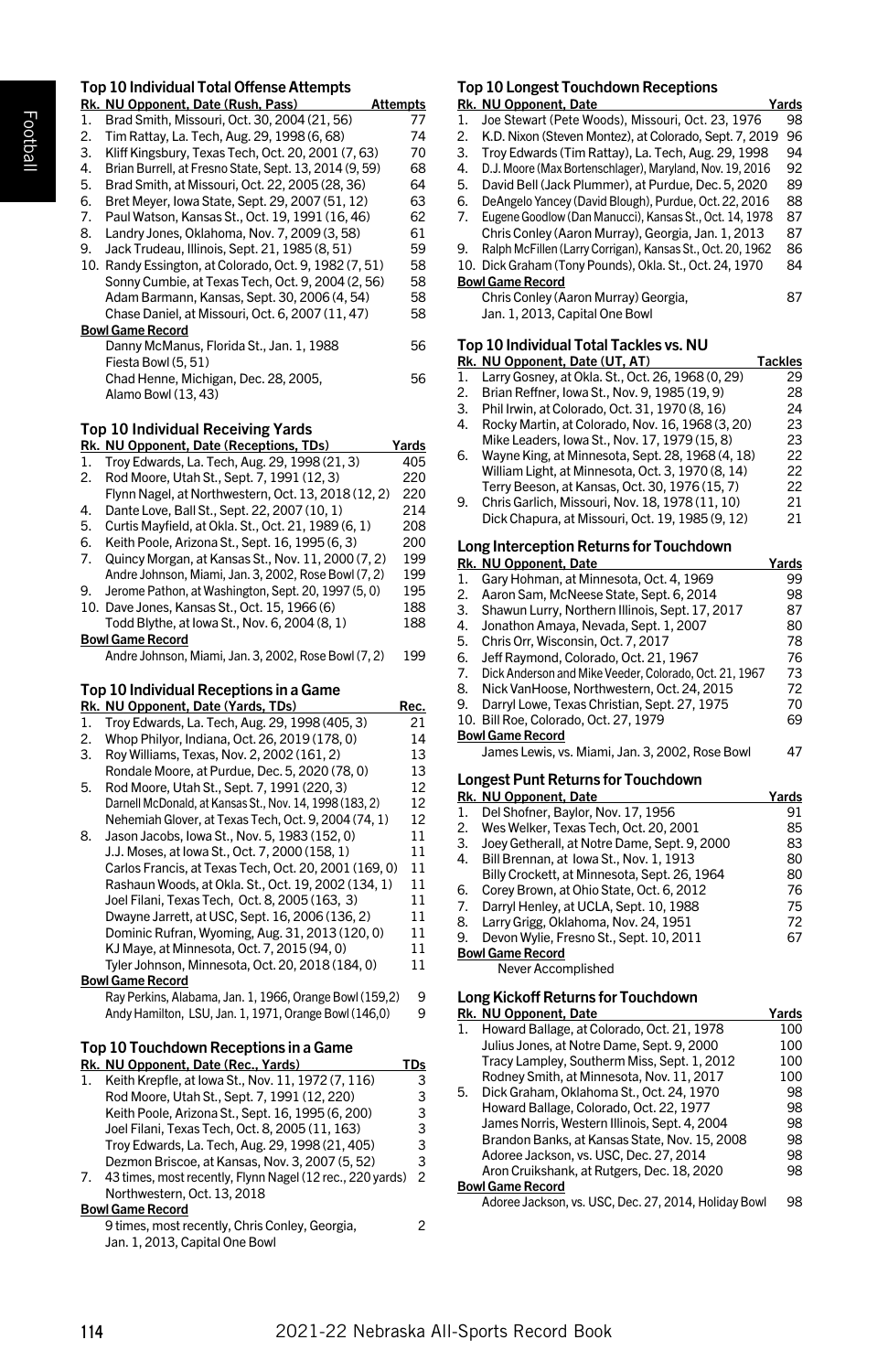# Most Field Goals Against Nebraska

|    | Rk. NU Opponent, Date (FGA)                             | FGM |
|----|---------------------------------------------------------|-----|
| 1. | Brian Franco, Penn St., Sept. 26, 1981 (5)              | 5   |
|    | Bruce Kallmeyer, Kansas, Oct. 31, 1981 (5)              | 5   |
|    | Michael Badgley, at Miami, Sept. 19, 2015 (5)           | 5   |
| 4. | Mark Zetterberg, at Colorado, Oct. 9, 1976 (4)          | 4   |
|    | Bill Capece, Florida St., Oct. 4, 1980 (4)              | 4   |
|    | Jeff Jacke, Missouri, Oct. 29, 1988 (4)                 | 4   |
|    | Tv Stewart, at Iowa St., Nov. 14, 1992 (5)              | 4   |
|    | Jeremy Aldrich, Colorado, Nov. 29, 1996 (4)             | 4   |
|    | Mason Crosby, Colorado, Nov. 26, 2004 (4)               | 4   |
|    | Dustin Keys, Virginia Tech, Sept. 27, 2008 (4)          | 4   |
|    | Marshall Morgan, Georgia (Gator Bowl), Jan. 1, 2014 (4) | 4   |
|    | Keith Duncan, at Iowa, Nov. 27, 2020 (5)                | 4   |
|    | <b>Bowl Game Record</b>                                 |     |
|    | Scott Bentley, vs. Florida St., Jan. 1, 1994            | 4   |
|    | Orange Bowl (5)                                         |     |
|    | Marshall Morgan, vs. Georgia, Jan. 1, 2014              | 4   |
|    | Gator Bowl (4)                                          |     |

# Longest Field Goals Against Nebraska

|    | Rk. NU Opponent, Date                              | Yards |
|----|----------------------------------------------------|-------|
| 1. | Mark Porter, at Kansas St., Oct. 22, 1988          | 61    |
| 2. | Dave DeLine, at Colorado, Oct. 25, 1986            | 57    |
|    | Grant Mahoney, at Iowa State, Nov. 6, 2010         | 57    |
| 4. | Jeff Wolfert, Missouri, Nov. 4, 2006               | 54    |
| 5. | Jeff Snodgrass, at Kansas State, Oct. 14, 2006     | 53    |
| 6. | Al Del Greco, Auburn, Oct. 3, 1981                 | 52    |
|    | Grant Mahoney, Iowa State, Oct. 24, 2009           | 52    |
|    | Brendan Gibbons, Michigan, Oct. 27, 2012           | 52    |
| 9. | Abby Daigle, at Oklahoma St., Oct. 27, 1973        | 51    |
|    | Chris Dennis, Miami, Oct. 2, 1976                  | 51    |
|    | Kris Thompson, at Kansas St., Oct. 8, 1977         | 51    |
|    | Brad Burditt, Missouri, Oct. 23, 1982              | 51    |
|    | Jeff Jacke, Missouri, Oct. 29, 1988                | 51    |
|    | Jamie Rheem, at Kansas St., Oct. 5, 1996           | 51    |
|    | Fred Waczewski, Central Florida, Sept. 13, 1997    | 51    |
|    | Sam Swank, Wake Forest, Sept. 10, 2005             | 51    |
|    | <b>Bowl Game Record</b>                            |       |
|    | Juan Bentanzos, vs. LSU, Jan. 1, 1983, Orange Bowl | 49    |
|    |                                                    |       |

# Longest Punts Against Nebraska

|    | Rk. NU Opponent, Date                                 | Yards |
|----|-------------------------------------------------------|-------|
| 1. | Don Birdsey, Kansas St., Nov. 8, 1980                 | 93    |
| 2. | Todd Sauerbrun, vs. West Virginia, Aug. 28, 1994      | 90    |
| 3. | Chris Salani, at Michigan St., Sept. 9, 1995          | 83    |
| 4. | Doug Myers, at Iowa St., Nov. 13, 1982                | 80    |
|    | Judge Johnston, at Iowa St., Nov. 5, 1988             | 80    |
|    | Vince Sebo, Missouri, Oct. 24, 1998                   | 80    |
|    | 7. Mike Preacher, Oregon, Sept. 27, 1986              | 78    |
|    | Quinn Sharp, at Oklahoma St., Oct. 23, 2010           | 78    |
| 9. | Jonny Linehan, BYU, Sept. 5, 2015                     | 77    |
|    | 10. Roger Fleenor, Pacific, Sept. 23, 1995            | 76    |
|    | <b>Bowl Game Record</b>                               |       |
|    | Chris Hogue, vs. Tennessee, Jan. 2, 1998, Orange Bowl | 78    |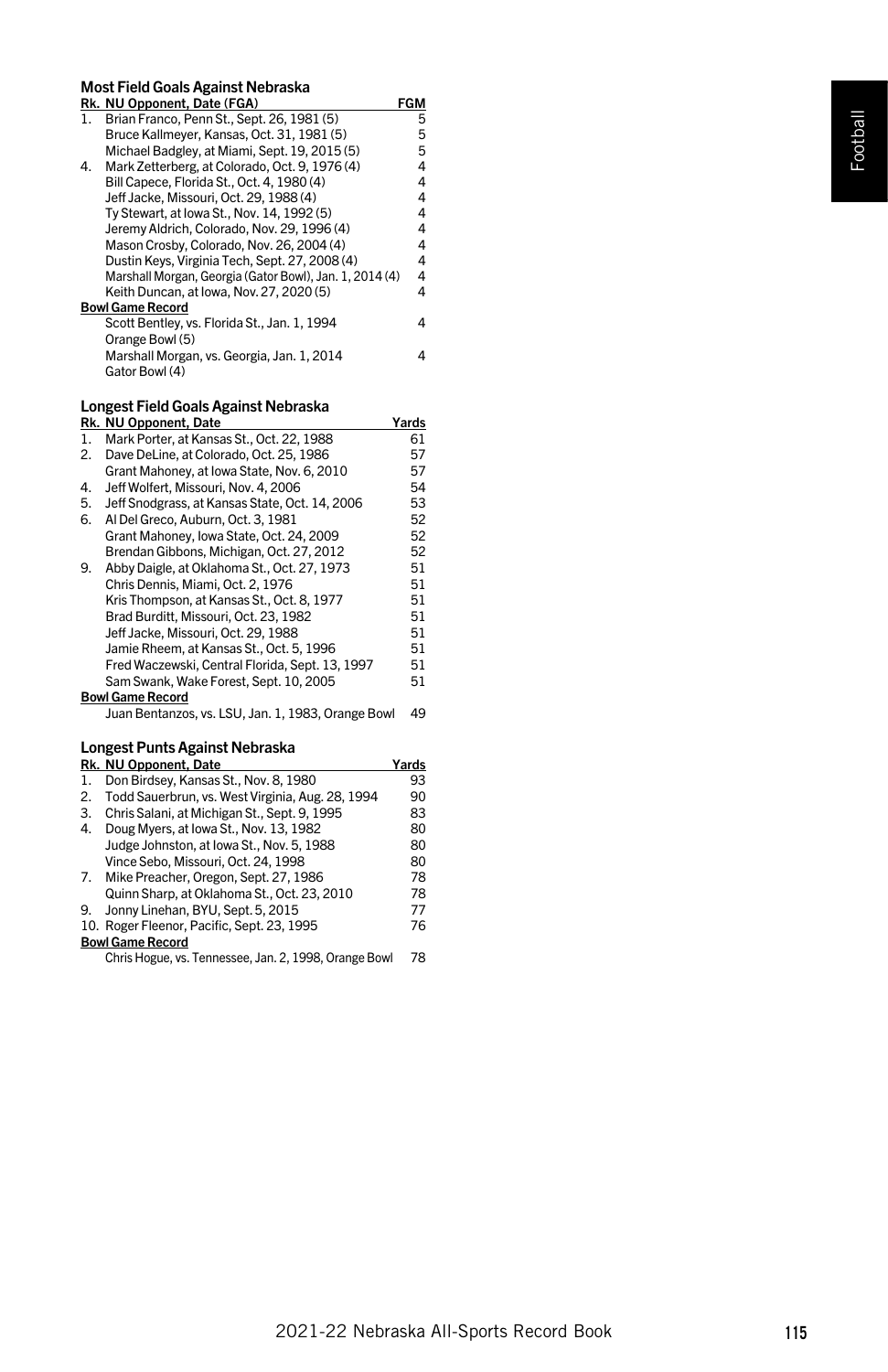# Annual Team Offensive Statistics

|                     |                     | First        | Total Off.              | Total Off.     | Rush                           | Rush           | Pass           | Pass           | Avg.                     |
|---------------------|---------------------|--------------|-------------------------|----------------|--------------------------------|----------------|----------------|----------------|--------------------------|
| <u>Year</u><br>1946 | <b>Games</b><br>9   | <u>Downs</u> | Avg.                    | <b>Yards</b>   | Avg.<br>131.4                  | Yards          | Avg.<br>61.3   | Yards<br>552   | <u>Points</u><br>14.0    |
| 1947                | 9                   | 8.4<br>6.2   | 192.8<br>141.7          | 1,735<br>1,275 | 102.0                          | 1,183<br>918   | 39.7           | 357            | 8.1                      |
| 1948                | 10                  | 10.3         | 222.9                   | 2,229          | 100.6                          | 1,006          | 122.3*         | 1,223          | 15.2                     |
| 1949                | 9                   | 9.3          | 225.4                   | 2,029          | 153.1                          | 1,378          | 72.3           | 651            | 13.8                     |
| 1950                | 9                   | 18.8         | 407.3 (9)               | 3,666          | 321.6(3)                       | 2,894          | 85.8           | 772            | 29.7                     |
| 1951                | 10                  | 12.0         | 232.1                   | 2,321          | 128.7                          | 1,287          | 103.4          | 1,034          | 12.1                     |
| 1952                | 10                  | 16.7         | 329.1                   | 3,291          | 250.4 (12)                     | 2,504          | 78.7           | 787            | 17.3                     |
| 1953                | 10<br>10            | 12.7         | 239.7                   | 2,397          | 162.5                          | 1,625          | 77.2           | 772            | 11.9                     |
| 1954<br>1955        | 10                  | 15.3<br>13.1 | 335.7<br>237.9          | 3,357<br>2,379 | 265.6 (10)                     | 2,656<br>1,632 | 70.1<br>74.7   | 701<br>747     | 22.6<br>12.7             |
| 1956                | 10                  | 13.7         | 255.7                   | 2,557          | 163.2<br>201.2                 | 2,012          | 54.5           | 545            | 12.5                     |
| 1957                | 10                  | 11.3         | 195.3                   | 1,953          | 152.5                          | 1,525          | 42.8           | 428            | 6.7                      |
| 1958                | 10                  | 9.0          | 154.8                   | 1,548          | 113.5                          | 1,442          | 41.3           | 1,135          | 7.1                      |
| 1959                | 10                  | 11.6         | 187.5                   | 1,875          | 148.0                          | 1,480          | 39.5           | 395            | 10.8                     |
| 1960                | 10                  | 9.6          | 181.2                   | 1,812          | 149.1                          | 1,491          | 32.1           | 321            | 9.5                      |
| 1961                | 10                  | 10.6         | 205.5                   | 2,055          | 140.4                          | 1,404          | 65.1           | 651            | 11.9                     |
| 1962                | 10                  | 18.7         | 347.5 (11)              | 3,475          | 245.5 (9)                      | 2,455          | 102.0          | 1,020          | 25.7(12)                 |
| 1963                | 10                  | 18.5         | $347.4*$ (8)            | 3,474          | $262.4*(1)$                    | 2,624          | 85.0           | 850            | $26.0*(5)$               |
| 1964                | 10                  | 18.6         | $348.5*(6)$             | 3,485          | 226.5(6)                       | 2,265          | 122.0*         | 1,220          | $24.9*(7)$               |
| 1965                | 10                  | 20.4         | $404.0*$ (2)            | 4,040          | $290.0*(1)$                    | 2,900          | 114.0          | 1,140          | $32.1*$ (2)              |
| 1966                | 10                  | 18.8         | 318.8*                  | 3,188          | 192.4*                         | 1,984          | 120.4          | 1,204          | 21.6                     |
| 1967                | 10                  | 17.2         | 317.1                   | 3,171          | 162.5                          | 1,625          | 154.7*         | 1,547          | 12.7                     |
| 1968                | 10                  | 16.3         | 279.2                   | 2,792          | 150.2                          | 1,502          | 129.0          | 1,290          | 15.5                     |
| 1969                | 10                  | 21.1         | 371.8                   | 3,718          | 172.3                          | 2,088          | 199.5          | 1,995          | 20.9                     |
| 1970                | 11                  | 22.8         | 421.3 (11)              | 4,634          | 232.2                          | 2,554          | 189.1          | 2,080          | $37.2*(2)$               |
| 1971                | 12                  | 23.3         | 437.7 (8)               | 5,252          | 258.3                          | 3,100          | 179.3*         | 2,152          | 39.1(3)                  |
| 1972                | 11                  | 24.1         | 441.5 (3)               | 4,857          | 220.5                          | 2,426          | $221.0*(8)$    | 2,431          | $41.9*(2)$               |
| 1973                | 11                  | 20.5         | 396.0                   | 4,356          | 225.4                          | 2,479          | 170.6          | 1,877          | 26.1                     |
| 1974                | 11                  | 21.7         | 412.0 (7)               | 4,514          | 259.8                          | 2,840          | 152.2*         | 1,674          | 32.7(6)                  |
| 1975                | 11                  | 23.0         | 406.2 (13)              | 4,468          | 247.8                          | 2,726          | 158.4          | 1,742          | $32.1* (6)$              |
| 1976                | 12                  | 21.4         | 407.8 (10)              | 4,894          | 219.8                          | 2,638          | 188.0*         | 2,256          | 32.4(5)                  |
| 1977                | 11                  | 21.5         | 415.4* (13)             | 4,569          | 302.5(7)                       | 3,328          | 112.8          | 1,241          | 26.7                     |
| 1978                | 11                  | 25.6         | $501.4*(1)$             | 5,519          | 337.7 (2)                      | 3,719          | 163.6          | 1,800          | 38.2(2)                  |
| 1979                | 11                  | 24.9         | $464.8*$ (5)            | 5,113          | 345.1 (3)                      | 3,796          | 119.7          | 1,317          | 33.3(7)                  |
| 1980                | 11                  | 26.6         | $506.9*$ (2)            | 5,576          | $378.3*$ (1)                   | 4,161          | 128.6          | 1,415          | $39.9*(2)$               |
| 1981                | 11                  | 22.7         | $437.5* (6)$            | 4,812          | 330.5(2)                       | 3,635          | 107.0          | 1,177          | $31.7* (8)$              |
| 1982                | 12                  | 27.4         | $518.6^{*}(1)$          | 6,223          | $394.3*(1)$                    | 4,732          | 124.3          | 1,491          | $41.1*$ (1)              |
| 1983                | 12                  | 26.5         | $546.7*$ (2)            | 6,560          | $401.7^{*}(1)$                 | 4,820          | 145.0          | 1,740          | $52.0^*$ (1)             |
| 1984                | 11                  | 22.3         | 427.5* (12)             | 4,703          | $311.1*$ (3)                   | 3,422          | 116.5          | 1,281          | $32.6*(6)$               |
| 1985                | 11                  | 21.6         | $472.5*$ (2)            | 5,197          | $374.3*(1)$                    | 4,117          | 98.2           | 1,080          | $36.2*(5)$               |
| 1986                | 11                  | 22.5         | 403.1                   | 4,434          | 305.5(2)                       | 3,360          | 97.6           | 1,074          | 37.8(3)                  |
| 1987                | 11                  | 24.2         | 489.0 (2)               | 5,379          | 373.5 (3)                      | 4,108          | 115.5          | 1,271          | 38.5(3)                  |
| 1988                | 12                  | 24.3         | 477.9 (7)               | 5,735          | $382.3*(1)$                    | 4,588          | 95.6           | 1,147          | 39.5(6)                  |
| 1989                | 11                  | 24.7         | $513.3*$ (3)            | 5,646          | $375.3*(1)$                    | 4,128          | 138.0          | 1,518          | $44.7*$ (2)              |
| 1990                | 11                  | 22.3         | 444.4* (13)             | 4,888          | $340.0^{*}$ (2)                | 3,740          | 104.4          | 1,148          | $37.5* (6)$              |
| 1991                | 11                  | 24.6         | $506.5*$ (3)            | 5,571          | $353.2*(1)$                    | 3,885          | 153.3          | 1,686          | $41.3*(3)$               |
| 1992                | 11                  | 22.2<br>21.7 | 438.2 (11)              | 4,820          | $328.2*(1)$                    | 3,610          | 110.0          | 1,210          | $38.8*$ (2)              |
| 1993<br>1994        | 11<br>12            | 24.4         | 425.0 (23)<br>477.8 (5) | 4,675          | $287.9*$ (3)<br>$340.0^{*}(1)$ | 3,167<br>4,080 | 137.1<br>137.8 | 1,508<br>1,654 | $38.3*(5)$<br>$36.3*(6)$ |
|                     | $11\,$              | 27.1         | $556.3*(2)$             | 5,734<br>6,119 |                                | 4,398          | 156.5          | 1,721          | $52.4*(1)$               |
| 1995<br>1996        | 12                  | 22.8         | 422.4                   | 5,069          | $399.8* (1)$<br>$291.9*(4)$    | 3,503          | 130.5          | 1,566          | $42.7^*(4)$              |
| 1997                | 12                  | 26.0         | $513.7^{*}(1)$          | 6,164          | $392.6*(1)$                    | 4,711          | 121.1          | 1,453          | $47.1*$ (1)              |
| 1998                | 12                  | 21.3         | 384.9                   | 4,619          | $253.8*(6)$                    | 3,045          | 131.2          | 1,574          | 31.9(12)                 |
| 1999                | 12                  | 18.6         | 392.2                   | 4,706          | 265.9 (4)                      | 3,191          | 126.3          | 1,515          | 34.3 (12)                |
| 2000                | 11                  | 22.9         | $459.9* (6)$            | 5,059          | $349.3*(1)$                    | 3,842          | 110.6          | 1,217          | $41.5*$ (4)              |
| 2001                | 12                  | 22.4         | 451.2* (12)             | 5,414          | $314.7*(1)$                    | 3,776          | 136.5          | 1,638          | 37.4(7)                  |
| 2002                | 14                  | 18.7         | $373.1*$ (4)            | 5,224          | 268.7 (4)                      | 3,762          | 104.4          | 1,462          | 27.4                     |
| 2003                | 13                  | 18.2         | 345.0                   | 4,485          | 235.6(7)                       | 3,063          | 109.4          | 1,422          | 24.8                     |
| 2004                | 11                  | 17.6         | 363.2                   | 3,995          | 176.3                          | 1,939          | 186.9          | 2,056          | 25.0                     |
| 2005                | 12                  | 18.4         | 320.3                   | 3,844          | 96.0                           | 1,152          | 224.3          | 2,692          | 24.7                     |
| 2006                | 14                  | 20.4         | 414.6 (14)              | 5,804          | 170.5                          | 2,387          | 244.1          | 3,417          | 30.6                     |
| 2007                | 12                  | 24.3         | 468.2 (9)               | 5,619          | 144.4                          | 1,733          | 323.8 (7)      | 3,886          | 33.4                     |
| 2008                | 13                  | 22.7         | 450.8 (12)              | 5,860          | 169.8                          | 2,207          | 281.0 (15)     | 3,653          | 35.4                     |
| 2009                | 14                  | 16.1         | 322.8                   | 4,519          | 147.1                          | 2,059          | 175.7          | 2,460          | 25.1                     |
| 2010                | 14                  | 18.1         | 398.1                   | 5,574          | $247.6*$ (9)                   | 3,466          | 150.6          | 2,108          | 30.9                     |
| 2011                | 13                  | 20.4         | 379.9                   | 4,939          | 217.2 (15)                     | 2,824          | 162.7          | 2,115          | 29.2                     |
| 2012                | 14                  | 23.6         | 460.8*                  |                | $253.4*$ (8)                   | 3,547          | 207.4          | 2,904          | 34.8                     |
|                     |                     |              |                         | 6,451          |                                |                |                |                | 31.9                     |
| 2013                | 13                  | 22.2         | 412.4                   | 5,361          | 215.7                          | 2,804          | 196.7          | 2,557          |                          |
| 2014                | 13                  | 22.3         | 452.3                   | 5,880          | 240.2                          | 3,123          | 212.1          | 2,757          | 37.8 (12)                |
| 2015                | 13<br>13            | 22.8<br>20.5 | 446.9<br>380.8          | 5,810          | 180.0<br>169.2                 | 2,340<br>2,199 | 266.9          | 3,470          | 32.8<br>26.5             |
| 2016<br>2017        | 12                  | 19.7         | 385.0                   | 4,951          | 107.5                          | 1,290          | 211.7<br>277.5 | 2,752<br>3,330 | 25.8                     |
| 2018                | 12                  | 23.2         | 456.2                   | 4,620<br>5,474 | 209.0                          | 2,508          | 247.2          | 2,966          | 30.0                     |
| 2019                |                     | 20.8         | 415.8                   | 4,990          | 203.3                          | 2,439          | 212.6          | 2,551          | 28.0                     |
| 2020                | $_{\rm 12}_{\rm 8}$ | 21.4         | 391.5                   | 3,132          | 201.4                          | 1,855          | 190.1          | 1,521          | 23.1                     |
|                     |                     |              |                         |                |                                |                |                |                |                          |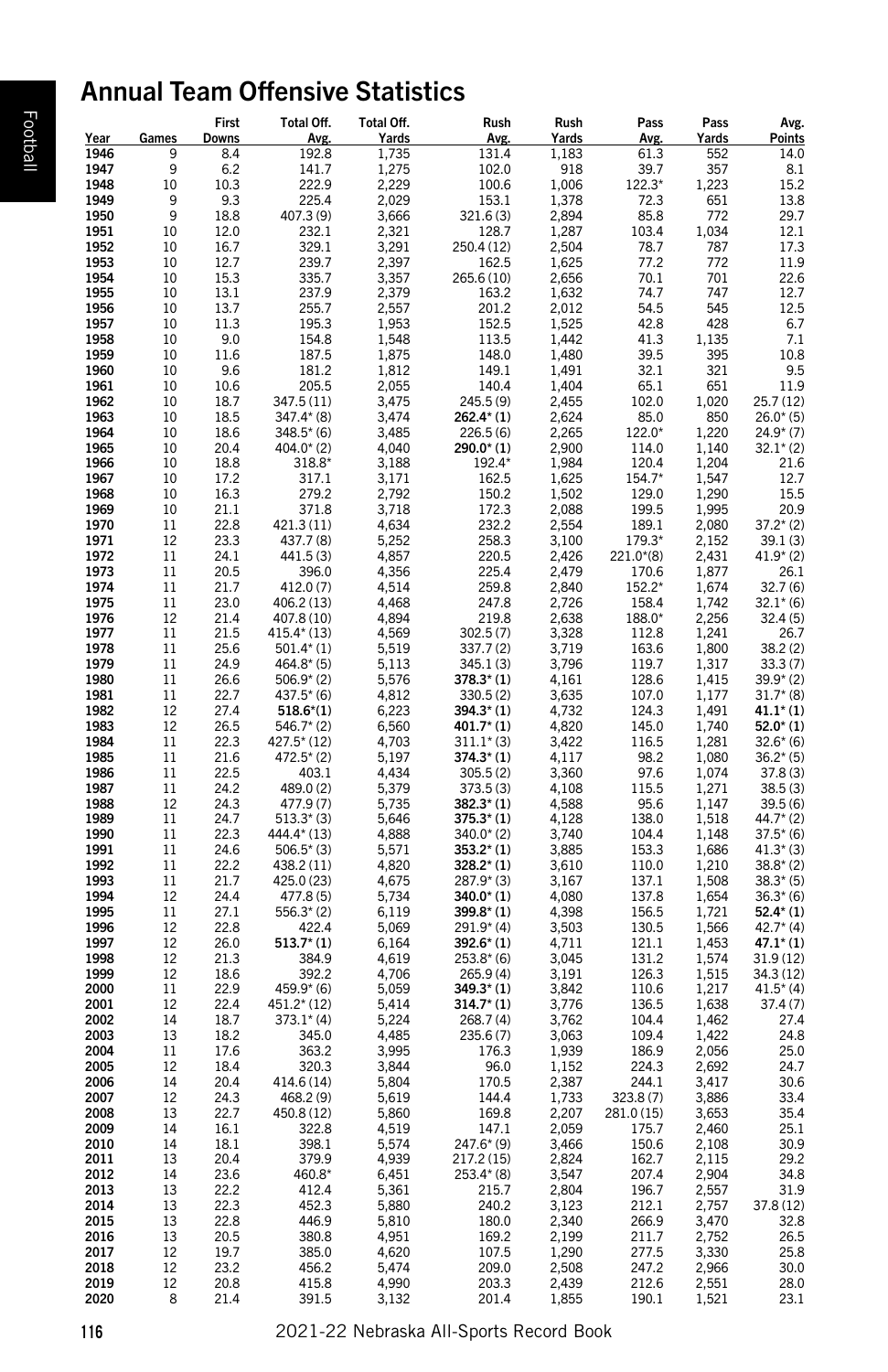# Annual Team Offensive Statistics

|                     | Total                                          |                                         |                      | <b>NU Punt</b>        | <b>NU Net</b>            | PR                              | KOR                | <b>Fumbles</b>                                                 |                                                                                                              | Tot.                                              | ΝU                                                    | ΝU                                 |
|---------------------|------------------------------------------------|-----------------------------------------|----------------------|-----------------------|--------------------------|---------------------------------|--------------------|----------------------------------------------------------------|--------------------------------------------------------------------------------------------------------------|---------------------------------------------------|-------------------------------------------------------|------------------------------------|
| <u>Year</u><br>1946 |                                                | Points TDs FGM-FGA<br>19                | $0-0$                | Avg.                  | <b>Punt Avg</b><br>29.9  | Avg<br>12.6                     | <u>Avg</u><br>16.6 | <u>Fum.</u>                                                    | Lost INT                                                                                                     | T0s<br>11                                         | <b>Margin</b><br>21                                   | Pen./Yds.<br>54/440<br>+9          |
| 1947                | $\frac{126}{73}$                               | 11                                      | $0-0$                | $\frac{34.6}{39.2}$   | 31.7                     | 10.0                            | 15.9               |                                                                | $\frac{10}{14}$                                                                                              | 16                                                | 30                                                    | 49/428<br>-8                       |
| 1948                | 152                                            | 21                                      | $0-0$                | 34.8                  | 32.2                     | 12.6                            | 18.2               |                                                                |                                                                                                              | 14                                                | 28<br>$+6$                                            | 73/585                             |
| 1949                | 124                                            | 19                                      | $0-0$                | 32.4                  | 27.4                     | 15.6 (13)                       | 20.8               | 19<br>27<br>26<br>18<br>23                                     | $\,9$                                                                                                        | 10                                                | 19<br>$+15$                                           | 79/550                             |
| 1950                | 265                                            | 40                                      | $0-0$<br>$0-0$       | 36.3<br>36.2          | 31.9<br>30.8             | 10.9<br>10.2                    | 18.9<br>19.6       |                                                                | $11\,$                                                                                                       | $\overline{7}$<br>19                              | 18<br>$+12$<br>37                                     | 49/365<br>$-5$<br>67/419           |
| 1951<br>1952        | $\frac{121}{173}$                              | $\begin{array}{c} 18 \\ 25 \end{array}$ | $1 - 1$              | 35.7                  | 30.5                     | 11.6                            | 23.5(5)            |                                                                | $\begin{array}{c} 18 \\ 18 \end{array}$                                                                      | 14                                                | 32                                                    | -3<br>56/559                       |
| 1953                | 119                                            | $17\,$                                  | $2 - 2$              | 30.3                  | 26.2                     | 7.6                             | 15.8               |                                                                |                                                                                                              | 6                                                 | 24<br>$+5$                                            | 35/250                             |
| 1954                | 226                                            | 34                                      | $1-1$                | 36.7                  | 32.0                     | 10.3                            | 19.0               |                                                                |                                                                                                              | $10\,$                                            | 36                                                    | 50/499<br>$-3$                     |
| 1955                | $\frac{1}{127}$                                | $18\,$                                  | $3 - 3$              | 35.0                  | 29.1                     | 7.4                             | 16.6               |                                                                |                                                                                                              | $\boldsymbol{9}$                                  | 28<br>even                                            | 54/396                             |
| 1956                | 125<br>67                                      | $\begin{array}{c} 18 \\ 10 \end{array}$ | $2 - 2$<br>1-1       | 36.1                  | 30.4                     | 12.6<br>7.7                     | 18.4<br>17.7       |                                                                |                                                                                                              | $\begin{array}{c} 11 \\ 18 \end{array}$           | 32<br>36<br>even                                      | 36/368                             |
| 1957<br>1958        |                                                |                                         | $1-1\,$              | 36.6<br>38.2 (12)     | 29.7<br>35.1             | 14.0(8)                         | 20.5               |                                                                |                                                                                                              | $12\,$                                            | 25                                                    | $-2$<br>36/255<br>48/378<br>$-4$   |
| 1959                | $\begin{array}{c} 71 \\ 108 \\ 95 \end{array}$ |                                         |                      | 35.5                  | 32.7                     | 11.2                            | 19.7               |                                                                |                                                                                                              |                                                   | 26                                                    | $-2$<br>36/321                     |
| 1960                |                                                | 10<br>15<br>13<br>17<br>17<br>37        | $3 - 3$<br>2-2       | 37.6                  | 36.0                     | 17.4(3)                         | 18.8               | 31 34 45 34 38 42 33 26 31 31 26 30 29 46                      |                                                                                                              | $_{\rm 12}_{\rm 8}$                               | 26                                                    | 33/324<br>-3                       |
| 1961                | 119<br>257                                     |                                         | $3 - 3$              | 38.2                  | 35.1                     | 7.7                             | 14.8               |                                                                |                                                                                                              | $\begin{array}{c} 6 \\ 10 \end{array}$            | 16<br>25<br>$^{\mathrm {+12}}$                        | 44/473                             |
| 1962<br>1963        | 260                                            |                                         | $0-0$                | 36.2                  | 32.7                     | 7.8                             | 20.0               |                                                                |                                                                                                              | $\overline{7}$                                    |                                                       | 49/428<br>-6                       |
|                     |                                                | 36<br>36                                | $3 - 3$<br>$0 - 1$   | 33.3<br>33.3          | <b>NA</b><br>29.2        | 7.9<br>8.7                      | 15.9<br>22.3       |                                                                |                                                                                                              | 13                                                | 22                                                    | $+6\,$<br>50/480<br>56/532<br>$-1$ |
| 1964<br>1965        | 249<br>321                                     | 45                                      | $3-6$                | 34.9                  | 30.5                     | 13.4                            | 20.2               |                                                                |                                                                                                              | 12                                                | 23<br>25<br>$+8$                                      | 55/496                             |
| 1966                | 216<br>127                                     | $\begin{array}{c} 30 \\ 16 \end{array}$ | $5 - 8$              | 38.5                  | 35.4                     | 10.8                            | 18.9               |                                                                |                                                                                                              | 9                                                 | 27<br>$+5$                                            | 45/429                             |
| 1967                |                                                |                                         | $6 - 11$             | 35.1                  | 35.4                     | 7.6                             | 17.7               |                                                                |                                                                                                              | $15\,$                                            | 40<br>$-18$                                           | 42/475                             |
| 1968                | 155                                            |                                         | $6 - 12$             | 36.8                  | 34.7                     | 8.1                             | 17.4               |                                                                |                                                                                                              | $11\,$                                            | 31<br>$-10$                                           | 46/428                             |
| 1969<br>1970        | 209<br>411                                     |                                         | $7 - 23$<br>$8 - 13$ | 37.3<br>38.7          | 32.5<br>35.9             | 8.6<br>12.2                     | 18.4<br>22.0       |                                                                |                                                                                                              | 13<br>10                                          | 29<br>$+6$<br>28<br>$+17$                             | 44/327<br>72/683                   |
| 1971                |                                                | 20<br>27<br>55<br>65<br>64              | $5 - 10$             | 36.9                  |                          | 15.6(4)                         | 21.9               |                                                                |                                                                                                              | 6                                                 | 21<br>$+26$                                           | 60/634                             |
| 1972                | 469<br>461                                     |                                         | $6 - 14$             | 39.5                  | 35.2<br>35.7             | 15.7(2)                         | 19.1               |                                                                |                                                                                                              | 20                                                | 40<br>$-4$                                            | 45/442                             |
| 1973                | 287                                            | 39                                      | $7 - 12$             | 40.3                  | 36.6                     | 10.4                            | 17.6               |                                                                |                                                                                                              | 15                                                | 31<br>$+1$                                            | 51/497                             |
| 1974                | 360                                            | 49<br>46<br>52<br>37                    | $6 - 14$             | 37.1                  | 36.9                     | 10.4                            | 18.7               | 3329126934923429                                               |                                                                                                              | 11                                                | 29                                                    | 39/359<br>$+6$                     |
| 1975<br>1976        |                                                |                                         | 11-18<br>$11 - 18$   | 39.9 (9)<br>40.8 (11) | 39.3<br>39.6             | 7.4<br>7.0                      | 22.3<br>20.1       |                                                                |                                                                                                              | 5                                                 | 20<br>$+14$<br>$+4$                                   | 60/620<br>56/579                   |
| 1977                |                                                |                                         | 12-18                | 41.1                  | 38.6                     | 6.8                             | 17.6               |                                                                |                                                                                                              | $\begin{array}{c} 13 \\ 9 \end{array}$            | 39<br>29<br>$+1$                                      | 57/558                             |
| 1978                | 353<br>389<br>294<br>421<br>366<br>435         |                                         | 10-18                | 39.2                  | 37.1                     | 13.0(4)                         | 18.7               |                                                                |                                                                                                              | 8                                                 | 28<br>$+6$                                            | 55/554                             |
| 1979                |                                                | 56<br>48<br>60                          | 12-16                | 39.2                  | 37.8                     | 5.7                             | 20.9               | 34<br>33<br>44<br>33<br>44<br>43<br>33<br>32<br>25<br>32<br>29 | 20<br>21<br>21<br>24<br>3<br>24<br>20<br>7<br>21<br>24<br>20<br>21<br>24<br>20<br>21<br>24<br>20<br>21<br>24 | $^8$ 6                                            | 29<br>27<br>$+1$                                      | 62/633                             |
| 1980                |                                                |                                         | $5 - 10$             | 35.7                  | 34.1                     | 8.1                             | 24.6(7)            |                                                                |                                                                                                              |                                                   | $+8$                                                  | 59/603                             |
| 1981<br>1982        | 349<br>493                                     | 45<br>68                                | 11-19<br>$8 - 13$    | 42.6 (6)<br>37.1      | 40.7<br>34.8             | $11.9\left(6\right)$<br>15.5(2) | 22.5(12)<br>20.5   |                                                                |                                                                                                              | $11\,$<br>4                                       | 35<br>22<br>$+7$<br>$+9$                              | 58/567<br>64/539                   |
| 1983                |                                                | 89                                      | $3-4$                | 40.6                  | 38.9                     | 9.6                             | 18.8               |                                                                |                                                                                                              | $\,$ 6 $\,$                                       | 21<br>$+15\,$                                         | 63/561                             |
| 1984                | $624$<br>$359$<br>$398$<br>$416$               |                                         | $5 - 12$             | 40.3                  | 38.4                     | 12.3(4)                         | 23.3(6)            |                                                                |                                                                                                              | 9                                                 | 33                                                    | $-5$<br>55/503                     |
| 1985                |                                                | 49<br>50<br>55<br>58                    | 15-24                | 41.7(9)               | 39.9                     | 8.4                             | 26.4(2)            |                                                                |                                                                                                              | 11                                                | 31                                                    | 33/278<br>$+6$                     |
| 1986                | 423                                            |                                         | $10 - 13$<br>$6 - 8$ | 39.7<br>37.6          | 37.5                     | 14.6(2)                         | 19.5               |                                                                |                                                                                                              | 10<br>11                                          | $\frac{27}{30}$<br>$+1$                               | 76/657                             |
| 1987<br>1988        | 474                                            |                                         | $9 - 13$             | 40.6                  | 34.7<br>36.5             | 11.4 (13)<br>11.3(9)            | 20.6<br>20.0       |                                                                |                                                                                                              |                                                   | even<br>21<br>$+4$                                    | 73/616<br>82/702                   |
| 1989                |                                                |                                         | 10-13                | 38.5                  | 32.5                     | 11.9                            | 19.7               |                                                                |                                                                                                              | $\begin{array}{c} 9 \\ 3 \\ 12 \end{array}$       | 17<br>$+14$                                           | 71/634                             |
| 1990                |                                                |                                         | $14-19$              | 40.4 (9)              | 38.2                     | 13.6 (8)                        | $27.8*$ (1)        |                                                                |                                                                                                              |                                                   | 25<br>$+8$                                            | 49/458                             |
| 1991                | $492$<br>$413$<br>$454$<br>$427$               | 64<br>65<br>53<br>61<br>58<br>58        | $11 - 18$            | 41.0                  | 34.9                     | 8.6                             | 19.7               | 16<br>20                                                       | $\,9$                                                                                                        | $\begin{array}{c} 8 \\ 7 \end{array}$             | $\begin{array}{c} 17 \\ 12 \end{array}$<br>$+14$      | 53/455                             |
| 1992<br>1993        | 421                                            |                                         | $7-10$<br>$6 - 11$   | 43.2<br>41.2          | $41.7^{*}(1)$<br>39.3(6) | 11.4<br>9.1                     | 20.7<br>20.5       | 17                                                             | 5<br>10                                                                                                      |                                                   | $+18$<br>16<br>$+3$                                   | 74/612<br>59/494                   |
|                     | 435                                            |                                         | $7 - 14$             | 42.6                  | 41.2(2)                  |                                 | 8.6 22.8 (13)      |                                                                | 13                                                                                                           | 6<br>7<br>6                                       | 20<br>$+1$                                            | 76/670                             |
| 1994<br>1995        | 574                                            | 59<br>77                                | $13-16$              | 38.6                  | 38.1 (17)                | 11.0                            | 21.0               | 27<br>28                                                       | $\boldsymbol{9}$                                                                                             |                                                   | 15<br>$+13$                                           | 47/434                             |
| 1996                | 512<br>565                                     | 68<br>73                                | 12-19                | 43.9                  | 41.0(8)                  | 10.6                            | $25.2*(6)$         | 37<br>36                                                       | $\begin{array}{c} 19 \\ 17 \end{array}$                                                                      | 3                                                 | $\begin{array}{c} 22 \\ 21 \end{array}$<br>$+11$      | 71/623                             |
| 1997<br>1998        |                                                | 49                                      | 18-21<br>14-21       | 37.5<br>43.8          | 35.2 (14)<br>39.4(7)     | 11.8<br>11.5                    | 24.3(7)<br>21.0    | 27                                                             |                                                                                                              | $\overline{4}$<br>5                               | $+3$<br>18                                            | 57/498<br>61/536<br>$+9$           |
| 1999                |                                                |                                         | 14-20                | 43.6                  | 39.4                     | 10.9                            | 18.4               |                                                                |                                                                                                              | 5                                                 | 30<br>$+5$                                            | 63/566                             |
| 2000                | 383<br>411<br>456                              | 52<br>63                                | $5 - 10$             | 41.3                  | 34.5                     | 11.0                            | 16.7               | 49<br>26                                                       | 13<br>25<br>9                                                                                                | $\bf 8$                                           | $17\,$<br>$+2$                                        | 71/622                             |
| 2001                | 449<br>383                                     |                                         | 12-17                | 41.1                  | 37.0                     | 13.1 (14)                       | 25.2 (8)           |                                                                |                                                                                                              | $11\,$                                            | $\frac{25}{24}$<br>$+1$                               | 69/674                             |
| 2002<br>2003        | 322                                            | 60<br>48<br>40                          | 16-20<br>15-24       | 42.1<br>44.3          | 38.2(5)<br>40.1* (9)     | 16.3(5)<br>9.7                  | 22.3<br>24.3       | $\frac{24}{30}$                                                | $\frac{14}{12}$                                                                                              | 12<br>10                                          | 24<br>$-23*(1)$                                       | 85/784<br>$-3$<br>89/710           |
| 2004                | 275                                            | 37                                      | $6 - 12$             | 40.7                  | 38.4                     | 5.8                             | 19.7               |                                                                | 10                                                                                                           | 23                                                | 33<br>$-12$                                           | 75/561                             |
| 2005                | 296                                            | 34                                      | 19-23                | 45.9                  | $39.8*$ (2)              | 12.9                            | 19.7               | 25<br>27                                                       | 11                                                                                                           | 13                                                | 24                                                    | $-2$<br>89/693                     |
| 2006                | 428                                            | 59<br>53                                | $5 - 7$              | 39.1                  | 37.2                     | 8.2                             | 17.4               | 25                                                             | 17                                                                                                           | 8                                                 | 25<br>even                                            | 74/614                             |
| 2007                | 401                                            |                                         | $9 - 9$              | 40.3                  | 36.3                     | 8.2                             | 21.9               | 19                                                             | 11                                                                                                           | 17                                                | 28<br>$-17$                                           | 77/589                             |
| 2008                | 460                                            | 58                                      | 18-21                | 38.5<br>41.2          | 32.1                     | 12.1                            | 21.8               | 31                                                             | 17                                                                                                           | 11                                                | 28<br>$-11$                                           | 94/800<br>100/894                  |
| 2009<br>2010        | 352<br>432                                     | 40<br>48                                | 24-28<br>18-19       | 43.2                  | 34.7                     | 11.6<br>37.7 12.9* (14)         | 24.1<br>22.9       |                                                                | 11<br>16<br>11<br>22<br>16<br>13<br>6                                                                        | $\begin{array}{c} 12 \\ 8 \\ 8 \\ 13 \end{array}$ | 23<br>24                                              | $+5$<br>$-1$<br>109/993            |
| 2011                | 379<br>487                                     | $\begin{array}{c} 46 \\ 61 \end{array}$ | 19-23                | 44.5 (10)             | 38.3                     | $7.7$<br>9.3                    | 25.5(9)            |                                                                |                                                                                                              |                                                   | $-1$                                                  | 86/688<br>88/847                   |
| 2012                |                                                |                                         | 20-27                | 41.2                  | 35.4                     |                                 | 21.6               |                                                                |                                                                                                              |                                                   | 19<br>35<br>29<br>25<br>27<br>$-12$                   |                                    |
| 2013                | 415                                            | 54                                      | 13-14                | 41.6                  | 37.9                     | 3.0                             | 22.8               |                                                                |                                                                                                              | $13\,$                                            | $-11$                                                 | 76/665                             |
| 2014                | 491<br>427                                     |                                         | 15-22                | 41.1                  | 37.3                     | $15.9*(5)$                      | 20.8               |                                                                |                                                                                                              |                                                   |                                                       | 75/655<br>$-2$                     |
| 2015<br>2016        |                                                | 64<br>52<br>44<br>39                    | 21-27<br>12-15       | 43.6<br>38.3          | 39.4<br>33.6             | 10.4<br>7.3                     | 17.6<br>21.5       |                                                                |                                                                                                              | $\frac{12}{21}$<br>9<br>17                        | $-12$                                                 | 94/829<br>75/695<br>$+5$           |
| 2017                | 345<br>309                                     |                                         | 12-14                | 42.1                  | 38.9                     | 6.2                             | 22.6               |                                                                | $\frac{5}{2}$                                                                                                |                                                   | $\begin{array}{c} 14 \\ 19 \end{array}$               | 75/728<br>$-7$                     |
| 2018                | 360                                            | 45                                      | 14-18                | 42.0                  | 37.0                     | 9.4                             | 15.8               |                                                                |                                                                                                              | 11                                                |                                                       | $-2$<br>92/850                     |
| 2019                | 336<br>185                                     | 43                                      | 12-20                | 40.9                  | 39.4                     | 8.0                             | 18.1               |                                                                | $\begin{array}{c} 11 \\ 12 \\ 9 \end{array}$                                                                 | $^9$ 9                                            | $\begin{array}{c} 22 \\ 21 \\ 18 \end{array}$<br>even | 61/518                             |
| 2020                |                                                | 21                                      | 13-15                | 39.7                  | 34.7                     | 13.3                            | 18.3               |                                                                |                                                                                                              |                                                   | $-11$                                                 | 54/485                             |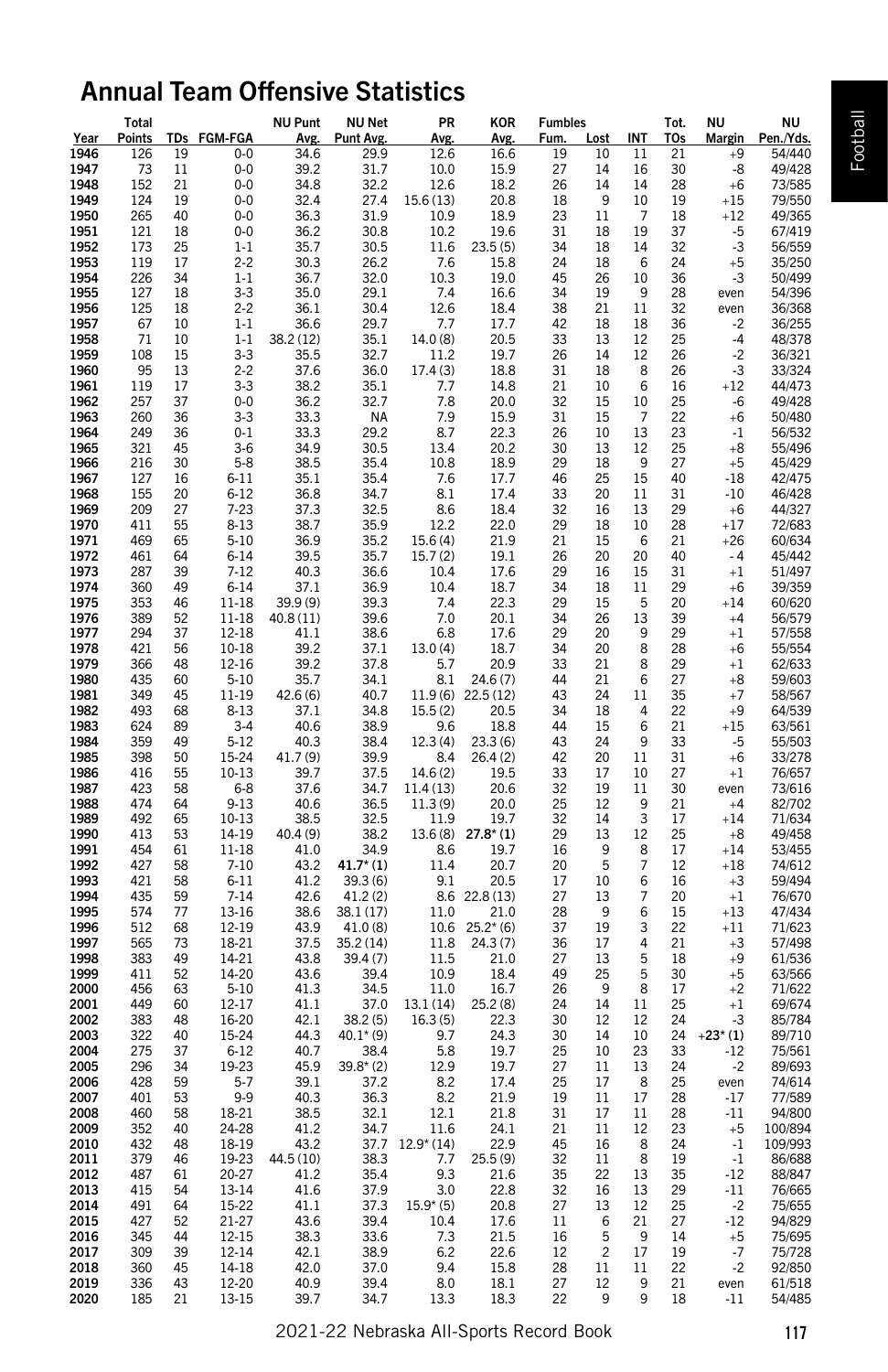# Annual Team Defensive Statistics

|              |          | Opp.                     | Opp.<br>Total Off. Total Off.  | Opp.           | Opp.<br>Rush              | Opp.<br>Rush   | Opp.<br>Pass                      | Opp.<br>Pass   | Opp.                   | Avg. Opp. Opp.         |            | Opp.                 |  |
|--------------|----------|--------------------------|--------------------------------|----------------|---------------------------|----------------|-----------------------------------|----------------|------------------------|------------------------|------------|----------------------|--|
| Year         |          | <b>Games</b> First Downs | Avg.                           | <u>Yards</u>   | <u>Avg</u>                | <u>Yards</u>   | Avg.                              | <u>Yards</u>   |                        | Pts. Points TD FGM-FGA |            |                      |  |
| 1946<br>1947 | 9<br>9   | 11.6                     | 266.1<br>316.7                 | 2,395<br>2,850 | 177.0<br>198.7            | 1,593<br>1,788 | $89.1*$                           | 802            | 17.9<br>21.2           | 161                    | 24<br>28   | $0-0$<br>$0-0$       |  |
| 1948         | 10       | 15.3<br>14.7             | 379.5                          | 3,795          | 238.4                     | 2,384          | 118.0<br>141.1                    | 1,062<br>1,411 | 30.3                   | 191<br>303             | 41         | $0-0$                |  |
| 1949         | 9        | 11.1                     | 266.3                          | 2,397          | 200.2                     | 1,802          | 66.1                              | 595            | 19.1                   | 172                    | 27         | $0-0$                |  |
| 1950<br>1951 | 9<br>10  | 16.4                     | 365.2                          | 3,287          | 236.8                     | 2,131          | 128.4                             | 1,156          | 24.1                   | 217<br>259             | 32         | $0-0$<br>$1 - 1$     |  |
| 1952         | 10       | 16.7<br>12.4             | 361.7<br>249.1                 | 3,617<br>2,491 | 225.5<br>143.2            | 2,255<br>1,432 | 136.2<br>105.9                    | 1,362<br>1,059 | 25.9<br>12.3           | 123                    | 38<br>17   | $3 - 3$              |  |
| 1953         | 10       | 16.0                     | 304.9                          | 3,049          | 232.2                     | 2,322          | 72.7                              | 727            | 18.4                   | 184                    | 26         | $1-1$                |  |
| 1954         | 10       | 15.5                     | 281.2                          | 2,812          | 199.0                     | 199.0          | 82.2                              | 822            | 16.8                   | 168                    | 25         | $0-0$                |  |
| 1955<br>1956 | 10<br>10 | 15.4<br>17.4             | 278.5<br>347.3                 | 2,785<br>3,473 | 233.6<br>271.1            | 2,336<br>2,711 | 44.9* (11)<br>76.2                | 449<br>762     | 17.6<br>20.6           | 176<br>206             | 26<br>30   | $0-0$<br>$1 - 1$     |  |
| 1957         | 10       | 20.5                     | 359.3                          | 3,593          | 278.7                     | 2,787          | 80.6                              | 806            | 24.3                   | 243                    | 36         | $0-0$                |  |
| 1958         | 10       | 18.9                     | 350.5                          | 3,505          | 276.0                     | 2,760          | 74.5 (14)                         | 745            | 23.5                   | 235                    | 33         | $2 - 2$              |  |
| 1959<br>1960 | 10<br>10 | 14.9<br>14.2             | 273.1<br>260.6                 | 2,731<br>2,606 | 187.5<br>194.2            | 1,875<br>1,942 | 85.6<br>66.4                      | 856<br>664     | 16.0<br>16.4           | 160<br>164             | 21<br>23   | $5-6$<br>$4 - 4$     |  |
| 1961         | 10       | 14.7                     | 266.4                          | 2,664          | 186.4                     | 1,864          | 80.0                              | 800            | 13.5                   | 135                    | 19         | $4 - 4$              |  |
| 1962         | 10       | 11.8                     | 219.3                          | 2,193          | 127.5                     | 1,275          | 91.8                              | 918            | 12.7                   | 127                    | 18         | $1 - 1$              |  |
| 1963<br>1964 | 10       | 11.8                     | 212.0                          | 2,121          | 99.9* (11)                | 999            | 112.1                             | 1,121          | 10.7                   | 107                    | 15         | $5 - 5$              |  |
| 1965         | 10<br>10 | 8.9<br>11.2              | $167.0^{*}(2)$<br>$202.8* (8)$ | 1,670<br>2,028 | $100.5^*(15)$<br>109.2*   | 1,005<br>1,092 | $66.5*(3)$<br>93.6 (14)           | 665<br>936     | 7.5 (10)<br>9.0(9)     | 75<br>90               | 10<br>11   | $2 - 4$<br>$5 - 7$   |  |
| 1966         | 10       | 12.6                     | 228.0*                         | 2,280          | 99.6*                     | 996            | 128.4                             | 1,284          | 8.4                    | 84                     | 11         | $4 - 5$              |  |
| 1967         | 10       | 9.7                      | $157.6*$ (1)                   | 1,576          | $67.5^{*}(4)$             | 675            | $90.1^*(1)$                       | 901            | 8.3(3)                 | 83                     | 10         | $4-9$                |  |
| 1968<br>1969 | 10<br>10 | 14.7<br>15.2             | 259.4<br>$253.3*$              | 2,594<br>2,533 | 136.8<br>130.4            | 1,368<br>1,304 | 122.6 (8)<br>122.9*               | 1,226<br>1,229 | 16.1<br>11.3           | 161<br>113             | 22<br>14   | 4-10<br>$5 - 10$     |  |
| 1970         | 11       | 16.0                     | 306.1                          | 3,367          | 148.3*                    | 1,631          | 157.8                             | 1,736          | 16.1                   | 177                    | 25         | $3 - 7$              |  |
| 1971         | 12       | 12.8                     | $202.9*$ (5)                   | 2,435          | $85.9*(2)$                | 1,031          | 117.0*                            | 1,404          | 8.2(3)                 | 98                     | 13         | $3 - 5$              |  |
| 1972<br>1973 | 11<br>11 | 11.3<br>11.7             | $217.4*$ (4)<br>245.8 (13)     | 2,391<br>2,704 | 108.5 (8)<br>205.9        | 1,193<br>2,265 | 108.9*<br>$39.9*(1)$              | 1,198<br>439   | 8.3(4)<br>14.5         | 91<br>160              | 11<br>21   | $5 - 10$<br>$6 - 11$ |  |
| 1974         | 11       | 13.5                     | 263.5                          | 2,898          | 165.1                     | 1,816          | 98.4                              | 1,082          | 11.1(8)                | 122                    | 17         | $1 - 7$              |  |
| 1975         | 11       | 11.4                     | $224.1*$ (8)                   | 2,465          | $137.7*$ (15)             | 1,515          | 86.4*                             | 950            | 10.9                   | 140                    | 15         | $3-8$                |  |
| 1976         | 12       | 13.1                     | 262.3*                         | 3,148          | 163.8                     | 1,966          | 98.5                              | 1,182          | 13.1                   | 157                    | 16         | 16-23                |  |
| 1977<br>1978 | 11<br>11 | 16.9<br>15.2             | 301.5<br>288.8                 | 3,317<br>3,177 | 207.3<br>150.6*           | 2,280<br>1,657 | $94.3^*(7)$<br>138.2              | 1,037<br>1,520 | 16.6<br>16.8           | 183<br>185             | 22<br>26   | $9 - 16$<br>$2 - 6$  |  |
| 1979         | 11       | 12.3                     | $216.6*(5)$                    | 2,383          | $93.1*(2)$                | 1,024          | 123.5                             | 1,359          | 10.4 (9)               | 114                    | 15         | $4 - 10$             |  |
| 1980         | 11       | 13.9                     | $210.7*$ (3)                   | 2,318          | $88.0*(3)$                | 968            | 122.7                             | 1,350          | 8.5(2)                 | 93                     | 11         | 8-9                  |  |
| 1981<br>1982 | 11<br>12 | 14.0                     | $240.5*$ (6)                   | 2,645<br>3,487 | 140.4<br>125.5*           | 1,544<br>1,506 | $100.1^*$ (1)                     | 1,101          | 9.6(4)                 | 103<br>147             | -9<br>17   | 13-20                |  |
| 1983         | 12       | 16.6<br>19.7             | 290.6 (14)<br>368.3            | 4,420          | 149.4                     | 1,793          | 165.1<br>218.9                    | 1,981<br>2,627 | 12.3(5)<br>15.5        | 186                    | 22         | 10-20<br>10-15       |  |
| 1984         | 11       | 11.8                     | $203.3*$ (1)                   | 2,236          | 78.8 (4)                  | 867            | $124.5^{*}(5)$                    | 1,369          | $9.5*(1)$              | 105                    | 13         | $5-9$                |  |
| 1985         | 11       | 15.2                     | 279.1 (6)                      | 3,070          | 121.2 (15)                | 1,333          | 157.9                             | 1,737          | 12.4 (9)               | 136                    | 16         | $8 - 10$             |  |
| 1986<br>1987 | 11<br>11 | 13.2<br>15.6             | 235.6 (2)<br>264.7 (8)         | 2,592<br>2,912 | 95.7 (9)<br>107.0 (9)     | 1,053<br>1,177 | 139.9 (11)<br>157.7               | 1,539<br>1,735 | 13.6(7)<br>12.1(6)     | 150<br>133             | 18<br>15   | 8-11<br>$8 - 15$     |  |
| 1988         | 12       | 14.5                     | $262.8*(7)$                    | 3,153          | 127.9*                    | 1,535          | $134.8*(6)$                       | 1,618          | 15.2 (13)              | 182                    | 21         | 13-15                |  |
| 1989         | 11       | 16.2                     | $274.1*$ (8)                   | 3,015          | 111.3'                    | 1,224          | 162.8                             | 1,791          | 15.8                   | 174                    | 21         | $9 - 11$             |  |
| 1990<br>1991 | 11<br>11 | 14.5<br>19.0             | $263.5*(7)$<br>342.9           | 2,898<br>3,772 | 132.5<br>137.8            | 1,516          | 1,457 131.0* (11)<br>205.1        | 1,441<br>2,256 | 13.4 (7)<br>18.9       | 147<br>208             | 17<br>25   | $9 - 15$             |  |
| 1992         | 11       | 16.6                     | 309.6                          | 3,405          | 138.1                     | 1,519          | 171.5                             | 1,886          | 15.6 (13T)             | 172                    | 19         | 11-14<br>12-16       |  |
| 1993         | 11       | 16.1                     | 307.6* (12)                    | 3,384          | $143.7*$                  |                | 1,581 163.9*(12)                  | 1,803          | $16.0*$ (13T)          | 176                    | 22         | $8 - 17$             |  |
| 1994         | 12       | 14.7                     | $258.8*(4)$                    | 3,106          | $79.3*(4)$                | 951            | 179.6 (10)                        | 2,155          | $12.1^{\star}$ (2)     | 145                    | 18         | $7 - 11$             |  |
| 1995<br>1996 | 11<br>12 | 15.4<br>14.8             | 294.1 (13)<br>$255.4*(7)$      | 3,235<br>3,065 | $78.4*$ (2)<br>$83.8*(5)$ | 862<br>1,006   | 215.7<br>171.6 (7)                | 2,373<br>2,059 | 13.6(4)<br>$12.8^*(5)$ | 150<br>153             | 21<br>16   | $2 - 3$<br>12-17     |  |
| 1997         | 12       | 13.0                     | 257.3(5)                       | 3,088          | $73.4*(3)$                | 881            | 183.9                             | 2,207          | 16.4 (12)              | 197                    | 27         | $4-7$                |  |
| 1998         | 12       | 16.6                     | 313.7                          | 3,764          | 116.8                     | 1,402          | 196.8                             | 2,362          | 15.3(11)               | 183                    | 24         | $6 - 8$              |  |
| 1999<br>2000 | 12<br>11 | 13.4<br>16.6             | 252.3 (4)<br>322.0             | 3,027<br>3,540 | 77.1 (6)<br>113.7         | 925<br>1,249   | 175.2 (2)<br>208.3 (7)            | 2,102<br>2,291 | 12.5(3)<br>19.4        | 150<br>213             | 19<br>26   | $6 - 15$<br>11-18    |  |
| 2001         | 12       | 16.2                     | 287.2 (8)                      | 3,446          | 116.9                     | 1,403          | $170.2^{*}(2)$                    | 2,043          | 15.8 (6)               | 189                    | 24         | $7 - 11$             |  |
| 2002         | 14       | 19.4                     | 361.9                          | 5,067          | 146.6                     | 2,053          | 215.3                             | 3,014          | 23.9                   | 335                    | 41         | 17-21                |  |
| 2003<br>2004 | 13       | 16.8                     | 297.2 (11)                     | 3,863          | 119.3                     | 1,551          | $177.8^{*}(1)$<br>267.6           | 2,312          | $14.5^{*}(2)$<br>27.1  | 188<br>298             | 24<br>35   | $8 - 12$             |  |
| 2005         | 11<br>12 | 19.0<br>18.1             | 371.6<br>332.2                 | 4,088<br>3,986 | 104.0 (11)<br>124.2       | 1,144          | 1,491 207.9 (10)                  | 2,944<br>2,495 | 21.0                   | 252                    | 30         | 18-23<br>13-25       |  |
| 2006         | 14       | 16.9                     | 331.9                          | 4,646          | 116.6                     | 1,632          | 215.3                             | 3,014          | 18.3                   | 256                    | 32         | 12-17                |  |
| 2007         | 12       | 24.9                     | 476.8                          | 5,722          | 232.2                     | 2,786          | 244.7                             | 2,936          | 37.9                   | 455                    | 60         | 14-18                |  |
| 2008<br>2009 | 13<br>14 | 17.5<br>16.3             | 349.8<br>272.0                 | 4,548<br>3,808 | 116.5<br>93.1 (9)         | 1,514          | 233.4<br>$1,304$ 178.9* (1) 2,504 | 3,034          | 28.5<br>$10.4*$ (1)    | 371<br>146             | 49<br>- 16 | 10-17<br>12-24       |  |
| 2010         | 14       | 17.0                     | 306.8 (11)                     | 4,295          | 153.1                     | 2,144          | $153.1*(5)$                       | 2,151          | 17.4 (9)               | 243                    | 26         | 20-27                |  |
| 2011         | 13       | 18.8                     | 350.7                          | 4,559          | 158.5                     | 2,060          | 192.2                             | 2,499          | 23.4                   | 304                    | 40         | $8 - 15$             |  |
| 2012<br>2013 | 14<br>13 | 18.1                     | 360.6                          | 5,049          | 192.5                     | 2,695          | 168.1<br>214.6 2,790              | 2,354          | 27.6                   | 386<br>323             | 49<br>38   | 13-23                |  |
| 2014         | 13       | 20.1<br>18.9             | 370.8<br>383.7                 | 4,820<br>4,988 | 156.2<br>177.8            | 2,030<br>2,312 | 205.8                             | 2,676          | 24.8<br>26.4           | 343                    | 44         | 19-25<br>11-16       |  |
| 2015         | 13       | 18.9                     | 400.4                          | 5,205          | 109.8                     | 1,428          | 290.5 3,777                       |                | 27.8                   | 362 45                 |            | 16-24                |  |
| 2016         | 13       | 17.8                     | 363.7                          | 4,728          | 147.8                     | 1,922          | 215.8                             | 2,806          | 23.9                   | 311 40                 |            | 12-17                |  |
| 2017<br>2018 | 12<br>12 | 23.5<br>20.3             | 436.2<br>433.5                 | 5,234<br>5,202 | 214.8<br>195.8            | 2,577<br>2,349 | 221.4<br>237.8                    | 2,657<br>2,853 | 36.4<br>31.3           | 437<br>375 47          | 58         | 10-13<br>15-20       |  |
| 2019         | 12       | 19.9                     | 388.8                          | 4,666          | 188.1                     | 2,581          | 200.8 2,409                       |                | 27.8                   | 333                    | 41         | 15-16                |  |
| 2020         | 8        | 20.8                     | 386.5                          | 3,092          | 169.5                     | 1,356          | 217.0 1,736                       |                | 29.4                   | 235 27                 |            | 15-18                |  |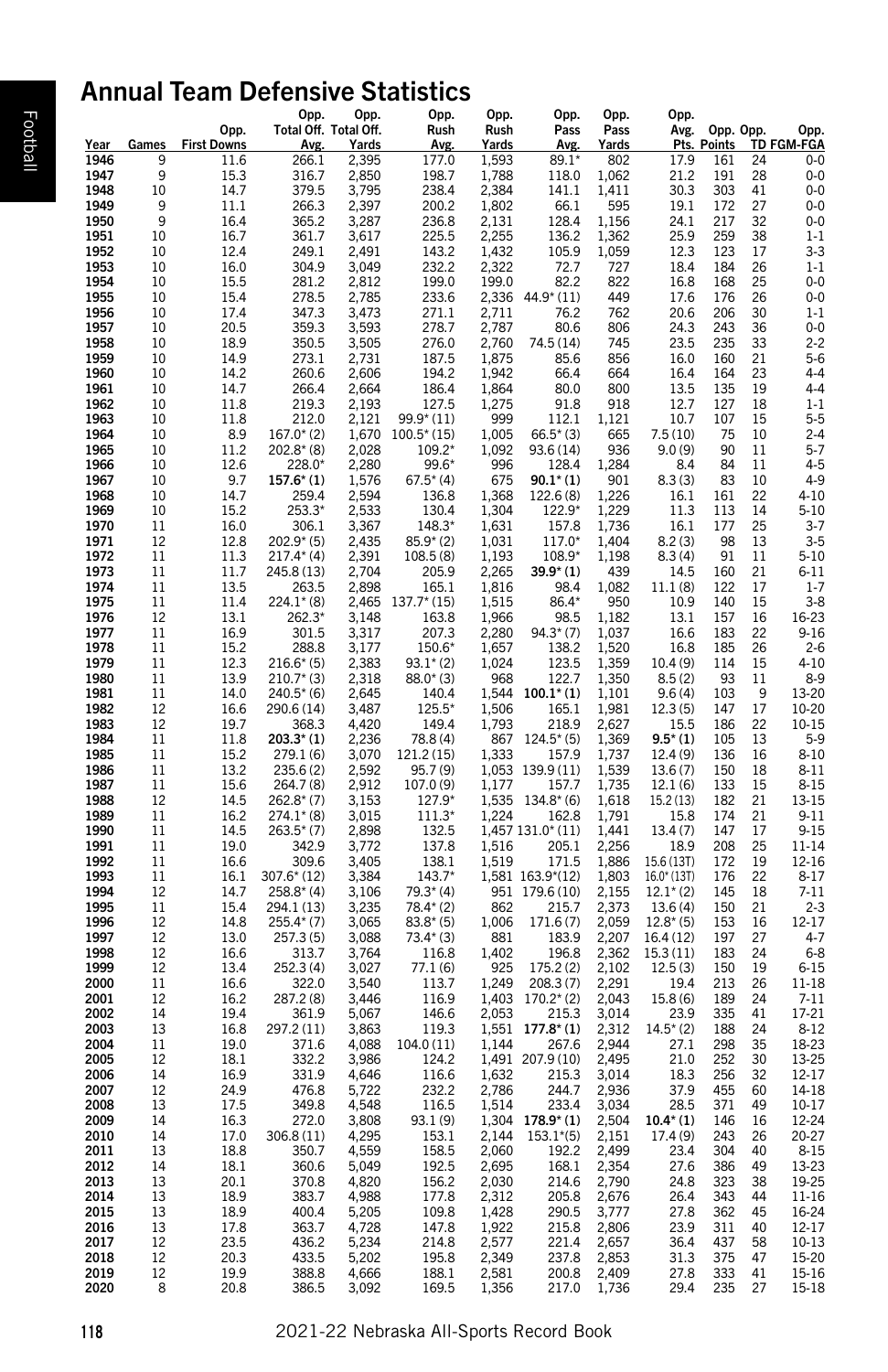# Annual Team Defensive Statistics <sub>Opponent Turnovers</sub>

|                                                | opp.<br>PR                                  | Upp.<br>KOR  | Upp.<br>Punt | Opp.             | <b>NU</b>        | NU                 | NU                                      | Opponent Turnovers<br>Fum.                                                                  | Tot.                                                                                     | ΝU              | Opp.             |
|------------------------------------------------|---------------------------------------------|--------------|--------------|------------------|------------------|--------------------|-----------------------------------------|---------------------------------------------------------------------------------------------|------------------------------------------------------------------------------------------|-----------------|------------------|
|                                                | Avg.                                        | Avg.         | Avg.         | Pen./Yds.        | Sacks/Yds.       | TFL/Yds.           | PBU                                     | Fum.<br>Lost                                                                                | T <sub>Os</sub><br>Int.                                                                  | <b>Margin</b>   | Sacks/Yds        |
| $\frac{Year}{1946}$                            | 10.3                                        | 16.2         | 35.3         | 45/373           |                  |                    |                                         | 22                                                                                          | 8<br>30                                                                                  | $+9$            |                  |
| 1947                                           | 11.7                                        | 17.0         | 33.6         | 56/450           |                  |                    |                                         | 14                                                                                          | $\bf 8$<br>22                                                                            | -8              |                  |
| 1948                                           | 13.4                                        | 18.2         | 34.3         | 78/724           |                  |                    |                                         | 23                                                                                          | $11\,$<br>34                                                                             | $+6$            |                  |
| 1949                                           | 11.2                                        | 13.1         | 36.4         | 69/512           |                  |                    |                                         | 16                                                                                          | 18<br>34                                                                                 | $+15$           |                  |
| 1950                                           | 9.0                                         | 16.3         | 38.6         | 54/455           |                  |                    |                                         | 19                                                                                          | $11\,$<br>30                                                                             | $+12\,$         |                  |
| 1951                                           | 12.2                                        | 19.0         | 36.9         | 69/599           |                  |                    |                                         | $\frac{16}{17}$                                                                             | 16<br>32<br>29                                                                           | $-5$<br>$-3$    |                  |
| 1952                                           | 10.0                                        | 20.5         | 33.9         | 46/386           |                  |                    |                                         | 28                                                                                          | $12\,$                                                                                   |                 |                  |
| 1953<br>1954                                   | 8.1<br>8.7                                  | 17.4<br>17.6 | 33.5<br>36.1 | 46/407<br>50/487 |                  |                    |                                         | 39<br>45<br>44<br>38<br>42<br>32<br>19<br>25<br>18<br>25<br>21<br>5<br>15<br>16<br>22<br>10 | $\frac{10}{8}$<br>$\frac{8}{10}$<br>7<br>29<br>33                                        | +5<br>$-3$      |                  |
| 1955                                           | 9.6                                         | 19.1         | 34.8         | 52/470           |                  |                    |                                         |                                                                                             |                                                                                          | even            |                  |
| 1956                                           | 10.8                                        | 10.8         | 32.1         | 54/494           |                  |                    |                                         |                                                                                             | 28<br>32                                                                                 | even            |                  |
|                                                | $10.5\,$                                    | 18.4         | 35.4         | 54/530           |                  |                    |                                         |                                                                                             |                                                                                          | $-2$            |                  |
| 1957<br>1958                                   | 4.5                                         | 21.9         | 37.9         | 56/514           |                  |                    |                                         |                                                                                             | $\begin{array}{c} 13 \\ 6 \end{array}$<br>$\frac{34}{21}$                                | -4              |                  |
| 1959<br>1960                                   | 6.5                                         | 19.2         | 33.6         | 54/453           |                  |                    |                                         | 38<br>31                                                                                    | $\begin{array}{c} 9 \\ 7 \end{array}$<br>$\frac{24}{23}$                                 | $-2$            |                  |
|                                                | 4.1                                         | 18.1         | 37.5         | 44/397           |                  |                    |                                         |                                                                                             |                                                                                          | -3              |                  |
| 1961                                           | $\frac{7.4}{9.6}$                           | 17.4         | 35.4         | 37/295           |                  |                    |                                         | 35<br>21                                                                                    | $\,6\,$<br>28                                                                            | $+12$           |                  |
| 1962                                           |                                             | 19.1         | 33.1         | 39/291           |                  |                    |                                         |                                                                                             | 9<br>19                                                                                  | $-6$            |                  |
| 1963                                           | 5.0                                         | 18.6         | 37.8         | 33/260           |                  |                    |                                         | 28<br>25<br>14                                                                              | $\begin{array}{c} 14 \\ 7 \end{array}$<br>28                                             | +6              |                  |
| 1964<br>1965                                   | 12.9<br>11.0                                | 15.8<br>16.2 | 33.9<br>38.4 | 53/410<br>40/343 |                  |                    | 10<br>31                                | $\begin{array}{c} 15 \\ 15 \end{array}$<br>24                                               | 22<br>$18\,$<br>33                                                                       | $-1$<br>$+8$    |                  |
| 1966                                           | 7.8                                         | 20.1         | 36.3         | 43/389           |                  |                    |                                         |                                                                                             |                                                                                          | $+5$            |                  |
| 1967                                           | 9.8                                         | 17.7         | 36.8         | 36/380           |                  |                    | 43<br>22                                | $\begin{array}{c} 14 \\ 11 \end{array}$<br>28<br>18                                         | $\begin{array}{c} 18 \\ 11 \end{array}$<br>32<br>22                                      | $-18$           |                  |
| 1968                                           | 5.3                                         | 16.6         | 41.3         | 57/629           |                  | 59/266             |                                         | 21                                                                                          | 8<br>21                                                                                  | $-10$           |                  |
| 1969                                           | 10.6                                        | 19.2         | 39.8         | 52/506           |                  | 73/394             |                                         |                                                                                             | 21<br>35                                                                                 | $+6$            |                  |
| 1970                                           | 7.5                                         | 24.6         | 39.3         | 60/555           |                  | 64/330             | 35<br>24<br>43<br>36                    | 13<br>14<br>15<br>20<br>$\begin{array}{c} 24 \\ 23 \\ 36 \end{array}$                       | 30<br>45                                                                                 | $+17$           |                  |
| 1971                                           | 6.3                                         | 17.5         | 38.8         | 58/501           |                  | 87/391             |                                         |                                                                                             | 27<br>47                                                                                 | $+26$           |                  |
| 1972                                           | 8.0                                         | 17.3         | 32.5         | 42/507           |                  | 57/285             | 42<br>34                                | 35<br>31<br>$^{24}_{17}$                                                                    |                                                                                          | $-4$            |                  |
| 1973                                           | 6.6                                         | 21.2         | 38.0         | 45/382           |                  | 50/236             |                                         |                                                                                             | 36<br>32<br>35                                                                           | $+1$            |                  |
| 1974                                           | 2.8                                         | 15.7         | 36.3         | 51/456           |                  | 60/255             | $\begin{array}{c} 20 \\ 28 \end{array}$ | 35<br>39<br>$\begin{array}{c} 20 \\ 22 \end{array}$                                         | $\begin{array}{c} 12 \\ 15 \\ 12 \\ 13 \\ 17 \end{array}$                                | $+6$            |                  |
| 1975<br>1976                                   | 2.2<br>4.5                                  | 17.9<br>16.3 | 40.1<br>37.4 | 53/498<br>63/605 |                  | 89/299<br>83/409   |                                         |                                                                                             | 34<br>43                                                                                 | $+14$<br>$+4$   |                  |
| 1977                                           | 6.4                                         | 18.2         | 36.2         | 42/345           |                  | 57/211             | $\begin{array}{c} 25 \\ 30 \end{array}$ | 48<br>28<br>$\begin{array}{c} 30 \\ 13 \end{array}$                                         | 30                                                                                       | $+1$            |                  |
| 1978                                           | 6.9                                         | 19.6         | 39.4         | 58/551           |                  | 56/205             | 42                                      | 40<br>$21\,$                                                                                | $13\,$<br>34                                                                             | $+6$            |                  |
| 1979                                           | 7.0                                         | 17.2         | 39.8         | 51/490           |                  | 77/423             |                                         | 28                                                                                          | 17<br>30                                                                                 | $+1$            |                  |
| 1980                                           | 5.6                                         | 17.9         | 42.2         | 42/383           |                  | 95/597             | 23<br>29                                | $\begin{array}{c} 13 \\ 21 \end{array}$<br>40                                               | $35\,$<br>$14\,$                                                                         | $^{\rm +8}$     |                  |
| 1981                                           | 8.4                                         | 14.0         | 42.7         | 42/347           | 41/326           | 53/139             |                                         | 41                                                                                          |                                                                                          | $+7$            |                  |
| 1982                                           | 7.5                                         | 16.1         | 44.4         | 54/425           | 29/226           | 48/115             | $\begin{array}{c} 27 \\ 41 \end{array}$ | 23<br>15<br>15<br>12<br>17<br>24                                                            | $\begin{array}{c} 19 \\ 16 \end{array}$<br>$\begin{array}{c} 42 \\ 31 \end{array}$       | $+9$            | 10/55            |
| 1983                                           | 3.8                                         | 17.1         | 39.6         | 63/525           | 34/235           | 84/361             | 40                                      | 34                                                                                          | $\begin{array}{c} 21 \\ 16 \end{array}$<br>36                                            | $+15$           | 10/71            |
| 1984                                           | 5.4                                         | 16.5         | 41.2         | 48/420           | 44/325           | 44/325             | 56                                      | 18                                                                                          | 28                                                                                       | $-5$            | 16/110           |
| 1985                                           | 6.3                                         | 15.3         | 40.7         | 53/384           | 49/383           | 82/473             | $51\,$                                  | 36                                                                                          | 20<br>37                                                                                 | $+6$            | 15/86            |
| 1986                                           | 4.6                                         | 17.3         | 40.6         | 77/624           | 40/280           | 99/491             | 36                                      | 32<br>14                                                                                    | 14<br>28                                                                                 | $+1$            | 12/98            |
| 1987<br>1988                                   | 6.9<br>8.9                                  | 17.6         | 38.1         | 79/465           | 37/260           | 78/365             | 57<br>45                                | $\begin{array}{c} 13 \\ 9 \end{array}$<br>31<br>28                                          | $17\,$<br>$\frac{30}{25}$                                                                | even            | 15/91            |
| 1989                                           | 16.9                                        | 16.1<br>16.9 | 38.9<br>40.2 | 67/530<br>76/565 | 38/243<br>39/244 | 32/390<br>89/441   | 41                                      |                                                                                             | 16<br>$17\,$<br>31                                                                       | $+4$<br>$+14$   | 12/75<br>7/50    |
| 1990                                           | 6.2                                         | 16.8         | 38.6         | 60/509           | 42/269           | 100/446            | 44                                      | 35<br>36<br>$\begin{array}{c} 14 \\ 19 \end{array}$                                         | 33<br>14                                                                                 | $+8$            | 5/23             |
| 1991                                           |                                             | 18.3         | 35.0         | 57/488           | 34/231           | 73/349             |                                         |                                                                                             | 31                                                                                       | $+14$           | 15/80            |
| 1992                                           | $\underset{4.1}{^{12.3}}$                   | 18.9         | 39.7         | 53/446           | 35/236           | 81/364             | 42<br>39<br>75                          | 32<br>27<br>$15$<br>$14$<br>$9$<br>$4$                                                      | $\begin{array}{c} 16 \\ 16 \end{array}$<br>30                                            | $+18$           | 9/68             |
| 1993                                           | 5.2                                         | 19.9         | 39.2         | 76/633           | 44/294           | 91/389             |                                         | 16                                                                                          | $10\,$<br>19                                                                             | $+3$            | 12/73            |
| 1994                                           | 2.9                                         | 18.2         | 41.4         | 60/475           | 43/263           | 91/401             | 46                                      | 18<br>23                                                                                    | 17<br>21                                                                                 | $+1$            | 6/54             |
| 1995                                           | 2.4                                         | 16.3         | 40.8         | 80/656           | 32/231           | 90/378             | 48                                      | 8                                                                                           | $20\,$<br>28                                                                             | $+13$           | 0/0              |
| 1996<br>1997                                   | $\begin{array}{c} 5.1 \\ 6.3 \end{array}$   | 16.9<br>20.7 | 38.9<br>34.2 | 76/598<br>81/614 | 47/304<br>44/313 | 127/497<br>109/464 | 58<br>56                                | $\begin{array}{c} 10 \\ 12 \end{array}$<br>27<br>25                                         | $\begin{array}{c} 23 \\ 12 \end{array}$<br>33<br>24                                      | $+11$           | 10/66            |
| 1998                                           | 10.4                                        | 19.9         | 34.6         | 103/830          | 33/233           | 105/385            |                                         | 30                                                                                          | 27                                                                                       | $+3$<br>$+9$    | 4/26<br>20/146   |
| 1999                                           | 8.5                                         | 21.4         | 39.0         | 76/592           | 53/395           | 112/530            | 58<br>58                                | 30                                                                                          | $\begin{array}{c} 14 \\ 18 \end{array}$<br>35                                            | $+5$            | 17/103           |
| 2000                                           | 12.6                                        | 21.7         | 37.2         | 83/654           | 25/145           | 88/285             | 90                                      | 14                                                                                          | 14<br>19                                                                                 | $+2$            | 10/75            |
| 2001                                           | 8.1                                         | 16.8         | 40.5         | 79/601           | 39/328           | 106/499            | 65                                      | $\frac{13}{17}$<br>5<br>7<br>20                                                             | 26                                                                                       | $+1$            | 7/53             |
| 2002                                           | 9.4                                         | 18.1         | 39.4         | 90/676           | 32/231           | 126/375            | 63<br>69                                | $\,8\,$<br>23<br>26                                                                         | 19<br>13<br>21                                                                           | -3              | 26/188           |
| 2003                                           | 10.9                                        | 22.4         | 40.7         | 82/669           | 27/211           | 96/350             |                                         |                                                                                             | $15^* \t32^* (1) 47^* (2)7 \t14 \t219 \t13 \t2213 \t12 \t253 \t8 \t11$                   | +23* (1)        | 17/127           |
| 2004                                           | 6.0                                         | 24.7         | 39.6         | 91/678           | 25/164           | 112/305            | 68<br>76                                | 19                                                                                          |                                                                                          | $-12$           | 16/117           |
| 2005                                           | 8.8                                         | 18.3         | 42.8         | 85/719           | 50/381           | 140/573            |                                         | 31                                                                                          |                                                                                          | $-2$            | 38/253           |
| 2006<br>2007                                   | $\begin{array}{c} 4.1 \\ 6.5 \end{array}$   | 18.0<br>21.2 | 40.2<br>40.7 | 77/583<br>73/597 | 31/238<br>13/94  | 105/386<br>74/245  | 49<br>52                                | $\begin{array}{c} 13 \\ 3 \\ 5 \end{array}$<br>32<br>15                                     |                                                                                          | even<br>$-17$   | 30/206<br>18/115 |
| 2008                                           | 9.5                                         | 23.9         | 38.5         | 64/477           | 35/269           | 98/378             | 58                                      | 17                                                                                          | 12<br>17                                                                                 | $-11$           | 21/128           |
| 2009 11.8                                      |                                             | 19.4         | 41.4         | 84/678           | 44/312           | 93/419             | 80                                      | 8<br>26                                                                                     | 20<br>28                                                                                 | $+5$            | 19/121           |
| 2010                                           | 9.6                                         | 23.6         | 42.6         | 63/552           | 31/242           | 75/291             | 54                                      | 16<br>$\overline{a}$                                                                        | 19<br>23                                                                                 | $-1$            | 29/195           |
|                                                |                                             |              | 39.9         | 77/757           | 21/136           | 61/217             |                                         |                                                                                             |                                                                                          | $-1$            | 21/99            |
| 2011 11.9<br>2012 11.8<br>2013 8.1<br>2014 8.9 |                                             | 24.0<br>20.6 | 40.1         | 78/749           | 31/177           | 78/277             | 43<br>56                                | $\begin{array}{c} 16 \\ 21 \end{array}$                                                     | $\begin{array}{c} 10 \\ 13 \end{array}$<br>$\begin{array}{c} 18 \\ 23 \\ 18 \end{array}$ | $-12$           | 35/250           |
|                                                |                                             | 20.2         | 40.1         | 59/511           | 39/270           | 94/411             | $\begin{array}{c} 40 \\ 51 \end{array}$ | 18<br>20                                                                                    | $\begin{array}{c} 14 \\ 13 \end{array}$                                                  | $\frac{-11}{2}$ | 17/140           |
|                                                |                                             | 21.2         | 38.8         | 76/680           | 29/240           | 80/347             |                                         |                                                                                             | 23                                                                                       |                 | 22/129           |
| 2015                                           | $\begin{array}{c} 11.5 \\ 10.7 \end{array}$ | 18.9         | 40.2         | 84/751           | 24/162           | 87/284             |                                         | $\begin{array}{c} 15 \\ 10 \end{array}$                                                     | $\begin{array}{c} 15 \\ 19 \end{array}$<br>$\begin{array}{c} 10 \\ 16 \end{array}$       | $-12$<br>+5     | 14/143           |
| 2016                                           |                                             | 22.1         | 40.5         | 65/578           | 26/173           | 85/250             | 50<br>45<br>28<br>58<br>47<br>26        | 8<br>10<br>4<br>10<br>5<br>3<br>3<br>9<br>10<br>2                                           |                                                                                          |                 | 15/135           |
| 2017                                           | $10.1\,$                                    | 23.4         | 39.7         | 72/638           | 14/85            | 57/167             |                                         | $\frac{17}{12}$<br>$\frac{17}{13}$                                                          | $\frac{1}{9}$<br>11<br>11<br>5<br>$\begin{array}{c} 12 \\ 20 \end{array}$                | $-7$            | 24/173           |
| 2018                                           | 11.3                                        | 20.4         | 42.5         | 78/681           | 25/172           | 62/274             |                                         |                                                                                             |                                                                                          | $-2$            | 28/196           |
| 2019 2.3<br>2020 12.2                          |                                             | 20.7<br>22.6 | 39.8         | 66/594           | 27/173           | 73/307             |                                         |                                                                                             | $\begin{array}{c} 21 \\ 7 \end{array}$                                                   | even<br>$-11$   | 28/168<br>16/105 |
|                                                |                                             |              | 39.6         | 39/357           | 13/100           | 53/179             |                                         |                                                                                             |                                                                                          |                 |                  |

Football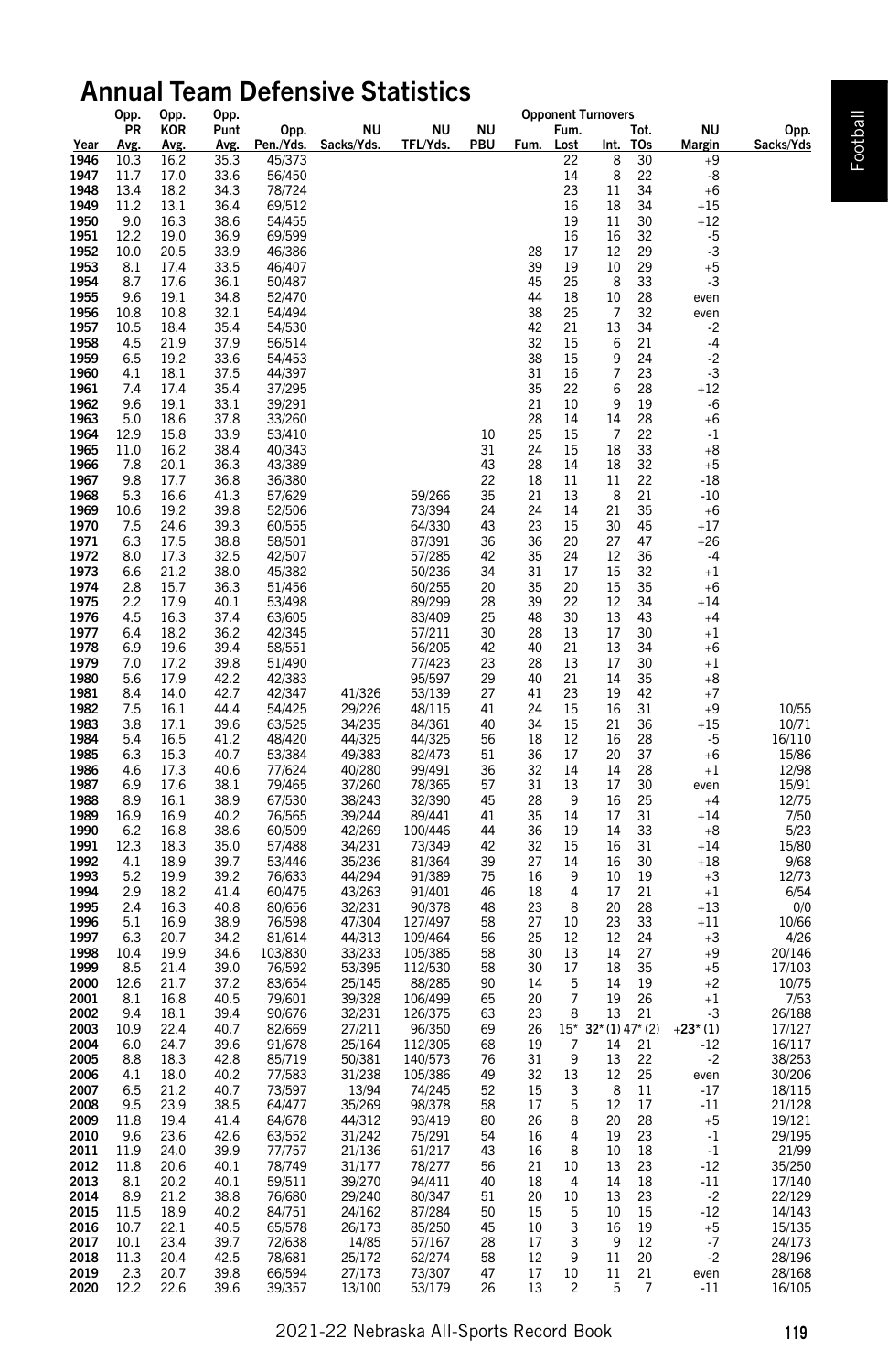# Nebraska Annual Statistical Leaders

| Year         | <b>Rushing Yards</b><br><u>Leader</u>        | <u>Att.     </u> | <u>Yards</u>       | <u>Avg.</u> | <u>TD</u>      | Year         | <b>Passing Yards</b><br><u>Leader</u>            |            | <u>Att. Comp.</u> | <u>Int.</u> | Yards          | <u>TD</u> |
|--------------|----------------------------------------------|------------------|--------------------|-------------|----------------|--------------|--------------------------------------------------|------------|-------------------|-------------|----------------|-----------|
| 1946         | Dick Hutton, HB                              | 85               | 332                | 3.9         | 1              | 1946         | Sam Vacanti                                      | 61         | 18                | 8           | 291            | 5         |
| 1947         | Dale Adams, HB                               | 50               | 249                | 5.0         | 1              | 1947         | Del Wiegand                                      | 53         | 13                | 10          | 176            | 2         |
| 1948         | Cletus Fischer, HB                           | 74               | 308                | 4.2         | 4              | 1948         | Kenny Fischer                                    | 31         | 20                | 3           | 296            | 1         |
| 1949         | Bill Mueller, HB                             | 142              | 559                | 3.9         | $\overline{c}$ | 1949         | Fran Nagle                                       | 95         | 33                | 9           | 592            | 4         |
| 1950<br>1951 | Bobby Reynolds, HB (2)                       | 193              | 1,342              | 7.0         | 19             | 1950         | Fran Nagle                                       | 95         | 46                | 5           | 697            | 9         |
|              | Bobby Reynolds, HB                           | 87<br>149        | 424<br>576         | 4.9         | 1              | 1951<br>1952 | John Bordogna                                    | 74         | 31<br>30          | 6<br>9      | 431<br>532     | 4         |
| 1952<br>1953 | John Bordogna, QB<br>Bob Smith, HB           | 136              | 704                | 3.9<br>5.2  | 8<br>5         | 1953         | John Bordogna<br>John Bordogna                   | 81<br>116  | 52                | 5           | 655            | 1<br>1    |
| 1954         | Willie Greenlaw, HB                          | 56               | 427                | 7.6         | 3              | 1954         | Don Erway                                        | 41         | 21                | 1           | 336            | 4         |
| 1955         | Rex Fischer, QB                              | 133              | 599                | 4.5         | 3              | 1955         | Don Erway                                        | 58         | 21                | 4           | 312            | 1         |
| 1956         | Jerry Brown, FB                              | 129              | 690                | 5.3         | 5              | 1956         | <b>Roy Stinnett</b>                              | 22         | 12                | 4           | 171            | 1         |
| 1957         | Jerry Brown, FB                              | 97               | 398                | 4.1         | 1              | 1957         | <b>Roy Stinnett</b>                              | 22         | 8                 | 10          | 140            | 0         |
| 1958         | Larry Naviaux, HB                            | 74               | 261                | 3.5         | $\,1$          | 1958         | George Harshman                                  | 32         | 13                | 4           | 201            | 2         |
| 1959         | Carroll Zaruba, HB                           | 82               | 463                | 5.6         | 3              | 1959         | <b>Harry Tolly</b>                               | 53         | 19                | 7           | 200            | 4         |
| 1960         | <b>Bill Thornton, FB</b>                     | 96               | 422                | 4.4         | 4              | 1960         | Pat Fischer                                      | 35         | 9                 | 6           | 161            | 1         |
| 1961<br>1962 | <b>Bill Thornton, HB</b><br>Willie Ross, HB  | 127<br>89        | 618<br>431         | 4.9<br>4.8  | 5<br>3         | 1961<br>1962 | Dennis Claridge<br>Dennis Claridge               | 104<br>128 | 38<br>56          | 3<br>8      | 464<br>829     | 3<br>4    |
| 1963         | Rudy Johnson, HB                             | 91               | 573                | 6.3         | 7              | 1963         | Dennis Claridge                                  | 66         | 31                | 3           | 440            | 1         |
| 1964         | Frank Solich, FB                             | 87               | 444                | 5.1         | 3              | 1964         | <b>Bob Churchich</b>                             | 102        | 54                | 8           | 893            | 7         |
| 1965         | Harry Wilson, HB                             | 120              | 672                | 5.6         | 5              | 1965         | Fred Duda                                        | 110        | 46                | 11          | 632            | 6         |
| 1966         | Harry Wilson, HB                             | 138              | 635                | 4.6         | 3              | 1966         | <b>Bob Churchich</b>                             | 174        | 96                | 9           | 1,136          | 4         |
| 1967         | Dick Davis, FB                               | 162              | 717                | 4.4         | 1              | 1967         | Frank Patrick (12)                               | 233        | 116               | 13          | 1,449          | 7         |
| 1968         | Joe Orduna, HB                               | 186              | 677                | 3.6         | 10             | 1968         | <b>Ernie Sigler</b>                              | 144        | 73                | 6           | 907            | 5         |
| 1969<br>1970 | Jeff Kinney, HB                              | 177              | 546<br>834         | 3.1<br>4.5  | 9<br>14        | 1969<br>1970 | Jerry Tagge                                      | 177        | 101<br>104        | 8<br>7      | 1,302          | 3         |
| 1971         | Joe Orduna, HB<br>Jeff Kinney, HB            | 187<br>222       | 1,037              | 4.7         | 16             | 1971         | Jerry Tagge<br>Jerry Tagge                       | 165<br>239 | 143               | 4           | 1,383<br>2,019 | 12<br>17  |
| 1972         | Gary Dixon, IB                               | 130              | 506                | 3.9         | 8              | 1972         | Dave Humm                                        | 266        | 140               | 16          | 2,074          | 17        |
| 1973         | Tony Davis, IB                               | 254              | 1,008              | 4.0         | 12             | 1973         | Dave Humm                                        | 196        | 109               | 12          | 1,526          | 12        |
| 1974         | Monte Anthony, IB                            | 109              | 587                | 5.4         | 6              | 1974         | Dave Humm                                        | 175        | 104               | 8           | 1,435          | 12        |
| 1975         | Monte Anthony, IB                            | 161              | 723                | 4.5         | 7              | 1975         | Vince Ferragamo                                  | 134        | 79                | 4           | 1,153          | 12        |
| 1976         | Rick Berns, IB                               | 155              | 854                | 5.5         | 9              | 1976         | Vince Ferragamo (13) 254                         |            | 145               | 9           | 2,071          | 20        |
| 1977         | I.M. Hipp, $IB(11)$                          | 197              | 1,301              | 6.6         | 10             | 1977         | Randy Garcia                                     | 94         | 38                | 4           | 568            | 3         |
| 1978<br>1979 | I.M. Hipp, IB<br>Jarvis Redwine, IB          | 173<br>148       | 936<br>1,042       | 5.4<br>7.0  | 7<br>8         | 1978<br>1979 | <b>Tom Sorley</b><br>Tim Hager                   | 174<br>90  | 102<br>46         | 7<br>4      | 1,571<br>680   | 12<br>6   |
| 1980         | Jarvis Redwine, IB (5)                       | 156              | 1,119              | 7.2         | 9              | 1980         | Jeff Quinn                                       | 157        | 96                | 6           | 1,337          | 14        |
| 1981         | Roger Craig, IB                              | 173              | 1,060              | 6.1         | 6              | 1981         | <b>Turner Gill</b>                               | 91         | 47                | 4           | 619            | 9         |
| 1982         | Mike Rozier, IB (4)                          | 242              | 1,689              | 7.0         | 15             | 1982         | <b>Turner Gill</b>                               | 166        | 90                | 3           | 1,182          | 11        |
| 1983         | Mike Rozier, IB (1)                          | 275              | 2,148              | 7.8         | 29             | 1983         | Turner Gill                                      | 170        | 94                | 4           | 1,516          | 14        |
| 1984         | Doug DuBose, IB                              | 156              | 1,040              | 6.7         | 8              | 1984         | <b>Craig Sundberg</b>                            | 84         | 53                | 6           | 740            | 4         |
| 1985<br>1986 | Doug DuBose, IB (9)                          | 203              | 1,161              | 5.7         | 8              | 1985         | <b>McCathorn Clayton</b>                         | 78         | 28                | 7<br>7      | 602<br>808     | 3         |
| 1987         | Keith Jones, IB<br>Keith Jones, IB (8)       | 161<br>170       | 830<br>1,232       | 5.2<br>7.2  | 14<br>13       | 1986<br>1987 | Steve Taylor<br>Steve Taylor                     | 124<br>123 | 52<br>57          | 9           | 902            | 6<br>13   |
| 1988         | Ken Clark, IB (5)                            | 232              | 1,497              | 6.5         | 12             | 1988         | Steve Taylor                                     | 151        | 72                | 7           | 1,067          | 11        |
| 1989         | Ken Clark, IB (11)                           | 198              | 1,196              | 6.0         | 12             | 1989         | Gerry Gdowski                                    | 136        | 71                | 2           | 1,326          | 19        |
| 1990         | Leodis Flowers, IB (15)                      | 149              | 940                | 6.3         | 9              | 1990         | Mickey Joseph                                    | 78         | 34                | 6           | 624            | 11        |
| 1991         | Derek Brown, IB (9)                          | 230              | 1,313              | 5.7         | 14             | 1991         | Keithen McCant (10) 168                          |            | 97                | 8           | 1,454          | 13        |
| 1992         | Calvin Jones, IB (14)                        | 168              | 1,210              | 7.2         | 14             | 1992         | <b>Tommie Frazier</b>                            | 100        | 44                | 1           | 727            | 10        |
| 1993         | Calvin Jones, IB (9)                         | 185              | 1,043              | 5.6         | 12             | 1993         | <b>Tommie Frazier</b>                            | 162        | 77                | 4           | 1,159          | 12        |
| 1994<br>1995 | Lawrence Phillips, IB (3)<br>Ahman Green, IB | 286<br>141       | 1,722<br>1,086     | 6.0<br>7.7  | 16<br>13       | 1994<br>1995 | <b>Brook Berringer</b><br><b>Tommie Frazier</b>  | 151<br>163 | 94<br>92          | 5<br>4      | 1,295<br>1,362 | 10<br>17  |
| 1996         | Ahman Green, IB                              | 155              | 917                | 5.9         | 7              | 1996         | <b>Scott Frost</b>                               | 200        | 104               | 3           | 1,440          | 13        |
| 1997         | Ahman Green, IB (2)                          | 278              | 1,877              | 6.8         | 22             | 1997         | <b>Scott Frost</b>                               | 159        | 88                | 4           | 1,237          | 5         |
| 1998         | Correll Buckhalter, IB                       | 142              | 799                | 5.6         | 8              | 1998         | <b>Bobby Newcombe</b>                            | 79         | 50                | 1           | 712            | 1         |
| 1999         | Eric Crouch, QB                              | 180              | 889                | 4.9         | 16             | 1999         | Eric Crouch                                      | 160        | 83                | 4           | 1,269          | 7         |
| 2000         | Dan Alexander, IB                            | 182              | 1,154              | 6.3         | 8              | 2000         | Eric Crouch                                      | 156        | 75                | 7           | 1,101          | 11        |
| 2001         | Dahrran Diedrick, IB (14)                    | 233              | 1,299              | 5.6         | 15             | 2001         | Eric Crouch                                      | 189        | 105               | 10          | 1,510          | 7         |
| 2002<br>2003 | Jammal Lord, QB<br>Jammal Lord, QB           | 251<br>215       | 1,412<br>948       | 5.6<br>4.4  | 8<br>10        | 2002<br>2003 | Jammal Lord<br>Jammal Lord                       | 204<br>176 | 95<br>85          | 12<br>8     | 1,362<br>1,305 | 12<br>6   |
| 2004         | Cory Ross, IB                                | 207              | 1,102              | 5.3         | 6              | 2004         | Joe Dailey                                       | 310        | 153               | 19          | 2,025          | 17        |
| 2005         | Cory Ross, IB                                | 225              | 882                | 3.9         | 5              | 2005         | Zac Tavlor                                       | 430        | 237               | 12          | 2,653          | 19        |
| 2006         | Brandon Jackson, IB                          | 188              | 989                | 5.3         | 8              | 2006         | Zac Taylor                                       | 391        | 233               | 8           | 3,197          | 26        |
| 2007         | Marlon Lucky, IB                             | 206              | 1,019              | 4.9         | 9              | 2007         | Sam Keller                                       | 325        | 205               | 10          | 2,422          | 14        |
| 2008         | Roy Helu Jr., IB                             | 125              | 803                | 6.4         | 7              | 2008         | Joe Ganz (14)                                    | 420        | 285               | 11          | 3,568          | 25        |
| 2009         | Roy Helu Jr., IB                             | 220              | 1,147              | 5.2         | 10             | 2009         | Zac Lee                                          | 302        | 177               | 10          | 2,143          | 14        |
| 2010<br>2011 | Roy Helu Jr., IB<br>Rex Burkhead, IB         |                  | 188 1,245<br>1,357 | 6.6<br>4.8  | 11<br>15       | 2010<br>2011 | <b>Taylor Martinez</b>                           | 196        | 116<br>162        | 7<br>8      | 1,631<br>2,089 | 10<br>13  |
| 2012         | Ameer Abdullah, IB                           | 284<br>226       | 1,137              | 5.0         | 8              | 2012         | <b>Taylor Martinez</b><br><b>Taylor Martinez</b> | 288<br>368 | 228               | 12          | 2,871          | 23        |
| 2013         | Ameer Abdullah, IB (9)                       | 281              | 1,690              | 6.0         | 9              | 2013         | Tommy Armstrong Jr. 131                          |            | 68                | 8           | 966            | 9         |
| 2014         | Ameer Abdullah, IB (12)                      | 264              | 1,611              | 6.1         | 19             | 2014         | Tommy Armstrong Jr. 345                          |            | 184               | 12          | 2,695          | 22        |
| 2015         | Terrell Newby, IB                            | 147              | 765                | 5.2         | 6              | 2015         | Tommy Armstrong Jr. 402                          |            | 222               | 16          | 3,030          | 22        |
| 2016         | Terrell Newby, IB                            | 190              | 879                | 4.6         | 7              | 2016         | Tommy Armstrong Jr. 294                          |            | 151               | 8           | 2,180          | 14        |
| 2017         | Devine Ozigbo, IB                            | 129              | 493                | 3.8         | 3              | 2017         | Tanner Lee                                       | 428        | 246               | 16          | 3,143          | 23        |
| 2018<br>2019 | Devine Ozigbo, RB<br>Dedrick Mills, RB       | 155<br>143       | 1,082<br>745       | 6.8<br>5.2  | 12<br>10       | 2018<br>2019 | <b>Adrian Martinez</b><br><b>Adrian Martinez</b> | 347<br>251 | 224<br>149        | 8<br>9      | 2,671<br>1,956 | 17<br>10  |
| 2020         | Adrian Martinez, QB                          | 91               | 521                | 5.7         | 7              | 2020         | <b>Adrian Martinez</b>                           | 151        | 108               | 3           | 1,055          | 4         |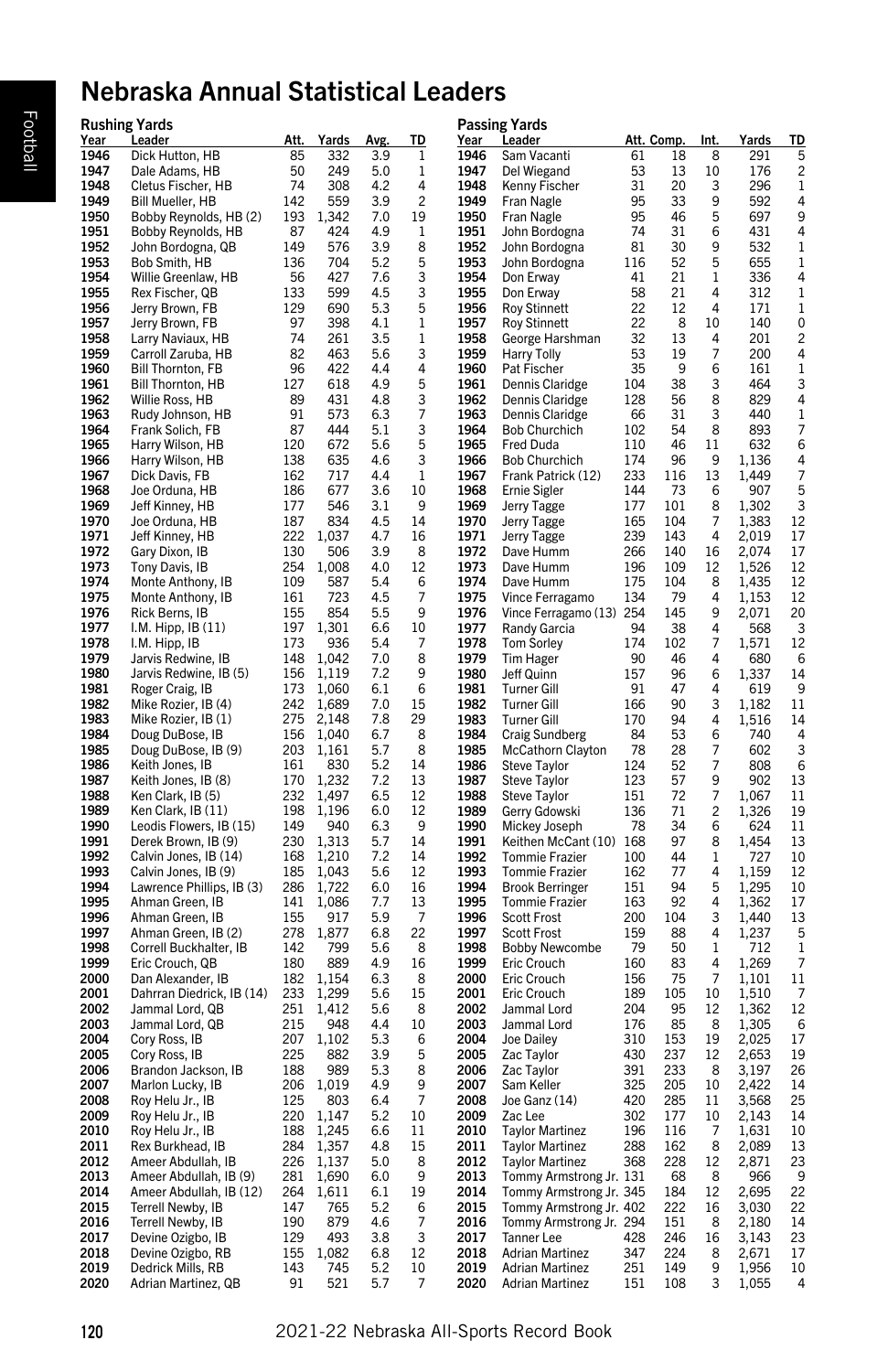#### Total Offense Yards Year Leader **Rush Pass Total**<br>1946 Dick-Hutton HB 332 0 33 1946 Dick Hutton, HB 332 0 3<br>1947 Dale Adams. HB 249 0 2 1947 Dale Adams, HB 249 0 249 1948 Cletus Fischer, QB 308 129 4:<br>1949 Bill Mueller, HB 559 0 5 1949 Bill Mueller, HB 559<br>1950 Bobby Reynolds, HB (14) 1,342 1950 Bobby Reynolds, HB (14) 1,342 75 1,4<br>1951 Bobby Reynolds, HB 424 200 6 Bobby Reynolds, HB 424 200 6 **1952** John Bordogna, QB 576 532 1,10<br>**1953** John Bordogna, QB 67 655 72 John Bordogna, QB 67 655 72 1954 Willie Greenlaw, HB 427 110 537 1955 Rex Fischer, QB 599 157 75<br>1956 Jerry Brown, FB 690 0 69 1956 Jerry Brown, FB 690 0 690<br>1957 Jerry Brown, FB 398 0 39 **1957** Jerry Brown, FB 398 0 398<br>**1958** Larry Naviaux. HB 261 60 32 1958 Larry Naviaux, HB 261 60 33<br>1959 Carroll Zaruba, HB 463 0 4 1959 Carroll Zaruba, HB 463 0 44<br>1960 Pat Fischer OB 381 161 54 1960 Pat Fischer, QB 381 161 5<br>1961 Bill Thornton, HB 618 0 6 **1961** Bill Thornton, HB 618 0 61<br>**1962** Dennis Claridge, QB 370 829 1.19 1962 Dennis Claridge, QB 370 829<br>1963 Dennis Claridge, QB 179 440 1963 Dennis Claridge, QB 179 440 6<br>1964 Bob Churchich, QB 152 893 1,0 1964 Bob Churchich, QB 152 893 1,0<br>1965 Fred Duda, QB 280 632 9 Fred Duda, QB 280 632<br>
Bob Churchich, QB 358 1,136 1966 Bob Churchich, QB -58 1,136 1,07 1967 Frank Patrick, QB -22 1,449 1,4:<br>1968 Ernie Sigler. QB -67 907 8 Ernie Sigler, QB -67 907 8 1969 Jerry Tagge, QB 152 1,302 1,45<br>1970 Jerry Tagge, QB 113 1.383 1.49 1970 Jerry Tagge, QB 113 1,383 1,49<br>1971 Jerry Tagge, QB (10) 314 2.019 2.33 1971 Jerry Tagge, QB (10) 314 2,019 2,33<br>1972 Dave Humm, QB -116 2,074 1,99 1972 Dave Humm, QB -116 2,074 1,9<br>1973 Dave Humm QB -13 1.526 1.5 1973 Dave Humm, QB -13 1,526 1,514<br>1974 Dave Humm, QB - 121 1.435 1.51 1974 Dave Humm, QB 121 1,435 1,55<br>1975 Vince Ferragamo, QB 31 1.153 1.18 1975 Vince Ferragamo, QB 31 1, 153 1, 153<br>1976 Vince Ferragamo, QB 15 2, 071 2, 08 1976 Vince Ferragamo, QB 15 2,071 2,086<br>1977 L.M. Hipp. IB 1.301 0 1.36 1977 I.M. Hipp, IB 1,301 0 1,31<br>1978 Tom Sorley OB 86 1.571 1.6 1978 Tom Sorley, QB 66 1,571 1,69<br>1979 Jarvis Redwine, IB 1,042 0 1,0 1979 Jarvis Redwine, IB 1,042 0 1,04<br>1980 Jeff Quinn, QB 348 1,337 1,68 Jeff Quinn, QB 1981 Roger Craig, IB 1,060 0 1,06 1982 Mike Rozier, IB 1,689 0 1,68<br>1983 Mike Rozier, IB 2,148 0 2,14 1983 Mike Rozier, IB 2,148<br>1984 Doug DuBose, IB 1.040 Doug DuBose, IB 1,040 0 1,040 1985 Doug DuBose, IB 1,161 0 1,16<br>1986 Steve Taylor. QB 537 808 1.34 1986 Steve Taylor, QB 537 808 1,34<br>1987 Steve Taylor QB 659 902 1.54 1987 Steve Taylor, QB 659 902 1,51<br>1988 Steve Taylor, QB 826 1.067 1.81 1988 Steve Taylor, QB 826 1,067 1,89<br>1989 Gerry Gdowski, QB 925 1,326 2,29 1989 Gerry Gdowski, QB 925 1,326 2,2<br>1990 Mickey Joseph QB 554 624 1.1 1990 Mickey Joseph, QB 554 624 1,17<br>1991 Keithen McCant, QB 654 1,454 2,10 **1991** Keithen McCant, QB 654 1,454 2,1<br> **1992** Calvin Jones IB 1.210 0 1.2 1992 Calvin Jones, IB 1,210 0 1,21<br>1993 Tommie Frazier OB 704 1.159 1.8 1993 Tommie Frazier, QB<br>1994 Lawrence Phillips, IB 1, 704 1, 159 1, 86 1994 Lawrence Phillips, IB 1,722 0 1,7<br>1995 Tommie Frazier, QB 604 1,362 1,9 1,962 Tommie Frazier, QB<br>
1,962 1,965 Scott Frost, QB<br>
1,862 1,440 1,866 1996 Scott Frost, QB 1997 Scott Frost, QB 1,095 1,237 2,32<br>1998 Eric Crouch, QB 459 601 1,0 Eric Crouch, QB 459 1999 Eric Crouch, QB 889 1,269 2,1 2000 Eric Crouch, QB 971 1,101 2,07<br>2001 Eric Crouch. QB 1.115 1.510 2.67 2001 Eric Crouch, QB 1,115 1,510 2,62<br>2002 Jammal Lord, QB 1,412 1,362 2,7 2002 Jammal Lord, QB 1,412 1,362 2,77<br>2003 Jammal Lord. QB 948 1.305 2.21 2003 Jammal Lord, QB 948 1,305 2,25<br>2004 Joe Dailey, QB 55 2,025 2,03 2004 Joe Dailey, QB 55 2,025 2,0<br>2005 Zac Tavlor. QB 541 2.653 2.6 2005 Zac Taylor, QB -41 2,653 2,61<br>2006 Zac Taylor, QB -32 3,197 3,16 2006 Zac Taylor, QB -32 3,197 3,16<br>2007 Sam Keller, QB -78 2.422 2.36 2007 Sam Keller, QB -78 2,422 2,34<br>2008 Joe Ganz, QB (13) - 258 3,568 3,83 2008 Joe Ganz, QB (13) 258 3,568 3,83<br>2009 Zac Lee, QB 207 171 2,143 2,3 2009 Zac Lee, QB 171 2,143 2,3<br>2010 Taylor Martinez, QB 965 1,631 2,51 Taylor Martinez, QB 965 1,631<br>Taylor Martinez, QB 874 2.089 2011 Taylor Martinez, QB 874 2,089 2,96 2012 Taylor Martinez, QB 1,019 2,871 3,89<br>2013 Ameer Abdullah, IB 1,690 0 1,69 2,690 Ameer Abdullah, IB 1,690 0<br>2,695 Tommy Armstrong Jr., QB 705 2014 Tommy Armstrong Jr., QB 705 2,695 3,40 2015 Tommy Armstrong Jr., QB 400 3,030 3,43 2016 Tommy Armstrong Jr., QB 512 2,180 2,69<br>2017 Tanner Lee, QB -97 3,143 3,04 2017 Tanner Lee, QB -97 3,143 3,04<br>2018 Adrian Martinez, QB 629 2,617 3,24

2018 Adrian Martinez, QB 629 2,617 3,24<br>2019 Adrian Martinez, QB 626 1,956 2,54 2019 Adrian Martinez, QB 626 1,956 2,5<br>2020 Adrian Martinez, QB 521 1,055 1.5

Adrian Martinez, QB

# Pass Receptions

|                     | *Receiving yards leader also listed, if different than receptions leader. |          |             |              |                         |
|---------------------|---------------------------------------------------------------------------|----------|-------------|--------------|-------------------------|
| <u>Year</u><br>1946 | <b>Leader</b>                                                             | No.<br>8 | Yards<br>75 | Avg.<br>9.4  | <u>TD</u><br>0          |
|                     | William Moomey, HB<br>Dick Hutton, HB*                                    | 7        | 228         | 32.6         | 2                       |
| 1947                | Alex Cochrane, E                                                          | 6        | 120         | 20.0         | 1                       |
|                     | Ralph Damkroger, E                                                        | 6        | 78          | 13.0         | 2                       |
| 1948                | Dick Hutton, HB                                                           | 15       | 231         | 15.4         | 4                       |
| 1949                | Frank Simon, E                                                            | 7        | 221         | 31.6         | 1                       |
| 1950                | Frank Simon, E                                                            | 12       | 200         | 16.7         | 2                       |
| 1951                | Frank Simon, E                                                            | 21       | 339         | 16.1         | 1                       |
| 1952                | Andy Loehr, E                                                             | 8        | 206         | 25.8         | 1                       |
| 1953                | Andy Loehr, E                                                             | 16       | 188         | 11.8         | 0                       |
|                     | Bill Schabacker, E*                                                       | 15       | 193         | 12.9         | 0                       |
| 1954                | Andy Loehr, E                                                             | 6        | 89          | 14.8         | 1                       |
|                     | Dirkes Rolston, HB                                                        | 6        | 82          | 13.7         | 1                       |
| 1955                | Jon McWilliams, E                                                         | 14       | 239         | 17.1         | 2                       |
| 1956                | Frank Nappi, HB                                                           | 13       | 139         | 10.7         | $\overline{c}$          |
| 1957                | Doug Thomas, HB                                                           | 6        | 79          | 13.2         | 1                       |
|                     | Clarence Cook, E*                                                         | 4        | 80          | 20.0         | 0                       |
| 1958                | Pat Fischer, HB                                                           | 7        | 39          | 5.6          | 1                       |
|                     | Clay White, HB*                                                           | 6        | 137         | 22.8         | 0                       |
| 1959                | Clay White, HB                                                            | 7        | 54          | 7.7          | 1                       |
|                     | Roger Brede, E*                                                           | 6        | 66          | 11.0         | 0                       |
| 1960                | Clay White, HB                                                            | 6        | 72          | 12.0         | 0                       |
| 1961                | Dick McDaniel, E                                                          | 14       | 158         | 11.3         | 1                       |
|                     | Don Purcell, E*                                                           | 12       | 173         | 14.4         | 1                       |
| 1962                | Jim Huge, E                                                               | 11<br>9  | 208         | 18.9         | 1                       |
| 1963                | Tony Jeter, E                                                             |          | 151         | 16.8         | 1                       |
|                     | Larry Tomlinson, E                                                        | 9        | 129         | 14.3         | 0                       |
|                     | Dick Callahan, E*                                                         | 8<br>18  | 157<br>219  | 19.6<br>12.2 | 0                       |
| 1964                | Tony Jeter, E<br>Freeman White, E*                                        | 17       | 338         | 19.9         | 0<br>2                  |
| 1965                | Freeman White, E                                                          | 28       | 458         | 16.4         | 6                       |
| 1966                | Tom Penney, SE                                                            | 24       | 286         | 11.9         | 0                       |
| 1967                | Dennis Richnafsky, SE                                                     | 36       | 422         | 11.7         | 3                       |
| 1968                | Tom Penney, SE                                                            | 25       | 424         | 17.0         | 2                       |
| 1969                | Jeff Kinney, HB                                                           | 41       | 433         | 10.6         | 2                       |
| 1970                | Johnny Rodgers, WB                                                        | 35       | 665         | 19.0         | 7                       |
| 1971                | Johnny Rodgers, WB (14)                                                   | 53       | 872         | 16.5         | 11                      |
| 1972                | Johnny Rodgers, WB (12) 55                                                |          | 942         | 17.1         | 8                       |
| 1973                | Ritch Bahe, WB                                                            | 30       | 406         | 13.5         | 2                       |
|                     | Frosty Anderson, SE*                                                      | 26       | 504         | 19.4         | 8                       |
| 1974                | Don Westbrook, WB                                                         | 33       | 508         | 15.4         | 7                       |
| 1975                | Bobby Thomas, SE                                                          | 24       | 501         | 20.9         | 7                       |
| 1976                | Chuck Malito, SE                                                          | 30       | 615         | 20.5         | 4                       |
|                     | Bobby Thomas, SE                                                          | 30       | 561         | 18.7         | 7                       |
|                     | Dave Shamblin, SE                                                         | 30       | 468         | 15.6         | 3                       |
| 1977                | Tim Smith, SE                                                             | 23       | 371         | 16.1         | 1                       |
|                     | Ken Spaeth, TE                                                            | 23       | 300         | 13.0         | 2                       |
| 1978                | Junior Miller, TE                                                         | 30       | 560         | 18.7         | 5                       |
| 1979                | Tim Smith, SE                                                             | 30       | 477         | 15.9         | 1                       |
| 1980                | Todd Brown, SE                                                            | 28       | 416         | 14.9         | 5                       |
| 1981                | Jamie Williams, TE                                                        | 22       | 282         | 12.8         | 4                       |
| 1982                | Irving Fryar, WB                                                          | 24       | 346         | 14.4         | 2                       |
|                     | Todd Brown, SE*                                                           | 23       | 399         | 17.3         | 4                       |
| 1983                | Irving Fryar, WB                                                          | 40       | 780         | 19.5         | 8                       |
| 1984                | Shane Swanson, WB                                                         | 16       | 203         | 12.7         | 0                       |
|                     | Todd Frain, TE*                                                           | 15       | 218         | 14.5         | 1                       |
| 1985                | Robb Schnitzler, SE                                                       | 16       | 382         | 23.9         | 2                       |
| 1986                | Dana Brinson, WB                                                          | 14       | 208         | 14.9         | 1                       |
|                     | Todd Millikan, TE*                                                        | 11       | 230         | 20.9         | 4                       |
| 1987<br>1988        | Rod Smith, SE                                                             | 21       | 329         | 15.7         | 3<br>2                  |
|                     | Morgan Gregory, SE<br>Todd Millikan, TE <sup>.</sup>                      | 20       | 239         | 12.0         |                         |
| 1989                |                                                                           | 16<br>19 | 308<br>282  | 19.3<br>14.8 | 7<br>3                  |
|                     | Morgan Gregory, SE<br>Richard Bell, WB*                                   | 18       | 357         | 19.8         | 4                       |
| 1990                | Jon Bostick, SE                                                           | 19       | 375         | 19.7         | 4                       |
| 1991                | Johnny Mitchell, TE                                                       | 31       | 534         | 17.2         | 5                       |
| 1992                | Calvin Jones, IB                                                          | 14       | 162         | 11.6         | 1                       |
|                     | Trumane Bell, SE                                                          | 14       | 124         | 8.9          | 1                       |
|                     | Corey Dixon, SE*                                                          | 13       | 279         | 21.5         | 3                       |
| 1993                | Abdul Muhammad, WB                                                        | 25       | 383         | 15.3         | 3                       |
| 1994                | Abdul Muhammad, WB                                                        | 23       | 360         | 15.7         | $\overline{\mathbf{c}}$ |
| 1995                | Clester Johnson, WB                                                       | 22       | 367         | 16.7         | 2                       |
| 1996                | Brendan Holbein, SE                                                       | 23       | 335         | 14.6         | 4                       |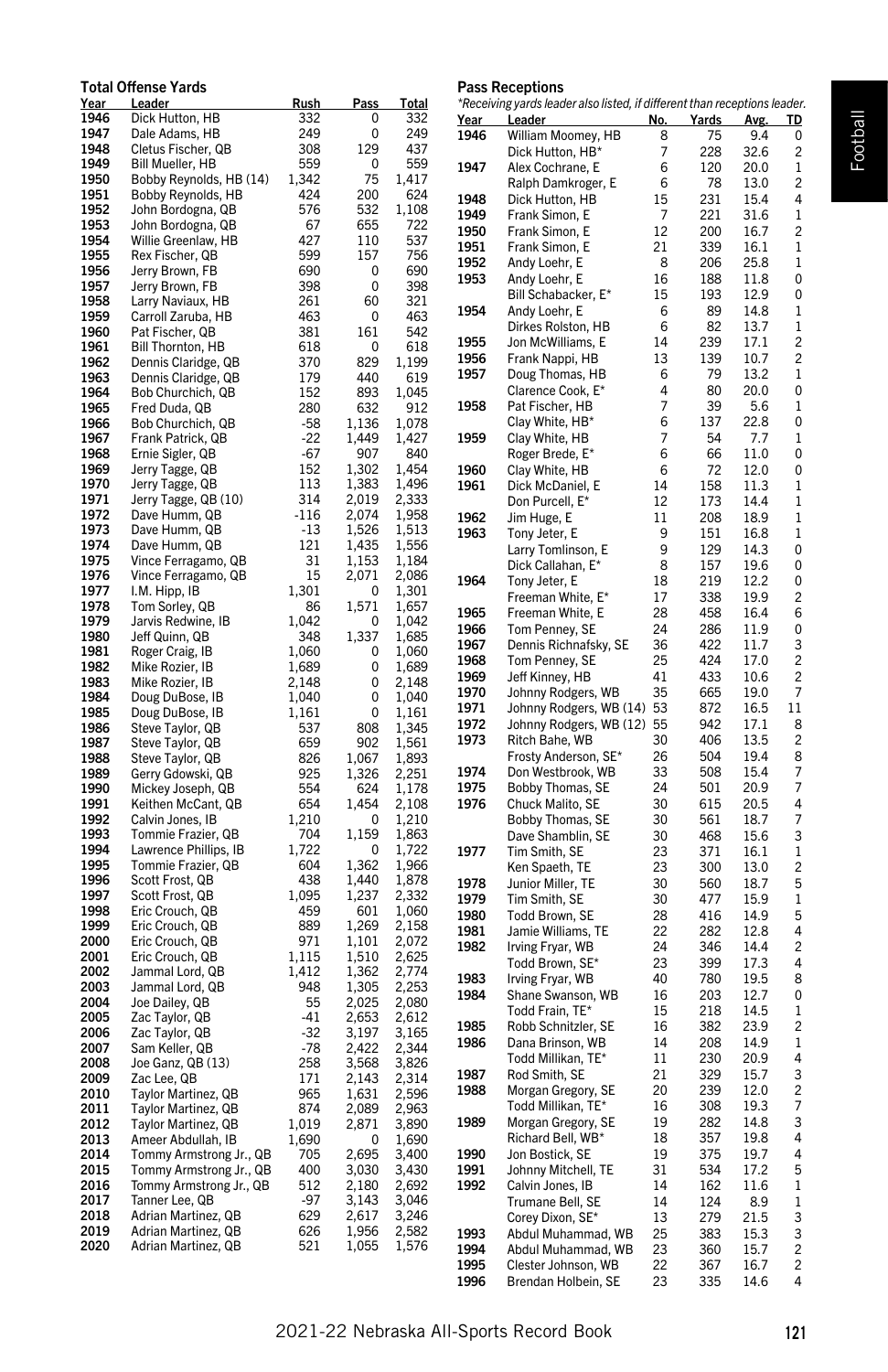| 1997         |                                  |        |          |             |                         |              |                                      |         |                         |              |                |
|--------------|----------------------------------|--------|----------|-------------|-------------------------|--------------|--------------------------------------|---------|-------------------------|--------------|----------------|
|              | Kenny Cheatham, SE               | 14     | 191      | 13.6        | 0                       | 1984         | Bret Clark, S(11)                    | 6       | 108                     | 18.0         | 0              |
|              | Ahman Green, IB                  | 14     | 105      | 7.5         | 0                       | 1985         | Chris Carr, S                        | 3       | 97                      | 32.3         | 1              |
| 1998         | Matt Davison, SE                 | 32     | 394      | 12.3        | 0                       |              | Brian Washington, M                  | 3       | 4                       | 1.3          | 0              |
| 1999         | Matt Davison, SE                 | 29     | 441      | 15.2        | $\overline{\mathbf{c}}$ | 1986         | Bryan Siebler, S                     | 3       | 10                      | 3.3          | 0              |
| 2000         | Matt Davison, SE                 | 21     | 389      | 18.5        | 3                       |              | Charles Fryar, CB                    | 3       | 3                       | 1.0          | 0              |
|              |                                  |        |          |             |                         |              |                                      |         |                         |              |                |
| 2001         | Wilson Thomas, SE                | 37     | 616      | 16.6        | 3                       | 1987         | Mark Blazek, S                       | 3       | 48                      | 16.0         | 0              |
| 2002         | Wilson Thomas, SE                | 30     | 353      | 11.8        | 3                       | 1988         | Charles Fryar, CB                    | 4       | 100                     | 25.0         | 1              |
| 2003         | Matt Herian, TE                  | 22     | 484      | 22.0        | 3                       |              | Tim Jackson, S                       | 4       | 74                      | 18.5         | 0              |
|              | Ross Pilkington, WR              | 22     | 338      | 15.4        | 1                       | 1989         | Reggie Cooper, SS                    | 4       | 25                      | 6.3          | 0              |
| 2004         | Ross Pilkington, WR              | 27     | 337      | 12.5        | $\overline{c}$          | 1990         | Tyrone Byrd, FS                      | 5       | 86                      | 17.2         | 0              |
| 2005         | Nate Swift, WR                   | 45     | 641      | 14.2        | 7                       | 1991         | Kenny Wilhite, CB                    | 6       | 60                      | 10.0         | 0              |
| 2006         | Terrence Nunn, WR                | 42     | 597      | 14.2        | 3                       | 1992         | Kenny Wilhite, CB                    | 3       | 49                      | 16.3         | 0              |
|              | Maurice Purify, WR*              | 34     | 630      | 18.5        | 7                       |              | John Reece, CB                       | 3       | 12                      | 4.0          | 0              |
| 2007         | Marlon Lucky, IB                 | 75     | 705      | 9.4         | 3                       | 1993         | Toby Wright, ROV                     | 3       | 92                      | 30.7         | 2              |
|              | Maurice Purify, WR*              | 57     |          | 14.3        | 9                       | 1994         |                                      | 5       | 35                      |              | 0              |
|              |                                  |        | 814      |             |                         |              | Barron Miles, CB                     |         |                         | 7.0          |                |
| 2008         | Nate Swift, WR                   | 63     | 941      | 14.9        | 10                      | 1995         | Terrell Farley, LB                   | 3       | 92                      | 30.7         | $\overline{c}$ |
| 2009         | Niles Paul, WR                   | 40     | 796      | 19.9        | 4                       |              | Michael Booker, CB                   | 3       | 50                      | 16.7         | 0              |
| 2010         | Brandon Kinnie, WR               | 44     | 494      | 11.2        | 5                       | 1996         | Mike Minter, ROV                     | 5       | 129                     | 25.8         | 1              |
|              | Niles Paul, WR*                  | 39     | 516      | 13.2        | 1                       | 1997         | Joe Walker, ROV                      | 2       | 71                      | 35.5         | 1              |
| 2011         | Kenny Bell, WR                   | 32     | 461      | 14.4        | 3                       |              | Ralph Brown, CB                      | 2       | 28                      | 14.0         | 0              |
| 2012         | Kenny Bell, WR                   | 50     | 863      | 17.3        | 8                       |              | Mike Brown, ROV                      | 2       | 26                      | 13.0         | 0              |
| 2013         | Kenny Bell, WR                   | 52     | 577      | 11.1        | 4                       |              | Eric Warfield, FS                    | 2       | 26                      | 13.0         | 0              |
|              |                                  | 51     | 753      | 14.8        | 12                      |              |                                      | 2       | $\overline{\mathbf{c}}$ |              | 0              |
|              | Quincy Enunwa, WR                |        |          |             |                         |              | Erwin Swiney, LCB                    |         |                         | 1.0          |                |
| 2014         | Kenny Bell, WR                   | 47     | 788      | 16.8        | 6                       | 1998         | Joe Walker, ROV                      | 3       | 65                      | 21.7         | 1              |
| 2015         | Jordan Westerkamp, WR            | 65     | 918      | 14.1        | 7                       |              | Clint Finley, FS                     | 3       | 63                      | 21.0         | 1              |
| 2016         | Jordan Westerkamp, WR            | 38     | 526      | 13.8        | 5                       | 1999         | Mike Brown, ROV                      | 5       | 40                      | 8.0          | 0              |
| 2017         | Stanley Morgan Jr., WR           | 61     | 986      | 16.2        | 10                      | 2000         | Troy Watchorn, FS                    | 5       | 64                      | 12.8         | 1              |
| 2018         | Stanley Morgan Jr., WR           | 70     | 1,004    | 14.3        | 7                       | 2001         | Willie Amos, FS                      | 4       | 70                      | 17.5         | 1              |
| 2019         | JD Spielman, WR                  | 49     | 898      | 18.3        | 5                       | 2002         | Fabian Washington, CB                | 4       | 35                      | 8.8          | 1              |
| 2020         | Wan'Dale Robinson, WR            | 51     | 461      | 9.0         | 1                       |              | DeJuan Groce, CB                     | 4       | 26                      | 6.5          | 0              |
|              |                                  |        |          |             |                         | 2003         | Josh Bullocks, FS (2)                | 10      | 154                     | 15.4         | 0              |
|              | <b>Interceptions</b>             |        |          |             |                         | 2004         | Daniel Bullocks, SS (12)             | 5       | 187                     | 37.4         | 0              |
|              |                                  |        |          |             |                         |              |                                      |         |                         |              |                |
| Year         | Leader                           | No.    | Yards    | Avg.        | TD                      | 2005         | Corey McKeon, MLB                    | 3       | 57                      | 19.0         | 1              |
| 1946         | Joe Partington, DB               | 2      | 36       | 18.0        | 0                       | 2006         | Andrew Shanle, FS                    | 4       | 19                      | 4.8          | 0              |
| 1947         | Tom Novak, LB                    | 2      | 28       | 14.0        | 0                       | 2007         | Bo Ruud, LB                          | 2       | 127                     | 63.5         | 2              |
|              | Alex Cochrane, DB                | 2      | 26       | 13.0        | 0                       |              | Cortney Grixby, CB                   | 2       | 41                      | 20.5         | 0              |
| 1948         | Tom Novak, LB                    | 3      | 0        | 0.0         | 0                       | 2008         | Ndamukong Suh, DT                    | 2       | 79                      | 39.5         | 2              |
| 1949         | Tom Novak, LB                    | 5      | 12       | 2.4         | 0                       |              | Anthony West, CB                     | 2       | 26                      | 13.0         | 0              |
| 1950         | Ron Clark, DB                    | 4      | 53       | 13.3        | 0                       |              | Zach Potter, DE                      | 2       | 11                      | 5.5          | 0              |
| 1951         | Bob Decker, DB                   | 5      | 71       | 14.2        | 0                       | 2009         | Matt O'Hanlon, FS                    | 6       | 105                     | 17.5         | 1              |
|              |                                  |        |          |             |                         |              |                                      | 5       |                         |              |                |
| 1952         | Dan Brown, DB                    | 3      | 11       | 3.7         | 0                       | 2010         | Eric Hagg, DB                        |         | 37                      | 7.4          | 0              |
| 1953         | Ray Novak, DB                    | 3      | 40       | 13.3        | 0                       | 2011         | Austin Cassidy, S                    | 2       | 50                      | 25.0         | 0              |
|              | Bob Smith, DB                    | 3      | 38       | 12.7        | 0                       |              | Lavonte David, LB                    | 2       | $-2$                    | $-1.0$       | 0              |
| 1954         |                                  |        |          | 1.3         | 0                       | 2012         | Daimion Stafford, S                  | 4       | 28                      | 7.0          | 0              |
|              | Ron Clark, DB                    | 3      | 4        |             |                         |              | Stanley Jean-Baptiste, CB            |         |                         | 33.5         | 1              |
| 1955         | Willie Greenlaw, DB              | 4      | 148      | 37.0        | 1                       | 2013         |                                      | 4       | 134                     |              |                |
| 1956         | Larry Naviaux, DB                | 2      | 41       | 20.5        | 0                       |              | Ciante Evans, CB                     | 4       | 27                      | 6.8          | 1              |
|              |                                  |        |          |             |                         |              |                                      |         |                         |              |                |
|              | Frank Nappi, DB                  | 2      | 11       | 5.5         | 0                       | 2014         | Nathan Gerry, S                      | 5       | 92                      | 18.4         | 0              |
| 1957         | Bill Hawkins, DB                 | 2      | 15       | 7.5         | 0                       | 2015         | Nathan Gerry, S                      | 4       | 90                      | 22.5         | 0              |
|              | Gene Sandage, DB                 | 2      | 5        | 2.5         | 0                       | 2016         | Kieron Williams, S                   | 5       | 44                      | 8.8          | 1              |
| 1958         | Larry Naviaux, DB                | 3      | 93       | 31.0        | 1                       | 2017         | Aaron Williams, DB                   | 2       | 41                      | 20.5         | 1              |
| 1959         | Harry Tolly, DB                  | 2      | 59       | 29.5        | 0                       |              | Joshua Kalu, DB                      | 2       | 32                      | 16.0         | 0              |
| 1960         | Clay White, DB                   | 2      | 34       | 17.0        | 0                       | 2018         | Lamar Jackson, DB                    | 2       | 0                       | 0.0          | 0              |
| 1961         | Dennis Claridge, DB              | 2      | 53       | 26.5        | 0                       |              | Antonio Reed, DB                     | 2       | 0                       | 0.0          | 0              |
| 1962         | Dave Theisen, DB                 | 3      | 56       | 18.7        | 1                       |              | Deontai Williams, DB                 | 2       | 0                       | 0.0          | 0              |
| 1963         | Kent McCloughan, DB              | 3      | 38       | 12.7        | 0                       | 2019         | Lamar Jackson, CB                    | 3       | 12                      | 4.0          | 0              |
|              |                                  |        |          |             |                         |              |                                      |         |                         |              |                |
| 1964         | Preston Love, DB                 | 2      | 71       | 35.5        | 1                       |              | Cam Taylor-Britt, DB                 | 3       | 95                      | 31.7         | 1              |
|              | Ted Vactor, DB                   | 2      | 19       | 9.5         | 0                       | 2020         | Cam Taylor-Britt, CB                 | 2       | 55                      | 27.5         | 0              |
| 1965         | Marv Mueller, CB                 | 5      | 89       | 17.8        | 0                       |              |                                      |         |                         |              |                |
| 1966         | Larry Wachholtz, S(6)            | 7      | 73       | 10.4        | 0                       |              | Kickoff Return Yards                 |         |                         |              |                |
| 1967         | Ken Geddes, CB                   | 3      | 44       | 14.7        | 1                       | Year         | Leader                               | No.     | Yards                   | Avg.         | <u>TD</u>      |
| 1968         | Dana Stephenson, CB              | 5      | 106      | 21.2        | 0                       | 1946         | Dick Hutton, HB                      | 13      | 258                     | 19.8         | 0              |
| 1969         | Dana Stephenson, CB              | 7      | 49       | 7.0         | 0                       | 1947         | Dick Hutton, HB                      | 9       | 177                     | 19.7         | 0              |
| 1970         | Bill Kosch, S                    | 7      | 99       | 14.1        | 0                       | 1948         | Frank Collopy, HB                    | 11      | 224                     | 20.4         | 0              |
|              |                                  |        |          |             |                         |              |                                      |         |                         |              |                |
| 1971         | Dave Mason, M                    | 6      | 135      | 22.5        | 3                       | 1949         | Ron Clark, HB                        | $11\,$  | 284                     | 25.8         | 1              |
| 1972         | Joe Blahak, CB                   | 3      | 26       | 8.7         | 0                       | 1950         | Ron Clark, HB                        | 13      | 240                     | 18.5         | 0              |
| 1973         | Bob Thornton, S                  | 4      | 24       | 6.0         | 0                       | 1951         | Bob Smith, HB (13)                   | 11      | 332                     | 30.2         | 1              |
| 1974         | Jim Burrow, DB                   | 4      | 20       | 5.0         | 0                       | 1952         | Jim Cederdahl, HB (14)               | 13      | 330                     | 25.4         | 0              |
| 1975         | Dave Butterfield, DB             | 3      | 28       | 9.3         | 0                       | 1953         | John Bordogna, QB (14)               | 14      | 271                     | 19.4         | 0              |
| 1976         | Dave Butterfield, DB             | 4      | 11       | 2.8         | 0                       | 1954         | Ron Clark, HB (13)                   | 13      | 273                     | 21.0         | 0              |
| 1977         | Jim Pillen, M                    | 4      | 43       | 10.8        | 0                       | 1955         | Rex Fischer, QB                      | 16      | 316                     | 19.8         | 0              |
| 1978         | Andy Means, DB                   | 3      | 51       | 17.0        | 0                       | 1956         | Larry Naviaux, HB                    | 7       | 158                     | 22.6         | 0              |
|              |                                  | 4      |          |             |                         |              |                                      |         |                         |              |                |
| 1979         | Mark LeRoy, DB                   |        | 25       | 6.3         | 0                       | 1957         | Doug Thomas, QB                      | 6       | 150                     | 25.0         | 0              |
| 1980         | Ric Lindquist, CB                | 3      | $-2$     | $-0.7$      | 0                       | 1958         | Pat Fischer, HB                      | 7       | 236                     | 33.7         | 1              |
| 1981         | Jeff Krejci, S                   | 4      | 19       | 4.8         | 0                       | 1959         | Pat Fischer, HB                      | 11      | 254                     | 23.1         | 0              |
| 1982<br>1983 | Allen Lyday, CB<br>Bret Clark, S | 3<br>5 | 47<br>15 | 15.7<br>3.0 | 0<br>0                  | 1960<br>1961 | Pat Fischer, HB<br>Bill Thornton, HB | 13<br>8 | 296<br>185              | 22.8<br>23.1 | 0<br>0         |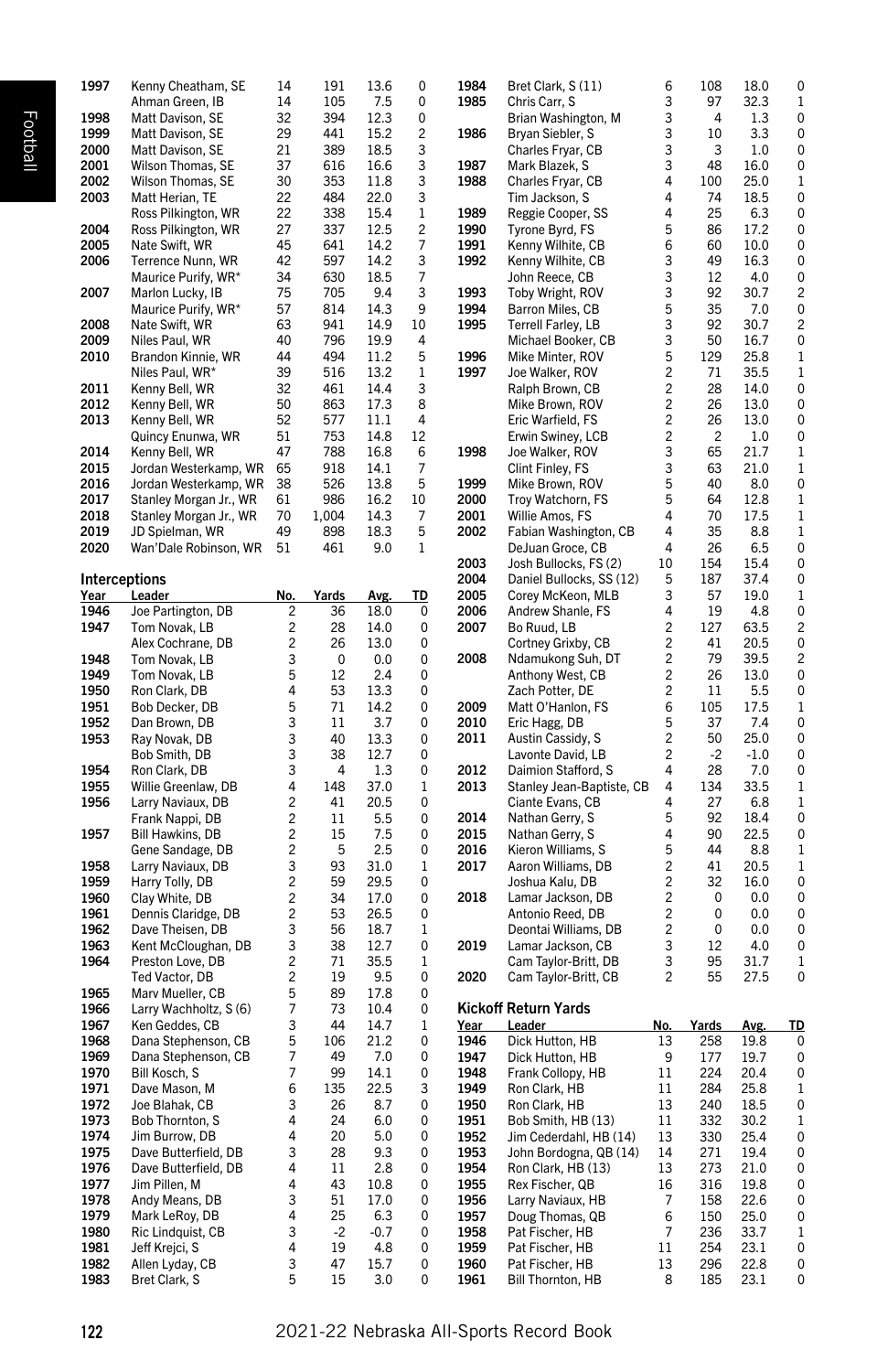| 1962         | Willie Ross, HB                                 | 9              | 166                           | 18.4         | 0           |              | Ron Clark, HB*             | 4              | 0                | 0           | 0           | 24        |
|--------------|-------------------------------------------------|----------------|-------------------------------|--------------|-------------|--------------|----------------------------|----------------|------------------|-------------|-------------|-----------|
| 1963         | Frank Solich, FB                                | $\overline{7}$ | 183                           | 26.1         | 0           |              | Willie Greenlaw, HB*       | 4              | 0                | 0           | 0           | 24        |
| 1964         | Frank Solich, FB                                | 11             | 263                           | 23.9         | 1           |              | Dennis Korinek, HB*        | 4              | 0                | 0           | 0           | 24        |
| 1965         | Frank Solich, FB                                | 17             | 372                           | 21.9         | 0           | 1955         | Don Erway, QB/PK           | 6              | $10 - 17$        | 0           | 3           | 55        |
| 1966         | Harry Wilson, HB                                | 11             | 226                           | 20.5         | 0           | 1956         | Jerry Brown, FB            | 5              | 0                | 0           | 0           | 30        |
| 1967         | Joe Orduna, HB                                  | 9              | 176                           | 19.6         | 0           | 1957         | Roy Stinnett, QB           | 3              | 0                | 0           | $\mathbf 0$ | 18        |
| 1968         | Joe Orduna, HB                                  | 8              | 171                           | 21.4         | 0           | 1958         | George Harshman, QB/PK     | $\,1$          | $6 - 8$          | 0           | $\mathbf 1$ | 15        |
| 1969         | Mike Green, FB                                  | 7              | 143                           | 20.4         | 0           |              | Larry Naviaux, HB*         | $\overline{c}$ | 0                | 1           | 0           | 14        |
| 1970         | Johnny Rodgers, WB                              | 17             | 359                           | 21.1         | 0           |              | Pat Fischer, HB*           | $\overline{c}$ | 0                | 0           | 0           | 12        |
| 1971         | Johnny Rodgers, WB                              | 10             | 304                           | 30.4         | 1           | 1959         | Carroll Zaruba, FB         | 5              | 0                | 0           | 0           | 30        |
| 1972         | Johnny Rodgers, WB                              | 8              | 184                           | 23.0         | 0           | 1960         | Pat Fischer, HB            | 5              | 0                | 1           | 0           | 32        |
| 1973         | John O'Leary, WB                                | 8              | 152                           | 19.0         | 0           | 1961         | Bill Thornton, HB          | 5              | 0                | 0           | 0           | 30        |
| 1974         | Don Westbrook, WB                               | 14             | 259                           | 18.5         | 0           | 1962         | Dennis Claridge, QB        | 10             | 0                | 2           | 0           | 64        |
| 1975         | Curtis Craig, WB                                | 8              | 147                           | 18.4         | 0           | 1963         | Rudy Johnson, HB/PK        | 7              | $8 - 11$         | 0           | 0           | 50        |
| 1976         | Rick Berns, IB                                  | 10             | 254                           | 25.4         | 0           | 1964         | Kent McCloughan, HB (6)    | 12             | 0                | 0           | 0           | 72        |
| 1977         | Curtis Craig, WB                                | 12             | 240                           | 20.0         | 0           | 1965         | Larry Wachholtz, S/PK      | 0              | 36-39            | $\pmb{0}$   | $3-6$       | 45        |
| 1978         | Frank Lockett, SE                               | 13             | 244                           | 18.8         | 0           |              | Charlie Winters, HB*       | 7              | 0                | 0           | 0           | 42        |
| 1979         | Anthony Steels, WB                              | 13             | 269                           | 20.7         | 0           | 1966         | Ben Gregory, HB            | 7              | 0                | 0           | 0           | 42        |
| 1980         | Anthony Steels, WB                              | 7              | 171                           | 24.4         | 0           |              | Larry Wachholtz, S/PK      | 1              | 21-25            | 0           | $5 - 8$     | 42        |
| 1981         | Mike Rozier, IB                                 | 5              | 162                           | 32.4         | 1           | 1967         | Bill Bomberger, PK         | 0              | 11-16            | 0           | $6 - 11$    | 29        |
| 1982         | Jeff Smith, IB                                  | 7              | 147                           | 21.0         | 0           |              | Ben Gregory, HB*           | 3              | 0                | 0           | 0           | 18        |
| 1983         | Mike Rozier, IB                                 | 11             | 232                           | 21.1         | 0           |              | Joe Orduna, HB*            | 3              | 0                | 0           | 0           | 18        |
| 1984         | Shane Swanson, WB                               | 5              | 155                           | 31.0         | 0           |              | Dennis Richnafsky, SE*     | 3              | 0                | 0           | $\mathbf 0$ | 18        |
| 1985         | Doug DuBose, IB                                 | 9              | 262                           | 29.1         | 0           | 1968         | Joe Orduna, HB             | 10             | 0                | 0           | 0           | 60        |
| 1986         | Dana Brinson, WB                                | 13             | 280                           | 21.5         | 0           | 1969         | Jeff Kinney, HB            | 11             | 0                | 1           | 0           | 68        |
|              |                                                 |                |                               |              |             |              |                            |                |                  |             |             |           |
| 1987<br>1988 | Dana Brinson, WB                                | 14<br>23       | 329<br>510                    | 23.5<br>22.2 | 0<br>0      | 1970<br>1971 | Joe Orduna, HB (11)        | 14<br>17       | 0<br>$\mathbf 0$ | 1<br>0      | 0<br>0      | 86<br>102 |
| 1989         | Dana Brinson, WB                                | 9              | 180                           | 20.0         |             | 1972         | Johnny Rodgers, WB         | 17             | 0                | 0           | 0           | 102       |
|              | Leodis Flowers, IB                              |                |                               |              | 0           |              | Johnny Rodgers, WB         |                |                  |             |             |           |
| 1990         | Tyrone Hughes, WB (3)                           | 18             | 523                           | 29.1         | 1           |              | 1973 Tony Davis, IB        | 13             | 0                | 0           | 0           | 78        |
| 1991         | Tyrone Hughes, WB                               | 16             | 338                           | 21.1         | 0           | 1974         | Don Westbrook, WB          | 10             | 0<br>38-40       | 0           | 0           | 60        |
| 1992         | Tyrone Hughes, SE                               | 19             | 424                           | 22.3         | 0           | 1975         | Mike Coyle, PK             | 0              |                  | 0           | $10 - 17$   | 68        |
| 1993         | Damon Benning, IB                               | 9              | 192                           | 21.3         | 0           |              | John O'Leary, IB*          | 8              | 0<br>40-44       | 0           | 0           | 48        |
| 1994         | Damon Benning, IB                               | 12             | 308                           | 25.7         | 0           |              | 1976 Al Eveland, PK        | 0              |                  | 0           | 11-17       | 73        |
| 1995         | Clinton Childs, IB                              | 10             | 223                           | 22.3         | 0           |              | Rick Berns, IB*            | 9              | 0                | 0           | 0           | 54        |
| 1996         | Damon Benning, IB                               | 8              | 191                           | 23.9         | 0           | 1977         | Billy Todd, PK             | 0              | 28-33            | 0           | $12 - 18$   | 64        |
| 1997         | Joe Walker, ROV                                 | 15             | 389                           | 25.9         | 0           |              | I.M. Hipp, IB*             | 10             | 0                | 1           | 0           | 62        |
| 1998         | Joe Walker, ROV                                 | 17             | 366                           | 21.5         | 1           |              | Rick Berns, FB*            | 10             | 0                | 0           | 0           | 60        |
| 1999         | Randy Stella, WLB                               | 10             | 232                           | 23.2         | 0           | 1978         | Billy Todd, PK             | 0              | 42-44            | 0           | 10-16       | 72        |
| 2000         | Joe Walker, ROV                                 | 13             | 258                           | 19.8         | 0           |              | Rick Berns, FB*            | 11             | 0                | 0           | 0           | 66        |
| 2001         | Josh Davis, IB (14)                             | 25             | 675                           | 27.0         | $\mathbf 0$ | 1979         | Dean Sukup, PK             | 0              | 38-42            | $\mathbf 0$ | 12-16       | 74        |
| 2002         | Josh Davis, IB                                  | 42             | 994                           | 23.7         | $\mathbf 0$ |              | Jarvis Redwine, IB*        | 9              | 0                | 0           | 0           | 54        |
| 2003         | Josh Davis, IB                                  | 23             | 596                           | 25.9         | 0           | 1980         | Roger Craig, IB (6)        | 15             | 0                | 0           | 0           | 90        |
| 2004         | Tierre Green, IB                                | 26             | 498                           | 19.2         | 0           | 1981         | Kevin Seibel, PK           | 0              | 43-44            | $\mathbf 0$ | $3 - 10$    | 52        |
| 2005         | Marlon Lucky, IB                                | 15             | 313                           | 20.9         | 0           |              | Phil Bates, FB*            | 8              | 0                | 0           | 0           | 48        |
| 2006         | Brandon Jackson, IB                             | 9              | 157                           | 17.4         | 0           | 1982         | Mike Rozier, IB (14)       | 17             | 0                | 0           | 0           | 102       |
| 2007         | Cortney Grixby, CB                              | 45             | 1,094                         | 24.3         | 1           | 1983         | Mike Rozier, IB (1)        | 29             | 0                | 0           | 0           | 174       |
| 2008         | Niles Paul, WR                                  | 41             | 949                           | 23.6         | 1           | 1984         | Travis Turner, QB          | 10             | 0                | 0           | 0           | 60        |
| 2009         | Niles Paul, WR                                  | 16             | 446                           | 27.9         | 0           | 1985         | Dale Klein, PK             | 0              | 38-38            | 0           | 13-20       | 77        |
| 2010         | Niles Paul, WR                                  | 19             | 464                           | 24.4         | 1           |              | Doug DuBose, IB*           | 8              | 0                | 0           | 0           | 48        |
| 2011         | Ameer Abdullah, IB (9)                          | 26             | 763                           | 29.3         | 1           |              | Tom Rathman, FB*           | 8              | 0                | 0           | 0           | 48        |
| 2012         | Ameer Abdullah, IB                              | 17             | 360                           | 21.2         | 0           | 1986         | Keith Jones, IB (12)       | 14             | 0                | 0           | 0           | 84        |
| 2013         | Kenny Bell, WR                                  | 23             | 609                           | 26.5         | 1           | 1987         | Keith Jones, IB            | 13             | 0                | 1           | 0           | 80        |
| 2014         | Ameer Abdullah, IB                              | 14             | 392                           | 28.0         | 0           | 1988         | Steve Taylor, QB           | 13             | 0                | 1           | 0           | 80        |
| 2015         | Stanley Morgan Jr., WR                          | 14             | 324                           | 23.1         | 0           | 1989         | Gerry Gdowski, QB          | 13             | 0                | 0           | 0           | 78        |
| 2016         | Tre Bryant, IB                                  | 28             | 275                           | 34.4         | 1           | 1990         | Gregg Barrios, PK          | 0              | 45-47            | 0           | 14-19       | 87        |
| 2017         | JD Spielman, WR                                 | 27             | 669                           | 24.8         | 1           |              | Mickey Joseph, QB*         | 10             | 0                | 1           | 0           | 62        |
| 2018         | Maurice Washington, IB                          | 13             | 204                           | 15.7         | 0           | 1991         | Derek Brown, IB            | 14             | 0                | 0           | 0           | 84        |
| 2019         | Wan'Dale Robinson, WR                           | 11             | 236                           | 21.5         | 0           |              | Calvin Jones, IB (10)      | 14             | 0                | 0           | 0           | 84        |
| 2020         | Alante Brown, WR                                | 10             | 196                           | 19.6         | 0           | 1992         | Calvin Jones, IB (8)       | 15             | $\mathbf 0$      | 0           | 0           | 90        |
|              |                                                 |                |                               |              |             | 1993         | Calvin Jones, IB (9)       | 13             | 0                | 0           | 0           | 78        |
|              | <b>Points Scored</b>                            |                |                               |              |             | 1994         | Lawrence Phillips, IB (14) | 16             | 0                | 0           | 0           | 96        |
|              | *Touchdown leader(s) also listed, if different. |                |                               |              |             | 1995         | Kris Brown, PK (11)        | 0              | 58-61            | $\mathbf 0$ | 13-16       | 97        |
|              | () national ranking by points per game.         |                |                               |              |             |              | Ahman Green, IB* (12)      | 16             | 0                | 0           | 0           | 96        |
| Year         | <u>Leader</u>                                   | <u>TD</u>      | <u>XP1</u><br>XP <sub>2</sub> | <u>FG</u>    | <u>TP</u>   |              | 1996 Kris Brown, PK        | 0              | 50-51            | 0           | 12-19       | 86        |
| 1946         | Dick Hutton, HB                                 | 4              | 0<br>0                        | 0            | 24          |              | DeAngelo Evans, IB*        | 14             | 0                | 0           | 0           | 84        |
| 1947         | Ralph Damkroger, E                              | 2              | 0<br>0                        | 0            | 12          | 1997         | Ahman Green, IB (6)        | 22             | 0                | 0           | 0           | 132       |
|              | Cletus Fischer, HB                              | 2              | 0<br>0                        | 0            | 12          | 1998         | Kris Brown, PK             | 0              | 47-48            | 0           | 14-21       | 89        |
|              | Dick Hutton, HB                                 | 2              | 0<br>0                        | 0            | 12          |              | Bobby Newcombe, QB*        | 8              | 0                | 0           | 0           | 48        |
| 1948         | Dick Hutton, HB                                 | 5              | 0<br>0                        | 0            | 30          |              | Correll Buckhalter, IB*    | 8              | 0                | 0           | 0           | 48        |
| 1949         | Fran Nagle, QB                                  | 3              | 0<br>0                        | 0            | 18          | 1999         | Eric Crouch, QB            | 17             | 0                | 0           | 0           | 102       |
| 1950         | Bobby Reynolds, HB/PK (1) 22                    |                | 25-39<br>0                    | 0            | 157         |              | 2000 Eric Crouch, QB (5)   | 20             | 0                | 0           | 0           | 120       |
| 1951         | Ray Novak, HB                                   |                | 0<br>0                        | 0            | 36          | 2001         | Eric Crouch, QB            | 19             | 0                | 1           | 0           | 116       |
| 1952         | John Bordogna, QB                               | 8              | 0<br>0                        | 0            | 48          | 2002         | Josh Brown, PK             | 0              | 46-46 0          |             | 14-18       | 88        |

1952 John Bordogna, QB 8 0 0 0 48<br>1953 John Bordogna, QB/PK 6 4-6 0 0 40 1953 John Bordogna, QB/PK 6 4-6 0 0 40<br>Bob Smith, HB<sup>\*</sup> 6 0 0 0 36<br>1954 Bob Smith, HB/PK 3 8-11 0 0 26 Bob Smith, HB<sup>\*</sup> 6 0 0<br>Bob Smith, HB/PK 3 8-11 0 1954 Bob Smith, HB/PK 3 8-11 0 0

 Josh Brown, PK 0 46-46 0 14-18 88 Jammal Lord, QB\* 8 0 0 0 48 David Dyches, PK 0 32-32 0 14-21 74 Jammal Lord, QB\* 10 0-0 0 0-0 60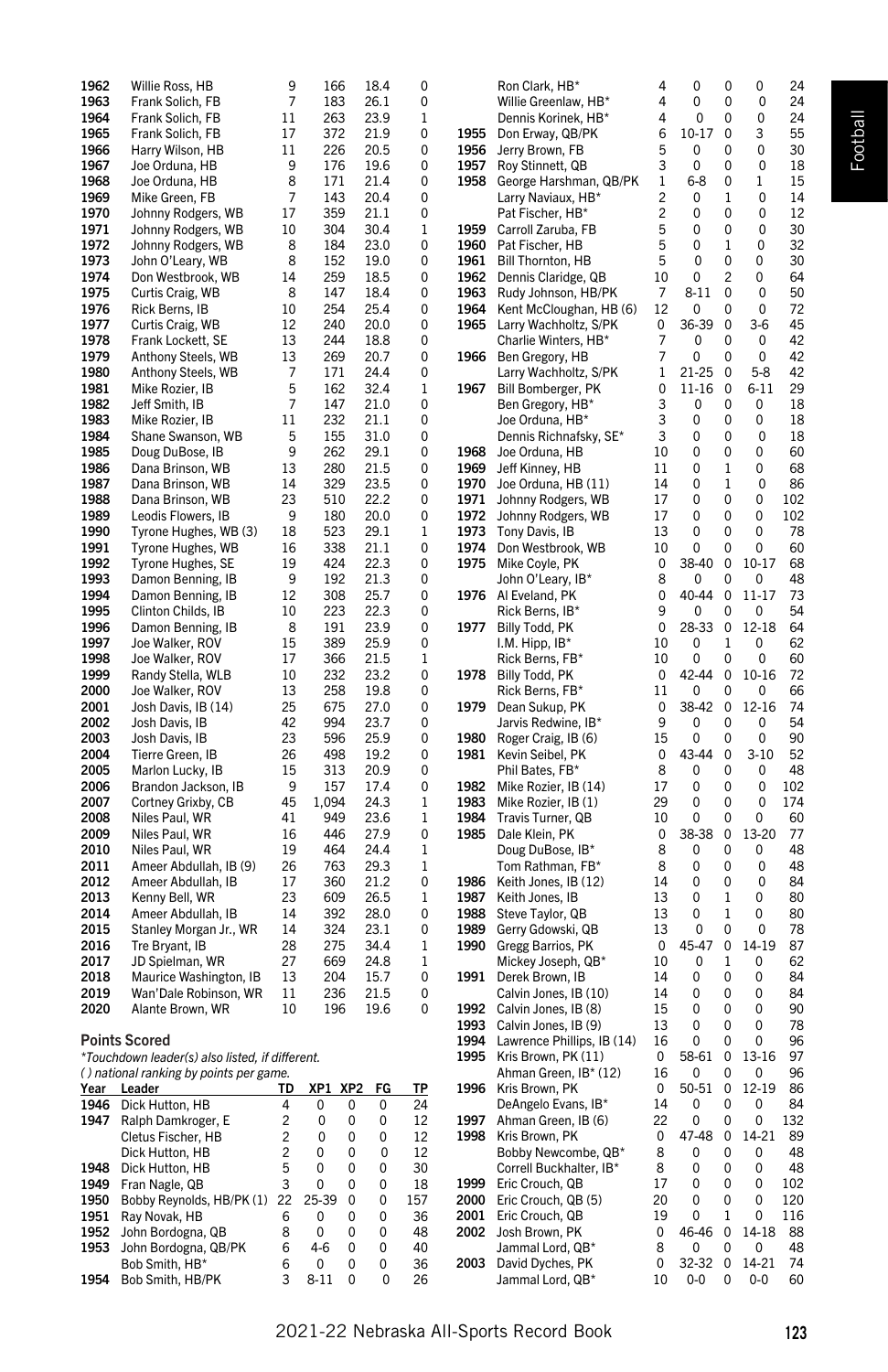| 2004 | Cory Ross, IB            | 8        | $\Omega$  | 0              | 0         | 48  |
|------|--------------------------|----------|-----------|----------------|-----------|-----|
| 2005 | Jordan Congdon, PK       | $\Omega$ | 31-32     | $\Omega$       | 19-23     | 88  |
|      | Corv Ross. IB*           | 8        | $0 - 0$   | $\Omega$       | $0 - 0$   | 48  |
| 2006 | Jordan Congdon, PK       | $\Omega$ | 55-56     | 0              | $5 - 7$   | 70  |
|      | Brandon Jackson, IB*     | 10       | $0 - 0$   | 0              | $0 - 0$   | 60  |
| 2007 | Marlon Lucky, IB         | 12       | 0         | $\mathbf{1}$   | $0 - 0$   | 74  |
| 2008 | Alex Henery, PK          | $\Omega$ | 56-57     | 0              | 18-21     | 110 |
|      | Nate Swift, WR*          | 11       | $0 - 0$   | $\Omega$       | $0 - 0$   | 60  |
| 2009 | Alex Henery, PK          | $\Omega$ | 38-38     | $\Omega$       | 24-28     | 110 |
|      | Roy Helu Jr., IB*        | 10       | $0 - 0$   | $\Omega$       | $0 - 0$   | 60  |
| 2010 | Alex Henery, PK          | $\Omega$ | 54-54     | 0              | 18-19     | 108 |
|      | Tavlor Martinez, QB*     | 12       | $0 - 0$   | 0              | $0 - 0$   | 72  |
| 2011 | Rex Burkhead. IB         | 17       | $0 - 0$   | $\Omega$       | $0 - 0$   | 102 |
| 2012 | Brett Maher, PK          | $\Omega$ | 59-59     | $\Omega$       | 20-27     | 119 |
|      | Ameer Abdullah. IB*      | 11       | $0 - 0$   | 0              | $0 - 0$   | 66  |
| 2013 | Pat Smith, PK            | $\Omega$ | 43-45     | 0              | $12 - 13$ | 79  |
|      | Quincy Enunwa, WR*       | 12       | 0         | $\Omega$       | 0         | 72  |
| 2014 | Ameer Abdullah, IB (9)   | 22       | O         | $\Omega$       | 0         | 132 |
| 2015 | Drew Brown, PK           | 0        | 44-46     | $\Omega$       | 21-27     | 107 |
|      | Jordan Westerkamp, WR*   | 7        | $0 - 0$   | $\overline{c}$ | $0 - 0$   | 46  |
|      | Tommy Armstrong Jr., QB* | 7        | $0 - 0$   | $\Omega$       | $0 - 0$   | 42  |
|      | Terrell Newby, IB*       | 7        | $0 - 0$   | $\Omega$       | $0 - 0$   | 42  |
| 2016 | Drew Brown, PK           | $\Omega$ | 38-38     | $\Omega$       | $12 - 14$ | 74  |
|      | Tommy Armstrong Jr., QB* | 8        | $0 - 0$   | $\Omega$       | $0 - 0$   | 48  |
|      | Terrell Newby, IB*       | 8        | $0 - 0$   | $\Omega$       | $0 - 0$   | 48  |
| 2017 | Drew Brown, PK           | $\Omega$ | 37-37     | $\Omega$       | $12 - 14$ | 73  |
|      | Stanley Morgan Jr., WR*  | 10       | 0-0       | $\Omega$       | $0-0$     | 60  |
| 2018 | Barret Pickering, PK     | $\Omega$ | $40 - 41$ | $\Omega$       | 14-18     | 82  |
|      | Devine Ozigbo, IB*       | 12       | $0 - 0$   | 0              | $0 - 0$   | 72  |
| 2019 | Dedrick Mills, RB        | 10       | $0 - 0$   | $\Omega$       | $0 - 0$   | 60  |
| 2020 | Connor Culp, PK          | $\Omega$ | $20 - 20$ | $\Omega$       | 13-15     | 59  |
|      | Adrian Martinez, QB      | 7        | 0         | 0              | 0         | 42  |

# Tackles for Loss

*\*Tackles for loss include sacks since 1981; 1972 and 1975 figures include bowl stats; 1971 tackle for loss statistics unavailable for two games.*

|      |     | Year No. Leader       |     | Yds. Leader                  |
|------|-----|-----------------------|-----|------------------------------|
| 1968 | 10  | Sherwin Jarmon, RE    |     | 58 Sherwin Jarmon, RE        |
| 1969 | 15  | Sherwin Jarmon, RE    |     | 98 Sherwin Jarmon, RE        |
|      | 15  | Dave Walline, RT      |     |                              |
| 1970 | 12  | Ed Periard, MG        |     | 73 Willie Harper, RE         |
| 1971 | 18  | Willie Harper, RE     |     | 88 Willie Harper, RE         |
| 1972 | 9   | Willie Harper, RE     |     | 58 Willie Harper, RE         |
|      | 9   | Monte Johnson, LT     |     |                              |
| 1973 | 9   | John Bell, MG         |     | 57 John Bell, MG             |
| 1974 | 10  | John Lee, MG          |     | 54 John Lee, MG              |
| 1975 | 14  | John Lee, MG          |     | 62 Bob Martin, RE            |
| 1976 | 12  | Jeff Pullen, MG       |     | 45 Mike Fultz, RT            |
| 1977 | 8   | George Andrews, RE    |     | 33 Oudious Lee, MG           |
| 1978 | 16  | Kerry Weinmaster, MG  |     | 85 Kerry Weinmaster, MG      |
| 1979 | 10  | Lawrence Cole, LE     |     | 56 Derrie Nelson, RE         |
|      | 10  | Kerry Weinmaster, MG  |     |                              |
| 1980 | 21  | Derrie Nelson, RE     |     | 153 Derrie Nelson, RE        |
| 1981 | 18  | Jimmy Williams, LE    |     | 99 Tony Felici, RE           |
| 1982 | 10  | Tony Felici, RE       |     | 62 Tony Felici, RE           |
| 1983 | 9   | Mark Daum, SLB        |     | 42 Jim Skow, RT              |
| 1984 | 12  | Jim Skow, RT          |     | 66 Scott Strasburger, RE     |
|      | 12  | Chris Spachman, LT    |     |                              |
|      | 12  | Scott Strasburger, RE |     |                              |
| 1985 | 25  | Jim Skow, RT          |     | 163 Jim Skow, RT             |
| 1986 | 12  | Danny Noonan, MG      |     | 65 Jeff Jamrog, RE           |
| 1987 | 13  | Tim Rother, RT        |     | 97 Tim Rother, RT            |
| 1988 | 17  | Broderick Thomas, OLB | 111 | <b>Broderick Thomas, OLB</b> |
| 1989 | 12  | Kent Wells, RT        |     | 64 Kent Wells, RT            |
| 1990 | 21  | Kenny Walker, RT      |     | 105 Kenny Walker, RT         |
| 1991 | 9.5 | Travis Hill, LOLB     |     | 60 Trev Alberts, ROLB        |
| 1992 | 12  | Travis Hill, LOLB     |     | 61 Travis Hill, LOLB         |
| 1993 | 21  | Trev Alberts, ROLB    |     | 99 Trev Alberts, ROLB        |
| 1994 | 14  | Christian Peter, DT   |     | 55 Grant Wistrom, ROLB       |
| 1995 | 15  | Grant Wistrom, OLB    |     | 79 Jared Tomich, OLB         |
| 1996 | 20  | Grant Wistrom, RE     |     | 74 Grant Wistrom, RE         |
| 1997 | 17  | Grant Wistrom, RE     |     | 79 Grant Wistrom, RE         |
| 1998 | 14  | Chad Kelsay, RE       |     | 52 Chad Kelsay, RE           |
|      |     |                       |     | 52 Eric Johnson, WLB         |

| 1999 |    | 15 Steve Warren, DT     | 86 Steve Warren, DT        |
|------|----|-------------------------|----------------------------|
| 2000 | 17 | Kyle Vanden Bosch, RE   | 66 Kyle Vanden Bosch, RE   |
| 2001 | 17 | Chris Kelsay, RE        | 58 Chris Kelsay, RE        |
| 2002 | 13 | Chris Kelsay, RE        | 58 Chris Kelsay, RE        |
| 2003 | 21 | Demorrio Williams, WLB  | 92 Demorrio Williams, WLB  |
| 2004 | 18 | Barrett Ruud, MLB       | 41 Benard Thomas, DE       |
| 2005 | 22 | Corey McKeon, MLB       | 89 Corey McKeon, MLB       |
| 2006 | 17 | Jay Moore, DE           | 70 Jay Moore, DE           |
| 2007 | 15 | Steve Octavien, WLB     | 52 Steve Octavien, WLB     |
| 2008 | 19 | Ndamukong Suh, DT       | 85 Ndamukong Suh, DT       |
| 2009 | 24 | Ndamukong Suh, DT       | 93 Ndamukong Suh, DT       |
| 2010 | 17 | Jared Crick, DT         | 92 Jared Crick, DT         |
| 2011 | 13 | Lavonte David, LB       | 64 Lavonte David, LB       |
| 2012 | 18 | Eric Martin, DE         | 65 Eric Martin, DE         |
| 2013 | 19 | Randy Gregory, DE       | 101 Randy Gregory, DE      |
| 2014 | 14 | Maliek Collins, DT      | 69 Randy Gregory, DE       |
| 2015 | 9  | Ross Dzuris, DE         | 45 Freedom Akinmoladun, DE |
| 2016 | 11 | Ross Dzuris, DE         | 44 Ross Dzuris, DE         |
| 2017 | 10 | Ben Stille, LB          | 38 Ben Stille, LB          |
| 2018 | 11 | Luke Gifford, OLB       | 63 Luke Gifford, OLB       |
| 2019 | 12 | Khalil Davis, DL        | 56 Khalil Davis, DL        |
|      |    | 2020 6.5 Will Honas, LB | 25 Will Honas, LB          |
|      |    | 6.5 JoJo Domann, OLB    |                            |

# Sacks

| Year No.     |        | Leader                                | Yds. Leader                                 |
|--------------|--------|---------------------------------------|---------------------------------------------|
| 1981         | 10     | Jimmy Williams, LE                    | 63 Tony Felici, RE                          |
| 1982         | 6      | Tony Felici, RE                       | 52 Tony Felici, RE                          |
|              | 6      | Scott Strasburger, RE                 |                                             |
| 1983         | 5      | Doug Herrmann, LT                     | 31 Doug Herrmann, LT                        |
|              | 5      | Rob Stuckey, RT                       |                                             |
| 1984         | 7      | Chris Spachman, LT                    | 49 Jim Skow, RT                             |
|              |        |                                       | 49 Danny Noonan, LT                         |
| 1985         | 15     | Jim Skow, RT                          | 139 Jim Skow, RT                            |
| 1986         | 7      | Danny Noonan, MG                      | 41 Neil Smith, LT                           |
| 1987         | 10     | Tim Rother, RT                        | 84 Tim Rother, RT                           |
| 1988         | 10     | Broderick Thomas, OLB                 | 74 BroderickThomas, OLB                     |
| 1989         | 6      | Kent Wells, RT                        | 47 Kent Wells, RT                           |
| 1990         | 11     | Kenny Walker, RT                      | 69 Kenny Walker, RT                         |
| 1991         | 7      | Trev Alberts, ROLB                    | 50 Trev Alberts, ROLB                       |
| 1992         | 6      | Travis Hill, LOLB                     | 46 Travis Hill, LOLB                        |
| 1993         | 15     | Trev Alberts, ROLB                    | 88 Trev Alberts, ROLB                       |
| 1994         | 7      | Christian Peter, DT                   | 49 Grant Wistrom, ROLB                      |
| 1995         | 10     | Jared Tomich, OLB                     | 75 Jared Tomich, OLB                        |
| 1996 9.5     |        | Grant Wistrom, RE                     | 48 Grant Wistrom, RE                        |
|              |        |                                       | 48 Mike Rucker, RE                          |
| 1997 8.5     |        | Grant Wistrom, RE                     | 58 Grant Wistrom, RE                        |
| 1998         | 6      | Eric Johnson, WLB                     | 41 Eric Johnson, WLB                        |
| 1999         | 7      | Steve Warren, DT                      | 65 Steve Warren, DT                         |
| 2000 5.5     |        | Randy Stella, WLB                     | 37 Kyle Vanden Bosch, RE                    |
|              | 5.5    | Kyle Vanden Bosch, RE                 |                                             |
| 2001         | 5.5    | Demoine Adams, RE                     | 46 Demoine Adams, RE                        |
| 2002         | 7      | Chris Kelsay, RE                      | 49 Chris Kelsay, RE                         |
| 2003         | 11     | Demorrio Williams, WLB                | 77 Demorrio Williams, WLB                   |
| 2004         | 4      | Benard Thomas, DE                     | 35 Benard Thomas, DE                        |
| 2005 9.5     |        | Adam Carriker, DE                     | 84 Adam Carriker, DE                        |
| 2006<br>2007 | 7<br>3 | Adam Carriker, DE                     | 45 Adam Carriker, DE                        |
| 2008 7.5     |        | Barry Turner, DE<br>Ndamukong Suh, DT | 33 Barry Turner, DE<br>67 Ndamukong Suh, DT |
| 2009         | 12     | Ndamukong Suh, DT                     | 77 Ndamukong Suh, DT                        |
| 2010 9.5     |        | Jared Crick, DT                       | 87 Jared Crick, DT                          |
| 2011 5.5     |        | Lavonte David, LB                     | 46 Lavonte David, LB                        |
| 2012 8.5     |        | Eric Martin, DE                       | 47 Eric Martin, DE                          |
| 201310.5     |        | Randy Gregory, DE                     | 69 Randy Gregory, DE                        |
| 2014         | 7      | Randy Gregory, DE                     | 67 Randy Gregory, DE                        |
| 2015         | 9      | Ross Dzuris, DE                       | 45 Freedom Akinmoladun, DE                  |
| 2016 5.5     |        | Ross Dzuris, DE                       | 28 Freedom Akinmoladun, DE                  |
| 2017 3.5     |        | Ben Stille, LB                        | 27 Ben Stille, LB                           |
| 2018 5.5     |        | Luke Gifford, OLB                     | 52 Luke Gifford, OLB                        |
| 2019 8.0     |        | Khalil Davis, DL                      | 44 Khalil Davis, DL                         |
| 2020 3.0     |        | Will Honas, LB                        | 22 Will Honas, LB                           |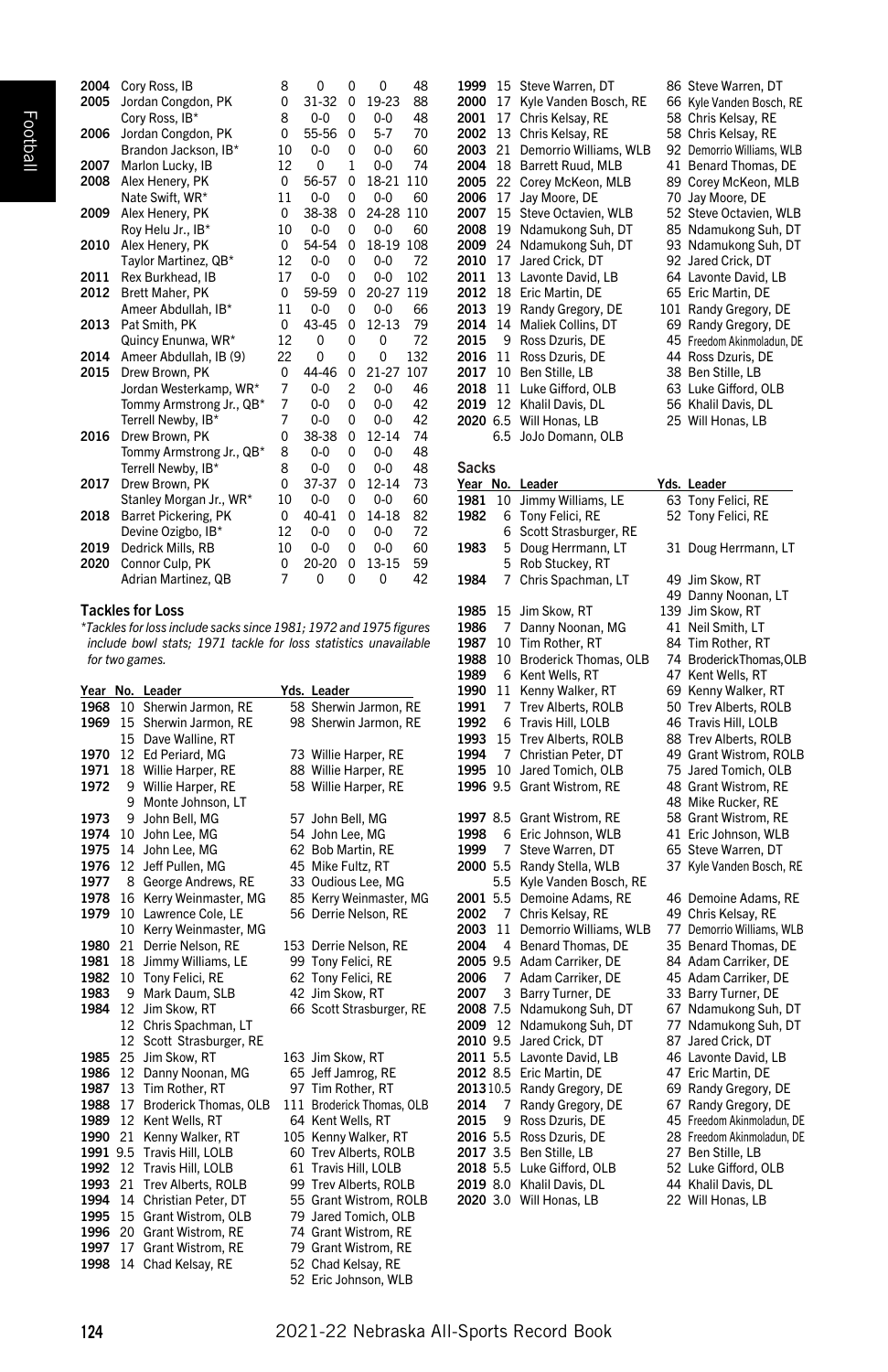|       | Pass Breakups  |                                                                 |       |                         | <b>Fumble Recoveries</b> |
|-------|----------------|-----------------------------------------------------------------|-------|-------------------------|--------------------------|
| Year  | No.            | Leader                                                          | Year  | No.                     | Leader                   |
| 1965  | 8              | Marv Mueller, S                                                 | 1965  | 3                       | Ivan Zimmer, RE          |
| 1966  | 8              | Larry Wachholtz, S                                              | 1966  | $\overline{2}$          | five players             |
| 1967  | 6              | Dana Stephenson, RCB                                            | 1967  | 3                       | Mike Wynn, LE            |
| 1968  | 6              | Dana Stephenson, RCB                                            | 1968  | 3                       | Sherwin Jarmon, RE       |
| 1969  | 4              | Jim Anderson, RCB                                               |       | 3                       | Bob Liggett, LT          |
|       | 4              | Dana Stephenson, RCB                                            | 1969  | 3                       | Pat Morell, SLB          |
| 1970  | 8              | Jim Anderson, RCB                                               | 1970  | 4                       | Larry Jacobson, LT       |
| 1971  | 6              | Jim Anderson, RCB                                               | 1971  | 3                       | John Adkins, LE          |
| 1972  | 8              | Joe Blahak, LCB                                                 | 1972* | 3                       | Joe Blahak, LCB          |
| 1973  | 8              | Zaven Yaralian, LCB                                             |       | 3                       | Dave Mason, M            |
| 1974  | 4              | Ardell Johnson, LCB                                             | 1973  | 4                       | Ron Pruitt, LT           |
| 1975  | 5              | Dave Butterfield, LCB                                           | 1974  | 3                       | three players            |
| 1976  | 5              | Larry Valasek, S                                                | 1975* | 5                       | Dave Butterfield, LCB    |
| 1977  | 7              | Ted Harvey, RCB                                                 | 1976  | 3                       | four players             |
| 1978  | 8              | Russell Gary, S                                                 | 1977  | $\overline{c}$          | three players            |
|       | 8              | Andy Means, RCB                                                 | 1978  | 3                       | Derrie Nelson, LE        |
| 1979  | 5              | Ric Lindquist, LCB                                              | 1979  | $\overline{c}$          | three players            |
| 1980  | 5              | Rodney Lewis, LCB                                               | 1980  | 3                       | Toby Williams, LT        |
| 1981  | 6              | Jeff Krejci, S                                                  | 1981  | 3                       | Brent Evans, SLB         |
| 1982  | 8              | Bret Clark, S                                                   |       | 3                       | Tony Felici, RE          |
| 1983  | 6              | Mike Knox, WLB                                                  | 1982  | $\overline{2}$          | Steve Damkroger, SLB     |
| 1984  | 8              | Bret Clark, S                                                   |       | $\overline{c}$          |                          |
|       |                |                                                                 |       |                         | Allen Lyday, LCB         |
| 1985  | 8              | Brian Davis, RCB                                                | 1983  | $\overline{c}$          | Scott Strasburger, RE    |
| 1986  | 8              | Charles Fryar, RCB                                              | 1984  | 3                       | Bret Clark, S            |
| 1987  | 8              | Steve Forch, WLB                                                | 1985  | $\overline{c}$          | four players             |
| 1988  | 5              | Tim Jackson, S                                                  | 1986  | 6                       | Broderick Thomas, LE     |
| 1989  | 8              | Tahaun Lewis, RCB                                               | 1987  | $\overline{c}$          | Jeff Jamrog, RE          |
| 1990  | 5              | Reggie Cooper, SS                                               |       | $\overline{c}$          | Jon Marco, LE            |
|       | 5              | Mike Croel, ROLB                                                | 1988  | $\overline{c}$          | three players            |
|       | 5              | Bruce Pickens, LCB                                              | 1989  | $\overline{c}$          | Mike Petko, SLB          |
| 1991  | 9              | Tyrone Legette, RCB                                             | 1990  | 3                       | Travis Hill, LOLB        |
| 1992  | $\overline{7}$ | Kenny Wilhite, LCB                                              | 1991  | 3                       | Trev Alberts, ROLB       |
| 1993  | 9              | John Reece, CB/SS                                               | 1992  | $\overline{c}$          | John Parrella, LT        |
| 1994  | 13             | Barron Miles, RCB                                               |       | $\overline{2}$          | Troy Branch, WLB         |
| 1995  | 9              | Michael Booker, RCB                                             | 1993  | 3                       | Tyrone Williams, CB      |
| 1996  | 12             | Ralph Brown, RCB                                                | 1994  | $\mathbf{1}$            | four players             |
| 1997  | 9              | Ralph Brown, RCB                                                | 1995  | $\overline{c}$          | Jared Tomich, OLB        |
| 1998  | 14             | Ralph Brown, RCB                                                |       | $\overline{2}$          | Tony Veland, FS          |
| 1999  | 15             | Ralph Brown, RCB                                                | 1996  | 1                       | nine plavers             |
| 2000* | 17             | DeJuan Groce, RCB                                               | 1997  | 2                       | three players            |
| 2001  | 14             | DeJuan Groce, RCB                                               | 1998  | $\overline{c}$          | Loran Kaiser, DT         |
| 2002  | 13             |                                                                 | 1999  | $\overline{c}$          |                          |
|       | 10             | Fabian Washington, LCB                                          |       |                         | three players            |
| 2003  |                | Fabian Washington, LCB                                          | 2000  | 1                       | five players             |
| 2004  | 15             | Fabian Washington, CB                                           | 2001  | 1                       | seven players            |
| 2005  | 11             | Zackary Bowman, CB                                              | 2002* | $\mathbf{1}$            | eight players            |
| 2006  | 11             | Cortney Grixby, CB                                              | 2003* | 4                       | Demorrio Williams        |
| 2007  | 7              | Cortney Grixby, CB                                              | 2004* | 2                       | Jay Moore                |
|       | $\overline{7}$ | Armando Murillo, CB                                             |       | $\overline{c}$          | Andrew Shanle            |
| 2008  | 9              | Armando Murillo, CB                                             | 2005* | $\overline{c}$          | Bo Ruud                  |
|       | 9              | Anthony West, CB                                                | 2006* | 4                       | <b>Stewart Bradley</b>   |
| 2009  | 11             | Prince Amukamara, CB                                            | 2007* | $\mathbf{1}$            | three players            |
| 2010  | 13             | Prince Amukamara, CB                                            | 2008* | $\overline{c}$          | Prince Amukamara, CB     |
| 2011  | 10             | Daimion Stafford, S                                             | 2009* | $\overline{\mathbf{c}}$ | Jared Crick, DT          |
| 2012  | 9              | Stanley Jean-Baptiste, CB                                       |       |                         | Matt O'Hanlon, FS        |
| 2013  | 12             | Stanley Jean-Baptiste, CB                                       | 2010* | $\mathbf{1}$            | four players             |
| 2014  | 13             | Josh Mitchell, CB                                               | 2011* | 2                       | Lavonte David, LB        |
| 2015  | 7              | Nathan Gerry, S                                                 | 2012* | 3                       | Will Compton, LB         |
|       | $\overline{7}$ | Joshua Kalu, CB                                                 | 2013* | $\mathbf{1}$            | four players             |
|       | $\overline{7}$ | Jonathan Rose, CB                                               | 2014* | $\overline{c}$          | Zaire Anderson, LB       |
| 2016  | 11             | Joshua Kalu, CB                                                 |       |                         | Trevor Roach, LB         |
| 2017  | 6              | Joshua Kalu, DB                                                 |       | $\mathbf{1}$            |                          |
| 2018  | 15             |                                                                 | 2015* |                         | Chris Weber, LB          |
|       |                | Dicaprio Bootle, DB                                             |       |                         | Jack Gangwish, DE        |
| 2019  | 12             | Lamar Jackson, CB                                               |       |                         | Kevin Williams, DT       |
| 2020  | 5              | JoJo Domann, OLB                                                |       |                         | Mick Stoltenberg, DT     |
|       |                | Dicaprio Bootle, CB                                             | 2016* | $\mathbf{1}$            | Mohamed Barry, LB        |
|       |                | *Note: In 2000, PBU included interceptions. INT not included in |       |                         | Ross Dzuris, DE          |
|       |                | all other years. Groce had one INT in 2000.                     |       |                         | Luke McNitt, FB          |
|       |                |                                                                 | 2017* | 1                       | Marquel Dismuke, DB      |
|       |                |                                                                 |       | $\mathbf{1}$            | Collin Miller, LB        |
|       |                |                                                                 |       | 1                       | Aaron Williams, DB       |

# Fumble Recoveries

\*Bowl stats, if any, are included.

1 JoJo Domann, OLB<br>1 Deontai Williams. S Deontai Williams, S

2018 1 nine players<br>2019 1 10 players **2019** 1 10 players<br>**2020** 1 JoJo Doma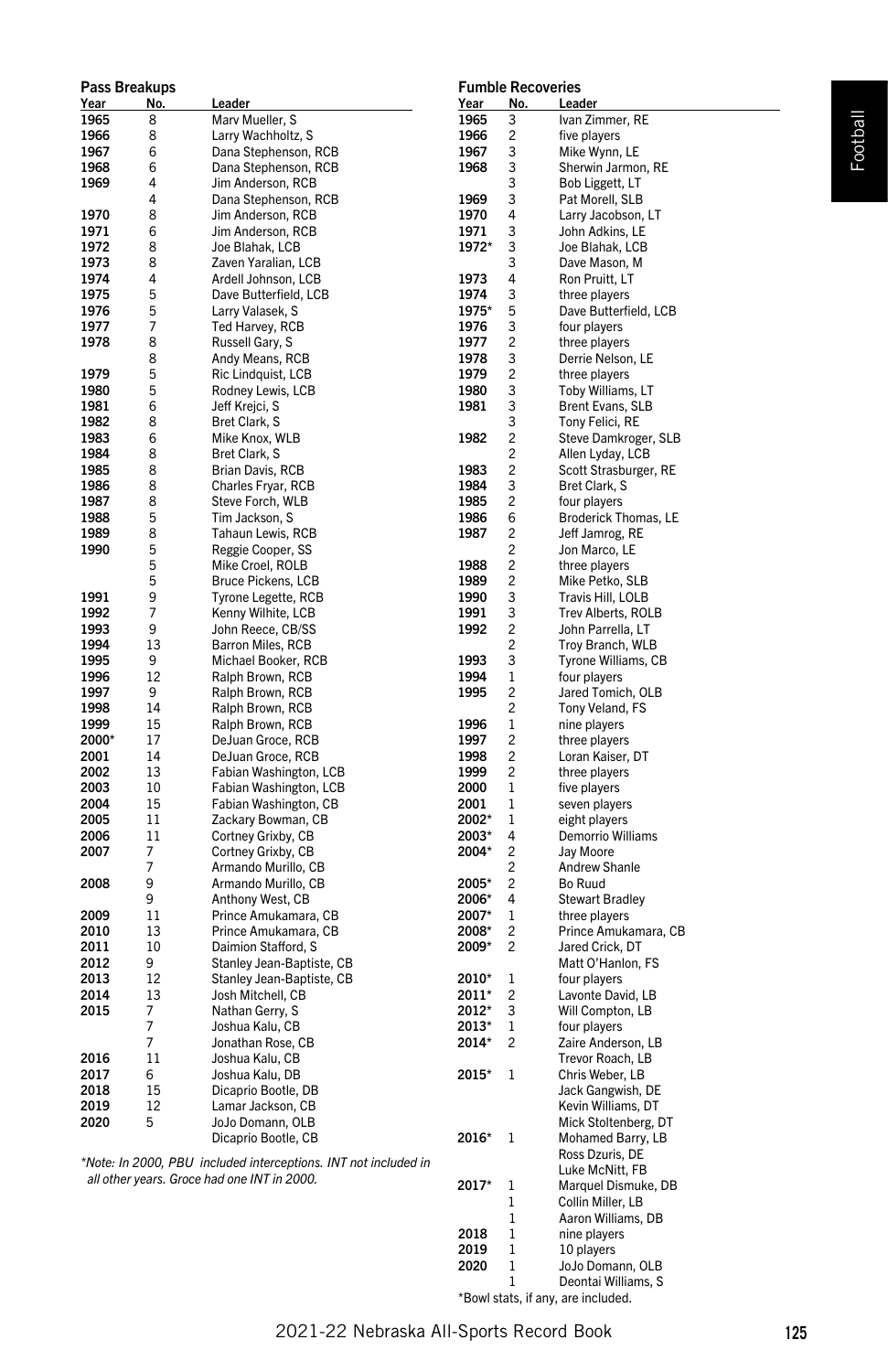# Total Tackles (By Position)

|      |            | <b>IULAI TACNIES (DY FUSILIUII)</b> |            |                               |            |                         |
|------|------------|-------------------------------------|------------|-------------------------------|------------|-------------------------|
| Year | <u>No.</u> | <b>Linemen</b>                      | <u>No.</u> | <u>LB/RE/OLB</u>              | <u>No.</u> | <b>Backs</b>            |
| 1965 | 55         | Walt Barnes, RT                     | 69         | Mike Kennedy, LB              | 58         | Bill Johnson, LCB       |
| 1966 | 82         | Carel Stith, LT                     | 82         | Lynn Senkbeil, LB             | 61         | Marv Mueller, S         |
| 1967 | 119        | Wayne Meylan, MG                    | 112        | Barry Alvarez, LB             | 46         | Dana Stephenson, RCB    |
| 1968 | 53         | Bob Liggett, LT                     | 99         | Jerry Murtaugh, SLB           | 59         | Al Larson, LCB          |
| 1969 | 76         | Ken Geddes, MG                      | 111        | Jerry Murtaugh, SLB           | 94         | Al Larson, LCB          |
| 1970 | 70         | Ed Periard, MG                      | 132        | Jerry Murtaugh, SLB           | 58         | Joe Blahak, LCB         |
| 1971 | 92         | Rich Glover, MG                     | 96         | <b>Bob Terrio, WLB</b>        | 50         | Joe Blahak, LCB         |
| 1972 | 100        | <b>Rich Glover, MG</b>              | 63         | Jim Branch, SLB               | 39         | Dave Mason, M           |
| 1973 | 96         | John Bell, MG                       | 79         | Bob Nelson, WLB               | 37         | Bob Thornton, S         |
| 1974 | 86         | John Lee, MG                        | 104        | Tom Ruud, SLB                 | 40         | George Kyros, S         |
| 1975 | 65         | John Lee, MG                        | 125        | Clete Pillen, WLB             | 39         | Jim Burrow, S           |
| 1976 | 64         | Mike Fultz, RT                      | 129        | Clete Pillen, SLB             | 54         | Ted Harvey, RCB         |
| 1977 | 46         | Rod Horn, LT; Kerry Weinmaster, MG  | 141        | Lee Kunz, SLB                 | 76         | Jim Pillen, M           |
| 1978 | 61         | Kerry Weinmaster, MG                | 120        | Lee Kunz, WLB                 | 57         | Jim Pillen, M           |
| 1979 | 40         | Kerry Weinmaster, MG                | 78         | Kim Baker, WLB                | 45         | Russell Gary, S         |
| 1980 | 48         | Toby Williams, LT                   | 66         | Jimmy Williams, LE            | 62         | Russell Gary, S         |
| 1981 | 66         | Henry Waechter, RT                  | 116        | <b>Steve Damkroger, SLB</b>   | 63         | Jeff Krejci, S          |
| 1982 | 54         | Jeff Merrell, MG                    | 79         | Steve Damkroger, SLB          | 52         | Bret Clark, S           |
| 1983 | 46         | Rob Stuckey, RT                     | 125        | Mike Knox, WLB                | 57         | Mike McCashland, M      |
| 1984 | 38         | Chris Spachman, LT                  | 96         | <b>Marc Munford, WLB</b>      | 45         | Bret Clark, S           |
| 1985 | 53         | Jim Skow, RT                        | 67         | <b>Marc Munford, WLB</b>      | 37         | Brian Washington, M     |
| 1986 | 53         | Danny Noonan, MG                    | 90         | <b>Marc Munford, WLB</b>      | 52         | Charles Fryar, RCB      |
| 1987 | 65         | Neil Smith, LT                      | 75         | <b>LeRoy Etienne, SLB</b>     | 45         | Mark Blazek, S          |
| 1988 | 55         | Lawrence Pete, MG                   | 98         | <b>Broderick Thomas, LOLB</b> | 58         | Reggie Cooper, SS       |
| 1989 | 36         | Kent Wells, RT                      | 74         | Pat Tyrance, WLB              | 59         | Reggie Cooper, SS       |
| 1990 | 73         | Kenny Walker, RT                    | 98         | Pat Tyrance, WLB              | 71         | Reggie Cooper, SS       |
| 1991 | 69         | Pat Engelbert, MG                   | 80         | Mike Anderson, WLB            | 87         | <b>Steve Carmer, SS</b> |
| 1992 | 77         | John Parrella, LT                   | 82         | Travis Hill, LOLB             | 69         | Steve Carmer, SS        |
| 1993 | 48         | Kevin Ramaekers, DT                 | 96         | <b>Trev Alberts, ROLB</b>     | 79         | Toby Wright, SS         |
| 1994 | 71         | Christian Peter, DT                 | 96         | Ed Stewart, WLB               | 66         | Kareem Moss, ROV        |
| 1995 | 46         | Christian Peter, DT                 | 62         | <b>Terrell Farley, WLB</b>    | 53         | Mike Minter, ROV        |
| 1996 | 58         | Jason Peter, DT                     | 97         | Jamel Williams, SLB           | 51         | Mike Minter, ROV        |
| 1997 | 60         | Jason Peter, DT                     | 61         | Jay Foreman, MLB              | 77         | Mike Brown, ROV         |
| 1998 | 40         | Loran Kaiser, DT                    | 97         | Jay Foreman, MLB              | 102        | Mike Brown, ROV         |
| 1999 | 45         | Steve Warren, DT                    | 83         | Carlos Polk, MLB              | 96         | Mike Brown, ROV         |
| 2000 | 46         | Jason Lohr, NT                      | 90         | Carlos Polk, MLB              | 56         | Keyuo Craver, LCB       |
| 2001 | 44         | Jeremy Slechta, DT                  | 84         | <b>Jamie Burrow, MLB</b>      | 62         | Dion Booker, ROV/FS     |
| 2002 | 67         | Ryon Bingham, NT                    | 92         | <b>Demorrio Williams, WLB</b> | 84         | Philip Bland, FS        |
| 2003 | 56         | Ryon Bingham, NT                    | 149        | <b>Barrett Ruud, MLB</b>      | 69         | Daniel Bullocks, SS     |
| 2004 | 43         | Le Kevin Smith, DT                  | 143        | <b>Barrett Ruud, MLB</b>      | 63         | Josh Bullocks, FS       |
| 2005 | 50         | Titus Adams, DT                     | 98         | <b>Corey McKeon, MLB</b>      | 83         | Daniel Bullocks, SS     |
| 2006 | 52         | Adam Carriker, DE                   | 76         | <b>Stewart Bradley, LB</b>    | 74         | Andre Jones, CB         |
| 2007 | 45         | Zach Potter, DE                     | 92         | Steve Octavien, LB            | 78         | Larry Asante, SS        |
| 2008 | 76         | Ndamukong Suh, DT                   | 51         | Cody Glenn, LB                | 67         | Larry Asante, SS        |
| 2009 | 85         | Ndamukong Suh, DT                   | 83         | Phillip Dillard, LB           | 79         | Larry Asante, SS        |
| 2010 | 70         | Jared Crick, DT                     | 152        | Lavonte David, LB             | 99         | Dejon Gomes, FS         |
| 2011 | 58         | Cameron Meredith, DE                | 133        | Lavonte David, LB             | 80         | Daimion Stafford, S     |
| 2012 | 59         | Eric Martin, DE                     | 110        | Will Compton, LB              | 96         | Daimion Stafford, S     |
| 2013 | 66         | Randy Gregory, DE                   | 87         | David Santos, LB              | 91         | Corey Cooper, S         |
| 2014 | 54         | Randy Gregory, DE                   | 103        | Zaire Anderson, LB            | 88         | Nathan Gerry, S         |
| 2015 | 29         | Maliek Collins, DT                  | 61         | Josh Banderas, LB             | 79         | Nathan Gerry, S         |
| 2016 | 49         | Ross Dzuris, DE                     | 93         | Josh Banderas, LB             | 74         | Nathan Gerry, S         |
| 2017 | 42         | Carlos Davis, DL                    | 95         | Chris Weber, LB               | 48         | Aaron Williams, DB      |
| 2018 | 41         | Khalil Davis, DL                    | 112        | <b>Mohamed Barry, LB</b>      | 70         | Aaron Williams, DB      |
| 2019 | 45         | Khalil Davis, DL                    | 89         | <b>Mohamed Barry, LB</b>      | 67         | Marquel DIsmuke, S      |
| 2020 | 27         | Ben Stille, DL                      | 58         | JoJo Domann, OLB              | 51         | Deontai Williams, S     |
|      |            |                                     |            |                               |            |                         |

*Note: Bold indicates overall season leader, not just position leader*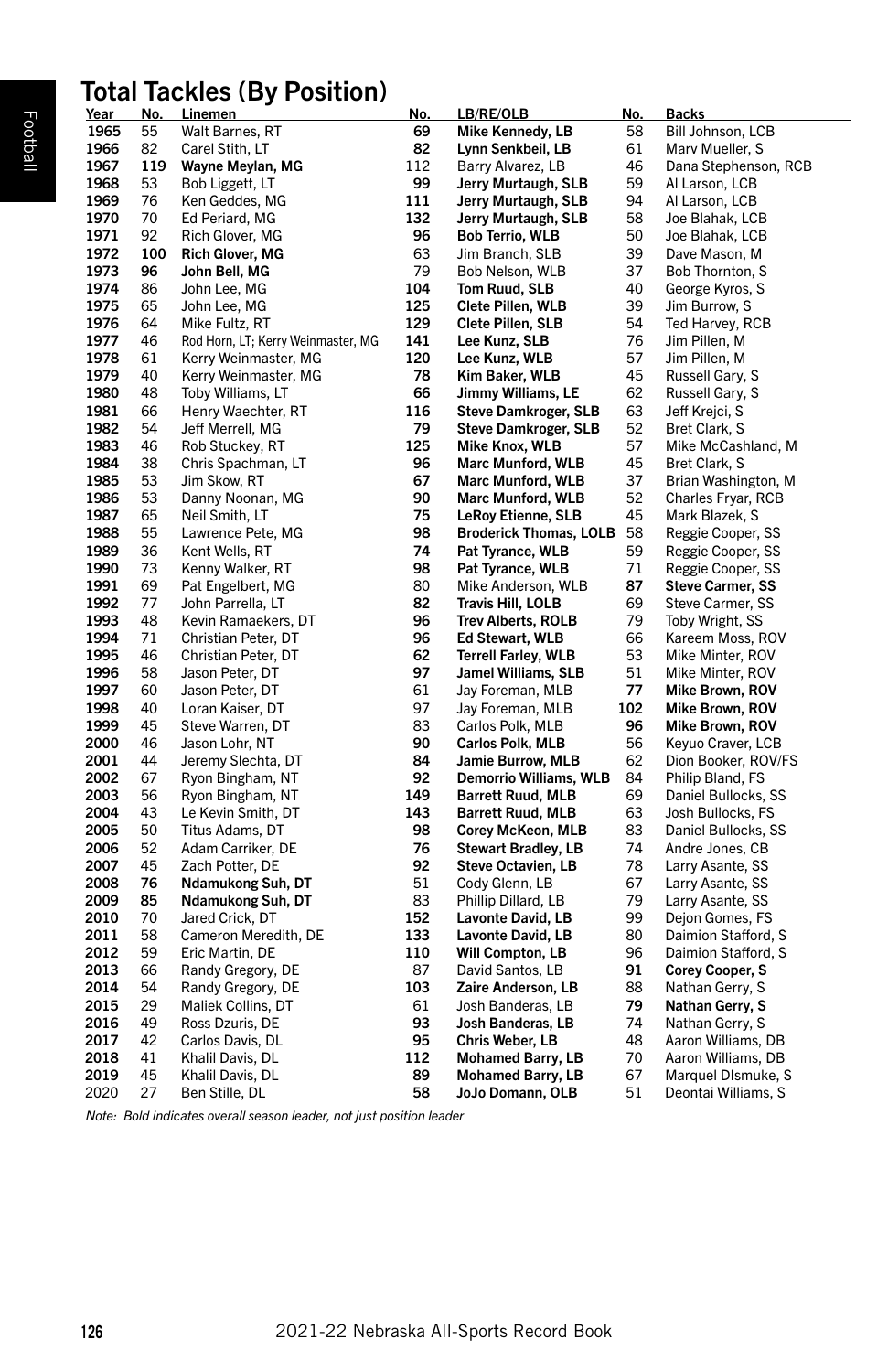# Unassisted Tackles (By Position) Year No. Linemen No. LB/RE/OLB No. Backs

| <u>Year</u> | <u>No.</u> | <u>.ınemen</u>         | <u>No.</u> | <u>LB/RE/OLB</u>            | <u>No.</u> | <u>Backs</u>            |
|-------------|------------|------------------------|------------|-----------------------------|------------|-------------------------|
| 1965        | 28         | Walt Barnes, RT        | 30         | Mike Kennedy, LB            | 29         | Bill Johnson, LCB       |
|             |            |                        |            |                             | 29         | Larry Wachholtz, S      |
| 1966        | 42         | Carel Stith, LT        | 37         | Lynn Senkbeil, LB           | 38         | Marv Mueller, S         |
| 1967        | 59         | Wayne Meylan, MG       | 34         | Barry Alvarez, LB           | 23         | Jim Hawkins, LCB        |
| 1968        | 16         | Bob Liggett, LT        | 36         | Jerry Murtaugh, SLB         | 52         | Al Larson, LCB          |
| 1969        | 34         | Ken Geddes, MG         | 41         | Jerry Murtaugh, SLB         | 26         | Dana Stephenson, LCB    |
| 1970        | 41         | Ed Periard, MG         | 71         | Jerry Murtaugh, SLB         | 38         | Joe Blahak, LCB         |
| 1971        | 46         | <b>Rich Glover, MG</b> | 42         | Bob Terrio, WLB             | 28         | Joe Blahak, LCB         |
| 1972        | 52         | <b>Rich Glover, MG</b> | 20         | John Pitts, WLB             | 29         | Joe Blahak, LCB         |
| 1973        | 50         | John Bell, MG          | 29         | Tom Ruud, SLB               | 17         | Zaven Yaralian, LCB     |
| 1974        | 38         | John Lee, MG           | 38         | Tom Ruud, SLB               | 16         | George Kyros, S         |
| 1975        | 27         | Mike Fultz, RT         | 47         | Clete Pillen, WLB           | 22         | Dave Butterfield, LCB   |
| 1976        | 34         | Mike Fultz, RT         | 65         | Clete Pillen, SLB           | 32         | Ted Harvey, RCB         |
| 1977        | 20         | Randy Poeschl, RT      | 46         | Lee Kunz, SLB               | 44         | Jim Pillen, M           |
|             | 20         | Kerry Weinmaster, MG   |            |                             |            |                         |
| 1978        | 43         | Kerry Weinmaster, MG   | 63         | Lee Kunz, WLB               | 27         | Jim Pillen, M           |
| 1979        | 26         | Kerry Weinmaster, MG   | 51         | Kim Baker, WLB              | 25         | Russell Gary, S         |
| 1980        | 30         | Curt Hineline, MG      | 48         | Jimmy Williams, LE          | 46         | Russell Gary, S         |
|             | 30         | Henry Waechter, RT     |            |                             |            |                         |
| 1981        | 41         | Henry Waechter, RT     | 59         | <b>Steve Damkroger, SLB</b> | 34         | Jeff Krejci, S          |
| 1982        | 38         |                        | 53         | <b>Steve McWhirter, SLB</b> | 34         | Bret Clark, S           |
|             |            | Jeff Merrell, MG       |            |                             |            |                         |
| 1983        | 26         | Rob Stuckey, RT        | 64         | Mike Knox, WLB              | 37         | Bret Clark, S           |
|             | 26         | Mark Tranmer, MG       |            |                             |            |                         |
| 1984        | 26         | Ken Shead, MG          | 58         | <b>Marc Munford, WLB</b>    | 30         | Bret Clark, S           |
| 1985        | 43         | Jim Skow, RT           | 43         | <b>Marc Munford, WLB</b>    | 26         | Chris Carr, S           |
| 1986        | 31         | Danny Noonan, MG       | 49         | <b>Marc Munford, WLB</b>    | 38         | Charles Fryar, RCB      |
| 1987        | 36         | Neil Smith, LT         | 41         | <b>Broderick Thomas, LE</b> | 26         | Mark Blazek, S          |
| 1988        | 35         | Willie Griffin, LT     | 53         | Broderick Thomas, LOLB 37   |            | Reggie Cooper, SS       |
|             | 35         | Lawrence Pete, MG      |            |                             |            |                         |
| 1989        | 19         | Mike Murray, MG        | 36         | Pat Tyrance, WLB            | 38         | Reggie Cooper, SS       |
| 1990        | 33         | Kenny Walker, RT       | 41         | Pat Tyrance, WLB            | 36         | Reggie Cooper, SS       |
| 1991        | 25         | Pat Engelbert, MG      | 28         | Mike Anderson, WLB          | 35         | <b>Steve Carmer, SS</b> |
|             |            |                        | 28         | Travis Hill, LOLB           |            |                         |
| 1992        | 29         | John Parrella, LT      | 35         | Travis Hill, LOLB           | 31         | Steve Carmer, SS        |
| 1993        | 19         | Terry Connealy, NT     | 47         | <b>Trev Alberts, ROLB</b>   | 43         | Toby Wright, SS         |
| 1994        | 32         | Christian Peter, DT    | 41         | Ed Stewart, WLB             | 41         | Kareem Moss, ROV        |
| 1995        | 12         | Christian Peter, DT    | 27         | <b>Terrell Farley, WLB</b>  | 27         | <b>Mike Minter, ROV</b> |
| 1996        | 17         | Jason Peter, DT        | 36         | Jamel Williams, SLB         | 22         | Eric Stokes, FS         |
| 1997        | 22         | Jason Peter, DT        | 28         | Grant Wistrom, RE           | 36         | Mike Brown, ROV         |
| 1998        | 16         | Loran Kaiser, DT       | 33         | Eric Johnson, WLB           | 37         | Mike Brown, ROV         |
| 1999        | 23         | Steve Warren, DT       | 32         | Carlos Polk, MLB            | 56         | Mike Brown, ROV         |
| 2000        | 19         | Jason Lohr, NT         | 40         | Carlos Polk, MLB            | 33         | Keyuo Craver, LCB       |
| 2001        | 16         | Jeremy Slechta, DT     | 27         | Jamie Burrow, MLB           | 35         | Keyuo Craver, LCB       |
|             |            |                        | 27         | Chris Kelsay, RE            |            |                         |
| 2002        | 21         | Ryon Bingham, NT       | 38         | Demorrio Williams, WLB      | 44         | Philip Bland, FS        |
| 2003        | 27         | Ryon Bingham, NT       | 83         | Demorrio Williams, WLB      | 44         | Daniel Bullocks, SS     |
| 2004        | 19         | Adam Carriker, DE      | 86         | <b>Barrett Ruud, MLB</b>    | 43         | Josh Bullocks, FS       |
| 2005        | 26         | Adam Carriker, DE      | 61         | Corey McKeon, MLB           | 46         | Daniel Bullocks, SS     |
|             | 26         | Titus Adams, DT        |            |                             |            |                         |
| 2006        | 24         | Adam Carriker, DE      | 41         | Stewart Bradley, SLB        | 52         | Andre Jones, CB         |
| 2007        | 26         | Zach Potter, DE        | 56         | <b>Steve Octavien, WLB</b>  | 43         | Armando Murillo, CB     |
| 2008        | 39         | Ndamukong Suh, DT      | 26         | Cody Glenn, WLB             | 45         | Larry Asante, SS        |
| 2009        | 52         | Ndamukong Suh, DT      | 45         | Phillip Dillard, LB         | 42         | Larry Asante, SS        |
| 2010        | 36         | Jared Crick, DT        | 84         | Lavonte David, LB           | 51         | Dejon Gomes, FS         |
| 2011        | 27         |                        | 65         | Lavonte David, LB           | 46         | Daimion Stafford, S     |
| 2012        | 32         | Cameron Meredith, DE   | 37         |                             |            |                         |
|             | 40         | Eric Martin, DE        | 48         | Will Compton, LB            | 51<br>52   | Daimion Stafford, S     |
| 2013        |            | Randy Gregory, DE      |            | David Santos, LB            |            | <b>Corey Cooper, S</b>  |
| 2014        | 23         | Randy Gregory, DE      | 48         | Zaire Anderson, LB          | 49         | Nathan Gerry, S         |
| 2015        | 15         | Maliek Collins, DT     | 36         | Dedrick Young, LB           | 31         | Byerson Cockrell, S     |
|             | 15         | Greg McMullen, DE      |            |                             |            |                         |
| 2016        | 21         | Ross Dzuris, DE        | 40         | Josh Banderas, LB           | 48         | Joshua Kalu, CB         |
| 2017        | 17         | Carlos Davis, DL       | 39         | Chris Weber, LB             | 33         | Joshua Kalu, DB         |
| 2018        | 24         | Khalil Davis, DL       | 55         | <b>Mohamed Barry, LB</b>    | 45         | Aaron Williams, DB      |
| 2019        | 28         | Khalil Davis, DL       | 43         | Will Honas, LB              | 42         | Marquel Dismuke, S      |
| 2020        | 12         | Ben Stille, DL         | 35         | JoJo Domann, OLB            | 37         | Deontai Williams, S     |
|             |            |                        |            |                             |            |                         |

*Note: Bold indicates overall season leader, not just position leader*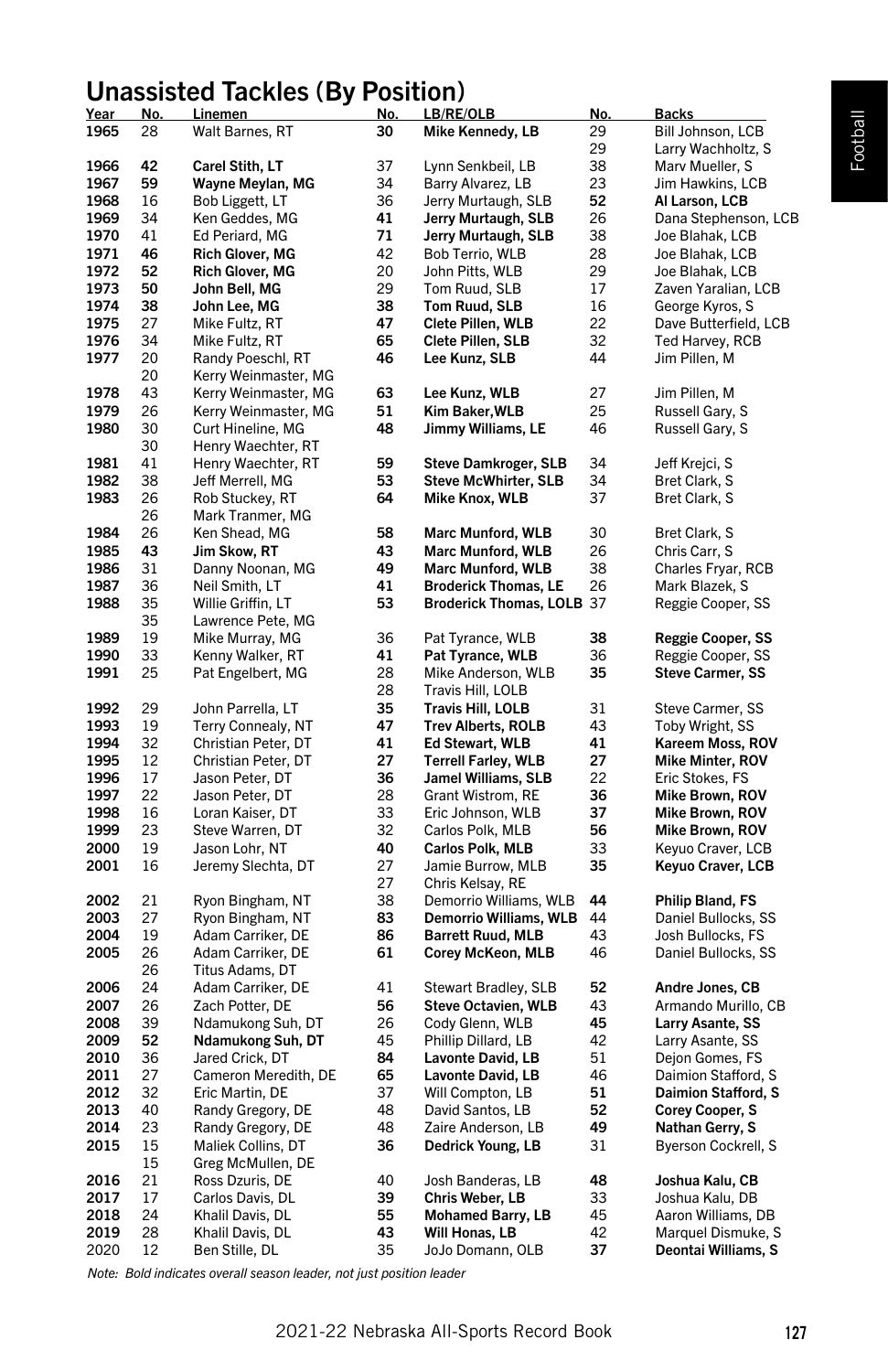# The Last Time An Individual Had...

#### 50-59 Yard Run

Nebraska: Dedrick Mills, at Rutgers, Dec. 18, 2020 (50) Opponent: Mike Epstein, Illinois, Nov. 21, 2020 (58)

#### 60-69 Yard Run

Nebraska: Maurice Washington, vs. No. Illinois, Sept. 14, 2019 (60-TD) Opponent: Cam Wiley, Minnesota, Dec. 12, 2020 (61)

#### 70-79 Yard Run

Nebraska: Taylor Martinez, vs. Wisconsin (Big Ten Championship), Dec. 1, 2012 (76-TD) Opponent: Jonathan Taylor, Oct. 6, 2018 at Wisconsin 88-TD)

#### 80-89 Yard Run

Nebraska: Kenny Bell, at Minnesota, Oct. 22, 2011 (82-TD) Opponent: Jonathan Taylor, at Wisconsin, Oct. 6, 2018 (88-TD)

#### 90-99 Yard Run

Nebraska: Taylor Martinez, at UCLA, Sept. 8, 2012 (92-TD) Opponent: Ell Roberson, at Kansas State, Nov. 16, 2002 (91-TD)

#### 100-199 Rushing Yards, Game

Nebraska: Dedrick Mills, at Rutgers, Dec. 18, 2020 (191) Opponent: Mohamed Ibrahim, Minnesota, Dec. 12, 2020 (108)

#### 200-249 Rushing Yards, Game

Nebraska: Ameer Abdullah, vs. Rutgers, Oct. 25, 2014 (225) Opponent: Jonathan Taylor, Wisconsin, Nov. 16, 2019 (204)

#### 250-299 Rushing Yards, Game

Nebraska: Calvin Jones, vs. Kansas, Nov. 9, 1991 (294 yards) Opponent: Jamaal Charles, at Texas, Oct. 27, 2007 (290 yards)

#### 300-Plus Rushing Yards, Game

Nebraska: Roy Helu Jr., vs. Missouri, Oct. 30, 2010 (307 yards) Opponent: Melvin Gordon, at Wisconsin, Nov. 15, 2014 (408 yards)

#### Four Rushing Touchdowns, Game

Nebraska: Ameer Abdullah, at Northwestern, Oct. 18, 2014 (4) Opponent: Melvin Gordon, at Wisconsin, Nov. 15, 2014 (4)

#### 20-29 Rushing Attempts, Game

Nebraska: Dedrick Mills, vs. Iowa, Nov. 29, 2019 (24) Adrian Martinez, vs. Iowa, Nov. 29, 2019 (21) Opponent: Mohamed Ibrahim, Minnesota, Dec. 12, 2020 (20)

#### 30-39 Rushing Attempts, Game

Nebraska: Tre Bryant, vs. Arkansas State, Sept. 2, 2017 (31) Opponent: Tyler Goodson, at Iowa, Nov. 27, 2020 (30)

#### 40-Plus Rushing Attempts, Game

Nebraska: Never accomplished Opponent: Steve Owens, Oklahoma, Nov. 23, 1968 (41)

#### 60-69 Yard Pass

Nebraska: Adrian Martinez to JD Spielman, at Colorado Sept. 7, 2019 (65-TD) Opponent: Tanner Morgan to Chris Autman-Bell, Minnesota Oct. 20, 2018 (69)

#### 70-79 Yard Pass

Nebraska: Adrian Martinez to Maurice Washington, at Colorado, Sept. 7, 2019 (75-TD) Opponent: Will Levis to Pat Freiermuth, Penn State Nov. 14, 2020 (74)

#### 80-89 Yard Pass

Nebraska: Tanner Lee to Stanley Morgan Jr., vs. Wisconsin, Oct. 7, 2017 (80-TD) Opponent: Jack Plummer to David Bell, at Purdue, Dec. 5, 2020 (89-TD)

#### 90-99 Yard Pass

Nebraska: Tommy Armstrong Jr. to Quincy Enunwa, vs. Georgia (Gator Bowl) Jan. 1, 2014 (99-TD) Opponent: Steven Montez to K.D. Nixon, at Colorado Sept. 7, 2019 (96-TD)

#### 200-299 Passing Yards, Game

Nebraska: Adrian Martinez, at Rutgers, Dec. 18, 2020 (255) Opponent: Brandon Peters, Illinois, Nov. 21, 2020 (205)

#### 300-399 Passing Yards, Game

Nebraska: Adrian Martinez, at Wisconsin, Oct. 6, 2018 (384) Opponent: Jack Plummer, at Purdue, Dec. 5, 2020 (334)

#### 400-499 Passing Yards, Game

Nebraska: Tanner Lee, at Purdue, Oct. 28, 2017 (431) Opponent: Clay Thorson, at Northwestern, Oct. 13, 2018 (455)

#### 500-Plus Passing Yards, Game

Nebraska: Joe Ganz, vs. Kansas State, Nov. 10, 2007 (510 yards) Opponent: Tim Rattay, Louisiana Tech, Aug. 29, 1998 (590 yards)

#### 20-29 Pass Completions, Game

Nebraska: Adrian Martinez, at Purdue, Nov. 2, 2019 (22) Opponent: Justin Fields, at Ohio State, Oct. 24, 2020 (20)

#### 30-39 Pass Completions, Game

Nebraska: Tanner Lee, at Purdue, Oct. 28, 2017 (32) Opponent: Jack Plummer, at Purdue, Dec. 5, 2020 (33)

#### 40-Plus Pass Completions, Game

Nebraska: Never accomplished Opponent: Clay Thorson, at Northwestern, Oct. 13, 2018 (41)

#### 40-49 Pass Attempts, Game

Nebraska: Adrian Martinez, at Wisconsin, Oct. 6, 2018 (42) Opponent: Jack Plummer, at Purdue, Dec. 5, 2020 (47)

#### 50-59 Pass Attempts, Game

Nebraska: Tanner Lee, at Purdue, Oct. 28, 2017 (50) Opponent: Steven Montez, Colorado, Sept. 8, 2018 (50)

#### 60-Plus Pass Attempts, Game

Nebraska: Never accomplished Opponent: Clay Thorson, at Northwestern, Oct. 13, 2018 (64)

#### Four or More Touchdown Passes, Game

Nebraska: Ryker Fyfe, at Purdue, Oct. 31, 2015 (4) Opponent: J.T. Barrett, Ohio State, Oct. 14, 2017 (5)

#### 300-Plus Total-Offense Yards, Game

Nebraska: Adrian Martinez, at Rutgers, Dec. 18, 2020 (412) Opponent: Jack Plummer, at Purdue, Dec. 5, 2020 (311)

#### 7-9 Pass Receptions, Game

Nebraska: Wan'Dale Robinson, at Purdue, Dec. 5, 2020 (9) Opponent: Pat Freiermuth, Penn State, Nov. 14, 2020 (7)

#### 10-13 Pass Receptions, Game

Nebraska: Stanley Morgan Jr., vs. Minnesota, Oct. 20, 2018 (10) Opponent: Rondale Moore, at Purdue, Dec. 5, 2020 (13) David Bell, at Purdue, Dec. 5, 2020 (10)

#### 14-Plus Pass Receptions, Game

Nebraska: Dennis Richnafsky, at Kansas State, Oct. 7, 1967 (14) Opponent: Whop Philyor, Indiana, Oct. 26, 2019 (14)

#### 100-149 Receiving Yards, Game

Nebraska: Wan'Dale Robinson, at Purdue, Dec. 5, 2020 (114) Opponent: David Bell, at Purdue, Dec. 5, 2020 (132)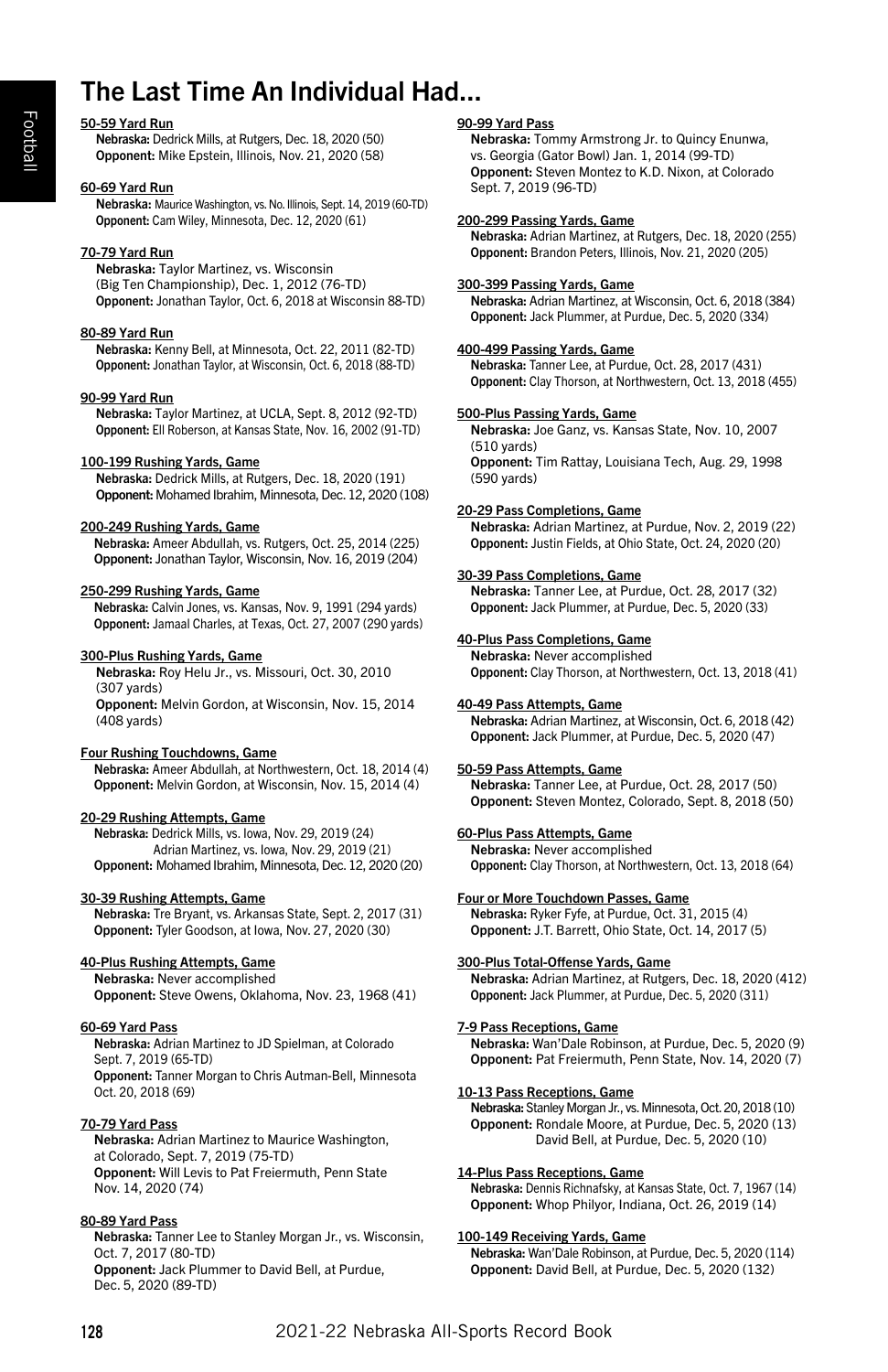# Football

#### 150-199 Receiving Yards, Game

Nebraska: JD Spielman, at Illinois, Sept. 21, 2019 (160) Opponent: Whop Philyor, Indiana, Oct. 26, 2019 (178)

#### 200-299 Receiving Yards, Game

Nebraska: JD Spielman, at Wisconsin, Oct. 6, 2018 (209) Opponent:Flynn Nagel, at Northwestern, Oct. 13, 2018 (220)

#### 300-399 Receiving Yards, Game

Nebraska: Never accomplished Opponent: Never accomplished

#### 400-Plus Receiving Yards, Game

Nebraska: Never accomplished Opponent: Troy Edwards, Louisiana Tech, Aug. 29, 1998 (405)

#### Two Receiving Touchdowns, Game

Nebraska: JD Spielman, at Maryland, Nov. 23, 2019 (2) Opponent: Flynn Nagel, at Northwestern, Oct. 13, 2018 (2)

#### Three Receiving Touchdowns, Game

Nebraska: Brandon Kinnie, at Oklahoma State, Oct. 23, 2010 (3) Opponent: Dezmon Briscoe, at Kansas, Nov. 3, 2007 (3)

#### 15-19 Tackles, Game

Nebraska: Marquel Dismuke, vs. Penn St., Nov. 14, 2020 (15) Opponent: Mariano Sori-Mari, Minnesota, Dec. 12, 2020 (18)

#### 20-29 Tackles, Game

Nebraska: Lee Kunz, at Oklahoma, Nov. 25, 1977 (23) Opponent: Michael Boley, Southern Miss, Sept. 11, 2004 (20)

#### 30-Plus Tackles, Game

Nebraska: Clete Pillen, vs. Oklahoma St., Nov. 6, 1976 (30) Opponent: Never accomplished

#### Two Quarterback Sacks, Game

Nebraska: Will Honas, at Ohio State, Oct. 24, 2020 (2.0-10) Opponent: A.J. Epensa, at Nebraska, Nov. 29, 2019 (2.0-12)

## Three Quarterback Sacks, Game

Nebraska: Randy Gregory, at Michigan, Nov. 9, 2013 (3-14) Opponent: Mustaf Johnson, at Colorado, Sept. 7, 2019 (3-21)

# Four Quarterback Sacks, Game

Nebraska: Ndamukong Suh, vs. Texas (Big 12 Championship), Dec. 5, 2009 (4.5-21) Opponent: Brandon Sharpe, Texas Tech, Oct. 17, 2009 (4-19)

#### Five Quarterback Sacks, Game

Nebraska: Jared Crick, at Baylor, Oct. 31, 2009 (5-24, school record) Opponent: Never accomplished

#### Five Tackles for Loss, Game

Nebraska: Ciante Evans, vs. Northwestern, Nov. 2, 2013 (5-23) Opponent: A.J. Epenesa, at Nebraska, Nov. 29, 2019 (5-22)

#### Six Tackles for Loss, Game

Nebraska: Ndamukong Suh, vs. Texas (Big 12 Championship), Dec. 5, 2009 (7-22); Jared Crick, at Baylor, Oct. 31, 2009 (7-28) Opponent: Gelen Robinson, at Purdue, Oct. 28, 2017 (6-16)

#### Seven Tackles for Loss, Game

Nebraska: Ndamukong Suh, vs. Texas (Big 12 Championship), Dec. 5, 2009 (7-22); Jared Crick, at Baylor, Oct. 31, 2009 (7-28) Opponent: Never accomplished

#### Five Pass Breakups, Game

Nebraska: Dicaprio Bootle, at Michigan, Sept. 22, 2018 (5) Opponent: Never accomplished

#### Six Pass Breakups, Game

Nebraska: Fabian Washington, vs. Kansas, Oct. 2, 2004 (6) Opponent: Never accomplished

#### Intercepted Two Passes, Game

Nebraska: Myles Farmer, at Northwestern, Nov. 7, 2020 Opponent: Jeff Okudah, Ohio State, Sept. 28, 2019

## Intercepted Three Passes, Game

Nebraska: Matt O'Hanlon, vs. Oklahoma, Nov. 7, 2009 Opponent: Anthony Brown, Purdue, Oct. 31, 2015

#### Recovered Two Fumbles, Game

Nebraska: Zaire Anderson, at Wisconsin, Nov. 15, 2014 Opponent: Jartavius Martin, at Illinois, Sept. 21, 2018

#### Recovered Three Fumbles, Game

Nebraska: Broderick Thomas, at Colorado, Oct. 19, 1985 Opponent: Never accomplished

#### Kicked a 50-Yard Field Goal

Nebraska: Drew Brown, vs. Purdue, Oct. 22, 2016 (51) Opponent: Quinn Nordin, at Michigan, Sept. 22, 2018 (50)

# Punt-Return Touchdown

Nebraska: JD Spielman, vs. South Alabama, Aug. 31, 2019 (76 yards) Opponent: Donovan Peoples-Jones, at Michigan, Sept. 22, 2018 (60 yards)

#### Kickoff-Return Touchdown

Nebraska: JD Spielman, vs. Arkansas State, Sept. 2, 2017 (99 yards) Opponent:Aron Cruikshank, at Rutgers, Dec. 18, 2020 (98)

#### Pass Interception-Return Touchdown

Nebraska: Cam Taylor-Britt, vs. Iowa, Nov. 29, 2019 (38 yards) Opponent: Chris Orr, Wisconsin, Oct. 7, 2017 (78 yards)

#### Fumble-Return Touchdown

Nebraska: Deontai Williams, vs. Penn State, Nov. 14, 2020 (26 yards) Opponent: Earnest Brown IV, at Northwestern, Oct. 13, 2018 (10 yards)

#### Blocked Punt

Nebraska: Levi Falck, at Purdue, Dec. 5, 2020 (1) Opponent: Jackson Anthrop, at Purdue, Dec. 5, 2020 (1)

#### Blocked Punt Returned for Touchdown

Nebraska: Justin Blatchford, at Baylor, Oct. 31, 2009 Opponent: Darren Rus, at Kansas, Nov. 5, 2005

#### Blocked Two Punts in a Game

Nebraska: Kieron Williams, vs. USC (Holiday Bowl), Dec. 27, 2014 Opponent: Never accomplished

#### Blocked Field Goal

Nebraska: Randy Gregory, vs. Minnesota, Nov. 22, 2014 Opponent: Jalen McKie, Northern Illinois, Sept. 14, 2019 Antonio Jones-Davis, Northern Illinois, Sept. 14, 2019

#### Blocked Two Field Goals in a Game

Nebraska: Kyle Vanden Bosch, vs. Texas A&M, Nov. 6, 1999 Opponent: Never accomplished

#### Blocked FG Returned for Touchdown

Nebraska: Nathan Gerry, vs. Minnesota, Nov. 22, 2014 (85 yards) Opponent: Never accomplished

#### Blocked PAT

Nebraska: Joshua Kalu, at Purdue, Oct. 31, 2015 Opponent: Calvin Avery, at Illinois, Sept. 21, 2019

#### Blocked PAT Returned for Two Points

Nebraska: Never accomplished Opponent: Stephon Gilmore, South Carolina (Capital One Bowl), Jan. 2, 2012 Greg Biekert, Colorado, Nov. 2, 1991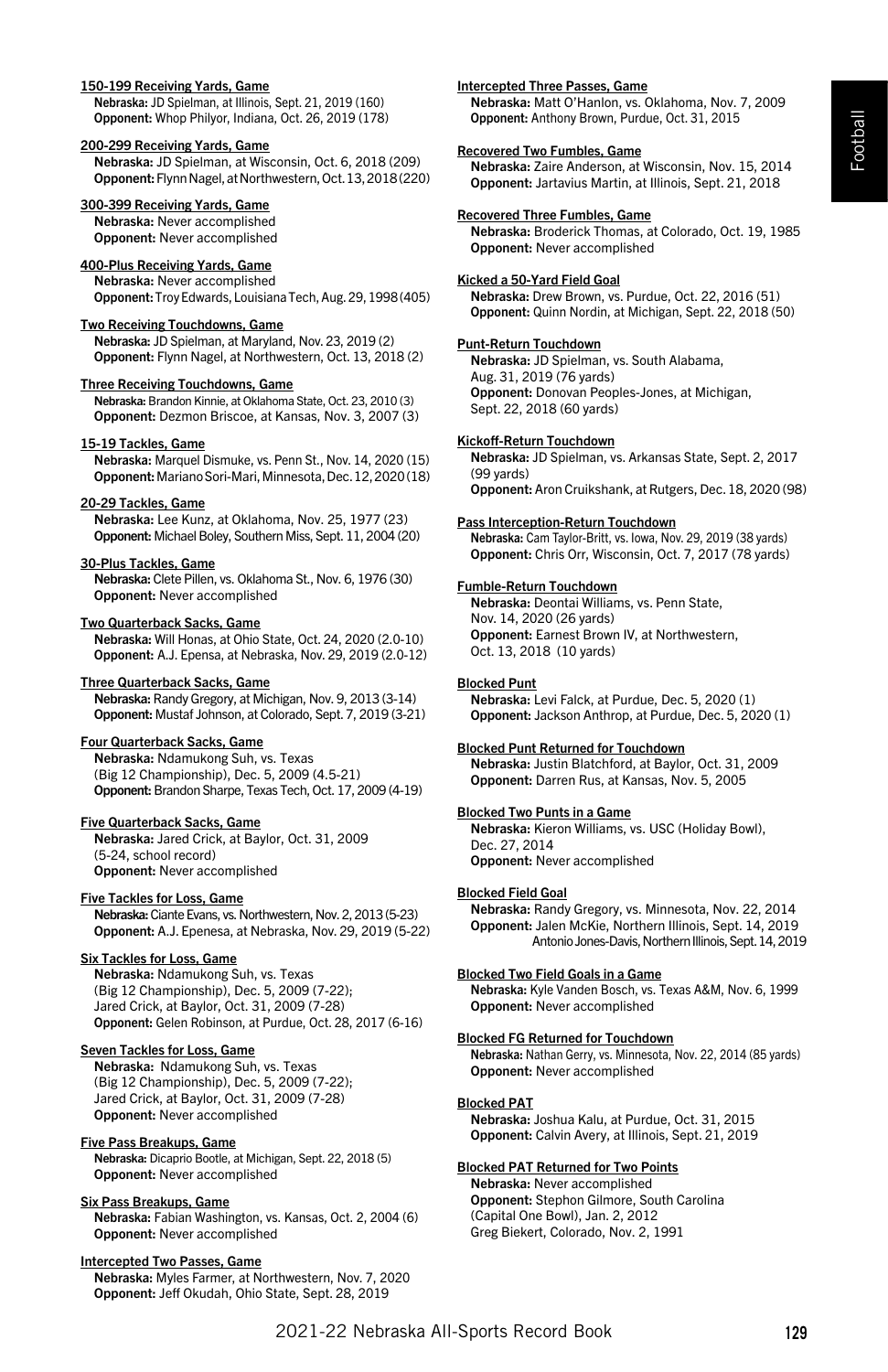# The Last Time A Team... Rushed for 300-399 Yards, Game

Nebraska: at Rutgers, Dec. 18, 2020 (365 yards) Opponent: Wisconsin, Nov. 16, 2019 (320 yards)

Rushed for 400-499 Yards, Game Nebraska: vs. Illinois, Sept. 27, 2014 (458 yards) Opponent: at Minnesota, Nov. 11, 2017 (409 yards)

#### Rushed for 500-599 Yards, Game

Nebraska: vs. San Jose State, Sept. 2, 2000 (505 yards) Opponent: at Wisconsin, Nov. 15, 2014 (581 yards)

#### Rushed for 600 Yards, Game

Nebraska: at Baylor, Oct. 13, 2001 (641 yards) Opponent: Never accomplished

# Recorded 60-69 Rushing Attempts, Game

Nebraska: at Illinois, Sept. 21, 2019 (64 attempts) Opponent: Michigan, Nov. 19, 2011 (61 attempts)

#### Recorded 70-79 Rushing Attempts, Game

Nebraska: vs. Illinois, Sept. 27, 2014 (70 attempts) Opponent: Iowa State, Nov. 14, 1992 (70 attempts)

#### Recorded 80-Plus Rushing Attempts, Game

Nebraska: vs. Iowa State, Nov. 9, 1985 (83 attempts) Opponent: Never accomplished

### Passed for 200-299 Yards, Game

Nebraska: at Rutgers, Dec. 18, 2020 (255 yards) Opponent: Illinois, Nov. 21, 2020 (205 yards)

#### Passed for 300-399 Yards, Game

Nebraska: at Illinois, Sept. 21, 2019 (328 yards) Opponent: at Purdue, Dec. 5, 2020 (334 yards)

#### Passed for 400-499 Yards, Game

Nebraska: at Wisconsin, Oct. 6, 2018 (407 yards) Opponent: at Northwestern, Oct. 13, 2018 (455 yards)

#### Passed for 500-599 Yards, Game

Nebraska: vs. Kansas State, Nov. 10, 2007 (519 yards) Opponent: Louisiana Tech, Aug. 29, 1998 (590 yards)

#### Completed 20-29 Passes, Game

Nebraska: at Rutgers, Dec. 18, 2020 (24) Opponent: Ohio State, Oct. 24, 2020 (20)

#### Completed 30-39 Passes, Game

Nebraska: at Purdue, Oct. 28, 2017 (32) Opponent: at Purdue, Dec. 5, 2020 (33)

#### Completed 40-Plus Passes, Game

Nebraska: Never accomplished Opponent: at Northwestern, Oct. 13, 2018 (41)

#### Attempted 40-49 Passes, Game

Nebraska: at Northwestern, Nov. 7, 2020 (45) Opponent: at Purdue, Dec. 5, 2020 (47)

## Attempted 50-59 Passes, Game

Nebraska: at Purdue, Oct. 28, 2017 (50) Opponent: Colorado, Sept. 8, 2018 (50)

#### Attempted 60-Plus Passes, Game Nebraska: Never accomplished Opponent: at Northwestern, Oct. 13, 2018 (65)

Recorded 600-699 Total-Offense Yards, Game Nebraska: at Rutgers, Dec. 18, 2020 (620 yards) Opponent: at Penn State, Nov. 18, 2017 (609 yards)

#### Recorded 700 Total-Offense Yards, Game

Nebraska: vs. Florida Atlantic, Aug. 30, 2014 (784 yards) Opponent: Never accomplished

Recorded 30 First Downs, Game Nebraska: at Illinois, Sept. 21, 2019 (32) Opponent: Penn State, Nov. 14, 2020 (30)

#### Scored 30-39 Points, Game Nebraska: at Purdue, Dec. 5, 2020 (Nebraska won, 37-27) Opponent: Wisconsin, Nov. 16, 2019 (Wisconsin won, 37-21)

#### Scored 40-49 Points, Game

Nebraska: at Illinois, Sept. 21, 2019 (Nebraska won 42-38) Opponent: Illinois, Nov. 21, 2020 (Illinois won, 41-23)

#### Scored 50-59 Points, Game Nebraska: at Maryland, Nov. 23, 2019

(Nebraska won, 54-7) Opponent: at Ohio State, Oct. 24, 2020 (Ohio State won 52-17)

#### Scored 60-69 Points, Game

Nebraska: vs. Northwestern (Alamo Bowl), Dec. 30, 2000 (Nebraska won, 66-17) Opponent: at Ohio State, Nov. 5, 2016 (Ohio State won 62-3)

#### Scored 70 Points, Game

Nebraska: vs. Idaho State, Sept. 22, 2012 (Nebraska won, 73-7) Opponent: Wisconsin (Big Ten Championship), Dec. 1, 2012 (Wisconsin won, 70-31)

#### Scored 30 Points in a Quarter

Nebraska: vs. Northwestern (Alamo Bowl), Dec. 30, 2000 (31 in second quarter) vs. Baylor, Oct. 21, 2000 (38 in first quarter) Opponent: at Oklahoma, Nov. 1, 2008 (35 in first quarter)

#### Had Two 100-Yard Rushers in a Game

Nebraska: at Rutgers, Dec. 18, 2020 (Dedrick Mills, 25 att, 191 yards; Adrian Martinez, 23 att., 157 yards, 2 TD) Opponent: Illinois, Nov. 21, 2020 (Mike Epstein, 13 carries, 113 yards TD; Chase Brown, 26 carries, 110 yards, 2 TD)

#### Held Time of Possession of 40 Minutes, Game

Nebraska: at Texas Tech, Oct. 11, 2008 (40:12) Opponent: Michigan, Nov. 19, 2011 (41:13)

#### Recorded a Safety

Nebraska: vs. Illinois, Nov. 10, 2018 (Marquel Dismuke) Opponent: Northern Illinois, Sept. 14, 2019 (Jordan Cole)

#### Recorded a Shutout

Nebraska: vs. Arizona (Holiday Bowl), Dec. 30, 2009 (33-0) Opponent: Arizona State, Sept. 21, 1996 (19-0)

#### Fumbled Seven Times, Game

Nebraska: vs. Idaho, Sept. 11, 2010 (8 fumbles, 3 lost) Opponent: Nicholls State, Sept. 9, 2006 (7 fumbles, 3 lost)

#### Fumbled Eight Times, Game

Nebraska: vs. Idaho, Sept. 11, 2010 (8 fumbles, 3 lost) Opponent: Oklahoma, Nov. 21, 1987 (8 fumbles, 3 lost)

#### Fumbled 10 Times, Game

Nebraska: vs. Kansas State, Nov. 13, 1999 (10 fumbles, 3 lost) Opponent: Auburn, Oct. 3, 1981 (10 fumbles, 5 lost)

#### Four Fumbles Lost, Game

Nebraska: at Illinois, Sept. 21, 2019 (5 fumbles, 4 lost) Opponent: at Maryland, Nov. 23, 2019 (4 fumbles, 4 lost)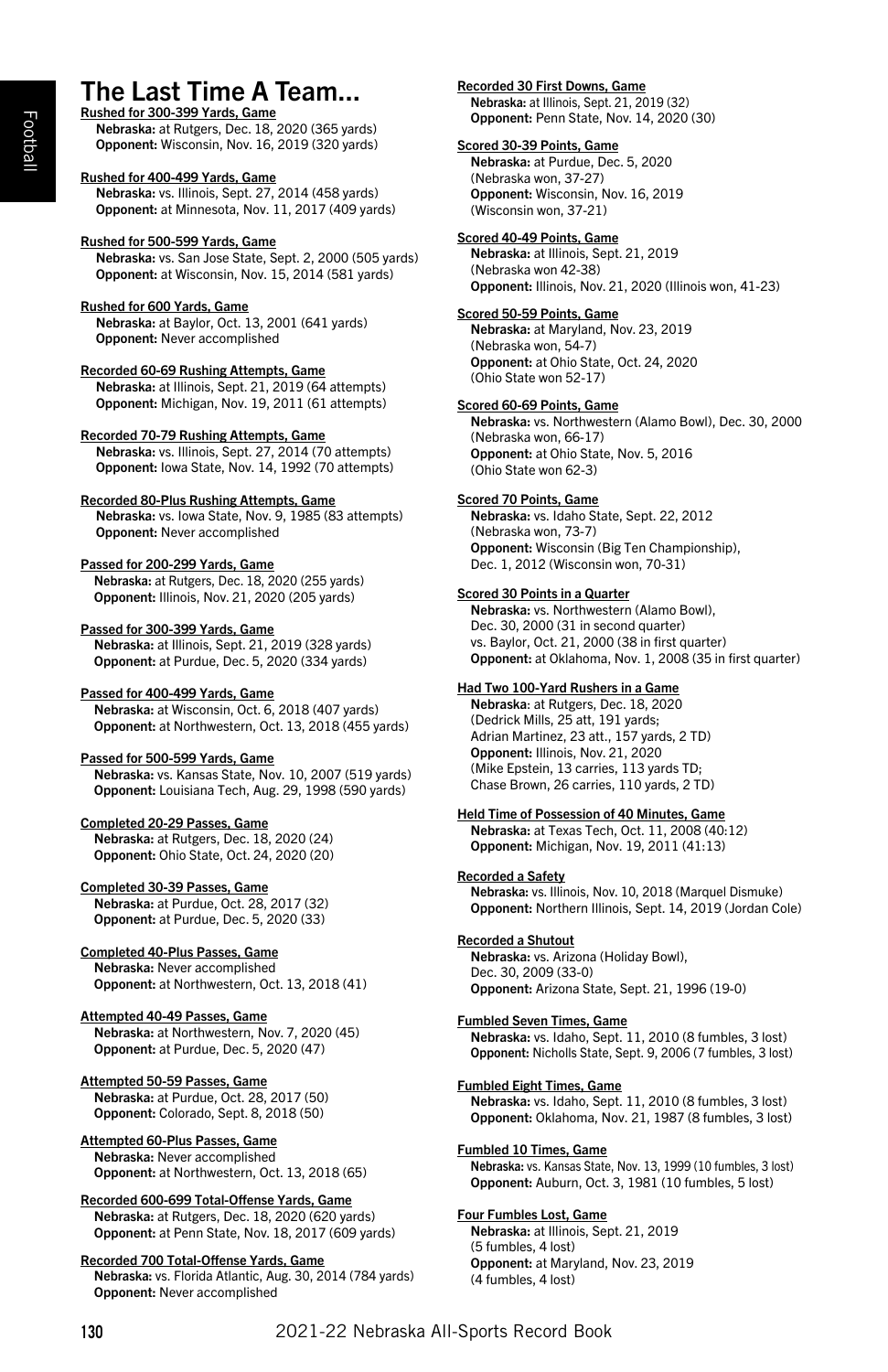# Football

#### Five Fumbles Lost, Game

Nebraska: vs. Iowa State, Oct. 24, 2009 (7 fumbles, 5 lost) Opponent: Arizona State, Sept. 28, 1991 (7 fumbles, 5 lost)

#### Six Fumbles Lost, Game

Nebraska: at Iowa State, Nov. 13, 1976 (8 fumbles, 6 lost) Opponent: Iowa State, Nov. 15, 1980 (6 fumbles, 6 lost)

# Defense Scored Two or More Touchdowns, Game

Nebraska: vs. South Alabama, Aug. 31, 2019 (1 interception, 1 fumble recovery) Opponent: Northern Illinois, Sept. 16, 2017 (2 interceptions)

Defense Intercepted Three Or More Passes, Game Nebraska: vs. South Alabama, Aug. 31, 2019 (3) Opponent: Illinois, Nov. 21, 2020 (3)

Defense Recorded 15 or More Tackles for Loss, Game Nebraska: at Michigan, Nov. 9, 2013 (16-67) Opponent: at Michigan, Sept. 22, 2018 (15-65)

#### Defense Recorded 10 or More Sacks, Game

Nebraska: vs. Maine, Sept. 3, 2005 (11-69) Opponent: Never accomplished

Defense Recorded 15 or More Pass Breakups, Game Nebraska: Kansas, Oct. 2, 2004 (17) Opponent: Never accomplished

#### Blocked Two or More Field Goals in a Game Nebraska: vs. Pittsburgh, Sept. 17, 2005

(Adam Ickes, Zach Potter) Opponent: Northern Illinois, Sept. 14, 2019 (Jalen McKie, Antonio Jones-Davis)

# Blocked Two or More Punts in a Game

Nebraska: at Purdue, Nov. 2, 2019 Opponent: at Iowa State, Nov. 7, 1998

## Blocked Two or More PATs in a Game

Nebraska: Never accomplished Opponent: Florida, Jan. 2, 1996 (Fiesta Bowl)

#### Scored Touchdowns on a Kickoff and Punt Return

Nebraska: Never accomplished Opponent: Notre Dame, Sept. 9, 2000

## Was Not Penalized

Nebraska: vs. Maine, Sept. 3, 2005 Opponent: Iowa, Sept. 4, 1999

# Overcame Halftime Deficit to Win Game

Nebraska: at Rutgers, Dec. 18, 2020 (NU trailed 14-7 at halftime, but rallied for a 28-21 victory) Opponent: Indiana, Oct. 26, 2019 (Indiana won 38-31 after trailing 21-16 at half)

### Overcame Halftime Deficit to Win Game in Lincoln

Nebraska: vs. Michigan State, Nov. 17, 2018 (NU trailed 3-0 at halftime, but rallied for a 9-6 victory) Opponent: Indiana, Oct. 26, 2019 (Indiana won 38-31 after trailing 21-16 at half)

#### Trailed After Three Quarters, Rallied to Win Game

Nebraska: at Illinois, Sept. 21, 2019 (NU trailed 35-27 after three quarters, but won 42-38) Opponent: at Colorado, Sept. 7, 2019 (Colorado trailed 17-7 after three quarters, but won 34-31 in OT)

## Trailed After Three Quarters and Rallied to Win Game in Lincoln

Nebraska: vs. Michigan State, Nov. 17, 2018 (Nebraska trailed 3-0 after three quarters, but won 9-6) Opponent: Colorado, Sept. 8, 2018 (CU won 33-28 after tailing 28-27 after three quarters)

# Tied After Three Quarters, Won Game:

Nebraska: at Rutgers, Dec. 18, 2020 (Nebraska and Rutgers were tied, 21-21, after three quarters before Nebraska won 28-21) Opponent: at Iowa, Nov. 27, 2020 (Nebraska and Iowa were tied, 20-20, after three quarters before Iowa won 26-20)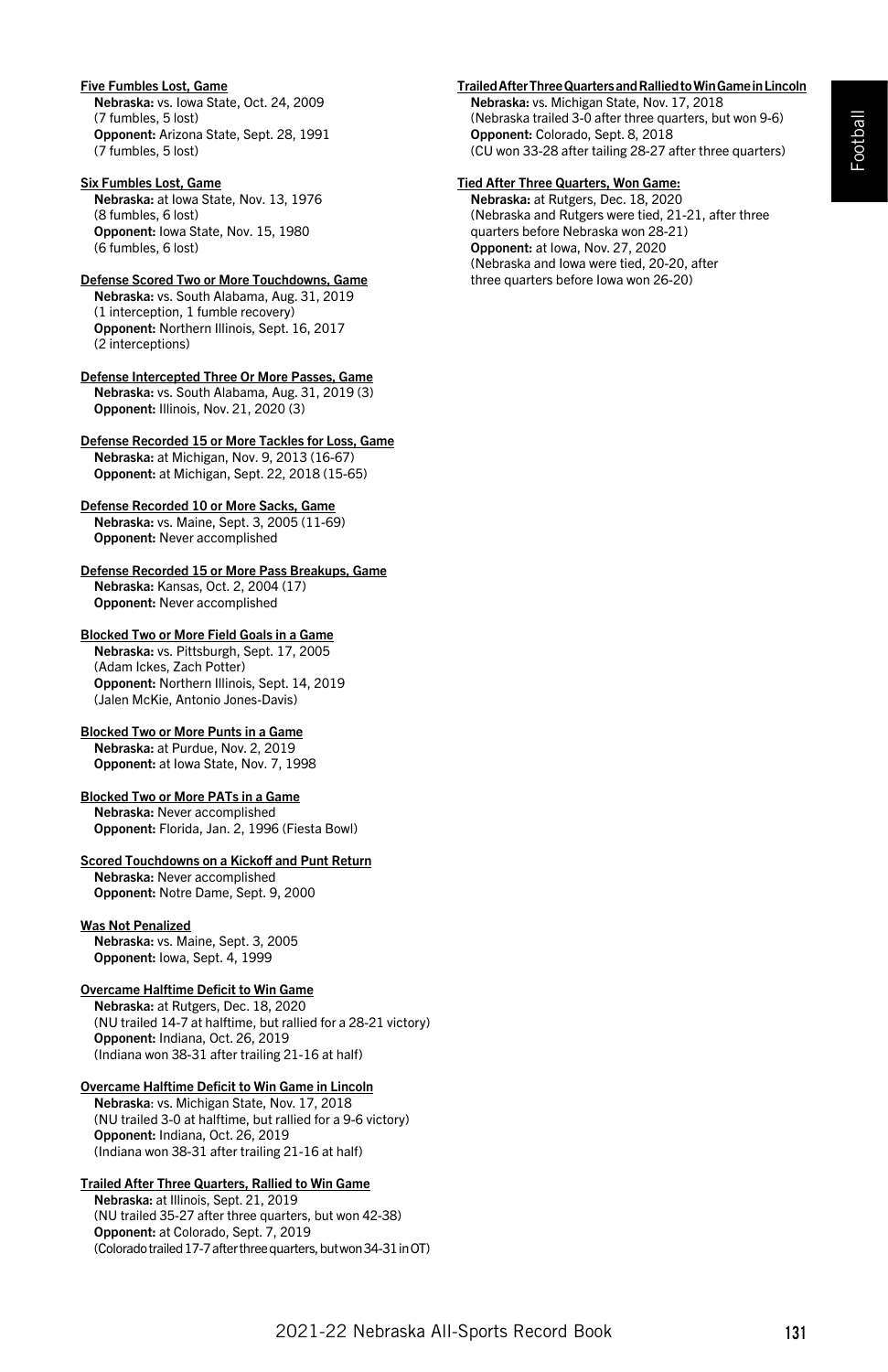# Nebraska 8-6 in OT

The tiebreaker that had been used since 1981 for Division I-AA, II and III championships and in certain I-AA conferences' regular-season contests went into effect in 1996 for all NCAA football games that were tied at the end of regulation.

An overtime period, untimed, consists of two possessions, one by each team beginning on the opponent's 25-yard line, and the game ends when the score is no longer tied after a complete period. Beginning in the third overtime period, teams that score TDs must attempt a two-point conversion. This rule went into effect in 1997.

Nov. 8, 1997: Nebraska 45, Missouri 38, OT, Columbia, Mo.

Nov. 26, 1999: Nebraska 33, Colorado 30, OT, Boulder, Colo.

Sept. 9, 2000: Nebraska 27, Notre Dame 24, OT, South Bend, Ind.

Oct. 1, 2005: Nebraska 27, Iowa State 20, 2 OT, Lincoln, Neb.

Sept. 30, 2006: Nebraska 39, Kansas 32, OT, Lincoln, Neb.

Oct. 11, 2008: Texas Tech 37, Nebraska 31, OT, Lubbock, Texas

Nov. 6, 2010: Nebraska 31, Iowa State 30, OT, Ames, Iowa

Nov. 23, 2013: Nebraska 23, Penn State, 20, OT, University Park, Pa.

Nov. 28, 2014: Nebraska 37, Iowa, 34, OT, Iowa City, Iowa

Sept. 19, 2015: Miami 36, Nebraska 33, OT, Miami, Fla.

Oct. 29, 2016: Wisconsin 23, Nebraska 17, OT, Madison, Wis.

Nov. 4, 2017: Northwestern 31, Nebraska 24, OT, Lincoln, Neb.

Oct. 13, 2018: Northwestern 34, Nebraska 31, OT, Evanston, Ill.

Sept. 7, 2019: Colorado 34, Nebraska 31, OT, Boulder, Colo.

# Nebraska's Greatest Comebacks

Nebraska produced two of the biggest comebacks in school history in its first two Homecoming games against Big Ten opponents. In its first home game against Ohio State on Oct. 8, 2011, the Huskers fell behind the Buckeyes 27-6 early in third quarter before rallying for 28 consecutive points in the game's final 23 minutes. NU trailed 27-20 midway through the fourth quarter before I-back Rex Burkhead scored on a 30-yard pass from Taylor Martinez to tie the score with 7:35 left. Burkhead completed the comeback with a seven-yard touchdown run with 5:10 left for a 34-27 Nebraska victory. In the 2012 Homecoming clash with Wisconsin, NU trailed by 17 points on two occasions, the last coming after a Montee Ball touchdown run wth 10:29 left in the third quarter to give the Badgers a 27-10 lead. But NU closed the game with 20 straight points, including Brett Maher's game-tying field goal with 0:55 left in the third quarter and his game-winner from 41 yards out with 9:41 left in the game.

The Huskers have trailed by 10 or more points and rallied to win 46 times in history, including a win over Illinois in 2019. In 2012, NU trailed by 10 or more points in the second half before beating Wisconsin, Northwestern, Michigan State and Penn State in a six-game span from Sept. 29 to Nov. 10.

NU's largest comebacks since 1965 are listed below, including the time the opponent scored to take its largest lead and the time NU produced the game-winning score.

| Year | Opponent       | Deficit (Time)                               | <b>Game-Winning Score (Final)</b> |
|------|----------------|----------------------------------------------|-----------------------------------|
| 2011 | Ohio State     | 21, 10:53 left 3rd                           | TD. 5:10. 4th (34-27)             |
| 1991 | at Kansas      | 17.2:15 left 1st                             | TD, 8:46, 3rd (59-23)             |
| 2002 | at Texas A&M   | 17, 7:43 left 3rd                            | TD, 11:01, 4th (38-31)            |
| 2012 | Wisconsin      | 17, 10:29 left 3rd                           | FG, 9:41, 4th (30-27)             |
| 2014 | at Iowa        | 17, 8:45 left 3rd                            | TD, Overtime (37-34)              |
| 1950 | Missouri*      | 14. N/A                                      | N/A                               |
| 1951 | lowa State*    | 14. N/A                                      | N/A                               |
| 1960 | Oklahoma       | 14, 11:19 left 2nd                           | FG, 1:38, 4th (17-14)             |
| 1965 | Missouri       | 14, end of 1st                               | FG, 5:56, 4th (16-14)             |
| 1967 | Kansas State   | 14, 3:19 left 1st                            | FG, 1:11, 4th (16-14)             |
| 1968 | Oklahoma State | 14. 13:42 left 3rd                           | TD, 0:57, 4th (21-20)             |
| 1979 | lowa           | 14.5:21 left 3rd                             | FG, 5:52, 4th (24-21)             |
| 1979 | Penn State     | 14, 3:00 left 1st                            | TD, 6:02, 2nd (42-17)             |
| 1991 | Oklahoma       | 14. 12:39 left 2nd                           | TD. 2:57. 4th (19-14)             |
| 1994 | Wyoming        | 14, 0:25 left 1st                            | TD, 8:11, 3rd (42-32)             |
| 2008 | Colorado       | 14, 5:47 left 1st                            | FG, 1:43, 4th (40-31)             |
| 2012 | Penn State     | 14. 1:08 left 2nd                            | TD. 10:57. 4th (32-23)            |
| 2013 | Northwestern   | 14, 11:07 left, 2nd                          | TD, 0:00, 4th (27-24)             |
| 2015 | vs. UCLA       | 14, 7:55 left 2nd                            | TD, 4:50, 4th (37-29)             |
| 2019 | at Illinois    | 14.5:40 left 3rd                             | TD. 8:00. 4th (42-38)             |
| 1941 | $Iowa*$        | 13, N/A                                      | N/A                               |
| 1982 | Hawaii         | 13. 9:12 left 3rd                            | TD, 11:27, 4th (37-16)            |
| 2016 | Oregon         | 13. 2:30 left 2nd                            | TD, 2:29, 4th (35-32)             |
| 1940 | Iowa State*    | 12, N/A                                      | N/A                               |
| 1950 | Kansas*        | 12. N/A                                      | N/A                               |
| 1966 | Colorado       | 12. 3:39 left 2nd                            | TD, 0:53, 4th (21-19)             |
| 1977 | Colorado       | 12, 9:55 left 2nd                            | TD, 0:06, 2nd (33-15)             |
| 2009 | at Missouri    | 12, 13:57 left 4th                           | TD, 12:59, 4th (27-12)            |
| 2012 |                | at Northwestern 12, 8:31 left 4th            | TD. 2:08. 4th (29-28)             |
| 2015 | Michigan State | 12, 4:16, left 4th                           | TD. 0:17. 4th (39-38)             |
| 2017 | Purdue         | 12, 14:23, left 4th                          | TD, 0:14, 4th (25-24)             |
|      |                | *-Specific scoring information is incomplete |                                   |

#### Largest Fourth-Quarter Comebacks

| Year | Opponent        | <b>4th Quarter Deficit</b> | <b>Final Score</b> |
|------|-----------------|----------------------------|--------------------|
| 1966 | at Colorado     | $7-19(-12)$                | $21 - 19$          |
| 2009 | at Missouri     | $0-12(-12)$                | $27 - 12$          |
| 2012 | at Northwestern | $16-28(-12)$               | 29-28              |
| 2015 | Michigan State  | 26-38 (-12)                | 39-38              |
| 2017 | at Purdue       | $12-24(-12)$               | $25 - 24$          |
| 2005 | vs. Michigan    | $17-28(-11)$               | 32-28              |
| 2002 | at Texas A&M    | $21-31(-10)$               | 38-31              |
| 2012 | at Michigan St. | 14-24 (-10)                | 28-24              |
| 2014 | at Iowa         | 14-24 (-10)                | 37-34 (ot)         |
|      |                 |                            |                    |

### Bowl Games

| 2005 | Michigan       | $17-28(-11)$ | 32-28 (Alamo)   |
|------|----------------|--------------|-----------------|
|      |                |              |                 |
| 1974 | North Carolina | $7-17(-10)$  | 21-17 (Liberty) |
| 1977 | Florida        | $0-10(-10)$  | 13-10 (Sugar)   |
| 1995 | Miami          | $9-17(-8)$   | 24-17 (Orange)  |
|      |                |              |                 |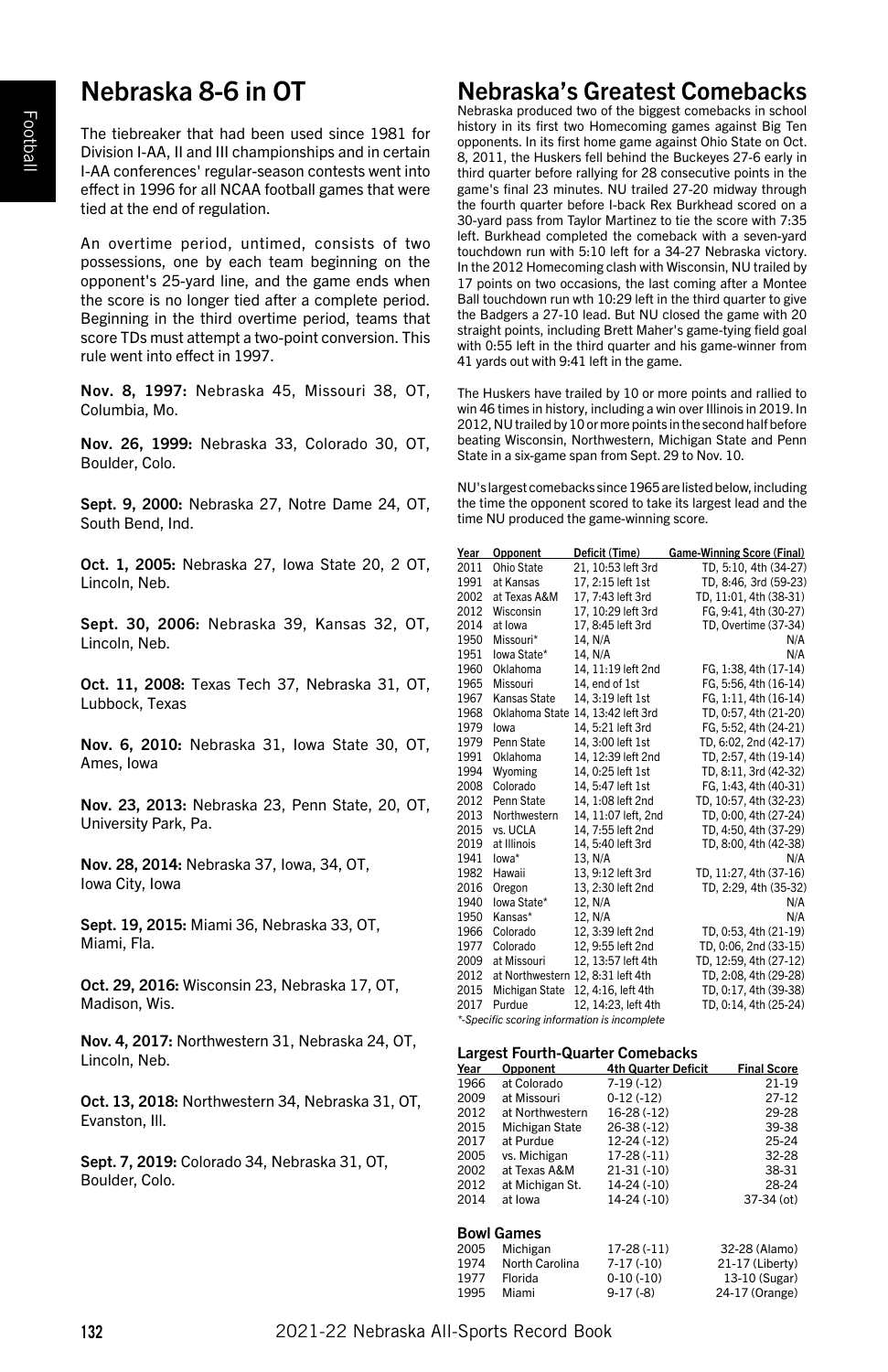# Football

# Nebraska's Longest Streaks Winning Streak

|    | www.com         |                                                               |
|----|-----------------|---------------------------------------------------------------|
|    | Rk. Wins        | Ended By                                                      |
| 1. | 26, 1994-96     | Arizona State, 19-0, Sept. 21, 1996,<br>at Tempe              |
| 2. | 24, 1901-04     | Colorado, 6-0, Oct. 8, 1904, at Boulder                       |
| 3. | 23.1970-71      | UCLA, 20-17, Sept. 9, 1972, at Los Angeles                    |
| 4. | 22, 1982-83     | Miami, 31-30, Jan. 2, 1984, at Miami<br>(Orange Bowl)         |
| 5. | 19, 1914-16     | Kansas, 7-3, Nov. 18, 1916, in Lincoln                        |
|    | 19, 1996-98     | Texas A&M, 28-21, Oct. 10, 1998<br>at College Station         |
| 7. | 16, 1963-64     | Oklahoma, 17-7, Nov. 21, 1964,<br>at Norman                   |
| 8. | 14, 1912-14     | South Dakota, 0-0, Oct. 10, 1914,<br>in Lincoln               |
| 9. | 13, 1999-2000   | Oklahoma, 31-14, Oct. 28, 2000,<br>at Norman                  |
|    | 13, 2000-01     | Colorado, 62-36, Nov. 23, 2001,<br>at Boulder                 |
|    | 11. 11, 1974-75 | Oklahoma, 35-10, Nov. 22, 1974,<br>at Norman                  |
|    | 11, 1993        | Florida State, 18-16, Jan. 1, 1994,<br>at Miami (Orange Bowl) |

#### Unbeaten Streak

| Rk. Unbeaten   | <b>Ended Bv</b>                                  |
|----------------|--------------------------------------------------|
| 1. 34.1912-16  | Kansas, 7-3, Nov. 18, 1916,<br>in Lincoln        |
| 2. 32.1969-72  | UCLA, 20-17, Sept. 9, 1972,<br>at Los Angeles    |
| 3. 13, 1932-33 | Pittsburgh, 6-0, Nov. 18, 1933,<br>at Pittsburgh |

# Losing Streak

|    | Rk. Losses        | <b>Ended Against</b>                            |
|----|-------------------|-------------------------------------------------|
| 1. | 10.2017-18        | Minnesota, 53-28, Oct. 20, 2018,<br>in Lincoln  |
|    | 2. 7.1942-43      | Kansas, 7-6, Oct. 23, 1943, in Lincoln          |
|    | 7, 1957           | Penn State, 14-7, Sept. 28, 1958,<br>in Lincoln |
| 4. | 6.1944-45         | Kansas, 27-13, Nov. 3, 1945,<br>in Lincoln      |
|    | 5. 5, five times  | Most recently in 2007                           |
|    | 10. 4, nine times | Most recently in 2019                           |

#### Winless Streak

|    | <b>Rk. Non-Wins</b> | <b>Ended Against</b>                           |
|----|---------------------|------------------------------------------------|
| 1. | 10.2017-18          | Minnesota, 53-28, Oct. 20, 2018,<br>in Lincoln |
|    | 2. 7, 1918-19       | Missouri, 12-5, Nov. 8, 1919,<br>at Columbia   |
|    | 3. 6.1952-53        | Miami, 20-16, Oct. 17, 1953,<br>in Lincoln     |
|    | 4. 5, twice         | Most recently in 2007                          |

#### Miscellaneous Streaks

Most Consecutive Home Sellouts (375) Nov. 3, 1962-present (NCAA record)

Most Consecutive .500 or Better Seasons (42) 1962-2003

Most Consecutive Winning Regular Seasons (42) 1962-2003

Most Consecutive Winning Seasons (40) 1962-2001

Most Consecutive Nine-Win Seasons (33) 1969-2001 (NCAA record)

Most Consecutive Bowl Appearances (35) 1969-2003 (NCAA record)

Current Consecutive Bowl Appearances (0) None

#### Most Consecutive Games Scored In (315)\*

1996-present (last shut out by Arizona State, 19-0, Sept. 21, 1996)

*\*Seventh-longest in NCAA history*

# Most Consecutive Home Games Scored In (350)

Sept. 20, 1969-present (last shut out by Kansas State, 12-0, Nov. 9, 1968)

#### Most Consecutive Home Victories (47)\*

Oct. 19, 1991-Oct. 24, 1998 (ended vs. Texas, 20-16, Oct. 31, 1998) *\*Fifth-longest in NCAA history*

#### Most Consecutive Games Unbeaten (34)

Oct. 28, 1912-Nov. 4, 1916 (ended vs. Kansas, 7-3, Nov. 18, 1916)

#### Most Consecutive Road Victories (12)

Aug. 28, 1994-Jan. 2, 1996 (ended at Arizona State, 19-0, Sept. 21, 1996)

#### Most Consecutive Regular-Season Road Victories (16)

Nov. 27, 1992-Nov. 11, 1995 (ended at Arizona State, 19-0, Sept. 21, 1996)

### Most Consecutive Regular-Season True Away Victories (14)\*

Nov. 27, 1992-Nov. 11, 1995 (ended at Arizona State, 19-0, Sept. 21, 1996) *\*excludes a win over Kansas State in Tokyo and a win over West* 

*Virginia in East Rutherford, N.J*.

#### Most Consecutive Bowl Victories (6)

Dec. 20, 1969 Sun Bowl-Dec. 31, 1974 Sugar Bowl (ended by Arizona State, 17-14, in Dec. 26, 1975 Fiesta Bowl)

#### Consecutive Homecoming Victories (36)

Nov. 8, 1969-Oct. 30, 2004 (ended by Texas Tech, 34-31, Oct. 8, 2005)

#### Consecutive Season-Opening Victories (29)

Sept. 6, 1986 vs. Florida State (34-17)-Aug. 30, 2014 vs. Florida Atlantic (55-7)

(ended by BYU, 33-28, in Lincoln, Sept. 5, 2015)

#### Consecutive Regular-Season Conference Victories (40)

Nov. 27, 1992-Oct. 3, 1998 (ended at Texas A&M, 28-21, Oct. 10, 1998)

#### Most Consecutive Losses (10)

Nov. 4, 2017-Oct. 13, 2018 (ended vs. Minnesota, 53-28, Oct. 20, 2018)

Most Consecutive Home Losses (7)

Oct. 7, 2017-Sept. 29, 2018 (ended vs. Minnesota, 53-28, Oct. 20, 2018)

#### Most Consecutive Road Losses (8)

Sept. 30, 1944-Oct. 27, 1945 (ended at Kansas State, 24- 0, Nov. 10, 1945); Oct. 12, 1957-Nov. 22, 1958 (ended at Minnesota, 32-12, Sept. 26, 1959); Nov. 11, 2017-Sept. 7, 2019 (ended at Illinois, 42-38, Sept. 21, 2019)

#### Most Consecutive Bowl Losses (7)

Jan. 1, 1988 Fiesta Bowl-Jan. 1, 1993 Orange Bowl (ended vs. Miami, 24-17, Jan. 1, 1994 Orange Bowl)

Most Consecutive Conference Losses (8)

Nov. 4, 2017-Oct. 13 2018 (ended vs. Minnesota, 53-28, Oct. 20, 2018)

Most Consecutive Shutouts (14) Sept. 27, 1902-Oct. 24, 1903 (ended at Iowa, 17-6, Oct. 31, 1903)

Most Consecutive Games Shut Out (4) Nov. 14, 1942-Oct. 2, 1943 (ended vs. Indiana, 13-54, Oct. 9, 1943)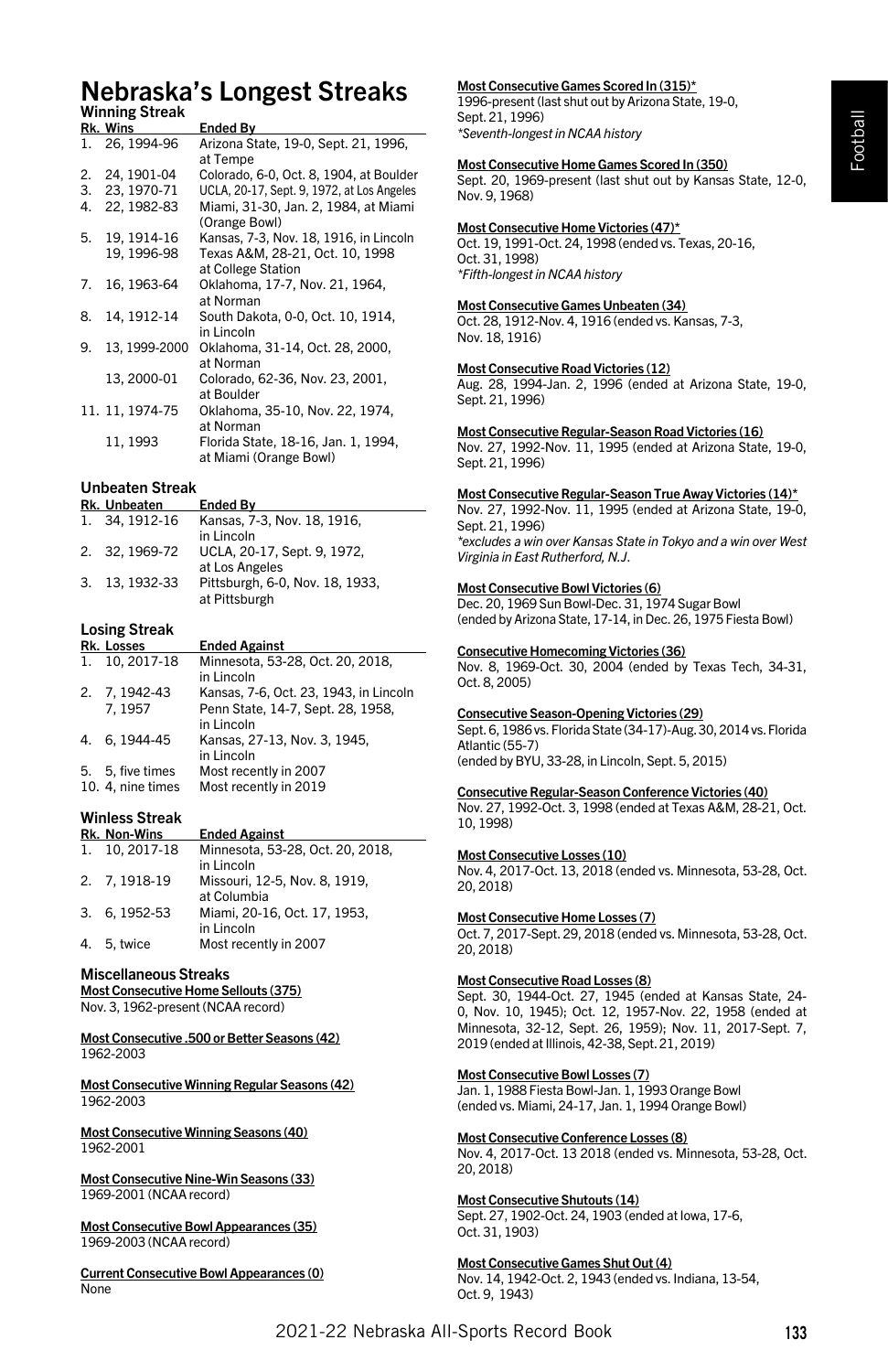# NU NCAA Stat Champions

Individual Rushing (yards per game)<br>1983 Mike Rozier JB 179.0 Mike Rozier, IB, 179.0

# Individual Scoring (points per game)

 Bobby Reynolds, HB-PK, 17.4\* Mike Rozier, IB, 14.5 *\*NCAA record until 1988*

#### Individual Punt Returns (yards per return) Rod Smith, SE, 18.9

Individual Punt Return TDs

De'Mornay Pierson-El, 3

#### Individual Blocked Kicks

Kieron Williams, 3

#### Team Total Offense (yards per game, since 1937) 501.4 518.6 513.7

#### Team Scoring Offense (points per game)

 41.1 52.0 52.4 47.1

#### Team Rushing Offense (yards per game)

| 1963 | 262.6 |
|------|-------|
| 1965 | 290 O |
| 1980 | 378.3 |
| 1982 | 394.3 |
| 1983 | 401.7 |
| 1985 | 374.3 |
| 1988 | 382.3 |
| 1989 | 375.3 |
| 1991 | 353.2 |
| 1992 | 328.2 |
| 1994 | 340.0 |
| 1995 | 3998  |
| 1997 | 392.6 |
| 2000 | 349.3 |
| 2001 | 314.7 |

# Team Total Defense (yards per game)

 157.6 203.3

Team Scoring Defense (opponent points per game) 9.5 10.4

Team Pass Defense (YPG until 1989, eff. rating since) 90.1

 39.9 100.1 88.7 2009 87.3

## Turnover Margin

 +1.64 +1.77

Interceptions 32

Net Punting (net average yards per punt) 41.7

Blocked Kicks 6

Blocked Punts 4

# Nebraska Conference Stat Champions \*Led NCAA

### Individual Total Offense (yards per game)

- 1971 Jerry Tagge, QB, 194.4<br>1974 Dave Humm, QB, 141.5
- Dave Humm, QB, 141.5
- Vince Ferragamo, QB, 173.8
- Taylor Martinez, QB, 277.9

#### Individual Rushing (yards per game)

- Harry Hopp, HB, 55.8
- Bobby Reynolds, HB, 149.1
- Jarvis Redwine, IB, 124.3
- Mike Rozier, IB, 179.0\*
- Doug DuBose, IB, 94.5
- Keith Jones, IB, 83.0
- Calvin Jones, IB, 110.0 1993 Calvin Jones, IB, 115.9
- 
- Dahrran Diedrick, IB, 118.1

## Individual Passing

(yards per game through 1979; NCAA ratings, 1980-present)

- Bob Churchich, 89.3
- Frank Patrick, 144.9
- Jerry Tagge, 168.3 1974 Dave Humm, 130.5
- 
- Vince Ferragamo, 172.6
- Gerry Gdowski, 177.3
- Mickey Joseph, 141.9 1991 Keithen McCant, 146.5
- Brook Berringer, 149.5
- 

# Individual Receiving (receptions per game)<br>1971 Johnny Rodgers, WB, 4.4

- Johnny Rodgers, WB, 4.4
- Tim Smith, SE, 2.7

# Individual Receiving (yards per game)

Stanley Morgan Jr., WR, 89.6

#### Individual Scoring (points per game)

- Clair Sloan, HB, 3.9
- Robert Young, HB, 3.0
- Bernie Masterson, HB, 2.8
- 1935 Sam Francis, FB, 3.2<br>1936 Lloyd Cardwell HB 4
- 1936 Lloyd Cardwell, HB, 4.0<br>1950 Bobby Reynolds, HB-Pl
- 1950 Bobby Reynolds, HB-PK, 17.4\*\*<br>1964 Kent McCloughan, HB. 7.4 Kent McCloughan, HB, 7.4
- Joe Orduna, IB, 7.8
- 1972 Johnny Rodgers, WB, 9.3<br>1982 Mike Rozier, IB, 9.3
- Mike Rozier, IB, 9.3
- 1983 Mike Rozier, IB, 14.5\*
- Calvin Jones, IB, 8.6
- Calvin Jones, IB, 8.2
- 1993 Calvin Jones, IB, 8.7<br>1995 Kris Brown PK 8.8 Kris Brown, PK, 8.8
- Eric Crouch, QB, 10.9
- Brett Maher, PK, 8.5

#### Individual Punting (yards per punt)

- 1945 Chick Story, 37.8<br>1947 Jack Pesek, 42.7
- Jack Pesek, 42.7
- Jim Cederdahl, 42.7
- 1972 Rich Sanger,  $40.2$ <br>1984 Soott Liderate
- Scott Livingston, 41.2 1998 Bill Lafleur, 44.9
- Kyle Larson, 45.1
- Sam Koch, 46.5
- Brett Maher, 44.5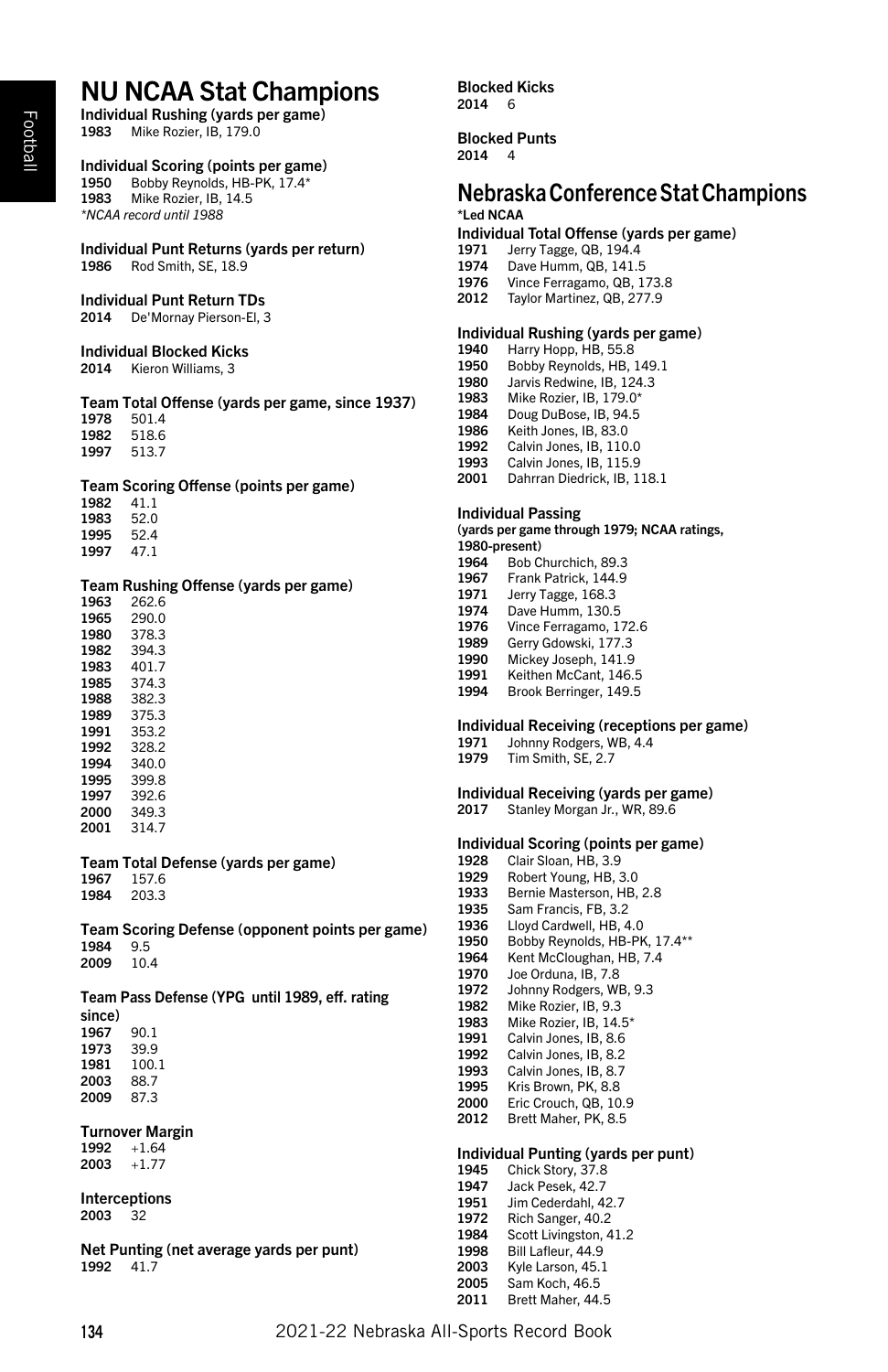|              | Individual Punt Returns (yards per return)      |              | Team Total Defense (yards per game)                   |
|--------------|-------------------------------------------------|--------------|-------------------------------------------------------|
| 2014         | De'Mornay Pierson-El, 17.5                      | 1940         | 144.3                                                 |
|              |                                                 | 1964         | 167.0                                                 |
|              | Individual Interceptions                        | 1965         | 202.7                                                 |
| 1989         | Reggie Cooper, SS, 0.4                          | 1966         | 228.0                                                 |
| 1991         | Kenny Wilhite, CB, 6                            | 1967         | 157.6*                                                |
|              | (shared lead in total interceptions)            | 1969         | 253.3                                                 |
| 1994         | Barron Miles, CB, 0.42                          | 1971         | 202.9                                                 |
| 2003         | Josh Bullocks, FS, 0.77                         | 1972         | 219.2                                                 |
|              |                                                 | 1975         | 224.1                                                 |
|              | Team Total Offense (yards per game, since 1937) | 1976         | 262.3                                                 |
| 1963         | 347.6                                           | 1979         | 216.6                                                 |
| 1964         | 348.5                                           | 1980         | 209.1                                                 |
| 1965         | 404.0                                           | 1981         | 240.5                                                 |
| 1966         | 318.8                                           | 1984         | $203.3*$                                              |
| 1977         | 415.4                                           | 1988         | 262.8                                                 |
| 1978         | 501.4*                                          | 1989<br>1990 | 274.1<br>263.5                                        |
| 1979         | 464.8                                           | 1993         | 307.6                                                 |
| 1980         | 506.9                                           | 1994         | 258.8                                                 |
| 1981         | 437.5                                           | 1996         | 255.4                                                 |
| 1982         | 518.6*                                          |              |                                                       |
| 1983         | 546.7                                           |              | Team Rushing Defense (yards per game)                 |
| 1984         | 427.5                                           | 1940         | 85.6                                                  |
| 1985         | 472.5                                           | 1963         | 99.9                                                  |
| 1989         | 513.3                                           | 1964         | 100.5                                                 |
| 1990         | 444.4                                           | 1965         | 109.2                                                 |
| 1991         | 506.5                                           | 1966         | 99.6                                                  |
| 1992<br>1995 | 438.2                                           | 1967         | 67.5                                                  |
| 1997         | 556.3<br>$513.7*$                               | 1970         | 145.0                                                 |
| 2000         | 459.9                                           | 1971         | 85.9                                                  |
| 2001         | 451.2                                           | 1975         | 137.7                                                 |
| 2012         | 460.8                                           | 1978         | 150.7                                                 |
|              |                                                 | 1979         | 93.1                                                  |
|              | Team Rushing Offense (yards per game)           | 1980         | 86.4                                                  |
| 1940         | 200.1                                           | 1982         | 125.5                                                 |
| 1963         | 262.6*                                          | 1988         | 127.9                                                 |
| 1965         | $290.0*$                                        | 1989         | 111.3                                                 |
| 1966         | 222.4                                           | 1993         | 143.7                                                 |
| 1980         | 378.3*                                          | 1994         | 79.3                                                  |
| 1982         | 394.3*                                          | 1995         | 78.4                                                  |
| 1983         | 401.7*                                          | 1996         | 83.8                                                  |
| 1984         | 311.1                                           | 1997         | 73.4                                                  |
| 1985         | 374.3*                                          | 1999         | 77.1                                                  |
| 1988         | 382.3*                                          |              |                                                       |
| 1989         | $375.3*$                                        |              | Team Pass Defense (YPG until 1989, eff. rating since) |
| 1990         | 340.0                                           | 1940         | 58.8                                                  |
| 1991<br>1992 | 353.2*                                          | 1946<br>1955 | 81.8                                                  |
|              | 328.2*                                          |              | 43.8                                                  |
| 1993<br>1994 | 287.9<br>$340.0*$                               | 1964<br>1967 | 66.5<br>$90.1*$                                       |
| 1995         | 399.8*                                          | 1969         | 122.9                                                 |
| 1996         | 291.9                                           | 1971         | 117.0                                                 |
| 1997         | 392.6*                                          | 1972         | 106.5                                                 |
| 1998         | 253.8                                           | 1973         | $39.9*$                                               |
| 1999         | 265.9                                           | 1975         | 86.4                                                  |
| 2000         | $349.3*$                                        | 1977         | 94.3                                                  |
| 2001         | $314.7*$                                        | 1981         | $100.1*$                                              |
| 2002         |                                                 |              |                                                       |
| 2010         | 268.7                                           | 1984         | 124.5                                                 |
|              | 247.6                                           | 1988         | 134.8                                                 |
| 2012         | 253.4                                           | 1990         | 92.2                                                  |
|              |                                                 | 1993         | 102.3                                                 |
|              | Team Passing Offense (yards per game)           | 2001         | 83.8                                                  |
| 1948         | 112.3                                           | 2003         | 88.7                                                  |
| 1964         | 122.0                                           | 2009         | $87.3*$                                               |
| 1967         | 154.7                                           | 2010         | 96.3                                                  |
| 1971         | 179.3                                           |              |                                                       |
| 1972         | 221.0                                           |              |                                                       |
| 1974<br>1976 | 152.2<br>188.0                                  |              |                                                       |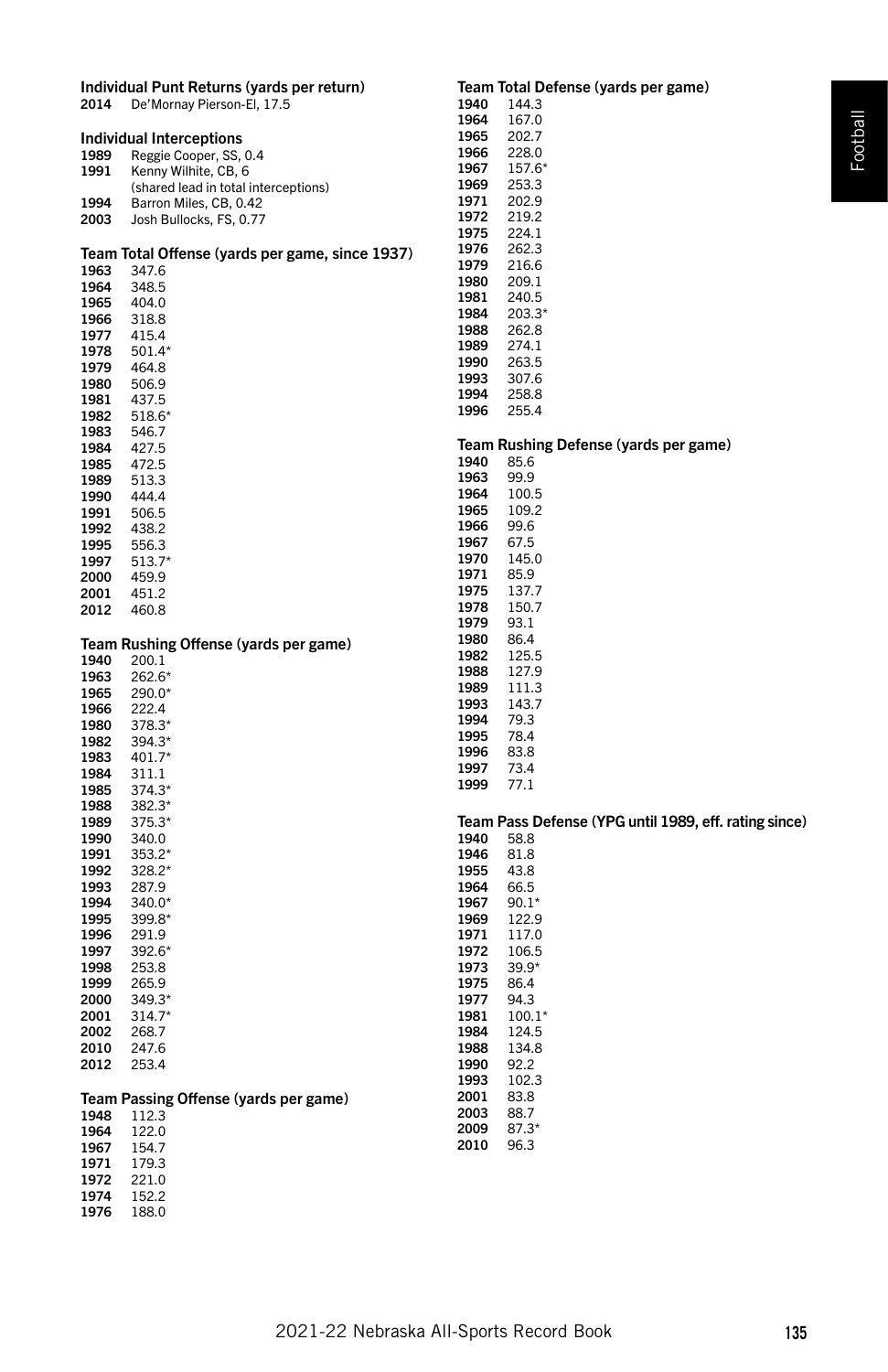# Memorial Stadium History

Nebraska's continuing NCAA record of consecutive home sellouts reached 375 with seven home sellouts in 2019. The sellout streak paused in 2020 when no fans were allowed due to the COVID-19 pandemic.

During that time, the historic stadium has gone through many transformations. In 2013, a major renovation on the East side of Memorial Stadium was completed, adding approximately 6,000 new seats. Each new seating area includes dedicated restrooms and concessions areas. A new grand lobby, expanded concourse and additional first-aid areas also were added. Fans are greeted by a grand entrance at Gate 20 complete with a statue of Hall of Fame Coach Bob Devaney. An exciting aspect of the expansion is the Nebraska Athletic Research Facility where cutting-edge imaging technologies and research to better understand foundations of behavior that contribute to health, injury and disease from childhood obesity to college performance.

In 2006, more than 6,500 seats were added to the stadium's North end, along with a massive HuskerVision screen and Skyline Suites.The additions sit atop the Osborne Athletic Complex, which houses the Huskers' technologically advanced athletic medicine facility, massive weight room, and football locker room, football offices and administrative offices. The first phase of the project also provided the Huskers with a second indoor workout facility, the Hawks Championship Center.

In Nebraska's 300th consecutive sellout against Louisiana-Lafayette on Sept. 26, 2009, a then-school-record 86,304 fans watched the Huskers roll to a 55-0 win. A school-record 91,585 fans attended Nebraska's game against Miami in 2014, and NU's average home attendance was a record 91,249.

NU's streak of consecutive sellouts started on Nov. 3, 1962, when 36,501 attended the Homecoming game against Missouri. The last non-sellout came Oct. 20, 1962, when NU and Kansas State drew 30,701.

In the fall of 1922, a drive for \$430,000 in stadium construction funds was undertaken by faculty, students, alumni and friends of the University. The quota was over subscribed.

The stadium was named Memorial Stadium to honor all Nebraskans who served in the Civil and Spanish-American Wars; the 751 Nebraskans who died in World War I; the 3,839 in World War II; the 225 in Korea; the 422 in Vietnam; and those in Iraq. Construction was completed in a few more than 90 working days and Memorial Stadium was dedicated on Oct. 20, 1923, at the Homecoming game in which Nebraska was held to a scoreless tie by Kansas.

Inscribed on the four corners of the stadium are the following words, written by former UNL professor of philosophy Hartley Burr Alexander:

Southeast: "In Commendation of the men of Nebraska who served and fell in the Nations Wars."

Southwest: "Not the victory but the action; Not the goal but the game; In the deed the glory.'

Northwest: "Courage; Generosity; Fairness; Honor; In these are the true awards of manly sport."

Northeast: "Their Lives they held their countrys trust; They kept its faith; They died its heroes."

As part of the continuing improvement of athletic facilities at the University of Nebraska, several major projects have been completed over the past eight decades enhancing the facility. The \$1 million Hewit Center dining/study hall area was opened in March of 1985, underneath the West Stadium adjacent to the strength complex. The weight room and the Hewit Center were expanded and remodeled in 1989.

Before the fall of 1994, NU installed two 17 feet high, by 23 feet wide replay boards, now known to Nebraska faithful as HuskerVision screens. In 2006, one of the largest screens in a college venue was unveiled as part of the new construction project.

Following the 1997 season, construction began on a \$36-million improvement project completed in 1999. The project included the Don Bryant Media Facility and 42 suites, each of which house 25 fans. Club seating rose from approximately 350 to 1,500 per game. The improvement project tripled the number of restrooms on both the East and West sides of the stadium, doubled the number of concessions in both East and West concourses and included concrete repair and waterproofing throughout the stadium. FieldTurf was also introduced at Memorial Stadium in 1999. The renovations raised the capacity of Memorial Stadium from 72,700 to 73,918. Capacity reached above 80,000 for the first time in 2006, and now is more than 85,000.

#### 98 Years In Memorial Stadium

For the past 98 years, Nebraska football teams have gladly called Memorial Stadium home with an impressive 423-138- 13 (.748) record posted by the Huskers in their home since it was opened in 1923.

#### Under the Lights

Nebraska's first night football game was Nov. 30, 1951, at Miami's Orange Bowl when the Huskers lost to the Miami Hurricanes, 19-7. Ironically, NU's first night football home game came in the 1986 opener against another team from the "Sunshine State", Florida State. Nebraska is 100-43-3 all time under the lights, including 47-8 at home.

#### Memorial Stadium Improvements

A chronological listing of Memorial Stadium expansion and improvement from the original 31,000-seat structure built in 1923:

1946-Completed Schulte Field House (construction began in 1941, but was interrupted by World War II).

1964-South end zone section installed, making the stadium a horseshoe, raising capacity to 48,000

1965-Center portion of north end zone section added, raising capacity to more than 53,000.

1966-Both wings of the north end zone added, raising capacity to more than 65,000 and making Memorial Stadium into a bowl. 1967-New press box and guest section added.

1970-Installed new AstroTurf playing surface.

1972-South end zone extended, 9,400 seats added, raising capacity to 73,650.

1973-Athletic office building completed with dressing and training facilities for varsity football.

1977-Replaced AstroTurf and added new scoreboard over the North Stadium.

1981-New West Stadium weight room and new visitor's locker room in the North Field House.

1982-Expanded North Field House indoor practice area.

1984-Artificial All-Pro Turf installed.

1985-Completed Hewit Center (dining area/study hall) in West Stadium.

1989-Expansion of strength complex and Hewit Center.

1992-New Astroturf-8 artificial turf installed.

1994-Installed Mitsubishi Instant Replay boards and completion of Michael Grace production studio (HuskerVision) in West Stadium. Remodeled Section 14 for disabled, reduced seating to 72,700.

1995-South Stadium training room remodeled and new interview room and player lounge completed.

1997-Groundbreaking began on a \$36-million stadium improvement project to take place over a two-year period. East concourse was renovated with new restrooms and concessions and stadium lights were installed on the east side.

1998-Stadium was rededicated on April 24, and the football field was named in honor of Hall of Fame Coach Tom Osborne, who retired as the winningest active coach in college football with a 255-49-3 career record. Lights installed on the west side.

1999-Stadium Improvement project completed with 42 suites, club seating, stadium view lounge, new press box and renovated concourses, concessions and restrooms. Seating raised to 74,056. FieldTurf installed in August, making NU the first Division-I program to use the synthetic surface.

2000-Increased club seating reduces capacity to 73,918.

2001-Expanded team meeting room/players' lounge in South Stadium. Expanded HuskerVision and Hewit Center in West Stadium.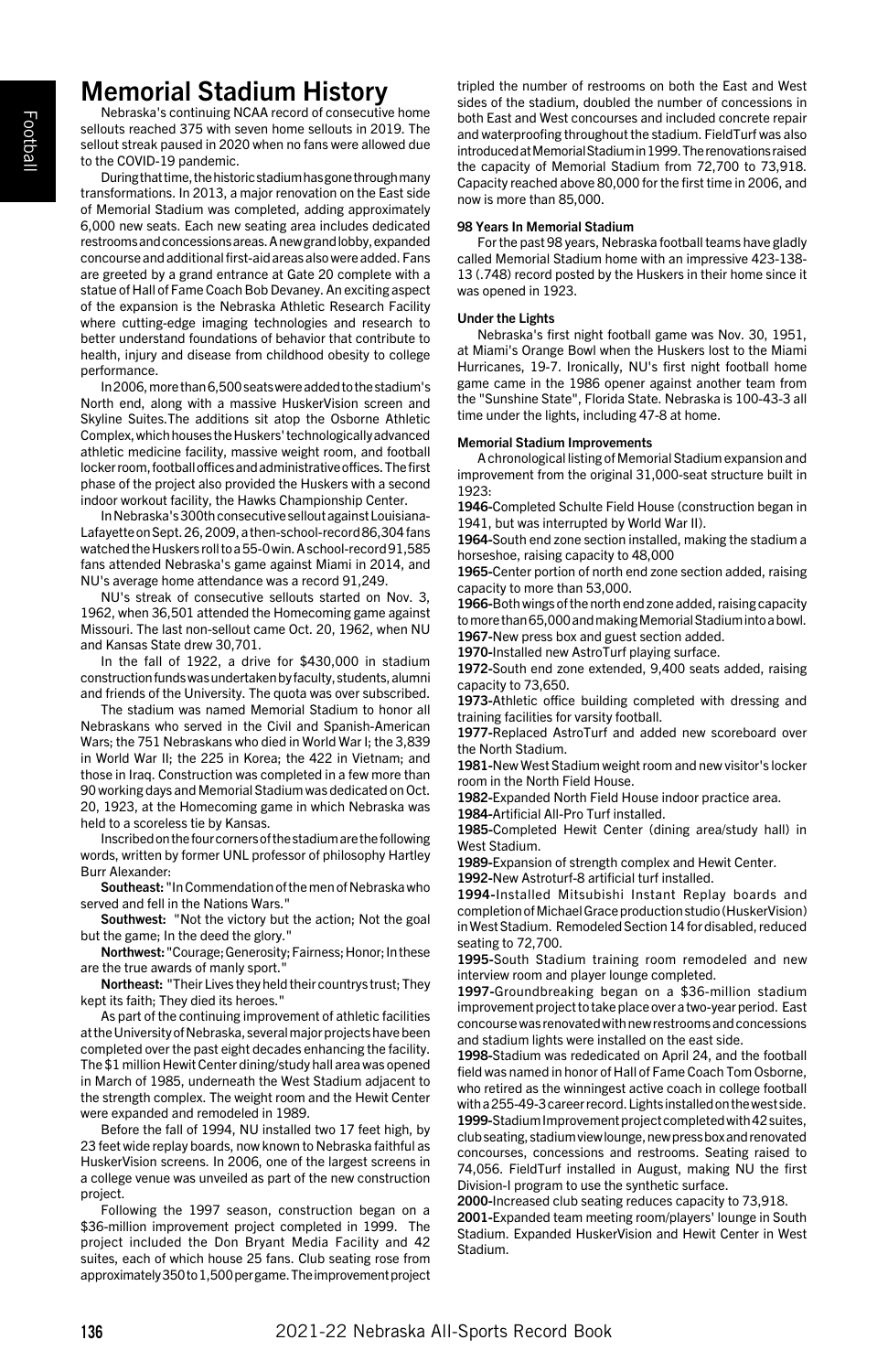2004-Additional lockers added to South locker room to house entire football squad during construction of Tom and Nancy Osborne Athletic Complex on north end of stadium. North Field House torn down in summer 2004.

2005-Replaced FieldTurf, changing subsurface of field.

2006-Completion of the Osborne Athletic Complex and Hawks Championship Center on North end of Memorial Stadium. Addition of Skyline Suites and seating for disabled in North Stadium and addition of giant HuskerVision screen in North end zone. Tunnel Walk entrance of Huskers moves from South end zone to North end zone. Nebraska's football offices, locker room and administrative offices move from South to North Stadium. 2009-Addition of two HuskerVision boards on the North towers and upgrade of all HuskerVision screens to highdefinition format.

2010-Addition of Student Life Complex in West Stadium. Expansion of Nebraska football trophy displays in North Stadium.

2011-Work begins on East Stadium Expansion in the spring of 2011. Approximately 6,000 seats added along with an athletic research facility. It opened for the 2013 season, raising Memorial Stadium's capacity near 90,000.

2013-Replaced FieldTurf at Memorial Stadium and East Stadium expansion completed.

2017-Upgraded HuskerVision screen in North end zone, doubling its resolution. Wraparound screens are added to the video boards on the North towers, so fans in North Stadium can view replays and other exciting content even better. South tower screens as well as the ribbon boards on East and West Stadium were updated.

#### Nebraska's Top Home Winning Streaks No. Began

|    | IVU. DEKAII   | ciiudu     | <b>COID. WILD ENGEL</b> |              |
|----|---------------|------------|-------------------------|--------------|
|    | 1. 10-19-1991 | 10-31-1998 | 47                      | Texas, 16-20 |
|    | 2. 9-28-1901  | 10-20-1906 | 33                      | ISU. 2-14    |
| 3. | 11-27-1998    | 11-2-2002  | 26                      | Texas, 24-27 |
| 4  | 9-27-1969     | 11-23-1972 | 23                      | Okla., 14-17 |
| 5. | 10-3-1981     | 11-17-1984 | 21                      | Okla., 7-17  |
| 6. | 10-26-1963    | 10-21-1967 | 20                      | Colo., 16-21 |
|    | 7. 9-3-1988   | 11-3-1990  | 19                      | Colo., 12-27 |

4Nebraska saw the end of a 47-game home winning streak in 1998, with a 20-16 loss to Texas. The 47-game streak is the longest in school history and the fifth-longest in NCAA history, falling 11 victories shy of Miami's all-time mark of 58 consecutive home victories from 1985 to 1994. The Huskers followed the Texas loss with 26 straight wins at Memorial Stadium before a 27-24 win by the Longhorns in 2002.

4Nebraska owns a 181-42 record at Memorial Stadium in the past 33 seasons (1988-2020), and posted a 56-3 mark in the 1990s.

4Since 1980, Nebraska has posted a 221-49 record at Memorial Stadium. Included in that stretch are four of the seven longest home winning streaks in school history – a 47 game streak from 1991 to 1998; a 26-game streak from 1998 to 2002; a 21-game streak from 1981 to 1984; and a 19-game streak from 1988 to 1990.

 $\blacktriangleright$  Nebraska has posted 41 unbeaten and untied home seasons, including 10 since 1990 and 14 since 1980. NU went 7-0 at home in 2016.

4Nebraska posted 46 straight winning home seasons from 1969 to 2014.

# Memorial Stadium Attendance

| <u>Year</u>  | Home<br><u>Games</u> | Home<br><u>Record</u>    | Overall<br><u>Record</u>       | Total<br><b>Attendance</b>    | Average<br><u>Attendance</u>                                       |
|--------------|----------------------|--------------------------|--------------------------------|-------------------------------|--------------------------------------------------------------------|
| 1943         | 4                    | 1-3                      | 2-6-0                          | 28,872                        | 7,218                                                              |
| 1944         | 3                    | $2 - 1$                  | $2 - 6 - 0$                    | 16,161                        | 5<br>387                                                           |
| 1945         | 5                    | $3-2$                    | 4-5-0                          | 74,371                        | 14,874                                                             |
| 1946         | 4<br>5               | $2 - 2$                  | $3 - 6 - 0$<br>$2 - 7 - 0$     | 122,072                       | 30,518                                                             |
| 1947<br>1948 | 5                    | $0 - 5$<br><br>2-3       | $2 - 8 - 0$                    | 142,410<br>171,776            | $28,482$<br>34,355<br>33,391<br>35,776                             |
| 1949         | 5                    | $2 - 3$                  |                                |                               |                                                                    |
| 1950         | 5                    |                          | 4-5-0<br>6-2-1                 | 166,954<br>178,881            |                                                                    |
| 1951         |                      |                          | $2 - 8 - 0$                    | 179,444                       | 35,889                                                             |
| 1952         |                      | $4-0-1$<br>0-5<br>3-2    | $5 - 4 - 1$                    | 183,685                       | 36,737                                                             |
| 1953         | 555                  |                          | $3 - 6 - 1$                    | 170,568                       | 34,114                                                             |
| 1954         | 5                    | $2 - 3$<br>3-2           | $6 - 5 - 0*$                   | 175,144                       | 35,029                                                             |
| 1955         | 5                    | 2-3<br>3-3               | $5 - 5 - 0$                    |                               | 34,195                                                             |
| 1956         | 6                    |                          | 4-6-0                          | 170,975<br>197,517<br>157,829 | 32,920                                                             |
| 1957         | 5                    | $0 - 5$                  | $1 - 9 - 0$                    |                               | 31,566                                                             |
| 1958         | 5                    | $3-2$                    | $3 - 7 - 0$                    | 150,795                       | 30,159                                                             |
| 1959<br>1960 | 6<br>6               | 3-3<br>$2 - 4$           | $4 - 6 - 0$<br>4-6-0           | 182,565<br>199,973            | 30,428                                                             |
| 1961         | 6                    | $1 - 4 - 1$              | $3-6-1$                        | 181,934                       |                                                                    |
| 1962         | 6                    |                          | $9 - 2 - 0*$                   | 199,672                       | 30,322                                                             |
| 1963         | 6                    | 5-1<br>5-1               | $10 - 1 - 0*$                  | 226,036                       | 33,279<br>37,673<br>46,477                                         |
| 1964         | 5                    | $5-0$                    | $9 - 2 - 0*$                   | 232,384                       |                                                                    |
| 1965         | 6                    | $6-0$                    | $10-1-0*$<br>9-2-0*            | 322,255                       | 53,709                                                             |
| 1966         | 5                    | 5-0                      |                                | 318,446                       | 63,689                                                             |
| 1967         | 5                    | $3-2$                    | $6 - 4 - 0$                    | 320,932                       | 64,186                                                             |
| 1968         | 5                    | 2-3                      | $6 - 4 - 0$                    | 335,532                       | 67,106                                                             |
| 1969         | 6                    | $5-1$                    | $9 - 2 - 0*$                   | 400,668                       | 66,778                                                             |
| 1970         | 6<br>7               | $6 - 0$                  | $11 - 0 - 1*$<br>$13 - 0 - 0*$ | 403,667                       | 67,278                                                             |
| 1971<br>1972 | 6                    | 7-0<br>$5-1$             | $9 - 2 - 1*$                   | 473,346<br>456,868            | 67,621<br>76,145                                                   |
| 1973         | 6                    | 6-0                      | $9 - 2 - 1*$                   | 456,726                       | 76,121                                                             |
| 1974         |                      | $5-2$                    | $9 - 3 - 0*$                   | 534,388                       | 76,341                                                             |
| 1975         | 7<br>7               | 7-0                      | $10 - 2 - 0*$                  | 533,368                       | 76,195                                                             |
| 1976         | 6                    | $4 - 2$                  | $9 - 3 - 1*$                   | 455,856                       | 75,976                                                             |
| 1977         | 7                    | $5-2$<br>$5-1$           | $9 - 3 - 0*$<br>9-3-0*         | 533,054                       | 76,151                                                             |
| 1978         | 6                    |                          |                                | 455,064                       | 75,844                                                             |
| 1979         | 6<br>7               | 6-0                      | $10 - 2 - 0*$                  | 456,457                       | 76,076                                                             |
| 1980<br>1981 | 6                    | $5-2$<br>$5-1$           | $10 - 2 - 0*$<br>$9 - 3 - 0*$  | 532,326<br>457,655            | 76,047<br>76,276                                                   |
| 1982         | 6                    | $6-0$                    | $12 - 1 - 0*$                  | 457,613                       | 76,269                                                             |
| 1983         | 6                    | $6 - 0$                  | $12 - 1 - 0*$                  | 458,005                       | 76,334                                                             |
| 1984         | 6                    | 5-1<br>6-1               | $10 - 2 - 0*$                  |                               | 76,213                                                             |
| 1985         | 7                    |                          | $9 - 3 - 0*$                   | 457,280<br>531,738<br>456,197 | 75,963                                                             |
| 1986         | 6                    | $5-1$                    | $10 - 2 - 0*$                  | 456,187                       | 76,031                                                             |
| 1987         | 7                    | $6 - 1$                  | $10 - 2 - 0*$                  | 533,107                       | 76,158                                                             |
| 1988<br>1989 | 6                    | $6 - 0$<br>$7-0$         | $11 - 2 - 0*$<br>$10 - 2 - 0*$ | 458,050                       | 76,342                                                             |
| 1990         | 7<br>7               | $6 - 1$                  | $9 - 3 - 0^*$                  | 534,089<br>533,674            | 76,298<br>76,239                                                   |
| 1991         | 7                    | $6-1$                    | $9 - 2 - 1*$                   | 533,715                       | 76,245                                                             |
| 1992         |                      | 6-0<br>6-0<br>7-0<br>6-0 | $9 - 3 - 0*$                   |                               | 76,187                                                             |
| 1993         | 6<br>7               |                          | $11 - 1 - 0*$                  | 457,124<br>529,521            | 75,646                                                             |
| 1994         | 6                    |                          | $13 - 0 - 0*$                  | 453,421                       | 75,570                                                             |
| 1995         | 7                    | 7-0<br>6-0               | $12 - 0 - 0*$                  | 529,616                       | 75,659                                                             |
| 1996         | 6                    |                          | $11 - 2 - 0*$                  | 452,629                       | 75,438                                                             |
| 1997<br>1998 | 6                    | $6-0$                    | $13 - 0 - 0*$<br>$9 - 4 - 0*$  | 453,610                       | 75,602                                                             |
| 1999         | 7<br>6               | 6-1<br>6-0               | $12 - 1 - 0*$                  | 553,305<br>466,375<br>467,269 | 76,186                                                             |
| 2000         | 6                    | $\overline{6}$ -0        | $10 - 2 - 0*$                  |                               |                                                                    |
| 2001         | 8                    | 8-0                      | $11 - 2 - 0$ *                 | 622,436                       | 77,729<br>77,729<br>77,878<br>77,802<br>77,754<br>77,692<br>77,485 |
| 2002         | 8                    | 6-2                      | $7 - 7 - 0*$                   | 622,415                       |                                                                    |
| 2003         | 7                    | $6 - 1$                  | $10 - 3 - 0*$                  | 544,276                       |                                                                    |
| 2004         |                      | 4-2                      | $5 - 6 - 0$                    | 466,153                       |                                                                    |
| 2005         |                      | $5-2$                    | $8 - 4 - 0*$                   | 542,397<br>595,309            | 77,485                                                             |
| 2006         |                      | 6-1                      | $9 - 5 - 0*$                   |                               | 85,044                                                             |
| 2007<br>2008 |                      | 4-3<br>6-2               | $5 - 7 - 0$<br>$9 - 4 - 0*$    | 591,506<br>680,564<br>601,216 | 84,501                                                             |
| 2009         |                      | $5-2$                    | $10 - 4 - 0*$                  |                               | 85,070<br>85,888                                                   |
| 2010         | 677787777            | $6 - 1$                  | $10 - 4 - 0*$                  | 599,648                       | 85,664                                                             |
| 2011         |                      | $\overline{6}$ -1        | $9 - 4 - 0*$                   | 596,871                       | 85,267                                                             |
| 2012         |                      | $7-0$                    | $10 - 4 - 0*$                  | 598,617                       | 85,517                                                             |
| 2013         |                      | 5-3                      | $9 - 4 - 0*$                   |                               | 90,933                                                             |
| 2014         |                      | 6-1                      | $9-4-0*$<br>6-7*               | 727,466<br>638,744<br>629,983 | 91,249                                                             |
| 2015         | 8777                 | $3-4$                    |                                |                               | 89,998                                                             |
| 2016<br>2017 |                      | $7-0$                    | $9 - 4*$<br>$4 - 8$            | 631,402<br>628,583            | 90,200<br>89,798                                                   |
| 2018         | 6773                 | 2-5<br>4-3               | 4-8                            | 623,240                       | 89,034                                                             |
| 2019         |                      | 3<br>-4                  | $5 - 7$                        | 625,436                       | 89,348                                                             |
| 2020         |                      | $1-2$                    | $3-5$                          | ŃA                            | ŃA                                                                 |

*\*Bowl game included.*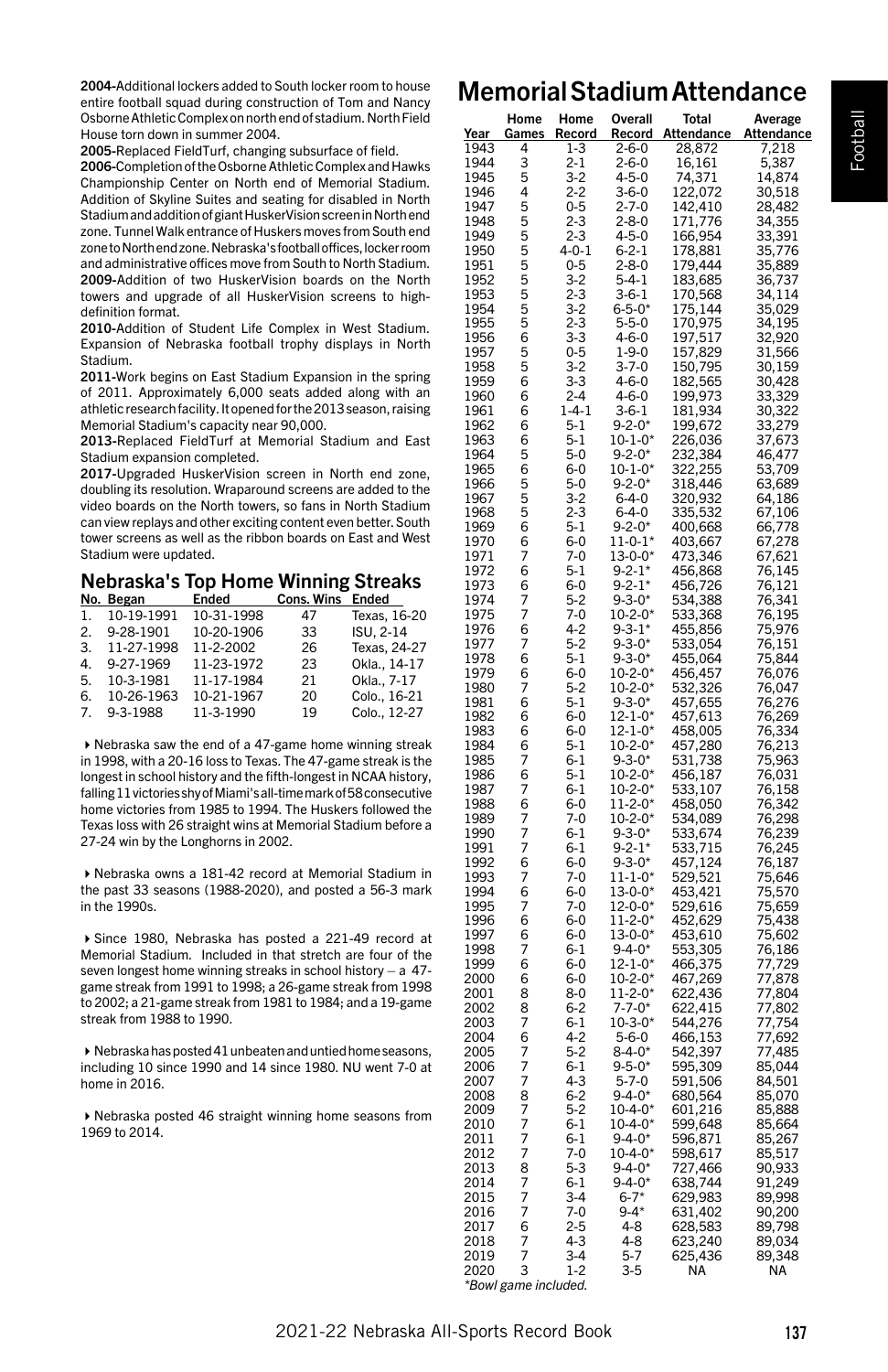# Memorial Stadium Records

Team Records Largest Crowd: 91,585; Miami, Sept. 20, 2014 Largest Crowd (Non-Conference): 91,585, Miami, Sept. 20, 2014 Largest Crowd (Conference): 91,260, Iowa, Nov. 29, 2013 Most Home Games Won: 8; 2001 Fewest Home Games Won: 0; 1947, 1951, 1957 Most Home Games Lost: 5; 1947, 1951, 1957, 2017 Biggest Victory Margin: 68; 68-0, New Mexico State, Sept. 18, 1982 Biggest Victory Margin (Conference): 63; 77-14; Iowa State, Nov. 15, 1997 Most Points Both Teams (Conference): 105 (NU 63, Oklahoma State 42, HC), Oct. 15, 1988 Most Points Both Teams (Non-Conference): 105 (NU 77, Arizona State 28), Sept. 16, 1995 Most Points by NU: 77; Arizona St., Sept. 16, 1995; Iowa State, Nov. 15, 1997 Most Points by NU (Conference): 77; Iowa St., Nov. 15, 1997 Most Points by an Opponent: 61; Minnesota (61-7), Oct. 6, 1945 Most Points by an Opponent (Conference): 56; Ohio State (56-14), Oct. 14, 2017 56; Iowa (56-14), Nov. 24, 2017 Most Points by Nebraska, Any Quarter: 48; vs. Colorado, Oct. 22, 1983 Most Points by Nebraska, First Half: 63; Arizona St., Sept. 16, 1995; Iowa St., Nov. 15, 1997 Most Points by Nebraska, Second Half: 55; Colorado, Oct. 22, 1983 Biggest Losing Margin to Opponent: 54; Minnesota (61-7), Oct. 6, 1945 Biggest Losing Margin to Opponent (Conference): 48; Oklahoma (48-0), Oct. 22, 1949 Most Yards Rushing: 677 (NCAA record); NU vs. New Mexico State, Sept. 18, 1982 (78 att.) Most Yards Passing: 590; Louisiana Tech, Aug. 29, 1998 (46 comp., 68 att.) Most Total-Offense Yards: 883; NU vs. New Mexico St., Sept. 18, 1982 (677 rush, 206 pass, 104 att.) Most First Downs by Rush: 36 (NCAA record); NU vs. New Mexico State, Sept. 18, 1982 Most First Downs by Pass: 24; Nebraska vs. Iowa State, Oct. 1, 2005 Most Total First Downs: 44; NU vs. Utah State, Sept. 7, 1991 Fewest Yards Rushing Allowed, Game: (-45); NU vs. Kansas State, Oct. 16, 1976 (39 att.) Fewest Yards Passing Allowed: 0; several times, most recently, NU vs. Nicholls St., Sept. 9, 2006 Fewest Total-Offense Yards Allowed: 31; NU vs. South Dakota St., Sept. 21, 1963 (-17 rush, 48 pass) Most Quarterback Sacks: 11; NU vs. Oregon State, Sept. 30, 1989 (89 yards); vs. Maine, Sept. 3, 2005 (69 yards) Kickoff Return Yards: 248; Iowa State, Nov. 15, 1997 (10 returns) Punt Return Yards: 205; NU vs. Utah State, Sept. 5, 1987 (6 returns) Turnovers: 8; NU vs. Colorado, Oct. 21, 1967 (4 fumbles lost, 4 interceptions thrown); Texas A&M, Oct. 18, 2004 (5 INT, 3 fumbles lost) NU vs. Iowa State, Oct. 24, 2009 (3 INT, 5 fumbles lost) Most Interceptions Thrown: 7; Kansas State, Nov. 14, 1970 Most Penalties: 20 (170 yards); Notre Dame, Oct. 16, 1948 NU Record vs. All Opponents: 423-138-13 (.748) NU Record vs. Conference: 239-87-5 (.730) Longest NU Win Streak: 47; 1991-98 Longest NU Win Streak vs. Conference: 28; 1991-98 Unbeaten Home Seasons: 33 Perfect Home Seasons: 27 Consecutive Sellout Crowds: 375; 1962-present Current Nebraska Win Streak: L2 Current NU Regular-Season Conference Win Streak: L2

#### Individual Records

Most Yards Rushing: 307; Roy Helu Jr., vs. Missouri, Oct. 30, 2010 (28 att., 3 TD)

Most Rushing Attempts: 38; Rex Burkhead, vs. Iowa, Nov. 25, 2011 (160 yards, 1 TD); Eric Bieniemy, Colorado, Nov. 3, 1990 (137 yards, 4 TD)

Most Rushing Touchdowns: 4; many times, most recently, Jorvorskie Lane, Texas A&M, Oct. 20, 2007

Longest Run: 99 (TD); Gale Sayers, Kansas, Nov. 9, 1963 Most Yards Passing: 590; Tim Rattay, Louisiana Tech, Aug. 29, 1998 (68 att., 46 comp.)

Most Pass Attempts: 68; Tim Rattay, Louisiana Tech, Aug. 29, 1998 (46 comp., 590 yards)

Most Pass Completions: 46; Tim Rattay, Louisiana Tech, Aug. 29, 1998 (68 att., 590 yards)

Most Passing Touchdowns: 7; Joe Ganz vs. Kansas State, Nov. 10, 2007 (40 att.)

Most Interceptions Thrown: 7; Lynn Dickey, Kansas State, Nov. 14, 1970 (47 att.)

Most Total-Offense Yards: 568; Tim Rattay, Louisiana Tech, Aug. 29, 1998 (-22 rush, 590 pass)

Most Total-Offense Attempts: 74; Tim Rattay, Louisiana Tech, Aug. 29, 1998 (6 rush, 68 pass)

Most Receiving Yards: 405; Troy Edwards, Louisiana Tech, Aug. 29, 1998 (21 rec., 3 TD)

Most Receptions: 21; Troy Edwards, Louisiana Tech, Aug. 29, 1998 (405 yards, 3 TD)

Most Touchdown Receptions: 3; five times, most recently, Frantz Hardy vs. Kansas St., Nov. 10, 2007

Longest Touchdown Reception: 98 (TD); Joe Stewart from Pete Woods, Missouri, Oct. 23, 1976

Most All-Purpose Yards: 341; Ameer Abdullah vs. Rutgers Oct. 24, 2014 (25 att.)

Most Tackles: 30; Clete Pillen vs. Oklahoma State, Nov. 6, 1976 (14 UT, 16 AT)

Most Tackles for Loss: 7; Jim Skow vs. Missouri, Oct. 19, 1985 (40 yards)

Most Sacks: 4; five times, most recently, Mike Rucker vs. Texas Tech, Oct. 19, 1996 (24 yards)

Most PBU: 7, Ralph Brown vs. Colorado, Nov. 29, 1996

Most Interceptions: 3; Dana Stephenson vs. Colorado, Nov. 1, 1969; Joe Blahak vs. Kansas State, Nov. 14, 1970; Matt O'Hanlon vs. Oklahoma, Nov. 7, 2009

Longest Interception Return: 98 (TD); Aaron Sam, McNeese State vs. Nebraska, Sept. 6, 2014

Longest Kickoff Return: 100 (TD); Ameer Abdullah vs. Fresno State, Sept. 10, 2010; Tracy Lampley, Southern Miss, Sept. 1, 2012

Longest Punt Return: 95 (TD); Eric Hagg vs. Texas, Oct. 16, 2010

Longest Punt: 93; Don Birdsey, Kansas State, Nov. 8, 1980

Most Field Goals: 5; Brian Franco, Penn State, Sept. 26, 1981 (5 att.); Bruce Kallmeyer, Kansas, Oct. 31, 1981 (5 att.); Drew Brown, Nebraska vs. Southern Miss, Sept. 26, 2015 (7 att.)

Longest Field Goal: 57; Alex Henery, vs. Colorado, Nov. 28, 2008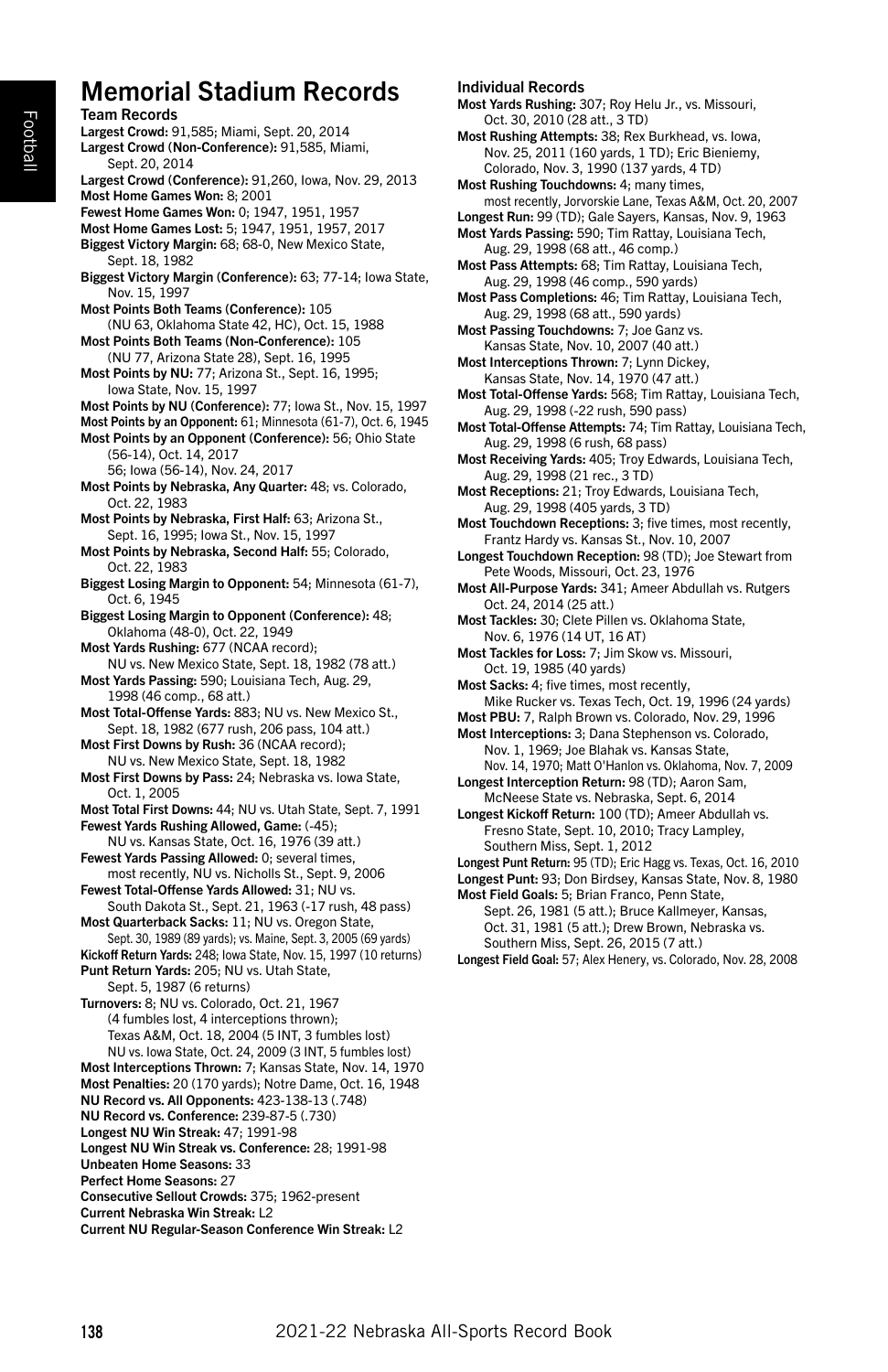# Huskers' Top 10 Home Crowds

| No. | Attend. | Opponent                   | Date       |
|-----|---------|----------------------------|------------|
| 1.  | 91.585  | Miami (W, 41-31)           | 9-20-2014  |
| 2.  | 91.471  | <b>UCLA (L. 21-41)</b>     | 9-14-2013  |
| 3.  | 91.441  | Florida Atlantic (W. 55-7) | 8-30-2014  |
| 4.  | 91,260  | lowa (L, 17-38)            | 11-29-2013 |
| 5.  | 91.255  | Illinois (W, 45-14)        | 9-27-2014  |
| 6.  | 91.186  | Minnesota (L. 24-28)       | 11-22-2014 |
| 7.  | 91.185  | Wyoming (W. 37-34)         | 8-31-2013  |
| 8.  | 91.140  | Northwestern (W. 27-24)    | 11-2-2013  |
| 9.  | 91.107  | Purdue (W, 35-14)          | 11-1-2014  |
| 10. | 91.088  | Rutgers (W, 42-24)         | 10-25-2014 |

# Top Crowd for Non-Conference Opponent 91,585 Miami (W, 41-31) 9-20-2014

## Top 10 Average Overall Attendance (All Games)

| No. | Year | Games | Record       | Total     | Average |
|-----|------|-------|--------------|-----------|---------|
| 1.  | 2013 | 13    | $9 - 4 - 0$  | 1.096.097 | 84.315  |
| 2.  | 2011 | 13    | $9 - 4 - 0$  | 1,043,031 | 80,233  |
| 3.  | 2014 | 13    | $9 - 4 - 0$  | 1,006,253 | 77.404  |
| 4.  | 2017 | 12    | $4 - 8 - 0$  | 918.096   | 76.508  |
| 5.  | 2006 | 14    | $9 - 5 - 0$  | 1.063.622 | 75.973  |
| 6.  | 2008 | 13    | $9 - 4 - 0$  | 983.745   | 75.673  |
| 7.  | 2010 | 14    | $10 - 4 - 0$ | 1.057.435 | 75.531  |
| 8.  | 2016 | 13    | $9 - 4 - 0$  | 979.337   | 75.333  |
| 9.  | 2007 | 12    | $5 - 7 - 0$  | 883.319   | 73.610  |
| 10. | 2009 | 14    | $10 - 4 - 0$ | 1.010.137 | 72,153  |
|     |      |       |              |           |         |

# Top 10 Average Home Attendance

| No. | Year | Games | Record       | Total   | Average |
|-----|------|-------|--------------|---------|---------|
| 1.  | 2014 | 7     | $9 - 4 - 0$  | 638.744 | 91,249  |
| 2.  | 2013 | 8     | $9 - 4 - 0$  | 727.466 | 90.933  |
| 3.  | 2016 | 7     | $9 - 4 - 0$  | 631.402 | 90.200  |
| 4.  | 2015 | 7     | $6 - 7 - 0$  | 629,983 | 89,998  |
| 5.  | 2017 | 7     | $4 - 8 - 0$  | 628,583 | 89.798  |
| 6.  | 2019 | 7     | $5 - 7 - 0$  | 625.436 | 89.348  |
| 7.  | 2018 | 7     | $4 - 8 - 0$  | 623.240 | 89.034  |
| 8.  | 2009 | 7     | $10 - 4 - 0$ | 601.216 | 85,888  |
| 9.  | 2010 | 7     | $10 - 4 - 0$ | 599.648 | 85,648  |
| 10. | 2012 | 7     | $10 - 4 - 0$ | 598.617 | 85.517  |

# 10 Largest Crowds To See the Huskers

| No. | Opponent                           | Attend. |
|-----|------------------------------------|---------|
| 1.  | at Michigan, Nov. 19, 2011         | 113.718 |
| 2.  | at Michigan, Nov. 9, 2013          | 112,204 |
| 3.  | at Penn State, Sept. 14, 2002      | 110.753 |
| 4.  | at Ohio State, Nov. 5, 2016        | 108.750 |
| 5.  | at Penn State, Nov. 12, 2011       | 107,903 |
| 6.  | at Ohio State, Oct. 6, 2012        | 106,102 |
| 7.  | at Penn State. Nov. 23, 2012       | 98.517  |
| 8.  | Miami (Rose Bowl), Jan. 3, 2002    | 93.781  |
| 9.  | Stanford (Rose Bowl), Jan. 1, 1941 | 92.000  |
|     | at USC, Sept. 16, 2006             | 92.000  |
|     |                                    |         |

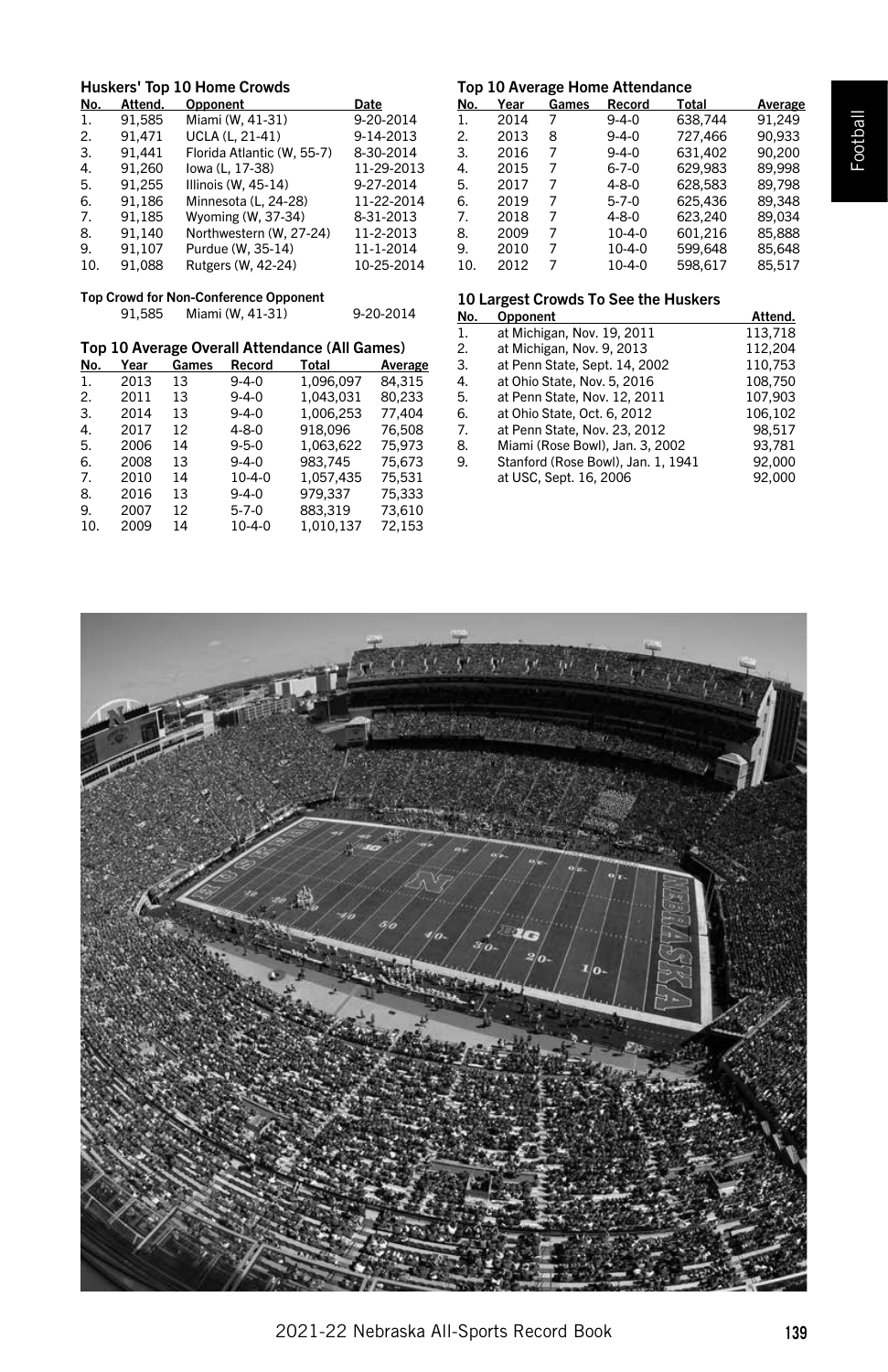# Series Records vs. Big Ten

Illinois Series

Next Scheduled Meeting: Aug. 28, 2021 in Champaign Games: 18 Standing: Nebraska leads, 13-4-1 At Lincoln: Nebraska leads, 9-1-0 At Memorial Stadium: Nebraska leads, 5-1-0 At Champaign: Nebraska leads, 4-2-1

Current win streak (start): Illinois, 1 game (2020)

| Rank       |           |        |        |          |  |
|------------|-----------|--------|--------|----------|--|
| Date       | Site      | NU/ILL | Result | Score    |  |
| 10/24/1892 | Lincoln   |        | W      | $6 - 0$  |  |
| 11/26/1903 | Lincoln   |        | W      | 16-0     |  |
| 11/24/1904 | Lincoln   |        | W      | 16-10    |  |
| 11/30/1905 | Lincoln   |        | W      | $24-6$   |  |
| 10/6/1923  | Champaign |        | L      | $7 - 24$ |  |
| 10/4/1924  | Lincoln   |        | L      | $6-9$    |  |
| 10/3/1925  | Champaign |        | W      | $14-0$   |  |
| 9/26/1953  | Champaign |        | т      | 21-21    |  |
| 9/21/1985  | Lincoln   | 18/    | W      | 52-25    |  |
| 9/20/1986  | Champaign | 6/     | W      | 59-14    |  |
| 10/5/2013  | Lincoln   | I      | W      | 39-19    |  |
| 9/27/2014  | Lincoln   | 21/    | W      | 45-14    |  |
| 10/3/2015  | Champaign | 1      | L      | 13-14    |  |
| 10/1/2016  | Lincoln   | 15/    | w      | 31-16    |  |
| 9/29/2017  | Champaign |        | W      | $28-6$   |  |
| 11/10/2018 | Lincoln   |        | W      | 54-35    |  |
| 9/21/2019  | Champaign |        | W      | 42-38    |  |
| 11/21/2020 | Lincoln   |        | L      | 23-41    |  |
|            |           |        |        |          |  |

| <b>Series scoring</b> | Total | Average |
|-----------------------|-------|---------|
| Nebraska              | 496   | 27.6    |
| <b>Illinois</b>       | 292   | 16.2    |

Highest NU score: 59 in 1986 (59-14) Widest NU margin: 45 in 1986 (59-14) Highest ILL score: 25 in 1985 (52-25) Widest ILL margin: 18 in 2020 (41-23) Highest-scoring game: 89 in 2018 (NU 54, ILL 35) Lowest-scoring game: 6 in 1892 (NU 6, ILL 0) Longest NU win streak: four games, three times Longest ILL win streak: two games, 1923-24 Shutouts by (last time): NU 3 (1925), ILL none

Series Notes: Nebraska The 2021 game will be played in Champaign after originally being set for Dublin, Ireland. The Aug. 28 game marks the earliest conference game in school history and the first time NU has opened with a league foe (in a full season) since 2003. Nebraska and Illinois meet every season as members of the Big Ten West. The 2021 game will mark the fifth time since NU joined the Big Ten that the game has served as the conference opener for both teams. Nebraska has won six of eight matchups as Big Ten opponents. The Huskers are 9-2 against Illinois in Lincoln, including a 4-1 mark as conference foes. NU's 54-35 win in 2018 marked the Huskers first 50-point game in Big Ten Conference play, and is tied for the most points NU has ever scored in a Big Ten game. The only meetings between 1953 and 2013 came in 1985 and 1986 when the Huskers easily won both ends of a homeand-home series. One of the more memorable wins in the first half-century of Nebraska football was a 14-0 victory over Red Grange and the Illini on Oct. 3, 1925. It was the only time in Grange's career that he was held scoreless in a home game. NU's second-ever meeting with a Big Ten school came against Illinois with a 6-0 victory on Oct. 24, 1892. NU opened the series with four straight wins in Lincoln from 1892 to 1905. Illinois has never been ranked at game time in 18 meetings with NU.

# Indiana Series

Next Scheduled Meeting: Oct. 1, 2022 in Lincoln Games: 21

Standing: Indiana leads, 10-8-3 At Lincoln: Indiana leads, 8-5-2

At Memorial Stadium: Indiana leads, 8-5-2

At Bloomington: Nebraska leads, 3-2-1

Current win streak (start): Indiana, one game (2019)

| Rank       |             |        |        |              |  |
|------------|-------------|--------|--------|--------------|--|
| Date       | Site        | NU/IND | Result | <b>Score</b> |  |
| 10/17/1936 | Lincoln     |        | W      | 13-9         |  |
| 10/30/1937 | Lincoln     | 11/    | W      | $7-0$        |  |
| 10/15/1938 | Lincoln     |        | T      | $0-0$        |  |
| 9/30/1939  | Bloomington |        | T      | $7 - 7$      |  |
| 10/12/1940 | Lincoln     |        | W      | $13 - 7$     |  |
| 10/18/1941 | Lincoln     | 15/    | L      | 13-21        |  |
| 10/10/1942 | Lincoln     |        | L      | $0 - 12$     |  |
| 10/9/1943  | Lincoln     |        | L      | 13-54        |  |
| 10/14/1944 | Bloomington | /19t   | L      | $0 - 54$     |  |
| 10/13/1945 | Bloomington | /8     | L      | 14-54        |  |
| 10/26/1946 | Lincoln     |        | L      | $7 - 27$     |  |
| 9/27/1947  | Lincoln     |        | L      | $0 - 17$     |  |
| 9/30/1950  | Lincoln     |        | Т      | 20-20        |  |
| 10/20/1956 | Lincoln     |        | L      | 14-19        |  |
| 10/17/1959 | Lincoln     |        | L      | $7-23$       |  |
| 9/20/1975  | Lincoln     | 6/     | W      | 45-0         |  |
| 9/18/1976  | Bloomington | 8/     | W      | 45-13        |  |
| 10/1/1977  | Lincoln     | 11/    | W      | $31 - 13$    |  |
| 9/30/1978  | Bloomington | 12/    | W      | 69-17        |  |
| 10/15/2016 | Bloomington | 10/    | W      | 27-22        |  |
| 10/26/2019 | Lincoln     |        | L      | 31-38        |  |
|            |             |        |        |              |  |

| Series scoring | Total | Average |
|----------------|-------|---------|
| Nebraska       | 376   | 17.9    |
| Indiana        | 427   | 20.3    |

Highest NU score: 69 in 1978 (69-17)

Widest NU margin: 52 in 1978 (69-17)

Highest IND score: 54 in 1943 (54-13), 1944 (54-0), and 1945 (54-14)

Widest IND margin: 54 in 1944 (54-0)

Highest-scoring game: 86 in 1978 (NU 69-17)

Scoreless tie: 1938

Longest NU win streak: five games, 1975-2016

Longest IND win streak: seven games, 1941-47

Longest IND unbeaten streak: 10 games, 1941-59

Shutouts by (last time): NU 3 (1975), IND 4 (1947)

Series Notes: After making its first trip to Lincoln for a Big Ten Conference game in 2019, Nebraska and Indiana will not face each other again until a 2022 matchup in Lincoln. The Hoosiers were the last Big Ten team to make the visit to Memorial Stadium in league play. Indiana and Nebraska met for the first time as Big Ten opponents in Bloomington in 2016 with 10th-ranked Nebraska winning 27-22. The schools did not meet in the first five seasons Nebraska was a member of the conference. Prior to 2016, the four previous meetings came under Coach Tom Osborne, and the Huskers posted a combined margin of 190-43. Those victories snapped a 10-game NU winless streak in the series that dated back to a 13-7 win over Indiana at Memorial Stadium in 1940. Fifteen of the 21 games in the series have been played in Lincoln. IU has enjoyed success, posting an 8-5-2 record in its trips to Nebraska. In fact, from 1940 to 1959, Indiana went 7-0-1 at Memorial Stadium. Nebraska has been ranked in the top 12 of the AP poll in five of the last six meetings between the schools.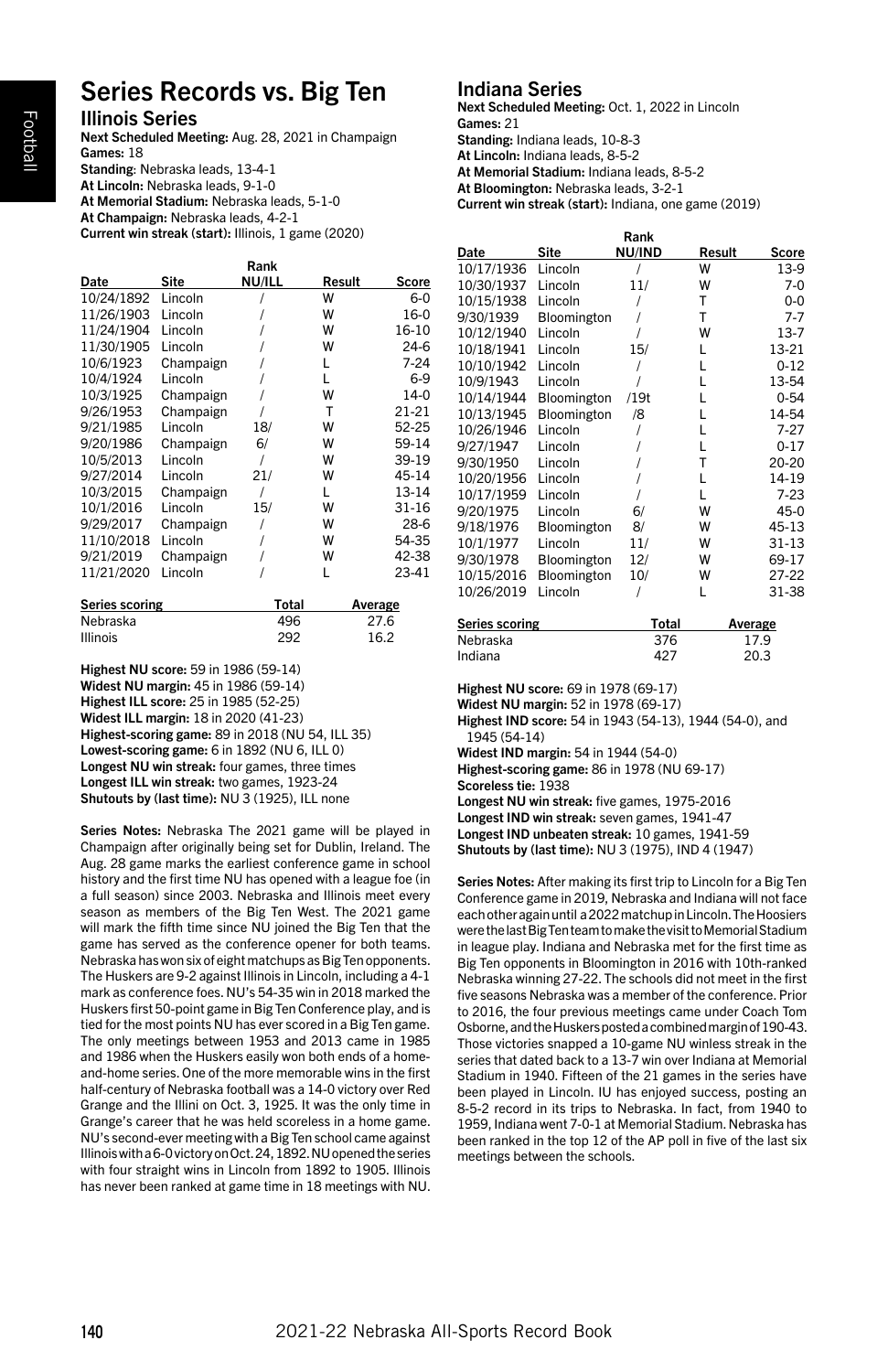## Iowa Series

Next Scheduled Meeting: Nov. 26, 2021 in Games: 51 Standing: Nebraska leads, 29-19-3 At Lincoln: Nebraska leads, 15-6-1 At Memorial Stadium: Nebraska leads, 11-5-0 At Iowa City: Nebraska leads, 10-9-0 At Neutral Sites: 4-4-2 (Omaha 3-3-2, Council Bluffs 1-1-0) Current win streak (start): Iowa, six games (2015)

| Rank                  |                       |                |        |            |
|-----------------------|-----------------------|----------------|--------|------------|
| Date                  | Site                  | <b>NU/IOWA</b> | Result | Score      |
| 11/26/1891            | Omaha                 | 1              | L      | $0 - 22$   |
| 11/24/1892            | Omaha                 | I              | T      | 10-10      |
| 11/30/1893            | Omaha                 | 1              | W      | 20-18      |
| 11/29/1894            | Omaha                 | 1              | W      | $36-0$     |
| 11/28/1895            | Omaha                 | 1              | W      | $6-0$      |
| 11/26/1896            | Omaha                 | 1              | T      | 0-0        |
| 11/28/1896            | Omaha                 | 1              | L      | $0 - 6$    |
| 11/25/1897            | <b>Council Bluffs</b> | 1              | W      | $6-0$      |
| 11/24/1898            | <b>Council Bluffs</b> | 1              | Г      | $5-6$      |
| 11/4/1899             | Omaha                 | 1              | Г      | $0 - 30$   |
| 10/31/1903            | Iowa City             | 1              | W      | 17-6       |
| 11/5/1904             | Lincoln               | 1              | W      | 17-6       |
| 10/31/1908            | Iowa City             | 1              | W      | $11-8$     |
| 10/23/1909            | Lincoln               |                | T      | 6-6        |
|                       |                       | 1              |        |            |
| 11/22/1913            | Lincoln               | 1              | W<br>W | $12-0$     |
| 11/21/1914            | Iowa City             | 1              |        | $16-7$     |
| 11/20/1915            | Lincoln               | 1              | W      | $52-7$     |
| 11/26/1916            | Iowa City             | 1              | W      | 34-17      |
| 10/13/1917            | Lincoln               | I              | W      | $47-0$     |
| 10/5/1918             | Lincoln               | 1              | Г      | $0 - 12$   |
| 10/4/1919             | Iowa City             | 1              | L      | $0 - 18$   |
| 11/22/1930            | Iowa City             | 1              | L      | 7-12       |
| 11/7/1931             | Lincoln               | 1              | W      | 7-0        |
| 11/5/1932             | Iowa City             | 1              | W      | 14-13      |
| 11/25/1933            | Lincoln               | 1              | W      | 7-6        |
| 10/13/1934            | Lincoln               | 1              | W      | 14-13      |
| 11/20/1937            | Lincoln               | 11/            | W      | $28-0$     |
| 11/19/1938            | Iowa City             | 1              | W      | $14-0$     |
| 11/9/1940             | Lincoln               | 12/            | W      | 14-6       |
| 11/22/1941            | Lincoln               | 1              | W      | 14-13      |
| 9/26/1942             | Iowa City             | I              | L      | $0 - 27$   |
| 11/20/1943            | Lincoln               | 1              | L      | 13-33      |
| 11/4/1944             | Iowa City             | 1              | L      | $6 - 27$   |
| 11/24/1945            | Lincoln               | 1              | W      | $13-6$     |
| 10/12/1946            | Iowa City             | 1              | L      | $7 - 21$   |
| 9/22/1979             | Iowa City             | 7/             | W      | 24-21      |
| 9/20/1980             | Lincoln               | 6/             | w      | $57-0$     |
| 9/12/1981             | Iowa City             | 71             | L      | $7 - 10$   |
| 9/11/1982             | Lincoln               | 3/             | W      | 42-7       |
| 9/4/1999              | Iowa City             | 5/             | W      | $42 - 7$   |
| 9/23/2000             | Lincoln               | 1/             | W      | 42-13      |
| 11/25/2011            | Lincoln               | 21/            | W      | $20 - 7$   |
| 11/23/2012            | Iowa City             | 17/            | W      | $13-7$     |
| 11/29/2013            | Lincoln               | 1              | Г      | 17-38      |
| 11/28/2014            | Iowa City             | 1              | W      | 37-34 (ot) |
| 11/27/2015            | Lincoln               | /3             | L      | 20-28      |
| 11/25/2016            | Iowa City             | 17/            | L      | 10-40      |
| 11/24/2017            | Lincoln               | 1              | L      | 14-56      |
| 11/23/2018            | Iowa City             | 1              | L      | 28-31      |
| 11/29/2019            | Lincoln               | /24            | L      | 24-27      |
| 11/27/2020            | Iowa City             | I              | L      | 20-26      |
| <b>Series scoring</b> |                       | Total          |        | Average    |
| Nebraska              |                       | 870            |        | 17.1       |

| Nebraska | 870 | 17.1 |
|----------|-----|------|
| lowa     | 701 | 13.7 |

Highest NU score: 57 in 1980 Widest NU margin: 57 in 1980 (57-0) Highest Iowa score: 56 in 2017 (14-56) Widest Iowa margin: 42 in 2017 (14-56) Highest-scoring game: 71 in 2014 (NU 37, IOWA 34) Scoreless tie: 1896 Longest NU win streak: eight games, 1931-41 Longest Iowa win streak: six games, 2015-present Shutouts by (last time): NU 10 (1980), Iowa 7 (1942)

Series Notes: Nebraska and Iowa began the Heroes Game tradition with the first meeting as Big Ten opponents in 2011. The road team has won six of the past nine games. Iowa extended its win streak in the series to six games with a 26-20 win in Iowa City in 2020, the third straight year the Hawkeyes won by six or fewer points, including last-second field goals in 2018 and 2019. The schools have met on Black Friday each of the Huskers' 10 seasons in the Big Ten and are scheduled to do so through at least 2025. Nebraska has played on the day after Thanksgiving each year since 1990, including matchups with Oklahoma (1990-95), Colorado (1996-2010) and Iowa (2011-present). Iowa's 56 points in 2017 were the the most points the Hawkeyes have scored in 51 meetings with the Huskers. Iowa was ranked No. 3 entering the 2015 game in Lincoln, the first time NU faced a ranked Hawkeye team (Iowa was also ranked in 2019). In 2014, Nebraska rallied from a 17-point second-half deficit, tying the largest road comeback in school history. The Huskers prevailed 37-34 in overtime. No. 1 Nebraska rolled to a 42-13 win at Memorial Stadium in 2000 in the final non-conference meeting, a year after the No. 5 Huskers cruised to a 42-7 victory in Iowa City in 1999. NU was ranked at game time in eight straight meetings from 1979-2012. The Huskers were 7-1 in those contests, suffering a 10-7 defeat to the Hawkeyes on Sept. 12, 1981. Nebraska held the Hawkeyes to 13 or fewer points in seven straight matchups from 1980 through 2012. NU is 15-6-1 all-time against Iowa in Lincoln, including 11-5 at Memorial Stadium. The first true home game in the series was played at Iowa City on Oct. 31, 1903, with Nebraska coming away with a 17-6 win. The previous 10 meetings had come on neutral fields in the Omaha/Council Bluffs area with the two teams battling to a 4-4-2 deadlock.

# Maryland Series

Next Scheduled Meeting: Nov. 11, 2023 in Lincoln Games: 2

Standing: Nebraska leads, 2-0-0

At Lincoln: Nebraska leads, 1-0-0

At Memorial Stadium: Nebraska leads, 1-0-0

At College Park: Nebraska leads, 1-0-0

Current win streak (start): Nebraska, two game (2016)

| Rank               |                         |       |        |       |  |
|--------------------|-------------------------|-------|--------|-------|--|
| Date               | Site                    | NU/MD | Result | Score |  |
| 11/19/2016 Lincoln |                         | 19/   | w      | 28-7  |  |
|                    | 11/23/2019 College Park |       | w      | 54-7  |  |

| Series scoring | Total | Average |
|----------------|-------|---------|
| Nebraska       | 82    | 41.0    |
| Maryland       | 14    | 7.0     |

Highest NU score: 54 in 2019 (54-7)

Widest NU margin: 47 in 2019 (54-7) Highest MD score: 7 in 2016 (28-7) and 2019 (54-7) Widest MD margin: Never won Highest-scoring game: 61 in 2019 (NU 54, MD 7) Lowest-scoring game: 35 in 2016 (NU 28, MD 7) Longest NU win streak: two games, 2016-present Longest MD win streak: Never won

Shutouts by (last time): NU none, MD none

Series Notes: Nebraska and Maryland met for the first time in 2016, with NU winning 28-7 in Lincoln. Nebraska held Maryland scoreless for the first three quarters and allowed only 207 yards. Nebraska's trip to Maryland in 2019 marked the Huskers' first-ever game in the state of Maryland. Before that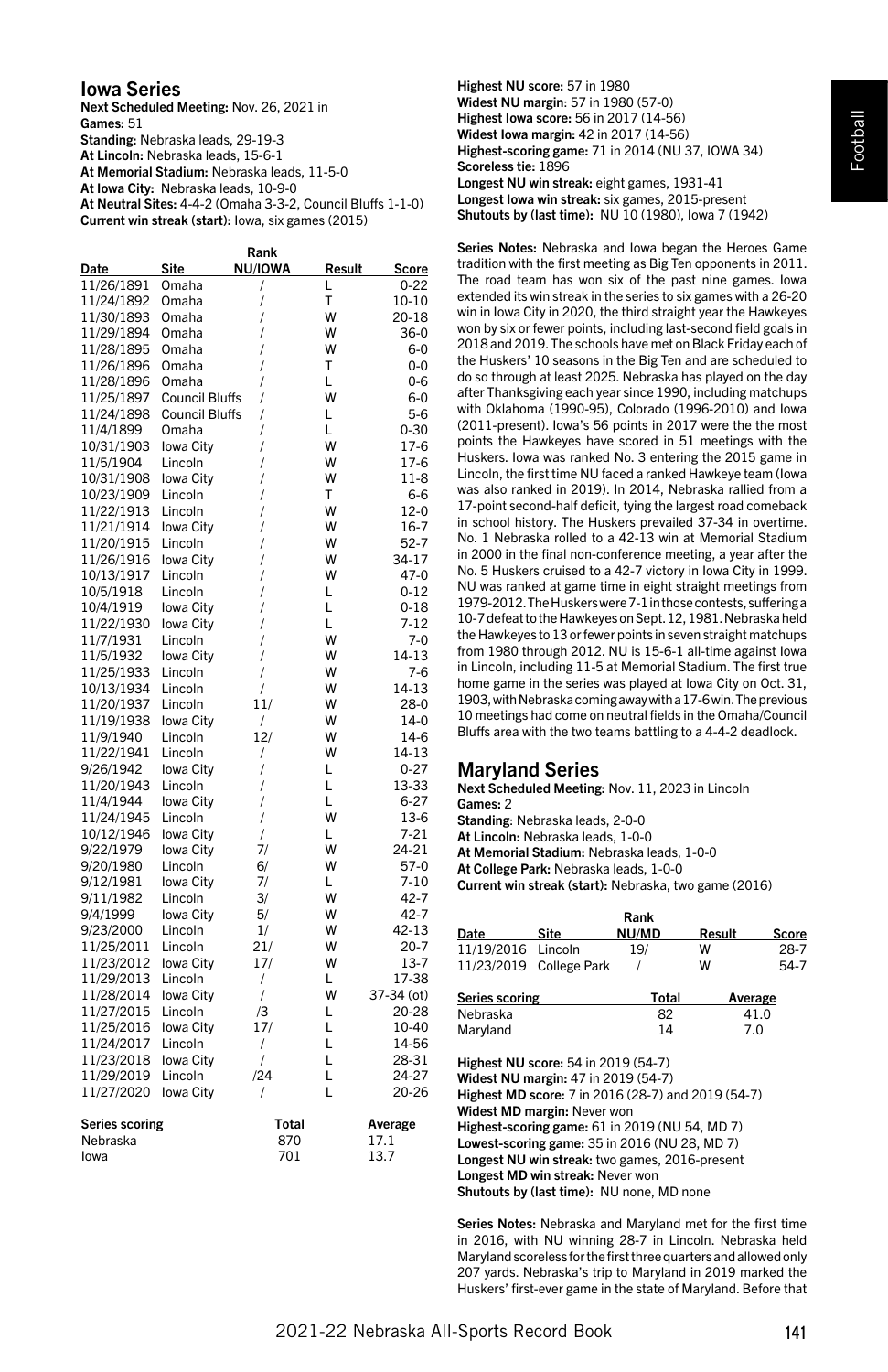Football

meeting, the Terrapins were the only Big Ten team Nebraska had never played on the road. The Huskers won 54-7 in the 2019 meeting, marking Nebraska's largest margin of victory in a Big Ten Conference game, while the 54 points tied for the Huskers' highest-scoring effort in a Big Ten game. The teams are not set to play again until Nov. 11, 2023 in Lincoln.

# Michigan Series

Next Scheduled Meeting: Oct. 9, 2021, in Lincoln Games: 10 Standing: Michigan leads, 5-4-1 At Lincoln: Nebraska leads, 1-0-1 At Memorial Stadium: Nebraska leads, 1-0-0 At Ann Arbor: Michigan leads, 4-2-0 At Neutral Sites: Series tied, 1-1-0 Current win streak (start): Michigan, one game (2018)

|            |                            | Rank           |        |           |
|------------|----------------------------|----------------|--------|-----------|
| Date       | Site                       | <b>NU/MICH</b> | Result | Score     |
| 10/21/1905 | Ann Arbor                  |                |        | $0 - 31$  |
| 11/25/1911 | Lincoln                    |                | т      | $6-6$     |
| 10/27/1917 | Ann Arbor                  |                | L      | $0 - 20$  |
| 9/29/1962  | Ann Arbor                  |                | W      | $25 - 13$ |
| 1/1/1986   | Tempe*                     | 7/5            | L      | 23-27     |
| 12/28/2005 | San Antonio**              | /20            | W      | 32-28     |
| 11/19/2011 | Ann Arbor                  | 17/20          | L      | 17-45     |
| 10/27/2012 | Lincoln                    | /20            | W      | $23-9$    |
| 11/9/2013  | Ann Arbor                  |                | W      | 17-13     |
| 9/22/2018  | Ann Arbor                  | /19            | L      | 10-56     |
|            | *Fiesta Bowl: **Alamo Bowl |                |        |           |

| Series scoring | Total | Average |
|----------------|-------|---------|
| Nebraska       | 153   | 15.3    |
| Michigan       | 248   | 24.8    |

Highest NU score: 32 in 2005

Widest NU margin: 14 (23-9) in 2012 Highest MICH score: 56 in 2018 Widest MICH margin: 46 (56-10) in 2018 Highest-scoring game: 66 in 2018 (MICH 56, NU 10) Lowest-scoring game: 12 in 1911 (NU 6, MICH 6) Longest NU win streak: two games, 2012-13 Longest MICH win streak: one game, five times Shutouts by (last time): NU none, MICH 2 (1917)

Series Notes: The 2021 meeting will be the first between the schools in Lincoln since 2012, and just the second at Memorial Stadium since Nebraska joined the Big Ten. After meeting only four times in the Huskers' first 10 years in the conference, the schools are scheduled to meet each year from 2021 to 2025. The Huskers won back-to-back games in 2012 and 2013, giving NU the only winning streak in series history. Nebraska allowed just one Michigan touchdown in winning the 2012 and 2013 meetings. The 2012 game in Lincoln was Michigan's first trip to Lincoln in 101 years and the first-ever game between the schools at Memorial Stadium. Michigan's only other trip to Lincoln came on Nov. 25, 1911, when the teams battled to a 6-6 tie. First-year Nebraska head coach Bob Devaney led the Cornhuskers to a 25-13 victory over the Wolverines in Ann Arbor on Sept. 29, 1962. Between 1962 and 2011, the two traditional powerhouses split a pair of bowl matchups, with No. 5 Michigan defeating No. 7 Nebraska, 27-23, on Jan. 1, 1986, in the Fiesta Bowl following the 1985 regular season. NU knocked off No. 20 Michigan, 32-28, in the 2005 Alamo Bowl, posting the largest bowl comeback in school history.

# Michigan State Series

Next Scheduled Meeting: Sept. 25, 2021 in East Lansing Games: 11 Standing: Nebraska leads, 9-2-0 At Lincoln: Nebraska leads, 6-1-0 At Memorial Stadium: Nebraska leads, 4-1-0 At East Lansing: Nebraska leads, 2-1-0 At Neutral Sites: Nebraska leads, 1-0-0 Current win streak (start): Nebraska, two games (2015)

|             |              | Rank          |        |          |
|-------------|--------------|---------------|--------|----------|
| Date        | Site         | <b>NU/MSU</b> | Result | Score    |
| 10/24/1914  | Lincoln      |               | w      | $24-0$   |
| 11/20/1920  | Lincoln      |               | w      | $35 - 7$ |
| 9/9/1995    | East Lansing | 2/            | w      | 50-10    |
| 9/7/1996    | Lincoln      | 1/            | w      | 55-14    |
| 12/29/2003  | San Antonio* | 221           | w      | $17-3$   |
| 10/29/2011  | Lincoln      | 13/9          | w      | $24-3$   |
| 11/3/2012   | East Lansing | 21/           | w      | 28-24    |
| 11/16/2013  | Lincoln      | /14           | L      | 28-41    |
| 10/4/2014   | East Lansing | 19/10         | L      | 22-27    |
| 11/7/2015   | Lincoln      | /6            | w      | 39-38    |
| 11/17/2018  | Lincoln      |               | w      | $9-6$    |
| *Alamo Bowl |              |               |        |          |

| Series scoring | Total | Average |
|----------------|-------|---------|
| Nebraska       | 331   | 30.1    |
| Michigan State | 173   | 15.7    |

Highest NU score: 55 in 1996

Widest NU margin: 41 in 1996 (55-14) Highest MSU score: 41 in 2013 (28-41) Widest MSU margin: 13 in 2013 (28-41) Highest-scoring game: 77 in 2015

Longest NU win streak: seven games, 1914-2012 Longest MSU win streak: two games, 2013-14

Shutouts by (last time): NU 1 (1914), MSU none

Series Notes: Nebraska defeated Michigan State, 9-6, in Lincoln in 2018, winning without a touchdown for the first time since a 3-0 win over Kansas State in 1937. Nebraska's 39-38 win over No. 6 MSU in 2015 marked just the third time in school history an unranked Nebraska team defeated a top-10 opponent. It was also the highest-ranked team NU had defeated in 14 seasons. MSU posted its first two wins in the series in 2013 and 2014. Nebraska's rally from a 10-point fourth-quarter deficit marked one of four second-half double-digit comebacks in 2012. The Spartans were held to 14 or fewer points in each of the first six meetings, including three points in consecutive meetings in 2003 and 2011. NU's win over No. 9 Michigan State in 2011 marked the second straight year the Huskers defeated a top-10 team in Lincoln. Second-ranked Nebraska posted a 50-10 victory at Michigan State in 1995, in the Huskers' first trip to East Lansing.

# Minnesota Series

Next Scheduled Meeting: Oct. 16, 2021, Minneapolis Games: 61 Standing: Minnesota leads, 34-25-2 At Lincoln: Nebraska leads, 12-10-0

At Memorial Stadium: Nebraska leads, 11-9-0

At Minneapolis: Minnesota leads, 23-13-2

At Neutral Sites: Minnesota leads, 1-0-0

Current win streak (start): Minnesota, two games (2019)

| Rank       |             |       |        |          |  |
|------------|-------------|-------|--------|----------|--|
| Date       | Site        | NU/UM | Result | Score    |  |
| 11/29/1900 | Lincoln     |       |        | 12-20    |  |
| 10/12/1901 | Minneapolis |       |        | $0 - 19$ |  |
| 10/18/1902 | Minneapolis |       | w      | $6-0$    |  |
| 10/29/1904 | Minneapolis |       | L      | 12-16    |  |
| 11/18/1905 | Minneapolis |       |        | $0 - 35$ |  |
| 11/3/1906  | Minneapolis |       |        | $0 - 13$ |  |
| 10/19/1907 | Minneapolis |       |        | $5-8$    |  |
| 10/17/1908 | Minneapolis |       | т      | $0 - 0$  |  |
| 10/16/1909 | Omaha       |       |        | $0 - 14$ |  |
| 10/15/1910 | Minneapolis |       |        | $0 - 27$ |  |
| 10/21/1911 | Minneapolis |       |        | $3-21$   |  |
| 10/19/1912 | Minneapolis |       |        | $0 - 13$ |  |
| 10/18/1913 | Lincoln     |       | w      | $7-0$    |  |
| 10/18/1919 | Minneapolis |       | т      | 6-6      |  |
| 10/15/1932 | Minneapolis |       |        | $6 - 7$  |  |
| 10/3/1934  | Minneapolis |       |        | $0 - 20$ |  |
| 10/12/1935 | Lincoln     |       |        | $7 - 12$ |  |
| 10/10/1936 | Minneapolis |       |        | $0 - 7$  |  |
| 10/2/1937  | Lincoln     |       | w      | 14-9     |  |
| 10/1/1938  | Minneapolis |       |        | $7 - 16$ |  |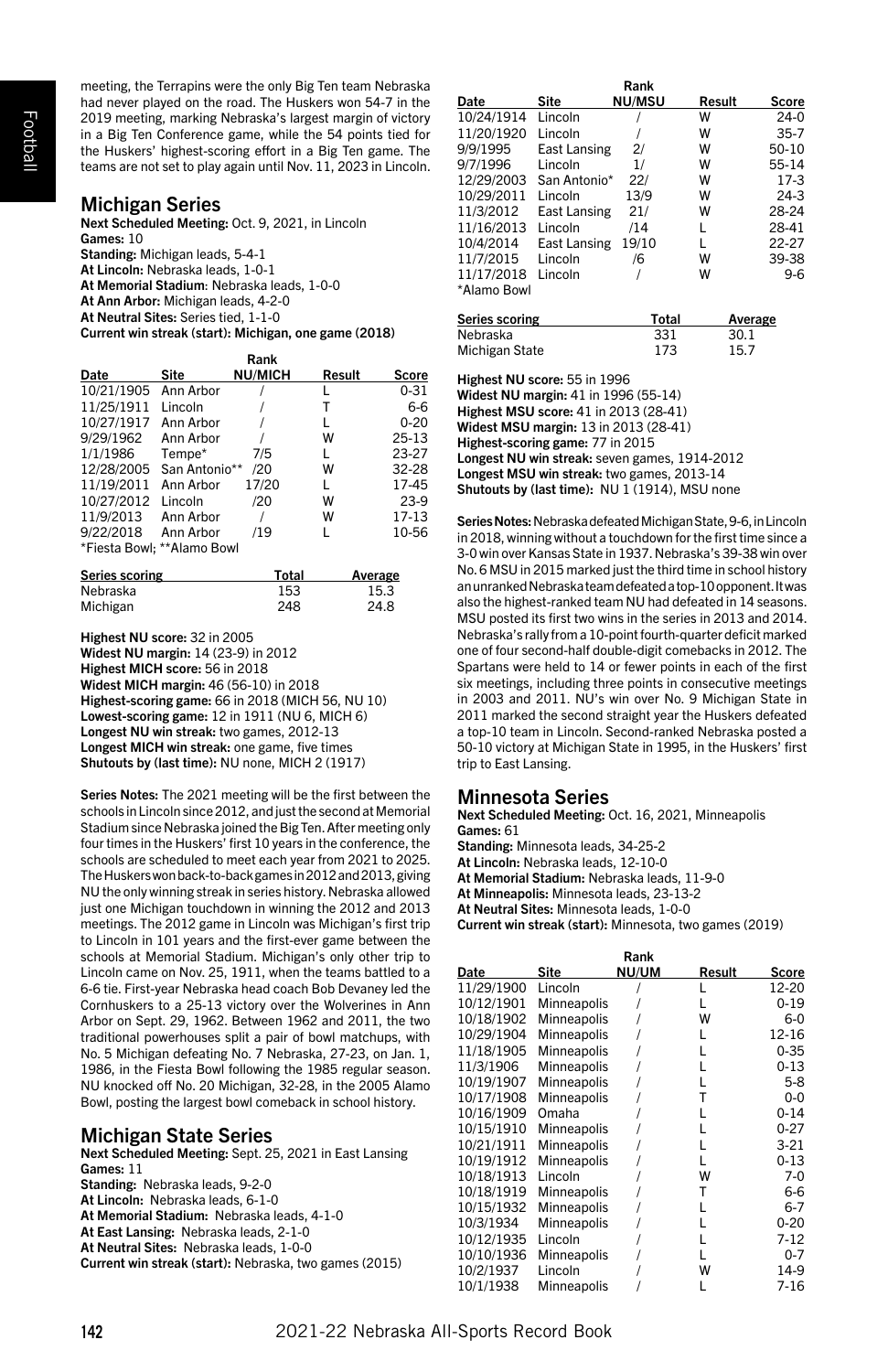| 10/7/1939             | Lincoln     | $\overline{1}$ | w | $6-0$     |
|-----------------------|-------------|----------------|---|-----------|
| 10/5/1940             | Minneapolis | $\overline{1}$ | L | $7 - 13$  |
| 11/8/1941             | Minneapolis | $\overline{2}$ | L | $0 - 9$   |
| 10/17/1942            | Lincoln     | /14            | L | $2 - 15$  |
| 10/2/1943             | Minneapolis | $\overline{1}$ | L | $0 - 54$  |
| 9/30/1944             | Minneapolis | 1              | L | $0 - 39$  |
| 10/6/1945             | Lincoln     | 1              | L | $7 - 61$  |
| 9/28/1946             | Minneapolis | 1              | L | $6 - 33$  |
| 10/4/1947             | Lincoln     | I              | L | 13-28     |
| 10/2/1948             | Minneapolis | 1              | L | 13-39     |
| 10/1/1949             | Lincoln     | 1              | L | $6 - 28$  |
| 10/7/1950             | Minneapolis | I              | W | 32-26     |
| 10/20/1951            | Minneapolis | $\overline{I}$ | L | 20-39     |
| 11/15/1952            | Lincoln     | $\overline{I}$ | L | $7 - 13$  |
| 9/25/1954             | Minneapolis | 1              | L | $7 - 19$  |
| 9/26/1959             | Minneapolis | $\sqrt{ }$     | W | 32-12     |
| 9/24/1960             | Lincoln     | 12/            | L | 14-26     |
| 9/28/1963             | Minneapolis | $\prime$       | W | $14-7$    |
| 9/26/1964             | Minneapolis | $\overline{1}$ | W | 26-21     |
| 9/30/1967             | Lincoln     | 7/             | W | $7-0$     |
| 9/28/1968             | Minneapolis | 9/17           | W | 17-14     |
| 10/4/1969             | Minneapolis | $\prime$       | W | 42-14     |
| 10/3/1970             | Minneapolis | 6/             | W | 35-10     |
| 9/18/1971             | Lincoln     | 1/             | W | $35 - 7$  |
| 3/30/1972             | Lincoln     | 7/             | W | 49-0      |
| 10/6/1973             | Minneapolis | 2/             | W | 48-7      |
| 10/5/1974             | Lincoln     | 6/             | W | $54-0$    |
| 9/171983              | Minneapolis | 1/             | W | 84-13     |
| 9/15/1984             | Lincoln     | 1/             | W | $38-7$    |
| 9/23/1989             | Minneapolis | 3/             | W | 48-0      |
| 9/22/1990             | Lincoln     | 8/             | W | $56-0$    |
| 10/22/2011            | Minneapolis | 13/            | W | $41 - 14$ |
| 11/17/2012            | Lincoln     | 16/            | W | 38-14     |
| 10/26/2013            | Minneapolis | $\prime$       | L | 23-34     |
| 11/22/2014            | Lincoln     | 21/            | L | 24-28     |
| 10/17/2015            | Minneapolis | $\prime$       | W | 48-25     |
| 11/12/2016            | Lincoln     | 21/            | W | 24-17     |
| 11/11/2017            | Minneapolis | $\overline{1}$ | L | 21-54     |
| 10/20/2018            | Lincoln     | $\overline{I}$ | W | 53-28     |
| 10/12/2019            | Minneapolis | $\overline{1}$ | L | $7 - 34$  |
| 12/12/2020            | Lincoln     | $\prime$       | L | 17-24     |
| <b>Series scoring</b> |             | <b>Total</b>   |   | Average   |
| Nebraska              |             | 1,106          |   | 18.1      |
| Minnesota             |             | 1,089          |   | 17.9      |

Highest NU score: 84 in 1983 Widest NU margin: 71 (84-13) in 1983 Highest UM score: 61 in 1945 (61-7) Widest UM margin: 54 (61-7) in 1945 Highest-scoring game: 97 in 1983 (NU 84, UM 13) Scoreless tie: 1908

Longest NU win streak: 16 games, 1963-2012 Longest UM win streak: 10 games, 1940-49

Shutouts by (last time): NU 9 (1990), UM 12 (1944)

Series Notes: Before Nebraska joined the Big Ten, Minnesota was Nebraska's most frequent opponent among conference schools, with 51 meetings between 1900 and 1990. NU is 5-5 against the Gophers as Big Ten foes. The 2020 game was played on Dec. 12, the first December game in Memorial Stadium history. Nebraska's 2018 win (53-28) in Lincoln was Scott Frost's first as Nebraska head coach. Minnesota has won five of the eight meetings since 2013 after the Huskers had a 16-game win streak in the series. The 16-game NU win streak from 1963 to 2012 included lopsided NU wins in the first two meetings as Big Ten opponents. In the 2011 win, Nebraska scored the first 34 points, giving NU 145 consecutive points against the Gophers in three consecutive meetings. The first 14 of the wins in the 16-game streak came under Hall of Fame coaches Bob Devaney and Tom Osborne by a combined score of 553-100. NU was 8-0 against the Gophers under Devaney (225-73) and 6-0 under Osborne (328-27). Nebraska posted five shutouts in the winning streak. Nebraska defeated the Gophers for eight consecutive seasons from 1967 to 1974, including NU national championship seasons in 1970 (35-10 at Minneapolis) and 1971 (35-7 in Lincoln). NU posted back-to-back shutouts in the final two meetings in non-

league games (1989, 1990), winning by a combined margin of 104-0. Minnesota's 1960 national championship team posted a 26-14 win over Bill Jennings' Huskers in Lincoln in the Gophers' previous victory in the series. The Gophers also beat NU on their way to AP national titles in 1936 (7-0, Minneapolis), 1940 (13- 7, Minneapolis) and 1941 (9-0, Minneapolis). Minnesota has never played Nebraska as the nation's No. 1 team, while the Huskers have entered the game with Minnesota as the AP No. 1 three times (1971, 1983, 1984). In 1968, both teams were ranked at game time (NU 9, UM 17) for the only time in series history. Nebraska's 84 points in 1983 are the most scored by the Huskers during the modern era (since WW II). The 1983 offense had 790 total offensive yards - the third-highest total in school history, including 595 rushing yards. In the first 37 games in the series, which dates to 1900, Minnesota posted a 29-6-2 record and shut out the Huskers 12 times. The Gophers' last shutout came in 1941, which marked the second win in a 10-game winning streak by Minnesota.

# Northwestern Series

Next Scheduled Meeting: Oct. 2, 2021 in Lincoln

Games: 14 Standing: Nebraska leads, 8-6-0

At Lincoln: Nebraska leads, 4-3-0

At Memorial Stadium: Series tied, 3-3-0

At Evanston: Tied, 3-3

At Neutral Site: Nebraska leads, 1-0-0

Current win streak (start): Northwestern, one game (2020)

| Rank        |              |              |        |            |  |
|-------------|--------------|--------------|--------|------------|--|
| Date        | Site         | <b>NU/NW</b> | Result | Score      |  |
| 11/27/1902  | Lincoln      |              | W      | $12-0$     |  |
| 10/3/1931   | Evanston     |              |        | $7 - 19$   |  |
| 9/28/1974   | Lincoln      | 10/          | w      | 49-7       |  |
| 12/30/2000  | San Antonio* | 9/18         | W      | 66-17      |  |
| 11/5/2011   | Lincoln      | 9/           | L      | 25-28      |  |
| 10/20/2012  | Evanston     |              | w      | 29-28      |  |
| 11/2/2013   | Lincoln      |              | W      | 27-24      |  |
| 10/18/2014  | Evanston     | 19/          | W      | 38-17      |  |
| 10/24/2015  | Lincoln      |              | L      | 28-30      |  |
| 9/24/2016   | Evanston     | 20/          | w      | 24-13      |  |
| 11/4/2017   | Lincoln      |              |        | 24-31 (OT) |  |
| 10/13/2018  | Evanston     |              | L      | 31-34 (OT) |  |
| 10/5/2019   | Lincoln      |              | W      | $13 - 10$  |  |
| 11/7/2020   | Evanston     |              | L      | 13-21      |  |
| *Alamo Bowl |              |              |        |            |  |

| Series scoring | Total | <b>Average</b> |
|----------------|-------|----------------|
| Nebraska       | 386   | 27.6           |
| Northwestern   | 279   | 19.9           |

Highest NU score: 66 in 2000 (66-17) Widest NU margin: 49 in 2000 (66-17) Highest NW score: 34 in 2018 (34-31 OT) Widest NW margin: 12 in 1931 (19-7) Highest-scoring game: 83 in 2000 (NU 66, NW 17) Lowest-scoring game: 12 (NU 12, NW 0, in 1902) Longest NU win streak: three games, 2012-14 Longest NW win streak: two games, 2017-18 Shutouts by (last time): NU 1 (1902)

Series Notes: Nebraska and Northwestern meet each season as members of the Big Ten West Division. Seven of the 10 meetings between the schools since NU joined the Big Ten have been decided by three or fewer points or in overtime, and by a total of 22 points. Northwestern holds a 4-3 edge in those close contests. The five games in Lincoln since 2011 have been decided by a total of 17 points. Nebraska is 2-3 in those with both victories coming on the final play of the game (Hail Mary in 2013 and field goal in 2019), two of the three-walk off Husker wins in Memorial Stadium history. Nebraska is 3-2 at Ryan Field, including an overtime loss in 2018. Nebraska rallied from fourth-quarter deficits in both 2012 and 2013, including winning on a Hail Mary pass at Memorial Stadium in 2013, the first game-winning Hail Mary in Nebraska history. Nebraska won 29-28 at Evanston in 2012, rallying from a 12-point fourth-quarter deficit to the largest fourth-quarter comeback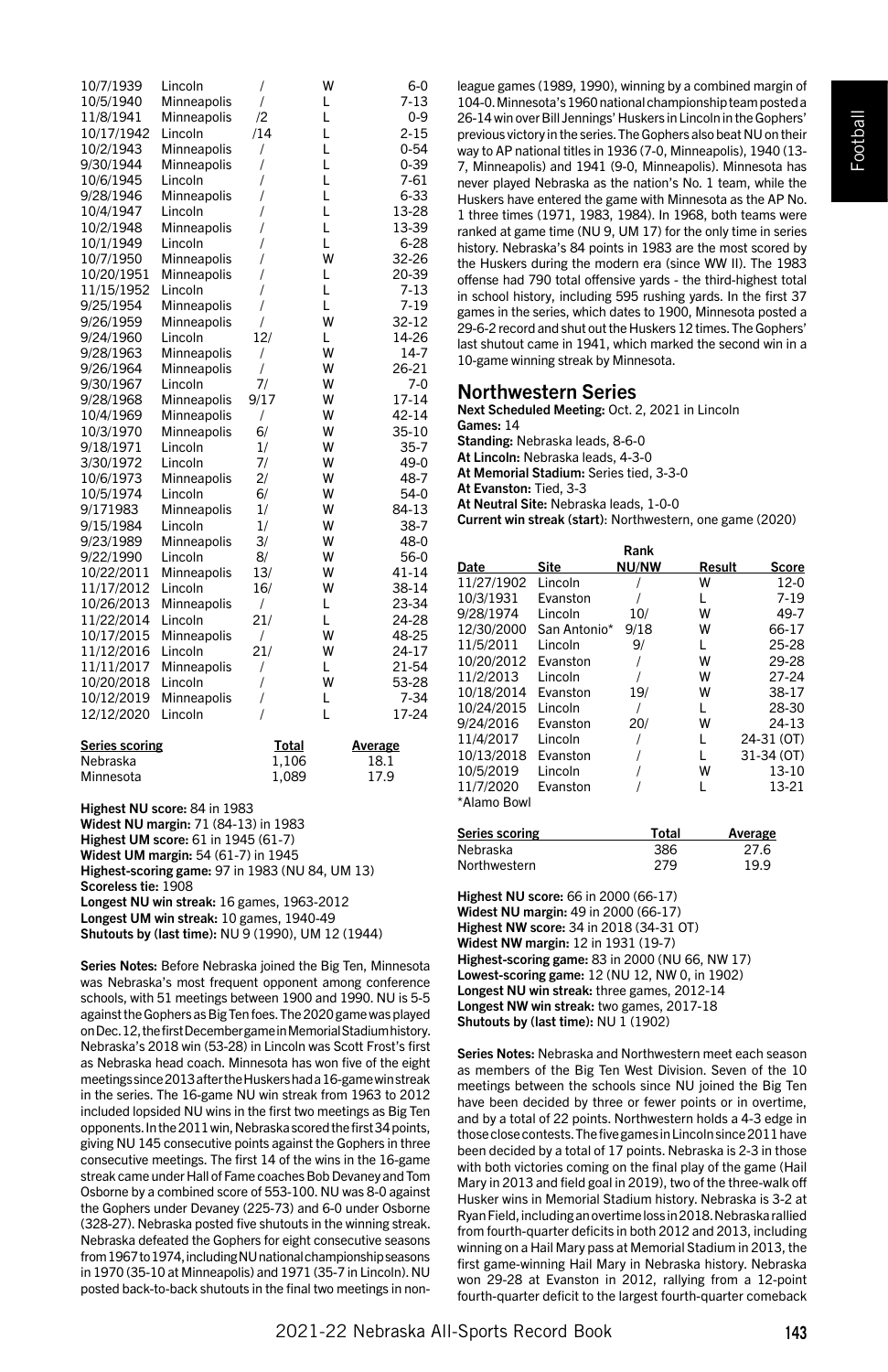in school history. The Huskers defeated Northwestern 66- 17 in the 2000 Alamo Bowl. The game marked the highest point total by the Huskers in a bowl game and Dan Alexander rushed for a Nebraska bowl-game record 240 yards and two touchdowns. Nebraska has been ranked in the AP top 10 in three of the meetings. Nebraska won the first meeting in series history, 12-0, in Lincoln on Nov. 27, 1902–the only shutout in series history. Northwestern posted a 19-7 victory in the first meeting between the two schools in Evanston on Oct. 3, 1931.

# Ohio State Series

Next Scheduled Meeting: Nov. 6, 2021 in Lincoln Games: 9 Standing: Ohio State leads, 8-1 At Lincoln: Ohio State leads, 2-1 At Memorial Stadium: Ohio State leads, 2-1 At Columbus: Ohio State leads, 6-0 Current win streak (start): Ohio State, six games (2012)

| Rank       |          |        |        |        |
|------------|----------|--------|--------|--------|
| Date       | Site     | NU/OSU | Result | Score  |
| 9/24/1955  | Columbus | /6     | L      | 20-28  |
| 9/29/1956  | Columbus | /8     | L      | $7-34$ |
| 10/8/2011  | Lincoln  | 14/    | w      | 34-27  |
| 10/6/2012  | Columbus | 21/12  | L      | 38-63  |
| 11/5/2016  | Columbus | 10/6   | L      | $3-62$ |
| 10/14/2017 | Lincoln  | /9     | L      | 14-56  |
| 11/3/2018  | Columbus | /8     | L      | 31-36  |
| 9/28/2019  | Lincoln  | /5     | L      | $7-48$ |
| 10/24/2020 | Columbus | /5     |        | 17-52  |

| Series scoring | Total | Average |
|----------------|-------|---------|
| Nebraska       | 171   | 19.0    |
| Ohio State     | 408   | 45.3    |

Highest NU score: 38 in 2012 Widest NU margin: 7 in 2011 (34-27) Highest OSU score: 63 in 2012 Widest OSU margin: 59 (62-3) in 2016 Highest-scoring game: 101 in 2012 (OSU 63, NU 38) Longest NU win streak: one game, 2011 Longest OSU win streak: six games, 2012-present

Series Notes: NU and Ohio State are in the final year of a sixyear stretch of meeting every season as cross-division foes. The first meeting in Lincoln was Nebraska's first-ever Big Ten home game on Oct. 8, 2011. That game featured the largest comeback victory in NU history, as the Huskers rallied from a 27-6 deficit for a 34-27 win. The 2016 contest was the first in the series between top-10 teams. Ohio State has been ranked in the top 10 in each of the last five games, including 2019 when ESPN College Gameday came to Lincoln for the first time since 2001. The 2020 game was just the eighth in college footbal history between two programs with 900 all-time wins. The 2020 contest (Oct. 24) marked Nebraska's latest season opener since also opening on Oct. 24 in 1892. The Buckeyes won the first two games in the series, a pair of meetings in the mid-1950s in Columbus, Ohio. In the first meeting, the No. 6 Buckeyes posted a 28-20 victory over a Bill Glassford-coached Cornhusker club. In the only other meeting, Michigan grad Pete Elliott led his only Nebraska team to Ohio State in a 34-7 loss to the No. 8 Buckeyes.

# Penn State Series

Next Scheduled Meeting: Oct. 26, 2024 in State College Games: 18

Standing: Nebraska leads, 10-8-0

At Lincoln: Nebraska leads, 6-2-0

At Memorial Stadium: Nebraska leads, 6-2-0

At State College: Penn State leads, 6-3-0

At Neutral Sites: Nebraska leads 1-0-0

Current win streak (start): Nebraska, one game (2020)

|                  |                      | Rank          |        |            |
|------------------|----------------------|---------------|--------|------------|
| Date             | Site                 | <b>NU/PSU</b> | Result | Score      |
| 11/6/1920        | <b>State College</b> |               | L      | $0 - 20$   |
| 10/15/1949       | <b>State College</b> |               | L      | $7 - 22$   |
| 10/21/1950       | Lincoln              |               | W      | 19-0       |
| 10/13/1951       | Lincoln              |               | L      | $7 - 15$   |
| 10/18/1952       | <b>State College</b> | /19           | L      | $0 - 10$   |
| 9/20/1958        | Lincoln              |               | w      | $14-7$     |
| 9/29/1979        | Lincoln              | 6/18          | w      | 42-17      |
| 9/27/1980        | <b>State College</b> | 3/11          | w      | $21 - 7$   |
| 9/26/1981        | Lincoln              | 15/3          | L      | 24-30      |
| 9/25/1982        | <b>State College</b> | 2/8           | L      | 24-27      |
| 8/29/1983        | E. Rutherford*       | 1/4           | w      | 44-6       |
| 9/14/2002        | <b>State College</b> | 8/            | L      | $7-40$     |
| 9/13/2003        | Lincoln              | 18/           | w      | 18-10      |
| 11/12/2011       | <b>State College</b> | 19/12         | w      | 17-14      |
| 11/10/2012       | Lincoln              | 18/           | w      | 32-23      |
| 11/23/2013       | <b>State College</b> |               | w      | 23-20 (OT) |
| 11/18/2017       | <b>State College</b> | /13           | L      | 44-56      |
| 11/14/2020       | Lincoln              |               | w      | 30-23      |
| *Kickoff Classic |                      |               |        |            |

| Series scoring | Total | Average |
|----------------|-------|---------|
| Nebraska       | 373   | 20.7    |
| Penn State     | 347   | 19.3    |

Highest NU score: 44 in 1983 (44-6) and 2017 (44-56) Widest NU margin: 38 in 1983 (44-6) Highest PSU score: 56 in 2017 (56-44) Widest PSU margin: 33 in 2002 (40-7) Highest scoring game: 100 in 2017 (PSU 56, NU 44) Longest NU win streak: four games, 2003-13 Longest PSU win streak: two games, three times

Shutouts by (last time): NU 1 (1950), PSU 2 (1952) Series Notes: Nebraska and Penn State, which met as protected division cross-over foes from 2011 to 2013, met for just the second time in the past seven years in 2020. NU won the first three meetings as Big Ten foes, before No. 13 Penn State won in 2017. NU improved to 7-1 all-time in overtime games with its 2013 win in Happy Valley. Nebraska rallied from a two-touchdown halftime deficit for a 32-23 win in Lincoln in 2012. NU's 17-14 win at Penn State in 2011 came in the first game in 46 seasons without Joe Paterno as the Nittany Lions' head coach. Both teams were nationally ranked in five straight meetings between 1979 and 1983, with NU winning three of the five games. In 1982 in Happy Valley, No. 2 Nebraska dropped a 27-24 decision to a Nittany Lion team that went on to win the national title. In 1983, No. 1 NU opened the season with a 44-6 victory over No. 4 Penn State in the Kickoff Classic in East Rutherford, N.J. PSU won four of the first five meetings, including a pair of shutouts in State College in 1920 and 1952. NU claimed its first win with a 19-0 shutout at Memorial

# Purdue Series

Stadium in 1950.

Next Scheduled Meeting: Oct. 30, 2021 in Lincoln Games: 9 Standing: Nebraska leads, 5-4 At Lincoln: Nebraska leads, 2-1-0 At Memorial Stadium: Nebraska leads, 2-1-0 At West Lafayette: Tied, 3-3 Current win streak (start): Nebraska one game, (2020)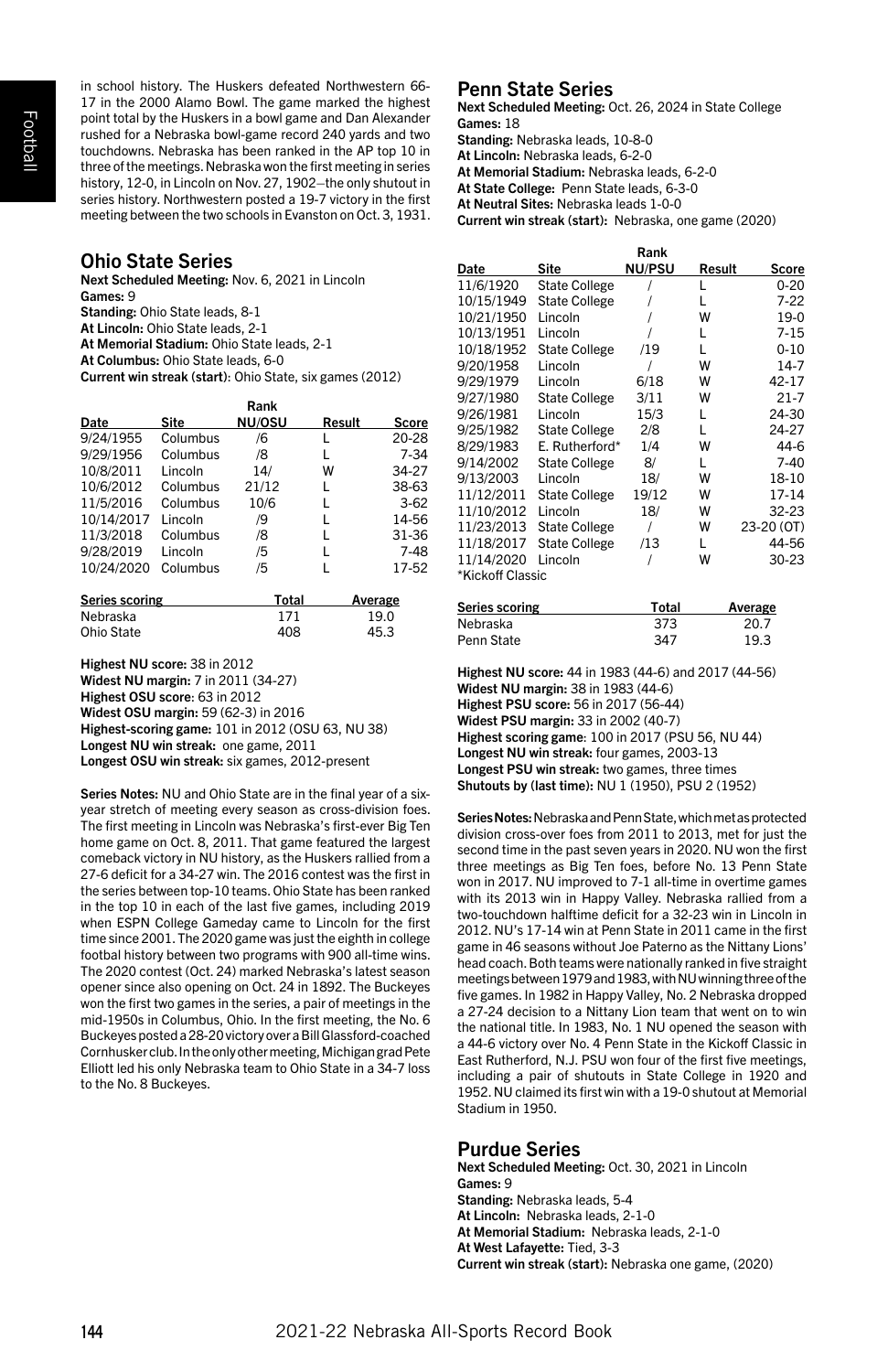|                |                | Rank          |        |           |
|----------------|----------------|---------------|--------|-----------|
| Date           | Site           | <b>NU/PUR</b> | Result | Score     |
| 9/27/1958      | West Lafayette |               |        | $0 - 28$  |
| 10/12/2013     | West Lafavette |               | w      | 44-7      |
| 11/1/2014      | Lincoln        | 17/           | w      | 35-14     |
| 10/31/2015     | West Lafayette |               | L      | 45-55     |
| 10/22/2016     | Lincoln        | 8/            | w      | $27 - 14$ |
| 10/28/2017     | West Lafayette |               | w      | 25-24     |
| 9/29/2018      | Lincoln        |               |        | 28-42     |
| 11/2/2019      | West Lafayette |               | L      | 27-31     |
| 12/5/2020      | West Lafavette |               | w      | 37-27     |
| Corios cooring |                | $T0+0$        | A      |           |

| Series scoring | Total | Average |
|----------------|-------|---------|
| Nebraska       | 268   | 29.8    |
| Purdue         | 242   | 26.9    |

Highest NU score: 45 in 2015 (45-55) Widest NU margin: 37 in 2013 (44-7) Highest PUR score: 55 in 2015 (55-45) Widest PUR margin: 28 in 1958 (28-0) Highest-scoring game: 100 in 2015 (Purdue 55-45) Longest NU win streak: two games, twice Longest PUR win streak: two games, 2018-19 Shutouts by (last time): NU none, Purdue 1 (1958)

Series Notes: Nebraska and Purdue meet each year as members of the Big Ten West Division. Nebraska's win at Purdue on Dec. 5, 2020, marked the Huskers' first regular-season victory in December since 1992. Nebraska held Purdue to minus-2 rushing yards in 2020, the fewest by an opponent in seven seasons. NU has won five of eight meetings as Big Ten opponents. Prior to their first meeting as Big Ten foes in 2013, the schools had not met since 1958, when the Boilermakers shut out NU, 28-0, in West Lafayette.

## Rutgers Series

Next Scheduled Meeting: Sept. 24, 2022, in Piscataway Games: 5 Standing: Nebraska leads, 5-0-0 At Lincoln: Nebraska leads, 2-0-0 At Memorial Stadium: Nebraska leads, 2-0-0 At Piscataway: Nebraska leads, 2-0-0 At Neutral Site: Nebraska leads, 1-0-0 Current win streak (start): Nebraska, five games (1920)

|                       |               | Rank  |        |           |
|-----------------------|---------------|-------|--------|-----------|
| Date                  | Site          | NU/RU | Result | Score     |
| 11/2/1920             | New York City |       | w      | $28-0$    |
| 10/25/2014            | Lincoln       | 16/   | w      | 42-24     |
| 11/14/2015            | Piscatawav    |       | W      | $31 - 14$ |
| 9/23/2017             | Lincoln       |       | w      | $27 - 17$ |
| 12/18/2020            | Piscatawav    |       | w      | 28-21     |
| <b>Series scoring</b> |               | Total |        | Average   |
| Nebraska              |               | 156   |        | 31.2      |

Highest NU score: 42 in 2014 (42-24) Widest NU margin: 28 in 1920 (28-0) Highest Rutgers score: 24 in 2014 (24-42) Widest Rutgers margin: Never won Highest-scoring game: 66 in 2014 (NU 42-24) Longest NU win streak: five games, 1920-present Longest Rutgers win streak: Never won Shutouts by (last time): NU 1 (1920)

Rutgers 76 15.2

Series Notes: NU and Rutgers met in 2020 for the first time in three years, after the teams met in three of the Scarlet Knights' first four seasons in the Big Ten. The 2020 game was a part of Big Ten Champions week and the Dec. 18 game was Nebraska's latest regualr season game since 1894. The Huskers have won each of the four matchups as Big Ten foes. Prior to the 2014 meeting in Lincoln, the schools had not met since a 28-0 NU win at the New York Polo Grounds in 1920.

# Wisconsin Series

Next Scheduled Meeting: Nov. 20, 2021 in Madison Games: 14

Standing: Wisconsin leads, 10-4-0

At Lincoln: Series tied, 3-3-0

At Memorial Stadium: Series tied, 3-3-0

At Madison: Wisconsin leads, 5-1-0 At Neutral Sites: Wisconsin leads, 2-0-0

Current win streak (start): Wisconsin, seven games (2012)

|            |                            | Rank          |        |            |
|------------|----------------------------|---------------|--------|------------|
| Date       | <b>Site</b>                | <b>NU/WIS</b> | Result | Score      |
| 11/2/1901  | Milwaukee                  |               | L      | $0 - 18$   |
| 10/9/1965  | Lincoln                    | 2/            | W      | $37-0$     |
| 10/8/1966  | Madison                    | 71            | W      | $31-3$     |
| 9/29/1973  | Lincoln                    | 2/            | W      | $20 - 16$  |
| 9/21/1974  | Madison                    | 4/            | L      | 20-21      |
| 10/1/2011  | Madison                    | 8/7           | L      | 17-48      |
| 9/29/2012  | Lincoln                    | 22/           | W      | 30-27      |
| 12/1/2012  | Indianapolis*              | 14/           | L      | 31-70      |
| 11/15/2014 | Madison                    | 11/22         | L      | 24-59      |
| 10/10/2015 | Lincoln                    |               | L      | 21-23      |
| 10/29/2016 | Madison                    | 7/11          | L      | 17-23 (OT) |
| 10/7/2017  | Lincoln                    | /9            | L      | 17-38      |
| 10/6/2018  | Madison                    | /16           | L      | 24-41      |
| 11/16/2019 | Lincoln                    | /15           | L      | 21-37      |
|            | *Ria Ton Chamnionshin Gamo |               |        |            |

Ten Championship Game

| Series scoring | Total | Average |
|----------------|-------|---------|
| Nebraska       | 310   | 22 1    |
| Wisconsin      | 424   | 30.3    |

Highest NU score: 37 in 1965 (37-0)

Widest NU margin: 37 in 1965 (37-0)

Highest WIS score: 70 in 2012 (70-31)

Widest WIS margin: 39 in 2012 (70-31)

Highest-scoring game: 101 in 2012 (WIS 70, NU 31) Longest NU win streak: three games, 1965-66, 1973

Longest WIS win streak: seven games, 2012-present Shutouts by (last time): NU 1 (1965), WIS 1 (1901)

Series Notes: Nebraska and Wisconsin play for the Freedom Trophy each season, a trophy that debuted for the 2014 matchup, when the schools began meeting every year as members of the Big Ten West Division. Nebraska played its first-ever game as a member of the Big Ten Conference at Camp Randall Stadium against Wisconsin on Oct. 1, 2011. The teams met twice in 2012. In the regular-season meeting in Lincoln, Nebraska posted the second-largest comeback in school history, twice rallying from a 17-point deficit for a 30-27 victory. Wisconsin defeated Nebraska 70-31, in the Big Ten title game at Lucas Oil Stadium in Indianapolis. The Badgers have won eight of nine games as Big Ten foes, including each of the past seven. Nebraska was ranked in the top 25 in eight straight meetings with the Badgers before entering the 2015 game unranked, while Wisconsin has been ranked in each of the past five matchups. The 2016 game featured a pair of ranked teams for the third time in 14 all-time matchups. The 2020 game scheduled for Lincoln was canceled due to COVID-19 protocols in the Badger program. NU was ranked in the top 10 five times entering the UW game from 1965 to 2011, and was No. 7 in 2016. Wisconsin won the first meeting between the two teams, 18-0, on Nov. 2, 1901. The Huskers reeled off three straight wins from 1965 to 1973 by a combined margin of 88-19. The first two meetings came under NU Hall of Fame Coach Bob Devaney, who led his 1965 Huskers to a 37-0 shutout of the Badgers. Nebraska completed a series sweep one year later with a 31-3 victory in Madison. Current Wisconsin A.D. Barry Alvarez was a linebacker on those two NU teams. The two teams met again in Lincoln in 1973, when No. 2 NU, under first-year head coach Tom Osborne, escaped with a 20-16 win.

*Note: All rankings listed are from the AP Poll.*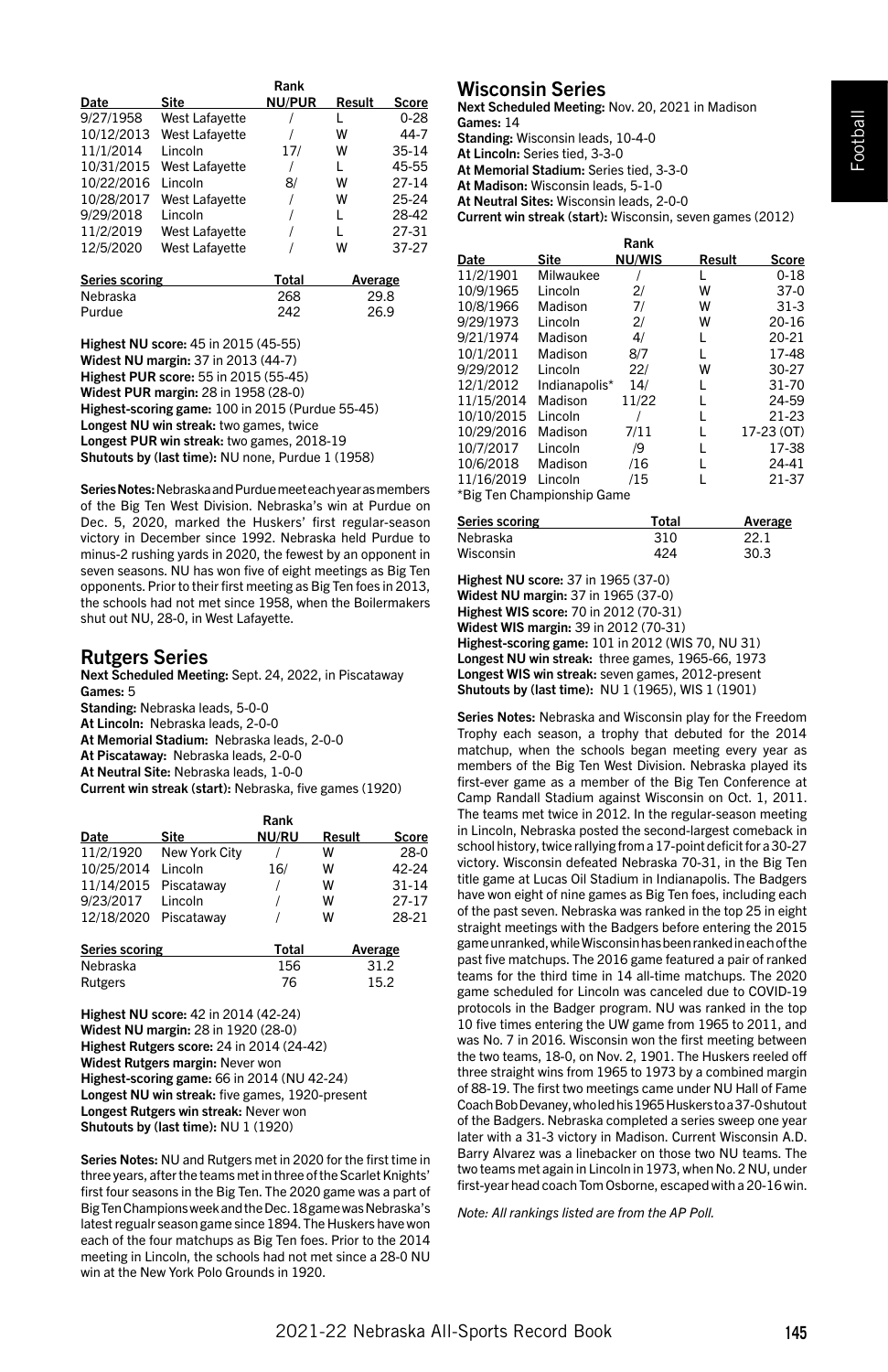# Series Records vs. Non-Conference Opponents

| <b>Division I Opponents</b><br>Air Force (Series tied 1-1)<br>1963 | Н | 13       | 17                  | ı |
|--------------------------------------------------------------------|---|----------|---------------------|---|
| 1965                                                               | A | 27       | 17                  | w |
| Totals                                                             |   | 40       | 34                  |   |
|                                                                    |   |          |                     |   |
| Akron (NU leads 1-0)<br>1997                                       | н | 59       | 14                  | w |
| Alabama (NU trails 2-3)                                            |   |          |                     |   |
| 1965                                                               | N | 28       | *39                 | L |
| 1966                                                               | N | 7        | *34                 | L |
| 1972                                                               | N | 38       | $+6$                | W |
| 1977                                                               | н | 31       | 24                  | W |
| 1978                                                               | N | 3        | **20                | L |
| Totals                                                             |   | 107      | 123                 |   |
| *1966 Orange Bowl; **1967 Sugar Bowl;                              |   |          |                     |   |
| +1972 Orange Bowl; ***at Birmingham                                |   |          |                     |   |
|                                                                    |   |          |                     |   |
| Arizona (Series tied 1-1-1)                                        |   |          |                     |   |
| 1961                                                               | н | 14       | 14                  | T |
| 1998                                                               | N | 20       | *23                 | Ĺ |
| 2009                                                               | N | 33       | $*$ 0               |   |
| Totals                                                             |   | 67       | 37                  |   |
| * 1998 Holiday Bowl; ** 2009 Holiday Bowl                          |   |          |                     |   |
| Arizona State (NU leads 6-2)                                       |   |          |                     |   |
| 1975                                                               | A | 14       | *17                 | ı |
| 1987                                                               | A | 35       | 28                  | W |
| 1988                                                               | H | 47       | 16                  | W |
| 1991                                                               | Δ | 18       | 9                   | W |
| 1992                                                               | H | 45       | 24                  | W |
| 1995                                                               | н | 77       | 28                  | W |
| 1996                                                               | A | 0        | 19                  | L |
| 2002                                                               | н | 48       | 10                  | W |
| Totals                                                             |   | 284      | 151                 |   |
| *1975 Fiesta Bowl                                                  |   |          |                     |   |
|                                                                    |   |          |                     |   |
| Arkansas (NU trails 0-1)                                           |   |          |                     |   |
| 1964                                                               | N | 7        | *10                 | L |
| *1965 Cotton Bowl                                                  |   |          |                     |   |
| Arkansas State (NU leads 3-0)                                      |   |          |                     |   |
| 2009                                                               | н | 38       | 9                   | W |
| 2012                                                               | н | 42       | 13                  | W |
| 2017                                                               | н | 43       | 36                  |   |
| <b>Totals</b>                                                      |   | 123      | 58                  |   |
| Army (NU leads 3-2)                                                |   |          |                     |   |
| 1928                                                               | A | 3        | 13                  | L |
|                                                                    | A |          | 42                  | L |
| 1957                                                               | H | 0        |                     | W |
| 1960                                                               |   | 14<br>28 | 9<br>$\overline{0}$ | W |
| 1970                                                               | н |          |                     |   |
| 1972                                                               | A | 77       | 7                   |   |
| <b>Totals</b>                                                      |   | 122      | 71                  |   |
| Auburn (NU leads 3-1)                                              |   |          |                     |   |
| 1963                                                               | Ν | 13       | *7                  | w |
| 1981                                                               | Н | 17       | 3                   | W |
| 1982                                                               | A | 41       | #7                  | W |
| 2006                                                               | Ν | 14       | 17                  | L |
| Totals                                                             |   | 85       | 34                  |   |
| *1964 Orange Bowl; #2007 Cotton Bowl                               |   |          |                     |   |
|                                                                    |   |          |                     |   |
| Ball State (NU leads 1-0)                                          |   |          |                     |   |
| 2007                                                               | н | 41       | 40                  |   |
|                                                                    |   |          |                     |   |

# Baylor (NU leads 11-1)

| 1939                                   | Н      | 20        | 0         | W      |
|----------------------------------------|--------|-----------|-----------|--------|
| 1956                                   | Н<br>н | 7<br>31   | 26        | L<br>w |
| 1977<br>1990                           | Н      | 13        | 10<br>0   | W      |
| 1996                                   | Н      | 49        | 0         | W      |
| 1997                                   | А      | 49        | 21        | W      |
| 2000                                   | Н      | 59        | 0         | W      |
| 2001                                   | A      | 48        | 7         | W      |
| 2004                                   | Н      | 59        | 27        | W      |
| 2005                                   | Α      | 23        | 14        | W      |
| 2008                                   | Н      | 32        | 20        | W<br>W |
| 2009<br><b>Totals</b>                  | А      | 20<br>410 | 10<br>135 |        |
| Brigham Young (BYU leads 1-0)          |        |           |           |        |
| 2015                                   | Н      | 28        | 33        | L      |
| <b>Totals</b>                          |        | 28        | 33        |        |
| California (NU leads 3-0)              |        |           |           |        |
| 1978                                   | н      | 36        | 26        | W      |
| 1998                                   | A      | 24        | 3         | W      |
| 1999<br><b>Totals</b>                  | н      | 45<br>105 | 0<br>29   | W      |
|                                        |        |           |           |        |
| Central Florida (NU leads 1-0)<br>1997 | н      | 38        | 24        | w      |
| Cincinnati (NU leads 1-0)              |        |           |           |        |
| 1906                                   | н      | 41        | 0         | w      |
| Clemson (Tied, 1-1)                    |        |           |           |        |
| 1981                                   | N      | 15        | $*22$     | L      |
| 2008                                   | N      | 26        | **21      | w      |
| Totals                                 |        | 41        | 43        |        |
| *1982 Orange Bowl; **2009 Gator Bowl   |        |           |           |        |
| Colgate (NU leads 1-0)                 |        |           |           |        |
| 1924                                   | Н      | 33        | 7         | w      |
| Colorado (NU leads 49-18-2)            |        |           |           |        |
| 1898<br>1902                           | А<br>А | 23<br>10  | 10<br>0   | W<br>W |
| 1903                                   | Н      | 31        | 0         | W      |
| 1904                                   | A      | 0         | 6         | Г      |
| 1905                                   | Н      | 18        | 0         | W      |
| 1907                                   | Н      | 22        | 8         | W      |
| 1948                                   | А      | 6         | 19        | L      |
| 1949                                   | Н      | 25        | 14        | W      |
| 1950<br>1951                           | A<br>Н | 19<br>14  | 28<br>36  | Г<br>L |
| 1952                                   | A      | 16        | 16        | т      |
| 1953                                   | Н      | 10        | 14        | L      |
| 1954                                   | A      | 20        | 6         | W      |
| 1955                                   | Н      | 37        | 20        | W      |
| 1956                                   | Α      | 0         | 16        | L      |
| 1957                                   | Н      | 0         | 27        | Г      |
| 1958<br>1959                           | А<br>Н | 16<br>14  | 27<br>12  | L<br>W |
| 1960                                   | A      | 6         | 19        | Г      |
| 1961                                   | Н      | 0         | 7         | L      |
| 1962                                   | A      | 31        | 6         | W      |
| 1963                                   | Н      | 41        | 6         | W      |
| 1964                                   | А      | 21        | 3         | w      |
| 1965                                   | H      | 38        | 13        | W      |
| 1966<br>1967                           | A<br>Н | 21<br>16  | 19<br>21  | W<br>L |
| 1968                                   | Α      | 22        | 6         | W      |
| 1969                                   | Н      | 20        | 7         | W      |
| 1970                                   | Α      | 29        | 13        | W      |
| 1971                                   | Η      | 31        | 7         | W      |
| 1972                                   | A      | 33        | 10        | W      |
| 1973                                   | Н      | 28        | 16        | W<br>W |
| 1974<br>1975                           | Α<br>H | 31<br>63  | 15<br>21  | W      |
| 1976                                   | Α      | 24        | 12        | W      |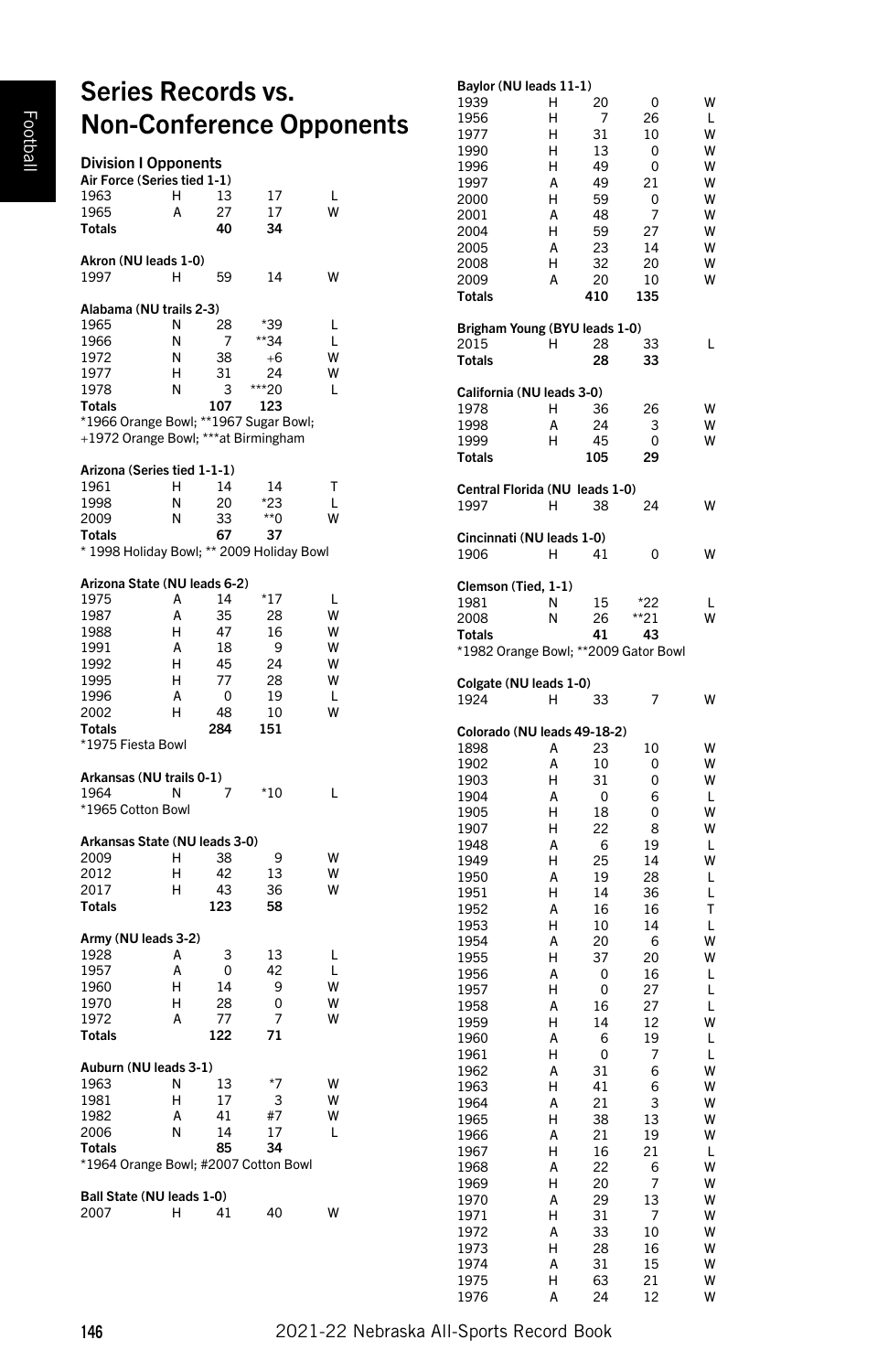| 1977                                      | н      | 33        | 15             | W      | Fresno State (NU leads 3-0)                                         |
|-------------------------------------------|--------|-----------|----------------|--------|---------------------------------------------------------------------|
| 1978                                      | Α      | 52        | 14             | W      | 2011<br>н<br>42<br>29<br>W                                          |
| 1979                                      | н      | 38        | 10             | W      | W<br>2014<br>55<br>19<br>Α                                          |
| 1980                                      | Α      | 45        | 7              | W      | W<br>2016<br>н<br>43<br>10                                          |
| 1981                                      | н      | 59        | 0              | W      | 140<br>58<br>Totals                                                 |
| 1982                                      | А      | 40        | 14             | W      |                                                                     |
| 1983<br>1984                              | н<br>А | 69<br>24  | 19<br>7        | W<br>W | Georgia (NU leads 2-1)<br>*6<br>45<br>W<br>1969<br>N                |
| 1985                                      | н      | 17        | 7              | W      | $**45$<br>2012<br>Ν<br>31<br>L                                      |
| 1986                                      | А      | 10        | 20             | Г      | 2013<br>N<br>24<br>#19<br>W                                         |
| 1987                                      | А      | 24        | 7              | W      | <b>Totals</b><br>100<br>70                                          |
| 1988                                      | н      | 7         | 0              | W      | *1969 Sun Bowl; **2013 Capital One Bowl; #2014 Gator Bowl           |
| 1989                                      | А      | 21        | 27             | L      |                                                                     |
| 1990                                      | н      | 12        | 27             | L      | Georgia Tech (NU trails 0-1)                                        |
| 1991                                      | Α      | 19        | 19             | т      | 1990<br>21<br>*45<br>Г<br>N                                         |
| 1992                                      | н      | 52        | 7              | W      | *1991 Citrus Bowl                                                   |
| 1993                                      | A      | 21        | 17             | W<br>W |                                                                     |
| 1994<br>1995                              | н<br>Α | 24<br>44  | 7<br>21        | W      | Hawaii (NU leads 5-1)<br>50<br>0<br>W<br>1954<br>Α                  |
| 1996                                      | н      | 17        | 12             | W      | 1955<br>н<br>0<br>6<br>Г                                            |
| 1997                                      | Α      | 27        | 24             | W      | 1971<br>А<br>45<br>3<br>w                                           |
| 1998                                      | н      | 16        | 14             | W      | 3<br>1976<br>A<br>68<br>w                                           |
| 1999                                      | А      | 33        | 30             | W OT   | н<br>10<br>W<br>1978<br>56                                          |
| 2000                                      | н      | 34        | 32             | W      | А<br>37<br>W<br>1982<br>16                                          |
| 2001                                      | Α      | 36        | 62             | L      | <b>Totals</b><br>256<br>38                                          |
| 2002                                      | н      | 13        | 28             | L      |                                                                     |
| 2003                                      | A      | 31        | 22             | W      | Houston (NU trails 0-1)                                             |
| 2004                                      | н      | 20        | 26             | L      | *17<br>1980<br>N<br>14<br>L                                         |
| 2005<br>2006                              | Α<br>н | 30<br>37  | 3<br>14        | W<br>W | *1980 Cotton Bowl                                                   |
| 2007                                      | Α      | 51        | 65             | Г      | Idaho (NU leads 1-0)                                                |
| 2008                                      | н      | 40        | 31             | W      | 2010<br>н<br>38<br>17<br>W                                          |
| 2009                                      | А      | 28        | 20             | W      |                                                                     |
| 2010                                      | н      | 45        | 17             | W      | Idaho State (NU leads 1-0)                                          |
| 2018                                      | н      | 28        | 33             | L      | 7<br>W<br>2012<br>н<br>73                                           |
| 2019                                      | Α      | 31        | 34             | L OT   |                                                                     |
| Totals                                    |        | 1,864     | 1,172          |        | Iowa State (NU leads 86-17-2)                                       |
| Colorado State (NU leads 6-0)             |        |           |                |        | $\overline{4}$<br>W<br>1896<br>н<br>12<br>10<br>1897<br>А<br>0<br>L |
| 1920                                      | н      | 7         | 0              | W      | 1898<br>н<br>23<br>10<br>W                                          |
| 1921                                      | н      | 70        | $\overline{7}$ | W      | 1899<br>А<br>0<br>33<br>L                                           |
| 1931                                      | N      | 20        | $*7$           | W      | 1900<br>н<br>30<br>0<br>W                                           |
| 1991                                      | н      | 71        | 14             | W      | н<br>0<br>W<br>1901<br>17                                           |
| 1993                                      | н      | 48        | 13             | W      | 1905<br>н<br>21<br>0<br>W                                           |
| 1996                                      | н      | 65        | 9              | W      | 1906<br>н<br>2<br>14<br>Г                                           |
| Totals                                    |        | 281       | 50             |        | 1907<br>н<br>10<br>9<br>W                                           |
| *at Denver                                |        |           |                |        | $*17$<br>1908<br>N<br>23<br>W<br>н<br>W<br>1910<br>24<br>0          |
| Duke (NU trails 0-1)                      |        |           |                |        | А<br>6<br>т<br>1911<br>6                                            |
| 1954                                      | Ν      | 7         | *34            | L      | 1913<br>А<br>18<br>9<br>W                                           |
| *1955 Orange Bowl                         |        |           |                |        | 7<br>1914<br>н<br>20<br>W                                           |
|                                           |        |           |                |        | 1915<br>А<br>21<br>0<br>W                                           |
| Florida (NU leads 2-0)                    |        |           |                |        | н<br>0<br>W<br>1916<br>3                                            |
| 1974                                      | N      | 13        | *10            | W      | 3<br>н<br>0<br>1919<br>L                                            |
| 1995<br>Totals                            | Ν      | 62<br>75  | **24<br>34     | W      | 3<br>1921<br>А<br>35<br>W<br>1922<br>н<br>54<br>6<br>W              |
| *1974 Sugar Bowl; **1996 Fiesta Bowl      |        |           |                |        | 1923<br>А<br>26<br>14<br>W                                          |
|                                           |        |           |                |        | н<br>W<br>1926<br>31<br>6                                           |
| Florida Atlantic (NU leads 2-0)           |        |           |                |        | н<br>0<br>W<br>1927<br>6                                            |
| 2009                                      | н      | 49        | 3              | W      | 1928<br>А<br>12<br>0<br>W                                           |
| 2014                                      | н      | 55        | $\overline{7}$ | W      | н<br>12<br>W<br>1929<br>31                                          |
| <b>Totals</b>                             |        | 104       | 10             |        | 1930<br>А<br>14<br>12<br>W                                          |
|                                           |        |           |                |        | 1931<br>н<br>23<br>0<br>w                                           |
| Florida State (NU trails 2-6)<br>1980     | н      | 14        | 18             | L      | W<br>1932<br>Н<br>12<br>6<br>1933<br>20<br>0<br>W<br>А              |
| 1981                                      | н      | 34        | 14             | W      | 1934<br>н<br>6<br>W<br>7                                            |
| 1985                                      | н      | 13        | 17             | Г      | 7<br>1935<br>А<br>20<br>W                                           |
| 1986                                      | н      | 34        | 17             | W      | Н<br>0<br>W<br>1936<br>34                                           |
| 1987                                      | Ν      | 28        | $*31$          | Г      | 1937<br>20<br>7<br>W<br>А                                           |
| 1989                                      | N      | 17        | $**41$         | Г      | 1938<br>Н<br>7<br>8<br>Г                                            |
| 1992                                      | Ν      | 14        | ***27          | Г      | 7<br>W<br>1939<br>А<br>10                                           |
| 1993<br><b>Totals</b>                     | Ν      | 16<br>170 | ****18<br>183  | Г      | 1940<br>Н<br>21<br>12<br>W<br>W<br>1941<br>А<br>14<br>0             |
| *1988 Fiesta Bowl; **1990 Fiesta Bowl;    |        |           |                |        | 1942<br>н<br>26<br>0<br>W                                           |
| ***1993 Orange Bowl; ****1994 Orange Bowl |        |           |                |        | 1943<br>6<br>27<br>А<br>Г                                           |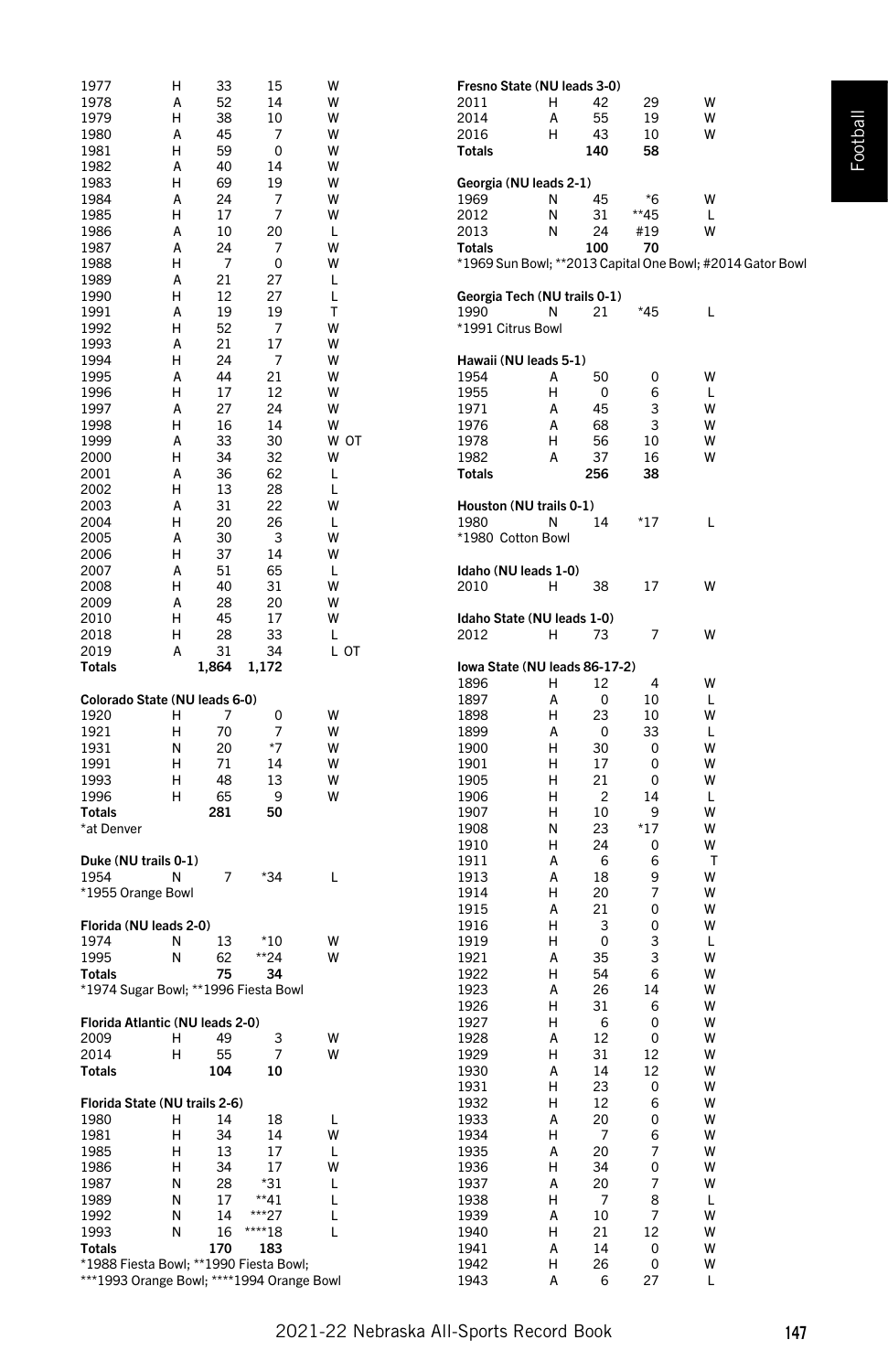| ٠ |
|---|
|   |

| 1944         | н      | 6              | 19      | L      |              | Kansas (NU leads 91-23-3) |          |         |        |
|--------------|--------|----------------|---------|--------|--------------|---------------------------|----------|---------|--------|
| 1945         | А      | 7              | 27      | L      | 1892         | н                         | 0        | 12      | L      |
| 1946         | н      | 33             | 0       | w      | 1893         | н                         | 0        | 18      | L      |
| 1947         | A      | 14             | 7       | w      | 1894         | н                         | 12       | 6       | W      |
| 1948         | н      | 19             | 15      | w      | 1895         | н                         | 4        | 8       | L      |
| 1949         | А      | 7              | 0       | w      | 1896         | А                         | 4        | 18      | L      |
| 1950         | н      | 20             | 13      | w      | 1897         | н                         | 6        | 5       | W      |
| 1951         | А      | 34             | 27      | w      | 1898         | А                         | 18       | 6       | W      |
| 1952         | н      | 16             | 0       | w      | 1899         | н                         | 20       | 36      | L      |
| 1953         | А      | 27             | 19      | w      | 1900         | А                         | 12       | 0       | W      |
| 1954         | н      | 39             | 14      | w      | 1901         | н                         | 29       | 5       | W      |
| 1955         | А      | 10             | 7       | w      | 1902         | н                         | 16       | 0       | W      |
| 1956         | н      | 9              | 7       | w      | 1903         | А                         | 6        | 0       | L      |
| 1957         | А      | 0              | 13      | L      | 1906         | н                         | 6        | 8       | L      |
| 1958         | н      | 7              | 6       | w      | 1907         | А                         | 16       | 6       | W      |
| 1959         | А      | 6              | 18      | L      | 1908         | н                         | 5        | 20      | L      |
| 1960         | н      | $\overline{7}$ | 10      | L      | 1909         | н                         | 0        | 6       | L      |
| 1961         | А      | 16             | 13      | w      | 1910         | А                         | 6        | 0       | W      |
| 1962         | н      | 36             | 22      | w      | 1911         | А                         | 29       | 0       | W      |
| 1963         | н      | 21             | 7       | w      | 1912         | н                         | 14       | 3       | W      |
| 1964         | А      | 14             | 7       | w      | 1913         | А                         | 9        | 0       | W      |
| 1965         | н      | 44             | 0       | w      | 1914         | н                         | 35       | 0       | W      |
| 1966         | А      | 12             | 6       | w      | 1915         | А                         | 33       | 0       | W      |
| 1967         | н      | 12             | 0       | w      | 1916         | н                         | 3        | 7       | L      |
| 1968         | А      | 24             | 13      | w      | 1917         | А                         | 13       | 3       | W      |
| 1969         | н      | 17             | 3       | w      | 1918         | н                         | 20       | 0       | W      |
| 1970         | А      | 54             | 29      | w      | 1919         | н                         | 19       | 7       | W      |
| 1971         | н      | 37             | 0       | w      | 1920         | А                         | 20       | 20      | Т      |
| 1972         | А      | 23             | 23      | т      | 1921         | н                         | 28       | 0       | W      |
| 1973         | н      | 31             | 7       | w      | 1922         | А                         | 28       | 0       | W      |
| 1974         | А      | 23             | 13      | w      | 1923         | н                         | 0        | 0       | т      |
| 1975         | н      | 52             | 0       | w      | 1924         | А                         | 14       | 7       | W      |
| 1976         | А      | 28             | 37      | L      | 1925         | Н                         | 14       | 0       | W<br>W |
| 1977         | н<br>А | 21             | 24<br>0 | L<br>w | 1926         | А<br>н                    | 20<br>47 | 3<br>13 | W      |
| 1978<br>1979 | н      | 23<br>34       | 3       | w      | 1927<br>1928 | А                         | 20       | 0       | W      |
| 1980         | А      | 35             | 0       | W      | 1929         | н                         | 12       | 6       | W      |
| 1981         | н      | 31             | 7       | w      | 1930         | А                         | 16       | 0       | W      |
| 1982         | А      | 48             | 10      | w      | 1931         | н                         | 6        | 0       | W      |
| 1983         | н      | 72             | 29      | w      | 1932         | А                         | 20       | 6       | W      |
| 1984         | А      | 44             | 0       | w      | 1933         | н                         | 12       | 0       | W      |
| 1985         | н      | 49             | 0       | w      | 1934         | А                         | 3        | 0       | W      |
| 1986         | А      | 35             | 14      | w      | 1935         | н                         | 19       | 13      | W      |
| 1987         | н      | 42             | 3       | w      | 1936         | А                         | 26       | 0       | W      |
| 1988         | А      | 51             | 16      | w      | 1937         | н                         | 13       | 13      | т      |
| 1989         | н      | 49             | 17      | w      | 1938         | А                         | 16       | 7       | W      |
| 1990         | А      | 45             | 13      | w      | 1939         | н                         | 7        | 0       | W      |
| 1991         | н      | 38             | 13      | w      | 1940         | А                         | 53       | 2       | W      |
| 1992         | А      | 10             | 19      | L      | 1941         | н                         | 32       | 0       | W      |
| 1993         | н      | 49             | 7       | w      | 1942         | А                         | 14       | 7       | W      |
| 1994         | А      | 28             | 12      | w      | 1943         | н                         | 7        | 6       | W      |
| 1995         | н      | 73             | 14      | w      | 1944         | А                         | 0        | 20      | L      |
| 1996         | А      | 49             | 14      | w      | 1945         | н                         | 27       | 13      | W      |
| 1997         | н      | 77             | 14      | w      | 1946         | А                         | 16       | 14      | W      |
| 1998         | А      | 42             | 7       | w      | 1947         | н                         | 7        | 13      | L      |
| 1999         | н      | 49             | 14      | w      | 1948         | А                         | 7        | 27      | L      |
| 2000         | А      | 49             | 27      | w      | 1949         | н                         | 13       | 27      | L      |
| 2001         | н      | 48             | 14      | w      | 1950         | А                         | 33       | 26      | W      |
| 2002         | A      | 14             | 36      | L      | 1951         | н                         | 7        | 27      | L      |
| 2003         | н      | 28             | 0       | w      | 1952         | А                         | 14       | 13      | W      |
| 2004         | А      | 27             | 34      | L      | 1953         | н                         | 9        | 0       | W      |
| 2005         | н      | 27             | 20      | w ot   | 1954         | А                         | 41       | 20      | W      |
| 2006         | А      | 28             | 14      | w      | 1955         | н                         | 19       | 14      | W      |
| 2007         | н      | 35             | 17      | w      | 1956         | А                         | 26       | 20      | W      |
| 2008         | Α      | 35             | 7       | w      | 1957         | н                         | 12       | 14      | L      |
| 2009         | н      | 7              | 9       | L      | 1958         | А                         | 7        | 29      | L      |
| 2010         | А      | 31             | 30      | W OT   | 1959         | н                         | 3        | 10      | L      |
| Totals       |        | 2,684          | 1,095   |        | 1960         | А                         | 0        | 31      | L      |
| *at Omaha    |        |                |         |        | 1961         | н                         | 6        | 28      | L      |
|              |        |                |         |        | 1962         | А                         | 40       | 16      | W      |
|              |        |                |         |        | 1963         | н                         | 23       | 9       | W      |
|              |        |                |         |        | 1964         | А                         | 14       | 7       | W      |
|              |        |                |         |        | 1965         | н                         | 42       | 6       | W      |
|              |        |                |         |        | 1966         | А                         | 24       | 13      | W      |

1966 1967 1968

 $24$  13

 $\begin{array}{c} 0 \\ 13 \end{array}$ 

0 10

L L

 $A$ <br> $A$ <br> $H$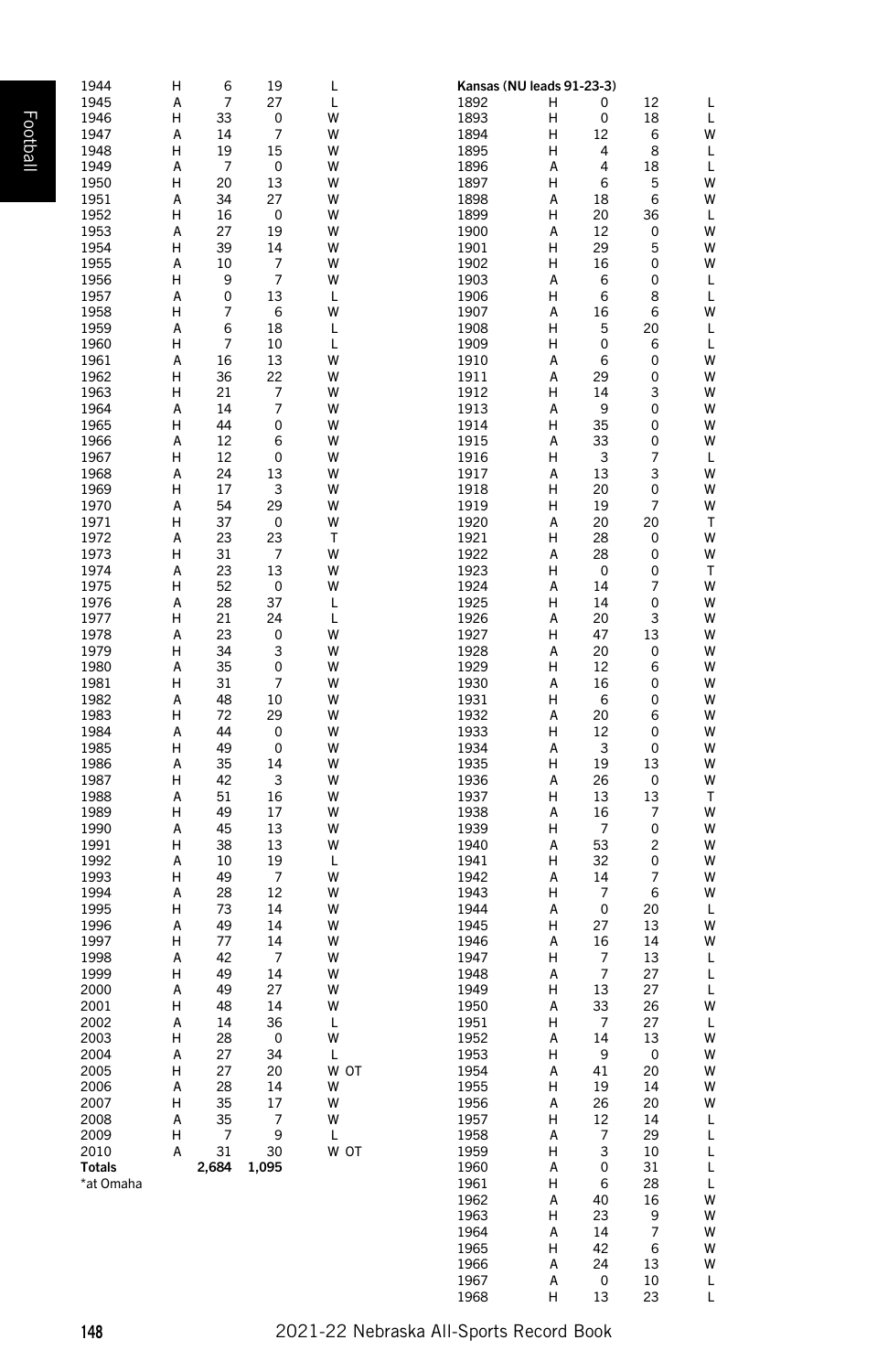| 1969                            | н      | 21             | 17     | w      |      | 1947<br>Α                                           | 14    | 7     | W |
|---------------------------------|--------|----------------|--------|--------|------|-----------------------------------------------------|-------|-------|---|
| 1970                            | А      | 41             | 20     | W      |      | 1948<br>Н                                           | 32    | 0     | W |
| 1971                            | Н      | 55             | 0      | W      |      | 1949<br>A                                           | 13    | 6     | W |
|                                 |        |                |        |        |      |                                                     |       |       |   |
| 1972                            | А      | 56             | 0      | W      |      | 1950<br>Н                                           | 49    | 21    | W |
| 1973                            | Н      | 10             | 9      | W      |      | 1951<br>Α                                           | 1     | *0    | W |
| 1974                            | А      | 56             | 0      | W      |      | 1952<br>Н                                           | 27    | 14    | W |
| 1975                            | н      | 16             | 0      | W      |      | 1953<br>А                                           | 0     | 27    | L |
| 1976                            | А      | 31             | 3      | W      |      | 1954<br>Н                                           | 3     | 7     | L |
|                                 |        |                |        |        |      |                                                     |       |       |   |
| 1977                            | н      | 52             | 7      | W      |      | 1955<br>А                                           | 16    | 0     | W |
| 1978                            | А      | 63             | 21     | W      |      | Н<br>1956                                           | 7     | 10    | L |
| 1979                            | Н      | 42             | 0      | W      |      | 1957<br>А                                           | 14    | 7     | W |
|                                 |        |                |        |        |      |                                                     |       |       |   |
| 1980                            | А      | 54             | 0      | W      |      | 1958<br>Н                                           | 6     | 23    | L |
| 1981                            | Н      | 31             | 15     | W      |      | 1959<br>A                                           | 14    | 29    | L |
| 1982                            | А      | 52             | 0      | W      |      | 1960<br>Н                                           | 17    | 7     | W |
|                                 | Н      |                | 13     | W      |      |                                                     | 24    |       | W |
| 1983                            |        | 67             |        |        |      | 1961<br>Α                                           |       | 0     |   |
| 1984                            | А      | 41             | 7      | W      |      | Н<br>1962                                           | 26    | 6     | W |
| 1985                            | Н      | 56             | 6      | W      |      | 1963<br>А                                           | 28    | 6     | W |
| 1986                            | А      | 70             | 0      | W      |      | 1964<br>Н                                           | 47    | 0     | W |
|                                 |        |                |        |        |      |                                                     |       |       |   |
| 1987                            | Н      | 54             | 2      | W      |      | 1965<br>А                                           | 41    | 0     | W |
| 1988                            | А      | 63             | 10     | W      |      | Н<br>1966                                           | 21    | 10    | W |
| 1989                            | Н      | 51             | 14     | W      |      | 1967<br>А                                           | 16    | 14    | W |
|                                 |        |                | 9      |        |      |                                                     |       |       |   |
| 1990                            | А      | 41             |        | W      |      | 1968<br>н                                           | 0     | 12    | L |
| 1991                            | А      | 59             | 23     | W      |      | 1969<br>A                                           | 10    | 7     | W |
| 1992                            | н      | 49             | 7      | W      |      | 1970<br>Н                                           | 51    | 13    | W |
| 1993                            | А      | 21             | 20     | W      |      | 1971<br>Α                                           | 44    | 17    | W |
|                                 |        |                |        |        |      |                                                     |       |       |   |
| 1994                            | Н      | 45             | 17     | W      |      | 1972<br>Н                                           | 59    | 7     | W |
| 1995                            | А      | 41             | 3      | W      |      | 1973<br>А                                           | 50    | 21    | W |
| 1996                            | Н      | 63             | 7      | W      |      | 1974<br>Н                                           | 35    | 7     | W |
|                                 |        |                |        | W      |      | А                                                   |       |       | W |
| 1997                            | А      | 35             | 0      |        |      | 1975                                                | 12    | 0     |   |
| 1998                            | Н      | 41             | 0      | W      |      | Н<br>1976                                           | 51    | 0     | W |
| 1999                            | А      | 24             | 17     | W      |      | 1977<br>А                                           | 26    | 9     | W |
| 2000                            | Н      | 56             | 17     | W      |      | 1978<br>н                                           | 48    | 14    | W |
|                                 |        |                |        |        |      |                                                     |       |       |   |
| 2001                            | А      | 51             | 7      | W      |      | 1979<br>A                                           | 21    | 12    | W |
| 2002                            | н      | 45             | 7      | W      |      | 1980<br>Н                                           | 55    | 8     | W |
| 2003                            | А      | 24             | 3      | W      |      | 1981<br>Α                                           | 49    | 3     | W |
|                                 | Н      |                | 8      | W      |      | Н                                                   | 42    | 13    | W |
| 2004                            |        | 14             |        |        |      | 1982                                                |       |       |   |
| 2005                            | А      | 15             | 40     | L      |      | 1983<br>А                                           | 51    | 25    | W |
|                                 |        |                |        |        |      |                                                     |       |       |   |
|                                 |        |                |        |        |      |                                                     |       |       |   |
| 2006                            | Н      | 39             | 32     |        | W OT | 1984<br>Н                                           | 62    | 14    | W |
| 2007                            | А      | 39             | 76     | L      |      | 1985<br>A                                           | 41    | 3     | W |
| 2008                            | н      | 45             | 35     | W      |      | Н<br>1986                                           | 38    | 0     | W |
| 2009                            | А      | 31             | 17     | W      |      | 1987<br>н                                           | 56    | 3     | W |
|                                 |        |                |        |        |      |                                                     |       |       |   |
| 2010                            | н      | 20             | 3      | W      |      | 1988<br>А                                           | 48    | 3     | W |
| <b>Totals</b>                   |        | 2,955          | 1,199  |        |      | 1989<br>Н                                           | 58    | 7     | W |
|                                 |        |                |        |        |      | 1990<br>A                                           | 45    | 8     | W |
|                                 |        |                |        |        |      |                                                     |       |       |   |
| Kansas State (NU leads 78-15-2) |        |                |        |        |      | Н<br>1991                                           | 38    | 31    | W |
| 1911                            | н      | 59             | 0      | W      |      | 1992<br>Ν                                           | 38    | $*24$ | W |
| 1912                            | н      | 30             | 6      | W      |      | 1993<br>н                                           | 45    | 28    | W |
|                                 |        |                |        |        |      |                                                     |       |       |   |
| 1913                            | н      | 24             | 6      | W      |      | 1994<br>A                                           | 17    | 6     | W |
| 1914                            | А      | 31             | 0      | W      |      | 1995<br>Н                                           | 49    | 25    | W |
| 1915                            | н      | 31             | 0      | W      |      | 1996<br>Α                                           | 39    | 3     | W |
| 1916                            | н      | 14             | 0      | W      |      | Н<br>1997                                           | 56    | 26    | W |
|                                 |        |                |        |        |      |                                                     |       |       |   |
| 1922                            | н      | 21             | 0      | W      |      | 1998<br>А                                           | 30    | 40    | L |
| 1923                            | н      | 34             | 12     | W      |      | 1999<br>Н                                           | 41    | 15    | W |
| 1924                            | А      | 24             | 0      | W      |      | 2000<br>A                                           | 28    | 29    | L |
|                                 | А      | 0              | 0      | т      |      | Н                                                   |       | 21    | W |
| 1925                            |        |                |        |        |      | 2001                                                | 31    |       |   |
| 1926                            | н      | 3              | 0      | W      |      | 2002<br>А                                           | 13    | 49    | L |
| 1927                            | А      | 33             | 0      | W      |      | 2003<br>н                                           | 9     | 38    | L |
| 1928                            | Н      | 8              | 0      | W      |      | 2004<br>A                                           | 21    | 45    | L |
|                                 |        |                |        | W      |      |                                                     |       |       | W |
| 1929                            | А      | 10             | 6      |        |      | 2005<br>н                                           | 27    | 25    |   |
| 1930                            | н      | 9              | 10     | L      |      | 2006<br>Α                                           | 21    | 3     | W |
| 1931                            | А      | 6              | 3      | W      |      | 2007<br>н                                           | 73    | 31    | W |
| 1932                            | н      | 6              | 0      | W      |      | 2008<br>А                                           | 56    | 28    | W |
|                                 |        |                |        |        |      |                                                     |       |       |   |
| 1933                            | А      | 9              | 0      | W      |      | 2009<br>н                                           | 17    | 3     | W |
| 1934                            | н      | $\overline{7}$ | 19     | L      |      | 2010<br>A                                           | 48    | 13    | W |
| 1935                            | А      | 0              | 0      | т      |      | Totals                                              | 2,635 | 989   |   |
| 1936                            | н      | 40             | 0      | W      |      |                                                     |       |       |   |
|                                 |        |                |        |        |      | *Kansas State forfeited; ** Coca-Cola Bowl at Tokyo |       |       |   |
| 1937                            | А      | 3              | 0      | W      |      |                                                     |       |       |   |
| 1938                            | н      | 14             | 7      | W      |      | Louisiana-Lafayette (NU leads 1-0)                  |       |       |   |
| 1939                            | А      | 25             | 9      | W      |      | H<br>2009                                           | 55    | 0     | W |
|                                 |        |                |        |        |      |                                                     |       |       |   |
| 1940                            | н      | 20             | 0      | W      |      |                                                     |       |       |   |
| 1941                            | А      | 6              | 12     | L      |      |                                                     |       |       |   |
| 1942                            | н      | 0              | 19     | Г      |      |                                                     |       |       |   |
|                                 |        |                |        |        |      |                                                     |       |       |   |
| 1943                            | А      | 13             | 7      | W      |      |                                                     |       |       |   |
| 1944                            | н      | 35             | 0      | W      |      |                                                     |       |       |   |
| 1945<br>1946                    | А<br>н | 24<br>31       | 0<br>0 | W<br>W |      |                                                     |       |       |   |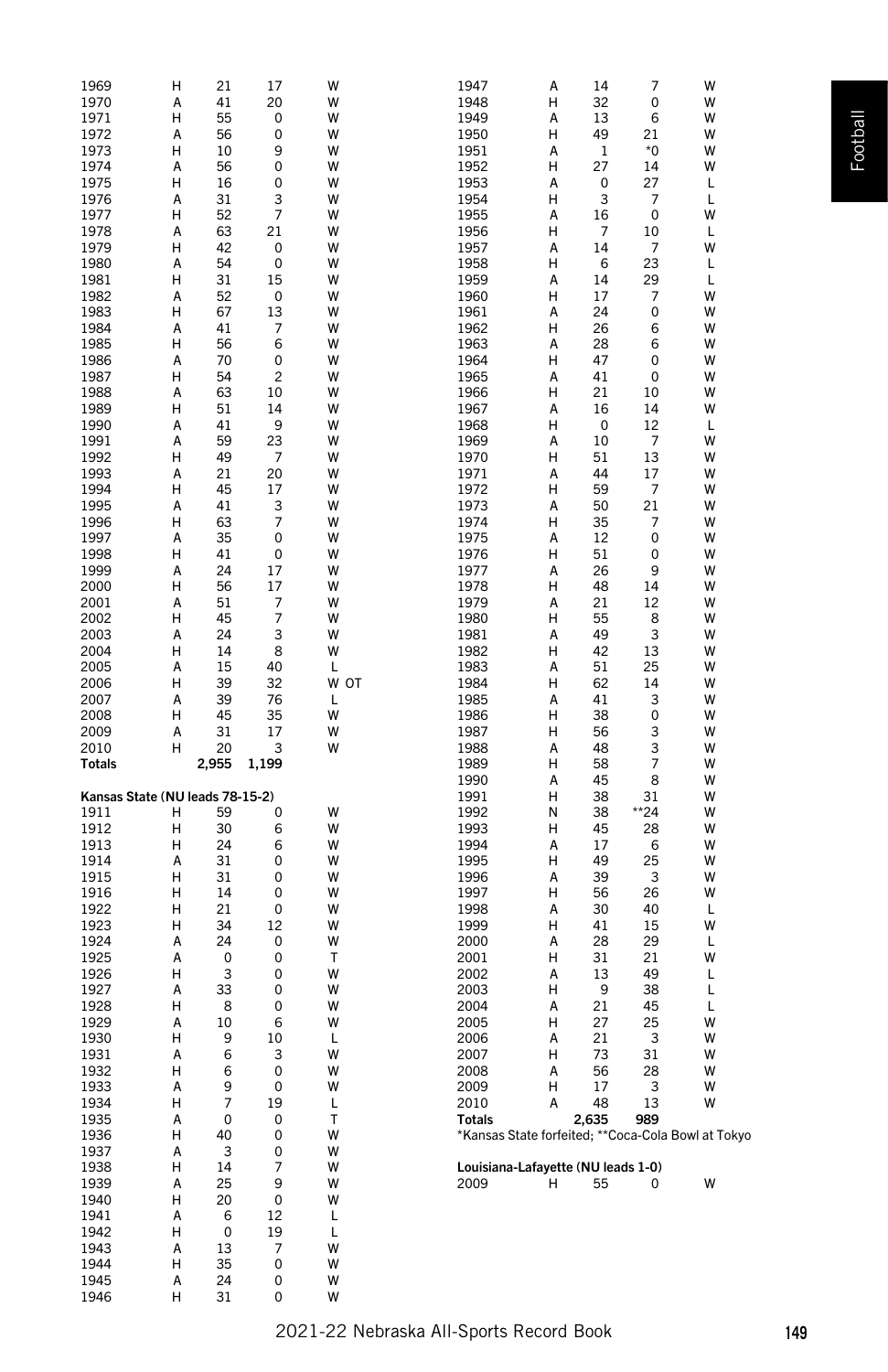| Louisiana State (NU leads 5-0-1)           |   |                         |                         |              | 1928         | н      | 24       | 0                       | w      |
|--------------------------------------------|---|-------------------------|-------------------------|--------------|--------------|--------|----------|-------------------------|--------|
| 1970                                       | N | 17                      | *12                     | w            | 1929         | A      | 7        | 7                       | T      |
| 1975                                       | н | 10                      | 7                       | w            | 1930         | н      | 0        | 0                       | T      |
| 1976                                       | Α | 6                       | 6                       | Т            | 1931         | А      | 10       | 7                       | w      |
| 1982                                       | N | 21                      | $*20$                   | W            | 1932         | н      | 21       | 6                       | W      |
| 1984                                       | N | 28                      | $***10$                 | w            | 1933         | A      | 26       | 0                       | w      |
| 1986                                       | N | 30                      | ****15                  | w            | 1934         | н      | 13       | 6                       | W      |
| Totals                                     |   | 112                     | 70                      |              | 1935         | А      | 19       | 6                       | W      |
| *1971 Orange Bowl; **1983 Orange Bowl;     |   |                         |                         |              | 1936         | Н      | 20       | 0                       | W      |
| ***1985 Sugar Bowl; ****1987 Sugar Bowl    |   |                         |                         |              | 1937         | А      | 7        | 0                       | W      |
|                                            |   |                         |                         |              | 1938         | н      | 10       | 13                      | L      |
| Louisiana Tech (NU leads 2-0)              |   |                         |                         |              | 1939         | A      | 13       | 27                      | L      |
| 1998                                       | N | 56                      | $*26$                   | w            | 1940         | н      | 20       | 7                       | W      |
| 2006                                       | H | 49                      | 10                      | w            | 1941         | А      | 0        | 6                       | L      |
| <b>Totals</b>                              |   | 105                     | 36                      |              | 1942         | н      | 6        | 26                      | L      |
| *Eddie Robinson Football Classic           |   |                         |                         |              | 1943         | A      | 20       | 54                      | L      |
|                                            |   |                         |                         |              | 1944         | н      | 24       | 20                      | w      |
| Maine (NU leads 1-0)                       |   |                         |                         |              | 1945         | А      | 0        | 19                      | L      |
| 2005                                       | н | 25                      | 7                       | w            | 1946         | Н      | 20       | 21                      | L      |
|                                            |   |                         |                         |              | 1947         | А      | 6        | 47                      | L      |
| McNeese State (NU leads 2-0)               |   |                         |                         |              | 1948         | н      | 6        | 33                      | L      |
| 2002                                       | н | 38                      | 14                      | w            | 1949         | A      | 20       | 21                      | L      |
| 2014                                       | н | 31                      | 24                      | w            | 1950         | н      | 40       | 34                      | w      |
| Totals                                     |   | 69                      | 38                      |              | 1951         | А      | 19       | 35                      | L      |
|                                            |   |                         |                         |              | 1952         | н      | 6        | 10                      | L      |
| Miami (Tied 6-6)                           |   |                         |                         |              | 1953         | A      | 7        | 23                      | L      |
| 1951                                       | А | 7                       | 19                      | L            | 1954         | н      | 25       | 19                      | W      |
| 1953                                       | н | 20                      | 16                      | w            | 1955         | А      | 18       | 12                      | W      |
| 1962                                       | N | 36                      | *34                     | w            | 1956         | Н      | 15       | 14                      | w      |
| 1975                                       | н | 31                      | 16                      | w            | 1957         | А      | 13       | 14                      | L      |
| 1976                                       | н | 17                      | 9                       | w            | 1958         | н      | 0        | 31                      | L      |
| 1983                                       | N | 30                      | **31                    | L            | 1959         | A      | 0        | 9                       | L      |
| 1988                                       | N | 3                       | ***23                   | L            | 1960         | н      | 0        | 28                      | L      |
| 1991                                       | Ν | 0                       | ****22                  | L            | 1961         | А      | 0        | 10                      | L      |
| 1994                                       | N | 24                      | #17                     | w            | 1962         | н      | 7        | 16                      | w      |
| 2002                                       | N | 14                      | ##37                    | L            | 1963         | A      | 13       | 12                      | w      |
| 2014                                       | н | 41                      | 31                      | w            | 1964         | н      | 9        | 0                       | W      |
| 2015                                       | А | 33                      | 36                      | L ОТ         | 1965         | А      | 16       | 14                      | W      |
| <b>Totals</b>                              |   | 255                     | 291                     |              | 1966         | Н      | 35       | 0                       | W      |
| *1962 Gotham Bowl; **1984 Orange Bowl;     |   |                         |                         |              | 1967         | А      | 7        | 10                      | L      |
| ***1989 Orange Bowl; ****1992 Orange Bowl; |   |                         |                         |              | 1968         | н      | 14       | 16                      | L      |
| #1995 Orange Bowl; ##2002 Rose Bowl        |   |                         |                         |              | 1969         | A      | 7        | 17                      | L      |
|                                            |   |                         |                         |              | 1970         | н      | 21       | 7                       | W      |
| Middle Tennessee State (NU leads 1-0)      |   |                         |                         |              | 1971         | А      | 36       | 0                       | W      |
| 1992                                       | н | 48                      | 7                       | w            | 1972         | н      | 62       | 0                       | w      |
|                                            |   |                         |                         |              | 1973         | A      | 12       | 13                      | L      |
| Mississippi (NU trails 0-1)                |   |                         |                         |              | 1974         | н      | 10       | 21                      | L      |
| 2002                                       | N | 23                      | *27                     | L            | 1975         | А<br>Н | 30<br>24 | 7                       | W      |
| *2002 Independence Bowl                    |   |                         |                         |              | 1976<br>1977 | А      | 21       | 34<br>10                | L<br>w |
|                                            |   |                         |                         |              |              | н      |          | 35                      | L      |
| Mississippi State (NU leads 1-0)           |   |                         |                         | w            | 1978         | A      | 31<br>23 | 20                      | W      |
| 1980                                       | N | 31                      | *17                     |              | 1979         |        |          |                         | W      |
| *1980 Sun Bowl                             |   |                         |                         |              | 1980<br>1981 | н<br>А | 38<br>6  | 16<br>0                 | W      |
| Missouri (NU leads 65-36-3)                |   |                         |                         |              | 1982         | н      | 23       | 19                      | W      |
| 1892                                       | N | 1                       | *0                      | w            | 1983         | A      | 34       | 13                      | w      |
| 1893                                       | N | 18                      | **30                    | L            | 1984         | н      | 33       | 23                      | W      |
| 1894                                       | Ν | 14                      | $*18$                   | L            | 1985         | А      | 28       | 20                      | W      |
| 1895                                       | Ν | 12                      | $***10$                 | w            | 1986         | н      | 48       | 17                      | W      |
| 1896                                       | А | 8                       | 4                       | w            | 1987         | А      | 42       | 7                       | W      |
| 1897                                       | н | 41                      | 0                       | w            | 1988         | н      | 26       | 18                      | w      |
| 1898                                       | A | 47                      | 6                       | w            | 1989         | A      | 50       | 7                       | W      |
| 1899                                       | н | $\overline{\mathbf{0}}$ | 11                      | L            | 1990         | H      | 69       | 21                      | W      |
| 1900                                       | А | 12                      | $\overline{\mathbf{0}}$ | W            | 1991         | н      | 63       | - 6                     | W      |
| 1901                                       | Ν | 51                      | $***0$                  | W            | 1992         | А      | 34       | 24                      | W      |
| 1902                                       | Ν | 12                      | $x***0$                 | W            | 1993         | н      | 49       | 7                       | W      |
| 1911                                       | н | 34                      | 0                       | W            | 1994         | А      | 42       | $\overline{7}$          | W      |
| 1912                                       | А | $\overline{7}$          | 0                       | W            | 1995         | н      | 57       | $\mathbf 0$             | W      |
| 1917                                       | н | 52                      | 0                       | W            | 1996         | н      | 51       | $\overline{7}$          | W      |
| 1919                                       | А | 12                      | 5                       | W            | 1997         | А      | 45       | 38                      | W OT   |
| 1922                                       | н | 48                      | 0                       | w            | 1998         | н      | 20       | 13                      | W      |
| 1923                                       | А | 7                       | $\overline{7}$          | $\mathsf{T}$ | 1999         | А      | 40       | 10                      | W      |
| 1924                                       | н | 14                      | 6                       | W            | 2000         | н      | 42       | 24                      | W      |
| 1925                                       | А | 6                       | 9                       | L            | 2001         | Α      | 36       | $\overline{\mathbf{3}}$ | W      |
| 1926                                       | н | $\overline{7}$          | 14                      | Г            | 2002         | н      | 24       | 13                      | W      |
| 1927                                       | А | 6                       | 7                       | L            | 2003         | A      | 24       | 41                      | L      |
|                                            |   |                         |                         |              |              |        |          |                         |        |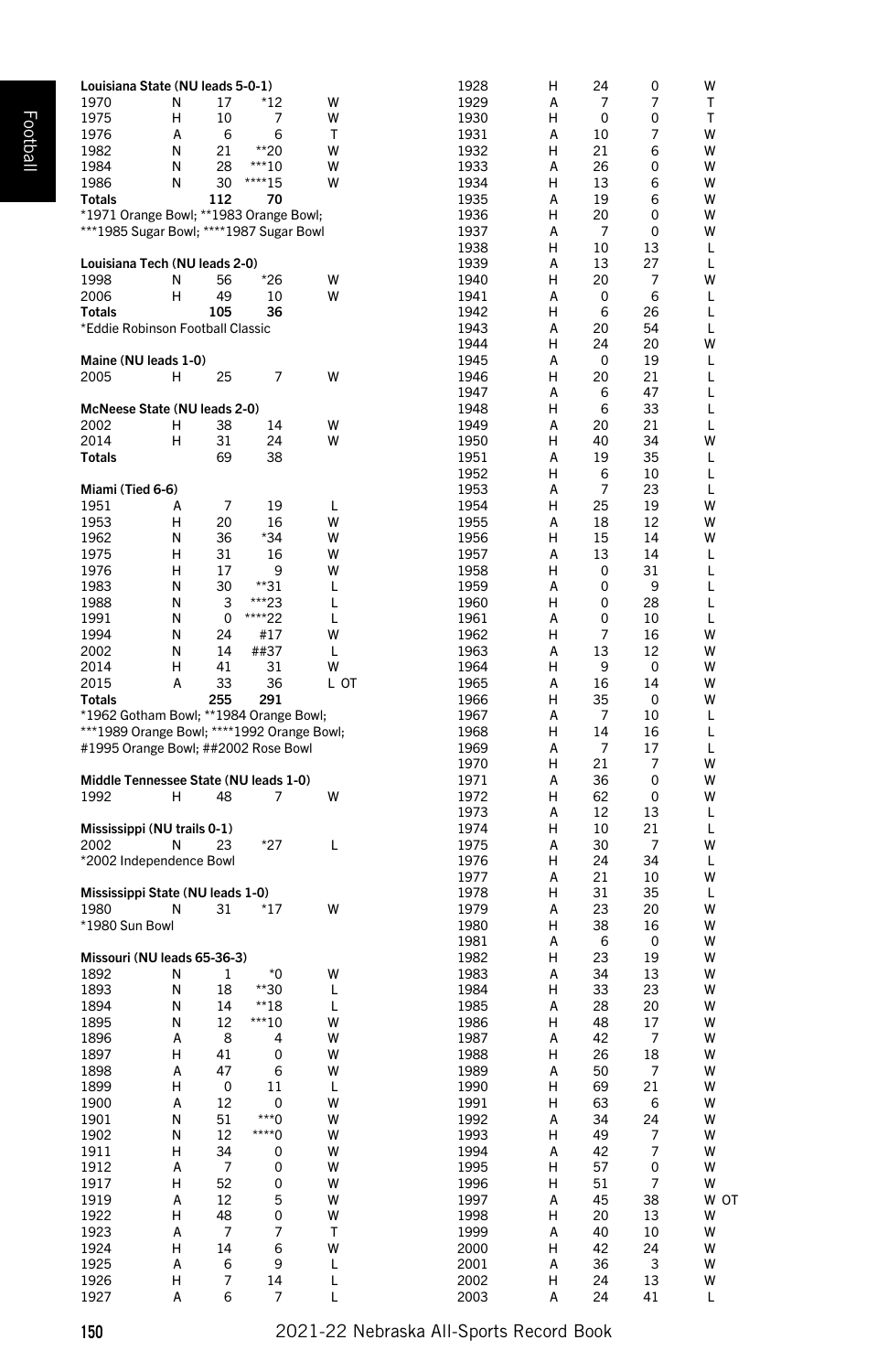| 2004                                             | н | 24    | 3     | w    | 1928   | А | 44             | 6     | W                                                   |  |
|--------------------------------------------------|---|-------|-------|------|--------|---|----------------|-------|-----------------------------------------------------|--|
| 2005                                             | А | 24    | 41    | L    | 1929   | н | 13             | 13    | т                                                   |  |
| 2006                                             | н | 34    | 20    | W    | 1930   | А | 7              | 20    | L                                                   |  |
|                                                  |   |       |       |      | 1931   | н | 13             | 0     | w                                                   |  |
| 2007                                             | А | 6     | 41    | L    | 1932   | Α | 5              | 0     | W                                                   |  |
| 2008                                             | Н | 17    | 52    | L    | 1933   | н | 16             | 7     | W                                                   |  |
| 2009                                             | А | 27    | 12    | W    | 1934   | А | 6              | 0     | W                                                   |  |
| 2010                                             | н | 31    | 17    | W    | 1935   | н | 19             | 0     | w                                                   |  |
| <b>Totals</b>                                    |   | 2,320 | 1,454 |      | 1936   | А | 14             | 0     | W                                                   |  |
| *at Omaha, Missouri forfeited; **at Kansas City; |   |       |       |      |        |   |                |       |                                                     |  |
| ***at Omaha;                                     |   |       |       |      | 1937   | н | 0              | 0     | т                                                   |  |
| ****at St. Joseph                                |   |       |       |      | 1938   | А | 0              | 14    | L                                                   |  |
|                                                  |   |       |       |      | 1939   | н | 13             | 7     | w                                                   |  |
|                                                  |   |       |       |      | 1940   | А | 13             | 0     | W                                                   |  |
| Nevada (NU leads 1-0)                            |   |       |       |      | 1941   | н | 7              | 6     | w                                                   |  |
| 2007                                             | н | 52    | 10    | w    | 1942   | Α | 7              | 0     | w                                                   |  |
|                                                  |   |       |       |      | 1943   | н | $\overline{7}$ | 26    | L                                                   |  |
| Nevada-Las Vegas (NU leads 1-0)                  |   |       |       |      | 1944   | N | 12             | *31   | L                                                   |  |
| 1988                                             | н | 48    | 6     | W    | 1945   | н | 0              | 20    | L                                                   |  |
|                                                  |   |       |       |      | 1946   | Α | 6              | 27    | L                                                   |  |
| New Mexico (NU leads 1-0)                        |   |       |       |      | 1947   | н | 13             | 14    | L                                                   |  |
| 1985                                             | н | 38    | 7     | W    | 1948   | A | 14             | 41    | L                                                   |  |
|                                                  |   |       |       |      | 1949   | н | 0              | 48    | L                                                   |  |
|                                                  |   |       |       |      | 1950   | А | 35             | 49    | L                                                   |  |
| New Mexico State (NU leads 3-0)                  |   |       |       |      | 1951   | н | 0              | 27    | L                                                   |  |
| 1979                                             | н | 57    | 0     | W    | 1952   | Α | 13             | 34    | L                                                   |  |
| 1982                                             | н | 68    | 0     | W    | 1953   | н | 7              | 30    | L                                                   |  |
| 2008                                             | н | 38    | 7     | w    | 1954   | Α | 7              | 55    | L                                                   |  |
| <b>Totals</b>                                    |   | 163   | 7     |      | 1955   | Н | 0              | 41    | L                                                   |  |
|                                                  |   |       |       |      | 1956   | А | 6              | 54    | L                                                   |  |
| North Carolina (NU leads 1-0)                    |   |       |       |      | 1957   | н | 7              | 32    | L                                                   |  |
| 1977                                             | N | 21    | *17   | w    | 1958   | Α | $\overline{7}$ | 40    | L                                                   |  |
|                                                  |   |       |       |      | 1959   | н | 25             | 21    | w                                                   |  |
| *1977 Liberty Bowl                               |   |       |       |      | 1960   | А | 17             | 14    | w                                                   |  |
|                                                  |   |       |       |      | 1961   | н | 14             | 21    | L                                                   |  |
| Nicholls State (NU leads 1-0)                    |   |       |       |      | 1962   | А |                | 34    |                                                     |  |
| 2006                                             | н | 56    | 7     | W    |        |   | 6              |       | L                                                   |  |
|                                                  |   |       |       |      | 1963   | н | 29             | 20    | w                                                   |  |
| North Carolina State (NU leads 2-0)              |   |       |       |      | 1964   | А | 7              | 17    | L                                                   |  |
| 1962                                             | н | 19    | 14    | W    | 1965   | н | 21             | 9     | w                                                   |  |
| 1973                                             | н | 31    | 14    | W    | 1966   | А | 9              | 10    | L                                                   |  |
| <b>Totals</b>                                    |   | 50    | 28    |      | 1967   | н | 14             | 21    | L                                                   |  |
|                                                  |   |       |       |      | 1968   | А | 0              | 47    | L                                                   |  |
|                                                  |   |       |       |      | 1969   | Α | 44             | 14    | w                                                   |  |
| North Texas (NU leads 1-0)                       |   |       |       |      | 1970   | н | 28             | 21    | w                                                   |  |
| 1993                                             | н | 76    | 14    | W    | 1971   | Α | 35             | 31    | w                                                   |  |
|                                                  |   |       |       |      | 1972   | Н | 14             | 17    | L                                                   |  |
| Northern Illinois (NU leads 3-1)                 |   |       |       |      | 1973   | А | 0              | 27    | L                                                   |  |
| 1989                                             | н | 48    | 17    | W    | 1974   | н | 14             | 28    | L                                                   |  |
| 1990                                             | н | 60    | 14    | W    | 1975   | Α | 10             | 35    | L                                                   |  |
| 2017                                             | Н | 17    | 21    | L    | 1976   | н | 17             | 20    | L                                                   |  |
|                                                  |   |       |       |      | 1977   | А | 7              | 38    | L                                                   |  |
| 2019                                             | н | 44    | 8     | W    | 1978   | н | 17             | 14    | w                                                   |  |
| <b>Totals</b>                                    |   | 169   | 60    |      | 1979   | Ν | 24             | #31   | L                                                   |  |
|                                                  |   |       |       |      | 1979   | А | 14             | 17    | L                                                   |  |
| Notre Dame (NU leads 8-7-1)                      |   |       |       |      | 1980   | н | 17             | 21    | L                                                   |  |
| 1915                                             | н | 20    | 19    | W    | 1981   | А | 37             | 14    | w                                                   |  |
| 1916                                             | Н | 0     | 20    | L    | 1982   | н | 28             | 24    | w                                                   |  |
| 1917                                             | н | 7     | 0     | W    | 1983   | А | 28             | 21    | w                                                   |  |
| 1918                                             | н | 0     | 0     | Т    | 1984   | Н | 7              | 17    | L                                                   |  |
| 1919                                             | н | 9     | 14    | L    | 1985   | Α | $\overline{7}$ | 27    | L                                                   |  |
|                                                  |   | 7     |       |      | 1986   | н | 17             | 20    | L                                                   |  |
| 1920                                             | н |       | 16    | L    | 1987   | н |                | 17    |                                                     |  |
| 1921                                             | А | 0     | 7     | L    |        |   | 7<br>7         |       | L                                                   |  |
| 1922                                             | н | 14    | 6     | W    | 1988   | А |                | 3     | W                                                   |  |
| 1923                                             | н | 14    | 7     | W    | 1989   | н | 42             | 25    | W                                                   |  |
| 1924                                             | Α | 6     | 34    | L    | 1990   | A | 10             | 45    | L                                                   |  |
| 1925                                             | Н | 17    | 0     | W    | 1991   | н | 19             | 14    | w                                                   |  |
| 1947                                             | А | 0     | 31    | L    | 1992   | А | 33             | 9     | w                                                   |  |
| 1948                                             | н | 13    | 44    | L    | 1993   | н | 21             | 7     | W                                                   |  |
| 1973                                             | Ν | 40    | $*6$  | W    | 1994   | А | 13             | 3     | W                                                   |  |
| 2000                                             |   |       | 24    | W OT | 1995   | Н | 37             | 0     | W                                                   |  |
|                                                  | А | 27    |       |      | 1996   | A | 73             | 21    | w                                                   |  |
| 2001                                             | Н | 27    | 10    | W    | 1997   | н | 69             | 7     | W                                                   |  |
| <b>Totals</b>                                    |   | 201   | 238   |      | 2000   | А | 14             | 31    | L                                                   |  |
| *1973 Orange Bowl                                |   |       |       |      | 2001   | н | 20             | 10    | W                                                   |  |
|                                                  |   |       |       |      | 2004   | Α | 3              | 30    | Г                                                   |  |
| Oklahoma (NU trails 38-45-3)                     |   |       |       |      | 2005   | н | 24             | 31    | Г                                                   |  |
| 1912                                             | н | 13    | 9     | W    | 2006   | Ν | 7              | $*21$ | L                                                   |  |
| 1919                                             | Ν | 7     | $*7$  | т    | 2008   | Α | 28             | 62    | Г                                                   |  |
| 1921                                             | н | 44    | 0     | W    | 2009   | н | 10             | 3     | W                                                   |  |
| 1922                                             | А | 39    | 7     | W    | 2010   | N | 20             | $*23$ | L                                                   |  |
| 1923                                             | Н | 24    | 0     | W    | Totals |   | 1,421          | 1,692 |                                                     |  |
| 1924                                             | А | 7     | 14    | L    |        |   |                |       | *at Omaha; **Big 12 Championship; #1979 Orange Bowl |  |
| 1925                                             | Н | 12    | 0     | W    |        |   |                |       |                                                     |  |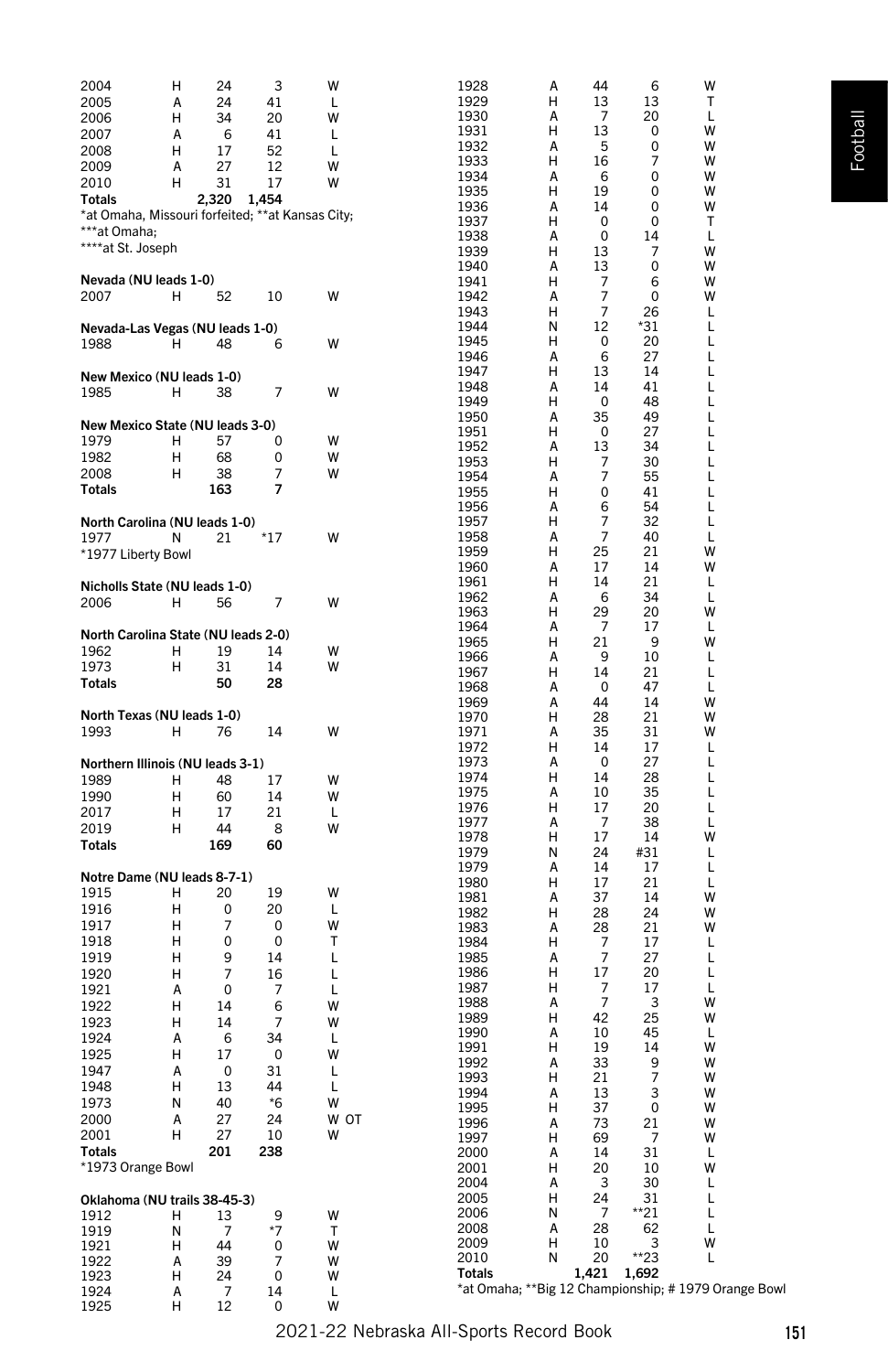| Oklahoma State (NU leads 37-5-1) |   |       |       |   | Pittsburgh (NU trails 6-15-3)         |   |     |       |
|----------------------------------|---|-------|-------|---|---------------------------------------|---|-----|-------|
| 1960                             | н | 6     | 7     | L | 1921                                  | Α | 10  | 0     |
|                                  |   |       | 14    |   |                                       |   |     |       |
| 1961                             | A | 6     |       | L | 1927                                  | А | 13  | 21    |
| 1962                             | н | 14    | 0     | W | 1928                                  | н | 0   | 0     |
| 1963                             | А | 20    | 16    | W | 1929                                  | н | 7   | 12    |
| 1964                             | н | 27    | 14    | W | 1930                                  | н | 0   | 0     |
| 1965                             | А | 21    | 17    | W | 1931                                  | Α | 0   | 40    |
| 1966                             | н | 21    | 6     | W | 1932                                  | н | 0   | 0     |
| 1967                             | н | 9     | 0     | W | 1933                                  | A | 0   | 6     |
| 1968                             | А | 21    | 20    | W |                                       |   |     |       |
| 1969                             | н | 13    | 3     | w | 1934                                  | н | 6   | 25    |
|                                  |   |       |       |   | 1935                                  | А | 0   | 6     |
| 1970                             | н | 65    | 31    | W | 1936                                  | н | 6   | 19    |
| 1971                             | А | 41    | 13    | W | 1937                                  | А | 7   | 13    |
| 1972                             | н | 34    | 0     | W | 1938                                  | н | 0   | 19    |
| 1973                             | A | 17    | 17    | т | 1939                                  | А | 14  | 13    |
| 1974                             | н | - 7   | 3     | W |                                       |   |     |       |
| 1975                             | А | 28    | 20    | W | 1940                                  | А | 9   | 7     |
| 1976                             | н | 14    | 10    | W | 1941                                  | н | 7   | 14    |
| 1977                             | А | 31    | 14    | W | 1942                                  | А | 0   | 6     |
|                                  |   |       |       |   | 1943*                                 |   |     |       |
| 1978                             | н | 22    | 14    | W | 1953                                  | А | 6   | 14    |
| 1979                             | A | 36    | 0     | W | 1954                                  | н | 7   | 21    |
| 1980                             | н | 48    | 7     | W |                                       | А | 7   | 21    |
| 1981                             | А | 54    | 7     | W | 1955                                  |   |     |       |
| 1982                             | н | 48    | 10    | W | 1957                                  | А | 0   | 34    |
| 1983                             | Α | 14    | 10    | W | 1958                                  | н | 14  | 6     |
| 1984                             | н | 17    | 3     | W | 2004                                  | А | 24  | 17    |
|                                  | A |       |       |   | 2005                                  | н | 7   | 6     |
| 1985                             |   | 34    | 24    | W | <b>Totals</b>                         |   | 144 | 320   |
| 1986                             | н | 30    | 10    | W |                                       |   |     |       |
| 1987                             | А | 35    | 0     | w | *Game canceled                        |   |     |       |
| 1988                             | н | 63    | 42    | W |                                       |   |     |       |
| 1989                             | А | 48    | 23    | W | Rice (NU leads 1-0)                   |   |     |       |
| 1990                             | н | 31    | 3     | w | 2001                                  | н | 48  | 3     |
| 1991                             | A | 49    | 15    | W |                                       |   |     |       |
|                                  |   | 55    |       |   | San Jose State (NU leads 2-0)         |   |     |       |
| 1992                             | н |       | 0     | W |                                       | н | 49  | 13    |
| 1993                             | А | 27    | 13    | w | 2000                                  |   |     |       |
| 1994                             | н | 32    | 3     | W | 2008                                  | н | 35  | 12    |
| 1995                             | А | 64    | 21    | w | Totals                                |   | 84  | 25    |
| 1998                             | Ν | 24    | $*17$ | w |                                       |   |     |       |
| 1999                             | н | 38    | 14    | W | South Alabama (NU leads 2-0)          |   |     |       |
| 2002                             | А | 21    | 24    | L | 2015                                  | н | 48  | 9     |
|                                  |   |       |       |   |                                       |   |     |       |
| 2003                             | н | 17    | 7     | W | 2019                                  | н | 35  | 21    |
| 2006                             | A | 29    | 41    | L | Totals                                |   | 83  | 30    |
| 2007                             | н | 14    | 45    | L |                                       |   |     |       |
| 2010                             | А | 51    | 41    | w | South Carolina (NU leads 3-1)         |   |     |       |
| Totals                           |   | 1,296 | 599   |   | 1964                                  | н | 28  | 6     |
| *at Kansas City                  |   |       |       |   | 1986                                  | Α | 27  | 24    |
|                                  |   |       |       |   |                                       |   |     |       |
|                                  |   |       |       |   | 1987                                  | н | 30  | 21    |
| Oregon (NU leads 6-2)            |   |       |       |   | 2011                                  | N | 13  | $*30$ |
| 1952                             | А | 28    | 13    | W | <b>Totals</b>                         |   | 98  | 81    |
| 1953                             | н | 12    | 20    | L | *2012 Capital One Bowl                |   |     |       |
| 1971                             | н | 34    | 7     | w |                                       |   |     |       |
| 1974                             | н | 61    | 7     | w | South Dakota State (NU leads 3-0)     |   |     |       |
| 1985                             | н | 63    | 0     | W |                                       |   |     |       |
|                                  |   |       |       |   | 1963                                  | н | 58  | 7     |
| 1986                             | н | 48    | 14    | W | 2010                                  | н | 17  | 3     |
| 2016                             | н | 35    | 32    | W | 2013                                  | н | 59  | 20    |
| 2017                             | Α | 35    | 42    | L | <b>Totals</b>                         |   | 134 | 30    |
| Totals                           |   | 316   | 135   |   |                                       |   |     |       |
|                                  |   |       |       |   | Southern California (NU trails 0-4-1) |   |     |       |
| Oregon State (NU leads 9-2)      |   |       |       |   |                                       |   |     |       |
|                                  | Ν | 17    | $*7$  | W | 1969                                  | н | 21  | 31    |
| 1916                             |   |       |       |   | 1970                                  | А | 21  | 21    |
| 1924                             | н | 14    | 0     | W | 2006                                  | А | 10  | 28    |
| 1933                             | н | 22    | 0     | W | 2007                                  | н | 31  | 49    |
| 1935                             | н | 26    | 20    | W | 2014                                  | N | 42  | $*45$ |
| 1936                             | Ν | 32    | $*14$ | W | <b>Totals</b>                         |   | 125 | 174   |
| 1947                             | н | 6     | 27    | L |                                       |   |     |       |
| 1948                             |   |       |       |   | *-Holiday Bowl                        |   |     |       |
|                                  | Ν | 12    | *28   | Г |                                       |   |     |       |
| 1954                             | н | 27    | 7     | W | Southern Methodist (NU leads 1-0-1)   |   |     |       |
| 1959                             | н | 7     | 6     | W | 1929                                  | н | 0   | 0     |
| 1989                             | н | 35    | 7     | W | 1932                                  | А | 21  | 14    |
| 1990                             | н | 31    | 7     | W | <b>Totals</b>                         |   | 21  | 14    |
| Totals                           |   | 229   | 123   |   |                                       |   |     |       |
|                                  |   |       |       |   |                                       |   |     |       |
| *at Portland                     |   |       |       |   |                                       |   |     |       |
|                                  |   |       |       |   |                                       |   |     |       |
| Pacific (NU leads 2-0)           |   |       |       |   |                                       |   |     |       |
| 1994                             | н | 70    | 21    | W |                                       |   |     |       |
| 1995                             | н | 49    | 7     | W |                                       |   |     |       |
| Totals                           |   | 119   | 28    |   |                                       |   |     |       |
|                                  |   |       |       |   |                                       |   |     |       |

WLTLTLTLLLLLLWWLL

L L L L W W W

W

W W

W W

W W W

L

W W W

L T L L L

T W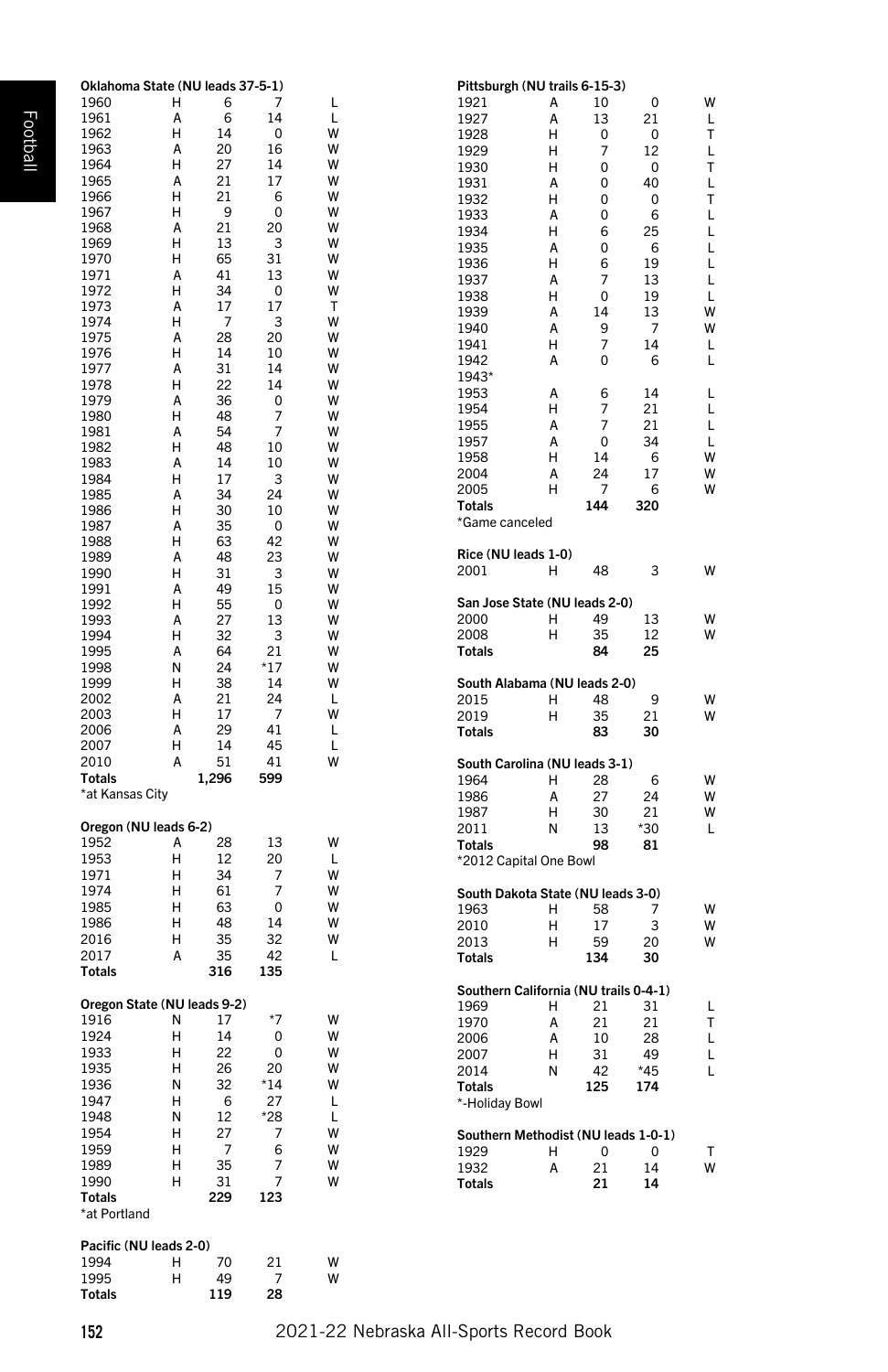| Southern Miss (NU leads 5-1)             |        |          |            |                                                            |  |
|------------------------------------------|--------|----------|------------|------------------------------------------------------------|--|
| 1999                                     | н      | 20       |            | W                                                          |  |
| 2003                                     | А      | 38       | 13<br>14   | w                                                          |  |
| 2004                                     | н      | 17       | 21         | L                                                          |  |
| 2012                                     | н      | 49       | 20         | w                                                          |  |
| 2013                                     | н      | 56       | 13         | w                                                          |  |
| 2015                                     | н      | 36       | 28         | w                                                          |  |
| <b>Totals</b>                            |        | 216      | 109        |                                                            |  |
| Stanford (NU trails 0-1)                 |        |          |            |                                                            |  |
| 1941                                     | Ν      | 13       | *21        | L                                                          |  |
| *1941 Rose Bowl                          |        |          |            |                                                            |  |
|                                          |        |          |            |                                                            |  |
| Syracuse (NU trails 5-7)                 |        |          |            |                                                            |  |
| 1917                                     | н      | 9        | 10         | L                                                          |  |
| 1919                                     | Н      | 3        | 0          | w                                                          |  |
| 1922                                     | А      | 6        | 9          | L                                                          |  |
| 1923                                     | Н      | 0        | 7          | L                                                          |  |
| 1927                                     | Н      | 21       | 0          | W                                                          |  |
| 1928                                     | н      | 7        | 6          | W                                                          |  |
| 1929                                     | A      | 13       | 6          | w                                                          |  |
| 1957                                     | н      | 9        | 26         | L                                                          |  |
| 1958                                     | А      | 0        | 38         | L                                                          |  |
| 1961                                     | Н      | 6        | 28         | L                                                          |  |
| 1983                                     | н<br>A | 63       | 7<br>17    | w                                                          |  |
| 1984<br>Totals                           |        | 9<br>146 | 154        | L                                                          |  |
|                                          |        |          |            |                                                            |  |
| Tennessee (NU leads 2-1)                 |        |          |            |                                                            |  |
| 1997                                     | N      | 42       | *17        | w                                                          |  |
| 1999                                     | Ν      | 31       | **21       | w                                                          |  |
| 2016                                     | Ν      | 24       | ***38      | L                                                          |  |
| Totals                                   |        | 97       | 76         |                                                            |  |
| *1998 Orange Bowl; **2000 Fiesta Bowl    |        |          |            |                                                            |  |
| ***2016 Music City Bowl                  |        |          |            |                                                            |  |
|                                          |        |          |            |                                                            |  |
| Tennessee at Chattanooga (NU leads 1-0)  |        |          |            |                                                            |  |
| 2011                                     | н      | 40       | 7          | W                                                          |  |
|                                          |        |          |            |                                                            |  |
| Texas (NU trails 4-10)                   |        |          |            |                                                            |  |
| 1933                                     | н      | 26       | 0          | w                                                          |  |
| 1959                                     | н      | 0        | 20         | L                                                          |  |
| 1960                                     | А      | 14       | 13         | w                                                          |  |
| 1974                                     | Ν<br>N | 19       | *3         | w<br>L                                                     |  |
| 1996<br>1998                             | н      | 27<br>16 | **37<br>20 | L                                                          |  |
| 1999                                     | Α      | 20       | 24         | L                                                          |  |
| 1999                                     | N      | 22       | **6        | w                                                          |  |
| 2002                                     | н      | 24       | 27         | L                                                          |  |
| 2003                                     | A      | 7        | 31         | L                                                          |  |
| 2006                                     | н      | 20       | 22         | L                                                          |  |
| 2007                                     | А      | 25       | 28         | L                                                          |  |
| 2009                                     | N      | 12       | $*$ 13     | L                                                          |  |
| 2010                                     | н      | 13       | 20         | L                                                          |  |
| Totals                                   |        | 245      | 264        |                                                            |  |
| *1974 Cotton Bowl; **Big 12 Championship |        |          |            |                                                            |  |
|                                          |        |          |            |                                                            |  |
| Texas A&M (NU leads 10-4)                |        |          |            |                                                            |  |
| 1930                                     | н      | 13       | 0          | W                                                          |  |
| 1955                                     | н      | 0<br>14  | 27         | L<br>w                                                     |  |
| 1969<br>1971                             | н<br>н | 34       | 0          | w                                                          |  |
|                                          |        | 37       | 7<br>7     | w                                                          |  |
| 1972<br>1988                             | н<br>Ν | 23       | $*14$      | W                                                          |  |
| 1997                                     | Ν      | 54       | **15       | W                                                          |  |
| 1998                                     | А      | 21       | 28         | L                                                          |  |
| 1999                                     | Н      | 37       | 0          | W                                                          |  |
| 2002                                     | А      | 38       | 31         | W                                                          |  |
| 2003                                     | Н      | 48       | 12         | W                                                          |  |
| 2006                                     | A      | 28       | 27         | W                                                          |  |
| 2007                                     | Н      | 14       | 36         | L                                                          |  |
| 2010                                     | А      | 6        | 9          | L                                                          |  |
| <b>Totals</b>                            |        | 360      | 220        |                                                            |  |
|                                          |        |          |            | *Kickoff Classic at East Rutherford; **Big 12 Championship |  |

| TCU (NU leads 6-1)            |   |          |          |         |
|-------------------------------|---|----------|----------|---------|
| 1951                          | н | 7        | 28       | L       |
| 1965                          | н | 34       | 14       | W       |
| 1966                          | н | 14       | 10       | W       |
| 1967                          | A | 29       | 0        | W       |
| 1975                          | н | 56       | 14       | W       |
| 1976                          | н | 64       | 10       | W       |
| 2001                          | н | 21       | 7        | W       |
| Totals                        |   | 225      | 83       |         |
|                               |   |          |          |         |
| Texas Tech (NU leads 7-4)     |   |          |          |         |
| 1976                          | Ν | 27       | $*24$    | W       |
| 1993                          | н | 50       | 27       | W       |
| 1994                          | A | 42       | 16       | W       |
| 1996                          | A | 24       | 10       | W       |
| 1997                          | н | 29       | 0        | W       |
| 2000                          | A | 56       | 3        | W       |
| 2001                          | Η | 41       | 31       | W       |
| 2004                          | A |          |          | L       |
|                               | н | 10<br>31 | 70<br>34 | L       |
| 2005<br>2008                  | A | 31       | 37       | ОT<br>L |
|                               | н |          |          |         |
| 2009                          |   | 10       | 31       | L       |
| Totals                        |   | 351      | 283      |         |
| Troy (NU leads 4-1)           |   |          |          |         |
| 2001                          | н | 42       | 14       | W       |
| 2002                          | н | 31       | 16       | W       |
| 2003                          | н | 30       | 0        | W       |
| 2006                          | н | 56       | 0        | W       |
| 2018                          | н | 19       | 24       | L       |
| <b>Totals</b>                 |   | 178      | 54       |         |
|                               |   |          |          |         |
| UAB (NU leads 1-0)            |   |          |          |         |
| 1998                          | н | 38       | 7        | w       |
|                               |   |          |          |         |
| UCLA (NU leads 7-6)           |   |          |          |         |
| 1946                          | А | 0        | 18       | L       |
| 1948                          | н | 15       | 27       | L       |
| 1972                          | A | 17       | 20       | L       |
| 1973                          | н | 40       | 13       | w       |
| 1983                          | н | 42       | 10       | W       |
| 1984                          | A | 42       | 3        | W       |
| 1987                          | Н | 42       | 33       | W       |
| 1988                          | A | 28       | 41       | L       |
| 1993                          | A | 14       | 13       | W       |
| 1994                          | Н | 49       | 21       | W       |
| 2012                          | A | 30       | 36       | L       |
| 2013                          | н | 21       | 41       | L       |
| 2015                          | Ν | 37       | *29      | w       |
| <b>Totals</b>                 |   | 377      | 305      |         |
| *2015 Foster Farms Bowl       |   |          |          |         |
|                               |   |          |          |         |
| Utah (NU leads 4-0)           |   |          |          |         |
| 1968                          | н | 31       | 0        | W       |
| 1980                          | н | 55       | 9        | W       |
| 1989                          | н | 42       | 30       | W       |
| 1992                          | н | 49       | 22       | w       |
| <b>Totals</b>                 |   | 177      | 61       |         |
| Utah State (NU leads 8-0)     |   |          |          |         |
| 1966                          | н | 28       | 7        | w       |
| 1971                          | н | 42       | 6        | W       |
|                               | Н | 35       | 14       | W       |
| 1979<br>1987                  | н | 56       | 12       | W       |
| 1988                          | н | 63       | 13       | W       |
| 1991                          | н | 59       | 28       | W       |
| 2002                          | н | 44       | 13       | W       |
| 2003                          | н | 31       | 7        | W       |
|                               |   |          |          |         |
| <b>Totals</b>                 |   | 368      | 100      |         |
| Virginia Tech (NU trails 1-2) |   |          |          |         |
| 1996                          | Ν | 41       | *21      | W       |
| 2008                          | н | 30       | 35       | L       |
| 2009                          | A | 15       | 16       | L       |
| <b>Totals</b>                 |   | 86       | 72       |         |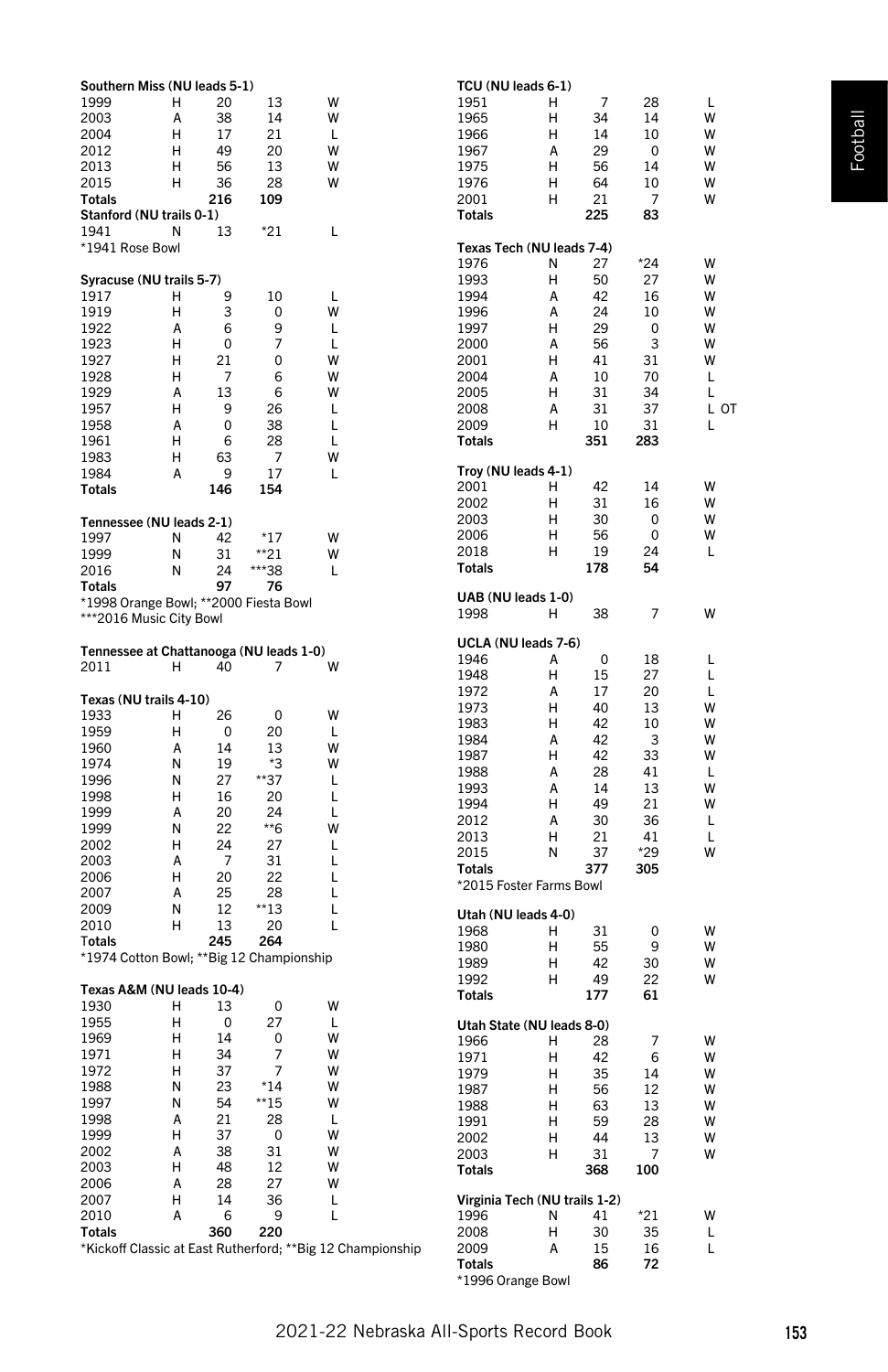| Wake Forest (NU leads 3-0)                |   |     |       |   |
|-------------------------------------------|---|-----|-------|---|
| 1970                                      | н | 36  | 12    | W |
| 2005                                      | н | 31  | 3     | W |
| 2007                                      | н | 20  | 17    | W |
| <b>Totals</b>                             |   | 87  | 32    |   |
| Washington (NU leads 5-4-1)               |   |     |       |   |
| 1925                                      | н | 6   | 6     | т |
| 1926                                      | A | 6   | 10    | L |
| 1967                                      | A | 17  | 7     | W |
| 1991                                      | н | 21  | 36    | L |
| 1992                                      | A | 14  | 29    | L |
| 1997                                      | A | 27  | 14    | W |
| 1998                                      | н | 55  | 7     | W |
| 2010                                      | A | 56  | 21    | W |
| 2010                                      | N | 7   | *19   | L |
| 2011                                      | н | 51  | 38    | W |
| <b>Totals</b>                             |   | 260 | 187   |   |
| *2010 Holiday Bowl                        |   |     |       |   |
| Washington State (NU trails 1-3)          |   |     |       |   |
| 1920                                      | н | 20  | 21    | L |
| 1957                                      | н | 12  | 35    | L |
| 1977                                      | н | 10  | 19    | L |
| 1995                                      | н | 35  | 21    | W |
| <b>Totals</b>                             |   | 77  | 96    |   |
|                                           |   |     |       |   |
| Western Illinois (NU leads 1-0)           |   |     |       |   |
| 2004                                      | н | 56  | 17    | w |
| Western Kentucky (NU leads 1-0)           |   |     |       |   |
| 2010                                      | н | 49  | 10    | w |
| Western Michigan (NU leads 1-0)           |   |     |       |   |
| 2008                                      | н | 47  | 24    |   |
|                                           |   |     |       |   |
| West Virginia (NU leads 1-0)              |   |     |       |   |
| 1994                                      | N | 31  | $*$ 0 | w |
| *Kickoff Classic at East Rutherford, N.J. |   |     |       |   |
| Wyoming (NU leads 8-0)                    |   |     |       |   |
| 1934                                      | н | 50  | 0     | w |
| 1968                                      | н | 13  | 10    | W |
| 1983                                      | н | 56  | 20    | W |
| 1984                                      | н | 42  | 7     | W |
| 1994                                      | Н | 42  | 32    | W |
| 2011                                      | A | 38  | 14    | W |
| 2013                                      | н | 37  | 34    | W |
| 2016                                      | н | 52  | 17    | W |

Non-Division I Opponents\*

|                       |                |                |                | Last    |
|-----------------------|----------------|----------------|----------------|---------|
| T <u>eam</u>          | W              | L              | т              | Meeting |
| Adrian                | 1              | 0              | 0              | 1912    |
| Baker                 | $\Omega$       | 0              | $\mathbf{1}$   | 1893    |
| Bellevue              | 3              | 0              | $\Omega$       | 1912    |
| Bethune-Cookman       | $\mathbf{1}$   | 0              | 02018          |         |
| Butte (Montana)       | $\Omega$       | $\overline{c}$ | $\Omega$       | 1896    |
| Camp Dodge            | $\Omega$       | 1              | $\Omega$       | 1918    |
| Carlisle Indians      | $\Omega$       | 1              | $\Omega$       | 1908    |
| Chicago               | $\mathbf{1}$   | $\mathbf{1}$   | $\Omega$       | 1935    |
| Colgate               | $\mathbf{1}$   | 0              | $\Omega$       | 1924    |
| Creighton             | 3              | 0              | $\Omega$       | 1904    |
| Denver A. C.          | 3              | 1              | O              | 1898    |
| Denver U.             | $\overline{4}$ | 0              | $\Omega$       | 1910    |
| Doane                 | 16             | $\overline{c}$ | $\Omega$       | 1912    |
| Drake                 | 6              | $\overline{c}$ | 0              | 1926    |
| Grinnell              | 7              | $\overline{c}$ | $\Omega$       | 1927    |
| Grand Island          | 3              | 0              | $\Omega$       | 1905    |
| Haskell               | $\overline{7}$ | $\overline{a}$ | $\Omega$       | 1921    |
| Hastings              | $\overline{c}$ | $\Omega$       | $\Omega$       | 1906    |
| Iowa Pre-flight       | $\Omega$       | 1              | 0              | 1942    |
| Kansas City Medics    | $\mathbf{1}$   | $\overline{c}$ | $\overline{c}$ | 1900    |
| <b>Kearney State</b>  | $\mathbf{1}$   | 0              | $\Omega$       | 1911    |
| Kirksville Osteopaths | $\mathbf{1}$   | 0              | $\Omega$       | 1901    |
| Knox                  | 5              | 0              | $\overline{0}$ | 1909    |
| Montana State         | $\overline{c}$ | 0              | $\Omega$       | 1930    |
| Morningside           | $\mathbf{1}$   | 0              | $\Omega$       | 1914    |
| Nebraska Wesleyan     | 8              | 0              | $\Omega$       | 1921    |
| New York U.           | $\overline{c}$ | 0              | $\Omega$       | 1927    |
| North Dakota          | $\mathbf{1}$   | 0              | $\overline{0}$ | 1961    |
| Omaha Balloon         | $\mathbf{1}$   | 0              | $\overline{0}$ | 1918    |
| Omaha Univ, Club      | 1              | 0              | $\overline{0}$ | 1895    |
| Omaha YMCA            | 3              | 0              | $\Omega$       | 1894    |
| Ottawa                | 1              | 0              | $\Omega$       | 1894    |
| Peru State            | 3              | 0              | $\overline{0}$ | 1910    |
| Saint Louis           | $\Omega$       | 1              | O              | 1907    |
| Sioux City A. C.      | 1              | 0              | $\overline{0}$ | 1895    |
| South Dakota          | 14             | 1              | $\overline{c}$ | 1964    |
| South Dakota State    | $\overline{c}$ | 0              | $\overline{0}$ | 2010    |
| Tarkio                | 3              | 0              | $\overline{0}$ | 1900    |
| Wabash                | $\mathbf{1}$   | 0              | $\overline{0}$ | 1920    |
| Washburn              | 4              | 0              | $\overline{0}$ | 1915    |
| Washington (Mo.)      | $\mathbf{1}$   | $\overline{c}$ | $\Omega$       | 1926    |
| William Jewell        | $\mathbf{1}$   | $\Omega$       | $\Omega$       | 1898    |

*\*Teams that no longer sponsor football, have not faced the Huskers in the modern era or were Division II or below in 2010.*

Note: Year listed for bowl game indicates regular season it followed.

Totals 330 134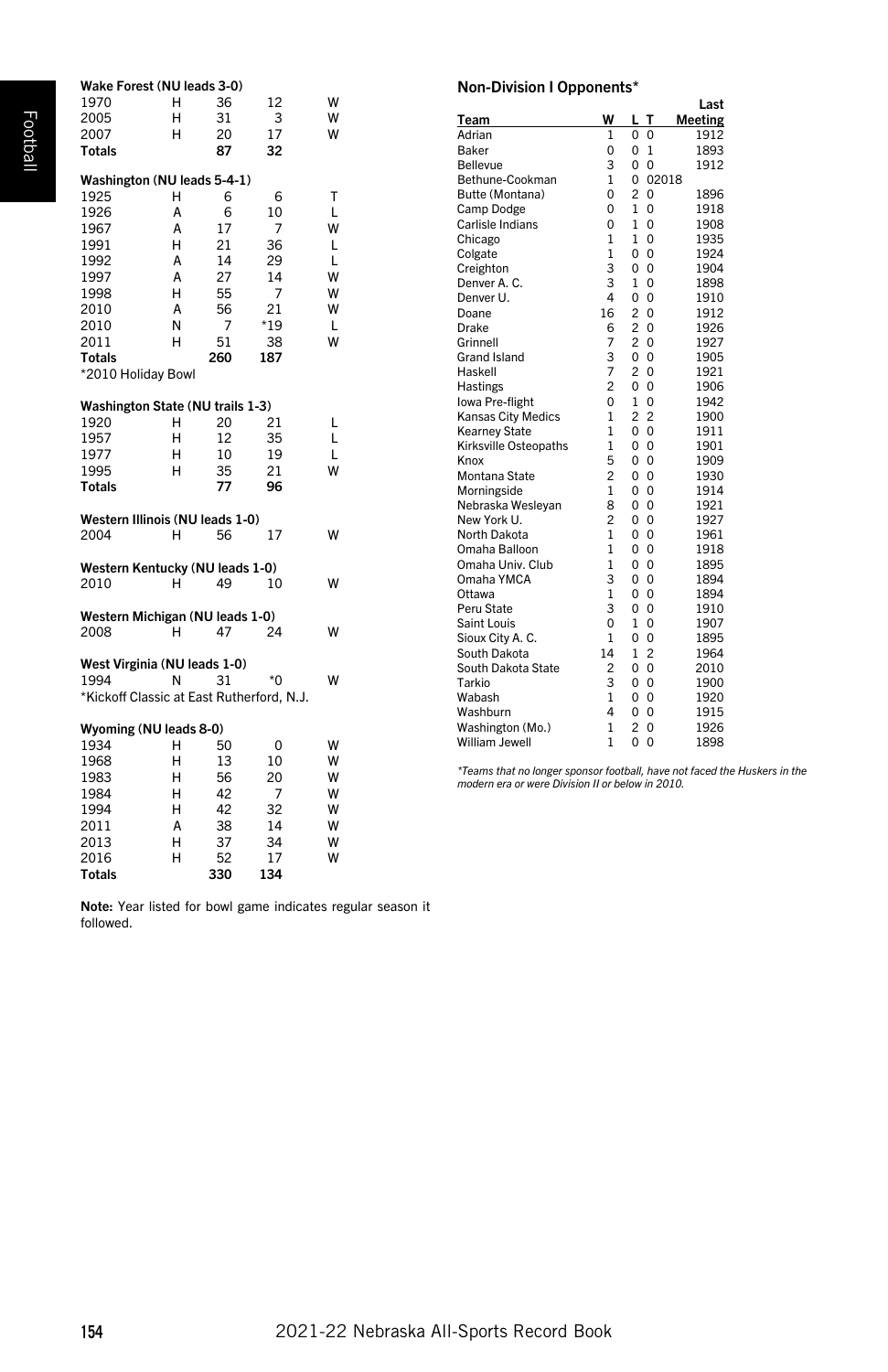| Nebraska Homecoming Games (83-23-4) |  |  |
|-------------------------------------|--|--|
|-------------------------------------|--|--|

| <u>Year</u>  | <u>Opponent</u>          | <u>Result</u>                  |
|--------------|--------------------------|--------------------------------|
| 1911         | Michigan                 | T, 6-6                         |
| 1912<br>1913 | Kansas<br>Minnesota      | w, 14-3<br>W, 7-0              |
| 1914         | Kansas                   | W, 35-0                        |
| 1915         | lowa                     | W, 52-7<br>L, 3-7              |
| 1916         | Kansas                   |                                |
| 1917         | Missouri                 | W, 52-0                        |
| 1918<br>1919 | Kansas<br>Kansas         | $W, 20-0$<br>W, 19-7           |
| 1920         | Notre Dame               | L, 7-16                        |
| 1921         | Kansas                   | W, 28-0                        |
| 1922         | Missouri                 | W, 48-0                        |
| 1923         | Kansas                   | T, 0-0                         |
| 1924<br>1925 | Colgate<br>Kansas        | W, 35-7                        |
| 1926         | Kansas State             | $W, 14-0$<br>$W, 3-0$          |
| 1927         | Kansas                   | W, 47-13                       |
| 1928         | Missouri                 | $W, 24-0$                      |
| 1929         | Kansas                   | $W, 12-6$                      |
| 1930<br>1931 | Missouri<br>Kansas       | T, 0-0<br>W, 6-0               |
| 1932         | Kansas State             | W, 6-0                         |
| 1933         | Kansas                   | $W, 12-0$                      |
| 1934         | Missouri                 | W, 13-6                        |
| 1935         | Kansas                   | W, 19-13<br>W, 20-0            |
| 1936<br>1937 | Missouri<br>Kansas       |                                |
| 1938         | Missouri                 | T, 13-13<br>L, 10-13           |
| 1939         | Kansas                   | W, 7-0                         |
| 1940         | Missouri                 | W, 20-7<br>L, 13-21            |
| 1941<br>1942 | Indiana<br>Indiana       |                                |
| 1943         | Kansas                   | L, 0-12<br>$W, 7-6$            |
| 1944         | Missouri                 | W, 24-20                       |
| 1945         | Kansas                   | W, 27-13<br>L, 20-21           |
| 1946         | Missouri                 |                                |
| 1947<br>1948 | Kansas<br><b>UCLA</b>    | L, 7-13<br>L, 15-27            |
| 1949         | Kansas                   | L, 13-27                       |
| 1950         | Missouri                 | W, 40-34                       |
| 1951         | Kansas                   | L, 7-27<br>L, 7-13<br>L, 10-14 |
| 1952         | Minnesota                |                                |
| 1953<br>1954 | Colorado<br>Pittsburgh   | L, 7-21                        |
| 1955         | Colorado                 |                                |
| 1956         | Missouri                 | W, 37-20<br>W, 15-14           |
| 1957         | Kansas                   | L, 12-14<br>L, 0-31            |
| 1958         | Missouri                 |                                |
| 1959<br>1960 | Oklahoma<br>Missouri     | W, 25-21<br>L, 0-28            |
| 1961         | Kansas                   | L, 6-28                        |
| 1962         | Missouri                 | L, 7-16<br>W, 41-6             |
| 1963         | Colorado                 |                                |
| 1964<br>1965 | Kansas State<br>Colorado | W, 47-0                        |
| 1966         | Kansas State             | W, 38-13                       |
| 1967         | Oklahoma State           | W, 21-10<br>W, 9-0             |
| 1968         | Kansas State             | $L, 0-12$                      |
| 1969         | Iowa State               | W, 17-3                        |
| 1970<br>1971 | Kansas State<br>Kansas   | W, 51-13<br>W, 55-0            |
| 1972         | Oklahoma State           |                                |
| 1973         | Kansas                   |                                |
| 1974         | Oklahoma State           | W, 34-0<br>W, 10-9<br>W, 7-3   |
| 1975         | Kansas                   | W, 16-0                        |
| 1976<br>1977 | Kansas State<br>Colorado | W, 51-0<br>W, 33-15            |
| 1978         | Kansas State             | W, 48-14                       |
| 1979         | Kansas                   | W, 42-0                        |
| 1980         | Oklahoma State           | W, 48-7                        |
| 1981         | Kansas                   | W, 31-15                       |
| 1982<br>1983 | Kansas State<br>Colorado | W, 42-13<br>W, 69-19           |
|              |                          |                                |

| 1984 | Oklahoma State      | W, 17-3  |
|------|---------------------|----------|
| 1985 | Colorado            | W, 17-7  |
| 1986 | Oklahoma State      | W, 30-10 |
| 1987 | Kansas State        | W, 56-3  |
| 1988 | Oklahoma State      | W, 63-42 |
| 1989 | Iowa State          | W, 49-17 |
| 1990 | Missouri            | W, 69-21 |
| 1991 | <b>Kansas State</b> | W, 38-31 |
| 1992 | Colorado            | W, 52-7  |
| 1993 | Kansas State        | W, 45-28 |
| 1994 | Colorado            | W. 24-7  |
| 1995 | Kansas State        | W, 49-25 |
| 1996 | Baylor              | W, 49-0  |
| 1997 | <b>Texas Tech</b>   | W, 29-0  |
| 1998 | Kansas              | W, 41-0  |
| 1999 | Iowa State          | W, 49-14 |
| 2000 | Kansas              | W, 56-17 |
| 2001 | <b>Texas Tech</b>   | W, 41-31 |
| 2002 | Kansas              | W, 45-7  |
| 2003 | Texas A&M           | W, 48-12 |
| 2004 | Missouri            | W, 24-3  |
| 2005 | <b>Texas Tech</b>   | L, 31-34 |
| 2006 | Missouri            | W, 34-20 |
| 2007 | Oklahoma St.        | L, 14-45 |
| 2008 | Missouri            | L, 17-52 |
| 2009 | La.-Lafayette       | W. 55-0  |
| 2010 | South Dakota St.    | W, 17-3  |
| 2011 | Ohio State          | W, 34-27 |
| 2012 | Wisconsin           | W, 30-27 |
| 2013 | <b>Illinois</b>     | W, 39-19 |
| 2014 | <b>Illinois</b>     | W, 45-14 |
| 2015 | Southern Miss       | W, 36-28 |
| 2016 | <b>Illinois</b>     | W, 31-16 |
| 2017 | Rutgers             | W, 27-17 |
| 2018 | Purdue              | L, 28-42 |
| 2019 | Northwestern        | W, 13-10 |
| 2020 | Penn State          | W, 30-23 |
|      |                     |          |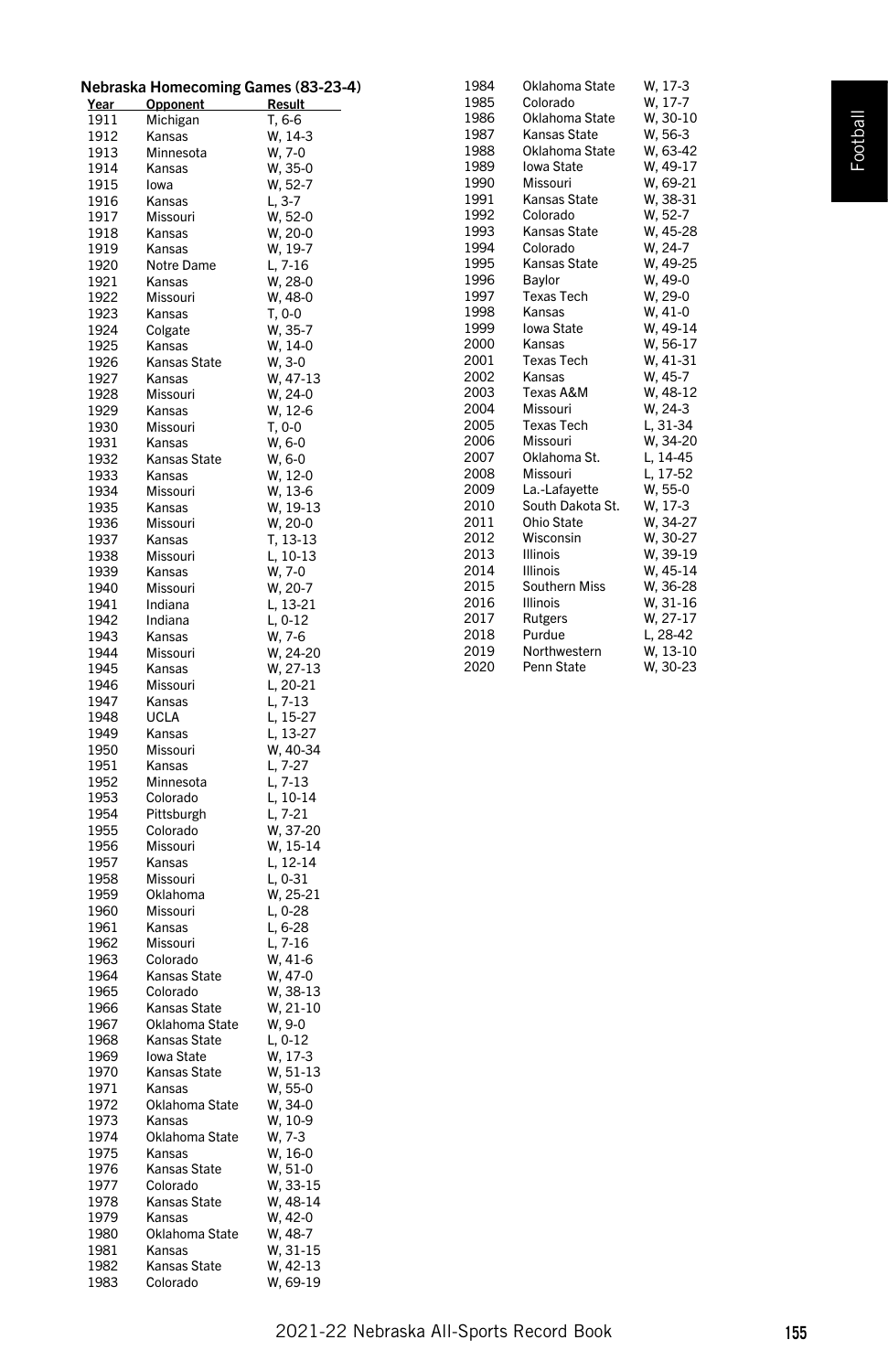Head Coach: Bob DevaneyCaptains: Dan Schneiss and Jerry Murtaugh

| Date     | Opponent           | Result    |
|----------|--------------------|-----------|
| Sept. 12 | <b>Wake Forest</b> | W, 36-12  |
| Sept. 19 | at USC             | T. 21-21  |
| Sept. 26 | Army               | W. 28-0   |
| Oct.3    | at Minnesota       | W. 35-10  |
| Oct. 10  | Missouri           | $W. 21-7$ |
| Oct. 17  | at Kansas          | W. 41-20  |
| Oct. 24  | Oklahoma State     | W. 65-31  |
| Oct. 31  | at Colorado        | W, 29-13  |
| Nov. 7   | at Iowa State      | W. 54-29  |
| Nov. 14  | Kansas State       | W, 51-13  |
| Nov. 21  | Oklahoma           | W, 28-21  |
|          | <b>Orange Bowl</b> |           |
| Jan. 1   | Louisiana State    | W. 17-12  |

#### 1971 National Champions (13-0)

#### Head Coach: Bob Devaney

Captains: Jerry Tagge and Jim Anderson

| Date     | Opponent           | Result   |
|----------|--------------------|----------|
| Sept. 11 | Oregon             | W. 34-7  |
| Sept. 18 | Minnesota          | W. 35-7  |
| Sept. 25 | Texas A&M          | W. 34-7  |
| Oct.2    | Utah State         | W. 42-6  |
| Oct.9    | at Missouri        | W. 36-0  |
| Oct. 16  | Kansas             | W, 55-0  |
| Oct. 23  | at Oklahoma State  | W. 41-13 |
| Oct. 30  | Colorado           | W. 31-7  |
| Nov. 6   | Iowa State         | W. 37-0  |
| Nov. 13  | at Kansas State    | W. 44-17 |
| Nov. 25  | at Oklahoma        | W. 35-31 |
| Dec 4    | at Hawaii          | W. 45-3  |
|          | <b>Orange Bowl</b> |          |
| Jan.1    | Alabama            | W. 38-6  |

### 1994 National Champions (13-0)

Head Coach: Tom Osborne Captains: Terry Connealy, Ed Stewart, Zach Wiegert, and Rob Zatechka

| Date     | Opponent           | Result   |
|----------|--------------------|----------|
| Aug. 28  | West Virginia      | W. 31-0  |
| Sept. 8  | at Texas Tech      | W, 42-16 |
| Sept. 17 | UCLA               | W. 49-21 |
| Sept. 24 | <b>Pacific</b>     | W. 70-21 |
| Oct.1    | Wyoming            | W. 42-32 |
| Oct. 8   | Oklahoma State     | W. 32-3  |
| Oct. 15  | at Kansas State    | W. 17-6  |
| Oct. 22  | at Missouri        | W. 42-7  |
| Oct. 29  | Colorado           | W. 24-7  |
| Nov. 5   | Kansas             | W. 45-17 |
| Nov. 12  | at Iowa State      | W. 28-12 |
| Nov. 25  | at Oklahoma        | W. 13-3  |
|          | <b>Orange Bowl</b> |          |
| Jan. 1   | Miami              | W. 24-17 |

#### 1970 National Champions (11-0-1) 1995 National Champions (12-0)

Head Coach: Tom Osborne Captains: Phil Ellis, Mark Gilman, Aaron Graham, Christian Peter and Tony Veland

| Date     | Opponent                | Result   |
|----------|-------------------------|----------|
| Aug. 31  | at Oklahoma State       | W. 64-21 |
| Sept. 9  | at Michigan State       | W. 50-10 |
| Sept. 16 | Arizona State           | W, 77-28 |
| Sept. 23 | Pacific                 | W, 49-7  |
| Sept. 30 | <b>Washington State</b> | W. 35-21 |
| Oct. 14  | Missouri                | W. 57-0  |
| Oct. 21  | Kansas State            | W. 49-25 |
| Oct. 28  | at Colorado             | W. 44-21 |
| Nov. 4   | Iowa State              | W, 73-14 |
| Nov. 11  | at Kansas               | W, 41-3  |
| Nov. 24  | Oklahoma                | W. 37-0  |
|          | <b>Fiesta Bowl</b>      |          |
| Jan. 2   | Florida                 | W. 62-24 |

#### 1997 National Champions (13-0)

Head Coach: Tom Osborne Captains: Vershan Jackson, Jason Peter, Aaron Taylor and Grant Wistrom

| Date     | Opponent                   | Result        |
|----------|----------------------------|---------------|
| Aug. 30  | Akron                      | W. 59-14      |
| Sept. 13 | Central Florida            | W. 38-24      |
| Sept. 20 | at Washington              | W. 27-14      |
| Oct.4    | Kansas State               | W. 56-26      |
| Oct. 11  | Bavlor                     | W. 49-21      |
| Oct. 18  | <b>Texas Tech</b>          | W. 29-0       |
| Oct. 25  | at Kansas                  | W. 35-0       |
| Nov. 1   | Oklahoma                   | W. 69-7       |
| Nov. 8   | at Missouri                | W. 45-38 (OT) |
| Nov. 15  | Iowa State                 | W. 77-14      |
| Nov. 28  | at Colorado                | W. 27-24      |
|          | <b>Big 12 Championship</b> |               |
| Dec. 6   | Texas A&M                  | W. 54-15      |
|          | <b>Orange Bowl</b>         |               |
| Jan. 2   | Tennessee                  | W, 42-17      |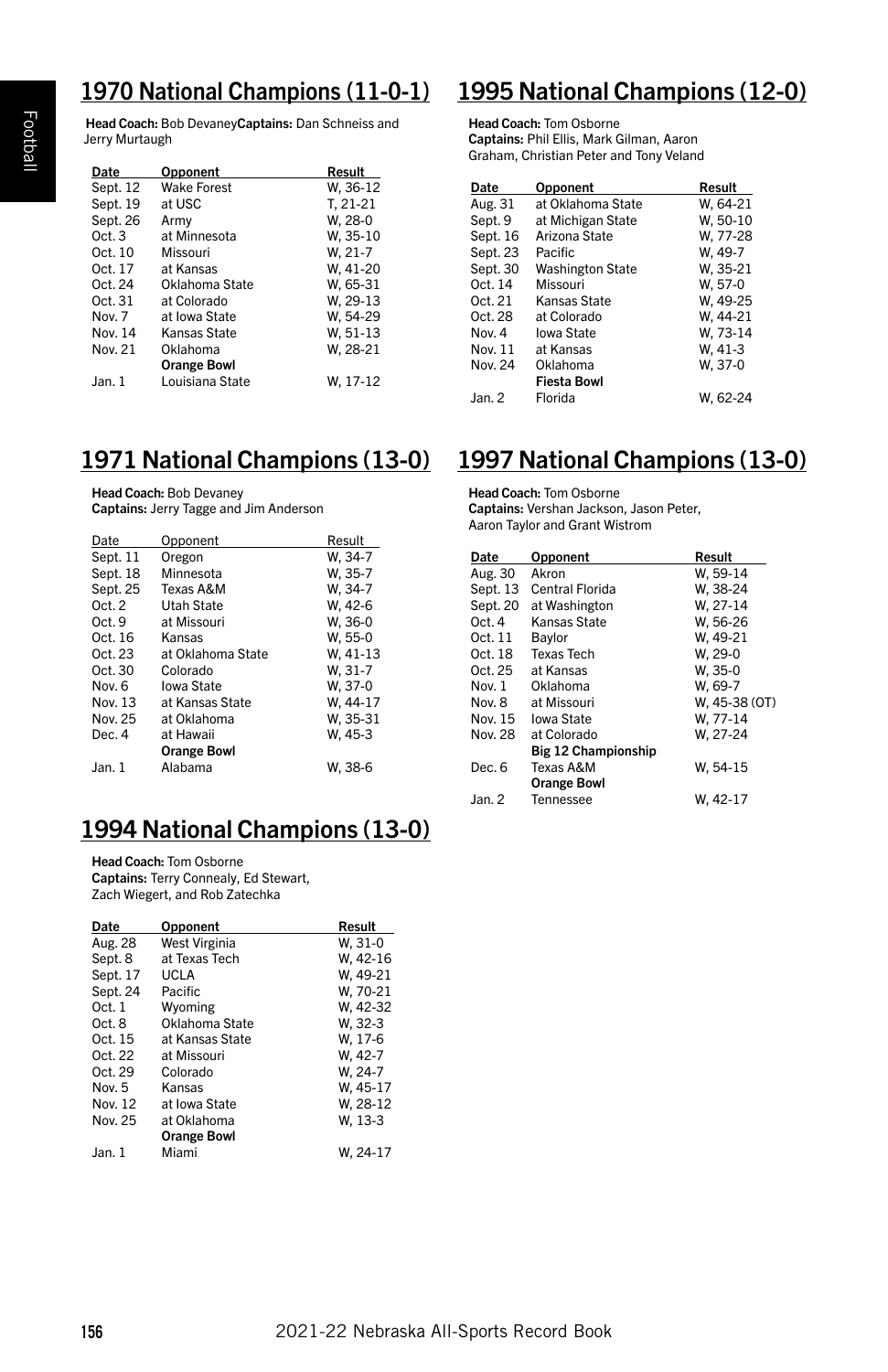#### 1941 ROSE BOWL STANFORD - 21 NEBRASKA - 13

| <b>Score by Quarters</b><br>Stanford |          | 2 | 3<br>7          | 4<br>0 | Final<br>21 |
|--------------------------------------|----------|---|-----------------|--------|-------------|
| Nebraska                             | 7        | 6 | 0               |        | 13          |
| <b>Statistics</b>                    | Nebraska |   | <b>Stanford</b> |        |             |
| <b>First Downs</b>                   | 9        |   |                 | 15     |             |
| <b>Rush Yards</b>                    | 58       |   |                 | 202    |             |
| Pass Yards                           | 85       |   |                 | 68     |             |
| <b>Total Yards</b>                   | 143      |   |                 | 270    |             |
|                                      |          |   |                 |        |             |

Pasadena, Calif., Jan. 1, 1941 - Nebraska was only the third Big Six team to play in a postseason bowl game, but the Cornhuskers made their first bowl trip a memorable one with an invitation to the granddaddy of them all — The Rose Bowl.

Under the warm California sun in Pasadena, Coach Biff Jones' Cornhuskers led Clark Shaughnessy's Stanford Indians twice in the first half, but fell victim to the innovative T-formation, 21-13. The Huskers took a 7-0 lead just six plays after the kickoff when fullback Vike Francis plunged over from the two. Stanford tied the count four plays later when Hugh Gallarneau bolted over from nine yards out.

In the second quarter, the Huskers took the lead again on a 33-yard Herm Rohrig-to-Allen Zikmund pass, but the Indians came back on Frankie Albert's 41-yard TD pass to Gallarneau for a 14-13 halftime lead. A 39-yard TD punt return by Pete Kmetovic iced the game for the Indians in the third quarter. The 92,000 fans on hand made up the largest crowd ever to see Nebraska play until the 2002 Rose Bowl (93,781).

# 1955 ORANGE BOWL DUKE - 34 NEBRASKA - 7

| <b>Score by Quarters</b> |          | 2  | 3    | 4  | Final |
|--------------------------|----------|----|------|----|-------|
| Duke                     | 0        | 14 | 6    | 14 | 34    |
| Nebraska                 | O        | 0  |      | 0  |       |
| <b>Statistics</b>        | Nebraska |    | Duke |    |       |
| <b>First Downs</b>       | 9        |    |      | 23 |       |
| <b>Rush Yards</b>        | 84       |    | 288  |    |       |
| Pass Yards               | 26       |    | 82   |    |       |
| <b>Total Yards</b>       | 110      |    | 370  |    |       |

Miami, Fla., Jan. 1, 1955 - If Nebraska's first bowl bid was a memorable one, its second was one to forget. The 1954 Cornhuskers finished second behind Oklahoma in the Big Seven race and went to Miami under the no-repeat rule.

Making their first bowl appearance in 14 years, Bill Glassford's Cornhuskers trailed Duke's Blue Devils at the half, 14-0, but pulled within 14-7 early in the third quarter after a minus two-yard Duke punt. Halfback Don Comstock scored from the three to cap a 35 yard drive. After that, it was all Duke. Coach Bill Murray's Blue Devils rolled 65 yards to score on their next possession and added two more tallies in the fourth quarter to ice the game, 34-7.

### 1962 GOTHAM BOWL NEBRASKA - 36 MIAMI - 34

| 111171111<br>◡᠇          |          |     |       |     |       |
|--------------------------|----------|-----|-------|-----|-------|
| <b>Score by Quarters</b> | 1        | 2   | 3     | 4   | Final |
| Miami                    | 6        | 14  |       |     | 34    |
| Nebraska                 | 6        | 14  | 8     | 8   | 36    |
| Statistics               | Nebraska |     | Miami |     |       |
| <b>First Downs</b>       | 12       |     |       | 34  |       |
| Rush Yards               | 150      |     |       | 181 |       |
| Pass Yards               | 146      |     |       |     | 321   |
| Total Yards              |          | 296 |       |     | 502   |
|                          |          |     |       |     |       |

New York, N.Y., Dec. 15, 1962 - Playing under Coach Bob Devaney, Nebraska won its first bowl game in three tries, upsetting Miami and George Mira, 36-34, in the second and last of New York's now-defunct Gotham Bowl. Playing in Yankee Stadium before only 6,166 fans in freezing weather, the Huskers and Hurricanes put on one of the greatest bowl shows ever, trading scores in every quarter.

Willie Ross' one-yard plunge and Bill "Thunder" Thornton's subsequent two-point conversion run gave the Huskers a 36-27 lead just minutes into the fourth quarter. Mira, who passed for 321 yards, led a valiant comeback attempt but was thwarted by a last-minute interception by Husker guard Bob Brown.

| <b>1964 ORANGE BOWL</b><br><b>NEBRASKA - 13</b><br><b>AUBURN - 7</b> |   |        |   |   |       |
|----------------------------------------------------------------------|---|--------|---|---|-------|
| <b>Score by Quarters</b><br>$A$ $A$                                  | Λ | $\sim$ | ર | Λ | Final |

| Score by Quarters  |          |   | a   | 4      | rınaı |  |
|--------------------|----------|---|-----|--------|-------|--|
| Auburn             | 0        | 0 |     | 0      |       |  |
| Nebraska           | 10       | 3 |     | ŋ      | 13    |  |
| <b>Statistics</b>  | Nebraska |   |     | Auburn |       |  |
| <b>First Downs</b> | 11       |   |     | 17     |       |  |
| Rush Yards         | 204      |   | 126 |        |       |  |
| Pass Yards         | 30       |   | 157 |        |       |  |
| <b>Total Yards</b> | 234      |   |     | 283    |       |  |
|                    |          |   |     |        |       |  |

Miami, Fla., Jan. 1, 1964 - Nebraska made its second Orange Bowl trip a happier one than the first with a 13-7 win over Auburn in the 1964 Miami classic. The Huskers evened their bowl record with the win and handed Bob Devaney his second bowl win in as many tries.

Husker quarterback Dennis Claridge broke the game open before most of the 72,647 fans had settled in their seats. On the Huskers' second play from scrimmage, Claridge bolted 68 yards down the sideline to put NU ahead 7-0. At the time, it was the longest TD run in Orange Bowl history. Moments later, Dave Theisen broke another Orange Bowl record with a 31-yard field goal. The record lasted until the second quarter when Theisen booted a 36-yarder to give NU a 13-0 halftime lead.

Auburn quarterback Jimmy Sidle almost brought the Tigers back, but Husker linebacker John Kirby batted a fourth-and-four pass away at the goal line with less than three minutes to go to preserve the win for Nebraska.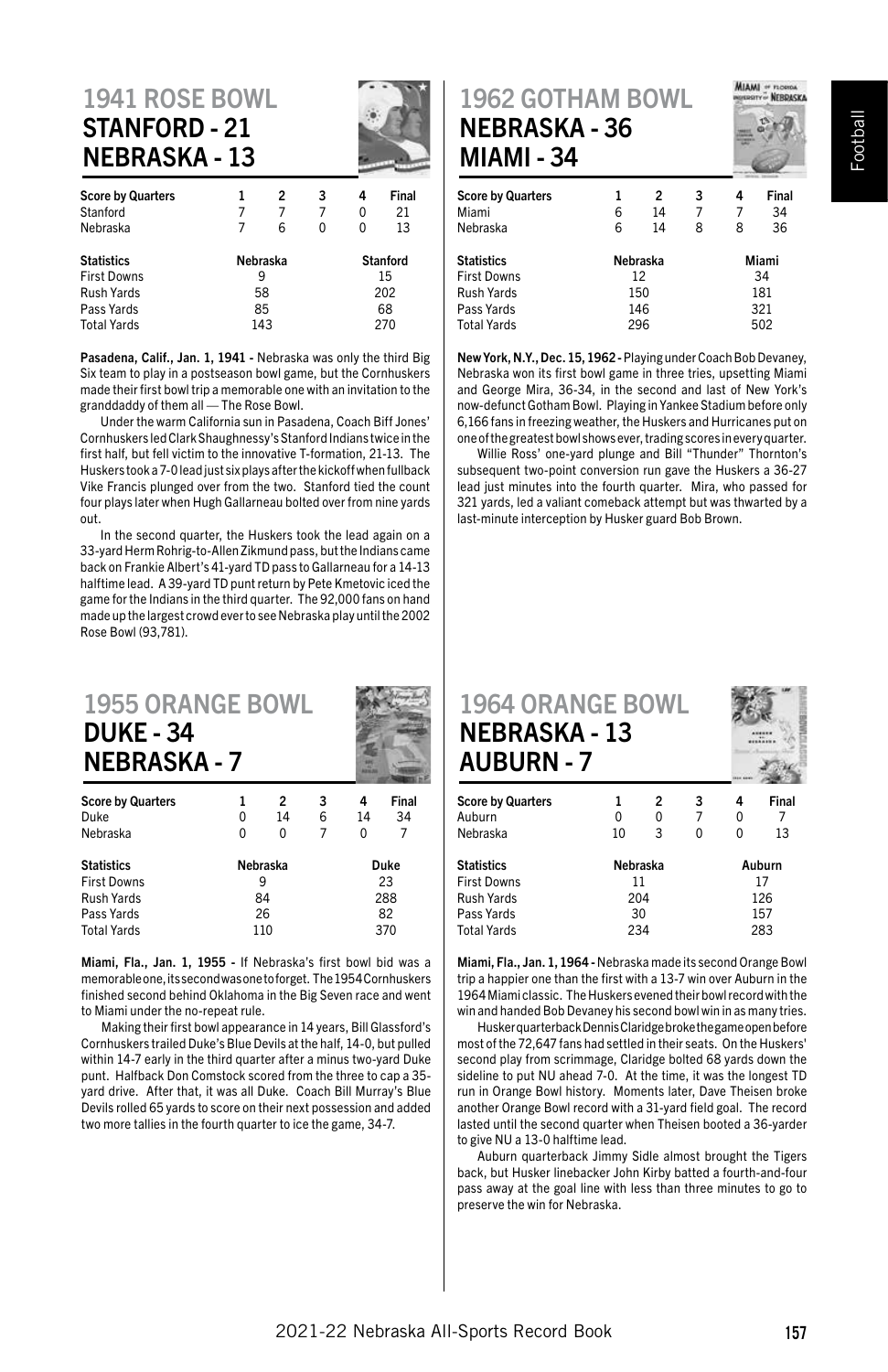# 1965 COTTON BOWL ARKANSAS - 10 NEBRASKA - 7

| <b>Score by Quarters</b> |          | 2 | 3               | 4   | Final |     |
|--------------------------|----------|---|-----------------|-----|-------|-----|
| Arkansas                 | 3        | 0 | 0               |     | 10    |     |
| Nebraska                 | ŋ        | 7 | ŋ               | ŋ   | 7     |     |
| <b>Statistics</b>        | Nebraska |   | <b>Arkansas</b> |     |       |     |
| <b>First Downs</b>       | 11       |   |                 | 11  |       |     |
| <b>Rush Yards</b>        | 100      |   |                 | 45  |       |     |
| Pass Yards               | 68       |   |                 |     |       | 131 |
| <b>Total Yards</b>       | 168      |   |                 | 176 |       |     |

Dallas, Texas, Jan. 1, 1965 - Coach Frank Broyles' Arkansas Razorbacks mounted an 80-yard fourth quarter drive against a previously impregnable Nebraska defense to down the Huskers, 10-7, in NU's first Dallas appearance. With the win, the Razorbacks completed an undefeated 11-0 season, and were recognized as the national champions by the Football Writers Association of America.

Arkansas opened the scoring on a 31-yard Tom McKnelly field goal in the first quarter. Sophomore Harry Wilson then capped a 69-yard Husker march in the second quarter with a one-yard plunge to give Nebraska a 7-3 halftime lead. The Huskers held that lead until Bobby Burnett finished the Arkansas drive with a three-yard TD run with 4:41 left in the game. In the fierce defensive struggle, first downs were even at 11, and the Razorbacks held a slim edge in total offense, 176-168.

Dallas Cowboys owner Jerry Jones as well as former Super Bowl and National Championship coach Jimmy Johnson were both members of the 1964 Arkansas squad.

#### 1966 ORANGE BOWL ALABAMA - 39 NEBRASKA - 28 Score by Quarters 1 2 3 4 Final Alabama 7 17 8 7 39

| Nebraska           |          |  |     | 15 | 28      |
|--------------------|----------|--|-----|----|---------|
| <b>Statistics</b>  | Nebraska |  |     |    | Alabama |
| <b>First Downs</b> | 17       |  |     |    | 29      |
| Rush Yards         | 145      |  |     |    | 222     |
| Pass Yards         | 232      |  | 296 |    |         |
| <b>Total Yards</b> | 377      |  | 518 |    |         |

Miami, Fla., Jan. 1, 1966 - With the national championship riding on the outcome, Coach Bob Devaney's Huskers took on Alabama's Crimson Tide for the first time. Nebraska went into the game 10-0 and ranked third, while Alabama was 8-1-1 and fourth. Earlier in the day, top-ranked Michigan State lost to UCLA in the Rose Bowl and LSU knocked off No. 2 Arkansas in the Cotton Bowl to set up a national title game in the Orange Bowl.

Playing in Nebraska's first night bowl game, 'Bama won the title 39-28. The Tide led 24-7 at the half and the game was never in serious doubt, but led by the passing of Bob Churchich, the Huskers fought back and made the final score respectable.

#### 1967 SUGAR BOWL ALABAMA - 34 NEBRASKA - 7



|          | 2 | 3       | 4 | Final |
|----------|---|---------|---|-------|
| 17       | 7 | 3       |   | 34    |
| 0        | ŋ | 0       |   | 7     |
| Nebraska |   | Alabama |   |       |
| 16       |   | 19      |   |       |
| 84       |   | 157     |   |       |
| 213      |   | 279     |   |       |
| 297      |   | 436     |   |       |
|          |   |         |   |       |

New Orleans, La., Jan. 2, 1967 - Never one to duck a challenge, Coach Bob Devaney and his Huskers accepted a bid for a rematch with Alabama and Bear Bryant in the Sugar Bowl. It turned out to be a little too much of a challenge as No. 3 'Bama handed the No. 6 Huskers a 34-7 thumping.

The Tide rolled up a 17-0 first-quarter advantage and led at halftime, 24-0, behind the passing of Kenny Stabler. Sophomore fullback Dick Davis prevented a complete whitewashing with a 15 yard TD catch of a Bob Churchich pass on the first play of the fourth quarter for NU's only score. Churchich sparkled again against the Tide, completing 21-of-34 passes for 201 yards. With the defeat, the Huskers became just the second team in NCAA history, behind Alabama, to hold the dubious distinction of having lost in each of the four major bowls.

#### 1969 SUN BOWL NEBRASKA - 45 GEORGIA - 6



| <b>Score by Quarters</b><br>Georgia<br>Nebraska | 1<br>0<br>18 | 2<br>0<br>0 | 3<br>0<br>14 | 4<br>6<br>13 | Final<br>6<br>45 |     |  |
|-------------------------------------------------|--------------|-------------|--------------|--------------|------------------|-----|--|
| <b>Statistics</b>                               | Nebraska     |             |              | Georgia      |                  |     |  |
| <b>First Downs</b>                              | 17           |             |              | 11           |                  |     |  |
| <b>Rush Yards</b>                               | 190          |             |              | 55           |                  |     |  |
| Pass Yards                                      | 165          |             |              |              |                  | 130 |  |
| <b>Total Yards</b>                              | 355          |             |              | 185          |                  |     |  |

El Paso, Texas, Dec. 20, 1969 - Golden-toed Paul Rogers booted a Sun Bowl-record four field goals — all in the first quarter — and Coach Bob Devaney's Huskers romped to a 45-6 win over Georgia in the 35th edition of El Paso's Sun Bowl.

Rogers booted FGs of 50, 32, 42 and 37 yards, and sophomore I-back Jeff Kinney added a TD run of 11 yards that gave Nebraska an 18-0 lead at the end of the first quarter, and the Huskers were never threatened. For his record-setting effort, Rogers was named the game's outstanding offensive player. The Big Eight co-champion Cornhuskers rolled up a 355-185 total offense advantage over the outmanned Bulldogs. Dan Schneiss led the Husker rushers with 63 yards, and Van Brownson completed 11-of-18 passes for 109 yards.

After two years away from the bowl scene, Nebraska started an NCAA record run of 35 consecutive bowl appearances for the Huskers (1969-2003) in the Sun Bowl.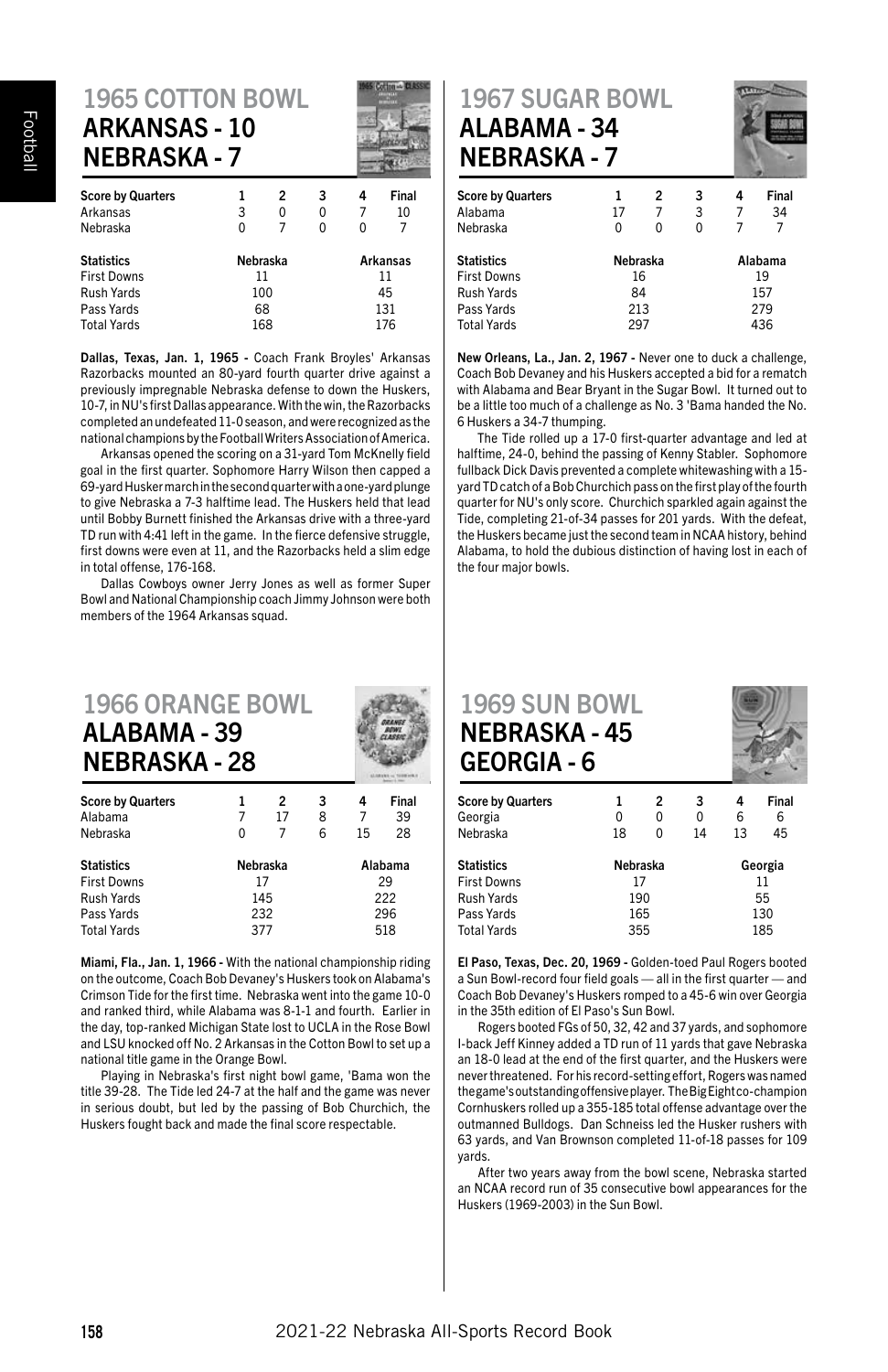#### 1971 ORANGE BOWL NEBRASKA - 17 LSU - 12

| <b>Score by Quarters</b><br>LSU | 2<br>1<br>3<br>0 |   | 3<br>9 | 4<br>0 | Final<br>12 |  |
|---------------------------------|------------------|---|--------|--------|-------------|--|
| Nebraska                        | 10               | 0 | 0      |        | 17          |  |
| <b>Statistics</b>               | Nebraska         |   |        |        | LSU         |  |
| <b>First Downs</b>              | 18               |   |        | 20     |             |  |
| Rush Yards                      | 132              |   | 51     |        |             |  |
| Pass Yards                      | 161              |   |        | 227    |             |  |
| <b>Total Yards</b>              | 293              |   |        |        | 278         |  |

Miami, Fla., Jan. 1, 1971 - Playing under the lights in Miami's Orange Bowl for the first time in five years, Coach Bob Devaney's Nebraska Cornhuskers won the first of two straight national titles by virtue of a 17-12 win over LSU and some fortunate circumstances.

Earlier in the day, top-ranked Texas was upset by Notre Dame, 24-11, in the Cotton Bowl, and No. 2 Ohio State was shocked by Stanford, 27-17, in the Rose Bowl. That left the door to the title wide open for No. 3 Nebraska. The Huskers responded by building a 10-0 first-quarter lead on a 25-yard field goal by Paul Rogers and a three-yard TD run by Joe Orduna. But a pair of Mark Lumpkin FGs and a 31-yard Buddy Lee-to-Al Coffee TD pass on the last play of the third quarter gave the aroused Tigers a 12-10 lead.

Nebraska showed its grit by driving 67 yards. Quarterback Jerry Tagge stretched the ball over from the one-yard line with 8:50 left, and the Huskers clinched their first national title.

#### 1972 ORANGE BOWL NEBRASKA - 38 ALABAMA - 6

| <b>Score by Quarters</b> |          | 2   | 3 | 4   | Final   |
|--------------------------|----------|-----|---|-----|---------|
| Alabama                  | 0        | 0   | 6 | 0   | 6       |
| Nebraska                 | 14       | 14  | 3 |     | 38      |
| <b>Statistics</b>        | Nebraska |     |   |     | Alabama |
| <b>First Downs</b>       |          | 15  |   | 16  |         |
| <b>Rush Yards</b>        | 183      |     |   | 241 |         |
| Pass Yards               |          | 159 |   |     | 47      |
| <b>Total Yards</b>       | 342      |     |   | 288 |         |

Miami, Fla., Jan. 1, 1972 - It was supposed to be another "Game of the Century," rivaling Nebraska's 35-31 win over Oklahoma a few weeks earlier. The 12-0 Huskers were No. 1, the 11-0 Alabama Crimson Tide were No. 2, but the Orange Bowl had a dream game for a little less than a quarter.

The Huskers struck early on a two-yard TD run by Jeff Kinney before Johnny Rodgers broke the Tide's back with a 77-yard punt return for a touchdown on the last play of the first quarter. The Huskers added two more scores in the second stanza, and by halftime the Huskers left no doubt about who was No. 1, as Nebraska led 28-0. The Huskers continued to dominate and rolled to a 38-6 win, giving Nebraska a second straight national title and Coach Bob Devaney a satisfying first win in three tries over Alabama Coach Bear Bryant.

#### 1973 ORANGE BOWL NEBRASKA - 40 NOTRE DAME - 6



| <b>Score by Quarters</b> |          | 2   | 3  | 4   | Final             |  |
|--------------------------|----------|-----|----|-----|-------------------|--|
| Notre Dame               | 0        | 0   | 0  | 6   | 6                 |  |
| Nebraska                 |          | 13  | 20 | 0   | 40                |  |
| <b>Statistics</b>        | Nebraska |     |    |     | <b>Notre Dame</b> |  |
| <b>First Downs</b>       |          | 30  |    | 13  |                   |  |
| Rush Yards               |          | 300 |    | 104 |                   |  |
| Pass Yards               |          | 260 |    |     | 103               |  |
| <b>Total Yards</b>       |          | 560 |    |     | 207               |  |

Miami, Fla., Jan. 1, 1973 - Heisman Trophy winner Johnny Rodgers went wild, scoring four touchdowns and passing for another, as the Cornhuskers became the first team to win three straight Orange Bowls, romping over Notre Dame, 40-6. In his last game as a Cornhusker, Rodgers was moved to I-back from his usual wingback position, and on the game's first play he took a pitchout for a 13-yard gain. It was a sign of things to come.

"Johnny R" capped his career by scoring on runs of eight, four and five yards and caught the Irish defense by surprise with a 52-yard TD pass to Frosty Anderson in the second quarter. Rodgers scored the last of his 50 career TDs (including bowls) when he caught a sideline pass from Dave Humm in the third quarter and scampered 50 yards to paydirt.

The contest marked the final appearance of Head Coach Bob Devaney on the Husker sideline, as he retired after the season with a 101-20-2 record and two national titles in 11 years at Nebraska.

| <b>1974 COTTON BOWL</b><br><b>NEBRASKA - 19</b><br><b>TEXAS-3</b> |   |          |    |     |       |  |
|-------------------------------------------------------------------|---|----------|----|-----|-------|--|
| <b>Score by Quarters</b>                                          |   | 2        | 3  | 4   | Final |  |
| Texas                                                             | 3 | 0        | 0  | 0   | 3     |  |
| Nebraska                                                          | O | 3        | 13 | 3   | 19    |  |
| <b>Statistics</b>                                                 |   | Nebraska |    |     | Texas |  |
| <b>First Downs</b>                                                |   | 21       |    | 11  |       |  |
| Rush Yards                                                        |   | 240      |    | 106 |       |  |
| Pass Yards                                                        |   | 91       |    | 90  |       |  |

Dallas, Texas, Jan. 1, 1974 - Tom Osborne's Nebraska Cornhuskers broke open a tight contest in the third quarter with a pair of gamebreaking plays to chalk up a 19-3 win over the Texas Longhorns. The chilled crowd of 67,500 saw the Big Eight's runner-up and the Southwest Conference champion battle to a 3-3 tie at halftime, thanks to a brilliant Longhorn goal-line stand just before the gun.

Pass Yards 91 90

But the Huskers were not to be denied and midway through the third quarter, safety Bob Thornton returned a Texas field goal try 41 yards to set up the clinching touchdown. Ritch Bahe got the final 12 yards on a reverse to make it 10-3. Four plays later, John Bell recovered a Texas fumble at the Longhorn 19, and Tony Davis ripped in from the three to make it 16-3. Rich Sanger kicked a 43 yard field goal with 8:09 left to complete the scoring.

Texas had scored first on a 22-yard field goal by Bill Schott in the wake of a Husker fumble, but early in the second quarter, defensive end Steve Manstedt picked up a Roosevelt Leaks fumble in mid-air and raced 65 yards to the eight. But a stiff Longhorn defense forced a 24-yard field goal by Sanger.

**Total Yards**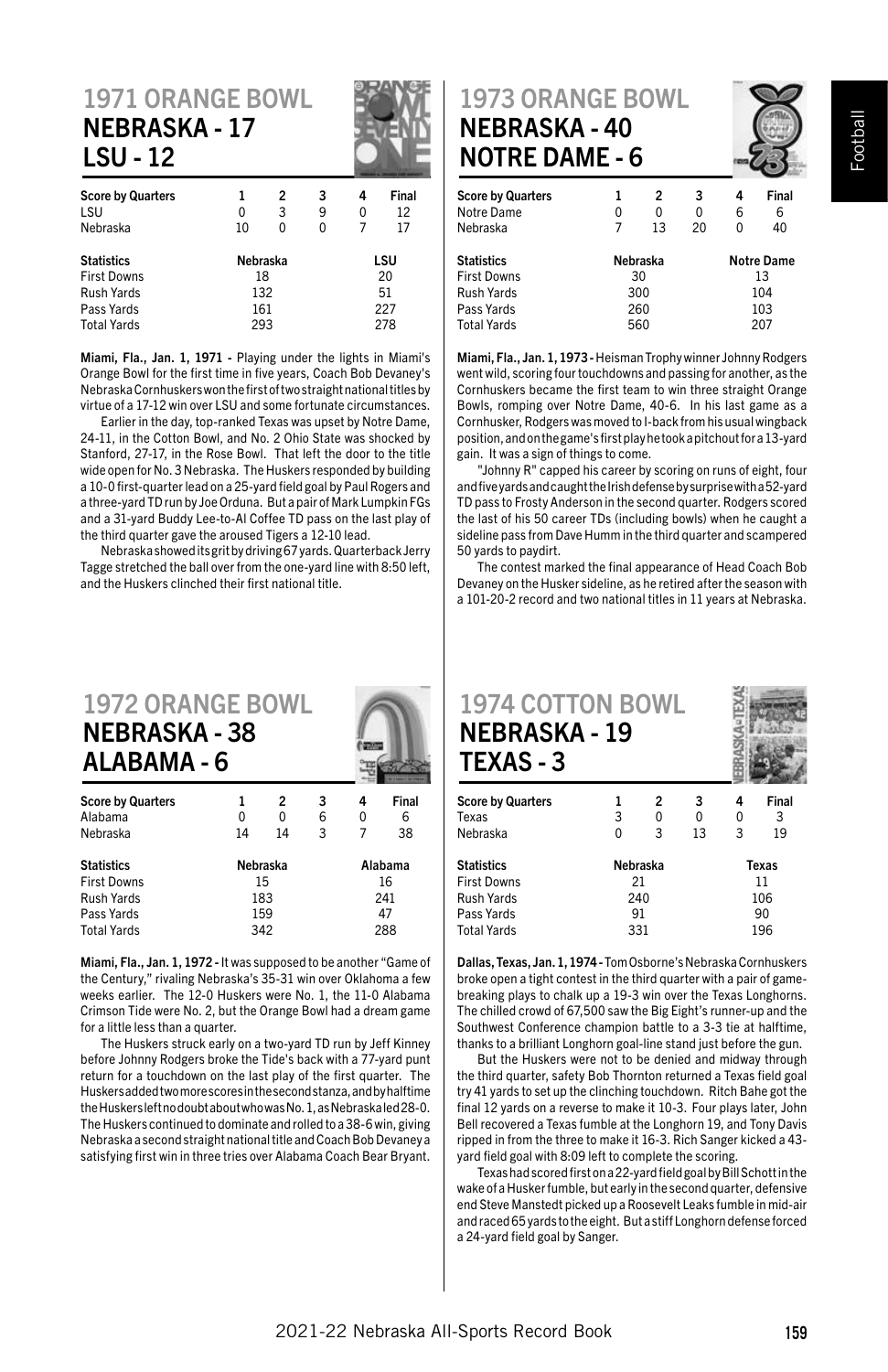#### 1974 SUGAR BOWL NEBRASKA - 13 FLORIDA - 10

| <b>Score by Quarters</b> | 1        | 2  | 3   | 4  | Final   |  |
|--------------------------|----------|----|-----|----|---------|--|
| Nebraska                 | 0        | 0  | 0   | 13 | 13      |  |
| Florida                  | 7        | 3  | 0   | 0  | 10      |  |
| <b>Statistics</b>        | Nebraska |    |     |    | Florida |  |
| First Downs              |          | 18 |     | 13 |         |  |
| Rush Yards               | 304      |    | 178 |    |         |  |
| Pass Yards               |          | 16 |     |    | 97      |  |
| <b>Total Yards</b>       | 320      |    |     |    | 275     |  |
|                          |          |    |     |    |         |  |

New Orleans, La., Dec. 31, 1974 - Down 10-0 at the beginning of the fourth quarter, Coach Tom Osborne's Huskers rallied for 13 unanswered points to defeat 18th-ranked Florida for Osborne's second-consecutive bowl win to open his career.

The Gators drew first blood on a Tony Green touchdown run, and scored again on a first-half field goal. Nebraska quarterback Monte Anthony scored to open the fourth quarter and cap an 18 play, 99-yard touchdown drive. Anthony converted a critical 4th and 2 from the 49-yard line on the following drive, which ended in a Husker field goal. After NU's defense stood strong, the Huskers got the ball back at their own 25-yard line with four minutes remaining. Anthony again led NU on a drive, and Mark Coyle kicked what proved to be a game-winning 36-yard field goal.

Husker fullback Tony Davis was named the game's MVP, as he ran for 126 yards on 17 carries, while Anthony gained 64 yards on 15 carries.

#### 1975 FIESTA BOWL ARIZONA STATE - 17 NEBRASKA - 14

| <b>Score by Quarters</b> |          | 2  | 3 | 4             | Final |  |  |
|--------------------------|----------|----|---|---------------|-------|--|--|
| Nebraska                 | 0        | 7  | 7 | 0             | 14    |  |  |
| Arizona State            | 3        | 3  | 0 | 11            | 17    |  |  |
| <b>Statistics</b>        | Nebraska |    |   | Arizona State |       |  |  |
| <b>First Downs</b>       |          | 20 |   | 20            |       |  |  |
| Rush Yards               | 198      |    |   | 162           |       |  |  |
| Pass Yards               | 90       |    |   |               | 173   |  |  |
| <b>Total Yards</b>       | 308      |    |   | 335           |       |  |  |

Tempe, Ariz., Dec. 26, 1975 - Competing in the Fiesta Bowl for the first time, Nebraska held a late lead, but 11 unanswered points by Arizona State proved costly as NU fell to the WAC champions 17-14. With the win, Arizona State completed a 12-0 season and finished the year ranked second in the nation.

After an early ASU field goal, Monte Anthony got Nebraska on the board with a second-quarter toughdown run. The Huskers took a 7-6 lead into the locker room at halftime, before Anthony added another touchdown run to give NU a 14-6 lead. The Sun Devils rallied in the fourth quarter, as offensive MVP John Jefferson caught a touchdown pass, and ASU converted the subsequent two-point try. The Huskers were stuffed on their next offensive possession, and Danny Kush put the Sun Devils ahead for good on a 29-yard field goal with 4:50 remaining.

| <b>1976 ASTRO-BLUEBONNET BOW</b><br><b>Texas Tech</b><br><b>NEBRASKA - 27</b><br><b>TEXAS TECH - 24</b> |   |          |    |     |                   |  |  |
|---------------------------------------------------------------------------------------------------------|---|----------|----|-----|-------------------|--|--|
| <b>Score by Quarters</b>                                                                                | 1 | 2        | 3  | 4   | Final             |  |  |
| Nebraska                                                                                                | 7 | 7        | 13 | 0   | 27                |  |  |
| <b>Texas Tech</b>                                                                                       | 3 | 14       | 7  | 0   | 24                |  |  |
| <b>Statistics</b>                                                                                       |   | Nebraska |    |     | <b>Texas Tech</b> |  |  |
| <b>First Downs</b>                                                                                      |   | 21       |    |     | 24                |  |  |
| Rush Yards                                                                                              |   | 164      |    |     | 191               |  |  |
| Pass Yards                                                                                              |   | 232      |    |     | 193               |  |  |
| Total Varde                                                                                             |   | 20 F     |    | 381 |                   |  |  |

Houston, Texas, Dec. 31, 1976 - Nebraska rallied to overcome a pair of 10-point deficits as the Huskers defeated Texas Tech, 27-24, in one of the most exciting bowl games of the year

With Texas Tech ahead 17-7 and time running out in the second quarter, quarterback Vince Ferragamo moved the Cornhuskers 80 yards in less than two minutes to score on a 22-yard touchdown pass to Mark Dufresne. But Texas Tech running back Billy Taylor countered early in the third quarter with an 8-yard TD run to open the gap to 24-14.

Once again, the Cornhuskers started to work on the Texas Tech lead. I-back Rick Berns broke around the right end and dashed untouched 18 yards into the end zone to put Nebraska within three. The Huskers took the lead when Ferragamo connected with split end Chuck Malito for a 23-yard touchdown pass. Malito was named the MVP after his touchdown, which proved to be the winning score, was set up by a partially blocked punt by defensive backs Ted Harvey and Kent Smith.

The final score was in doubt until defensive end Reg Gast recovered a Red Raider fumble with 1:34 left in the game. The fumble killed a Tech threat and allowed Nebraska to run out the clock.

| <b>1977 LIBERTY BOWL</b><br><b>NEBRASKA - 21</b><br><b>NORTH CAROLINA - 17</b> |     |          |   |    |                       |  |
|--------------------------------------------------------------------------------|-----|----------|---|----|-----------------------|--|
| <b>Score by Quarters</b>                                                       |     | 2        | 3 | 4  | Final                 |  |
| Nebraska                                                                       | 0   | 7        | 0 | 14 | 21                    |  |
| North Carolina                                                                 | 0   | 14       | 3 | 0  | 17                    |  |
| <b>Statistics</b>                                                              |     | Nebraska |   |    | <b>North Carolina</b> |  |
| <b>First Downs</b>                                                             |     | 21       |   | 17 |                       |  |
| <b>Rush Yards</b>                                                              | 206 |          |   |    | 169                   |  |

Memphis, Tenn., Dec. 19, 1977 - Quarterback Randy Garcia came off the bench in the fourth quarter to throw two touchdown passes and rallied Nebraska from a 17-7 fourth-quarter deficit to a 21-17 win over North Carolina in the 19th annual Liberty Bowl.

Pass Yards 161 93 Total Yards 367 262

Garcia, who replaced starter Tom Sorley, first hit wingback Curtis Craig for a sensational diving catch and a 10-yard touchdown with 10:51 left to cut the Husker deficit to 17-14. Garcia then threw a 34-yard scoring pass to Tim Smith with 3:16 left in the game to cap a rally that ended UNC's upset hopes.

The Tar Heels drew first blood early in the second quarter on a 12-yard scoring pass from Matt Kupec to tight end Brooks Williams. After the Huskers tied the game at 7-7 on a 15-yard touchdown run by fullback Dodie Donnell, Kupec threw a 10-yard scoring pass to fullback Bob Loomis late in the half for a 14-7 North Carolina lead at intermission.

Carolina upped its lead to 17-7 late in the third quarter on a 47 yard field goal by Tom Biddle, and the Tar Heels appeared to have the game well in control until Garcia's heroics brought NU back.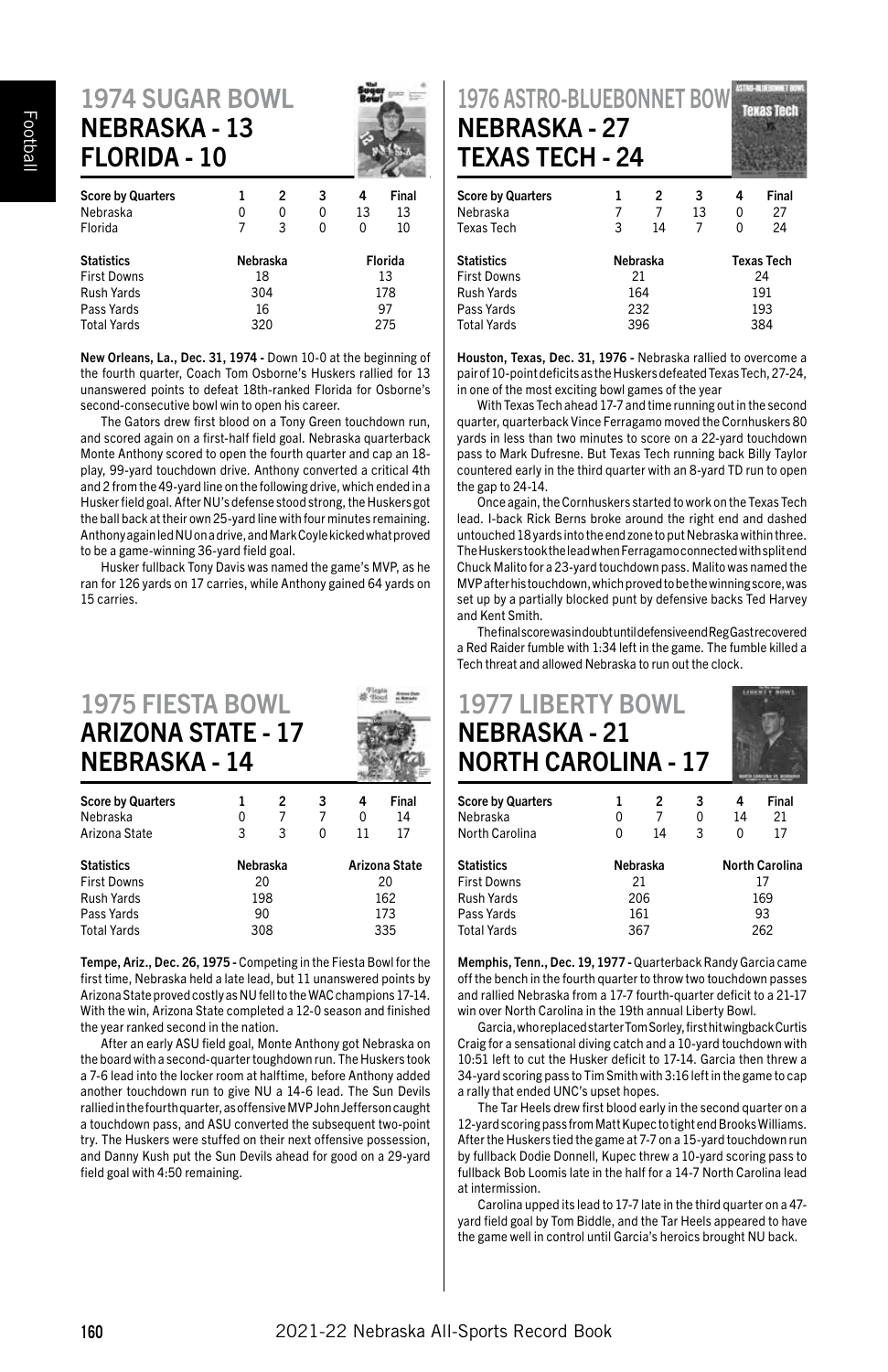#### 1979 ORANGE BOWL OKLAHOMA - 31 NEBRASKA - 24

| <b>Score by Quarters</b> |     | 2        | 3  | 4  | Final    |  |
|--------------------------|-----|----------|----|----|----------|--|
| Nebraska                 |     | 0        | 3  | 14 | 24       |  |
| Oklahoma                 |     | 7        | 17 | O  | 31       |  |
| <b>Statistics</b>        |     | Nebraska |    |    | Oklahoma |  |
| <b>First Downs</b>       |     | 18       |    | 20 |          |  |
| Rush Yards               |     | 132      |    | 51 |          |  |
| Pass Yards               | 161 |          |    |    | 227      |  |
| <b>Total Yards</b>       |     | 293      |    |    | 278      |  |
|                          |     |          |    |    |          |  |

Miami, Fla., Jan. 1, 1979 - In the first-ever matchup of Big Eight teams in a bowl game, Nebraska just missed duplicating its 17-14 win over Oklahoma several weeks earlier, losing to the Sooners 31-24, in the 45th annual Orange Bowl.

Nebraska got off to a fast start in trying for an unprecedented double over OU, driving 80 yards in 15 plays after the opening kickoff to take a 7-0 lead on Tom Sorley's 21-yard touchdown pass to Tim Smith. But the Huskers watched the revenge-minded Sooners score 24 unanswered points.

Nebraska got back in the game when I-back Rick Berns capped a 78-yard drive with a 1-yard touchdown run that reduced the deficit to 31-17. On NU's next possession, the Oklahoma defense stiffened to stop I-back Craig Johnson on a fourth-and-one at the OU seven yard line with 4:24 to go to seal the win. The Huskers did march 58 yards in 10 plays to score on a 2-yard pass from Sorley to Junior Miller on the final play of the game.

**OTTON BO** 

## 1980 COTTON BOWL HOUSTON - 17 NEBRASKA - 14

| <b>Score by Quarters</b> |          | 2 | 3 | 4       | Final |  |
|--------------------------|----------|---|---|---------|-------|--|
| Nebraska                 |          | 0 | 0 | 7       | 14    |  |
| Houston                  | 0        |   | 0 | 10      | 17    |  |
| <b>Statistics</b>        | Nebraska |   |   | Houston |       |  |
| <b>First Downs</b>       | 13       |   |   | 18      |       |  |
| <b>Rush Yards</b>        | 136      |   |   | 206     |       |  |
| Pass Yards               | 91       |   |   |         | 119   |  |
| <b>Total Yards</b>       | 227      |   |   | 325     |       |  |

Dallas, Texas, Jan. 1, 1980 - Houston converted a fourth down for a touchdown pass with just 12 seconds left in the game as the Cougars handed Nebraska a heart-breaking 17-14 loss in the 44th Cotton Bowl Classic.

Nebraska struck first as I-back Jarvis Redwine scored on a 9-yard run late in the first quarter, but Houston came back to tie, 7-7, at halftime on an 8-yard Terry Elston run early in the second period.

After a scoreless third quarter, Southwest Conference champion Houston took its first lead of the game, 10-7, on a 41-yard field goal by Ken Hatfield with 8:25 left in the game. The Huskers made little headway against the Cougar defense in the second half, but took advantage of a Houston fumble to drive 31 yards in six plays to take a 14-10 lead on Jeff Quinn's 6-yard touchdown pass with 3:56 left.

The next 3:44 were all Elston, as the junior accounted for all but 11 yards in the Cougars' winning 66-yard drive, completing five of seven passes for 45 yards, including three for crucial first downs and rushing three times for 10 yards.

#### 1980 SUN BOWL NEBRASKA - 31 MISSISSIPPI STATE - 17



| <b>Score by Quarters</b> | 1        | 2   | 3 | 4   | Final             |  |
|--------------------------|----------|-----|---|-----|-------------------|--|
| Nebraska                 |          | 10  | 7 | 7   | 31                |  |
| Mississippi State        | 0        | 0   | 3 | 14  | 17                |  |
| <b>Statistics</b>        | Nebraska |     |   |     | Mississippi State |  |
| <b>First Downs</b>       | 16       |     |   | 15  |                   |  |
| Rush Yards               | 159      |     |   | 93  |                   |  |
| Pass Yards               |          | 159 |   |     | 102               |  |
| <b>Total Yards</b>       | 318      |     |   | 195 |                   |  |

El Paso, Texas, Dec. 27, 1980 - A great passing performance by senior Jeff Quinn and a stout defensive effort enabled Nebraska to enjoy a successful return to the Sun Bowl by downing Mississippi State 31-17.

The Huskers drew first blood just 2:30 into the game when, on the first play after MSU's Mardye McDole fumbled a Nebraska punt, split end Todd Brown scored on a 23-yard end-around. NU added 10 points in the second quarter on a 22-yard Kevin Seibel field goal and an 8-yard Quinn to Jeff Finn pass to take a 17-0 lead into the locker room at halftime.

MSU finally scored in the third quarter on a 47-yard field goal and appeared to be gaining momentum before Husker defensive end Jimmy Williams recovered a fumble at the Bulldog 25 to set up a 2-yard TD run by Andra Franklin. The Huskers iced the game with a 52-yard Quinn to Tim McCrady pass late in the game. For their efforts, Williams and Quinn were named the outstanding players of the 1980 Sun Bowl.

| <b>1982 ORANGE BOWL</b><br><b>CLEMSON - 22</b><br>NEBRASKA - 15 |   |   |    |   |       |  |
|-----------------------------------------------------------------|---|---|----|---|-------|--|
| <b>Score by Quarters</b>                                        |   | 2 | 3  | 4 | Final |  |
| Nebraska                                                        | 7 |   | 0  | 8 | 15    |  |
| Clemson                                                         | հ |   | 10 | U | 22    |  |

| Statistics  | Nebraska | Clemson |  |  |
|-------------|----------|---------|--|--|
| First Downs | 13       | 17      |  |  |
| Rush Yards  | 193      | 155     |  |  |
| Pass Yards  | 63       | 134     |  |  |
| Total Yards | 256      | 289     |  |  |
|             |          |         |  |  |

Miami, Fla., Jan. 1, 1982 - The Cornhuskers went into the 1982 Orange Bowl hoping New Year's magic would work wonders for them, and for a while, it looked like it would. Both No. 3 Alabama and No. 2 Georgia fell in their bowl games, leaving it up to the fourthranked Huskers and top-ranked Tigers to settle the national title.

The dream of a third national championship in 12 years was not to be for the Huskers, as their own errors and standout performances by Clemson quarterback Homer Jordan and the Tiger defense gave the South Carolina school its first national title and a 12-0 season with a 22-15 victory.

The Tigers scored first on a 41-yard Donald Igwebuike field goal, but Nebraska came back with a bit of razzle-dazzle and took a 7-3 lead midway in the first quarter on a 25-yard TD pass from I-back Mike Rozier to wingback Anthony Steels.

For the next two-and-a-half quarters, it was all Clemson as the opportunistic Tigers took advantage of Husker errors to score 19 unanswered points and led 22-7 after three periods. Early in the fourth quarter, the Huskers came back on a 26-yard TD run and a two-point conversion by Roger Craig, cutting the margin to 22-15, but the Huskers could get no closer.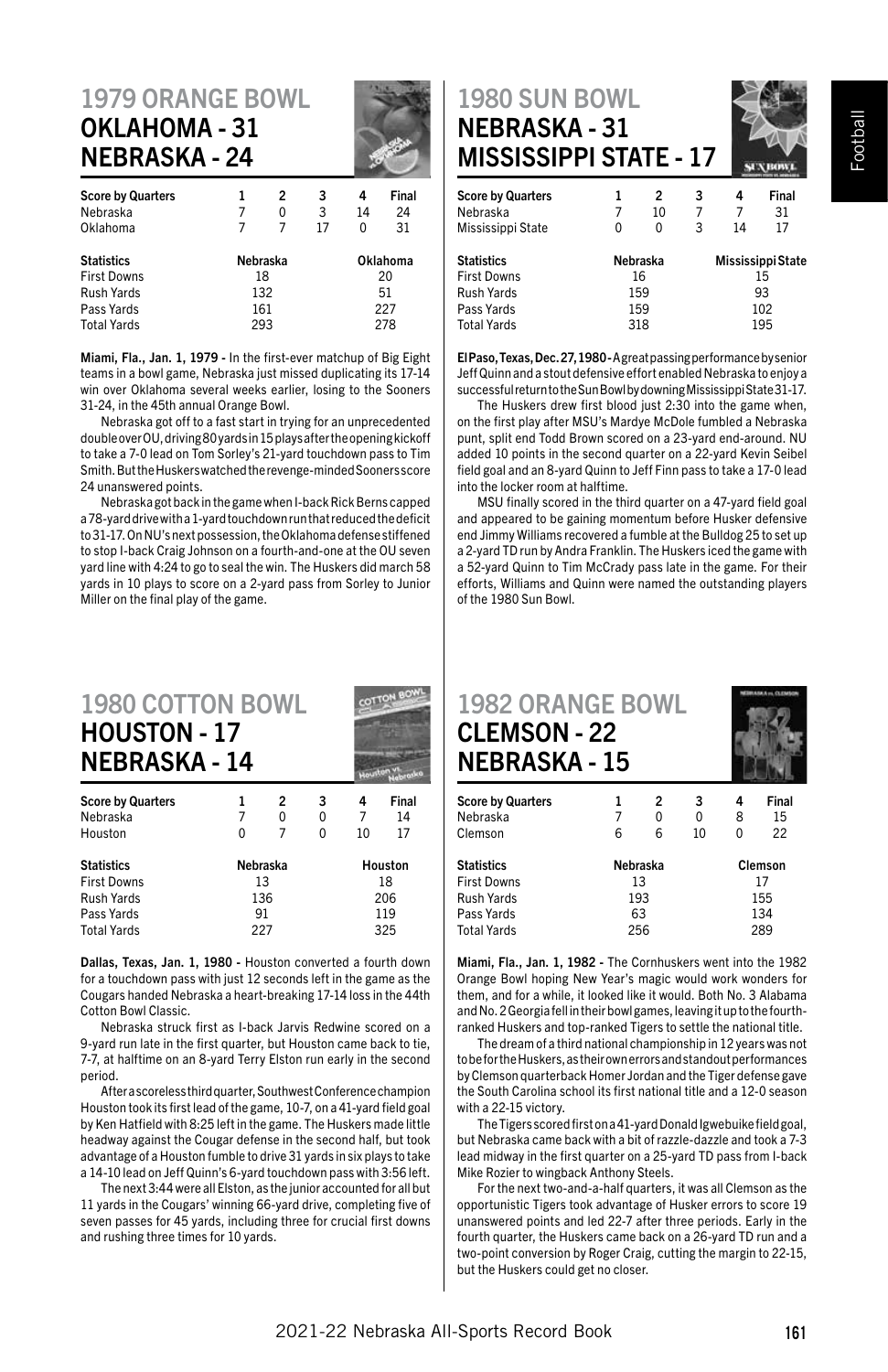### 1983 ORANGE BOWL NEBRASKA - 21 LSU - 20



| <b>Score by Quarters</b> |          | 2   | 3   | 4   | Final |  |
|--------------------------|----------|-----|-----|-----|-------|--|
| Nebraska                 |          | 0   |     |     | 21    |  |
| LSU                      |          |     | 3   | 3   | 20    |  |
| <b>Statistics</b>        | Nebraska |     |     | LSU |       |  |
| <b>First Downs</b>       | 22       |     |     | 12  |       |  |
| Rush Yards               |          | 219 |     | 38  |       |  |
| Pass Yards               | 184      |     | 173 |     |       |  |
| <b>Total Yards</b>       |          | 403 |     |     | 211   |  |
|                          |          |     |     |     |       |  |

Miami, Fla., Jan. 1, 1983 - The 1983 Orange Bowl game between Nebraska and Louisiana State started out like the one-sided contest the oddsmakers had predicted. The Husker defense held the Tigers to three yards on three plays after the opening kickoff and forced a punt. Then the NU offense drove 51 yards in six plays to take a 7-0 lead on Mark Schellen's 2-yard run with 4:03 gone in the game.

At that point, Murphy's Law went into effect. On the first play after following an interception, Nebraska fumbled the ball away to set up a tying Tiger TD. Following three more first-half turnovers , the Huskers were thankful to be down only 14-7 at halftime.

The second half didn't start out any better as NU missed a field goal and fumbled again to set up a field goal that gave LSU a 17-7 lead. But down 10 points, the Husker offense came alive, driving 80 yards in 12 plays to score on an 11-yard pass from Turner Gill to Mike Rozier, and going 47 yards in seven plays to regain the lead, 21-17, early in the fourth quarter on a 1-yard run by Gill.

A dropped pass on a faked field goal prevented another score, and another interception set up an LSU field goal that cut the margin to 21-20. But the Husker offense sealed the win by eating up the final 5:05.

| <b>1984 ORANGE BOWL</b><br><b>MIAMI - 31</b><br><b>NEBRASKA - 30</b> |  |  |       |
|----------------------------------------------------------------------|--|--|-------|
| <b>Score by Quarters</b>                                             |  |  | Final |

| Nebraska           |          | 14    | 3   | 13  | 30 |  |
|--------------------|----------|-------|-----|-----|----|--|
| Miami              | 17       | 0     | 14  | 0   | 31 |  |
| <b>Statistics</b>  | Nebraska | Miami |     |     |    |  |
| <b>First Downs</b> |          | 25    |     | 22  |    |  |
| <b>Rush Yards</b>  | 306      |       |     | 130 |    |  |
| Pass Yards         | 172      |       | 300 |     |    |  |
| <b>Total Yards</b> |          | 478   |     | 430 |    |  |

Miami, Fla., Jan. 2, 1984 - In one of the most exciting bowl games ever played, fourth-ranked Miami overcame Nebraska rallies from 17- and 14-point deficits and took the national championship away from the Huskers. The game was decided when strong safety Ken Calhoun knocked Turner Gill's two-point PAT pass out of Jeff Smith's hands with 48 seconds left in the game, preserving a 31-30 homefield win in the 50th Orange Bowl.

Behind rifle-armed freshman quarterback Bernie Kosar, the 'Canes jumped to a 17-0 first-quarter lead and never trailed. The Huskers rallied to score two second-quarter touchdowns, then tied the game early in the second half, but Miami scored twice in five minutes in the third period to put NU in a 31-17 hole.

Things looked bleak for Nebraska four plays after Miami's last score when Heisman Trophy winner Mike Rozier left the game for good with a badly bruised ankle. Junior I-back Jeff Smith came in to rush for 99 yards and two touchdowns, the second, a 24-yarder on fourth-and-eight, to get the Huskers within 31-30. Coach Tom Osborne eschewed the PAT kick, and a tie that would have assured Nebraska the national title, and decided to go for it all. But, thanks to Calhoun, Gill, Smith and Osborne came up just short.

1985 SUGAR BOWL NEBRASKA - 28 LSU - 10



| 1<br>0<br>3 | 2<br>7 | 3<br>7<br>0 | 4<br>14<br>0 | Final<br>28<br>10 |  |
|-------------|--------|-------------|--------------|-------------------|--|
| Nebraska    |        | LSU         |              |                   |  |
| 23          |        |             | 21           |                   |  |
| 280         |        |             | 183          |                   |  |
|             |        |             | 221          |                   |  |
|             |        |             |              | 404               |  |
|             |        | 144<br>423  |              |                   |  |

New Orleans, La., Jan. 1, 1985 - Senior quarterback Craig Sundberg closed out his career in grand style, as he led the Huskers back from a 10-point first-half deficit to a 28-10 win over Louisiana State in the 51st annual Sugar Bowl.

Fired-up LSU scored on two of its first three possessions to grab the early lead, but after a rocky start, the Sundberg-led Nebraska offense roared to life to put 28 unanswered points on the board. Two of the Huskers' four touchdowns were set up by a defense that forced six Tiger turnovers, five of them interceptions, including four off LSU starting quarterback Jeff Wickersham.

Sophomore I-back Doug DuBose helped spark Nebraska with a 102-yard rushing effort, but it was Sundberg who provided most of the punch and was named the game's most valuable player. Starting for the first time since arm trouble knocked him out of the starting lineup at midseason, Sundberg completed 10 of 15 passes for 143 yards, threw for three touchdowns and ran for the go-ahead score himself on a 9-yard sprint 6:46 into the second half. Sundberg's three TD passes tied a Nebraska bowl record. Two of those scoring tosses went to tight end Todd Frain, tying another NU bowl mark.

| <b>1986 FIESTA BOWL</b><br><b>MICHIGAN - 27</b><br><b>NEBRASKA - 23</b> |   |                |    |   |          |
|-------------------------------------------------------------------------|---|----------------|----|---|----------|
| <b>Score by Quarters</b>                                                | 1 | $\mathfrak{p}$ | 3  | 4 | Final    |
| Nebraska                                                                | 0 | 14             | 0  | 9 | 23       |
| Michigan                                                                | 3 | n              | 24 | 0 | 27       |
| <b>Ctatictics</b>                                                       |   | Nobracka       |    |   | Michigan |

| Statistics  | Nebraska | Michigan |  |  |
|-------------|----------|----------|--|--|
| First Downs | 20       | 16       |  |  |
| Rush Yards  | 304      | 171      |  |  |
| Pass Yards  | 66       | 63       |  |  |
| Total Yards | 370      | 234      |  |  |
|             |          |          |  |  |

Tempe, Ariz., Jan. 1, 1986 - After building a 14-3 halftime lead, Nebraska self-destructed in the third quarter and was never able to recover completely in dropping a 27-23 decision to Michigan in the Sunkist Fiesta Bowl.

The Huskers used a pair of second-quarter touchdowns by I-back Doug DuBose to take the lead, but a fumble on the third play of the second half set up a 21-yard Wolverine touchdown drive that cut the NU margin to 14-10. Nebraska fumbled again on the second play after the ensuing kickoff, setting up a 38-yard touchdown drive that put Michigan up for good, 17-14.

Nebraska's next drive stalled after one first down, and the Wolverines blocked Dan Wingard's punt, recovering it at the NU 6-yard line. The Nebraska defense held, and a 19-yard Pat Moons field goal made it 20-14, Michigan, after 8:18 of the second half. Later in the period, the Maize and Blue took advantage of two pass interference penalties to score another touchdown to build what proved to be an insurmountable lead.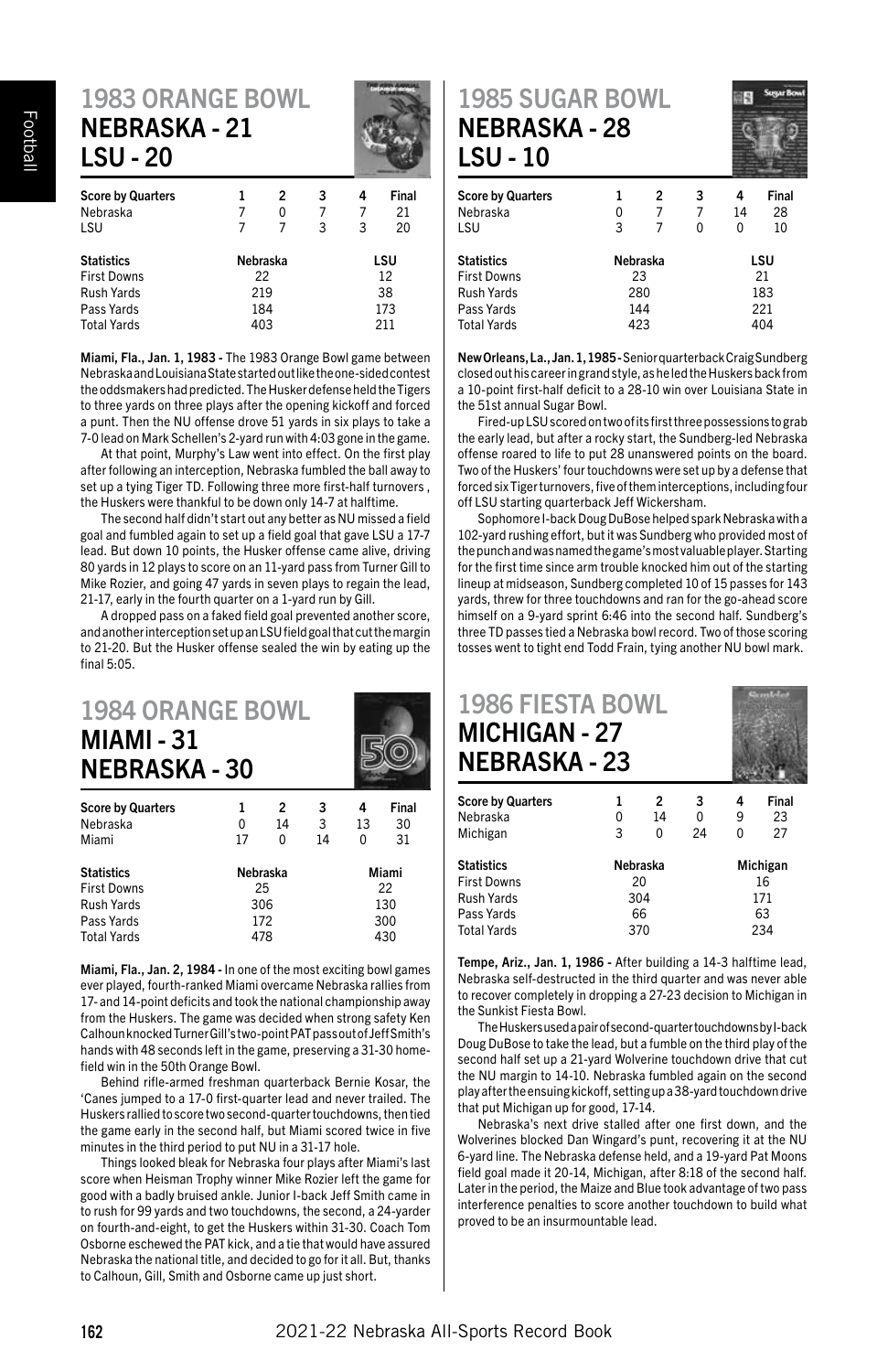# 1987 SUGAR BOWL NEBRASKA - 30 LSU - 15

| <b>Score by Quarters</b><br>LSU<br>Nebraska | 0        | 2<br>0<br>10 | 3<br>0 | 4<br>8<br>13 | Final<br>15<br>30 |  |
|---------------------------------------------|----------|--------------|--------|--------------|-------------------|--|
| <b>Statistics</b>                           | Nebraska |              |        | LSU          |                   |  |
| <b>First Downs</b>                          |          | 22           |        | 10           |                   |  |
| Rush Yards                                  | 242      |              |        | 32           |                   |  |
| Pass Yards                                  | 110      |              |        |              | 159               |  |
| <b>Total Yards</b>                          | 352      |              |        | 191          |                   |  |

New Orleans, La., Jan. 1, 1987 - Louisiana State had a 66-yard touchdown drive in the first three minutes of the contest and another 66-yard touchdown drive in the last three minutes of the game. In between, Nebraska dominated the Tigers by running off 30 unanswered points to post a 30-15 win in the USF&G Sugar Bowl, the Huskers' 25th bowl appearance.

Between those two Tiger drives, Nebraska gained 334 yards to LSU's 59, and had a first-down advantage of 22-3. The Huskers made a remarkable recovery from a disheartening loss to Oklahoma at the end of the regular season and posted Nebraska's fourth bowl win over LSU in as many tries and the third in five years.

Steve Taylor became the second Nebraska quarterback in three years to win the Miller-Digby Trophy as the Sugar Bowl MVP. He completed 11-of-19 passes for 110 yards and one touchdown and rushed 20 times for 63 yards and another score. Of Taylor's 173 total offensive yards, 90 came in two drives in which the Huskers went from a 7-3 deficit to a 17-7 lead.

#### 1988 FIESTA BOWL FLORIDA STATE - 31 NEBRASKA - 28

| <b>Score by Quarters</b> |          | 2  | 3   | 4                    | Final |  |
|--------------------------|----------|----|-----|----------------------|-------|--|
| Florida State            | 0        | 21 | 3   |                      | 31    |  |
| Nebraska                 | 14       | 0  | 14  |                      | 28    |  |
| <b>Statistics</b>        | Nebraska |    |     | <b>Florida State</b> |       |  |
| <b>First Downs</b>       |          | 20 |     | 26                   |       |  |
| <b>Rush Yards</b>        | 242      |    | 82  |                      |       |  |
| Pass Yards               | 142      |    | 375 |                      |       |  |
| <b>Total Yards</b>       | 384      |    | 457 |                      |       |  |

Tempe, Ariz., Jan. 1, 1988 - Florida State quarterback Danny McManus hit Ronald Lewis with a 15-yard, fourth-down touchdown pass with 3:07 left in the game to give Florida State a 31-28 win over Nebraska. The TD pass capped a 97-yard touchdown drive by the Seminoles, who had taken over at their three-yard line with 6:58 to go when a fumble kept the Huskers from putting the game away.

It was a frustrating day for Nebraska, which jumped to a 14-0 first-quarter lead on a short drive set up by a Richard Bell punt return, and a 52-yard punt return touchdown by Dana Brinson. The Husker defense held FSU to just 82 yards on the ground, including only 28 yards by standout tailback Sammie Smith. But McManus threw for 375 yards, his career high by 100 yards. He was named the offensive player of the game, while Husker tackle Neil Smith earned defensive honors.

Even after Florida State took the late lead, the Huskers almost rallied, but Steve Taylor's 58-yard pass to Morgan Gregory that advanced NU to the Seminole two-yard line was called back because of a penalty.

#### 1989 ORANGE BOWL MIAMI - 23 NEBRASKA - 3

| <b>Score by Quarters</b><br>Miami |          | 2<br>13 | 3<br>0 | 4<br>3 | Final<br>23 |  |
|-----------------------------------|----------|---------|--------|--------|-------------|--|
| Nebraska                          | 0        | 0       | 3      | 0      | 3           |  |
| <b>Statistics</b>                 | Nebraska |         |        |        | Miami       |  |
| <b>First Downs</b>                | 10       |         |        | 20     |             |  |
| <b>Rush Yards</b>                 | 80       |         |        | 69     |             |  |
| Pass Yards                        | 55       |         |        |        | 285         |  |
| <b>Total Yards</b>                |          | 135     |        |        | 354         |  |
|                                   |          |         |        |        |             |  |

Miami, Fla., Jan. 2, 1989 - Second-ranked Miami's quickness, particularly on defense, proved to be too much for No. 6 Nebraska, as the Hurricanes dominated the Huskers, 23-3. Despite the win and a final 11-1 record, the Hurricanes were unable to lay claim to a second straight national title, which went to undefeated Notre Dame.

Although the Nebraska defense held the Miami offense to 354 total-offense yards, nearly 100 yards less than its season average, the Huskers never could get untracked against the Hurricanes' second-ranked defense. After leading the nation in rushing at 382.3 yards per game during the regular season, NU managed only 80 yards rushing against Miami and finished with 10 first downs.

NU needed a career-long 50-yard field goal by Gregg Barrios to capitalize on its only serious scoring threat. Early in the third quarter, Tahaun Lewis picked off a pass and returned it to the Miami 37. But the Huskers had to settle for Barrios' field goal, which prevented Nebraska's first shutout since the 1973 season.



| <b>Score by Quarters</b> |          | 2   | 3                    |     | Final |  |
|--------------------------|----------|-----|----------------------|-----|-------|--|
| Florida State            | 0        | 21  | 20                   |     | 41    |  |
| Nebraska                 | 7        | 3   | 0                    |     | 17    |  |
| Statistics               | Nebraska |     | <b>Florida State</b> |     |       |  |
| <b>First Downs</b>       |          | 18  |                      | 18  |       |  |
| Rush Yards               | 115      |     | 72                   |     |       |  |
| Pass Yards               | 207      |     |                      | 422 |       |  |
| Total Yards              |          | 322 |                      | 494 |       |  |
|                          |          |     |                      |     |       |  |

Tempe, Ariz., Jan. 1, 1990 - Fifth-ranked Florida State rode the arm of quarterback Peter Tom Willis and the talents of a bevy of quick, talented receivers to a 41-17 win over No. 6 Nebraska in the 19th Sunkist Fiesta Bowl.

NU had the lead twice in the first half after driving 69 yards for a touchdown on their first possession, and taking a 10-7 lead on a field goal in the second period.

From then on, it was all FSU. The Seminoles scored touchdowns on five of their next seven possessions to build a 41-10 lead at the end of three quarters. In the process, Willis had the best passing day ever against NU in a bowl game, completing 25-of-40 passes for 422 yards and five touchdowns.

For the second straight year, the Huskers faced a bowl opponent that was probably the best team in the nation, but had virtually no hope of winning the national title because of untimely defeats early in the year. FSU lost its first two games in 1989 to Southern Mississippi and Clemson, then roared back to win its last 10, including a 24-10 victory over eventual No. 1 Miami.

Football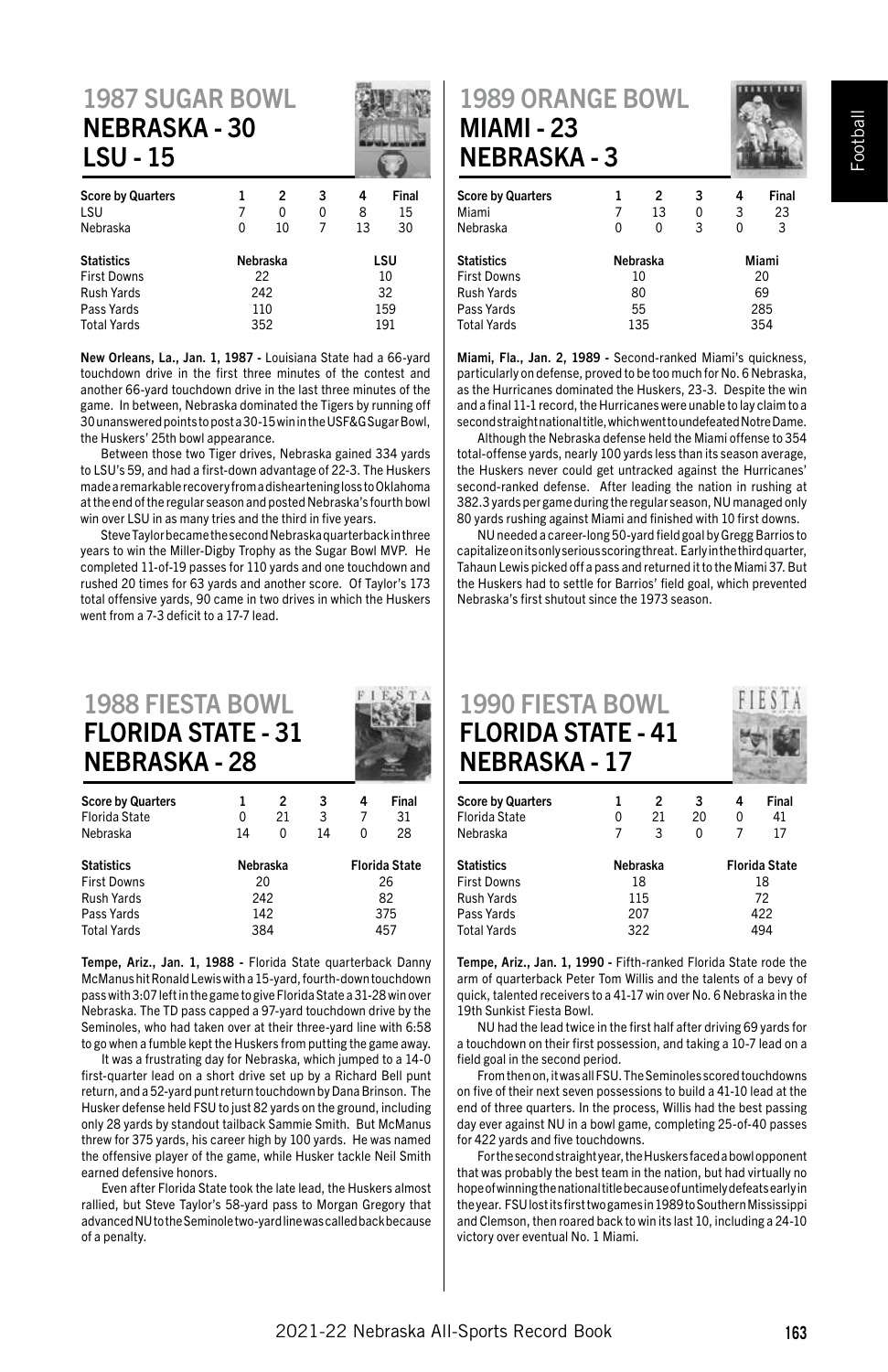#### 1991 CITRUS BOWL GEORGIA TECH - 45 NEBRASKA - 21

| 1<br>7   | 2<br>17 | 3<br>7   | 4<br>14      | Final<br>45 |  |
|----------|---------|----------|--------------|-------------|--|
|          |         |          |              | 21          |  |
| Nebraska |         |          | Georgia Tech |             |  |
|          |         |          | 19           |             |  |
| 126      |         |          | 190          |             |  |
| 209      |         |          | 277          |             |  |
| 335      |         |          | 467          |             |  |
|          | 0       | 14<br>14 | 7            | 0           |  |

Orlando, Fla., Jan. 1, 1991 - Despite a second-quarter rally, Nebraska was unable to overcome a 21-0 deficit as the Huskers fell to undefeated Georgia Tech, 45-21, in the Florida Citrus Bowl. The Yellow Jackets finished 11-0-1 with the victory and edged Colorado for the UPI national title, while the Buffaloes, who had beaten NU, 27-12, in November, claimed the AP crown.

Two freshmen gave Husker fans a ray of hope after Tech took a three-touchdown lead. All-Big Eight tight end Johnny Mitchell hauled in a 30-yard touchdown pass from Tom Haase, then I-back Derek Brown sprinted 50 yards to cut the margin to 21-14 with 5:07 left in the half. But that was as close as Nebraska would get, and running back William Bell's two fourth-quarter touchdowns sealed the Huskers' fate.

Mitchell finished the game with five receptions for an NU bowl record 138 yards, while Brown rushed for 99 yards, and Haase came off the bench to complete 14-of-21 passes for 209 yards and two touchdowns.

| <b>1992 ORANGE BOWL</b><br><b>MIAMI - 22</b><br><b>NEBRASKA-0</b> |          |                |          |       |       |  |
|-------------------------------------------------------------------|----------|----------------|----------|-------|-------|--|
| <b>Score by Quarters</b>                                          | 1        | $\overline{2}$ | 3        | 4     | Final |  |
| Miami                                                             | 13       | 0              | 9        | O     | 22    |  |
| Nebraska                                                          | 0        |                | $\Omega$ | 0     | O     |  |
| <b>Statistics</b>                                                 | Nebraska |                |          | Miami |       |  |
| <b>First Downs</b>                                                | 9        |                |          | 25    |       |  |
| <b>Rush Yards</b>                                                 | 82       |                |          | 182   |       |  |
| Pass Yards                                                        | 89       |                |          | 257   |       |  |

Miami, Fla., Jan. 1, 1992 - No. 1-ranked Miami, playing on its home field for at least a share of its fourth national title in nine years, used overwhelming team speed and a smothering defense to blank Nebraska, 22-0. It was the Cornhuskers' first shutout defeat in 221 games since the 1973 season.

Pass Yards 89 257<br>Total Vards 171 171 1720

Total Yards 171

The win left the Hurricanes 12-0 on the season with a split national title, joining a 12-0 Washington team that beat Nebraska, 36-21, at Lincoln in September. The Hurricanes were No. 1 in the Associated Press poll, while the Huskies claimed the top spot in the USA Today/CNN Coaches poll. It was the second straight year for a split title, and for the second straight year Nebraska, 9-2-1, lost to both teams involved, having been defeated by Colorado and Georgia Tech the previous season.

Miami held Nebraska to 82 rushing yards after the Huskers had won the NCAA rushing title in the regular season at 353.2 yards per game.

#### 1993 ORANGE BOWL FLORIDA STATE - 27 NEBRASKA - 14



| <b>Score by Quarters</b><br>Florida State<br>Nebraska | 1<br>7<br>0 | 2<br>13<br>7 | 3<br>7<br>ŋ | 4<br>0<br>7          | Final<br>27<br>14 |  |
|-------------------------------------------------------|-------------|--------------|-------------|----------------------|-------------------|--|
| <b>Statistics</b>                                     | Nebraska    |              |             | <b>Florida State</b> |                   |  |
| <b>First Downs</b>                                    |             | 13           |             | 23                   |                   |  |
| Rush Yards                                            | 144         |              |             | 221                  |                   |  |
| Pass Yards                                            | 146         |              |             | 215                  |                   |  |
| <b>Total Yards</b>                                    | 290         |              |             | 436                  |                   |  |

Miami, Fla., Jan. 1, 1993 - The Seminoles scored 20 straight points to open the game and cruised to a 27-14 victory.

Nebraska had missed on two field goal opportunities, while Florida State was good on two attempts. After Nebraska stalled on its first possession of the second half, the Seminoles put together an 85-yard drive to go up 27-7. That would prove to be FSU's last score, as the Husker defense forced the Seminoles to punt on all of their five remaining possessions. Tommie Frazier connected with Gerald Armstrong on a one-yard pass with 10 minutes remaining in the fourth quarter to pull within 13, but two interceptions thwarted the comeback bid.

The No. 11 Huskers turned the ball over three times after leading the nation in turnover margin during the regular season. NU was limited to 144 yards rushing after leading the nation in that category during the regular season.

NU dropped to 9-3 on the season and finished 14th in the final polls, its 24th consecutive year finishing in the AP top 25. FSU finished second to Alabama in the rankings.



| <b>Score by Quarters</b> |          | 2 | 3 |                      | Final |
|--------------------------|----------|---|---|----------------------|-------|
| Florida State            | 0        | 6 | 9 | 3                    | 18    |
| Nebraska                 | 0        |   | 0 | 9                    | 16    |
| Statistics               | Nebraska |   |   | <b>Florida State</b> |       |
| First Downs              | 20       |   |   | 22                   |       |
| Rush Yards               | 183      |   |   | 47                   |       |
| Pass Yards               | 206      |   |   | 286                  |       |
| Total Yards              | 389      |   |   | 333                  |       |
|                          |          |   |   |                      |       |

Miami, Fla., Jan. 1, 1994 - Nebraska came up just short against Florida State, losing 18-16 in the final seconds of the national title game. NU entered the game ranked first in the coaches poll, while FSU was No. 1 in the AP poll.

Nebraska had a punt return for a touchdown called back, but the Huskers still led 7-6 at the half on the strength of a Tommie Frazier 34-yard touchdown pass to Reggie Baul.In the third quarter, FSU scored on a one-yard TD run and followed with a 39-yard field goal for a 15-7 lead. NU answered when Lawrence Phillips scored from 12 yards out on the first play of the fourth quarter to make it 15-13.

Late in the fourth quarter, Frazier sprinted down to the FSU 4, setting up a Byron Bennett 27-yard field goal that put NU on top 16-15 with 1:16 remaining. FSU Heisman Trophy winner Charlie Ward then led the Seminoles downfield, and Scott Bentley kicked a 22-yard field goal with 21 seconds left to give FSU an 18-16 lead.

Frazier came right back and hit Trumane Bell for a 29-yard gain and the Huskers were able to call timeout with one second remaining to set up a game-winning 45-yard field goal attempt that sailed wide left.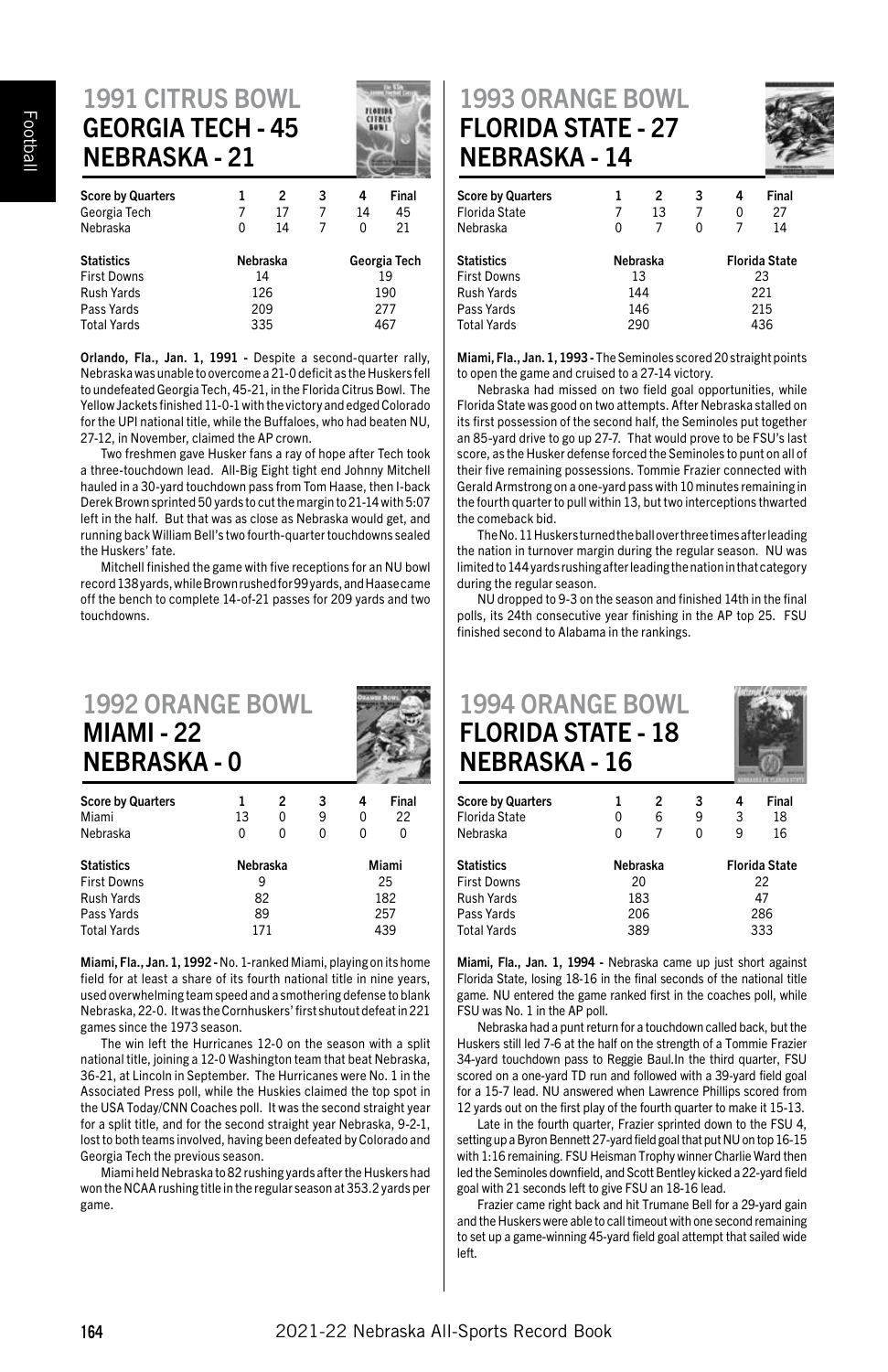#### 1995 ORANGE BOWL NEBRASKA - 24 MIAMI - 17

| <b>Score by Quarters</b> |          | 2 | 3              | 4     | Final |  |
|--------------------------|----------|---|----------------|-------|-------|--|
| Miami                    | 10       | 0 |                | 0     | 17    |  |
| Nebraska                 | 0        |   | $\overline{c}$ | 15    | 24    |  |
| <b>Statistics</b>        | Nebraska |   |                | Miami |       |  |
| <b>First Downs</b>       | 20       |   |                | 14    |       |  |
| Rush Yards               | 199      |   |                | 29    |       |  |
| Pass Yards               | 106      |   |                | 248   |       |  |
| <b>Total Yards</b>       | 305      |   |                | 277   |       |  |

Miami, Fla., Jan. 1, 1995 - Behind a pair of fourth-quarter touchdown runs by fullback Cory Schlesinger, No. 1 Nebraska defeated thirdranked Miami, 24-17, to capture its first national title since 1971. The title was the first for NU Head Coach Tom Osborne, whose teams fell just short in the 1982, 1984 and 1994 Orange Bowls.

After spotting the Hurricanes a 10-0 advantage at the end of the first quarter, the Huskers trailed 10-7 at half following a secondquarter Brook Berringer 19-yard touchdown pass to Mark Gilman. Miami extended the margin to 17-7 on a 44-yard touchdown pass five plays into the third quarter, but would not score again.

On Miami's next possession, Dwayne Harris sacked Frank Costa for a safety. In the fourth quarter, Schlesinger scored from 15 yards out and NU converted its two-point try to tie the game at 17-17. After forcing a three-and-out on Miami's next possession, Nebraska marched 58 yards on six plays before Schlesinger's 14-yard score gave the Huskers a 24-17 lead. Kareem Moss ended any Hurricane comeback hopes with an interception.

| <b>1996 FIESTA BOWL</b><br><b>NEBRASKA - 62</b><br><b>FLORIDA - 24</b> |     |          |    |         |       |  |
|------------------------------------------------------------------------|-----|----------|----|---------|-------|--|
| <b>Score by Quarters</b>                                               | 1   | 2        | 3  | 4       | Final |  |
| Florida                                                                | 10  | 0        | 8  | 6       | 24    |  |
| Nebraska                                                               | 6   | 29       | 14 | 13      | 62    |  |
| <b>Statistics</b>                                                      |     | Nebraska |    | Florida |       |  |
| <b>First Downs</b>                                                     |     | 27       |    | 15      |       |  |
| <b>Rush Yards</b>                                                      | 524 |          |    | $-28$   |       |  |
| Pass Yards                                                             | 105 |          |    | 297     |       |  |
| <b>Total Yards</b>                                                     |     | 629      |    | 269     |       |  |

Tempe, Ariz., Jan. 2, 1996 - In one of the greatest performances in college football history, top-ranked Nebraska became only the second team ever to post perfect back-to-back national championship seasons with a 62-24 victory over No. 2 Florida. The 38-point margin was the second largest in a No. 1 vs. No. 2 showdown.

The Huskers trailed 10-6 at the end of the first period before striking for 29 unanswered points in the second quarter. Lawrence Phillips' 42-yard score gave NU a 13-10 advantage. Jamel Williams then sacked Danny Wuerffel for a safety and NU added an Ahman Green touchdown run on the ensuing possession. After Kris Brown's field goal made it 25-10, Michael Booker intercepted a Wuerffel pass and returned it 42 yards for a touchdown, giving the Huskers a 32-10 cushion. Brown's second field goal of the quarter extended the lead to 35-10 at halftime.

Tommie Frazier scored on a pair of long touchdowns in the second half - including a 75-yard TD run - to finish with 199 yards rushing. NU rushed for an NCAA bowl-record 524 yards in the performance and held Florida to minus-28 yards on the ground.

#### 1996 ORANGE BOWL NEBRASKA - 41 VIRGINIA TECH - 21



| <b>Score by Quarters</b> |          | 2   | 3  | 4             | Final |
|--------------------------|----------|-----|----|---------------|-------|
| Virginia Tech            |          | 7   |    | 0             | 21    |
| Nebraska                 | 0        | 17  | 14 | 10            | 41    |
| <b>Statistics</b>        | Nebraska |     |    | Virginia Tech |       |
| <b>First Downs</b>       |          | 25  |    | 22            |       |
| <b>Rush Yards</b>        | 279      |     |    | 193           |       |
| Pass Yards               |          | 136 |    | 214           |       |
| <b>Total Yards</b>       |          | 415 |    | 407           |       |

Miami, Fla., Dec. 31, 1996 - Nebraska used strong performances from I-back Damon Benning and quarterback Scott Frost to down 10th-ranked Virginia Tech, 41-21.

The sixth-ranked Huskers picked up their third straight bowl victory, as Benning rushed for 95 yards and scored on touchdown runs of 33 and six yards.

The Hokies led 7-0 after the first quarter, before Nebraska scored 17 straight points. Kris Brown's 25-yard field goal cut the Hokie lead to 7-3, before Scott Frost scored on a five-yard touchdown run. The NU defense pushed the margin to 17-7 after Jason Peter recovered a fumble and raced 31 yards for a touchdown.

Jim Druckenmiller threw a pair of touchdown passes to close the gap to 24-21 midway through the third quarter before NU scored the final 17 points. Benning scored on a six-yard run, while Brown added a 37-yard field goal before a 22-yard touchdown run by Frost with three minutes left clinched the victory.



| ivebidska   |          | $\sim$ | 47               |
|-------------|----------|--------|------------------|
| Statistics  | Nebraska |        | <b>Tennessee</b> |
| First Downs | 30       |        | 16               |
| Rush Yards  | 409      |        | 128              |
| Pass Yards  | 125      |        | 187              |
| Total Yards | 534      |        | 315              |
|             |          |        |                  |

Miami, Fla., Jan. 2, 1998 - Nebraska sent Tom Osborne out on top in his final game as head coach, as the Huskers defeated Tennessee, 42-17, giving Coach Osborne his third undefeated national championship season in four years.

In a showdown between two of the top offenses in the nation, the Husker defense would steal the spotlight early, forcing a pair of Vol turnovers that led directly to touchdowns. Ahman Green opened the scoring from one yard out, before Shevin Wiggins' 10-yard TD run.

Leading 14-3 at halftime, Nebraska exploded for 21 points in the third quarter. The Huskers used a strong ground game to take control in the decisive quarter. Frost opened the period with touchdown runs of one and 11 yards, before Green scored from 22 yards out. Frost then added a nine-yard TD run in the fourth quarter to put NU in front 42-10.

Green rushed for an Orange Bowl-record 206 yards and two touchdowns, including 159 yards in the third quarter alone. Overshadowed in the offensive effort was a defense that held UT quarterback Peyton Manning to a season-low 134 yards in the air and forced three turnovers.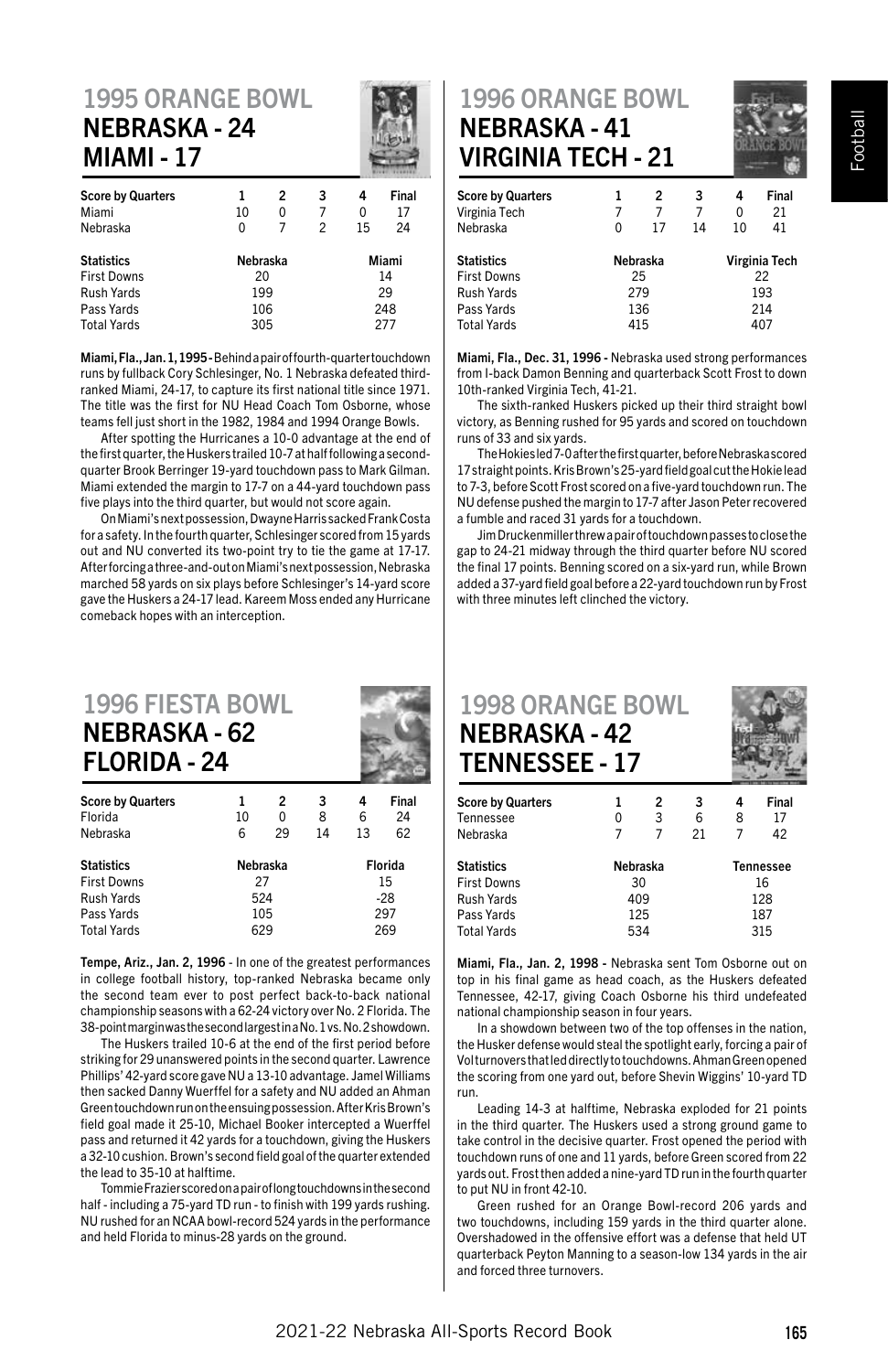#### 1998 HOLIDAY BOWL ARIZONA - 23 NEBRASKA - 20

| <b>Score by Quarters</b><br>Arizona<br>Nebraska | 6<br>0   | 2<br>3<br>13 | 3<br>0<br>0 | 4<br>14<br>7 | Final<br>23<br>20 |  |
|-------------------------------------------------|----------|--------------|-------------|--------------|-------------------|--|
| <b>Statistics</b>                               | Nebraska |              | Arizona     |              |                   |  |
| First Downs<br>Rush Yards                       | 12<br>87 |              |             | 16<br>107    |                   |  |
| Pass Yards                                      | 193      |              |             | 158          |                   |  |
| Total Yards                                     |          | 280          |             | 265          |                   |  |

San Diego, Calif., Dec. 30, 1998 - Kelvin Eafon's one-yard touchdown run with 6:08 remaining lifted fifth-ranked Arizona to a 23-20 victory over No. 14 Nebraska, ending the Huskers' four-game bowl winning streak.

In a wild fourth quarter that saw three lead changes, the Huskers rallied from a 16-13 deficit as Eric Crouch connected with Tracey Wistrom for a four-yard touchdown to give the Huskers a 20-16 lead with 10:55 remaining.

Arizona came right back on its next possession, driving 68 yards on nine plays, capped by Eafon's touchdown. NU had a final opportunity to regain the lead, driving to the UA 46-yard line before an Arizona interception.

NU erased a 9-0 deficit to lead 13-9 at the half thanks to two Arizona turnovers. Loran Kaiser's fumble recovery set up a 25-yard field goal by Kris Brown. On the Huskers' next possession, Crouch found wingback Shevin Wiggins for a 44-yard touchdown that gave the Huskers a 10-9 advantage. On the ensuing kickoff, Billy Legate forced a Wildcat fumble deep in UA territory, leading to Brown's second field goal of the half as time expired.

| <b>2000 FIESTA BOWL</b><br><b>NEBRASKA - 31</b><br><b>TENNESSEE - 21</b> |    |          |   |   |           |
|--------------------------------------------------------------------------|----|----------|---|---|-----------|
| <b>Score by Quarters</b>                                                 |    | 2        | 3 | 4 | Final     |
| Tennessee                                                                | 0  |          |   |   | 21        |
| Nebraska                                                                 | 14 | 3        |   |   | 31        |
| Statistics                                                               |    | Nebraska |   |   | Tennessee |

| .                  | .   | .   |
|--------------------|-----|-----|
| <b>First Downs</b> | 23  | 17  |
| Rush Yards         | 321 | 44  |
| Pass Yards         | 148 | 267 |
| <b>Total Yards</b> | 469 | 311 |
|                    |     |     |

Tempe, Ariz., Jan. 2, 2000 - No. 3 Nebraska defeated No. 6 Tennessee, 31-21, to finish the season 12-1 and ranked No. 2 in the AP poll.

NU jumped out to a 14-0 first-quarter lead, scoring on a Dan Alexander seven-yard touchdown run and on a 60-yard punt return by Bobby Newcombe. A Josh Brown 31-yard field goal and a UT touchdown in the final seconds of the half gave the Huskers a 17-7 halftime advantage.

After the Vols closed to within 17-14 early in the third quarter, the Huskers responded by marching 96 yards in nine plays. Fullback Willie Miller set up the touchdown with a career-long 47-yard run. NU scored on the next play, as Eric Crouch connected with Aaron Golliday for a 13-yard touchdown pass to give the Huskers a 24-14 lead.

NU put the game out of reach with a 10-play, 99-yard drive, capped by Correll Buckhalter's two-yard touchdown run. Alexander rushed for 108 yards against the nation's seventh-best rush defense. In the final game for Defensive Doordinator Charlie McBride, the Blackshirts held the Vols to just 44 yards rushing and forced two interceptions.

#### 2000 ALAMO BOWL NEBRASKA - 66 NORTHWESTERN - 17



| <b>Score by Quarters</b><br>Northwestern | 1<br>3   | 2<br>14 | 3<br>0 | 4<br>0              | Final<br>17 |
|------------------------------------------|----------|---------|--------|---------------------|-------------|
| Nebraska                                 | 7        | 31      | 21     | 7                   | 66          |
| <b>Statistics</b>                        | Nebraska |         |        | <b>Northwestern</b> |             |
| <b>First Downs</b>                       |          | 28      |        | 14                  |             |
| Rush Yards                               | 476      |         |        | 232                 |             |
| Pass Yards                               | 160      |         |        | 151                 |             |
| <b>Total Yards</b>                       | 636      |         |        | 383                 |             |
|                                          |          |         |        |                     |             |

San Antonio, Texas, Dec. 30, 2000 - Nebraska scored an NU and NCAA bowl record 66 points while dominating Big Ten co-champion Northwestern, 66-17.

Trailing 10-7 early in the second quarter, the Huskers exploded for an NCAA bowl-record tying 31-point second quarter. Overall, NU outscored Northwestern 59-7 after the Wildcats took their only lead of the game.

Eric Crouch opened NU's second-quarter scoring with a 50-yard touchdown run. NU then scored 24 straight before Northwestern's Damien Anderson ran for a 69-yard score. Bobby Newcombe's 58-yard touchdown reception gave NU a 38-17 halftime lead.

A 21-point third quarter, including Matt Davison's 69-yard touchdown reception from Newcombe, put NU ahead 59-17. Placekicker Josh Brown tied the NCAA bowl record for extra-point kick attempts (9) and extra-point kicks made (9).Dan Alexander ran for an NU bowl-record 240 rushing yards. As a team, the Huskers had an Alamo Bowl-record 476 rushing yards.

| <b>2002 ROSE BOWL</b><br><b>MIAMI - 37</b><br><b>NEBRASKA - 14</b> |   |                      |        |        |             |
|--------------------------------------------------------------------|---|----------------------|--------|--------|-------------|
| <b>Score by Quarters</b><br>Miami                                  |   | $\overline{2}$<br>27 | 3<br>0 | 4<br>3 | Final<br>37 |
| Nebraska                                                           | n |                      |        | 7      | 14          |

| Nebraska | Miami |  |  |
|----------|-------|--|--|
| 16       | 18    |  |  |
| 197      | 110   |  |  |
| 62       | 362   |  |  |
| 259      | 472   |  |  |
|          |       |  |  |

Pasadena, Calif., Jan. 3, 2002 - Playing in front of a sellout partisan Nebraska crowd, the Huskers fell to Miami 37-14 in the BCS national championship game.

Miami came out strong from the start and gained 472 yards of total offense, including 362 yards passing by quarterback Ken Dorsey. The victory capped Miami's perfect 12-0 campaign under first-year head coach Larry Coker. The 11-2 Huskers were held to a season-low 259 yards, including 197 on the ground.

The Hurricanes opened the scoring, capitalizing on a trio of first-half Husker turnovers. Miami converted the miscues into 14 points, helping the Hurricanes build a 34-point halftime lead.

 Fullback Judd Davies got Nebraska on the board late in the third quarter with a 16-yard TD run to cut the lead to 34-7. The Huskers closed to within 20 points after DeJuan Groce returned a Miami punt 71 yards for a touchdown with more than 14 minutes remaining. Miami's Todd Sievers kicked a 37-yard field goal to account for the final 37-14 margin.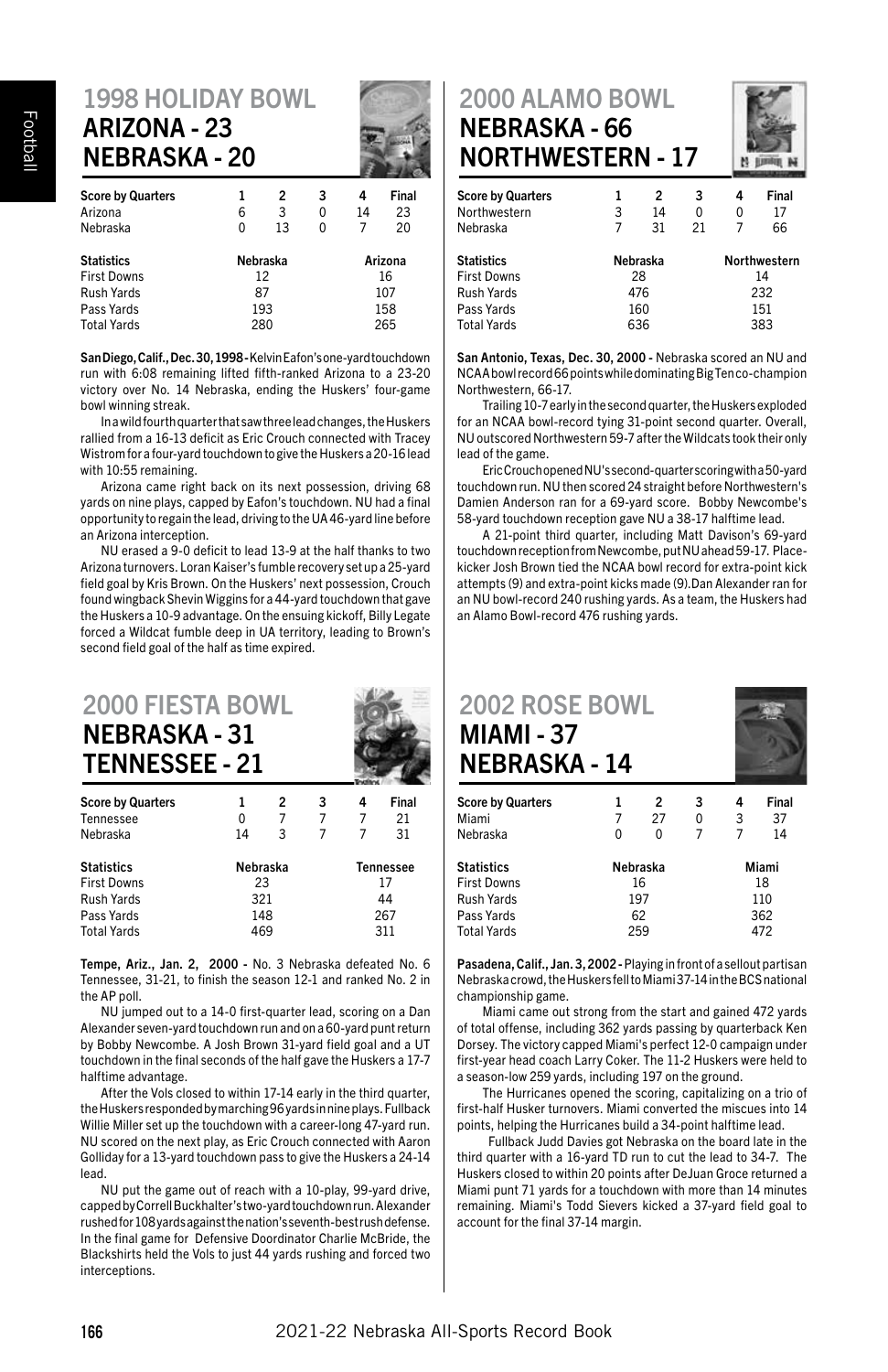#### 2002 INDEPENDENCE BOW MISSISSIPPI - 27 NEBRASKA - 23

| <b>Score by Quarters</b> |          | 2  | 3  | 4                  | Final |  |
|--------------------------|----------|----|----|--------------------|-------|--|
| Mississippi              | 0        | 14 | 10 | 3                  | 27    |  |
| Nebraska                 | 3        | 14 | 3  | 3                  | 23    |  |
| <b>Statistics</b>        | Nebraska |    |    | <b>Mississippi</b> |       |  |
| <b>First Downs</b>       |          | 17 |    | 20                 |       |  |
| Rush Yards               | 266      |    | 52 |                    |       |  |
| Pass Yards               | 93       |    |    |                    | 313   |  |
| <b>Total Yards</b>       | 359      |    |    | 365                |       |  |

Shreveport, La., Dec. 27, 2002 - DeJuan Groce tied an NCAA record with his fourth punt return touchdown of the season, but the Huskers fell to Ole Miss, 27-23, in a loss that left NU with a 7-7 record, ending its streak of winning seasons at 40 straight. The loss also snapped the Huskers' 11-game bowl winning streak against teams from the Southeastern Conference.

Nebraska jumped to a 10-0 lead in the game's first 17 minutes, as Josh Brown connected on a 29-yard field goal before Jammal Lord found Matt Herian for a 41-yard second-quarter touchdown.

Eli Manning cut NU's lead to 10-7 with an 11-yard touchdown pass to Kerry Johnson before Groce's punt return put the Huskers up 17-7. Toward Sanford scored from one yard out to pull the Rebels within three at the half.

In the second half, Nebraska managed just 97 total yards and two field goals. The teams exchanged field goals before Sanford's second one-yard scoring run gave the Rebels a 24-20 edge. Ole Miss added another field goal with 4:38 remaining after NU had cut the lead to 24-23.

#### 2003 ALAMO BOWL NEBRASKA - 17 MICHIGAN STATE - 3

| <b>Score by Quarters</b> | 1        | 2  | 3 | 4                     | Final |  |
|--------------------------|----------|----|---|-----------------------|-------|--|
| Michigan State           | 3        | 0  | 0 | 0                     | 3     |  |
| Nebraska                 | 3        | 14 | 0 | 0                     | 17    |  |
| <b>Statistics</b>        | Nebraska |    |   | <b>Michigan State</b> |       |  |
| <b>First Downs</b>       |          | 20 |   | 13                    |       |  |
| Rush Yards               | 229      |    |   | 45                    |       |  |
| Pass Yards               | 160      |    |   | 156                   |       |  |
| <b>Total Vards</b>       | 389      |    |   | 174                   |       |  |

San Antonio, Texas, Dec. 29, 2003 - Behind a stifling defense, No. 22 Nebraska picked up its 10th victory of the year with a 17-3 win over Michigan State.

Under Interim Head Coach Bo Pelini, the Blackshirts recorded five sacks and intercepted three passes to hold the Spartans to three points, equaling the lowest point total ever by a Husker bowl opponent.

NU held MSU without a touchdown and just 174 total yards, more than 200 yards below its season average.While the Blackshirts kept MSU in check, Cory Ross did the offensive damage, rushing for 138 yards and two touchdowns on a school-record 37 carries. Ross scored on TD runs of 2 and 6 yards, as NU built a 14-point halftime lead that would hold up after a scoreless second half.

The Husker defense forced its first turnover when Daniel Bullocks intercepted Jeff Smoker at the NU 36-yard line. The Huskers quickly took advantage, as Ross scored the first of two second-quarter touchdowns, giving the Huskers a 10-3 lead they would not relinquish.

#### 2005 ALAMO BOWL NEBRASKA - 32 MICHIGAN - 28



|          | 2 | 3  | 4   | Final    |  |
|----------|---|----|-----|----------|--|
|          | 7 | 7  | 7   | 28       |  |
|          | 7 | 3  | 15  | 32       |  |
| Nebraska |   |    |     | Michigan |  |
|          |   |    | 23  |          |  |
| 151      |   |    | 130 |          |  |
| 167      |   |    | 270 |          |  |
| 318      |   |    | 400 |          |  |
|          |   | 16 |     |          |  |

San Antonio, Texas, Dec. 28, 2005 - Nebraska produced its greatest bowl comeback in school history, overcoming a 28-17 deficit with less than nine minutes left on its way to a thrilling 32-28 victory over No. 20 Michigan.

Nebraska jumped out to a 7-0 lead after a 52-yard touchdown pass from Zac Taylor to Terrence Nunn. Michigan answered with a pair of Chad Henne touchdown passes, before Taylor responded with another strike to Nate Swift to tie the game at the half.

Jordan Congdon kicked his school-record 19th field goal of the season to give NU a 17-14 lead midway through the third quarter, before Henne threw for a touchdown and ran for another score to put the Wolverines in front by 11.

Cory Ross, who earned MVP honors after rushing for 161 yards on 28 carries, led NU back with a 31-yard touchdown burst with 8:08 left. Taylor then hit Todd Peterson for the two-point conversion to trim Michigan's lead to 28-25. Following a Michigan fumble, Taylor hit Nunn with the game-winning 13-yard touchdown strike with 4:29 remaining.

The game's final play was a series of laterals that covered 62 yards and went all the way down to the NU 13.

# 2009 HOLIDAY BOWL NEBRASKA - 33 ARIZONA - 0

| <b>Score by Quarters</b> |          | 2  | 3  | 4       | Final |  |
|--------------------------|----------|----|----|---------|-------|--|
| Arizona                  | 0        | 0  | 0  | 0       | 0     |  |
| Nebraska                 | 10       | 13 | 10 | o       | 33    |  |
| <b>Statistics</b>        | Nebraska |    |    | Arizona |       |  |
| <b>First Downs</b>       |          | 19 |    | 6       |       |  |
| Rush Yards               | 223      |    |    | 63      |       |  |
| Pass Yards               | 173      |    |    | 46      |       |  |
| <b>Total Yards</b>       | 396      |    |    | 109     |       |  |

San Diego, Calif., Dec. 30, 2009 - Inone of Nebraska's most dominant bowl performances in history, the No. 20 Cornhuskers registered their first-ever bowl shutout with a 33-0 whitewashing of Arizona in the 2009 Pacific Life Holiday Bowl at Qualcomm Stadium. It was also the first bowl shutout in Big 12 Conference history.

NU notched its first 10-win season since 2003, while the 33-point victory marked its largest bowl-game margin since a 66-17 win over Northwestern in the 2000 Alamo Bowl.

Led by All-American defensive tackle Ndamukong Suh and Holiday Bowl Defensive MVP Matt O'Hanlon, the Blackshirts' performance was near perfection, surrendering just 109 total yards. The only serious Wildcat threat came on the final drive, when they produced 72 of their 109 yards.

An efficient and balanced offense led by Offensive MVP Niles Paul finished with 396 total yards, including 223 rushing yards and 173 passing yards. Paul had four receptions for 123 yards, including an NU bowl-record 74-yard touchdown catch. He finished the night with 237 all-purpose yards, while fellow junior Alex Henery went 4-for-4 on field goals.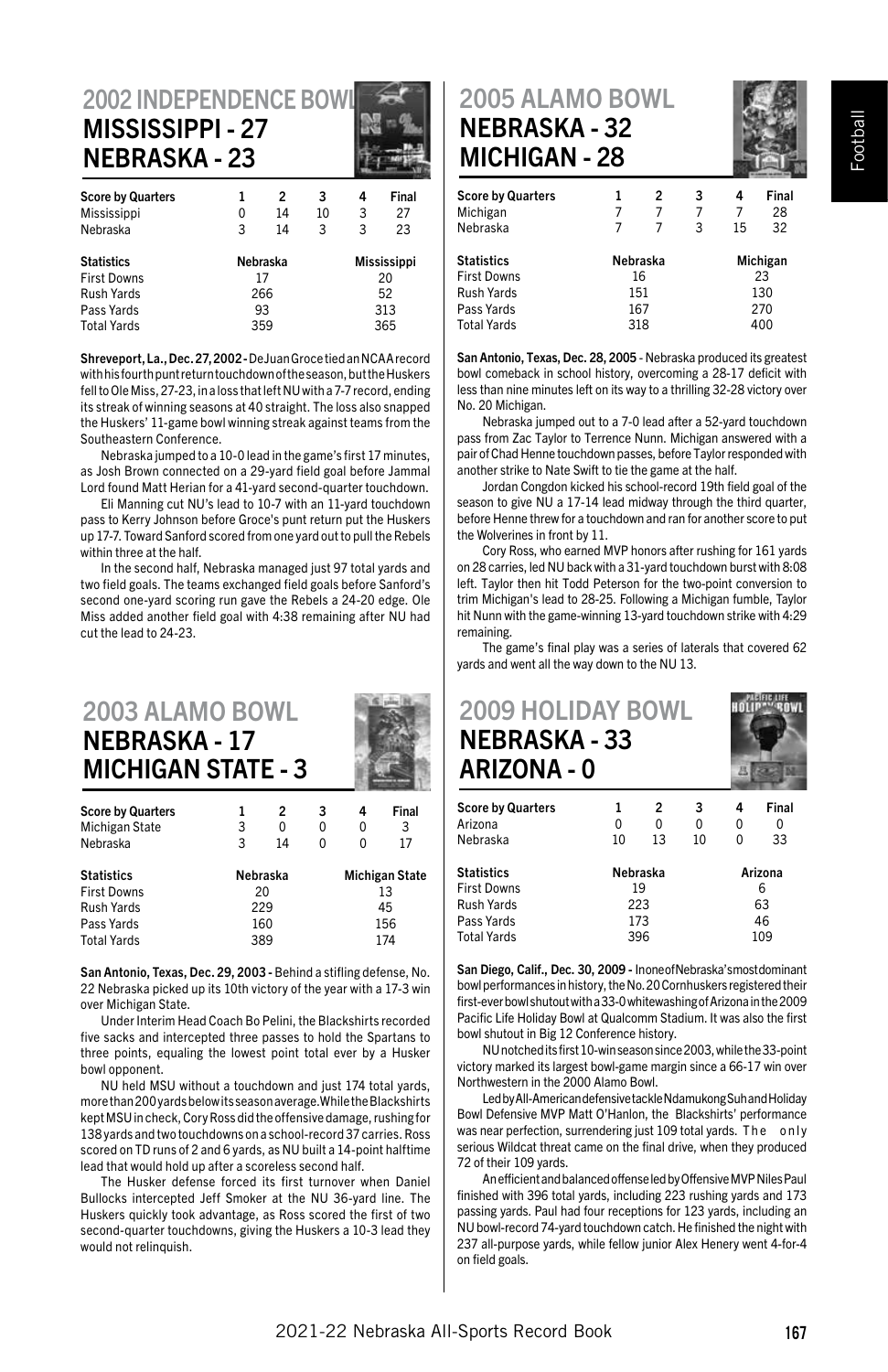# 2007 COTTON BOWL AUBURN - 17 NEBRASKA - 14

| <b>Score by Quarters</b> | 1        | 2  | 3  | 4      | Final |  |
|--------------------------|----------|----|----|--------|-------|--|
| Auburn                   |          | 7  | 3  | 0      | 17    |  |
| Nebraska                 |          | 7  | 0  | 0      | 14    |  |
| Statistics               | Nebraska |    |    | Auburn |       |  |
| <b>First Downs</b>       |          | 17 |    | 12     |       |  |
| Rush Yards               | 104      |    | 67 |        |       |  |
| Pass Yards               | 126      |    |    | 111    |       |  |
| Total Yards              | 230      |    |    | 178    |       |  |
|                          |          |    |    |        |       |  |

Dallas, Texas, Jan. 1, 2007 - In a classic defensive struggle, No. 10 Auburn managed the only points of the second half on a 42-yard John Vaughn third-quarter field goal to defeat No. 22 Nebraska, 17-14. The Huskers fell to the Tigers despite surrendering just 178 total yards, as both Auburn touchdowns came in the first half on drives of less than 15 yards following NU turnovers.

Nebraska was in position to tie or win the game late in the fourth quarter after senior linebacker Stewart Bradley recovered an Auburn fumble at the Tiger 42 with 5:24 remaining. The Huskers drove to the Auburn 27 before facing a fourth-and-11 at the 30. NU elected to go for it, but Zac Taylor's pass fell incomplete. NU's field goal attempt would have been from 47 yards out and the longest Husker field goal of the 2006 season was just 40 yards.

Nebraska scored on its opening possession, going 80 yards in 15 plays capped by Nate Swift's 13-yard scoring reception. Brandon Jackson reeled off a 20-yard run to tie the game with nine minutes to play in the first half. Vaughn posted the winning points in the third quarter, handing NU its fourth loss to a top-10 team on the year.

| <b>2009 GATOR BOWL</b><br><b>NEBRASKA - 26</b><br><b>CLEMSON - 21</b> |          |    |                 |         |       |  |  |
|-----------------------------------------------------------------------|----------|----|-----------------|---------|-------|--|--|
| <b>Score by Quarters</b>                                              |          | 2  | 3               | 4       | Final |  |  |
| Clemson                                                               | 0        | 14 | $7\overline{ }$ | 0       | 21    |  |  |
| Nebraska                                                              | 0        | 3  | 20              | 3       | 26    |  |  |
| <b>Statistics</b>                                                     | Nebraska |    |                 | Clemson |       |  |  |
| <b>First Downs</b>                                                    | 14       |    |                 | 14      |       |  |  |
|                                                                       |          |    |                 |         |       |  |  |

Rush Yards 125 4 Pass Yards 236 206 Total Yards 361

Jacksonville, Fla., Jan. 1, 2009 - Nebraska scored 16 unanswered points to rally from an 11-point halftime deficit and post a 26-21 win over Clemson.

All 21 Clemson points came off turnovers, as the Blackshirts held the Tigers to just 210 total yards, including only four yards rushing on 26 attempts. Clemson scored first when DeAndre McDaniel found the end zone on a 28-yard fumble recovery. NU answered with an Alex Henery field goal before an interception set Clemson up for a 25-yard touchdown pass with 19 seconds remaining in the first half.

On the first drive of the third quarter, Joe Ganz found Nate Swift for a 17-yard touchdown pass to close the gap to four. Following a fumbled punt, Clemson took over near midfield and completed a 41-yard touchdown pass to put the Tigers on top 21-10.

 Ganz then found Todd Peterson for a 19-yard touchdown midway through the third quarter to open the run of 16 unanswered points. Henery secured the win by booting three field goals over the final 20 minutes.

Ganz, the game's MVP, completed 19-of-36 passes and threw for a Nebraska bowl-record 236 yards in the win.

#### 2010 HOLIDAY BOWL WASHINGTON - 19 NEBRASKA - 7



| <b>Score by Quarters</b><br>Nebraska | 0        | 2<br>7 | 3<br>0 | 4<br>0     | Final<br>7 |  |
|--------------------------------------|----------|--------|--------|------------|------------|--|
| Washington                           | 10       | ŋ      | 7      | 2          | 19         |  |
| <b>Statistics</b>                    | Nebraska |        |        | Washington |            |  |
| <b>First Downs</b>                   | 14       |        |        | 21         |            |  |
| Rush Yards                           | 91       |        | 268    |            |            |  |
| Pass Yards                           | 98       |        |        | 72         |            |  |
| <b>Total Yards</b>                   | 189      |        | 340    |            |            |  |
|                                      |          |        |        |            |            |  |

San Diego, Calif., Dec. 30, 2010 - Nebraska struggled to find its offensive rhythm against an inspired Washington defense in a 19-7 loss to the Huskies in the Bridgepoint Education Holiday Bowl at Qualcomm Stadium.

With the loss, the Huskers finished with a 10-4 mark for the second straight season.

NU managed just 91 rushing yards as a team, led by Rex Burkhead's 39 yards on 12 carries and Roy Helu's 34 yards on 11 carries. Helu closed his career as NU's No. 4 all-time leading rusher with 3,404 yards, including 1,245 in 2010.

Chris Polk led the way for the Huskies with 177 yards on 34 carries. The Huskies amassed 268 yards on the ground to overcome another struggle in the air for Jake Locker against the Blackshirt secondary. Locker finished just 5-of-16 passing for 56 yards.

Along with the strong running performance, the Huskies got help from the Huskers who committed 12 penalties for 102 yards, as well as turning the ball over twice on one fumble and one interception.

| <b>2012 CAPITAL ONE BOW</b><br><b>SOUTH CAROLINA - 30</b><br><b>NEBRASKA - 13</b> |          |   |   |     |                |  |
|-----------------------------------------------------------------------------------|----------|---|---|-----|----------------|--|
| <b>Score by Quarters</b>                                                          |          | 2 | 3 | 4   | Final          |  |
| Nebraska                                                                          | 13       | 0 | 0 | 0   | 13             |  |
| South Carolina                                                                    | 9        | 7 | 0 | 14  | 30             |  |
| <b>Statistics</b>                                                                 | Nebraska |   |   |     | South Carolina |  |
| <b>First Downs</b>                                                                | 17       |   |   | 16  |                |  |
| Rush Yards                                                                        | 137      |   |   | 121 |                |  |

Orlando, Fla., Jan. 1, 2012 - No. 20 Nebraska jumped to a 13-9 lead at the end of the first quarter, but No. 9 South Carolina scored the game's final 21 points in the Huskers' 30-13 loss in the Capital One Bowl at Florida Citrus Bowl Stadium.

Pass Yards 116 230

Total Yards 253

Nebraska ended its 2011 season with a 9-4 overall record, its fourth consecutive nine-win season.

Nebraska scored first when Taylor Martinez hit Kenny Bell on a 30-yard touchdown strike just over three minutes into the game. Brett Maher's extra-point attempt was then blocked and scooped up by South Carolina's Stephon Gilmore, who raced the other way for a two-point return.

USC used that momentum to take the lead on a Connor Shaw touchdown run on the ensuing drive before NU answered with its second straight touchdown, an Ameer Abdullah 1-yard run to go ahead 13-9. The Huskers held that lead before Martinez threw an interception with 38 seconds left in the half. Alshon Jeffery then caught a 51-yard hail mary touchdown pass on the final play of the half.

Nebraska was unable to recover from the deflating end to the first half, as USC scored two fourth-quarter touchdowns while limiting NU to 64 yards in the second half.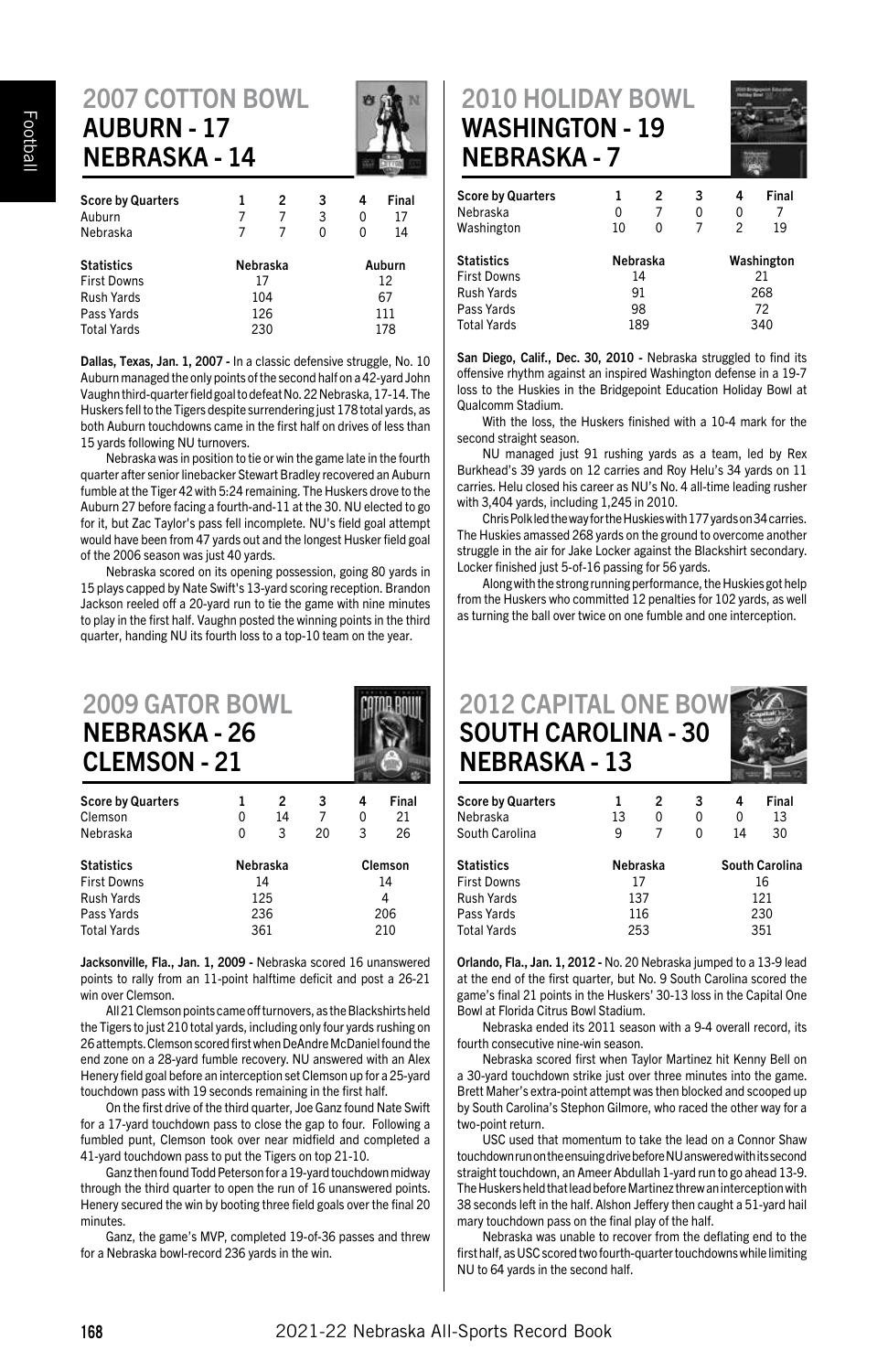#### 2013 CAPITAL ONE BOW GEORGIA - 45 NEBRASKA - 31

| <b>Score by Quarters</b> | 1        | 2  | 3 | 4       | Final |  |
|--------------------------|----------|----|---|---------|-------|--|
| Nebraska                 | 14       | 10 | 7 | 0       | 31    |  |
| Georgia                  | 16       | 7  | 8 | 14      | 45    |  |
| <b>Statistics</b>        | Nebraska |    |   | Georgia |       |  |
| <b>First Downs</b>       | 26       |    |   | 23      |       |  |
| <b>Rush Yards</b>        | 239      |    |   | 162     |       |  |
| Pass Yards               | 204      |    |   | 427     |       |  |
| <b>Total Yards</b>       | 443      |    |   | 589     |       |  |

Orlando, Fla., Jan. 1, 2013 - No. 16 Nebraska hung tough with No. 7 Georgia for three quarters, but a pair of Bulldog touchdown passes in the fourth quarter provided the margin in the Huskers' 45-31 loss in the Capital One Bowl.

Nebraska ended its 2012 campaign with a 10-4 overall record that included a 7-1 Big Ten mark and a Legends Division title. Georgia, the SEC runner-up, finished with a 12-2 overall mark.

Senior I-back Rex Burkhead led the Huskers with 140 yards and a touchdown on 25 carries, while adding four receptions for 39 yards and another score in his final game as a Husker.

Burkhead, who produced his 14th 100-yard rushing performance, closed his career with 3,329 yards at No. 5 on Nebraska's all-time rushing list. He also became the 10th player in NU history with 30 career rushing touchdowns. Burkhead's 357 rushing yards on 76 attempts in four bowl games are both Nebraska records.

Taylor Martinez added 46 yards on the ground to push his season rushing total past 1,000 yards. He finished with 1,019 rushing yards in 2012 as just the fourth Husker quarterback to produce a 1,000-yard campaign.

| <b>2014 GATOR BOWL</b><br><b>NEBRASKA - 24</b><br><b>GEORGIA - 19</b> |     |                |    |         |       |  |
|-----------------------------------------------------------------------|-----|----------------|----|---------|-------|--|
| <b>Score by Quarters</b>                                              | 1   | $\overline{2}$ | 3  | 4       | Final |  |
| Nebraska                                                              | 0   | 10             | 14 | 0       | 24    |  |
| Georgia                                                               | 0   | 9              | 3  | 7       | 19    |  |
| <b>Statistics</b>                                                     |     | Nebraska       |    | Georgia |       |  |
| <b>First Downs</b>                                                    | 14  |                |    | 22      |       |  |
| Rush Yards                                                            | 144 |                |    | 96      |       |  |
| Pass Yards                                                            | 163 |                |    | 320     |       |  |
| Total Varde                                                           | 307 |                |    | 116     |       |  |

Jacksonville, Fla., Jan. 1, 2014 - Heroic efforts by Blackshirt defenders and the longest play from scrimmage in Nebraska football history sent a determined bunch of Husker seniors out with a dramatic 24- 19 victory over No. 22 Georgia in the TaxSlayer.com Gator Bowl at EverBank Field on New Year's Day.

**Total Yards** 

Nebraska, which secured its sixth consecutive nine-win season under Coach Bo Pelini, finished the 2013 campaign with a 9-4 record. Georgia closed its season at 8-5.

Senior wide receiver Quincy Enunwa capped one of the top receiving careers in school history with a career-high 129 yards on four receptions to earn TaxSlayer.com Gator Bowl MVP honors.

Enunwa hauled in a pair of touchdown passes on the day, including a decisive 99-yard catch from sophomore quarterback Tommy Armstrong Jr. on 3rd-and-14 midway through the third quarter.

The game-winning pass play was the longest play from scrimmage in Nebraska football and Gator Bowl history. The play was set up after Armstrong fumbled a shotgun snap on second down and managed to recover it just inches outside the NU end zone to save the Big Red from a safety that would have trimmed the Husker lead to 17-14.

#### 2014 HOLIDAY BOWL USC - 45 NEBRASKA - 42

| <b>Score by Quarters</b><br>Nebraska<br><b>USC</b> | 1<br>17<br>10 | 2<br>0<br>14 | 3<br>17<br>21 | 4<br>8<br>0 | Final<br>42<br>45 |  |
|----------------------------------------------------|---------------|--------------|---------------|-------------|-------------------|--|
| <b>Statistics</b>                                  | Nebraska      |              |               |             | <b>USC</b>        |  |
| <b>First Downs</b>                                 |               | 28           |               | 22          |                   |  |
| Rush Yards                                         | 144           |              |               | 194         |                   |  |
| Pass Yards                                         | 381           |              |               |             | 321               |  |
| <b>Total Yards</b>                                 | 525           |              |               |             | 515               |  |
|                                                    |               |              |               |             |                   |  |

San Diego, Calif., Dec. 27, 2014 - In a high-scoring shootout Tommy Armstrong Jr. racked up 422 yards of total offense, but Nebraska came up short in a 45-42 loss to No. 24 USC.

Armstrong completed a career-high 32-of-51 passes for a career-best 381 yards and three touchdowns setting NU bowl records for yardage, completions and attempts. He added 41 rushing yards, including a 15-yard touchdown run in the fourth quarter. He followed up his scoring run with a two-point conversion pass to Kenny Bell to cut the lead to 45-42 after the Huskers trailed by 18 late in the third quarter.

With the Trojans leading 24-17 at halftime, the teams traded scores in the second half, with Nebraska continuing to show its fight by battling back on several occasions. After USC took a 45-27 lead late in the third quarter, Nebraska made its final comeback push.

Armstrong struck again before the end of the quarter, finding Jordan Westerkamp on a 65-yard touchdown pass to make it 45-34 with 24 seconds left in the quarter. The Armstrong TD run and two-point conversion cut the lead to three, but a late Nebraska drive ended on downs, dashing NU's comeback hopes.

| <b>2015 FOSTER FARMS BOW</b><br><b>NEBRASKA - 37</b><br><b>UCLA - 29</b> |   |          |   |   |             |  |  |
|--------------------------------------------------------------------------|---|----------|---|---|-------------|--|--|
| <b>Score by Quarters</b>                                                 | 1 | 2        | 3 | 4 | Final       |  |  |
| Nebraska                                                                 |   | 14       | 9 | 7 | 37          |  |  |
| UCLA                                                                     |   | 14       | 0 | 8 | 29          |  |  |
| <b>Statistics</b>                                                        |   | Nebraska |   |   | <b>UCLA</b> |  |  |
| <b>First Downs</b>                                                       |   | 31       |   |   | 17          |  |  |
| <b>Rush Yards</b>                                                        |   | 326      |   |   | 67          |  |  |
| Pass Yards                                                               |   | 174      |   |   | 319         |  |  |
| <b>Total Yards</b>                                                       |   | 500      |   |   | 386         |  |  |

Santa Clara, Calif., Dec. 26, 2015 - Nebraska rolled for a season-high 326 rushing yards and 500 yards of total offense to ground UCLA's high-powered passing attack and claim a 37-29 win over the Bruins in the Foster Farms Bowl on Saturday night.

Nebraska stuck with a smash-mouth game plan all night, scoring 30 unanswered points after falling behind 21-7 in the second quarter at Levi's Stadium. Quarterback Tommy Armstrong Jr. accounted for 250 yards of total offense, including 76 rushing yards on 10 carries with one touchdown. He was also efficient through the air, completing 12-of-19 passes for 174 yards and another score to earn offensive MVP honors in the game.

Armstrong was one of four Huskers to score rushing touchdowns on the night after Christmas, joining seniors Imani Cross and Andy Janovich and Los Angeles native Terrell Newby.

Devine Ozigbo didn't hit paydirt, but he did rush for a then-careerhigh 87 yards on a career-best 21 carries to lead three Huskers who each rushed for more than 50 yards. Cross added 55 yards on 15 totes. Overall, nine different Huskers recorded rushes in the bowl game, including 31 yards on six carries by Janovich, a nifty 22-yard run by Jamal Turner in the first half, and a game-clinching 16-yard tight end reverse by Cethan Carter for Nebraska's final first down.